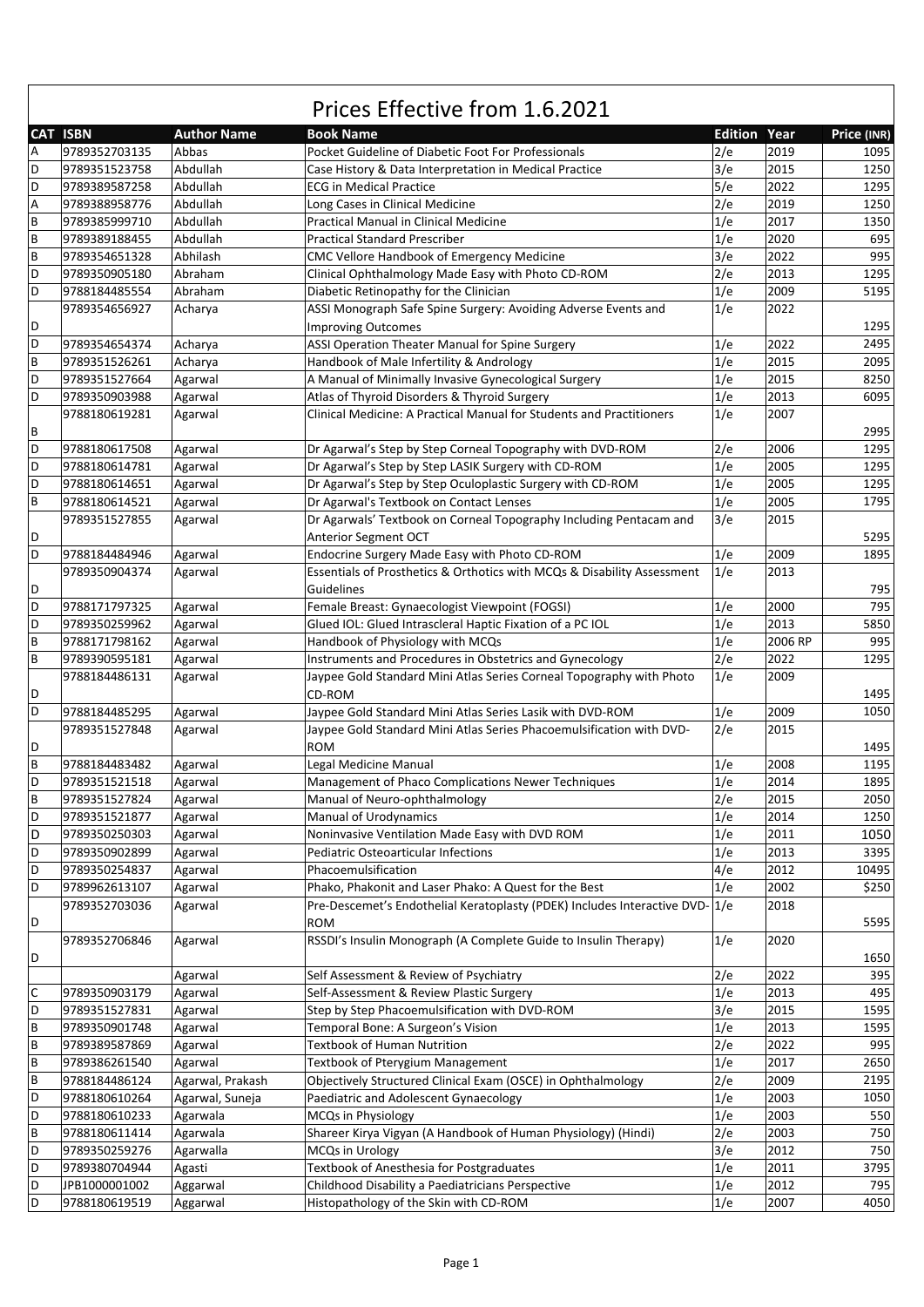|   |                 |                    | Prices Effective from 1.6.2021                                                                     |                     |         |             |  |
|---|-----------------|--------------------|----------------------------------------------------------------------------------------------------|---------------------|---------|-------------|--|
|   | <b>CAT ISBN</b> | <b>Author Name</b> | <b>Book Name</b>                                                                                   | <b>Edition Year</b> |         | Price (INR) |  |
| D | 9789380704722   | Agni, Borle        | Salivary Gland Pathologies                                                                         | 1/e                 | 2013    | 1650        |  |
| В | 9789352703678   | Agrawal            | A Practical Guide to Surgical Instruments: X-rays and Operative<br>Interventions                   | 1/e                 | 2018    | 995         |  |
| D | 9788184481624   | Agrawal            | Step by Step Management of Clubfoot by Ponseti Technique with DVD-<br><b>ROM</b>                   | 1/e                 | 2007    | 1250        |  |
| D | 9788180617102   | Agrawal            | Step by Step Management of Equinus Foot by Ilizarov Technique with<br><b>Interactive CD-ROM</b>    | 1/e                 | 2006    | 1450        |  |
| В | 9789352700974   | Ahluwalia          | Medical Microbiology Made Easy                                                                     | 1/e                 | 2018    | 650         |  |
| D | 9789385999826   | Ahmad              | A comprehensive Textbook of Psoriasis                                                              | 1/e                 | 2016    | 2495        |  |
| D | 9789390020867   | Ahmad              | Airborne Infection Control: Guide to Planning and Designing of Hospitals                           | 1/e                 | 2020    | 695         |  |
| С | 9789352700219   | Ahmad              | Clinical Guide for Overseas Dental Examination (UK, Europe & Australia)                            | 1/e                 | 2019    | 1050        |  |
| B | 9781909836952   | Ahmad              | Primary FRCA: 450 MTFs and SBAs                                                                    | 2/e                 | 2020    | 2395        |  |
| D | 9789350251751   | Ahmed              | <b>Comprehensive Manual of Ophthalmology</b>                                                       | 1/e                 | 2011    | 1395        |  |
| D | 9789380704487   | Ahmed              | Difficult Diagnosis and Management of Tuberculosis Made Easy                                       | 1/e                 | 2010    | 1295        |  |
| B | 9789352701964   | Ahmed              | Donald School Textbook of Diabetic Pregnancy and Ultrasound                                        | 1/e                 | 2018    | 2650        |  |
| D |                 |                    |                                                                                                    |                     |         |             |  |
|   | 9789350904336   | Ahmed              | Manual of Ophthalmic Diagnosis                                                                     | 2/e                 | 2013    | 1450        |  |
| D | 9788180619380   | Ahmed              | RxPG Series Ophthalmology Buster                                                                   | 1/e                 | 2007    | 650         |  |
| D | 9789385891892   | Ahmed              | Symptom Oriented Otolaryngology Head & Neck Surgery (Head and Neck<br>and Laryngology) Vol.1       | 1/e                 | 2017    | 5295        |  |
| D | 9789385891847   | Ahmed              | Symptom Oriented Otolaryngology Head & Neck Surgery (Rhinology and<br>Facial Plastics) Vol.2       | 1/e                 | 2017    | 5295        |  |
| D | 9789385891854   | Ahmed              | Symptom Oriented Otolaryngology Head & Neck Surgery (Otology and<br>Pedictrics) Vol.3              | 1/e                 | 2017    | 5295        |  |
| D | 9789351528050   | Ahmed              | Symptom Oriented Otolaryngology Head & Neck Surgery: Head & Neck<br>and Laryngology (3 Volume Set) | 1/e                 | 2017    | 15750       |  |
| Α | 9789380704661   | Ahuja              | A Short Textbook of Psychiatry                                                                     | 7/e                 | 2011    | 795         |  |
| D | 9788171794577   | Ahuja              | Diabetes Care in Clinical Practice                                                                 | 1/e                 | 2007 RP | 1495        |  |
| D | 9789350250006   | Ahuja              | Handbook of Squint & Orthoptics                                                                    | 1/e                 | 2010    | 550         |  |
| D | 9788184489644   | Ahuja              | <b>Manual of Fundus Diseases</b>                                                                   | 1/e                 | 2010    | 2295        |  |
| B | 9788184483826   | Ahuja              | Manual of Squint                                                                                   | 1/e                 | 2008    | 1350        |  |
|   | 9789351521860   | Ahuja              | Precancerous Lesions of Cervix Prevention, Early Diagnosis and                                     | 1/e                 | 2014    |             |  |
| D |                 |                    | Management                                                                                         |                     |         | 1495        |  |
| D | 9788184483086   | Ahuja              | Step by Step Management of Menopause with DVD-ROM (Dr Malhotra's<br>Series)                        | 1/e                 | 2008    | 850         |  |
| D | 9789350903452   | Aiache             | Atlas of Liposuction                                                                               | 1/e                 | 2013    | 7350        |  |
| B | 9789389129748   | Aimani             | <b>Embalming: Principles and Legal Aspects</b>                                                     | 2/e                 | 2019    | 1095        |  |
| B | 9789386056863   | Akheel             | Surgeon's Knife: Head and Neck Incisions                                                           | 1/e                 | 2016    | 1350        |  |
|   | 9789351528791   |                    | Alagappan's Clinical Medicine for Dental Students                                                  | 3/e                 | 2015    | 1095        |  |
| Α | 9789352702381   | Alagappan          | Manual of Practical Medicine                                                                       | 6/e                 | 2018    | 1495        |  |
| Α |                 | Alagappan          | Medicine for AYUSH Students (Ayurveda, Yoga & Naturopathy, Unani,                                  | 1/e                 | 2017    |             |  |
|   | 9789386150257   | Alagappan          |                                                                                                    |                     |         |             |  |
| В |                 |                    | Siddha and Homeopathic Students)                                                                   |                     |         | 1350        |  |
|   | 9789352705177   | Ali                | GEMS: A Golden Endeavor for Medical Students (Medicine, Surgery,                                   | 3/e                 | 2019    |             |  |
| В |                 |                    | Orthopedics, Pediatrics and Obstetrics & Gynecology)                                               |                     |         | 950         |  |
| B | 9789354658501   | Ali                | Practical Manual for Final Year Exam Preparation                                                   | 4/e                 | 2022    | 995         |  |
| D | 9789350253809   | Ali                | Principles of Drug Therapy in Dentistry                                                            | 1/e                 | 2012    | 550         |  |
| D | 9789350259474   | Alio               | Refractive Surgery with Phakic IOLs: Fundamentals and Clinical Practice                            | 2/e                 | 2013    | 5295        |  |
| D | 9789350906712   | Alla               | <b>Dental Materials Science</b>                                                                    | 1/e                 | 2013    | 1450        |  |
| D | 9788184480931   | Allahabadia        | Donor Egg IVF                                                                                      | 1/e                 | 2009    | 12095       |  |
| D | 9788184480924   | Allahabadia        | Embryo Transfer                                                                                    | 1/e                 | 2008    | 8250        |  |
| D | 9789350904039   | Allahabadia        | Intrauterine Insemination                                                                          | 3/e                 | 2014    | 4050        |  |
| B | 9789350909584   | Allahabadia        | Manual of Ovulation Induction & Ovarian Stimulation Protocols                                      | 3/e                 | 2015    | 2950        |  |
| D | 9789386322821   | Allahabadia        | The Art and Science of Assisted Reproductive Techniques (ART)                                      | 2/e                 | 2017    | 6750        |  |
|   | 9781907816451   | Allen              | MRCP PART 2: 450 BOFs                                                                              | 1/e                 | 2013    | \$42        |  |
| B | 9789386056085   | Alper              | Decision Making in Otolaryngology                                                                  | 2/e                 | 2019    | 3195        |  |
| B | 9789351528159   | Amale              | Target Educare's AIIMS & AIPGEE (Dental)                                                           | 1/e                 | 2015    | 1250        |  |
| B | 9789352703845   | Amdekar            | Lessons from the Grand Rounds: A Pediatric Approach                                                | 2/e                 | 2018    | 1395        |  |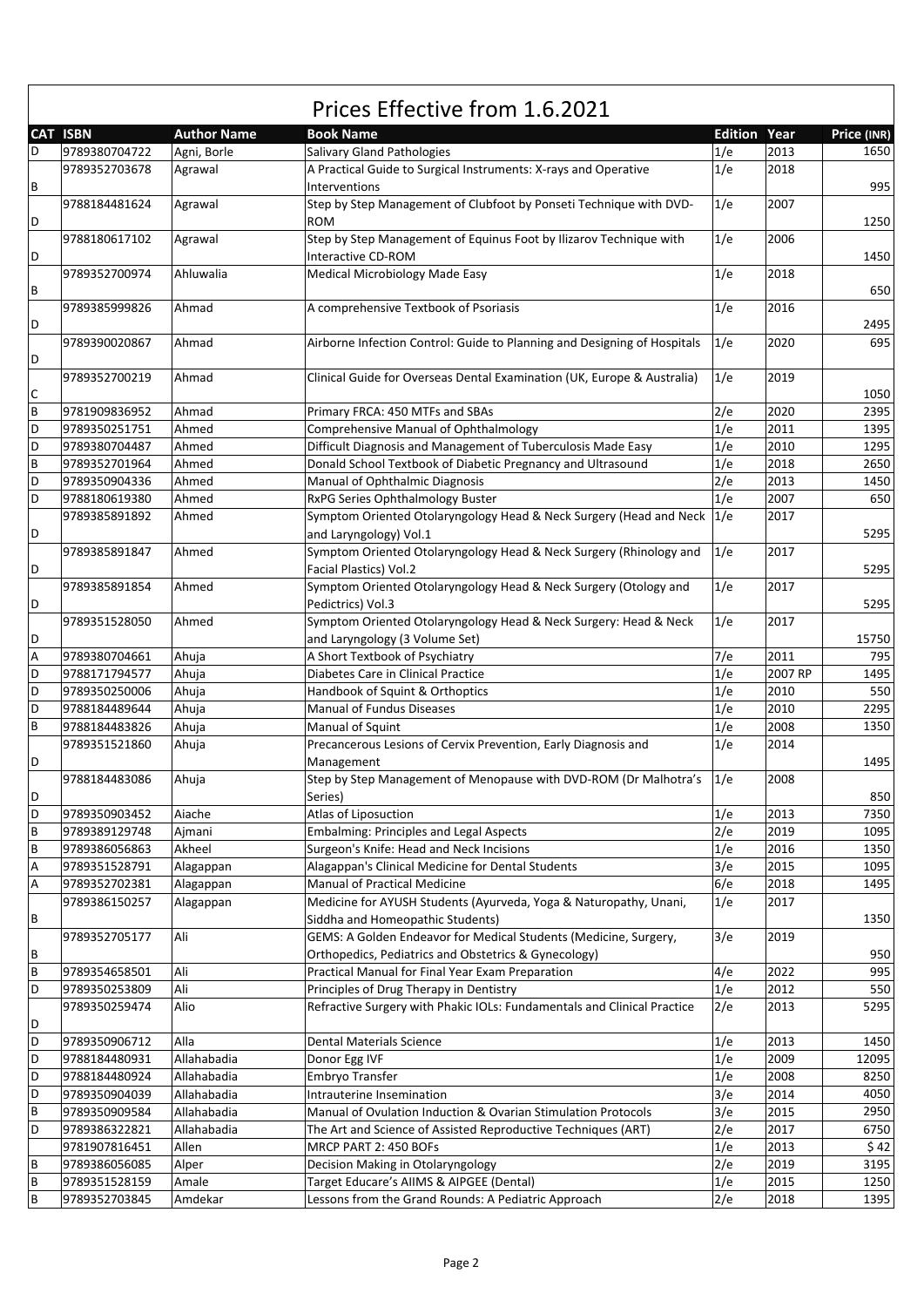|                | Prices Effective from 1.6.2021 |                    |                                                                               |                     |         |             |  |
|----------------|--------------------------------|--------------------|-------------------------------------------------------------------------------|---------------------|---------|-------------|--|
|                | <b>CAT ISBN</b>                | <b>Author Name</b> | <b>Book Name</b>                                                              | <b>Edition Year</b> |         | Price (INR) |  |
|                | 9789352703852                  | Amdekar            | Lessons from the Grand Rounds 2: Options in Rational Management               | 2/e                 | 2018    |             |  |
| В              |                                |                    |                                                                               |                     |         | 1395        |  |
| $\overline{B}$ | 9789386150592                  | Amlani             | Art and Science of Cleft Lip and Cleft Palate Repair                          | 1/e                 | 2017    | 2095        |  |
|                | 9789389776775                  | Amlani             | Free Radial Artery Forearm Flap for Head and Neck Reconstruction: A           | 1/e                 | 2020    |             |  |
| D              |                                |                    | Color Atlas                                                                   |                     |         | 2250        |  |
|                | 9789351521679                  | Amlani             | Pectoralis Major Myocutaneous Flap in Head and Neck Reconstruction: A 1/e     |                     | 2014    |             |  |
| D              |                                |                    | Color Atlas                                                                   |                     |         | 5550        |  |
| B              | 9789350259863                  | Amrohit            | Practical Physiotherapy Prescriber                                            | 1/e                 | 2013    | 695         |  |
| B              | 9789350255605                  | Amrohit            | The Pocketbook for Physiotherapists                                           | 2/e                 | 2012    | 650         |  |
| B              | 9788184487879                  | Amrohit            | The Pocketbook of Chest Physiotherapy                                         | 1/e                 | 2010    | 695         |  |
| D              | 9789350255865                  | Amuthan            | Manual of 3D Echocardiography                                                 | 1/e                 | 2013    | 4595        |  |
| D              | 9789354651533                  | Amuthan            | Textbook of Echocardiography                                                  | 2/e                 | 2022    | 6995        |  |
| A              | 9789350255032                  | Anand              | anand's Human Anatomy for Dental Students                                     | 3/e                 | 2012    | 1650        |  |
| D              | 9789350253472                  | Anand              | ENT, Head & Neck Diseases Made Easy                                           | 1/e                 | 2011    | 1050        |  |
| D              | 9789390595006                  | Anand              | Epilepsy in Special Population                                                | 1/e                 | 2021    | 1750        |  |
| $\mathsf C$    | 9788184487800                  | Anand              | Human Anatomy and Physiology for Nursing and Allied Sciences                  | 2/e                 | 2010    | 1350        |  |
| D              | 9789350254257                  | Anand, Gaur        | Viva Voce for BDS 1st Year (According to Latest DCI)                          | 1/e                 | 2011    | 450         |  |
| D              | 9788171799619                  | Anand, Kushwaha    | The Science of Infant Feeding                                                 | 1/e                 | 2009 RP | 1650        |  |
| A              | 9789352703982                  | Anandan            | Handbook of Transurethral Resection (TUR) Technique                           | 1/e                 | 2019    | 1250        |  |
| D              | 9788171796496                  | Ananth             | Psychopharmacology Treatment of Psychiatric Disorders                         | 1/e                 | 2007 RP | 1095        |  |
|                | 9789352706020                  | Anbarasi           | Exam Preparatory Manual for Undergraduates: Oral Medicine and                 | 1/e                 | 2020    |             |  |
| В              |                                |                    | Radiology                                                                     |                     |         | 650         |  |
| D              | 9789350909676                  | Anbu               | Psychiatry Made Easy                                                          | 1/e                 | 2014    | 1050        |  |
| D              | 9781909836464                  | Andersen           | MRCOG Part 1: 400 SBAs                                                        | 2/e                 | 2016    | 2750        |  |
| D              | 9788184487251                  | Anduze             | Pterygium: A Practical Guide to Management                                    | 1/e                 | 2009    | 6450        |  |
| B              | 9789351529316                  | Ani                | <b>Pediatric Spots</b>                                                        | 1/e                 | 2016    | 1495        |  |
|                |                                |                    |                                                                               |                     | 2018    |             |  |
| B              | 9789352702183                  | Anita MV           | Use of Progestogens in Clinical Practice of Obstetrics and Gynecology         | 1/e                 |         | 650         |  |
| D              |                                |                    |                                                                               |                     |         |             |  |
|                | 9789390595648                  | Ankad              | <b>IADVL Atlas of Dermoscopy</b>                                              | 1/e                 | 2022    | 3995        |  |
| B              | 9789350904756                  | Anoop              | Synopsis of Pathology                                                         | 1/e                 | 2013    | 550         |  |
| $\mathsf C$    | 9788180612145                  | Anthikad           | <b>Biochemistry for Nurses</b>                                                | 2/e                 | 2008 RP | 550         |  |
| $\mathsf C$    | 9789350902790                  | Anthikad           | Medical Microbiology for Nurses (Including Parasitology)                      | 1/e                 | 2013    | 550         |  |
| $\mathsf C$    | 9789350909461                  | Anthikad           | Nutrition and Biochemistry for Nurses                                         | 2/e                 | 2014    | 650         |  |
| $\mathsf C$    | 9789350909843                  | Anthikad           | Psychology and Sociology for GNM and BPT Students                             | 3/e                 | 2014    | 550         |  |
|                | 9789351521549                  | Anthikad           | Psychology for Graduate Nurses (General and Educational Psychology)           | 5/e                 | 2014    |             |  |
| С              |                                |                    |                                                                               |                     |         | 550         |  |
| $\overline{c}$ | 9789351520085                  | Anthikad           | Sociology for Graduate Nurses                                                 | 2/e                 | 2014    | 450         |  |
| B              | 9789352705481                  | Antony             | <b>Basic Measurements in Ophthalmology</b>                                    | 1/e                 | 2019    | 1095        |  |
| D              | 9788184489989                  | Antony             | Step by Step Sonographic Atlas of Thyroid & Appendix                          | 1/e                 | 2010    | 1050        |  |
| B              | 9789352700264                  | Antony             | TAB 4 U: A Concise of Pharmacology                                            | 1/e                 | 2017    | 295         |  |
| D              | 9788184482980                  | Antsaklis          | Donald School Textbook of Interventional Ultrasound                           | 1/e                 | 2008    | 5895        |  |
| $\mathsf C$    | 9789389587081                  | Anujeet            | Radical English for Nursing                                                   | 3/e                 | 2020    | 450         |  |
| D              | 9788180618703                  | Anuradha           | Clinical Cases in Medicine and Paediatrics                                    | 1/e                 | 2006    | 1095        |  |
| D              | 9789350257661                  | Anuradha N         | ESO's Optometry Question Bank (with rational reasoning)                       | 1/e                 | 2012    | 550         |  |
|                | 9788180613517                  | Anwar              | MCQs for the MRCS Examination Applied Basic Sciences with Explanatory $ 1/e $ |                     | 2004    |             |  |
| D              |                                |                    | Answers                                                                       |                     |         | 550         |  |
| D              | 9788180615597                  | Anwar              | Step by Step Approach to Fractures with Photo CD-ROM                          | 1/e                 | 2005    | 1050        |  |
| Α              | 9789354655180                  | Appaji             | Surface and Radiological Anatomy with a Clinical Perspective                  | 2/e                 | 2022    | 495         |  |
| B              | 9789386322913                  | Apu                | The ECG for Medical Diagnosis                                                 | 1/e                 | 2017    | 850         |  |
| D              | 9781909836211                  | Ardern-Jones       | Handbook of Dermatology Treatment                                             | 1/e                 | 2017    | 4895        |  |
| B              | 9789351529385                  | Areti              | Principles of Anesthesia Equipment                                            | 1/e                 | 2016    | 2050        |  |
| D              | 9789351521785                  | Arora              | A Practical Guide to First Trimester of Pregnancy                             | 1/e                 | 2014    | 2050        |  |
| D              | 9789350253892                  | Arora              | Brain Imaging: Case Review Series                                             | 1/e                 | 2011    | 5550        |  |
|                | 9788184486308                  | Arora              | Manual on Tuberculosis HIV and Lung Diseases: A Practical Approach with 1/e   |                     | 2009    |             |  |
| D              |                                |                    | CD-ROM                                                                        |                     |         | 4595        |  |
|                | 9788180617317                  | Arora              | Practical Approach to Critical Respiratory Medicine with 2 CD-ROMs            | 1/e                 | 2006    |             |  |
| В              |                                |                    |                                                                               |                     |         | 5695        |  |
|                | 9788180618826                  | Arora              | Practical Approach to Management of Common Gynecological Diseases             | 1/e                 | 2008 RP |             |  |
| D              |                                |                    |                                                                               |                     |         | 1050        |  |
| B              | 9788180615092                  | Arora              | Practical Approach to Respiratory Diseases with CD-ROM                        | 1/e                 | 2005    | 2995        |  |
| $\sf B$        | 9788180617676                  | Arora              | Practical Approach to Tuberculosis Management with CD-ROM                     | 1/e                 | 2006    | 5695        |  |

 $\sqrt{ }$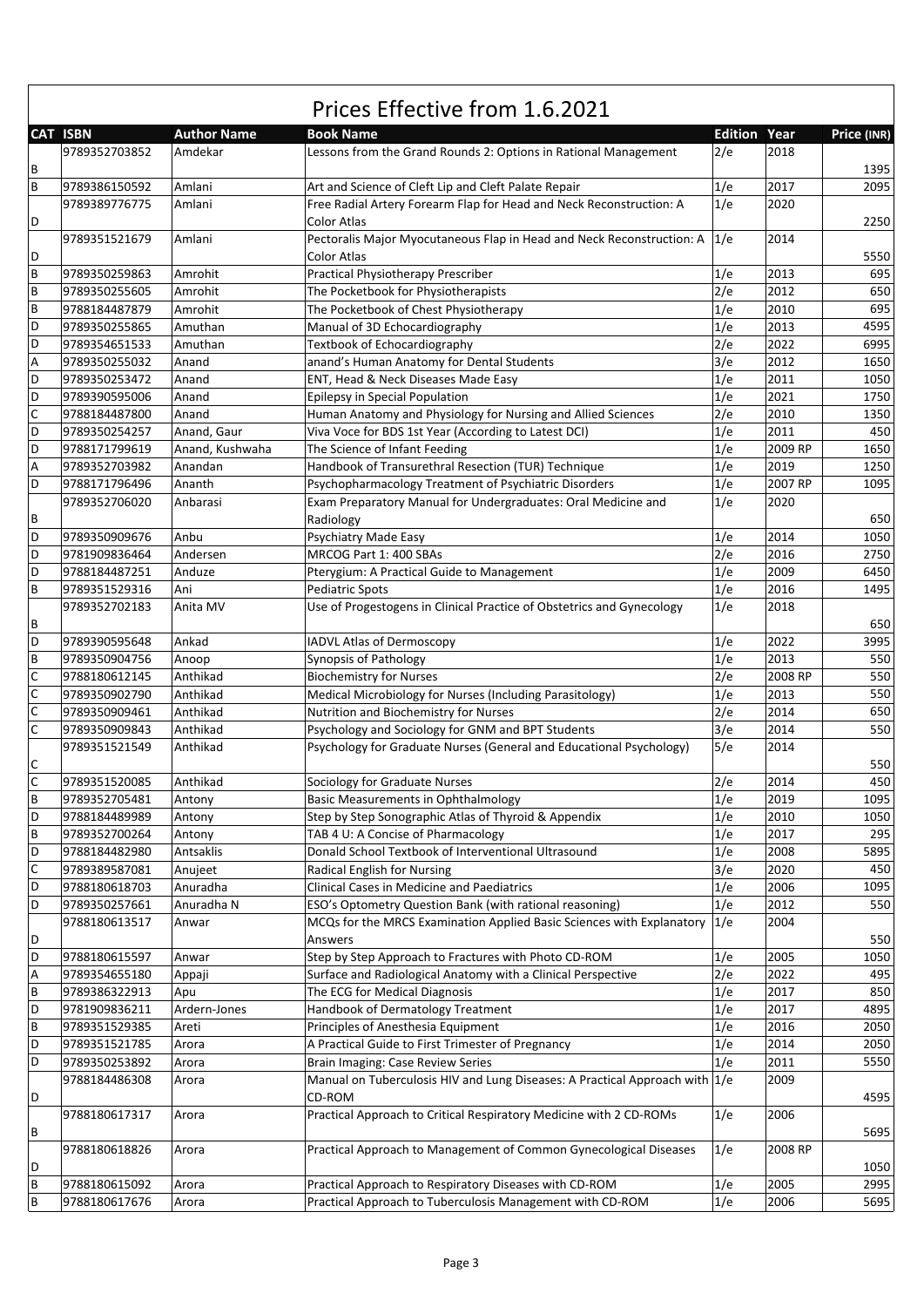|             | <b>CAT ISBN</b>                | <b>Author Name</b> | <b>Book Name</b>                                                        | <b>Edition Year</b> |         | Price (INR) |
|-------------|--------------------------------|--------------------|-------------------------------------------------------------------------|---------------------|---------|-------------|
| B           | 9789352700912                  | Arora              | <b>Recurrent Pregnancy Loss</b>                                         | 3/e                 | 2018    | 2695        |
| B           | 9788184480061                  | Arora              | Recurrent Pregnancy Loss with Audio Visual CD-ROM                       | 2/e                 | 2007    | 1850        |
|             |                                | Arora              | Self Assessment & Review ENT                                            | 10/e                | 2022    | <b>TBA</b>  |
|             | 9789352703937                  | Arora              | World Clinics: Obstetrics and Gynecology: Anemia (Jun 2018, Vol. 7, No. | 1/e                 | 2018    |             |
| В           |                                |                    | 1) (POD)                                                                |                     |         | 3395        |
| D           | 9789350258002                  | Arora              | World Clinics: Obstetrics & Gynecology: Endometriosis                   | 1/e                 | 2012    | 5050        |
| D           | 9789352501922                  |                    | World Clinics: Obstetrics & Gynecology: Ovulation Induction             | 1/e                 | 2016    | 5050        |
|             | 9789352700691                  | Arora              |                                                                         | 1/e                 | 2017    |             |
| В           |                                | Arora              | World Clinics Obstetrics and Gynecology: Polycystic Ovary Syndrome      |                     |         | 4395        |
|             | 9789350904244                  | Arora              | World Clinics: Obstetrics & Gynecology: Postpartum Hemorrhage           | 1/e                 | 2013    |             |
| D           |                                |                    |                                                                         |                     |         | 5050        |
| B           | 9789350254226                  | Arora              | World Clinics: Obstetrics & Gynecology: Recurrent Miscarriage           | 1/e                 | 2011    | 6295        |
| B           | 9789386056665                  | Arulkumaran        | <b>Essentials of Obstetrics</b>                                         | 3/e                 | 2017    | 1250        |
| В           | 9789386261694                  | Arulkumaran        | <b>Essentials of Gynaecology</b>                                        | 3/e                 | 2019    | 1250        |
| D           | 9789350909515                  | Arulkumaran        | Hypertensive Disease in Pregnancy                                       | 1/e                 | 2014    | 1095        |
| B           | 9789390595204                  | Arulrhaj           | Cardio-Diabetes Medicine 2021: Clinical Update                          | 1/e                 | 2022    | 1695        |
|             | 9789389587111                  | Arulrhaj           | Medicine Update 2020 (2 Volumes) + Progress in Medicine 2020 (Volume    | 1/e                 | 2020    |             |
| А           |                                |                    | 30, 2020)                                                               |                     |         | 4395        |
| B           | 9789352501458                  | Arun               | Exam Preparatory Manual for Undergraduates: Periodontology              | 1/e                 | 2016    | 495         |
| D           | 9788184489132                  | Arun               | Molecular Biology of Periodontium                                       | 1/e                 | 2010    | 1895        |
| D           | 9788180611650                  | Arunachalam        | ABC Pocket Book of Human Embryology                                     | 1/e                 | 2003    | 295         |
|             | 9789390595716                  | Arvind             | 100+ Clinical Cases in Pediatrics                                       | 5/e                 | 2021    | 1595        |
| В           |                                |                    |                                                                         |                     |         |             |
| B           | 9788180616990                  | Arvind             | <b>Applied Neonatology</b>                                              | 1/e                 | 2006    | 1895        |
| B           |                                |                    |                                                                         | 4/e                 | 2016    | 1495        |
| B           | 9789351528807<br>9788184481075 | Arvind<br>Arvind   | Manual of Physical Diagnosis in Pediatrics                              |                     | 2007    | 750         |
|             |                                |                    | <b>Physical Diagnosis in Pediatrics</b>                                 | 3/e                 |         |             |
| C           | 9789351528630                  | Arwade             | Target Educare's Target MDS 2015                                        | 1/e                 | 2016    | 850         |
| D           | 9789351527633                  | Arya               | Monogram Sleep and Disorders of Sleep                                   | 1/e                 | 2015    | 950         |
|             | 9789354657726                  | Ashalatha          | Textbook of Applied Anatomy & Physiology for Nurses with Free Booklet   | 6/e                 | 2022    |             |
| C           |                                |                    |                                                                         |                     |         | 1195        |
| C           | 9789386056290                  | Ashalatha          | Textbook of Anatomy and Physiology for GNM Students                     | 1/e                 | 2016    | 995         |
| C           | 9789390595846                  | Ashalatha          | Textbook of Anatomy for BSc Nursing Students                            | 3/e                 | 2021    | 1150        |
| D           | 9788184486285                  | Ashraf             | Jaypee's Review of Orthopaedics                                         | 1/e                 | 2009    | 350         |
| B           | 9781909836419                  | Ashton-Cleary      | Recent Advances in Critical Care: 1                                     | 1/e                 | 2017    | 1350        |
| D           | 9788184487428                  | Asnani             | <b>Essentials of Pediatric Dentistry</b>                                | 1/e                 | 2010    | 1495        |
| D           | 9788171799138                  | Atri               | <b>Surgery for Dental Students</b>                                      | 1/e                 | 2005 RP | 595         |
| С           | 9789386150660                  | Augustine          | Comprehensive Approach to NCLEX-RN, HAAD and DHA Examinations           | 1/e                 | 2017    | 695         |
| $\mathsf C$ | 9789385891021                  | Augustine          | Nursing Research Made Easy                                              | 1/e                 | 2016    | 450         |
| D           | 9789351521129                  | Austin             | <b>Recent Advances in Orthopedics</b>                                   | 1/e                 | 2014 RP | 1895        |
| B           | 9781787791183                  | Austin             | Recent Advances in Orthopedics 3                                        | 1/e                 | 2021    | 995         |
|             | 9789351520030                  | Austin             | World Clinics: Orthopedics Current Controversies in Joint Replacement   | 1/e                 | 2014    |             |
| D           |                                |                    |                                                                         |                     |         | 5050        |
| $\mathsf C$ | 9789352500147                  | Avasthi            | Comprehensive Textbook of Nutrition for BSc Nurses                      | 1/e                 | 2016    | 450         |
| B           | 9788180611223                  | Avinash            | Handbook of FAQs in PLAB Part 1                                         | 1/e                 | 2003    | 995         |
| D           | 9789350909959                  | Avram              | Laser and Light Source Treatments for the Skin                          | 1/e                 | 2014    | 6095        |
| D           | 9789350251355                  | Awasthi            | Dental Operating Room Assistant                                         | 1/e                 | 2011    | 750         |
| B           | 9789352702282                  | Awasthi            | Manual for Dental Hygienist                                             | 1/e                 | 2018    | 1395        |
| B           | 9789389129632                  | Azad               | 101 Interesting Cases in Clinical Medicine                              | 1/e                 | 2020    | 1395        |
| B           | 9788180617614                  | Azad               | Retinopathy of Prematurity: Text and Atlas                              | 1/e                 | 2006    | 2050        |
| B           | 9789389188851                  | Azar               | Surgical Management of Astigmatism (POD)                                | 1/e                 | 2020    | 6050        |
|             |                                |                    |                                                                         |                     |         |             |
| B           | 9781909836761                  | Azarbod            | Key Clinical Topics in Ophthalmology                                    | 1/e                 | 2021    | 2770        |
| D           | 9789351524397                  | Babaji             | Crowns in Pediatric Dentistry                                           | 1/e                 | 2015    | 1450        |
| D           | 9789351526353                  | Babhulkar          | Elbow Injuries                                                          | 1/e                 | 2015    | 2595        |
| D           | 9789350904077                  | Babhulkar          | Osteonecrosis                                                           | 1/e                 | 2013    | 3395        |
| D           | 9789350903711                  | Babhulkar          | <b>Proximal Femoral Fractures</b>                                       | 1/e                 | 2013    | 1895        |
| B           | 9789352703494                  | Babu               | <b>Clinical Surgery Pearls</b>                                          | 3/e                 | 2018    | 1195        |
| B           | 9788180611643                  | Babu               | Immunology: Basic Concepts and Applications                             | 1/e                 | 2003    | 1050        |
|             | (Forthcoming)                  | Babu               | Question Bank I, II, III (-IV) Year BDS                                 |                     |         |             |
| В           | 9789390020782                  | Babu               | Surgical Handicraft: Manual for Surgical Residents & Surgeons           | 2/e                 | 2021    | 1995        |
| А           | 9789352705344                  | Baburaj            | Hari's Essentials of Clinical Medicine                                  | 3/e                 | 2018    | 895         |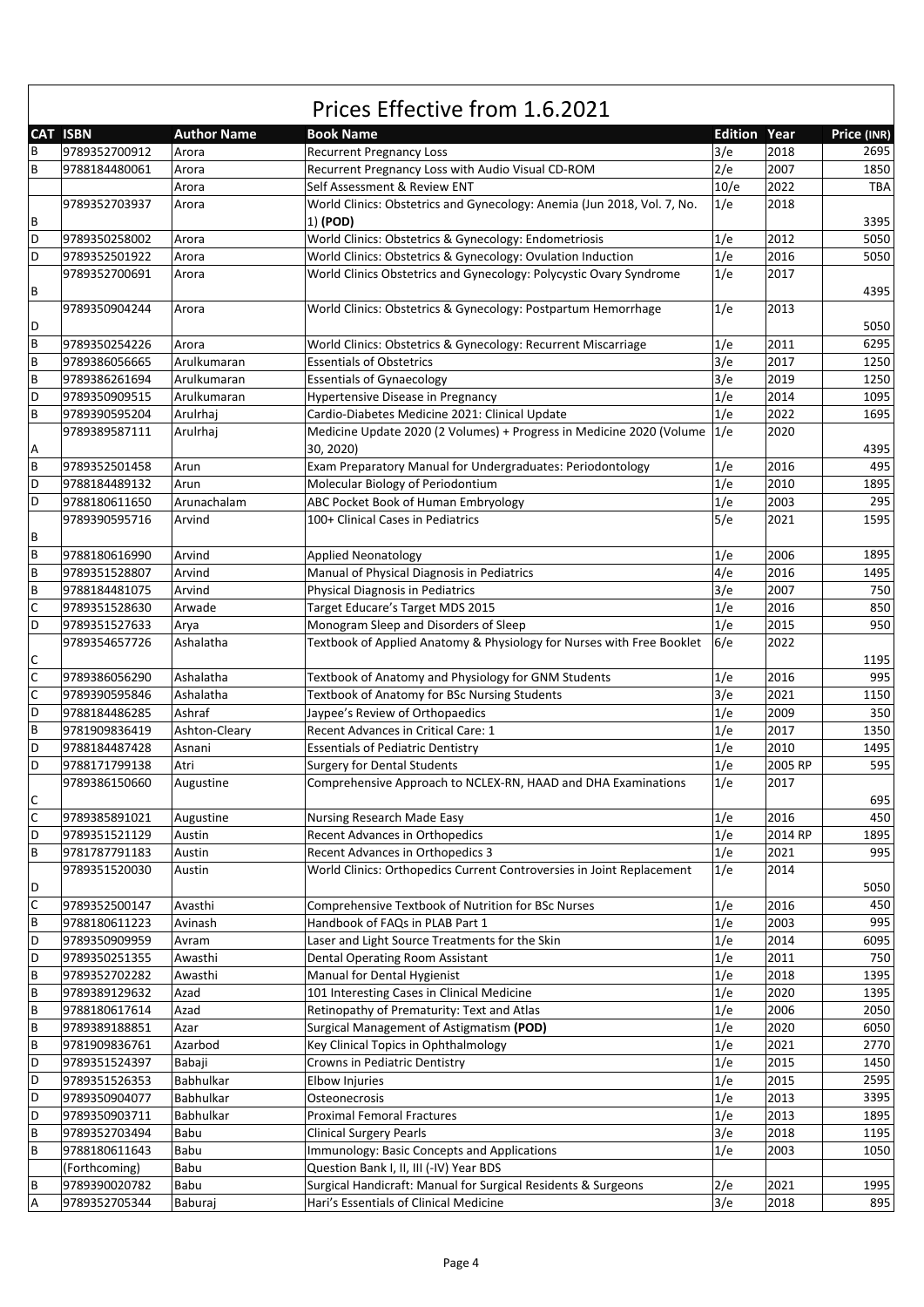|   | Prices Effective from 1.6.2021 |                    |                                                                                   |                     |         |             |  |  |  |
|---|--------------------------------|--------------------|-----------------------------------------------------------------------------------|---------------------|---------|-------------|--|--|--|
|   | <b>CAT ISBN</b>                | <b>Author Name</b> | <b>Book Name</b>                                                                  | <b>Edition Year</b> |         | Price (INR) |  |  |  |
|   | 9789350250143                  | Badiola            | Textbook of Minimal Stimulation IVF Milder, Mildest or Back to Nature             | 1/e                 | 2011    |             |  |  |  |
| D |                                |                    |                                                                                   |                     |         | 6695        |  |  |  |
| В | 9789350257852                  | Badrinath          | Sankara Nethralaya: Clinical Practice Patterns in Ophthalmology                   | 2/e                 | 2013    | 1150        |  |  |  |
| D | 9788184489163                  | Badrinatheswar     | Pedodontics Practice and Management                                               | 1/e                 | 2010    | 1895        |  |  |  |
| B | 9789390595020                  | Badyal             | Practical Manual of Pharmacology for Medical Students                             | 3/e                 | 2021    | 795         |  |  |  |
|   | (Forthcoming)                  | Badyate            | 1000 MCQs in Oral & Maxillofacial Surgery with Explanatory Answers                |                     |         |             |  |  |  |
|   |                                |                    |                                                                                   |                     |         |             |  |  |  |
| B | 9789352703920                  | Baharani           | Manual of High-Risk Pregnancy                                                     | 1/e                 | 2018    | 1850        |  |  |  |
| D | 9789352501663                  | Baheti             | Interventional Pain Management: A Practical Approach                              | 2/e                 | 2016    | 4195        |  |  |  |
| В | 9789352501670                  | Baheti             | Physical Therapy                                                                  | 1/e                 | 2016    | 2295        |  |  |  |
| B | 9789386322487                  | Baheti             | Symptom Oriented Pain Management                                                  | 2/e                 | 2017    | 2350        |  |  |  |
|   | 9789354650062                  | Baheti             | Understanding Anesthetic Equipment & Procedures: A Practical Approach 3/e         |                     | 2022    | 3295        |  |  |  |
| В |                                |                    |                                                                                   |                     |         |             |  |  |  |
|   | 9789350903124                  | Baheti             | World Clinics: Anesthesia, Critical Care & Pain (Pain Management): Issue 1 Vol. 1 |                     | 2013    |             |  |  |  |
| D |                                |                    |                                                                                   |                     |         | 5050        |  |  |  |
| B | 9788184487541                  | Bahl               | <b>Basics of Biomechanics</b>                                                     | 1/e                 | 2010    | 450         |  |  |  |
| B | 9789386150011                  | <b>Baig</b>        | Practical Radiotherapy and Chemotherapy Planning                                  | 1/e                 | 2017    | 2650        |  |  |  |
| D | 9789380704791                  | <b>Baig</b>        | Principles and Practice of Chemotherapy                                           | 1/e                 | 2012    | 1450        |  |  |  |
| B | 9788180615146                  | Bailoor            | <b>Fundamentals of Oral Medicine and Radiology</b>                                | 1/e                 | 2005    | 2350        |  |  |  |
|   | 9789380704333                  | Bajaj              | Aids to Remember Mnemonics on Pharmacology & Preventive Social                    | 1/e                 | 2010    |             |  |  |  |
| В |                                |                    | Medicine                                                                          |                     |         | 350         |  |  |  |
| D | 9788184485073                  |                    | Dermatology, Leprosy & Sexually Transmitted Infections                            | 2/e                 | 2010    | 1095        |  |  |  |
|   |                                | Bajaj              | Diabetes and Women's Health                                                       |                     |         |             |  |  |  |
| В | 9789351526445                  | Bajaj              |                                                                                   | 1/e                 | 2016    | 1650        |  |  |  |
| B | 9789352702596                  | Bajaj              | Diabetes Mellitus Issues for the Indian Woman                                     | 1/e<br>1/e          | 2018    | 1250        |  |  |  |
| D | 9789350255735                  | Bajaj              | <b>Endocrine Disorders During Pregnancy</b>                                       |                     | 2013    | 1695        |  |  |  |
| Α | 9789351526476                  | Bajaj              | <b>ESI Manual of Clinical Endocrinology</b>                                       | 2/e                 | 2015    | 3550        |  |  |  |
| B | 9781909836730                  | Bajorek            | Psychiatry (Pocket Tutor)                                                         | 2/e                 | 2018    | 1350        |  |  |  |
| D | 9788180610110                  | Bajpai, Sharma     | Practical Pediatric Endocrinology                                                 | 1/e                 | 2003    | 550         |  |  |  |
| D | 9788184487848                  | Bakle              | Uroradiology: Text and Atlas                                                      | 1/e                 | 2010    | 1695        |  |  |  |
| В | 9789352704873                  | Balachandar        | Stoma Care                                                                        | 1/e                 | 2018    | 2195        |  |  |  |
| D | 9788180619755                  | Balachandiran      | Radiology Interpretation Made Easy with Photo CD-ROM                              | 1/e                 | 2007    | 995         |  |  |  |
| B | 9789390595631                  | Balachandran       | A Practical Manual of Pediatric Cardiac Intensive Care                            | 1/e                 | 2022    | 1495        |  |  |  |
| D | 9789351521723                  | Balachandran       | Interpretation of Chest X-ray: An Illustrated Companion                           | 1/e                 | 2014    | 1050        |  |  |  |
| B | 9789352500222                  | Balachandran       | <b>MRI Brain: Atlas and Text</b>                                                  | 1/e                 | 2016    | 1095        |  |  |  |
|   | 9789350257142                  | Balachandran       | MRI Spine in Low Backache Made Easy for the General Practitioners                 | 1/e                 | 2013    |             |  |  |  |
| D |                                |                    |                                                                                   |                     |         | 1050        |  |  |  |
| D | 9789380704494                  | Balaji             | Spinal Manual Therapy Made Easy with DVD-ROM                                      | 1/e                 | 2010    | 995         |  |  |  |
| D | 9789350250846                  | Balakrishnan       | Clinical ENT Made Easy: A Guide to Clinical Examination                           | 1/e                 | 2014    | 1450        |  |  |  |
| В | 9789352501908                  | Balakrishnan       | <b>Practical Gastroenterology</b>                                                 | 2/e                 | 2016    | 1350        |  |  |  |
| Α | 9789389587005                  | Balasubramanian    | IAP Guidebook on Immunization 2018-2019                                           | 2/e                 | 2020    | 695         |  |  |  |
| B | 9789386150714                  | Bali               | Basics of Biostatistics: A Manual for Medical Practitioners                       | 1/e                 | 2017    | 1095        |  |  |  |
| D | 9789352701582                  | <b>Baliga</b>      | Principles and Practice of Colposcopy                                             | 3/e                 | 2018    | 6395        |  |  |  |
| D | 9788184483109                  | <b>Baliga</b>      | Step by Step Colposcopy, Cryo-Surgery and Leep with DVD-ROM                       | 1/e                 | 2008    | 1650        |  |  |  |
| С | 9789350251003                  | Balu               | <b>English for Nurses</b>                                                         | 1/e                 | 2011    | 650         |  |  |  |
| С | 9789352702824                  | Banappagoudar      | Midwifery Clinical Record Book for BSc and GNM Students                           | 1/e                 | 2019    | 595         |  |  |  |
| С | 9789354654534                  | Bandana            | Communicative English for BSc Nursing                                             | 1/e                 | 2022    | 395         |  |  |  |
| D | 9789350258828                  | Banerjee           | Approach to Geriatric Neuropsychiatric Problems                                   | 1/e                 | 2012    | 750         |  |  |  |
| В | 9789352705924                  | Banerjee           | DK Taneja's Health Policies & Programmes in India                                 | 16/e                | 2019    | 950         |  |  |  |
|   | 9789352703104                  | Banerjee           | Mahajan's Methods in Biostatistics for Medical Students and Research              | 9/e                 | 2018    | 595         |  |  |  |
| Α |                                |                    | Workers                                                                           |                     |         |             |  |  |  |
| В | 9789352705412                  | Banerjee           | Revolutions 2nd MBBS: WBUHS Examination                                           | 3/e                 | 2019    | 750         |  |  |  |
|   | 9789352700615                  | Banker             | Infertility Management Series: Basic Laboratory Procedure in ART                  | 1/e                 | 2018    |             |  |  |  |
| В |                                |                    |                                                                                   |                     |         | 1495        |  |  |  |
|   | 9789388958844                  | Banker             | Nova IVI Textbook of Infertility and Assisted Reproductive Technology             | 1/e                 | 2019    |             |  |  |  |
| D |                                |                    |                                                                                   |                     |         | 4850        |  |  |  |
| С | 9788171796397                  | Bansal             | Anatomy and Physiology for Nurses (Hindi)                                         | 1/e                 | 2006 RP | 650         |  |  |  |
| D | 9788180610240                  | Bansal             | Approach to Clinical Dentistry                                                    | 1/e                 | 2003    | 395         |  |  |  |
| B | 9789354657269                  | Bansal             | Competency Based Logbook in Ear, Nose and Throat for MBBS                         | 1/e                 | 2022    | 150         |  |  |  |
|   | 9788184482850                  | Bansal             | Crack it Now (Clinical MCQs in Dental Sciences with Explanations)                 | 1/e                 | 2008    |             |  |  |  |
| В |                                |                    |                                                                                   |                     |         | 695         |  |  |  |
| В | 9789386322852                  | Bansal             | Decoding Polycystic Ovarian Syndrome (PCOS)                                       | 1/e                 | 2017    | 1350        |  |  |  |

٦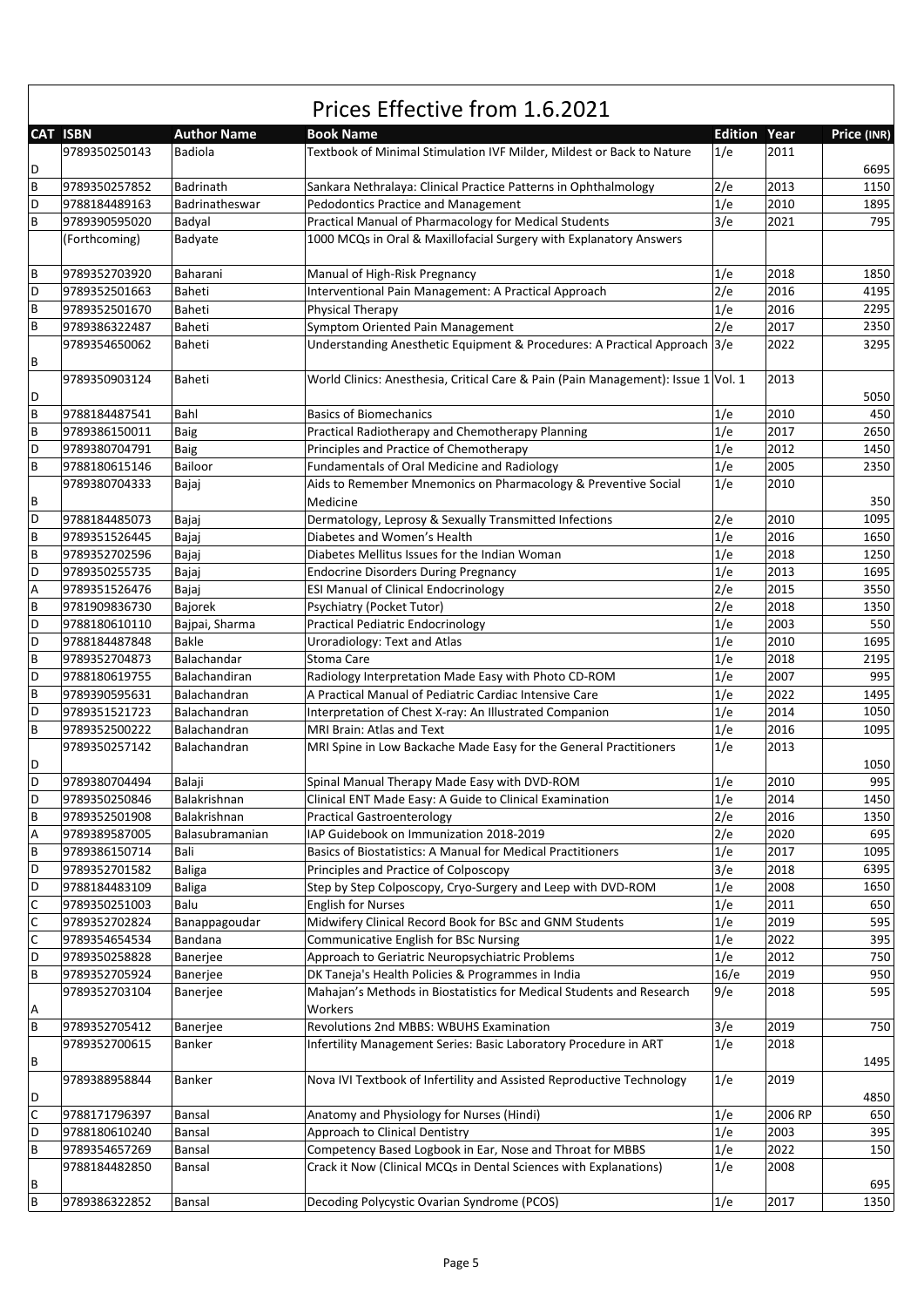|                           | <b>CAT ISBN</b> | <b>Author Name</b> | <b>Book Name</b>                                                                 | <b>Edition Year</b> |         | Price (INR) |
|---------------------------|-----------------|--------------------|----------------------------------------------------------------------------------|---------------------|---------|-------------|
| D                         | 9789389776393   | Bansal             | Demystifying Endometriosis                                                       | 1/e                 | 2021    | 950         |
| $\overline{A}$            | 9789386150233   | Bansal             | Diseases of Ear, Nose and Throat                                                 | 3/e                 | 2021    | 1295        |
| $\sf B$                   | 9789350257203   | Bansal             | Essentials in Dermatology, Venereology & Leprosy                                 | 1/e                 | 2015    | 1595        |
| D                         | 9789351523314   | Bansal             | Essentials of Ear, Nose & Throat                                                 | 1/e                 | 2016    | 1195        |
| $\sf B$                   | 9789352700943   | Bansal             | Introductory Endocrinology: A Concise and Applied Digest                         | 1/e                 | 2018    | 795         |
| D                         | 9789350904046   | Bansal             | <b>Manual of Endometriosis</b>                                                   | 1/e                 | 2013    | 1495        |
|                           | 9789350252260   | Bansal             |                                                                                  | 2/e                 | 2011    |             |
| D                         |                 |                    | Manual of Intrauterine Insemination (IUI) In Vitro Fertilization (IVF) and       |                     |         | 1495        |
|                           |                 |                    | Intracytoplasmic Sperm Injection (ICSI)                                          |                     | 2007 RP |             |
| $\sf B$                   | 9788171799176   | Bansal             | Medical Laboratory Technology (Hindi)                                            | 2/e                 |         | 750         |
| $\mathsf{C}$              | 9788171794805   | Bansal             | Midwifery (Hindi)                                                                | 1/e                 | 2008 RP | 595         |
| D                         | 9789351527688   | Bansal             | Pocket Atlas of Clinical Dermatology                                             | 1/e                 | 2015    | 1450        |
| $\sf{B}$                  | 9789352703999   | Bansal             | Pocket Manual to Case Taking                                                     | 3/e                 | 2018    | 195         |
| D                         | 9788180612503   | Bansal             | Practical Approach to Infertility Management                                     | 1/e                 | 2004    | 5550        |
| D                         | 9788180612886   | Bansal             | Preventive and Social Medicine for Nurses (Hindi)                                | 1/e                 | 2004    | 695         |
| $\mathsf{C}$              | 9789354657825   | Bansal             | Textbook of Psychology and Sociology for GNM Students                            | 3/e                 | 2022    | 395         |
| D                         | 9789350258101   | Bapat              | Arriving at a Surgical Diagnosis                                                 | 1/e                 | 2013    | 2795        |
| $\sf B$                   | 9789380704081   | Baranitharan       | Physiotherapy Care for Women's Health                                            | 1/e                 | 2010    | 550         |
| $\mathsf C$               | 9789385999932   | Barapatre          | Postgraduate Review Series Urology Entrance Review (PGIMER)                      | 2/e                 | 2016    | 850         |
| D                         | 9789350254042   | Barbara            | Textbook on Keratoconus New Insights                                             | 1/e                 | 2012    | 5295        |
| $\boldsymbol{\mathsf{A}}$ | 9789390595419   | Bardale            | Principles of Forensic Medicine and Toxicology                                   | 3/e                 | 2021    | 1295        |
| D                         | 9789350903254   | Basak              | Atlas of Clinical Ophthalmology                                                  | 2/e                 | 2013    | 7895        |
| $\boldsymbol{\mathsf{A}}$ | 9789352709885   | Basak              | <b>Essentials of Ophthalmology</b>                                               | 7/e                 | 2019    | 1095        |
|                           | 9788184486063   | Basak              | Jaypee Gold Standard Mini Atlas Series Clinical Ophthalmology with               | 1/e                 | 2009    |             |
| D                         |                 |                    | Photo CD-ROM                                                                     |                     |         | 1695        |
|                           | 9789350252611   | Basak              | Jaypee Gold Standard Mini Atlas Series Diseases of the Cornea with Photo $ 1/e $ |                     | 2011    |             |
| B                         |                 |                    | CD-ROM                                                                           |                     |         | 1895        |
|                           | 9788184480351   | Basak              | Ophtha-Philately: A Journey to Ophthalmology through Postage Stamps              | 1/e                 | 2007    |             |
| D                         |                 |                    | of the World                                                                     |                     |         | 795         |
| D                         |                 |                    |                                                                                  |                     |         |             |
|                           | 9788184486841   | Basak              | Viva in Medical Physiology                                                       | 2/e                 | 2009    | 550         |
|                           | 9789388958516   | Basarkar           | Hospital Waste Management: A Guide for Self Assessment and Review                | 2/e                 | 2021    |             |
| B                         |                 |                    |                                                                                  |                     |         | 595         |
|                           | 9789352501144   | Basarkar           | Practical Guide Book for Hospital Infection Risk Assessment, Prevention          | 1/e                 | 2016    |             |
| B                         |                 |                    | and Control                                                                      |                     |         | 995         |
| D                         | 9788184487145   | Basavaiah          | <b>Nursing Health Economics</b>                                                  | 1/e                 | 2009    | 450         |
| D                         | 9789350253724   | Basavanthappa      | <b>Biostatistics for Nurses</b>                                                  | 1/e                 | 2014    | 695         |
| $\mathsf C$               | 9789351529002   | Basavanthappa      | <b>Child Health Nursing</b>                                                      | 1/e                 | 2015    | 1495        |
| $\mathsf C$               | 9789350251379   | Basavanthappa      | Communication and Educational Technology for Nurses                              | 1/e                 | 2011    | 650         |
|                           | 9789351529187   | Basavanthappa      | Community Health Nursing (2 Volume Set) For BSc and PB BSc Nursing               | 3/e                 | 2016    |             |
|                           |                 |                    | Students with Free Community Health Nursing Practice Workbook                    |                     |         |             |
| $\mathsf C$               |                 |                    |                                                                                  |                     |         | 2150        |
|                           | 9789352705429   | Basavanthappa      | Cumulative Record of Clinical Experience of Basic BSc Nursing Students           | 3/e                 | 2019    |             |
| $\mathsf C$               |                 |                    |                                                                                  |                     |         | 295         |
| $\mathsf{C}$              | 9789350251850   | Basavanthappa      | <b>Essentials of Community Health Nursing</b>                                    | 1/e                 | 2011    | 1195        |
| $\mathsf C$               | 9788194709084   | Basavanthappa      | <b>Essentials of Medical Surgical Nursing</b>                                    | 2/e                 | 2021    | 1095        |
| D                         | 9789350253717   | Basavanthappa      | <b>Essentials of Mental Health Nursing</b>                                       | 1/e                 | 2011    | 895         |
| D                         | 9789350251638   | Basavanthappa      | Essentials of Midwifery & Obstetrical Nursing                                    | 1/e                 | 2011    | 750         |
| D                         | 9789350250976   | Basavanthappa      | <b>Essentials of Nursing Research</b>                                            | 1/e                 | 2010    | 495         |
| $\sf{B}$                  | 9788184486100   | Basavanthappa      | <b>Fundamentals of Nursing</b>                                                   | 2/e                 | 2009    | 1850        |
| $\mathsf{C}$              |                 | Basavanthappa      |                                                                                  |                     |         | 895         |
|                           | 9789389776416   |                    | Management of Nursing Services & Education                                       | 2/e                 | 2020    |             |
| $\mathsf C$               | 9789351524076   | Basavanthappa      | <b>Medical Surgical Nursing (2 Volumes)</b>                                      | 3/e                 | 2015    | 2850        |
| $\mathsf{C}$              | 9789351524083   | Basavanthappa      | <b>Nursing Administration</b>                                                    | 3/e                 | 2014    | 1250        |
| $\mathsf{C}$              | 9788184486254   | Basavanthappa      | <b>Nursing Education</b>                                                         | 2/e                 | 2009    | 1795        |
| $\mathsf C$               | 9789350905265   | Basavanthappa      | <b>Nursing Foundation</b>                                                        | 1/e                 | 2013    | 1350        |
| $\mathsf C$               | 9789351520740   | Basavanthappa      | Nursing Research and Statistics                                                  | 3/e                 | 2014    | 995         |
| D                         | 9789350250075   | Basavanthappa      | Psychology for Nursing                                                           | 1/e                 | 2010    | 995         |
| $\sf{B}$                  | 9789352705603   | Baser              | Obstetrics and Gynaecological Ultrasound for Beginners                           | 1/e                 | 2019    | 1595        |
| $\sf B$                   | 9788180614941   | Basu               | A Practical Approach to Gynecologic Oncology                                     | 1/e                 | 2005    | 1595        |
| D                         | 9789352700240   | Basu               | Diabetes and Musculoskeletal Disorders                                           | 1/e                 | 2018    | 2450        |
| $\sf{B}$                  | 9789350253670   | Bathla             | <b>Periodontics Revisited</b>                                                    | 1/e                 | 2011    | 1595        |
| A                         | 9789390595365   | Bathla             | <b>Textbook of Periodontics</b>                                                  | 2/e                 | 2021    | 1595        |
| D                         | 9788184485134   | Bathla             | Tips & Tricks in Periodontology                                                  | 1/e                 | 2009    | 750         |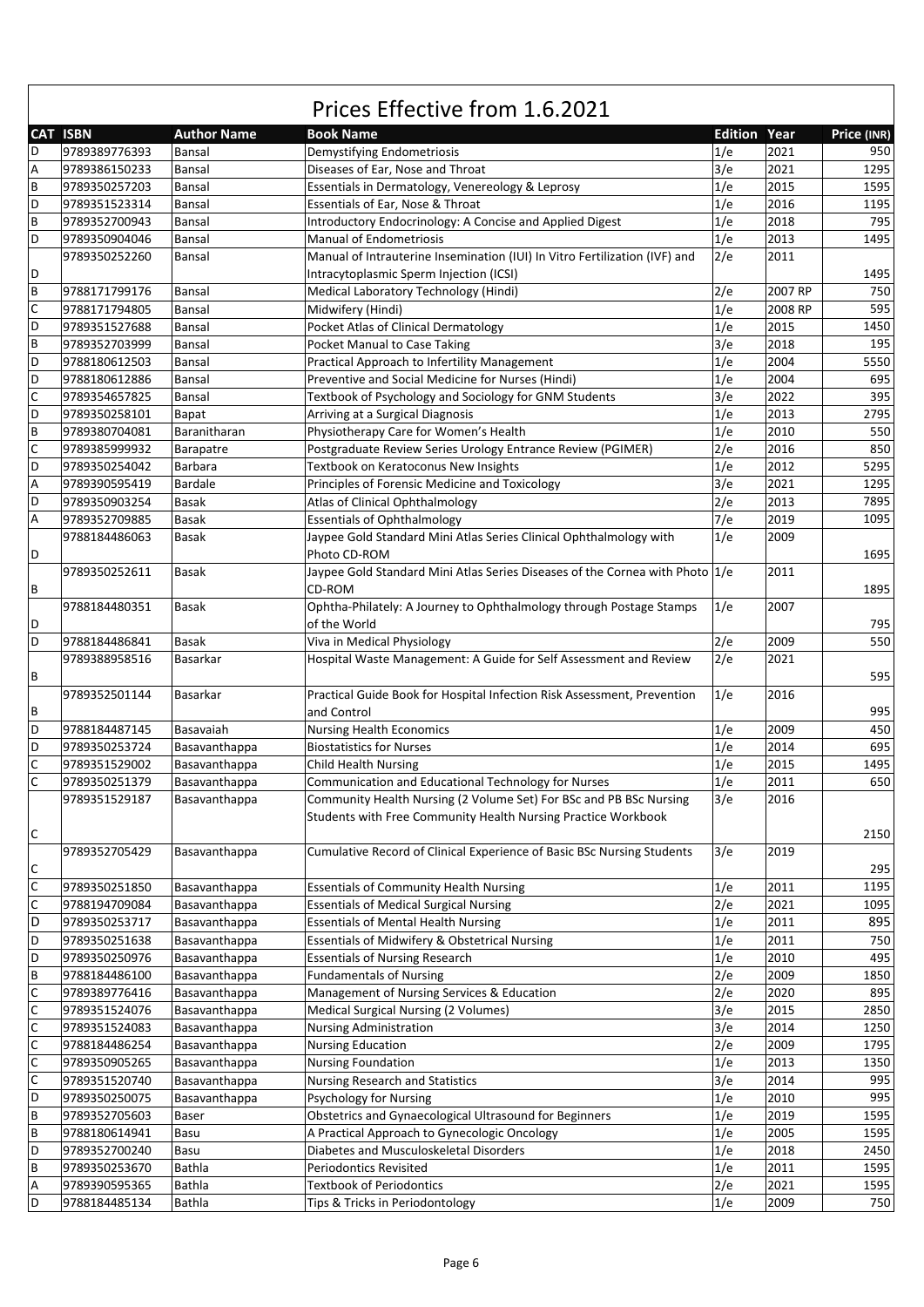|   | <b>CAT ISBN</b> | <b>Author Name</b> | <b>Book Name</b>                                                         | <b>Edition Year</b> |         | Price (INR) |
|---|-----------------|--------------------|--------------------------------------------------------------------------|---------------------|---------|-------------|
| В | 9789386322333   | Batla              | Understanding Parkinsonism: The Clinical Perspective                     | 1/e                 | 2017    | 2095        |
| B | 9789389776966   | Batra              | Approach to Clinical Endocrinology through Selected Cases                | 1/e                 | 2022    | 1295        |
| А | 9789350903698   | Bavdekar           | IAP Specialty Series Pediatric Gastroenterology                          | 2/e                 | 2013    | 750         |
|   | 9789389776461   | Baveja             | Prevention of Healthcare Associated Infections: Infection Prevention and | 1/e                 | 2021    |             |
| В |                 |                    | Control                                                                  |                     |         | 2795        |
| B | 9789352704965   | Baweja             | <b>Essentials of Pharmacovigilance</b>                                   | 1/e                 | 2019    | 1250        |
| B | 9781787791138   | Baxter             | Final FRCA: 60 CRQs                                                      | 1/e                 | 2022    | 2600        |
| D | 9789350909881   | Bdour              | <b>Ophthalmic Emergency Manual</b>                                       | 1/e                 | 2013    | 850         |
| D | 9781907816208   | <b>Beck</b>        |                                                                          | 3/e                 | 2013    | 4895        |
|   |                 | Beck               | Handbook of Colorectal Surgery                                           | 2/e                 | 2015    |             |
| С | 9789351525486   |                    | Practical Record Book for Psychiatric/Mental Health Nursing              |                     |         | 395         |
| D | 9789350909867   | Bedaiwy            | Fertility Preservation: Advances and Controversies                       | 1/e                 | 2014    | 4595        |
| D | 9781909836006   | Beer               | Handbook of Botulinum Toxins for Aesthetic Indications                   | 1/e                 | 2015    | 4895        |
| С | 9789350258682   | Beevi              | <b>Pediatric Nursing Care Plans</b>                                      | 1/e                 | 2012    | 795         |
| В | 9789352705382   | Begum              | Patient Management in Obstetrics & Gynecology                            | 1/e                 | 2019    | 1650        |
| B | 9788180614347   | Behera             | <b>Bronchial Asthma</b>                                                  | 2/e                 | 2005    | 2350        |
| D | 9789350252123   | Behera             | NCCP Textbook of Respiratory Medicine                                    | 1/e                 | 2011    | 6150        |
| D | 9788184487497   | Behera             | Textbook of Pulmonary Medicine (2 Vol)                                   | 2/e                 | 2010    | 13950       |
| D | 9789962678533   | Belin              | <b>Elevation Based Corneal Tomography</b>                                | 2/e                 | 2012    | 12250       |
|   | 9789352703258   | <b>Bellare</b>     | Textbook of Prevention Practice and Community Physiotherapy (Vol. 1)     | 1/e                 | 2018    |             |
| В |                 |                    |                                                                          |                     |         | 1050        |
|   | 9789352704033   | Bellare            | Textbook of Prevention Practice and Community Physiotherapy (Vol. 2)     | 1/e                 | 2018    |             |
| В |                 |                    |                                                                          |                     |         | 1050        |
| B | 9789351521303   | Belsare            | Step by Step Temporal Bone Dissection                                    | 1/e                 | 2014    | 2050        |
| B | 9789352701605   | Berghella          | <b>Evidence Based Labor and Delivery Management</b>                      | 1/e                 | 2019    | 3095        |
| B | 9788171797547   | Berry              | Diagnostic Radiology- Advances In Imaging Technology                     | 1/e                 | 2007 RP | 2195        |
| D | 9789351521389   | <b>Bhadra</b>      | <b>Gynaecology for Nurses</b>                                            | 1/e                 | 2014    | 750         |
| B | 9788180612206   | <b>Bhagat</b>      | Alternative Therapies                                                    | 1/e                 | 2004    | 1050        |
| B | 9789385891502   | Bhagwath           | MCQs in Oral Pathology (With Explanatory Answers)                        | 1/e                 | 2016    | 495         |
| D | 9789351526308   |                    |                                                                          | 1/e                 | 2015    | 550         |
|   |                 | Bhagwath           | MCQs on Oral Anatomy, Oral Histology and Oral Physiology                 |                     |         |             |
| D | 9789350903087   | Bhalerao           | <b>Essentials of Clinical Cardiology</b>                                 | 1/e                 | 2013    | 1295        |
| B | 9789352705023   | <b>Bhalla</b>      | Clinico Radiological Series: Imaging of Chest Infections                 | 1/e                 | 2019    | 1395        |
| B | 9789389587173   | <b>Bhalla</b>      | Clinico Radiological Series: Imaging of Chest Tumors                     | 1/e                 | 2020    | 1395        |
| B | 9789386322517   | <b>Bhalla</b>      | Clinico Radiological Series: Imaging of Interstitial Lung Diseases       | 1/e                 | 2017    | 1450        |
| B | 9789352701711   | <b>Bhalla</b>      | Clinico Radiological Series: Sinonasal Imaging                           | 1/e                 | 2018    | 1450        |
| В | 9789390020737   | <b>Bhalla</b>      | Clinico Radiological Series: Temporal Bone Imaging                       | 2/e                 | 2021    | 1650        |
| D | 9789351527817   | <b>Bhalla</b>      | Imaging of Pediatric Chest: An Atlas                                     | 1/e                 | 2015    | 1895        |
|   | 9789386056092   | Bhandari           | Clinical Research Made Easy: A Guide to Publishing in Medical Literature | 2/e                 | 2017    |             |
| В |                 |                    |                                                                          |                     |         | 750         |
|   | 9789352501168   | Bhandari           | Exam Preparatory Manual for Undergraduates: Dental Material Science      | 1/e                 | 2016    |             |
| В |                 |                    |                                                                          |                     |         | 395         |
| B | 9789390020065   | Bhandari           | KD Tripathi's MCQs in Pharmacology                                       | 5/e                 | 2020    | 550         |
| B | 9789352702718   | Bhandari           | Pharmacology for Medical Undergraduates                                  | 1/e                 | 2018    | 995         |
|   |                 | Bhanja             | Self Assessment & Review of Pediatrics and Neonatology                   | 3/e                 | 2022    | TBA         |
|   | 9789351524656   | Bhardwaj           | Community Health Nursing for GNM (3rd Year): Solved Papers with          | 2/e                 | 2014    |             |
| D |                 |                    | Important Theory 2013-2000                                               |                     |         | 250         |
| D | 9789351528593   | Bhardwaj           | Latest in Healthcare Management                                          | 1/e                 | 2015    | 1250        |
|   | 9789351524663   | Bhardwaj           | Midwifery & Gynecology Nursing for GNM (3rd Year): Solved Papers with    | 2/e                 | 2014    |             |
| D |                 |                    | Important Theory 2013-2000                                               |                     |         | 395         |
|   | 9789350902653   | Bhardwaj           | Nursing Solved Question Papers for General Nursing and Midwifery: IIIrd  | 1/e                 | 2013    |             |
| D |                 |                    | Year 2005-2012                                                           |                     |         | 550         |
|   |                 |                    | Opportunities in Hospital & Health Care Administration Plus Directory Of | 1/e                 | 2008    |             |
|   | 9788184484205   | Bhardwaj           |                                                                          |                     |         |             |
| В |                 |                    | Hospitals                                                                |                     |         | 495         |
|   | 9789351524670   | Bhardwaj           | Pediatric Nursing for GNM (3rd Year): Solved Papers with Important       | 2/e                 | 2014    |             |
| D |                 |                    | Theory 2013-2000                                                         |                     |         | 250         |
| D | 9789350255551   | Bhardwaj           | <b>Transfusion Guide for Clinicians</b>                                  | 1/e                 | 2012    | 1295        |
| D | 9789351525981   | Bhardwaj           | <b>Transfusion Update</b>                                                | 1/e                 | 2015    | 1295        |
| D | 9789386056795   | Bhargava           | Practical Cardiac Electrophysiology                                      | 1/e                 | 2017    | 7550        |
| B | 9789389587470   | Bhargava           | Differential Diagnosis in Computed Tomography                            | 3/e                 | 2021    | 1395        |
| B | 9789352702909   | Bhargava           | Differential Diagnosis in Radiology                                      | 3/e                 | 2019    | 1250        |
| B | 9789352705887   | Bhargava           | Differential Diagnosis in Ultrasound                                     | 3/e                 | 2019    | 1250        |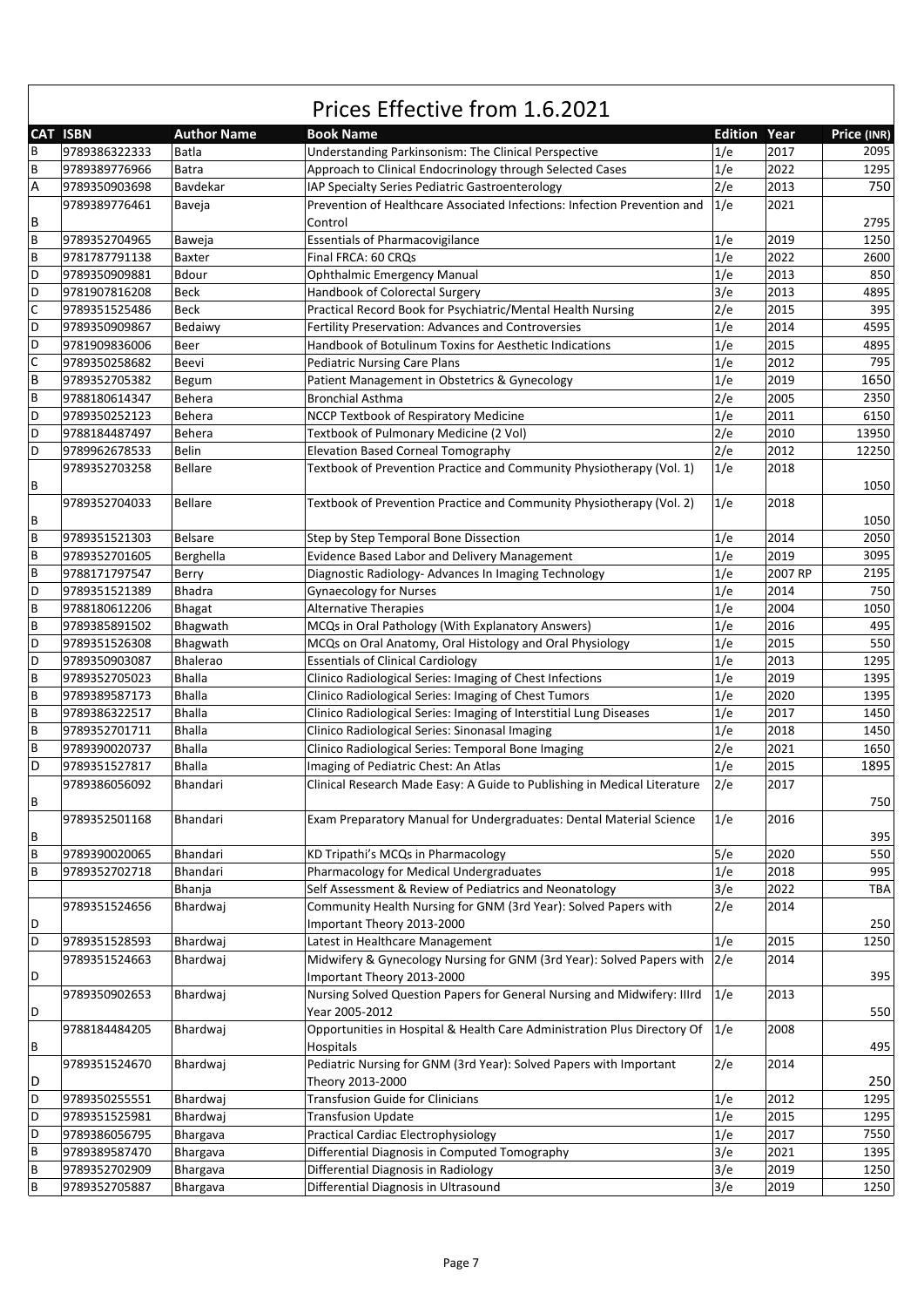|                           | Prices Effective from 1.6.2021 |                    |                                                                         |                     |         |             |  |  |
|---------------------------|--------------------------------|--------------------|-------------------------------------------------------------------------|---------------------|---------|-------------|--|--|
|                           | <b>CAT ISBN</b>                | <b>Author Name</b> | <b>Book Name</b>                                                        | <b>Edition Year</b> |         | Price (INR) |  |  |
|                           | 9788184485127                  | Bhargava           | Jaypee Gold Standard Mini Atlas Series Color Doppler with Photo CD-     | 1/e                 | 2009    |             |  |  |
| D                         |                                |                    | <b>ROM</b>                                                              |                     |         | 1095        |  |  |
| $\, {\bf B}$              | 9789350254288                  | Bhargava           | MCQs in Radiology                                                       | 2/e                 | 2011    | 695         |  |  |
| $\, {\bf B}$              | 9789390020829                  | Bhargava           | Principles and Practice of Ultrasonography                              | 3/e                 | 2021    | 2895        |  |  |
|                           | 9789351527787                  | Bhargava           | Simplified and Illustrated Breast Pathology: A Book for All Breast Care | 1/e                 | 2015    |             |  |  |
| D                         |                                |                    | Providers                                                               |                     |         | 7350        |  |  |
| D                         | 9789380704371                  | Bhargava           | Step by Step Ultrasound                                                 | 2/e                 | 2010    | 4050        |  |  |
| B                         | 9789352706167                  | Bhargava           | Textbook of Color Doppler and Imaging                                   | 3/e                 | 2019    | 2850        |  |  |
| $\overline{B}$            | 9788184489965                  | Bhargava           | Textbook of Color Doppler Imaging                                       | 2/e                 | 2010    | 2425        |  |  |
| B                         | 9789386056962                  | Bhartiya           | Clinical Cases in Glaucoma: An Evidence-based Approach                  | 1/e                 | 2017    | 2695        |  |  |
| D                         | 9789352705245                  | <b>Bhartiya</b>    | Clinical Decision Making in Glaucoma                                    | 1/e                 | 2019    | 3695        |  |  |
| $\overline{B}$            | 9789351529644                  | Bhartiya           | Manual of Glaucoma                                                      | 1/e                 | 2016    | 2195        |  |  |
| $\sf B$                   | 9789385999680                  | <b>Bhartiya</b>    | <b>Practical Perimetry</b>                                              | 1/e                 | 2016    | 1450        |  |  |
| $\sf B$                   | 9789354652219                  | <b>Bhartiya</b>    | The Glaucoma Screening Manual                                           | 1/e                 | 2022    | 895         |  |  |
| $\boldsymbol{\mathsf{A}}$ | 9789354657320                  | <b>Bhaskar</b>     | Logbook for MBBS Interns                                                | 1/e                 | 2022    | 295         |  |  |
| $\sf B$                   | 9788184480313                  | <b>Bhaskar</b>     | Pediatric Fracture Management                                           | 1/e                 | 2007    | 1350        |  |  |
| $\mathsf{C}$              | 9789386261571                  | Bhaskara Raj       | <b>Nursing Education Made Easy</b>                                      | 1/e                 | 2018    | 695         |  |  |
| $\mathsf{C}$              | 9789390020898                  | Bhaskara Raj       | Nursing MSc Solved Question Papers for 1st Year (2019-2014)             | 2/e                 | 2021    | 750         |  |  |
| $\mathsf{C}$              | 9789390020904                  | Bhaskara Raj       | Nursing MSc Solved Question Papers for 2nd Year (2019-2014)             | 2/e                 | 2021    | 750         |  |  |
| $\mathsf C$               | 9789389188912                  | Bhaskara Raj       | Nursing PB BSc Solved Question Papers for 1st Year                      | 6/e                 | 2020    | 1150        |  |  |
| $\mathsf{C}$              | 9789390595242                  | Bhaskara Raj       | Nursing PB BSc Solved Question Papers for 2nd Year                      | 6/e                 | 2021    | 895         |  |  |
| D                         | 9789350250549                  | Bhaskara Raj       | Nursing Theories: A Practical View                                      | 1/e                 | 2011    | 495         |  |  |
| D                         | 9789350251676                  | Bhaskara Raj       | <b>Textbook of Mental Health Nursing</b>                                | 1/e                 | 2011    | 750         |  |  |
|                           | 9788180619816                  | Bhat               | Jaypee Gold Standard Mini Atlas Series Surgical Diseases with Photo CD- | 1/e                 | 2007    |             |  |  |
| D                         |                                |                    | <b>ROM</b>                                                              |                     |         | 1095        |  |  |
| D                         | 9788180614040                  | <b>Bhat</b>        | MCQs for PGs in Prosthodontics                                          | 1/e                 | 2005    | 695         |  |  |
|                           | 9788194709008                  | Bhat               | SRB's Atlas of Tissue Approximation With Suturing & Knotting with Video | 1/e                 | 2021    |             |  |  |
| B                         |                                |                    | Demonstration                                                           |                     |         | 1650        |  |  |
| $\boldsymbol{\mathsf{A}}$ | 9788184485813                  | <b>Bhat</b>        | SRB's Bedside Clinics in Surgery                                        | 1/e                 | 2009    | 1095        |  |  |
| $\, {\bf B}$              | 9789352705450                  | Bhat               | SRB's Clinical Methods in Surgery                                       | 3/e                 | 2019    | 1095        |  |  |
| $\boldsymbol{\mathsf{A}}$ | 9789352709076                  | <b>Bhat</b>        | SRB's Manual of Surgery                                                 | 6/e                 | 2019    | 1695        |  |  |
| $\sf B$                   | 9789389587562                  | Bhat               | SRB's Surgery for Dental Students                                       | 3/e                 | 2020    | 895         |  |  |
| D                         | 9788180618468                  | Bhat               | SRB's Surgery for Nurses                                                | 1/e                 | 2008    | 1050        |  |  |
| D                         | 9789352702114                  | Bhat               | SRB's Surgical Operations: Text and Atlas                               | 2/e                 | 2018    | 8795        |  |  |
| $\overline{A}$            | 9789352701858                  | <b>Bhat K</b>      | <b>Essentials of Practical Microbiology</b>                             | 1/e                 | 2018    | 495         |  |  |
|                           | 9789386322234                  | <b>Bhatia</b>      | DBMCI: NEET/DNB Pattern Question Bank (Latest Exam Questions 2013-      | 1/e                 | 2017    | 695         |  |  |
| $\mathsf C$               |                                |                    | 16)                                                                     |                     |         |             |  |  |
| $\overline{c}$            | 9789352701414                  | <b>Bhatia</b>      | DBMCI: Review of AIIMS May 2017                                         | 1/e                 | 2017    | 295         |  |  |
| $\sf B$                   | 9788171799022                  | <b>Bhatia</b>      | <b>Medical Parasitology</b>                                             | 3/e                 | 2003 RP | 795         |  |  |
| $\mathsf C$               | 9789352705108                  | <b>Bhatia</b>      | Review of NEET PG Pattern 2018                                          | 1/e                 | 2018    | 350         |  |  |
| D                         | 9788180614569                  | Bhatia             | Step by Step Art of Endosuturing with CD-ROM                            | 1/e                 | 2007 RP | 1650        |  |  |
| A                         | 9788184481549                  | Bhatia, Ichhpujani | <b>Essentials of Medical Microbiology</b>                               | 4/e                 | 2008    | 1450        |  |  |
| $\sf B$                   | 9788180611803                  | Bhatoe             | Craniospinal Missile Injuries                                           | 1/e                 | 2003    | 1350        |  |  |
| D                         | 9789352501281                  | Bhatt              | Pictorial Atlas Of Thyroid Imaging                                      | 1/e                 | 2016    | 5295        |  |  |
| $\sf{B}$                  | 9789386322005                  | Bhattacharya       | <b>Atlas of Neurology</b>                                               | 1/e                 | 2017    | 2350        |  |  |
| $\sf B$                   | 9788180615542                  | Bhattacharya       | Clinical Application YAG Laser (Ophthalmology)                          | 1/e                 | 2005    | 2350        |  |  |
| D                         | 9789350909430                  | Bhattacharya       | Manual of Reproductive Health Care                                      | 1/e                 | 2014    | 995         |  |  |
| $\sf B$                   | 9789352709977                  | Bhattacharya       | Pocket Dictionary Neurology Defined                                     | 1/e                 | 2019    | 650         |  |  |
| $\sf B$                   | 9788184485998                  | Bhattacharya       | Textbook of Visual Science and Clinical Optometry                       | 1/e                 | 2009    | 1595        |  |  |
| $\sf B$                   | 9781909836884                  | Bhattacharyya      | Otolaryngology (Pocket Tutor)                                           | 2/e                 | 2019    | 1350        |  |  |
|                           | 9781907816116                  | Bhattacharyya      | Otolaryngology (Pocket Tutor)                                           | 1/e                 | 2012    | 1195        |  |  |
| D                         | 9789351525523                  | Bhattarai          | Step by Step Ranking File for the Nurses                                | 1/e                 | 2015    | 750         |  |  |
| D                         | 9781907816130                  | Bhatti             | Handbook of Neuroimaging for the Ophthalmologists                       | 1/e                 | 2014    | 4895        |  |  |
| $\sf B$                   | 9788180614064                  | Bhavani            | MCQs in Periodontology                                                  | 1/e                 | 2005    | 750         |  |  |
|                           | 9788184485011                  | Bhave              | A Ready Reckoner for Vaccinations- Adult, Adolescent and Pediatric      | 1/e                 | 2010    |             |  |  |
| $\, {\sf B}$              |                                |                    |                                                                         |                     |         | 550         |  |  |
| $\sf B$                   | 9789352702176                  | Bhave              | Cyberpsychiatry                                                         | 1/e                 | 2021    | 1650        |  |  |
|                           | 9788184480139                  | Bhave              | Handbook of Adolescent Gynecology and ARSH (Adolescent Reproductive 1/e |                     | 2007    |             |  |  |
| D                         |                                |                    | and Sexual Health)                                                      |                     |         | 1095        |  |  |
| D                         | 9788184483833                  | Bhave              | Handbook of Sports Medicine for Children and Adolescents                | 1/e                 | 2008    | 795         |  |  |
| D                         | 9789351525301                  | Bhave              | Modern Techniques in Spine Surgery with DVD-ROM                         | 1/e                 | 2015    | 8250        |  |  |

 $\mathsf{r}$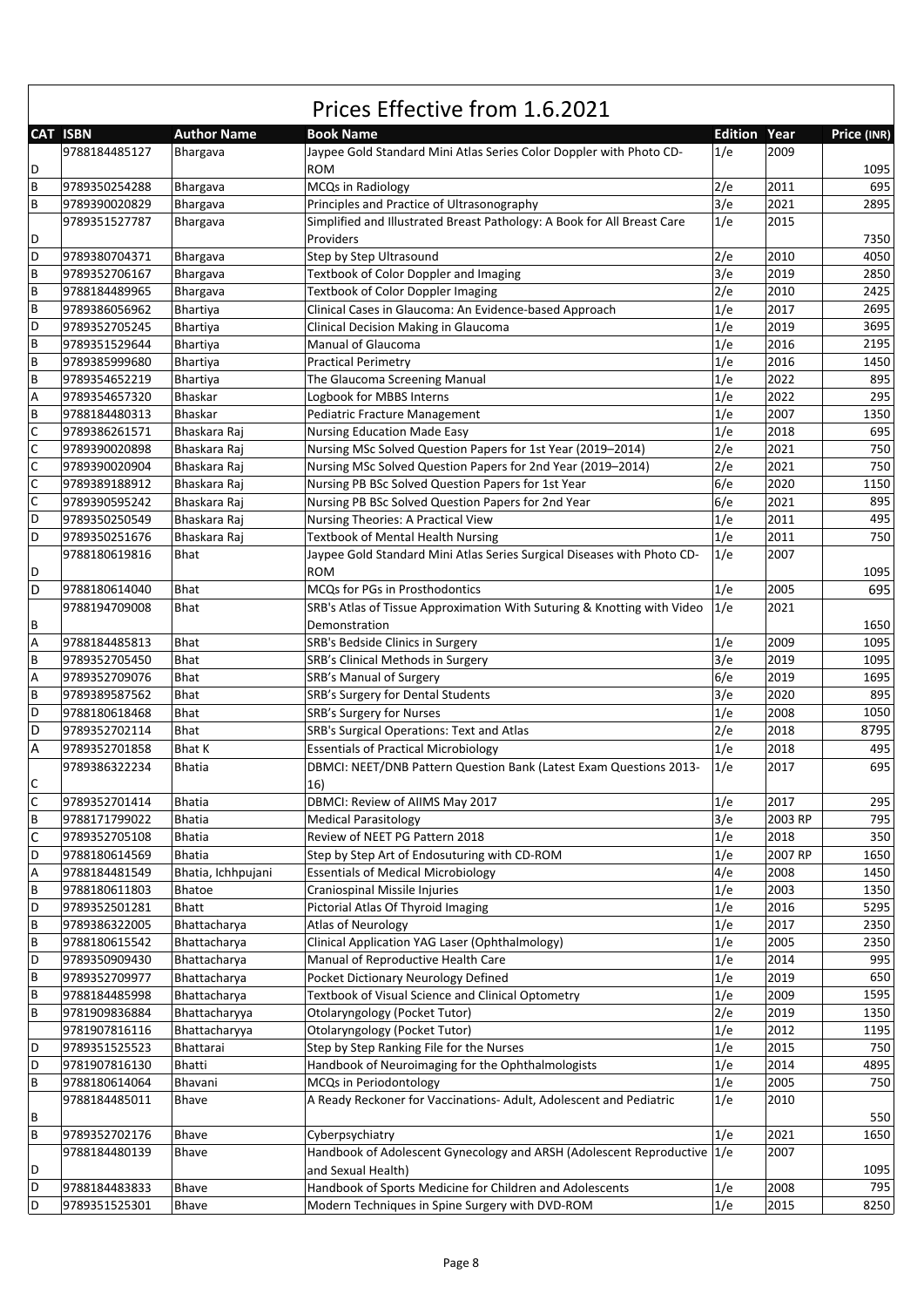|   | <b>CAT ISBN</b> | <b>Author Name</b> | <b>Book Name</b>                                                           | <b>Edition Year</b> |         | Price (INR) |
|---|-----------------|--------------------|----------------------------------------------------------------------------|---------------------|---------|-------------|
|   |                 |                    |                                                                            |                     | 2008    |             |
| D | 9788184484045   | Bhave              | Vertebroplasty Made Easy with DVD-ROM                                      | 1/e                 |         | 1295        |
| D | 9789350905357   | Bhende             | Atlas of Ophthalmic Ultrasound and Ultrasound Biomicroscopy                | 2/e                 | 2013    | 5595        |
|   | 9788171797738   | Bhide              | A Textbook of Obstetrics for Nurses & Midwives (Pregnancy and Child-       | 1/e                 | 2003 RP |             |
| D |                 |                    | birth)                                                                     |                     |         | 595         |
| B | 9789352500253   | Bhide              | Handbook of Obstetrics and Gynecology for Asia and Oceania                 | 1/e                 | 2016    | 1795        |
| B | 9789352703456   | <b>Bhide</b>       | Nutritional Guidelines for Sportspersons                                   | 1/e                 | 2018    | 795         |
|   | 9789389034301   | Bhojani            | Exam Preparatory Manual for Undergraduates: Obstetrics and                 | 2/e                 | 2019    |             |
| В |                 |                    | Gynecology                                                                 |                     |         | 595         |
| D | 9789386150226   | Bhojani            | Inderbir Singh's Textbook of Anatomy for AYUSH Students                    | 1/e                 | 2017    | 2295        |
| D | 9789351524137   | Bhootra            | <b>Basics of Computer Vision Syndrome</b>                                  | 1/e                 | 2014    | 850         |
| B | 9789352708628   | <b>Bhootra</b>     | <b>Clinical Refraction Guide</b>                                           | 2/e                 | 2019    | 350         |
| B | 9789389587104   | Bhootra            | <b>Contact Lens Fitting Guide</b>                                          | 2/e                 | 2020    | 395         |
| B | 9789390281398   | <b>Bhootra</b>     | <b>Dispensing Optics</b>                                                   | 2/e                 | 2022    | 695         |
| D | 9788184483567   | <b>Bhootra</b>     | Elite Sports & Vision                                                      | 1/e                 | 2008    | 995         |
| B | 9788184480436   | Bhootra            | Low Vision Aids Practice                                                   | 2/e                 | 2007    | 550         |
|   |                 |                    |                                                                            |                     |         |             |
| B | 9789390595402   | Bhootra            | <b>Ophthalmic Lenses</b>                                                   | 2/e                 | 2022    | 1295        |
| B | 9789351528241   | Bhootra            | Optician's Guide (A Manual for Opticians)                                  | 3/e                 | 2018    | 395         |
| D | 9788180612350   | Bhopi              | Evidenced Based Approach to Cataract Surgery                               | 1/e                 | 2004    | 1450        |
| Α | 9789354655050   | Kapoor             | Inderbir Singh's Textbook of Clinical Neuroanatomy                         | 11/e                | 2022    | 795         |
|   | 9788194802877   | Bhumbla            | Competency Based Practical Manual for Microbiology As Per The              | 1/e                 | 2021    |             |
| А |                 |                    | Competencey Based Curriculum (MCI)                                         |                     |         | 650         |
| A | 9789352705627   | Bhumbla            | <b>Workbook for Practical Microbiology</b>                                 | 2/e                 | 2019    | 650         |
| B | 9788180616815   | Bhushan            | Dermatology in a Week                                                      | 1/e                 | 2006    | 1050        |
| D | 9788180618383   | Bhushan            | Step by Step Trauma Management with Photo CD-ROM                           | 1/e                 | 2006    | 1050        |
| B | 9788171798100   | Bhutani            | Advances in Gastrointestinal Endoscopy                                     | 1/e                 | 2001    | 10050       |
| B | 9788184483246   | <b>Bhutkar</b>     | Principles of Exercise Prescription                                        | 1/e                 | 2008    | 995         |
| B | 9789351529514   | Bid                | Sociology for Physiotherapists and Nurses                                  | 2/e                 | 2016    | 450         |
|   |                 |                    |                                                                            |                     |         |             |
|   | 9788184487527   | Bijlani            | Fundamentals of Physiology: A Textbook for Students of Nursing,            | 2/e                 | 2013    |             |
| D |                 |                    | Medicine, Dentistry and Allied Courses                                     |                     |         | 750         |
| B | 9788184481129   | Bijlani            | Nutrition: A Practical Approach                                            | 2/e                 | 2007    | 495         |
| А | 9789380704814   | Bijlani            | <b>Understanding Medical Physiology</b>                                    | 4/e                 | 2011    | 2195        |
| B | 9789352704521   | Bindal             | <b>Textbook of Kinesiology</b>                                             | 1/e                 | 2018    | 750         |
|   | 9789350252284   | Bindra             | Practical Manual of Obstetrics and Gynecology for Residents and Fellows    | 1/e                 | 2011    |             |
| D |                 |                    |                                                                            |                     |         | 1295        |
| B | 9789352500406   | Biradar            | Mucocutaneous Lesions in Dentistry                                         | 1/e                 | 2016    | 995         |
| D | 9788184482539   | Biradar            | Oral Pathology Examinations Review                                         | 1/e                 | 2008    | 895         |
|   | 9788184484601   | Biswas             | Color Atlas of Oculoplastic & Orbital Disorders with Interactive DVD-ROM   | 1/e                 | 2009    |             |
| D |                 |                    |                                                                            |                     |         | 6450        |
| D | 9789380704685   | Biswas             | Florence Nightingale - She Dared to be Different                           | 1/e                 | 2010    | 450         |
|   | 9789352501267   | Biswas             | Manipulative Physiotherapy Assessment, Treatment and Improvisation         | 1/e                 | 2016    |             |
|   |                 |                    |                                                                            |                     |         | 1095        |
| В |                 |                    |                                                                            |                     |         |             |
| D | 9788184489125   | <b>Biswas</b>      | Manual of Ocular Pathology                                                 | 1/e                 | 2010    | 1250        |
| B | 9788194802808   | <b>Biswas</b>      | Manual of Practical Forensic Medicine & Toxicology                         | 1/e                 | 2021    | 595         |
| D | 9789350254943   | <b>Biswas</b>      | MCQs in Obstetrical Nursing Including Neonatology                          | 1/e                 | 2012    | 495         |
| B | 9788180618772   | <b>Biswas</b>      | Milk and Milk Products Technology                                          | 1/e                 | 2006    | 750         |
| B | 9789389188271   | <b>Biswas</b>      | Orthopedics (A Postgraduate Companion) 2 Vols.                             | 2/e                 | 2019    | 4850        |
|   | 9789352501557   | <b>Biswas</b>      | Practical and Postmortem Record Book of Forensic Medicine & Toxicology 1/e |                     | 2016    |             |
| А |                 |                    |                                                                            |                     |         | 450         |
| D | 9788184489637   | <b>Biswas</b>      | <b>Ptosis Surgery</b>                                                      | 1/e                 | 2010    | 5850        |
|   | 9789351525585   | Biswas             | Recent Advances in Forensic Medicine & Toxicology Volume 1: Good           | 1/e                 | 2015    |             |
| D |                 |                    | Practice Guidelines and Current Medical Issues                             |                     |         | 2595        |
|   | 9789352701247   | Biswas             | Recent Advances in Forensic Medicine & Toxicology Volume 2: Good           | 1/e                 | 2018    |             |
| В |                 |                    | Practice Guidelines and Current Medicolegal Issues                         |                     |         | 2050        |
|   |                 |                    |                                                                            |                     |         |             |
|   | 9789390595327   | Biswas             | Recent Advances in Forensic Medicine & Toxicology Volume 3: Good           | 1/e                 | 2022    | 2495        |
| В |                 |                    | Practice Guidelines and Current Medico-legal Issues                        |                     |         |             |
|   | 9789390281428   | <b>Biswas</b>      | Review of Forensic Medicine and Toxicology (Including Clinical &           | 5/e                 | 2021    | 1295        |
| Α |                 |                    | Pathological Aspects)                                                      |                     |         |             |
|   | (Forthcoming)   | <b>Biswas</b>      | Sankara Nethralaya: AIDS and Eye                                           |                     |         |             |
| D | 9789350902981   | Blasi              | Textbook of Respiratory and Critical Care Infections                       | 1/e                 | 2015    | 8250        |
| B | 9781907816994   | Blucher            | <b>Orthopaedics (Pocket Tutor)</b>                                         | 1/e                 | 2017    | 1350        |
| D | 9789962613244   | Blumenthal         | Small Incision Manual Cataract Surgery                                     | 1/e                 | 2005    | 4395        |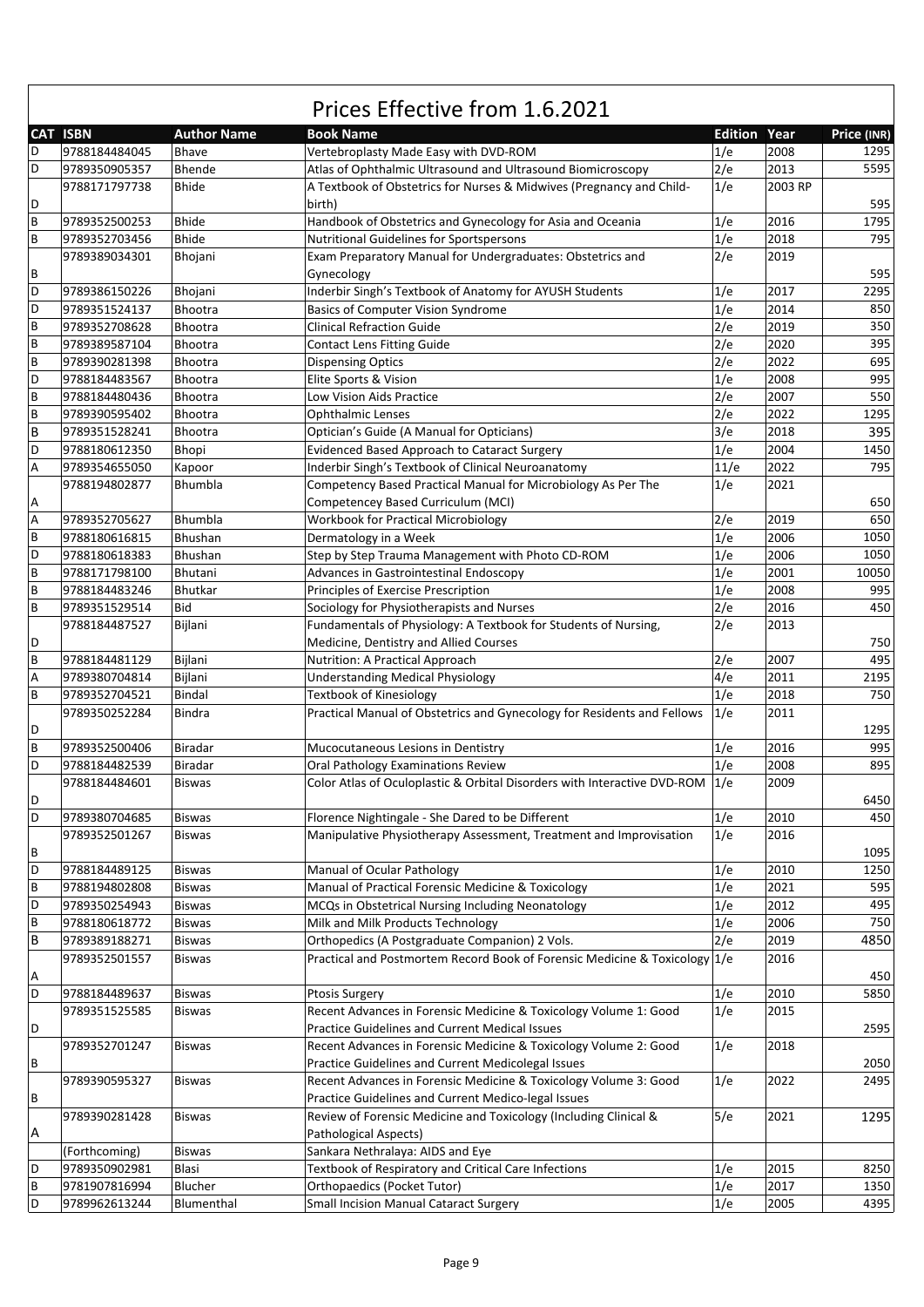|   | <b>CAT ISBN</b> | <b>Author Name</b> | <b>Book Name</b>                                                                     | <b>Edition Year</b> |         | Price (INR) |
|---|-----------------|--------------------|--------------------------------------------------------------------------------------|---------------------|---------|-------------|
|   | 9789351529347   | Boahene            | Minimal Access Skull Base Surgery: Open and Endoscopic Assisted                      | 1/e                 | 2016    |             |
| D |                 |                    | Approaches                                                                           |                     |         | 10095       |
| D | 9781907816222   | Bocklage           | Bone and Soft Tissue Tumors                                                          | 1/e                 | 2014    | 12350       |
|   | 9788184480306   | Bole               | Early Management of Cerebral Palsy Including Children with                           | 1/e                 | 2007    |             |
| В |                 |                    | Developmental Delays                                                                 |                     |         | 695         |
| Α | 9789354657498   | Boloor             | ABC of ECG                                                                           | 1/e                 | 2022    | 495         |
| B | 9789354654459   | Boloor             | An Insider's Guide to Clinical Medicine                                              | 2/e                 | 2022    | 1395        |
| Α | 9789354654916   | Boloor             | Comprehensive Medicine for Dental Students from Theory to Clinics in                 | 1/e                 | 2022    | 895         |
|   |                 |                    | One Book                                                                             |                     |         |             |
| В | 9789390595228   | Boloor             | Exam Preparatory Manual for Undergraduates: Medicine                                 | 3/e                 | 2021    | 1595        |
| B | 9789390020744   | Boloor             | Mastering Medicine MRCP Made Easy                                                    | 1/e                 | 2021    | 1695        |
|   | 9789350904909   | <b>Bora</b>        | Manual On Antepartum Fetal Surveillance Fetus - Our Second Patient                   | 1/e                 | 2014    |             |
| D |                 |                    |                                                                                      |                     |         | 1395        |
|   | 9789385999703   | Boral              | Retina & Vitreous Surgery-A Practical Guide to Theory, Practice and                  | 1/e                 | 2016    |             |
| В |                 |                    | Management (Includes Interactive DVD-ROMs)                                           |                     |         | 13850       |
| B | 9789351520092   | Borle              | Textbook of Oral and Maxillofacial Surgery                                           | 1/e                 | 2014    | 1895        |
| B | 9781909836617   | Borooah            |                                                                                      | 2/e                 | 2018    | 1350        |
|   |                 |                    | Ophthalmology (Pocket Tutor)<br>Practical Workbook in Forensic Medicine & Toxicology | 1/e                 | 2018    | 650         |
| А | 9789352705184   | Bose               |                                                                                      |                     |         |             |
| В | 9789386056023   | Boto               | Soft Tissue and Bone Pathology                                                       | 1/e                 | 2016    | 1650        |
| D | 9789962678069   | Boyd               | Management of Complications in Ophthalmic Surgery                                    | 1/e                 | 2009    | \$250       |
| D | 9789962678021   | Boyd               | Modern Management of Ocular Trauma                                                   | 1/e                 | 2009    | \$150       |
| D | 9789962678625   | Boyd               | New Trends in Ophthalmology                                                          | 1/e                 | 2013    | 8750        |
|   | 9789962678359   | Boyd               | Optical Coherence Tomography in Macular Disease and Glaucoma (Basic                  | 1/e                 | 2011    | 2650        |
| D |                 |                    | Knowledge)                                                                           |                     |         |             |
|   | 9782224135300   | Boyd               | World Clinics in Ophthalmology -Innovations in Primary Open Angle                    | 1/e                 | 2012    |             |
| D |                 |                    | Glaucoma (Vol. 1)                                                                    |                     |         | 5050        |
|   | 9788180613463   | <b>Bradoo</b>      | Anatomical Principles of Endoscopic Sinus Surgery: A Step by Step                    | 1/e                 | 2012 RP |             |
| В |                 |                    | Approach with Interactive CD-ROM                                                     |                     |         | 2595        |
| D | 9789351524120   | Brahmachari        | A Practical Guide to Hemiplegia Treatment                                            | 1/e                 | 2015    | 1250        |
| С | 9789351522010   | <b>Brar</b>        | <b>Textbook of Advanced Nursing Practice</b>                                         | 1/e                 | 2015    | 1495        |
| B | 9789351529453   | <b>Bready</b>      | Decision Making in Anesthesiology: An Algorithmic Approach                           | 5/e                 | 2020    | 3050        |
| В | 9781909836839   | <b>Breeze</b>      | FRCS (Oral & Maxillofacial Surgery) Part 2: 100 Clinical Cases                       | 1/e                 | 2019    | 4095        |
| B | 9781787791145   | <b>Breeze</b>      | MFDS PART 2: 60 OSCE Stations                                                        | 1/e                 | 2021    | 2800        |
| B | 9789386107046   | <b>Brodell</b>     | Tips & Tricks in Procedural Dermatology (POD)                                        | 1/e                 | 2019    | 2450        |
|   | 9781907816352   | <b>Brugha</b>      | Paediatric Clinical Examination (Pocket Tutor)                                       | 1/e                 | 2012    | 1195        |
| В | 9781909836501   | Bryan              | Female Infertility (POD)                                                             | 1/e                 | 2020    | 5895        |
|   | 9781907816659   | <b>Buchholz</b>    | Handbook of Urinary Stents: Basic Science and Clinical Applications                  | 1/e                 | 2016    | 4895        |
| D |                 |                    |                                                                                      |                     |         |             |
| D | 9781907816420   | <b>Budak</b>       | First FRCR Anatomy: Mock Papers                                                      | 1/e                 | 2013    | 2595        |
|   | 9789351525608   | Bulsara            | Contemporary Understanding and Management of Cerebral Vasospasm:                     | 1/e                 | 2015    |             |
| D |                 |                    | A Practical Guide                                                                    |                     |         | 6450        |
| D | 9788184488999   | Byrne              | Ultrasound of the Eye & Orbit                                                        | 2/e                 | 2010    | 6750        |
| D | 9789386056306   | Cabo               | Color Atlas of Dermoscopy                                                            | 1/e                 | 2017    | 6750        |
|   | 9781909836341   | Canata             | EFOST Surgical Techniques in Sports Medicine - Foot and Ankle Surgery                | 1/e                 | 2016    | 2995        |
| D |                 |                    |                                                                                      |                     |         |             |
| В | 9788180614538   | Carmona            | Phaco without the Phaco with 2 Interactive CD-ROMs                                   | 1/e                 | 2005    | 9150        |
| В | 9781909836785   | Cartledge          | <b>Clinical Examination (Pocket Tutor)</b>                                           | 2/e                 | 2019    | 1350        |
| D | 9781907816758   | Cartledge          | <b>Clinical Examination (Pocket Tutor)</b>                                           | 1/e                 | 2014    | 1195        |
| D | 9789351525295   | Carty              | Atlas of Endocrine Surgical Techniques with DVD-ROM                                  | 1/e                 | 2017    | 6750        |
| B | 9789351524991   | Castillo           | <b>Ocular Pharmacotherapy</b>                                                        | 1/e                 | 2017    | 2050        |
| D | 9781907816314   | Castillo           | <b>Ocular Surface Disorders</b>                                                      | 1/e                 | 2013    | 8595        |
| D | 9789352501250   | Castillo           | Spinal Imaging: Critical Topics for Clinical Practice                                | 2/e                 | 2016    | 4395        |
| В | 9789352704224   | Chadda             | Social Psychiatry: Principles & Clinical Perspectives                                | 1/e                 | 2019    | 1750        |
|   | 9789354651588   | Chadha             | Complications in Diabetes Mellitus Bench to Bedside with A Focus on                  | 1/e                 | 2022    |             |
| А |                 |                    | Diabetic Kidney Disease                                                              |                     |         | 595         |
| D | 9788171791415   | Chadha             | Handbook of Experimental Physiology and Biochemistry                                 | 6/e                 | 1993    | 795         |
| С | 9789351528173   | Chaitra            | Textbook of Pathology and Genetics for BSc Nursing Students                          | 1/e                 | 2016    | 750         |
| D | 9789351520924   | Chakrabarti        | Cataract Surgery in Diseased Eyes                                                    | 1/e                 | 2014    | 9150        |
| D | 9789350904763   | Chakrabarti        | Pediatric Neurology                                                                  | 2/e                 | 2013    | 1495        |
| D | 9789352702886   | Chakraborty        | Textbook of Basic and Advanced Electrocardiography                                   | 1/e                 | 2020    | 5295        |
|   |                 |                    |                                                                                      |                     |         |             |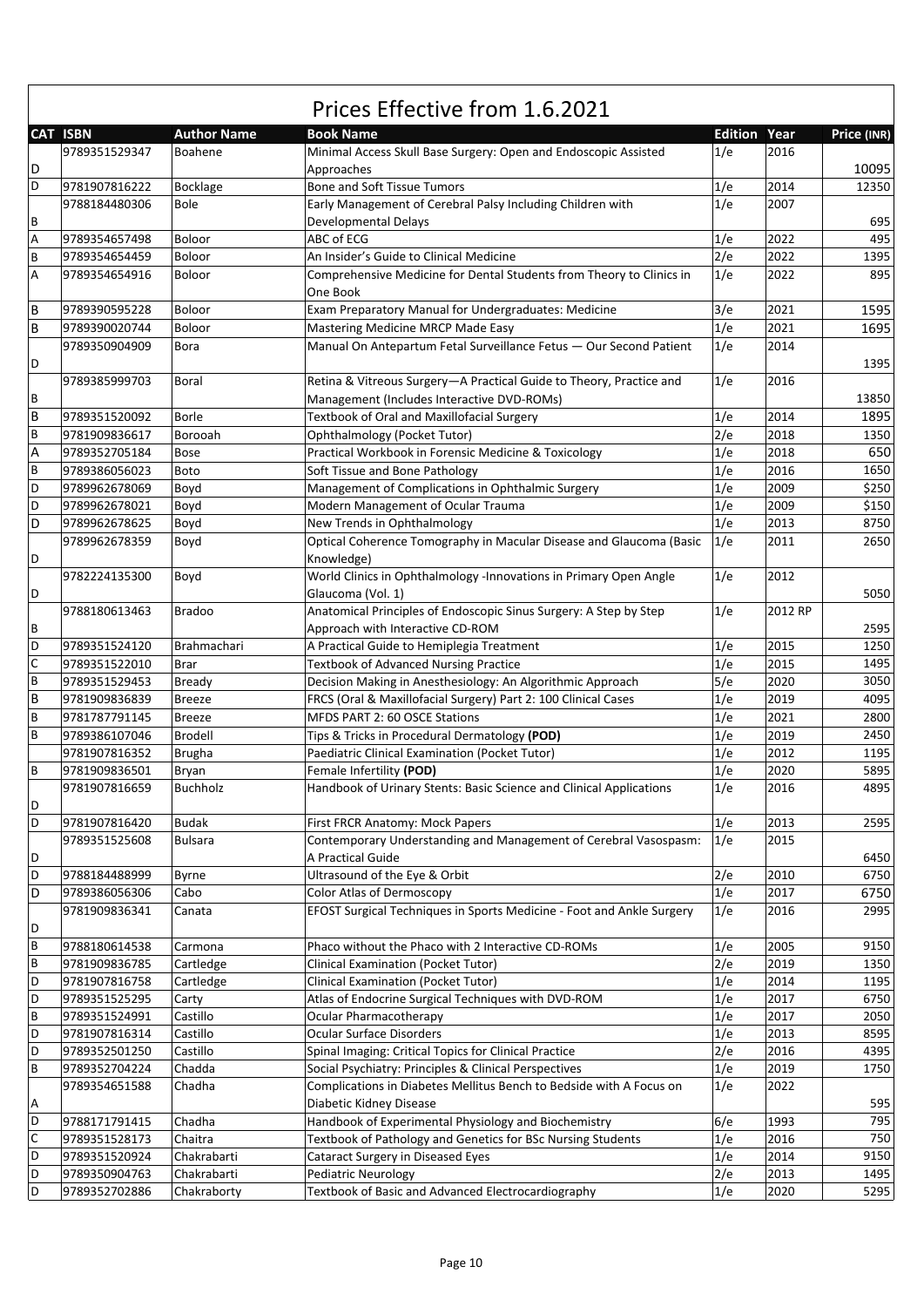|              | Prices Effective from 1.6.2021 |                    |                                                                                |                     |         |             |  |
|--------------|--------------------------------|--------------------|--------------------------------------------------------------------------------|---------------------|---------|-------------|--|
|              | <b>CAT ISBN</b>                | <b>Author Name</b> | <b>Book Name</b>                                                               | <b>Edition Year</b> |         | Price (INR) |  |
|              | 9789389188868                  | Chakraborty        | West Bengal: Its Contribution to Indian Psychiatry (IPS, West Bengal State 1/e |                     | 2020    |             |  |
| D            |                                |                    | Branch)                                                                        |                     |         | 495         |  |
| D            | 9789351522164                  | Chakravarthy       | <b>OSCE for Clinical Dental Sciences</b>                                       | 1/e                 | 2014    | 1095        |  |
| D            | 9789350252116                  | Chakravarthy       | Question Bank Manual for Final BDS in Conservative Dentistry and               | 1/e                 | 2011    | 395         |  |
| B            | 9789352706716                  | Chakravarty        | Case Studies in Uncommon Headache Disorders                                    | 1/e                 | 2019    | 1795        |  |
| $\sf B$      | 9789352705573                  | Chakravarty        | Clinical Neuro-Ophthalology                                                    | 1/e                 | 2019    | 1750        |  |
| D            | 9789390020966                  | Chakravarty        | Mimics of Epileptic Seizures                                                   | 1/e                 | 2020    | 1750        |  |
| D            | 9788184481655                  | Chakravarty        | Neonatal Ventilation Made Easy (with DVD-ROM)                                  | 1/e                 | 2008    | 1495        |  |
| D            | 9789354652066                  | Chakravarty        | Neurology & Internal Medicine: A Case-based Study                              | 1/e                 | 2021    | 2495        |  |
| D            | 9789389188332                  | Chakravarty        | Vertigo & Diziness: A Case-based Approach                                      | 1/e                 | 2020    | 1750        |  |
|              | 9788184487701                  | Chakravarty K      | Liver Transplantation                                                          | 1/e                 | 2010    |             |  |
| D            |                                |                    |                                                                                |                     |         | 12795       |  |
| $\sf B$      | 9789352500314                  | Chalise            | AC's Introduction to Clinical Medicine (For MBBS I and II)                     | 1/e                 | 2016    | 695         |  |
|              | 9789352704002                  | Chandak            | Handbook on Stages of Fracture Healing (Patient Education Guide for            | 2/e                 | 2019    |             |  |
| A            |                                |                    | Surgeon's)                                                                     |                     |         | 1250        |  |
| $\sf B$      | 9789386261830                  | Chander            | <b>Textbook of Medical Mycology</b>                                            | 4/e                 | 2018    | 3295        |  |
| D            | 9789352703913                  | Chandershekar      | IADVL Textbook of Trichology                                                   | 1/e                 | 2018    | 5650        |  |
| $\sf B$      | 9789386322869                  | Chandra            | Clinical Approach to Infections in Pregnancy                                   | 1/e                 | 2017    | 1350        |  |
|              | 9788180618536                  | Chandra            | MCQs in Community and Preventive Dentistry with Explanations for PG            | 1/e                 | 2006    |             |  |
| $\, {\sf B}$ |                                |                    | <b>Dental Entrance Examinations</b>                                            |                     |         | 850         |  |
|              | 9788180618574                  | Chandra            | MCQs in Dental Materials with Explanations for PG Dental Entrance              | 1/e                 | 2006    |             |  |
| B            |                                |                    | Examinations                                                                   |                     |         | 550         |  |
|              | 9788180618512                  | Chandra            | MCQs in Dental Radiology and Anesthesia with Explanations for PG               | 1/e                 | 2006    |             |  |
| B            |                                |                    | <b>Dental Entrance Examinations</b>                                            |                     |         | 550         |  |
| D            | 9789350254196                  | Chandra            | MCQs in Medicine with Explanations for Dental Students                         | 1/e                 | 2011    | 550         |  |
| D            | 9789350254172                  | Chandra            | MCQs in Microbiology with Explanations for Dental Students                     | 1/e                 | 2011    | 550         |  |
|              | 9788180618079                  | Chandra            | MCQs in Operative Dentistry and Endodontics with Explantions for PG            | 1/e                 | 2006    |             |  |
| $\sf B$      |                                |                    | <b>Dental Entrance Examinations</b>                                            |                     |         | 695         |  |
|              | 9788180618598                  | Chandra            | MCQs in Oral and Maxillofacial Pathology with Explanations for PG              | 1/e                 | 2007    |             |  |
| B            |                                |                    | <b>Dental Entrance Examinations</b>                                            |                     |         | 550         |  |
|              | 9788180618062                  | Chandra            | MCQs in Oral and Maxillofacial Surgery with Explanations for PG Dental         | 1/e                 | 2006    |             |  |
| B            |                                |                    | <b>Entrance Examination</b>                                                    |                     |         | 695         |  |
|              | 9788180618581                  | Chandra            | MCQs in Oral Medicine with Explanations for PG Dental Entrance                 | 1/e                 | 2006    |             |  |
| D            |                                |                    | Examination                                                                    |                     |         | 450         |  |
| D            | 9789350254189                  | Chandra            | MCQs in Pathology with Explanations for Dental Students                        | 1/e                 | 2011    | 550         |  |
|              | 9788180618048                  | Chandra            | MCQs in Pedodontics with Explanations for Dental Entrance Examinations 1/e     |                     | 2006    |             |  |
| D            |                                |                    |                                                                                |                     |         | 550         |  |
|              | 9788180618055                  | Chandra            | MCQs in Periodontics with Explanations for PG Dental Entrance                  | 1/e                 | 2006    |             |  |
| D            |                                |                    | Examinations                                                                   |                     |         | 450         |  |
|              | 9788180618529                  | Chandra            | MCQs in Prosthodontics with Explanation for PG Dental Entrance                 | 1/e                 | 2007 RP |             |  |
| $\sf B$      |                                |                    | Examination                                                                    |                     |         | 750         |  |
| D            | 9789350254202                  | Chandra            | MCQs in Surgery with Explanations for Dental Students                          | 1/e                 | 2011    | 550         |  |
|              | 9788184482065                  | Chandra            | MCQs on Biochemistry with Explanations for PG Dental Entrance                  | 1/e                 | 2008    |             |  |
| D            |                                |                    | Examinations                                                                   |                     |         | 450         |  |
| D            | 9788184481761                  | Chandra            | MCQs on Dental Anatomy, Histology and Embryology                               | 1/e                 | 2007    | 550         |  |
|              | 9788180619601                  | Chandra            | MCQs on Head & Neck Anatomy for Dental Students with Explanations              | 1/e                 | 2007    |             |  |
| D            |                                |                    |                                                                                |                     |         | 550         |  |
|              | 9788180619038                  | Chandra            | MCQs on Pharmacology for Dental Students with Explanation for BDS,             | 1/e                 | 2007    |             |  |
| D            |                                |                    | MDS & PG Dental Entrance Examinations                                          |                     |         | 450         |  |
| D            | 9788180619625                  | Chandra            | MCQs on Physiology for Dental Students with Explanations                       | 1/e                 | 2007    | 550         |  |
|              | 9789351528753                  | Chandra            | NIC Handbook of Interventional Cardiology                                      | 1/e                 | 2015    |             |  |
| D            |                                |                    |                                                                                |                     |         | 2395        |  |
| D            | 9788184481457                  | Chandra            | Oral Medicine                                                                  | 1/e                 | 2007    | 1695        |  |
| D            | 9789350907252                  | Chandra            | Parasitology Easy to Learn                                                     | 1/e                 | 2014    | 595         |  |
|              | 9788171796533                  | Chandra            | Textbook of Community Dentistry with Multiple Choice Questions                 | 1/e                 | 2007 RP |             |  |
| D            |                                |                    |                                                                                |                     |         | 1295        |  |
|              | 9788180612305                  | Chandra            | Textbook of Dental and Oral Anatomy, Physiology and Occlusion with             | 1/e                 | 2007 RP |             |  |
| D            |                                |                    | <b>Mutliple Choice Questions</b>                                               |                     |         | 1095        |  |
|              | 9788184487121                  | Chandra            | Textbook of Dental and Oral Histology with Embryology and MCQs                 | 2/e                 | 2010    |             |  |
| $\, {\bf B}$ |                                |                    |                                                                                |                     |         | 1495        |  |
| D            | 9788171798285                  | Chandra            | Textbook of Endodontics with Multiple Choice Questions                         |                     | 2007 RP | 1295        |  |
| D            | 9788180618932                  | Chandra            | Textbook of Operative Dentistry                                                | 1/e<br>1/e          | 2007    | 2395        |  |
|              |                                |                    |                                                                                |                     |         |             |  |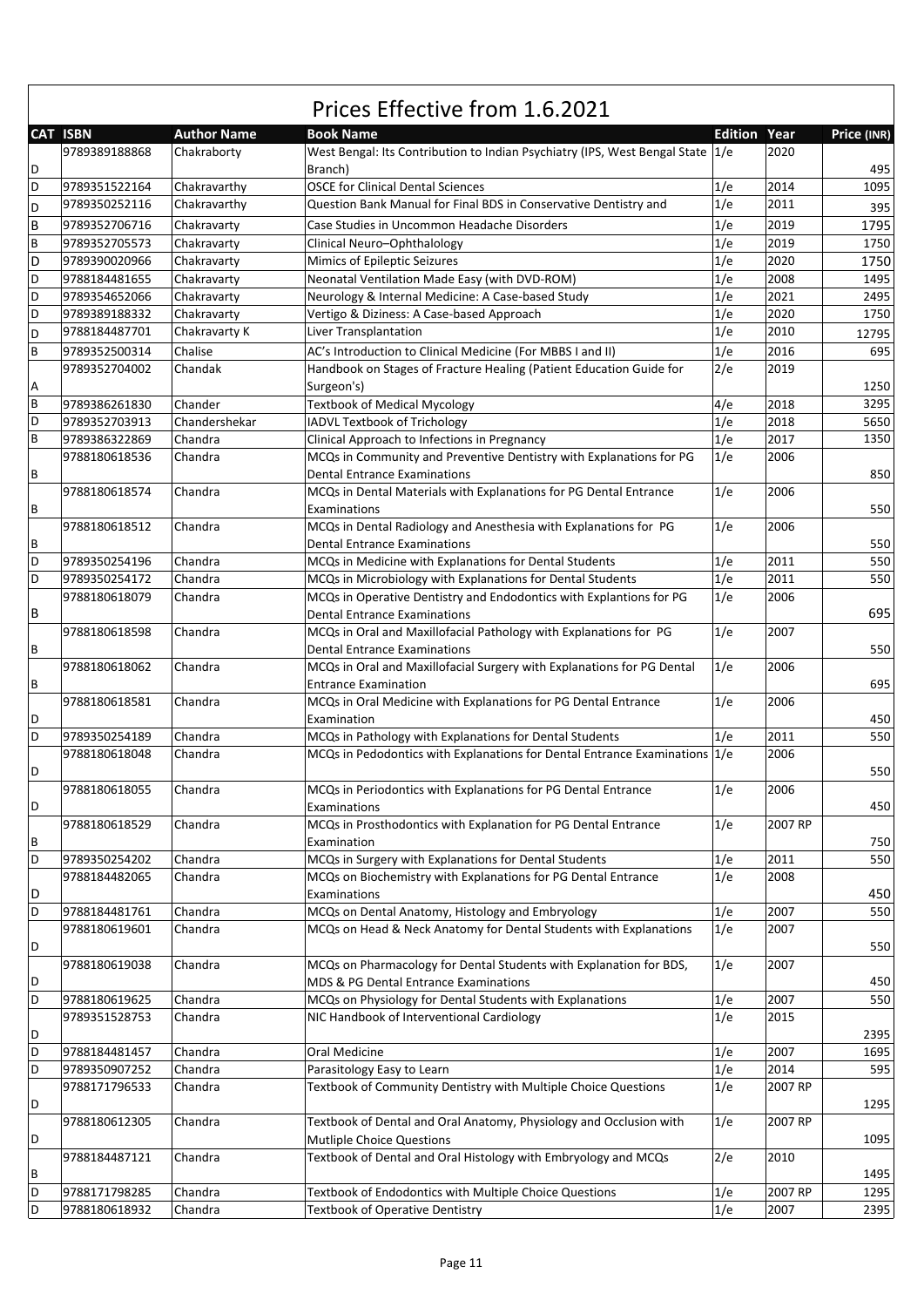|                                       | Prices Effective from 1.6.2021 |                          |                                                                                                                 |            |                     |              |  |  |
|---------------------------------------|--------------------------------|--------------------------|-----------------------------------------------------------------------------------------------------------------|------------|---------------------|--------------|--|--|
|                                       | <b>CAT ISBN</b>                | <b>Author Name</b>       | <b>Book Name</b>                                                                                                |            | <b>Edition Year</b> | Price (INR)  |  |  |
| $\overline{A}$                        | 9789350907412                  | Chandrasekar             | <b>Practical Physiology Book</b>                                                                                | 2/e        | 2014                | 495          |  |  |
| B                                     | 9789352709731                  | Chandrashekar            | Yearbook of Dermatology 2019: Trichology                                                                        | 1/e        | 2020                | 1250         |  |  |
| $\, {\bf B}$                          | 9781909836860                  | Chandratreya             | Chest X-Ray Interpretation (Pocket Tutor)                                                                       | 2/e        | 2019                | 1350         |  |  |
|                                       | 9789386107060                  | Changela                 | Role of Physiotherapist in Obstetric and Gynecological Conditions                                               | 1/e        | 2016                |              |  |  |
| B                                     |                                |                          |                                                                                                                 |            |                     | 850          |  |  |
| D                                     | 9789351524977                  | Chapman                  | Chapman's Comprehensive Orthopaedic Surgery (5 Vols.)                                                           | 4/e        | 2019                | 36995        |  |  |
| $\sf B$                               | 9789351527268                  | Chary                    | <b>Clinical Cases in ENT</b>                                                                                    | 1/e        | 2015                | 795          |  |  |
| B                                     | 9789352703647                  | Chatterjea               | Handbook of Biologics and Biosimilars in Dermatology                                                            | 1/e        | 2018                | 1350         |  |  |
| $\boldsymbol{\mathsf{A}}$<br>D        | 9789350254844                  | Chatterjea               | <b>Textbook of Medical Biochemistry</b>                                                                         | 8/e        | 2012<br>2014        | 1995         |  |  |
| D                                     | 9789350909638<br>9789352702121 | Chatterjee               | Advances in Cardiology                                                                                          | 1/e<br>1/e | 2018                | 2395<br>6595 |  |  |
| D                                     | 9789351528517                  | Chatterjee               | ACS(I) Procedural Dermatosurgery: A Step by Step Approach<br>Cardiac Drugs                                      | 2/e        | 2015                | 1795         |  |  |
| D                                     | 9789389188295                  | Chatterjee<br>Chatterjee | Case Studies in Diabetology and Endocrinology                                                                   | 1/e        | 2019                | 1250         |  |  |
| D                                     | 9789351528524                  | Chatterjee               | Common Problems in Cardiology                                                                                   | 1/e        | 2016                | 1650         |  |  |
| $\sf B$                               | 9789386322678                  | Chatteriee               | Dermoscopy in Darker Skin                                                                                       | 1/e        | 2017                | 2850         |  |  |
| B                                     | 9789390595969                  | Chatterjee               | Essentials of Dental Anatomy & Oral Histology                                                                   | 3/e        | 2021                | 750          |  |  |
| D                                     | 9788180613524                  | Chatteriee               | Gynaecology Theory for MRCOG                                                                                    | 1/e        | 2004                | 550          |  |  |
| D                                     | 9789351521945                  | Chatterjee               | Manual of Cardiac Diagnosis                                                                                     | 1/e        | 2014                | 2395         |  |  |
| D                                     | 9789351521754                  | Chatterjee               | Manual of Cardiology                                                                                            | 1/e        | 2014                | 1895         |  |  |
| $\sf B$                               | 9789350906286                  | Chatterjee               | Manual of Coronary Heart Disease                                                                                | 1/e        | 2014                | 2350         |  |  |
| D                                     | 9789351526643                  | Chatterjee               | Manual of Electrophysiology                                                                                     | 1/e        | 2015                | 2395         |  |  |
| D                                     | 9789350906309                  | Chatterjee               | <b>Manual of Heart Failure</b>                                                                                  | 1/e        | 2014                | 1895         |  |  |
| D                                     | 9789351522263                  | Chatterjee               | MCQ's on Community Health Nursing                                                                               | 1/e        | 2014                | 450          |  |  |
| D                                     | 9788180619212                  | Chatterjee               | Short Essays for MRCOG Part-II                                                                                  | 1/e        | 2007                | 550          |  |  |
| $\mathsf{C}$                          | 9789352701841                  | Chatterjee               | Social Epidemiology for Community Health Nursing                                                                | 1/e        | 2018                | 450          |  |  |
|                                       | 9788180618215                  | Chatterjee               | Step by Step Blood Transfusion Services: A Practical Manual on the                                              | 1/e        | 2006                |              |  |  |
| D                                     |                                |                          | Technical and Clinical Aspects with CD-ROM                                                                      |            |                     | 995          |  |  |
| D                                     | 9788180616945                  | Chatterjee               | Step by Step Diabetology with CD-ROM                                                                            | 1/e        | 2006                | 850          |  |  |
| D                                     | 9789350907399                  | Chattopadhyay            | Common Skin Diseases: A Clinical Approach                                                                       | 1/e        | 2014                | 995          |  |  |
| $\overline{B}$                        | 9788171796670                  | Chattopadhyay            | <b>Goat Diseases of Tropics</b>                                                                                 | 1/e        | 1999                | 450          |  |  |
| $\mathsf{C}$                          | 9789386261076                  | Chattri                  | Nursing Drug Dosages and Their Calculations                                                                     | 1/e        | 2017                | 450          |  |  |
| A                                     | 9789390281312                  | Chattri                  | <b>Pediatric Drug Doses</b>                                                                                     | 4/e        | 2021                | 595          |  |  |
| D                                     | 9788184481608                  | Chaturvedi               | Implantology Made Easy with DVD-ROM                                                                             | 1/e        | 2008                | 1295         |  |  |
| $\overline{B}$                        | 9788171797318                  | Chaube                   | Consumer Protection and the Medical Profession                                                                  | 1/e        | 2000                | 750          |  |  |
| D                                     | 9789350253748                  | Chaudhary                | <b>Essentials of Pediatric Oral Pathology</b>                                                                   | 1/e        | 2011                | 2795         |  |  |
| $\sf B$                               | 9788171790180                  | Chaudhry                 | Medicine for Students and Practitioners                                                                         | 8/e        | 2004 RP             | 1295         |  |  |
| $\overline{B}$                        | 9788171791422                  | Chaudhry                 | A Guide to Pathology                                                                                            | 8/e        | 2005 RP             | 650          |  |  |
| $\sf B$                               | 9788171794744                  | Chaudhuri                | A Guide to Pharmacology (Viva Voce)                                                                             | 1/e        | 2007                | 695          |  |  |
| $\sf B$                               | 9788180619328                  | Chaudhry                 | <b>Contact Lens Primer</b>                                                                                      | 1/e        | 2007                | 795          |  |  |
| $\sf B$                               | 9788180617898                  | Chaudhry                 | Low Vision Aids                                                                                                 | 1/e        | 2010 RP             | 895          |  |  |
| $\sf B$                               | 9789390020720                  | Chaudhari                | Management of the High Risk Infant: Beyond Survival                                                             | 1/e        | 2021                | 1495         |  |  |
| $\sf B$                               | 9789389587333                  | Chaudhuri                | Postgraduate Ophthalmology (2 Vols)                                                                             | 2/e        | 2020                | 8795         |  |  |
| D                                     | 9788184482331                  | Chaudhuri                | Step by Step Clinical Management of Strabismus with DVD-ROM                                                     | 1/e        | 2008                | 2050         |  |  |
| D                                     | 9788171794386                  | Chaudhury                | Pharmacology for Nurses & Allied Professions                                                                    | 1/e        | 2006 RP             | 595          |  |  |
| $\boldsymbol{\mathsf{A}}$<br>$\sf{B}$ | 9789351526544                  | Chauhan                  | Histology: A Text & Practical Record Book                                                                       | 1/e<br>2/e | 2015                | 895<br>1295  |  |  |
| $\mathsf C$                           | 9788180615726<br>9789352709335 | Chauhan<br>Chaurasia     | Textbook of Veterinary Clinical & Laboratory Diagnosis<br>Self Assessment & Review of Microbiology & Immunology | 14/e       | 2008 RP             | 950          |  |  |
| $\mathsf{C}$                          | 9789350251324                  | Chaurasia                | Short Review of Tumour                                                                                          | 3/e        | 2019<br>2010        | 495          |  |  |
| $\sf{B}$                              | 9789350258057                  | Chavan                   | Community Mental Health in India                                                                                | 1/e        | 2012                | 3695         |  |  |
| $\sf B$                               | 9789354655517                  | Chavan                   | Comprehensive Textbook on Disability                                                                            | 1/e        | 2022                | 1295         |  |  |
|                                       | 9789352709939                  | Chavan                   | Informed Consent in Medical Practice: Principles and Conventions                                                | 1/e        | 2019                |              |  |  |
| Α                                     |                                |                          |                                                                                                                 |            |                     | 650          |  |  |
| D                                     | 9789350250464                  | Chavhan                  | Cross Sectional Anatomy CT & MRI                                                                                | 1/e        | 2012                | 2950         |  |  |
| $\sf B$                               | 9789350902707                  | Chavhan                  | MRI Made Easy (For Beginners) with Photo CD-ROM                                                                 | 2/e        | 2013                | 1050         |  |  |
| $\mathsf D$                           | 9789350255124                  | Chawla                   | <b>Complications of Diabetes</b>                                                                                | 1/e        | 2012                | 1095         |  |  |
| $\sf B$                               | 9789352500505                  | Chawla                   | FAQs in Diabetes                                                                                                | 1/e        | 2016                | 850          |  |  |
| $\sf A$                               | 9789352709823                  | Chawla                   | IAP Textbook of Pediatric and Neonatal Emergencies                                                              | 1/e        | 2020                | 2195         |  |  |
| D                                     | 9789351520047                  | Chawla                   | <b>Manual of Diabetes Care</b>                                                                                  | 1/e        | 2014                | 1695         |  |  |
| $\sf B$                               | 9789352706808                  | Chawla                   | Novel Insights on SGLT-2 Inhibitors                                                                             | 1/e        | 2020                | 995          |  |  |
| $\, {\bf B}$                          | 9789389188769                  | Chawla                   | Practical Clinical Biochemistry: Methods & Interpretations                                                      | 5/e        | 2019                | 595          |  |  |
| B                                     | 9789386261670                  | Chawla                   | Recent Advances in Diabetes                                                                                     | 1/e        | 2019                | 1250         |  |  |

 $\sqrt{ }$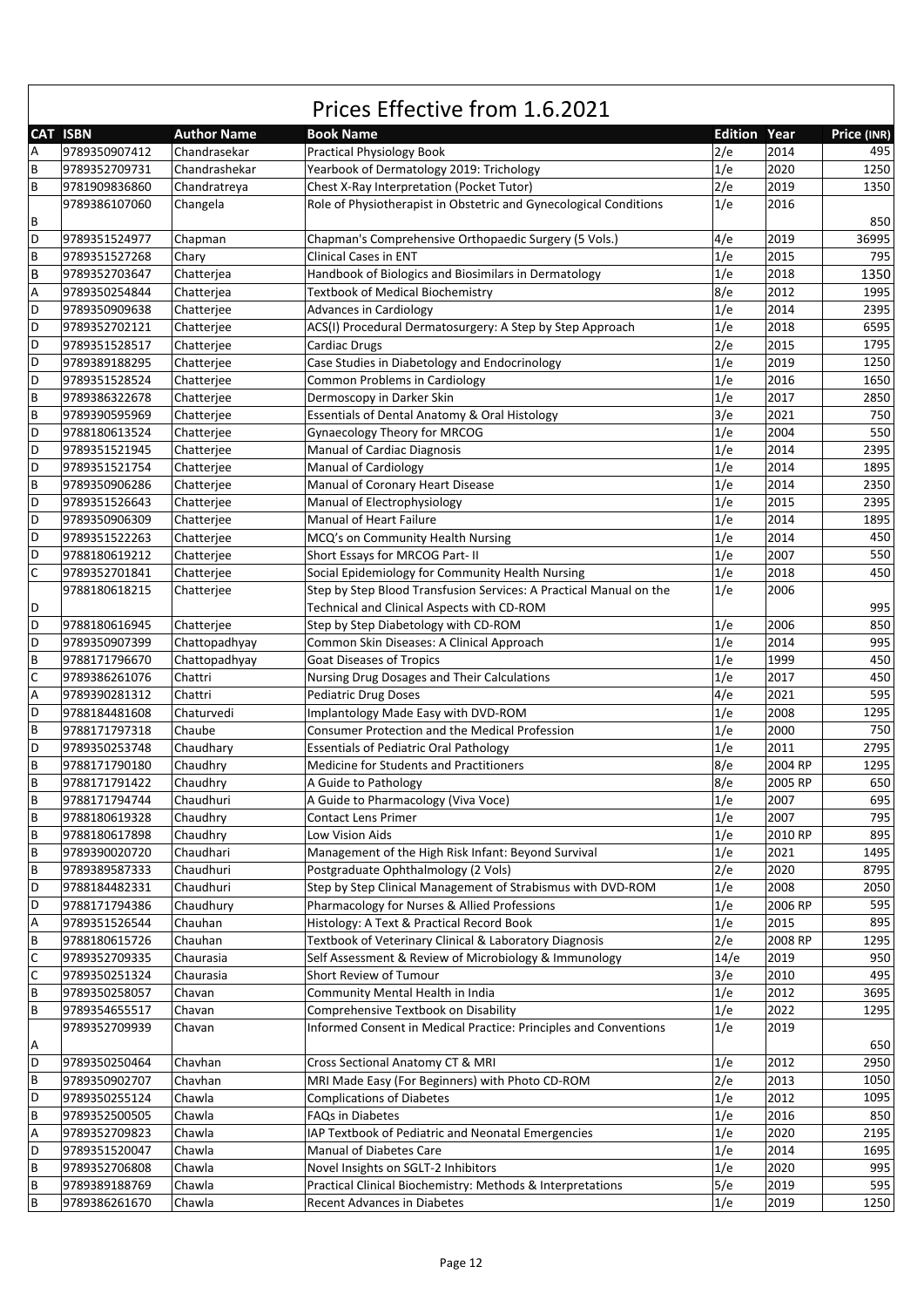#### **CAT ISBN Author Name Book Name Edition Year Price (INR)** Prices Effective from 1.6.2021 B 9789352706181 Chawla RSSDI Diabetes Update 2018 1/e 2019 4650 D 9781907816253 Cheema Complex Injuries of The Hand 1/e 2014 8195 D 9789350903629 Chellappa Essentials of Clinical Orthopedics 1/e 2013 950 D |9789350250600 |Cherian Eapen |Stem Cells 1/e |2011 | 4595 B 9789390595792 Chhabra A Case Oriented Approach Towards Biochemistry 212 2202 2195 D 9789389776867 Chhabra Clinical Approach and Management Strategies of Medical Ailments in Women: Oorja‐ The Power of Her 1/e 2020 1650 D 9789350251911 Chhabra Clinico‐Radiological Atlas of Orbital Disorders 1/e 2011 3250 B 9789352501434 Chhabra Handbook of Biochemistry Spotting 1/e 2016 1450 D 9789350255681 Chhabra Magnetic Resonance Neurography 1/e 2012 8250 B 9788180614422 Chhikara Manual of Surgery: Essential Cases in Surgery 1/e 2005 695 B 9788184488197 Chinnathurai Short Textbook of Prosthetics & Orthotics 11/e 2010 695 D 9788184485776 Chintamani Jaypee Gold Standard Mini Atlas Series Neck Dissections with DVD‐ROM 1/e 2009 1095 B 9789351528487 Chitguppi | Target Educare's Notes on Dental Subjects | 1/e | 2015 | 2250 D 9788184485394 Chitrathara Ovarian Cancer: Comprehensive and Contemporary Management 1/e 2009 6450 B 9789352501984 Chitre Manual of Local Anesthesia in Dentistry 3/e 2016 1295 B 9789352704811 Chittoria Decision and Planning in Plastic Surgery 2650 1/e 2018 2650 D 9781907816246 Chiu Key Clinical Topics in Plastic & Reconstructive Surgery 2/e 2013 2795 D 9789350252826 Chiu Sinonasal Tumors 1/e 2011 5195 D 9781907816680 Chooi Oh Musculoskeletal Imaging (Pocket Tutor) 1/e 2014 1350 B 9781907816604 Chopdar Multimodal Retinal Imaging 1/e 2014 7450 D 9789351529958 Chopra A Practical Approach to Vascular & Endovascular Surgery 1/e 2016 5895<br>19789389587890 Chopra Advances & Innovations in Heart Failure (AIHF): A Textbook of Cardiology 1/e 2020 D 9789389587890 Chopra Advances & Innovations in Heart Failure (AIHF): A Textbook of Cardiology 1/e 2020 4950 D 9789352706969 Chopra Advances in Clinical Cardiovascular Imaging, Echocardiography and Interventions  $1/e$  2019 5695 D 9789354653933 Chopra Advances in Statin Therapy & Beyond in CVD (ASTC) 1/e 2022 8995 D 9789386261953 Chopra Atrial Fibrillation Update: A Textbook of Cardiology 1/e 2017 13995 D 9789352703043 Chopra Cardiodiabetes Update: A Textbook of Cardiology 1/e 2018 6895 D 9789351526186 Chopra CSI Cardiology Update 2014 1/e 2015 6750 D 9789351521099 Chopra Hypertension New Frontiers: A Textbook of Cardiology 1/e 2021 8995 B 9788180611124 Chopra Illustrated Textbook of Cardiovascular Pathology 2560 2550 B 9789352501946 Chopra STEMI: A Cardiology Update 1/6 1/e 2016 5295 D 9789350900819 Chopra Textbook of Cardiology: A Clinical and Historical Perspective 1/e 2013 16450 D 9789352708949 Chopra Year Book of Cardiology - 2019: Heart Failure 1/e 2019 2195 D 9789351521259 Choudhary Behavioral Problems in Children and Adolescents 16 1/e 2014 1595 D 9788180614880 Choudhary Clinical Pediatrics Companion 1995 1295 1295 1295 D 9789350905104 Choudhry Step by Step Arterial Surgery Step Arterial Surgery 30 1/e 2013 595  $\overline{B}$  9788180616839 Choudhury 2006 A Handbook of Physiotherapy 1/e 2006 595 D 9789350253861 Choudhury Approach to Pediatric Emergency 11/e 2011 1295 D |9789352707072 |Choudhury |Clinic Consult Pediatrics Typhoid 1/6 | 1/e | 2022 | 695 D 9789351520863 Choudhury Clinical Protocols in Pediatrics 2/e 2015 1050 B 9789352704262 Choudhury Fever of Unknown Origin 1/6 2019 795 B 9789351525202 Choudhury General Surgical Operations 2/e 2016 2016 4050 D 9789350259665 Choudhury Pediatric Infectious Diseases 1995 11/e 2012 1695 B 9788184489507 Choudhury Principles of Pediatric & Neonatal Emergencies 3/e 2011 1650 C 9789350906606 Chouhan Textbook of Child Health Nursing (Hindi) 1/e 2013 450 PO 9789389587906 Chourasiya FMGE NEET PG Review 2019<br>1/e 2019 1/e 2019 1955 19789352709854 Chowdhury Bedside Psychiatry (Indian Psychiatric Society Publication) 1/ Chowdhury Bedside Psychiatry (Indian Psychiatric Society Publication) 1/e 2019 B 9789352706792 Chowdhury Handbook of Pharmacology for the Anesthesiologists 1/e 2019 650 D 9789350904664 Chowdhury Laboratory Manual for Molecular Genetic Tests 1/e 2014 950 B 9789352703159 Chowdhury Psychiatric Drug Handbook 10 1/e 2018 395 B 9789350250280 Chugh Bedside Medicine without Tears 2/e 2011 1095 B 9789350250396 Chugh Clinical Methods in Medicine : Clinical Skills and Practices 2/e 2015 1195 D 9788184485677 Chugh Medicine for Nurses 1999 1350 B 9789350250402 Chugh Textbook of Clinical Electrocardiography 3/e 2012 1795 B 9789351526797 Chumber Clinical Surgery: A Text and Atlas 1650 168 17 2015 1650

9788180613456 Chumber Essentials of Surgery (with 2 Free Booklets) 1/e 2005 3895 9781907816321 Chung Essentials of Hand Surgery 11/e 2014 7450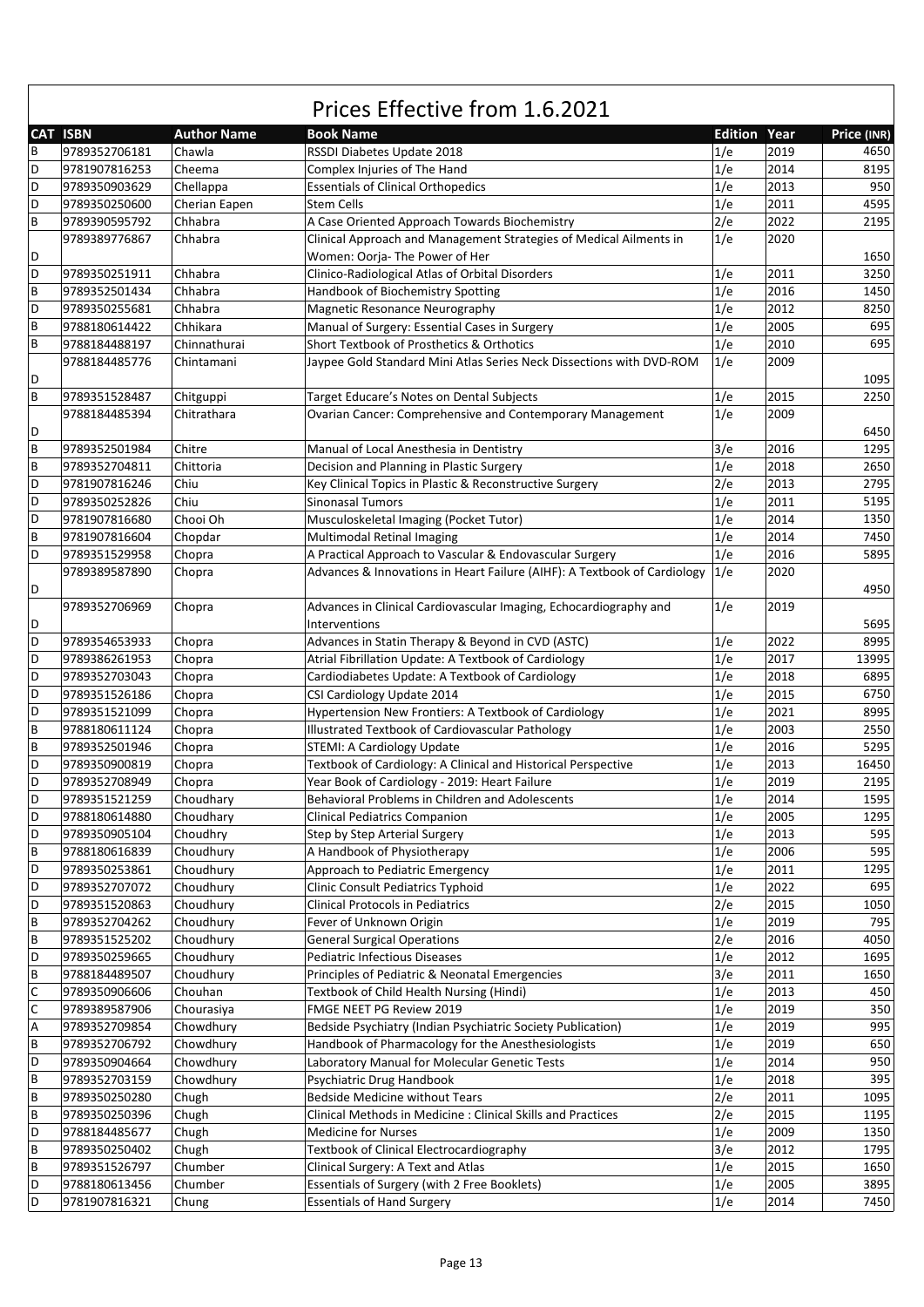|                  | <b>CAT ISBN</b> | <b>Author Name</b> | <b>Book Name</b>                                                                          | <b>Edition Year</b> |         | Price (INR) |
|------------------|-----------------|--------------------|-------------------------------------------------------------------------------------------|---------------------|---------|-------------|
| D                | 9788180615894   |                    | Dr Hoyos' Step by Step Astigmatic Ablation with Photo CD-ROM                              | 1/e                 | 2006    | 1095        |
| D                |                 | Cigales            | <b>Textbook of Endocrine Surgery</b>                                                      |                     |         | 20895       |
|                  | 9789351528067   | Clark              |                                                                                           | 3/e                 | 2016    |             |
| D                | 9789351523147   | Clark              | Twin Block Functional Therapy                                                             | 3/e                 | 2015    | 9395        |
| D                | 9789350908457   | Clarke             | Color Atlas of Differential Diagnosis in Dermatopathology                                 | 1/e                 | 2014    | 11795       |
| $\mathsf C$      | 9788184485455   | Clement            | <b>Basic Concepts of Community Health Nursing</b>                                         | 2/e                 | 2011 RP | 1195        |
| $\mathsf C$      | 9789352703449   | Clement            | <b>Basic Concepts of Nursing Procedures</b>                                               | 3/e                 | 2018    | 1250        |
| $\mathsf C$      | 9789385891328   | Clement            | Essentials of Biophysics in Nursing for Basic BSc Nursing                                 | 1/e                 | 2016    | 595         |
| $\mathsf{C}$     | 9789389129021   | Clement            | <b>Essentials of Communication and Education Technology</b>                               | 2/e                 | 2019    | 850         |
| $\mathsf C$      | 9789390595440   | Clement            | Essentials of Management of Nursing Service & Education                                   | 2/e                 | 2022    | 795         |
| $\mathsf C$      | 9789385891526   | Clement            | Essentials of Nutrition and Biochemistry for Basic BSc Nursing                            | 1/e                 | 2018    | 650         |
| $\mathsf C$      | 9789352702640   | Clement            | Internship Textbook for General Nursing & Midwifery                                       | 2/e                 | 2018    | 850         |
| $\mathsf C$      | 9789350258781   | Clement            | Manual of Community Health Nursing                                                        | 1/e                 | 2012    | 750         |
| $\mathsf C$      | 9789354652486   | Clement            | <b>MSc Nursing Log Book</b>                                                               | 3/e                 | 2022    | 295         |
| $\mathsf C$      | 9789354654619   | Clement            | <b>Nursing Foundation-I</b>                                                               | 1/e                 | 2022    | 950         |
| $\mathsf C$      | 9789354654695   | Clement            | <b>Nursing Foundation-II</b>                                                              | 1/e                 | 2022    | 950         |
|                  | 9789389587135   | Clement            | Nursing Solved Question Papers for BSc Nursing 1st Year (2019-2014)                       | 4/e                 | 2020    |             |
| C                |                 |                    |                                                                                           |                     |         | 850         |
| С                | 9789354656590   | Clement            | Nursing Solved Question Papers for BSc Nursing 2nd Year (2021-2014)                       | 5/e                 | 2022    | 695         |
|                  | 9789389587159   | Clement            | Nursing Solved Question Papers for BSc Nursing 3rd Year (2019-2014)                       | 4/e                 | 2021    | 695         |
| C                |                 |                    |                                                                                           |                     |         |             |
|                  | 9789390020089   | Clement            | Nursing Solved Question Papers for BSC Nursing 4th Year (2019-2014)                       | 5/e                 | 2021    | 695         |
| C                | 9789352705795   | Clement            | Nursing Solved Question Papers for General Nursing and Midwifery-1st                      | 4/e                 | 2019    |             |
| $\mathsf C$      |                 |                    | Year (2019-2010)                                                                          |                     |         | 695         |
| С                | 9789388958790   | Clement            | Nuring Solved Question Papers for General Nursing & Midwifery 2nd Year 4/e<br>(2019-2010) |                     | 2019    | 795         |
| C                | 9789388958806   | Clement            | Nursing Solved Question Papers for General Nursing & Midwifery 3rd<br>Year (2019-2010)    | 4/e                 | 2019    | 595         |
|                  | 9789354652387   | Clement            | Practical Record/Cumulative Record for Basic BSc (Nursing) Course                         | 6/e                 | 2022    |             |
| С                |                 |                    |                                                                                           |                     |         | 250         |
| C                | 9789354652394   | Clement            | Practical Record/Cumulative Record for General Nursing and Midwifery<br>Course            | 4/e                 | 2022    | 225         |
| D                | 9788184489231   | Clement            | Psychosocial Foundation of Nursing                                                        | 1/e                 | 2010    | 895         |
| D                | 9789350251652   | Clement            | Textbook for Health Workers/ANM: 2 Vols                                                   | 1/e                 | 2011    | 995         |
| $\mathsf C$      | 9788194802846   | Clement            | <b>Textbook of Nursing Foundation</b>                                                     | 3/e                 | 2021    | 1095        |
| $\mathsf C$      | 9789352705269   | Clement            | Textbook on First Aid & Emergency Nursing                                                 | 2/e                 | 2019    | 895         |
|                  | 9789350909690   | Clement            | Textbook on Introduction to Nursing Education (For PB BSc Nursing                         | 1/e                 | 2014    |             |
|                  |                 |                    |                                                                                           |                     |         | 595         |
| D<br>$\mathsf C$ |                 |                    | Students)                                                                                 |                     |         | 1350        |
| $\mathsf C$      | 9789351522980   | Clement            | Textbook on Neurological & Neurosurgical Nursing                                          | 1/e                 | 2015    |             |
|                  | 9789351529590   | Clement            | Textbook on Nursing Foundation for PB BSc Nursing                                         | 1/e                 | 2015    | 550         |
|                  | 9789351522997   | Clement            | Textbook on Nutrition & Dietetics For Post Basic BSc Nursing Students                     | 1/e                 | 2015    |             |
| $\mathsf C$      |                 |                    |                                                                                           |                     |         | 850         |
| $\overline{c}$   | 9789351522270   | Clement            | <b>Textbook on Operation Theater Nursing</b>                                              | 1/e                 | 2014    | 1250        |
|                  | 9789385891106   | Clement            | Textbook on Professional Trends and Adjustments in Nursing for General                    | 1/e                 | 2016    |             |
| C                |                 |                    | Nursing and Midwifery (GNM)                                                               |                     |         | 750         |
|                  | 9789385891007   | Clement            | Textbook on Psychology for BSc Nursing Students (as per INC Syllabus)                     | 1/e                 | 2016    |             |
| C                |                 |                    |                                                                                           |                     |         | 595         |
| D                | 9789351521808   | Clement            | Textbook on Psychology for Post Basic BSc Nursing                                         | 1/e                 | 2014    | 595         |
| D                | 9789351525899   | Clement            | Textbook on Ward Management in Nursing Practice                                           | 1/e                 | 2015    | 595         |
| B                | 9789351529422   | Coe                | Kidney Stones: Medical and Surgical Management                                            | 2/e                 | 2019    | 10895       |
| B                | 9789386322807   | Colaco             | Atlas of Growth and Endocrine Disorders in Children                                       | 1/e                 | 2017    | 2595        |
| D                | 9781907816673   | Cook               | Key Clinical Topics in Critical Care                                                      | 1/e                 | 2014    | 2750        |
|                  | 9789350901724   | Copeland           | Copeland and Afshari's Principles and Practice of Cornea (2 Volume Set)                   | 1/e                 | 2013    | 22750       |
| D                |                 |                    |                                                                                           |                     |         |             |
| D                | 9789350251621   | Correia            | Comprehensive Community Health Nursing                                                    | 1/e                 | 2011    | 650         |
| D                | 9789350251737   | Correia            | <b>Comprehensive Nursing Manual</b>                                                       | 1/e                 | 2011    | 695         |
| C                | 9789386150738   | Correia            | Creative Tools and Techniques of Multidimensional Educational Methods<br>in Nursing       | 1/e                 | 2017    | 1250        |
|                  | 9789350908594   | Correia            | Medical Surgical Nursing (2 Vol Set): Systemic Disease (Vol 1) & Nursing                  | 1/e                 | 2017    |             |
| C                |                 |                    | Specialty (Vol 2)                                                                         |                     |         | 1450        |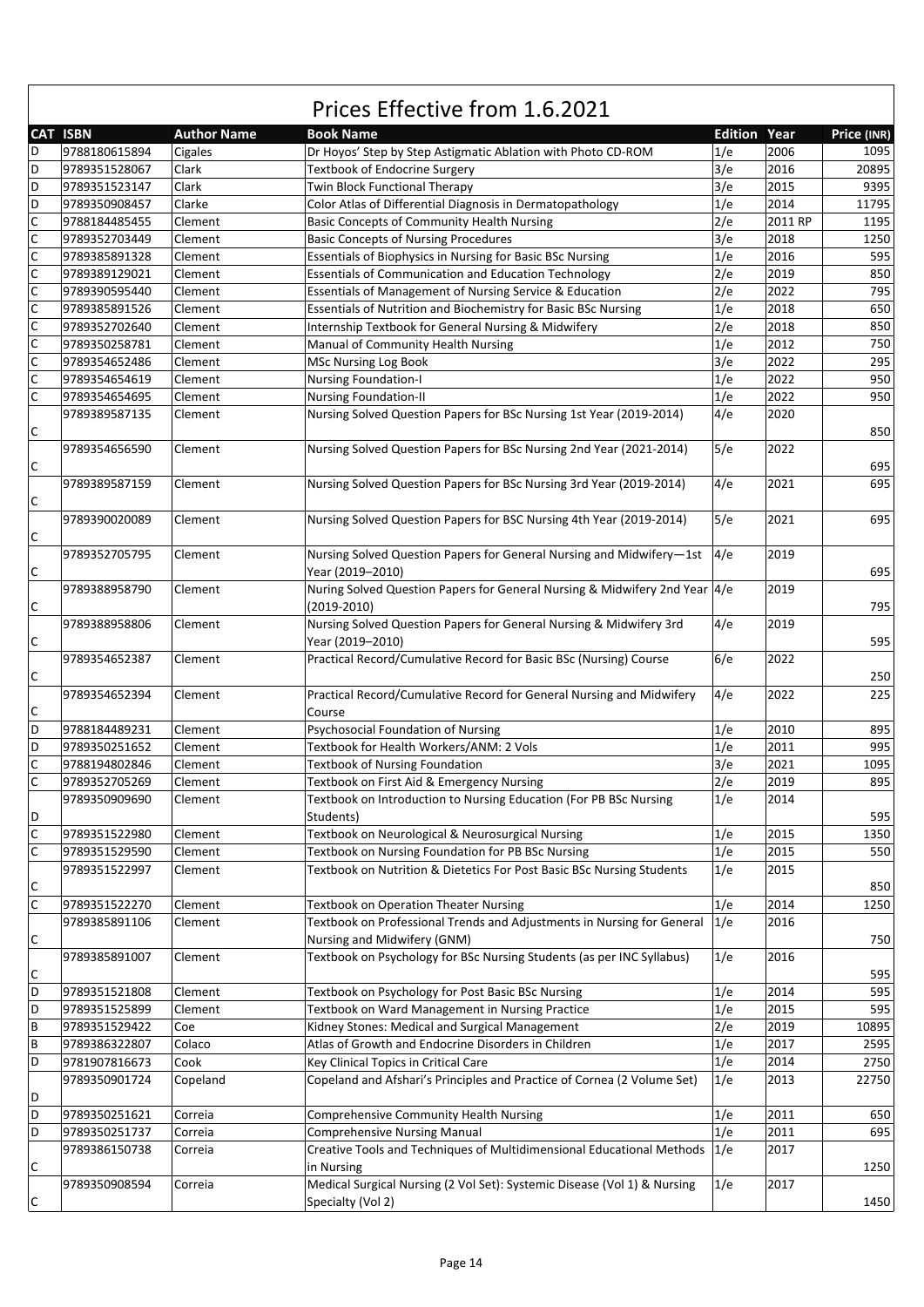|                           | Prices Effective from 1.6.2021 |                    |                                                                              |                     |         |             |  |  |  |
|---------------------------|--------------------------------|--------------------|------------------------------------------------------------------------------|---------------------|---------|-------------|--|--|--|
|                           | <b>CAT ISBN</b>                | <b>Author Name</b> | <b>Book Name</b>                                                             | <b>Edition Year</b> |         | Price (INR) |  |  |  |
| D                         | 9789350251591                  | Correia            | <b>Nursing Profile</b>                                                       | 1/e                 | 2011    | 695         |  |  |  |
| $\mathsf C$               | 9789350901809                  | Correia            | Principles and Practice of Nursing: Art of Nursing Procedures (Volume-1)     | 1/e                 | 2013    | 550         |  |  |  |
| $\mathsf C$               | 9789350901816                  | Correia            | Principles and Practice of Nursing: Senior Nursing Procedures (Volume-2) 1/e |                     | 2013    | 550         |  |  |  |
| D                         | 9789351525233                  | Corson             | Surgery: Core Principles and Practice (2 Volumes)                            | 2/e                 | 2017    | 11695       |  |  |  |
|                           | 9789352709090                  | Coulon             | Step by Step Guide to Mesotherapy (Indian Society of Mesotherapy)            | 1/e                 | 2019    |             |  |  |  |
| D                         |                                |                    |                                                                              |                     |         | 3195        |  |  |  |
| $\overline{B}$            | 9789352702879                  | Courtney           | Recent Advances in Orthopedics-2                                             | 1/e                 | 2018    | 1350        |  |  |  |
| D                         | 9781907816789                  | Craythorne         | <b>Pocket Tutor Dermatology</b>                                              | 1/e                 | 2015    | 1350        |  |  |  |
| $\overline{B}$            | 9781907816703                  | Crosbie            | Key Clinical Topics in Obstetrics & Gynaecology                              | 1/e                 | 2013    | 2750        |  |  |  |
| D                         | 9789389776317                  | Cunha              | <b>Antibiotic Essentials</b>                                                 | 17/e                | 2020    | 2495        |  |  |  |
| B                         | 9789351523376                  | D'Addario          | Donald School Basic Textbook of Ultrasound in Obstetrics and Gynecology 2/e  |                     | 2015    | 3250        |  |  |  |
| D                         | 9789351528654                  | D'Souza            | Manual of Community Health Nursing Practice                                  | 1/e                 | 2015    | 295         |  |  |  |
| B                         | 9789352703234                  | Da Zhang           | <b>Hematopathology Pearls</b>                                                | 2/e                 | 2018    | 1850        |  |  |  |
| D                         | 9788171796809                  | Dabas              | Dog Feeding and Therapeutic Diet                                             | 2/e                 | 1999    | 450         |  |  |  |
| D                         | 9789350253878                  | Dacosta            | Spectral Domain OCT: A Practical Guide                                       | 2/e                 | 2011    | 3895        |  |  |  |
| D                         | 9788184481464                  | Dada               | Anterior Segment Imaging in Ophthalmology with DVD-ROM                       | 1/e                 | 2008    | 2495        |  |  |  |
| D                         |                                |                    |                                                                              |                     |         |             |  |  |  |
|                           | 9789352701520                  | Dada               | Gonioscopy: A Text and Atlas                                                 | 2/e                 | 2018    | 3795        |  |  |  |
| $\, {\bf B}$              | 9789352501915                  | Dada               | Gonioscopy: A Video Assisted Skill Transfer Approach with DVD-ROM            | 1/e                 | 2016    | 4850        |  |  |  |
|                           | 9788184481792                  | Dada               | Mastering Phacoemulsification in Difficult Situations with 4 DVD-ROMs        | 1/e                 | 2008    |             |  |  |  |
| D                         |                                |                    |                                                                              |                     |         | 6095        |  |  |  |
| $\overline{B}$            | 9789386150998                  | Dada               | New Investigations in Ophthalmology                                          | 2/e                 | 2017    | 2050        |  |  |  |
| D                         | 9788171798513                  | Dada               | Secrets of ECCE and IOL                                                      | 3/e                 | 2001    | 1895        |  |  |  |
| B                         | 9788171798421                  | Dada               | Secrets of Phacoemulsification                                               | 1/e                 | 2001    | 2550        |  |  |  |
| D                         | 9789350253915                  | Dada Tanuj         | Pearls in Glaucoma Therapy                                                   | 1/e                 | 2011    | 1495        |  |  |  |
| Α                         | 9789351529071                  | Dadapeer K         | Clinical Methods in Ophthalmology: Practical Manual for Undergraduates 2/e   |                     | 2015    | 795         |  |  |  |
| A                         | 9789351529088                  | Dadapeer K         | <b>Essentials of Ophthalmology</b>                                           | 1/e                 | 2015    | 1350        |  |  |  |
| D                         | 9789351522188                  | Daflapurkar        | High Risk Cases in Obstetrics                                                | 1/e                 | 2014    | 1495        |  |  |  |
|                           | 9789352703616                  | Daga               | Frequently Asked Questions (FAQs) for Postgraduate Practical                 | 2/e                 | 2018    |             |  |  |  |
| $\sf B$                   |                                |                    | <b>Examination in Orthopaedics</b>                                           |                     |         | 650         |  |  |  |
|                           | 9789350257128                  | Daga               | Radiodiagnosis, Nuclear Medicine, Radiotherapy & Radiation Oncology          | 1/e                 | 2013    |             |  |  |  |
| D                         |                                |                    |                                                                              |                     |         | 1650        |  |  |  |
| A                         | 9789389776485                  | Dalwai             | IAP Handbook of Developmental and Behavioral Pediatrics                      | 1/e                 | 2022    | 1495        |  |  |  |
| $\overline{\mathsf{B}}$   | 9789350251881                  | Damjanov           | Atlas of Histopathology                                                      | 1/e                 | 2012    | 2550        |  |  |  |
| $\sf B$                   | 9789352700479                  | Damjanov           | Review of Gynecologic and Breast Pathology                                   | 1/e                 | 2018    | 2650        |  |  |  |
| $\sf B$                   | 9789351524847                  | Damle              | Tips and Tricks in Orthopedic Surgery                                        | 1/e                 | 2015    | 2695        |  |  |  |
| $\boldsymbol{\mathsf{A}}$ | 9789351529941                  | Damodaran K        | <b>Practical Biochemistry</b>                                                | 2/e                 | 2016    | 795         |  |  |  |
| $\sf B$                   | 9788171798056                  | Dani               | <b>Essentials MCQ in Pediatrics</b>                                          | 1/e                 | 2003 RP | 695         |  |  |  |
| D                         | 9789354650895                  | Daphnee DK         | <b>Apollo Clinical Nutrition Handbook</b>                                    | 1/e                 | 2022    | 695         |  |  |  |
| D                         | 9788184488654                  | Das                | A Systematic Review of All Subjects for PGMEE                                | 1/e                 | 2010    | 550         |  |  |  |
| $\sf{B}$                  | 9789350250174                  | Das                | <b>Biomedical Research Methodology</b>                                       | 1/e                 | 2011    | 850         |  |  |  |
| $\sf{B}$                  | 9789352501823                  | Das                | Cardiac Pacing: A Physiological Approach                                     | 1/e                 | 2016    | 1795        |  |  |  |
| $\sf{B}$                  | 9789352700868                  | Das                | <b>CDIC Textbook of Pediatric Diabetes</b>                                   | 1/e                 | 2018    | 1950        |  |  |  |
| $\sf{B}$                  | 9789351526216                  | Das                | <b>Complete Dentures Prosthodontics</b>                                      | 1/e                 | 2016    | 895         |  |  |  |
| $\sf B$                   | 9789350254998                  | Das                | MCQ in Periodonology with Explanations                                       | 1/e                 | 2012    | 1050        |  |  |  |
| D                         | 9788180618611                  | Das                | <b>Textbook of Sports Medicine</b>                                           | 1/e                 | 2006    | 995         |  |  |  |
| D                         | 9788184480660                  | Dasgupta           | Immunology                                                                   | 1/e                 | 2007    | 1295        |  |  |  |
| D                         | 9788184480207                  | Dasgupta           | Recent Advances in Obstetrics and Gynaecology (Vol 8)                        | 1/e                 | 2008 RP | 1095        |  |  |  |
| $\sf B$                   | 9788180614903                  | Dasgupta           | Recent Advances in Obstetrics and Gynaecology (Vol 7)                        | 1/e                 | 2005    | 1350        |  |  |  |
| D                         | 9788180610851                  | Dasgupta           | Recent Advances in Obstetrics and Gynaecology (Vol 6)                        | 1/e                 | 2003    | 1095        |  |  |  |
| D                         | 9788171798179                  | Dasgupta           | Recent Advances in Obstetrics and Gynaecology (Vol 5)                        | 1/e                 | 2001    | 1095        |  |  |  |
| D                         | 9788171796472                  | Dasgupta           | Recent Advances in Obstetrics and Gynaecology (Vol 4)                        | 1/e                 | 1999    | 1095        |  |  |  |
| D                         | 9788171794966                  | Dasgupta           | Recent Advances in Obstetrics and Gynaecology (Vol 3)                        | 1/e                 | 1997    | 1095        |  |  |  |
| D                         | 9788171794522                  | Dasgupta           | Recent Advances in Obstetrics and Gynaecology (Vol 2)                        | 1/e                 | 1996    | 1095        |  |  |  |
| D                         | 9788171793631                  | Dasgupta           | Recent Advances in Obstetrics and Gynaecology (Vol 1)                        | 1/e                 | 1994    | 1095        |  |  |  |
|                           | 9789386056054                  | Dash               | A Comprehensive Textbook of Community Health Nursing (As Per INC             | 1/e                 | 2017    |             |  |  |  |
| $\mathsf C$               |                                |                    | Syllabus)                                                                    |                     |         | 1050        |  |  |  |

 $\mathsf{r}$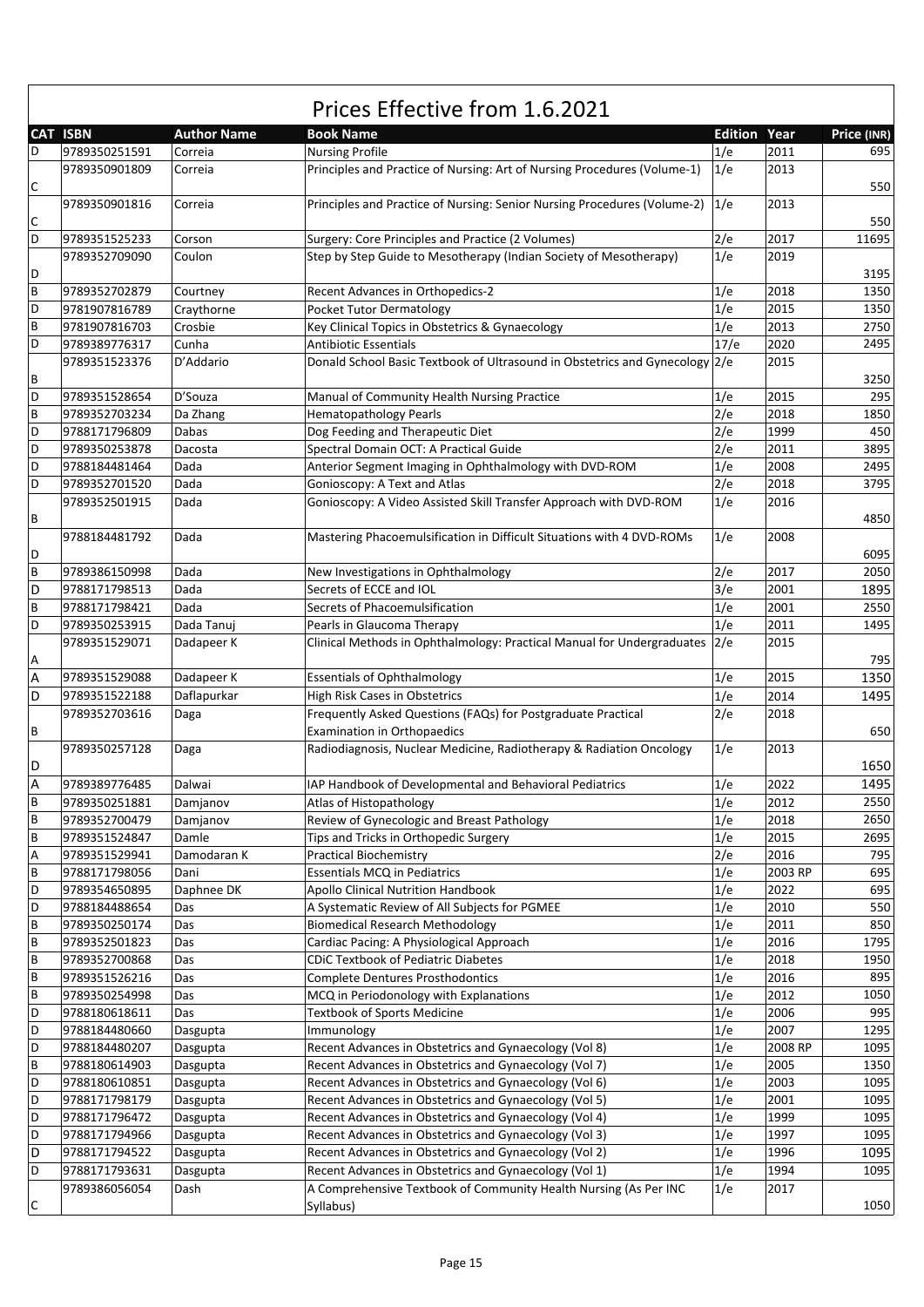|             | <b>CAT ISBN</b>                | <b>Author Name</b> | <b>Book Name</b>                                                                | <b>Edition Year</b> |         | Price (INR) |
|-------------|--------------------------------|--------------------|---------------------------------------------------------------------------------|---------------------|---------|-------------|
| C           | 9789390595358                  | Dash               | <b>Essentials of Nursing Research and Biostatistics</b>                         | 2/e                 | 2022    | 750         |
| $\mathsf C$ | 9789351526100                  | Dash               | Ward Management and Administration for Nurses                                   | 1/e                 | 2015    | 450         |
| D           | 9788184485080                  | Dastidar           | Manual of Ultrasound in Obstetrics and Gynaecology                              | 2/e                 | 2009    | 1050        |
| $\sf B$     | 9788184483222                  | Dastidar           | Step by Step Transvaginal Ultrasound with CD-ROM                                | 1/e                 | 2008    | 1295        |
| B           | 9789352501212                  | Daswani            | Short Textbook of Endodontics                                                   | 1/e                 | 2016    | 1495        |
| $\sf B$     | 9788184480504                  | Datarkar           | <b>Exodontia Practice</b>                                                       | 1/e                 | 2007    | 2095        |
|             | 9789390595907                  | Datta              | A Guide to Mechanical Ventilation in Emergency Room Previously Known            | 2/e                 | 2021    |             |
| В           |                                |                    | as The Vent Book                                                                |                     |         | 995         |
| D           | 9788180613968                  | Datta              | <b>Fundamentals of Operation Theatre Service</b>                                | 2/e                 | 2005    | 750         |
| $\mathsf C$ | 9789354655203                  | Datta              | Manual of Pediatric Nursing Procedures                                          | 1/e                 | 2022    | 495         |
| D           | 9781909836679                  | Datta              | MRCS Part A: 550 SBAs and EMQs                                                  | 2/e                 | 2018    | 2495        |
| $\mathsf C$ | 9789352701186                  | Datta              | <b>Pediatric Nursing</b>                                                        | 4/e                 | 2018    | 750         |
| D           | 9788171798889                  | Dave               | <b>Emergency Medical Services and Disaster Management</b>                       | 1/e                 | 2008 RP | 3495        |
| B           | 9789354652127                  | Dave               | Genetic Counseling: Clinical and Laboratory Approach                            | 1/e                 | 2022    | 2495        |
| $\sf B$     | 9789385891700                  | Dave               | Principles and Practice of Pediatric Anesthesia                                 | 1/e                 | 2016    | 3850        |
| D           | 9789350259931                  | Davidson           |                                                                                 | 1/e                 | 2013    | 1950        |
| D           |                                |                    | Clinical Manual of Otolaryngology                                               |                     | 2007 RP | 595         |
|             | 9788171797462                  | Dayal              | Dentomaxillofacial Radiology                                                    | 1/e                 |         |             |
|             | 9789386261038                  | D'Costa            | Critical Care Ultrasound for Emergency Situations and Clinical                  | 1/e                 | 2020    |             |
| D           |                                |                    | Applications (ISCCM)                                                            |                     |         | 1850        |
| D           | 9789350903803                  | De Souza           | Atlas of Head & Neck Surgery                                                    | 1/e                 | 2013    | 12795       |
| D           | 9788184486797                  | De Souza           | Head & Neck Surgery (2 Vols) with DVD-ROM                                       | 1/e                 | 2009    | 12540       |
| D           | 9789351524618                  | De Souza           | Otorhinolaryngology- Head & Neck Surgery (2 Vol Set)                            | 2/e                 | 2018    | 25295       |
| $\mathsf C$ | 9789351523246                  | Dean               | Child Health Nursing for ANM (Hindi)                                            | 1/e                 | 2014    | 250         |
| $\mathsf C$ | 9789386261069                  | Dean               | Community Health Nursing for ANM (Hindi)                                        | 2/e                 | 2017    | 450         |
| D           | 9781909836235                  | Dean               | Eye Surgery in Hot Climates                                                     | 4/e                 | 2015    | 2450        |
| $\mathsf C$ | 9789351523239                  | Dean               | Health Center for Management for ANM (Hindi)                                    | 1/e                 | 2014    | 195         |
| $\mathsf C$ | 9789352700714                  | Dean               | Health Promotion for ANM (Hindi)                                                | 2/e                 | 2020    | 395         |
| $\mathsf C$ | 9789352700707                  | Dean               | Midwifery for ANM (Hindi)                                                       | 2/e                 | 2019    | 595         |
| $\mathsf C$ | 9789386322463                  | Dean               | Primary Health Care for ANM (Hindi)                                             | 2/e                 | 2017    | 450         |
| B           | 9789352702305                  | Deb                | <b>CSI Textbook of Cardiology</b>                                               | 1/e                 | 2018    | 3450        |
| B           | 9789389188776                  | Deb                | Exam Oriented Anatomy: Regional and Applied (Vol. 1)                            | 1/e                 | 2020    | 895         |
| B           | 9789389587166                  | Deb                | Exam Oriented Anatomy: Regional and Applied (Vol. 2)                            | 1/e                 | 2020    | 895         |
|             | (Forthcoming)                  | Deb                | Step by Step Management of Trauma                                               |                     |         |             |
| C           | 9789351526506                  | Debata             | Textbook of Microbiology for GNM Students                                       | 1/e                 | 2015    | 450         |
| B           | 9789390281435                  | Debdas             | Drug Handbook in Obstetrics & Gynaecology                                       | 4/e                 | 2022    | 995         |
| B           | 9789350903568                  | <b>Debdas</b>      | Practical Cardiotocography                                                      | 3/e                 | 2013    | 1350        |
| D           | 9788180610066                  | Debdas             | <b>Practical Obstetrics</b>                                                     | 1/e                 | 2006    | 1095        |
| D           | 9789350907238                  | Deedwania          | Drug & Device Selection in Heart Failure                                        | 1/e                 | 2014    | 4595        |
| D           | 9789350257685                  | Deendayalan        | Differential Diagnosis in Clinical Medicine                                     | 1/e                 | 2012    | 550         |
| D           | 9788184489606                  | Deka               | An Introduction to Genetics & Fetal Medicine                                    | 2/e                 | 2010    | 6450        |
| D           | 9788184485707                  | Deka               | Congenital Intrauterine Infections                                              | 1/e                 | 2009    | 1895        |
|             | 9789350900871                  | Deka               | Dasgupta's Recent Advances in Obstetrics & Gynecology-Volume 9                  | 1/e                 | 2013    |             |
| D           |                                |                    |                                                                                 |                     |         | 1095        |
|             | 9789352704880                  | Dekal              | Exam Preparatory Manual for Undergraduates: Forensic Medicine &                 | 2/e                 | 2018    | 695         |
| В           |                                |                    | <b>Toxicology (Theory and Practical)</b>                                        |                     |         |             |
| D           | 9788184485578                  | Desai              | Current Practice in Obstetrics and Gynecology-2                                 | 1/e                 | 2009    | 1295        |
| D           | 9789350258088                  | Desai              | Current Practice in Obstetrics and Gynecology- 3 Endometriosis                  | 1/e                 | 2012    | 1295        |
| B           | 9789352704095                  | Desai              | Exam Preparatory Manual for Undergraduates: Surgery                             | 2/e                 | 2018    | 850         |
| D           |                                |                    | Gynecological Endoscopic Surgery: Current Concepts (FOGSI)                      |                     | 2003 RP | 1195        |
| D           | 9788171799374<br>9789351529521 | Desai              |                                                                                 | 1/e                 |         | 595         |
|             |                                | Desai              | Handbook on Laboratory Animals                                                  | 2/e                 | 2015    |             |
|             | 9789350255803                  | Desai              | Handbook on Preterm Prelabor Rupture of Membranes in a Low Resource 1/e         |                     | 2012    |             |
| D           |                                |                    | Setting                                                                         |                     |         | 550         |
| B           | 9789388958622                  | Desai              | HET'S Manual of Pelvic Floor Rehabilitation                                     | 1/e                 | 2020    | 995         |
| D           | 9789350904510                  | Desai              | <b>Obstetric Vasculopathies</b>                                                 | 1/e                 | 2013    | 1495        |
| D           | 9789351522058                  | Desai              | <b>Practical Clinical Oncology</b>                                              | 1/e                 | 2014    | 12795       |
| B           | 9789352702763                  | Desai              | Recurrent Spontaneous Miscarriages                                              | 3/e                 | 2018    | 650         |
| D           | 9789350252086                  | Desarda            | Cryosurgery: Clinical Applications in Otorhinolaryngology                       | 1/e                 | 2013    | 1650        |
| B           | 9788184487305                  | Desarda            | Tragal Cartilage in Middle Ear Reconstruction                                   | 1/e                 | 2009    | 1595        |
| B           | 9789390020836                  | Deshmukh           | <b>Infertility Management Made Easy</b>                                         | 3/e                 | 2021    | 1995        |
|             | 9788184482782                  | Deshmukh           | Jaypee Gold Standard Mini Atlas Series Infertility Management with DVD- $ 1/e $ |                     | 2008    |             |
| D           |                                |                    | ROM                                                                             |                     |         | 1095        |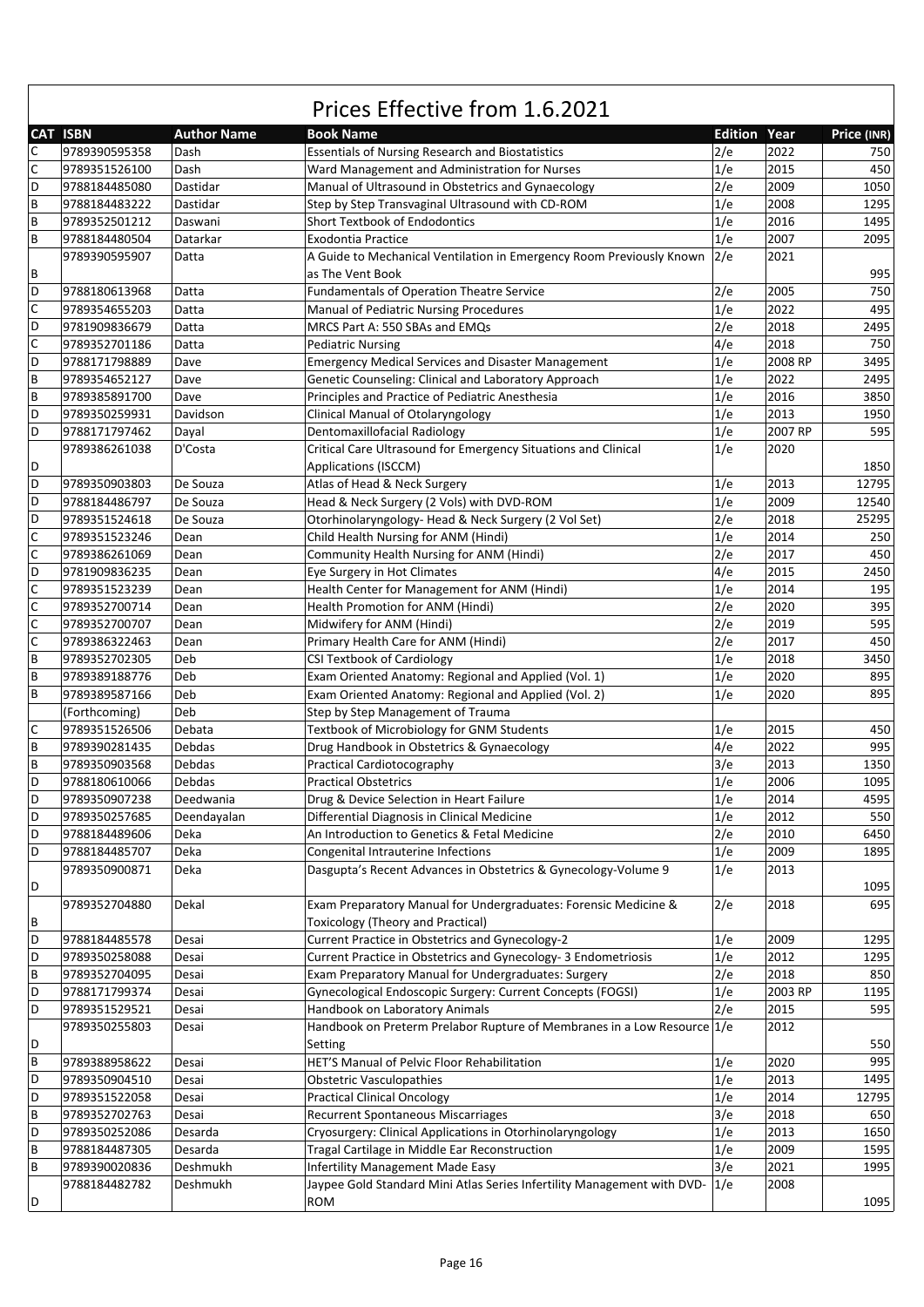|                           | <b>CAT ISBN</b> | <b>Author Name</b> | <b>Book Name</b>                                                                | <b>Edition Year</b> |         | Price (INR) |
|---------------------------|-----------------|--------------------|---------------------------------------------------------------------------------|---------------------|---------|-------------|
| D                         | 9789351520801   | Deshmukh           | Otology an Overview                                                             | 1/e                 | 2014    | 1450        |
| $\sf B$                   | 9788171794768   | Deshmukh           | Short and Long Cases in Surgery                                                 | 1/e                 | 2002 RP | 750         |
| D                         | 9789350251195   | Deshmukh           | Step by Step Tubal Function Test in Infertility                                 | 1/e                 | 2011    | 1295        |
| $\sf{B}$                  |                 |                    |                                                                                 |                     |         |             |
|                           | 9789351522171   | Deshpande          | <b>Clinics in Neurology</b>                                                     | 1/e                 | 2014    | 1350        |
| $\sf B$                   | 9789390020812   | Deshpande          | High Risk Pregnancy Delivery                                                    | 2/e                 | 2021    | 2750        |
| $\sf B$                   | 9789352500284   | Deshpande          | Practical Management of Ovulation Induction                                     | 1/e                 | 2016    | 1350        |
| D                         | 9789351524687   | Deshpande          | <b>Pregnancy Medicine</b>                                                       | 1/e                 | 2015    | 1095        |
| $\sf{B}$                  | 9789350250389   | Deshpande          | Textbook of High Risk Pregnancy                                                 | 1/e                 | 2011    | 1095        |
| $\sf B$                   | 9789352703289   | De'Souza           | Hospital Management                                                             | 1/e                 | 2019    | 1050        |
| $\sf B$                   | 9788184481068   | Dev                | Classification of Drugs Including Dosages (Pharmacology)                        | 6/e                 | 2007    | 350         |
| $\mathsf{C}$              | 9789352706938   | Devadiya           | Child Health Nursing Practical Record Book                                      | 2/e                 | 2019    | 450         |
| $\sf B$                   | 9789385999956   | Devarajan          | Apollo's Textbook of Medicine, 2 Volume Set                                     | 1/e                 | 2016    | 3095        |
| $\boldsymbol{\mathsf{A}}$ | 9789352501618   | Devarajan          | Clinical Medicine Made Easy                                                     | 2/e                 | 2016    | 850         |
|                           | 9789351526094   | Devarajan          | Diagnosis and Treatment of Poisoning and Drug Overdose Made Easy                | 1/e                 | 2015    |             |
| B                         |                 |                    |                                                                                 |                     |         | 1350        |
| D                         | 9788184481896   | Devarajan          | Medicine in Nutshell                                                            | 1/e                 | 2008    | 450         |
| D                         | 9789350258958   | Devesahayam        | VERTIGO-Clinical Practice and Examination                                       | 1/e                 | 2013    | 1695        |
| $\sf B$                   | 9789352501786   | Devi               | Basic Histology: A Color Atlas and Text                                         | 1/e                 | 2016    | 995         |
| D                         |                 |                    |                                                                                 |                     |         |             |
|                           | 9788184483895   | Devi               | <b>Comprehensive Cardiology</b>                                                 | 1/e                 | 2008    | 1095        |
|                           | 9789350259948   | Devi               | Experimental Pharmacology for Undergraduates & Postgraduates                    | 1/e                 | 2013    |             |
| B                         |                 |                    |                                                                                 |                     |         | 495         |
| A                         | 9789390281404   | Devi               | Inderbir Singh's Human Embryology                                               | 12/e                | 2021    | 950         |
| $\sf B$                   | 9789389034998   | Devi               | Inderbir Singh's Textbook of Anatomy (Vol 1)                                    | 7/e                 | 2019    | 995         |
| $\sf B$                   | 9789389129007   | Devi               | Inderbir Singh's Textbook of Anatomy (Vol 2)                                    | 7/e                 | 2019    | 995         |
| $\sf B$                   | 9789389129014   | Devi               | Inderbir Singh's Textbook of Anatomy (Vol 3)                                    | 7/e                 | 2019    | 995         |
| D                         | 9789389188431   | Devi               | Inderbir Singh's Textbook of Anatomy (3 Volumes)                                | 7/e                 | 2019    | 2950        |
| $\sf{B}$                  | 9789390595495   | Devi               | Inderbir Singh's Textbook of Anatomy for Dental Students                        | 1/e                 | 2021    | 1095        |
| $\sf{B}$                  | 9789352705337   | Devi               | <b>Textbook of General Anatomy</b>                                              | 1/e                 | 2019    | 495         |
| $\mathsf{C}$              | 9789386056139   | Dey                | A Guide to Nursing Research and Biostatistics                                   | 1/e                 | 2016    | 650         |
| $\sf{B}$                  | 9789354651427   | Dey                | A Textbook of Sports & Exercise Physiology                                      | 2/e                 | 2022    | 1395        |
| D                         | 9789386261892   | Dey                | Case-Based Approach in Exfoliative Cytology                                     | 1/e                 | 2017    | 4195        |
| D                         | 9789352501809   | Dey                | Case Based Approach in Fine Needle Aspiration Cytology                          | 1/e                 | 2016    | 4195        |
| D                         | 9789354650574   | Dey                | Diagnostic Cytology                                                             | 3/e                 | 2022    | 6495        |
| $\sf B$                   | 9789386261205   |                    | <b>Essentials of Gynecologic Pathology</b>                                      | 1/e                 | 2017    | 4650        |
|                           |                 | Dey                |                                                                                 |                     |         |             |
|                           | 9789351526087   | Dey                | Fine Needle Aspiration Cytology: Interpretation and Diagnostic Difficulties 2/e |                     | 2015    |             |
| D                         |                 |                    |                                                                                 |                     |         | 7595        |
|                           | 9789352702657   | Dey                | Handbook of Cervical Cytology Special Emphasis on Liquid-Based Cytology 2/e     |                     | 2018    |             |
| B                         |                 |                    |                                                                                 |                     |         | 1850        |
| $\mathsf D$               | 9789390020577   | Dey                | Immunocytochemistry In Diagnostic Cytology                                      | 1/e                 | 2021    | 4595        |
| $\sf B$                   | 9789352701254   | Dhama              | Drugs in Anaesthesiology                                                        | 2/e                 | 2018    | 550         |
| B                         | 9788180612183   | Dhanotiya          | Textbook of Veterinary Biochemistry                                             | 2/e                 | 2006 RP | 1295        |
| D                         | 9789351526803   | Dhanrai            | Plastic Surgery Made Easy with DVD-ROM                                          | 2/e                 | 2015    | 1795        |
| $\sf B$                   | 9788194709060   | Dhar               | Color Atlas & Synopsis of Pediatric Dermatology                                 | 4/e                 | 2021    | 4595        |
| D                         | 9788171795048   | Dhar               | <b>Human Genetics</b>                                                           | 1/e                 | 2006 RP | 750         |
| $\sf B$                   | 9789352700950   | Dhar               | Pocket Dictionary: Dermatology Defined                                          | 2/e                 | 2019    | 950         |
| D                         | 9789380704142   | Dharmalingam       | <b>Textbook of Endocrinology</b>                                                | 1/e                 | 2010    | 1450        |
| A                         | 9789352709007   | Dhikav             | <b>Neurological Drugs</b>                                                       | 1/e                 | 2019    | 650         |
| D                         | 9789350256459   | Dhillon            | First Aid and Emergency Management in Orthopaedics Injuries                     | 1/e                 | 2012    | 3395        |
| D                         | 9789350903438   | Dhillon            | Fractures of the Calcaneus with DVD-ROM                                         | 1/e                 | 2013    | 3495        |
| $\sf B$                   | 9789352702350   | Dhiman             | Dravyaguna Adhara                                                               | 1/e                 | 2018    | 595         |
| $\sf B$                   |                 |                    |                                                                                 |                     |         | 4595        |
|                           | 9789351525721   | Dhinakaran         | Clinical Approach to Renal Diseases in Diabetes                                 | 1/e                 | 2015    |             |
| D                         | 9788171799510   | Dias               | Short Notes for Maxillofacial Surgery and Clinical Dentistry                    | 1/e                 | 2002    | 995         |
| D                         | 9789350906729   | Dispenza           | Textbook of Vertigo: Diagnosis & Management                                     | 1/e                 | 2014    | 3250        |
| $\sf{B}$                  | 9789352701285   | Dixit              | Atlas of Histology for Medical Students                                         | 1/e                 | 2018    | 650         |
| D                         | 9789389776423   | Dixit              | <b>ISCCM Manual of Noninvasive Ventilation</b>                                  | 1/e                 | 2020    | 895         |
| A                         | 9789386261021   | Dixit              | Principles in Critical Care Nutrition                                           | 1/e                 | 2019    | 1250        |
| $\sf B$                   | 9781909836662   | Djemal             | Dental Trauma: A Practical Guide to Diagnosis and Management                    | 1/e                 | 2021    | 5000        |
| D                         | 9789352705610   | Doche              | Fundamentals of Hair and Scalp Dermoscopy                                       | 1/e                 | 2019    | 3695        |
| $\sf B$                   | 9789352700196   | Domini             | The Caesarean Section                                                           | 1/e                 | 2017    | 1650        |
| $\mathsf C$               | 9789390020942   | Dominic            | JAYPEE'S Nursing Drug Book 2020-21                                              | 1/e                 | 2021    | 895         |
| D                         | 9789350903131   | Dongaonkar         | Yoga Application for Low Back Pain                                              | 1/e                 | 2013    | 550         |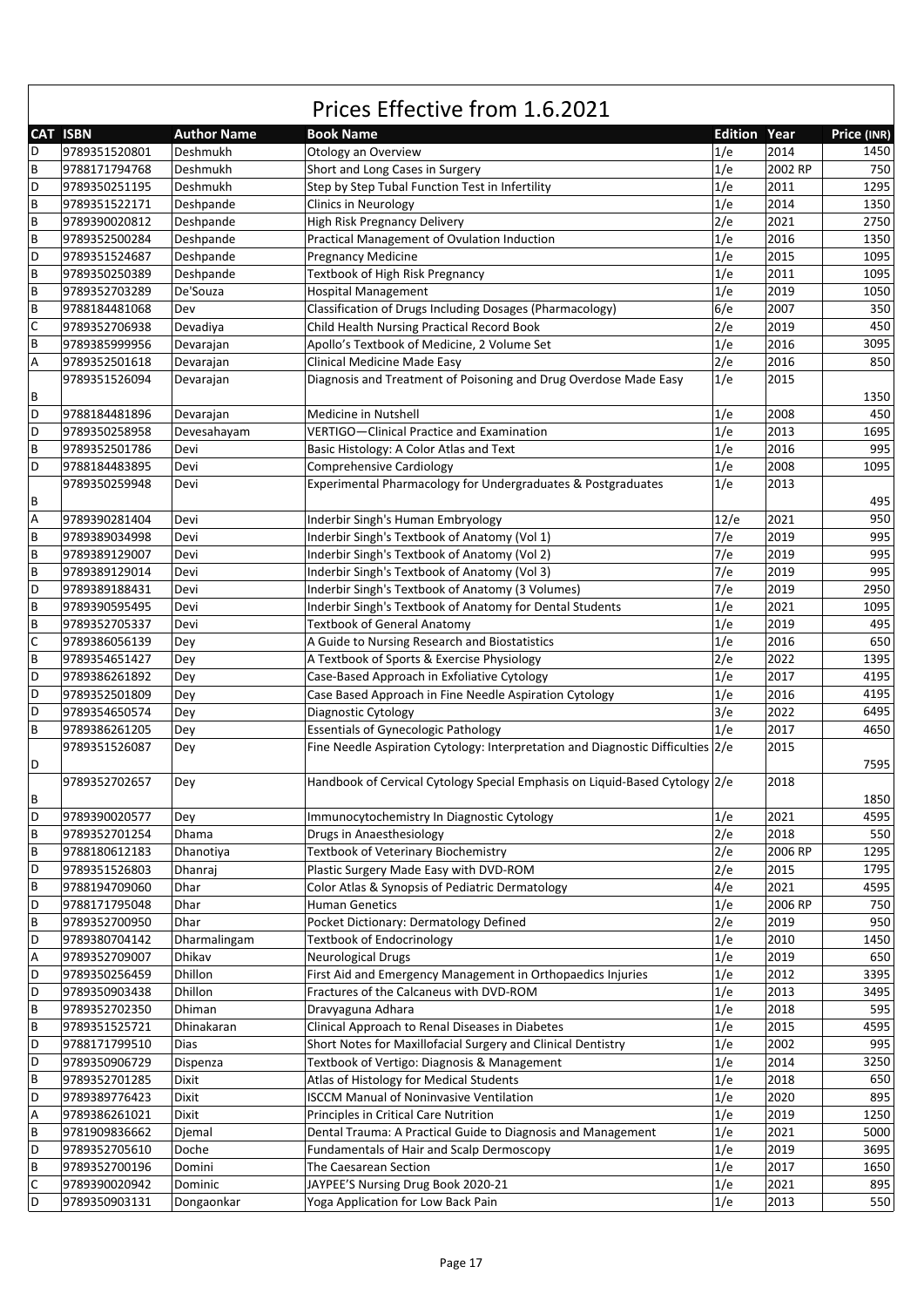|         | <b>CAT ISBN</b> | <b>Author Name</b> | <b>Book Name</b>                                                                   | <b>Edition Year</b> |         | Price (INR) |
|---------|-----------------|--------------------|------------------------------------------------------------------------------------|---------------------|---------|-------------|
| B       | 9789390595754   | Doshi              | Clinical Cases in Obstetrics & Gynecology                                          | 6/e                 | 2022    | 495         |
| А       | 9789389776744   | Doshi              | Companion for Obstetrics Gynecology Practical Examination                          | 16/e                | 2020    | 395         |
| B       | 9781787791626   | Douek              | Taylor's Recent Advances in Surgery- 40                                            | 1/e                 | 2022    | 1295        |
| D       | 9788180612329   | Dravid             | <b>Blood Bank Transfusion Technology</b>                                           | 1/e                 | 2004    | 695         |
| B       | 9788180612312   | Dravid             | Manual of Autopsy Pathology                                                        | 1/e                 | 2004    | 995         |
|         | 9789389776164   | Dube               | Case Book for Midwifery and Obstetric Nursing for Basic BSc Nursing                | 2/e                 | 2020    |             |
| С       |                 |                    |                                                                                    |                     |         | 650         |
| D       | 9789350257807   | Dubey              | Infertility: Diagnosis, Management & IVF                                           | 1/e                 | 2012    | 10050       |
| D       | 9788184485219   | Dunlop             | Recent Advances in Obstetrics and Gynaecology-24                                   | 1/e                 | 2009    | 1895        |
| D       | 9788171799305   | Durushah           | The Rhesus Factor (FOGSI) (Current Concept)                                        | 1/e                 | 2004 RP | 995         |
| D       | 9788171798124   | Dutta              | Antepartum Haemorrhage (APH) (FOGSI)                                               | 1/e                 | 2005 RP | 350         |
| D       | 9788171799244   | Dutta              | Caesarean Delivery (FOGSI)                                                         | 1/e                 | 2005 RP | 750         |
| D       | 9788184483253   | Dutta              | Drugs in Pregnancy-How Safe?                                                       | 1/e                 | 2008    | 795         |
| D       | 9788171799251   | Dutta              | Early Pregnancy Haemorrhage (EPH) (FOGSI)                                          | 1/e                 | 2002    | 695         |
| D       |                 |                    |                                                                                    | 1/e                 | 2013    |             |
|         | 9789350259603   | Dutta              | Emerging and Re-emerging Infectious Diseases                                       |                     |         | 750         |
| D       | 9788184483178   | Dutta              | Gynae-Urology Update                                                               | 1/e                 | 2008    | 895         |
| B       | 9789350907429   | Dutta              | Health Economics for Hospital Management                                           | 1/e                 | 2013    | 695         |
| D       | 9788184480108   | Dutta              | Hysterectomy Made Easy with CD-ROM                                                 | 1/e                 | 2007    | 1095        |
| D       | 9789350257968   | Dutta              | Insight Maternal Mortality- An Indian Facebook                                     | 1/e                 | 2012    | 895         |
| D       | 9788180619991   | Dutta              | Laparoscopy Made Easy with DVD-ROM                                                 | 1/e                 | 2007    | 1295        |
| D       | 9788184485882   | Dutta              | Manual of Fetal Medicine (FOGSI)                                                   | 1/e                 | 2009    | 995         |
| $\sf B$ | 9788180614705   | Dutta              | Modern Ophthalmology (3 Vols)                                                      | 3/e                 | 2013 RP | 6595        |
| D       | 9788180619786   | Dutta              | Obstetrics Haemorrhage Made Easy with Photo CD-ROM                                 | 1/e                 | 2007    | 1295        |
| D       | 9788180612923   | Dutta              | Polycystic Ovary Syndrome                                                          | 1/e                 | 2004    | 750         |
| D       | 9788171797257   | Dutta              | Post Partum Haemorrhage (PPH) (FOGSI)                                              | 1/e                 | 2002 RP | 695         |
| D       | 9788184489552   | Dutta              | Recent Advances in High Risk Pregnancy (FOGSI)                                     | 1/e                 | 2010    | 1295        |
| D       | 9789350252291   | Dutta              | Recent Advances in Gyne Endocrinology                                              | 1/e                 | 2011    | 1195        |
| D       | 9789350252307   | Dutta              | Recent Advances in Gyne Oncology                                                   | 1/e                 | 2011    | 1295        |
| D       | 9789351523093   | Dutta              | Recent Advances in Obstetrics & Gynecology (FOGSI)                                 | 1/e                 | 2014    | 1295        |
| D       | 9788180617126   | Dutta              | Reproductive and Child Health Care (FOGSI)                                         | 1/e                 | 2006    | 695         |
| D       | 9789350904459   | Dutta              | Teenage Pregnancy Problems & Solutions (FOGSI)                                     | 1/e                 | 2013    | 895         |
| D       | 9788180612916   | Dutta              | Update in Contraception (FOGSI)                                                    | 1/e                 | 2005 RP | 695         |
| D       | 9788180617133   | Dutta              | Vaginal Delivery (FOGSI)                                                           | 1/e                 | 2006    | 695         |
| B       | 9789386261793   | Ebnezar            | Essentials of Orthopedics for Physiotherapists                                     | 3/e                 | 2017    | 1450        |
| D       | 9788180612718   | Ebnezar            | Essentials of Rehabilitations for Orthopaedic Surgeons                             | 1/e                 | 2006 RP | 1295        |
| D       | 9788180613944   | Ebnezar            | <b>Orthopaedics for Nurses</b>                                                     | 1/e                 | 2007 RP | 695         |
| D       | 9788184482515   | Ebnezar            | Step by Step Emergency in Orthopaedics with Photo CD-ROM                           | 1/e                 | 2008    | 1295        |
| D       | 9788184482546   | Ebnezar            | Step by Step Fracture Treatment with Photo CD-ROM                                  | 1/e                 | 2008    | 1650        |
|         | 9788180619670   | Ebnezar            | Step by Step Injection Techniques in Orthopaedics with Photo CD-ROM                | 1/e                 | 2007    |             |
| D       |                 |                    |                                                                                    |                     |         | 1450        |
| D       | 9788184485349   | Ebnezar            | Step by Step Operative Orthopaedics with Photo CD-ROM                              | 1/e                 | 2009    | 1650        |
| A       | 9789386056689   | Ebnezar            | <b>Textbook of Orthopedics</b>                                                     | 5/e                 | 2017    | 2150        |
| D       | 9789350254929   | Ebnezar            | Text & Atlas on Complications of Fractures                                         | 1/e                 | 2012    | 3395        |
| D       | 9789350909836   | Eck                | <b>Essentials of Spinal Disorders</b>                                              | 1/e                 | 2014    | 4195        |
| D       | 9789386261489   | Edwards            | Hypertension: A Case-Based Approach                                                | 1/e                 | 2020    | 1750        |
|         | 9789350255704   | Egol               | Emergency Room Orthopaedic Procedures: An Illustrative Guide for the               | 1/e                 | 2012    |             |
| D       |                 |                    | House Officer                                                                      |                     |         | 1250        |
|         | 9781909836099   | Einarsson          | Minimally Invasive Gynecologic Surgery: Evidence-Based Laparoscopic,               | 1/e                 | 2016    | 8195        |
| D       |                 |                    | Hysteroscopic & Robotic Surgeries                                                  |                     |         |             |
| D       | 9781909836181   | El-Boghdadly       | Final FRCA: 300 SBAs                                                               | 1/e                 | 2015    | \$39        |
| B       | 9781907816598   |                    |                                                                                    | 1/e                 | 2014    | \$42        |
|         |                 | El-Boghdadly       | Primary FRCA: 450 MTFs and SBAs                                                    |                     |         |             |
| D<br>D  | 9788184486957   | Elizabeth          | Clinical Pediatrics for Undergraduates<br>Pedibloom: Pediatric Cases and Summaries | 1/e                 | 2009    | 795         |
|         | 9789350252819   | Elizabeth          |                                                                                    | 1/e                 | 2012    | 1295        |
|         | 9789351524953   | Errico             | Spinal Disorders and Treatments: The NYU-HJD Comprehensive Textbook 1/e            |                     | 2015    |             |
| D       |                 |                    |                                                                                    |                     |         | 12795       |
|         | 9789350903186   | Espaillat          | World Clinics in Ophthalmology Recent Trends in Cataract Management                | 1/e                 | 2013    | 4850        |
| D       |                 |                    | (Vol. 1)                                                                           |                     |         |             |
|         | 9789350903193   | Espaillat          | World Clinics in Ophthalmology Recent Trends in Cataract Management                | 1/e                 | 2013    | 4850        |
| D       |                 |                    | (Vol. 2)                                                                           |                     |         |             |
| D       | 9789351522072   | Eugene Yu          | Introductory Head and Neck Imaging                                                 | 1/e                 | 2014    | 1795        |
| B       | 9789352700462   | Fang Fan           | Cytopathology Review                                                               | 2/e                 | 2017    | 1995        |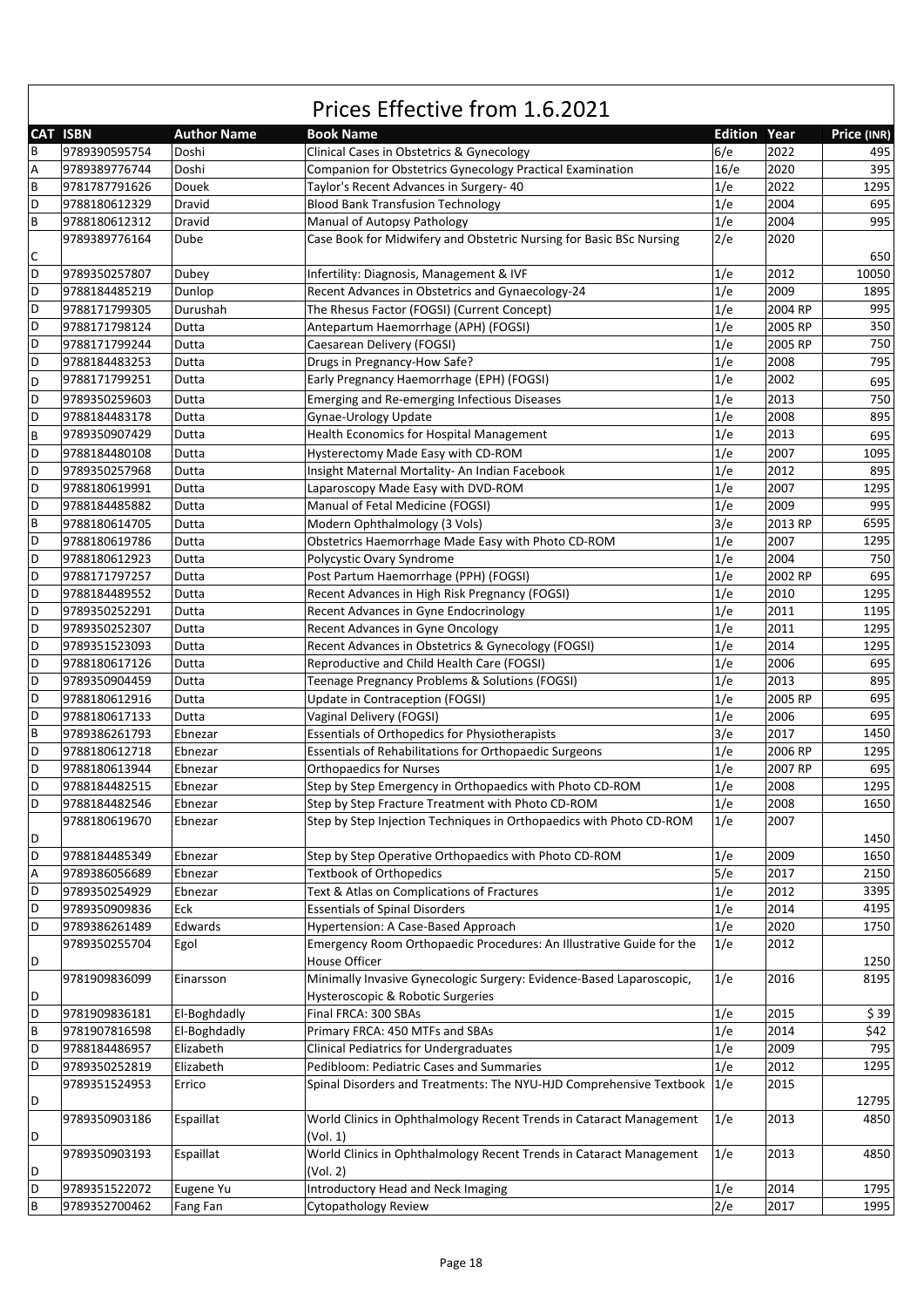|                         | <b>CAT ISBN</b> | <b>Author Name</b> | <b>Book Name</b>                                                        | <b>Edition Year</b> |         | Price (INR) |
|-------------------------|-----------------|--------------------|-------------------------------------------------------------------------|---------------------|---------|-------------|
| D                       | 9789350904213   | Faridi             | Neonatology Practice Made Easy                                          | 1/e                 | 2013    | 950         |
| D                       | 9789350259986   | Faroog             | Step by Step Quality Hospital Care                                      | 1/e                 | 2013    | 795         |
| D                       | 9781909836150   | Fearon             | Handbook of Orthopaedic Trauma                                          | 1/e                 | 2018    | 4895        |
| $\mathsf C$             | 9789352703272   | Fenin              | <b>Practical Record Book for BSc Nursing</b>                            | 2/e                 | 2019    | 250         |
|                         | 9789351529743   | Fenin              | Practical Record Book for General Nursing and Midwifery (As per revised | 1/e                 | 2016    |             |
| С                       |                 |                    | INC syllabus)                                                           |                     |         | 195         |
|                         | 9789351529750   | Fenin              | Practical Record Book for Post Basic BSc Nursing (As per revised INC    | 1/e                 | 2016    |             |
| C                       |                 |                    | syllabus)                                                               |                     |         | 195         |
| B                       | 9781909836280   | Flanagan           | Recent Advances in Histopathology: 24                                   | 1/e                 | 2016    | 1495        |
|                         | 9789385891519   | Fleisher           | From Waiting Room to Courtroom: How Doctors can Avoid Getting Sued      | 1/e                 | 2016    |             |
| D                       |                 |                    |                                                                         |                     |         | 1450        |
| B                       | 9789350255728   | Foster             | Diagnosis & Treatment of Uveitis                                        | 2/e                 | 2013    | 17095       |
| B                       | 9781909836686   | Fox                | Pocket Tutor Type 2 Diabetes Mellitus                                   | 1/e                 | 2018    | 1350        |
| B                       | 9788171797219   | Francis            | <b>Hospital Administration</b>                                          | 3/e                 | 2004 RP | 550         |
| B                       | 9789352709069   | Freebairn          | Evidence Based Core Topics in Critical Care Medicine 2019               | 1/e                 | 2019    | 1095        |
| D                       | 9789350903551   | Freitas            | Adult Glaucoma Surgery with DVD-ROM                                     | 1/e                 | 2013    | 3695        |
| D                       | 9781907816260   | Fry                | <b>Surgical Infections</b>                                              | 1/e                 | 2013    | 8195        |
| $\sf B$                 | 9789385999277   | Fuke               | Practical Approach to Menopause Management                              | 1/e                 | 2016    | 1650        |
| A                       | 9781907816901   | Fullen             | Handbook of Direct Immunofluorescence                                   | 1/e                 | 2018    | 4495        |
| D                       | 9789962613176   | Galeana            | Lasik/Lasek the New Horizons in Quality of Vision                       | 1/e                 | 2003    | \$350       |
|                         | 9788180615153   | Gami               | Bedside Approach to Medical Therapeutics with Diagnostic Clues          | 1/e                 | 2005    |             |
| D                       |                 |                    |                                                                         |                     |         | 1650        |
| D                       | 9789350250709   | Gandhi             | A Practical Approach to Anesthesia for Emergency Surgery                | 1/e                 | 2011    | 5250        |
| B                       | 9789385891915   | Gandhi             | Contraception: Past, Present and Future                                 | 2/e                 | 2016    | 1495        |
| D                       | 9789389776478   | Gandhi             | <b>FOGSI Focus Abnormal Placentation</b>                                | 1/e                 | 2020    | 995         |
| B                       | 9789354653858   | Gandhi             | FOGSI's Postgraduate Obstetrics: A Textbook (Volume 1)                  | 1/e                 | 2022    | 3295        |
| $\sf B$                 | 9789354656620   | Gandhi             | FOGSI's Postgraduate Gynaecology: A Textbook (Volume 2)                 | 1/e                 | 2022    | 3295        |
| $\sf B$                 | 9788180616075   | Gandhi             | Infections in Obstetrics and Gynaecology                                | 2/e                 | 2007 RP | 1350        |
| Α                       | 9789352705009   | Gandotra           | Gross Anatomy Workbook                                                  | 3/e                 | 2019    | 550         |
| D                       | 9788180614668   | Ganesh             | Sankara Nethralaya's Atlas of Uveitis and Scleritis                     | 1/e                 | 2005    | 6750        |
|                         | 9789352702817   | Gangadharan        | VIJAYAM: The Comprehensive Guide for Kerala PSC Nursing Exam            | 2/e                 | 2018    |             |
| С                       |                 |                    |                                                                         |                     |         | 750         |
| B                       | 9788171797998   | Gangal             | Percutaneous Endoscopy                                                  | 1/e                 | 2001    | 3250        |
| D                       | 9788180619960   | Ganguly, Mukherjee | <b>Current Obstetrics and Gynecolcoy (FOGSI)</b>                        | 1/e                 | 2007    | 2695        |
| B                       | 9789350904947   | Ganvir             | <b>Biomechanics of Joints</b>                                           | 1/e                 | 2013    | 750         |
| B                       | 9789350909645   | Ganvir             | Manual Therapy Approaches in Neuro-Physiotherapy                        | 1/e                 | 2016    | 495         |
| D                       | 9789350257555   | Garala             | Hospital Administration: A Ready Reference                              | 1/e                 | 2012    | 650         |
| D                       | 9788184488081   | Garcia-Velasco     | Endometriosis: Current Management and Future Trends                     | 1/e                 | 2010    | 6450        |
| $\overline{\mathsf{B}}$ | 9789352702893   | Garcia-Velasco     | Infertility Management Series: Abnormalities of the Pelvis              | 1/e                 | 2018    | 1350        |
|                         | 9789352700608   | Garcia-Velasco     | Infertility Management Series: Handbook of Ovarian Stimulation          | 1/e                 | 2018    |             |
| В                       |                 |                    |                                                                         |                     |         | 1350        |
| B                       | 9789351522126   | Garcia-Velasco     | Infertility Management Series: Intrauterine Insemination                | 1/e                 | 2014    | 1095        |
| B                       | 9789385999017   | Garcia-Velasco     | Infertility Management Series: Investigating Infertility                | 1/e                 | 2016    | 1350        |
|                         | 9789386107008   | Garcia-Velasco     | Infertility Management Series: Polycystic Ovarion Syndrome (Diagnosis   | 1/e                 | 2017    |             |
| В                       |                 |                    | and Management)                                                         |                     |         | 1095        |
| B                       | 9788180610981   | Garg               | Advances in Ophthalmology (Vol. 1)                                      | 1/e                 | 2003    | 5695        |
|                         | 9789352703081   | Garg               | AIIMS-MAMC-PGI Imaging Series: Diagnostic Radiology: Chest and          | 4/e                 | 2018    |             |
| D                       |                 |                    | Cardiovascular Imaging                                                  |                     |         | 3950        |
|                         | 9789389587364   | Garg               | AIIMS-MAMC-PGI Imaging Series: Diagnostic Radiology: Genitourinary      | 4/e                 | 2020    |             |
| В                       |                 |                    | Imaging                                                                 |                     |         | 3450        |
| D                       | 9789388958240   | Garg               | Anti-Epileptic Drugs                                                    | 1/e                 | 2020    | 1495        |
|                         | 9788184480320   | Garg               | Clinical Applications of Antibiotics and Anti-inflammatory Drugs in     | 1/e                 | 2007    |             |
| В                       |                 |                    | Ophthalmology with Photo CD-ROM                                         |                     |         | 5695        |
|                         | 9788180618253   | Garg               | Clinical Diagnosis & Management of AIDS (HIV) in Eye with CD-ROM        | 1/e                 | 2006    | 4395        |
| D                       |                 |                    |                                                                         |                     |         |             |
|                         | 9789380704777   | Garg               | Essentials of Orthophysiotherapy for Upper & Lower Limb Fractures       | 1/e                 | 2011    |             |
| D                       |                 |                    |                                                                         |                     |         | 995         |
| D                       | 9789351523130   | Garg               | Hyperglycemia in the Hospital Setting                                   | 1/e                 | 2014    | 1495        |
| D                       | 9788180617546   | Garg               | Innovative Techniques in Ophthalmology with DVD-ROM                     | 1/e                 | 2006    | 7350        |
|                         | 9788184483932   | Garg               | Instant Clinical Diagnosis in Ophthalmology: Retina and Vitreous        | 1/e                 | 2008    |             |
| D                       |                 |                    |                                                                         |                     |         | 2595        |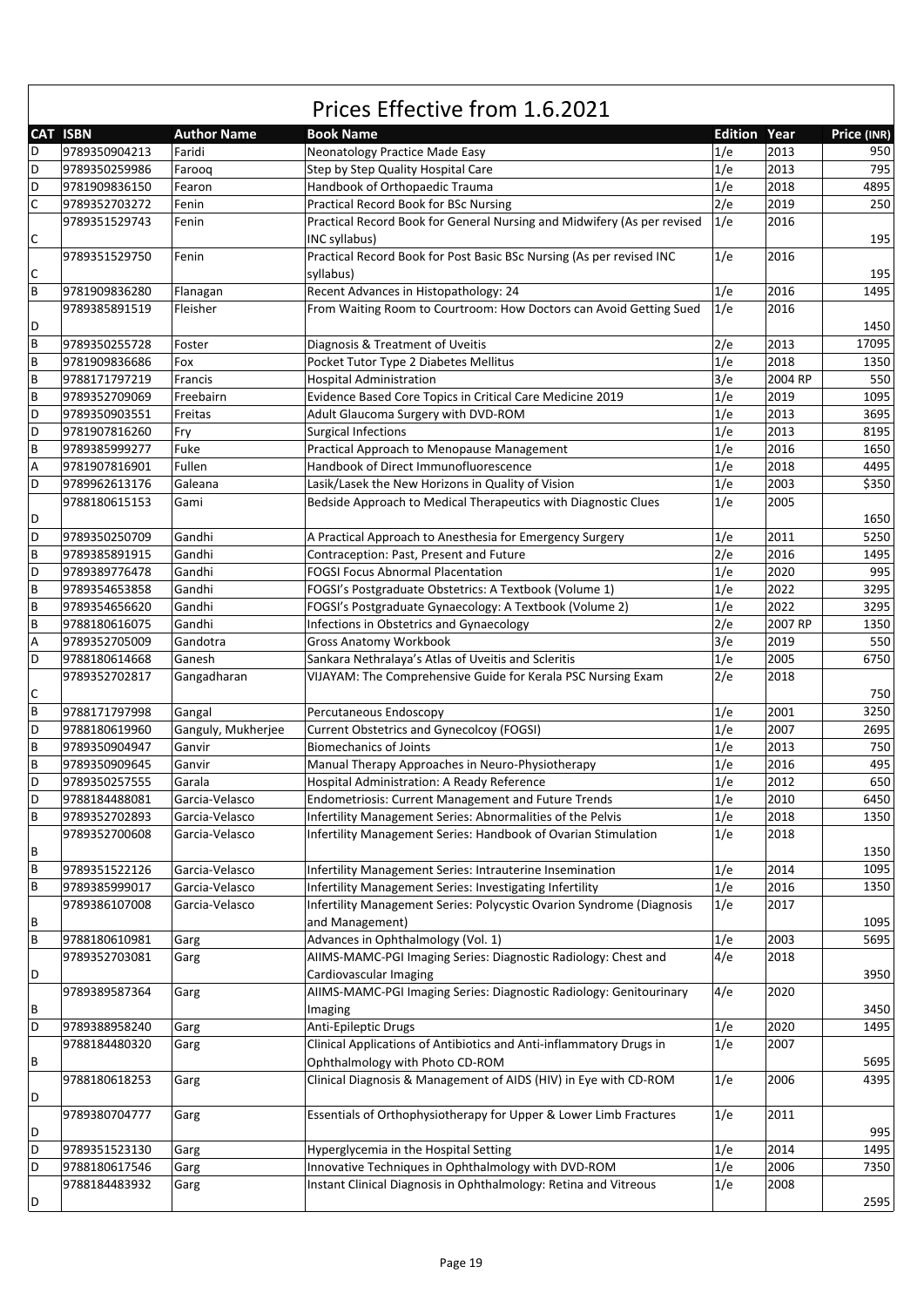|   | <b>CAT ISBN</b> | <b>Author Name</b> | <b>Book Name</b>                                                                                      | <b>Edition Year</b> |         | Price (INR) |
|---|-----------------|--------------------|-------------------------------------------------------------------------------------------------------|---------------------|---------|-------------|
| В | 9788184485974   | Garg               | Instant Clinical Diagnosis in Ophthalmology: Strabismus                                               | 1/e                 | 2009    | 3250        |
| D | 9788184482768   | Garg               | Jaypee Gold Standard Mini Atlas Series Manual Small Incision Cataract<br>Surgery (MSICS) with DVD-ROM | 1/e                 | 2008    | 1050        |
| D | 9789350250068   | Garg               | Jaypee Gold Standard Mini Atlas Series: Ophthalmic Ultrasound                                         | 1/e                 | 2010    | 1295        |
| D | 9789350904411   | Garg               | Jaypee's Video Atlas of Ophthalmic Surgery with 16 Ineractive DVD-ROMs 2/e                            |                     | 2013    | 32095       |
|   | 9788184485165   | Garg               | Master's Guide to Manual Small Incision Cataract Surgery (MSICS)                                      | 1/e                 | 2009    |             |
| D | 9788184480764   | Garg               | Mastering the Presbyopic Surgery Lenses and Phakic IOLs with DVD-ROM                                  | 1/e                 | 2007    | 2495        |
| D | 9788184481426   | Garg               | Mastering the Techniques of Laser Applications in Ophthalmology with                                  | 1/e                 | 2008    | 7350        |
| D |                 |                    | DVD-ROM                                                                                               |                     |         | 14595       |
| В | 9788180619007   | Garg               | Mastering the Techniques of LASIK, Epilasik and LASEK (Techniques and<br>Technology) with DVD-ROM     | 1/e                 | 2007    | 6895        |
| В | 9788180615405   | Garg               | Mastering the Techniques of Lens Based Refractive Surgery (Phakic IOLs)                               | 1/e                 | 2005    | 10295       |
| B | 9789350903209   | Garg               | <b>Ocular Therapeutics</b>                                                                            | 3/e                 | 2013    | 3550        |
| D | 9789350255155   | Garg               | Ready Reckoner of Modern Cataract Surgery                                                             | 1/e                 | 2012    | 1495        |
| D | 9788184483864   | Garg               | Review of Endodontics and Operative Dentistry                                                         | 1/e                 | 2010 RP | 795         |
| С | 9789354656064   | Garg               | Review of Pathology and Genetics                                                                      | 13/e                | 2021    | 1495        |
| C | 9789354655425   | Garg               | Review of Pharmacology                                                                                | 15/e                | 2021    | 1395        |
|   | 9788180619496   | Garg               | Step by Step Clinical Diagnosis and Management to Ocular Allergy with                                 | 1/e                 | 2007    |             |
| D |                 |                    | Photo CD-ROM                                                                                          |                     |         | 1895        |
| D | 9788180616471   | Garg               | Step by Step Innovations in Presbyopia Management with CD-ROM                                         | 1/e                 | 2006    | 1895        |
| D | 9788180618161   | Garg               | Step by Step Lenticular Refractive Surgery with DVD-ROM                                               | 1/e                 | 2006    | 1650        |
| А | 9789352705351   | Garg               | <b>Textbook of Endodontics</b>                                                                        | 4/e                 | 2019    | 1395        |
| А | 9789389587586   | Garg               | <b>Textbook of Operative Dentistry</b>                                                                | 4/e                 | 2020    | 1195        |
| B | 9789354654855   | Garg               | <b>Textbook of Preclinical Conservative Dentistry</b>                                                 | 3/e                 | 2022    | 895         |
| D | 9789350258767   | Garg, Alio         | Femtosecond Laser: Techniques and Technology                                                          | 1/e                 | 2012    | 5850        |
| D | 9788184488173   | Garg, Alio         | Surgical Techniques in Ophthalmology: Oculoplasty and Reconstructive<br>Surgery                       | 1/e                 | 2010    | 6195        |
| D | 9788184483802   | Garg, Lin          | Mastering the Techniques of IOL Power Calculations                                                    | 2/e                 | 2009    | 8250        |
|   | 9788184484038   | Garg, Rosen        | Instant Clinical Diagnosis in Ophthalmology: Oculoplasty and                                          | 1/e                 | 2009    |             |
| В |                 |                    | Reconstructive Surgery                                                                                |                     |         | 1795        |
|   | 9788184486629   |                    | Instant Clinical Diagnosis in Ophthalmology: Pediatric Ophthalmology                                  | 1/e                 | 2009    |             |
| В |                 | Garg, Rosen        |                                                                                                       |                     |         | 3250        |
| В | 9788171799565   | Garkal             | Handbook of Ultrasound                                                                                | 2/e                 | 2006 RP | 1350        |
| В | 9789352501236   | Garkal             | Manual of Ultrasound                                                                                  | 3/e                 | 2017    | 1095        |
| Α | 9789351527800   | Garkal             | Radiology of Positioning and Applied Anatomy for Students and<br>Practitioners                        | 4/e                 | 2015    | 750         |
| В | 9789352703029   | Garza III          | Fluoro-Flip: A Quick Reference Guide to Spinal and Peripheral Pain<br>Procedures                      | 1/e                 | 2018    | 1050        |
| А | 9789389188400   | Gautam             | Second MBBS Buster Microbiology                                                                       | 3/e                 | 2019    | 650         |
| С | 9789351527862   | Gauttam            | A Complete Textbook for GNM Internship                                                                | 1/e                 | 2015    | 650         |
| С | 9789389188752   | Geetha             | Textbook of Physiology for Nursing Students                                                           | 2/e                 | 2020    | 895         |
| А | 9789390595747   | Geetha N           | Human Physiology for Medical Students                                                                 | 1/e                 | 2021    | 1395        |
| А | 9789386150349   | Geetha N           | <b>Practical Physiology</b>                                                                           | 1/e                 | 2017    | 795         |
| В | 9789352701896   | George             | Drug Formulary                                                                                        | 1/e                 | 2018    | 895         |
| С | 9789386261564   | George             | <b>Textbook of Cardiac Nursing</b>                                                                    | 1/e                 | 2017    | 650         |
| D | 9789351521914   |                    | Textbook of Community Health Nursing                                                                  | 1/e                 | 2014    | 495         |
|   |                 | George             |                                                                                                       |                     |         |             |
| B | 9789350901892   | Ghai               | Refraction, Dispensing Optics & Ophthalmic Procedure                                                  | 1/e                 | 2013    | 450         |
| В | 9789380704890   | Ghatak             | Spinal Injury and Stroke Rehabilitation                                                               | 1/e                 | 2017    | 1350        |
| D | 9789350259580   | Ghavamian          | Atlas of Laparoscopic & Robotic Urologic Oncological Surgery                                          | 1/e                 | 2013    | 10995       |
| D | 9789351529651   | Ghesani            | Nuclear Medicine A Case-Based Approach                                                                | 1/e                 | 2016    | 4395        |
| D | 9788184483468   | Ghom               | Jaypee Gold Standard Mini Atlas Series Oral Medicine with Photo CD-<br><b>ROM</b>                     | 1/e                 | 2008    | 1895        |
| А | 9789389188837   | Ghom               | Textbook of Oral Medicine with free Book on Basic Oral Radiology                                      | 4/e                 | 2020    | 2095        |
| А | 9789350901717   | Ghom               | <b>Textbook of Oral Pathology</b>                                                                     | 2/e                 | 2013    | 2195        |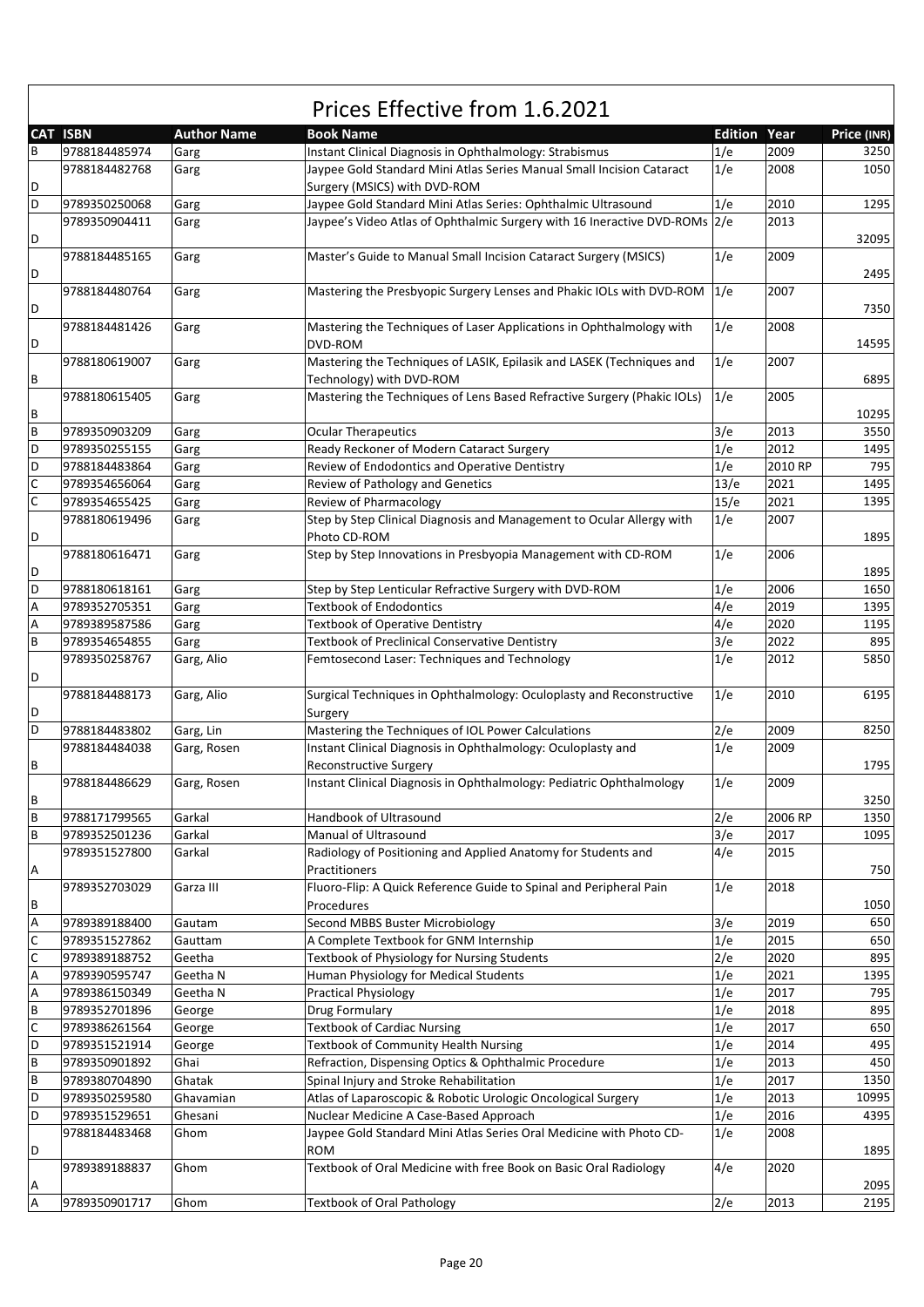|   | CAT ISBN      | <b>Author Name</b> | <b>Book Name</b>                                                           | <b>Edition Year</b> |         | Price (INR) |
|---|---------------|--------------------|----------------------------------------------------------------------------|---------------------|---------|-------------|
| D | 9788180617355 | Ghorpade           | Essentials of Local Anesthesia with MCQs                                   | 1/e                 | 2006    | 1295        |
| B | 9789352704927 | Ghosh              | 151 Skin Cases: Diagnosis and Treatment                                    | 3/e                 | 2019    | 1450        |
| C | 9789386150561 | Ghosh              | A Guide to Medical Surgical Nursing                                        | 1/e                 | 2017    | 595         |
| D | 9789388958615 | Ghosh              | Atlas and Synopsis of Contact and Occupational Dermatology                 | 2/e                 | 2020    | 2950        |
| D | 9788184482928 | Ghosh              | Atlas and Synopsis of Contact and Occupational Dermatology                 | 1/e                 | 2008    | 2640        |
| B | 9789354651724 | Ghosh              | Exam Preparatory Manual for Undergraduates: Orthopedics                    | 2/e                 | 2021    | 595         |
| D | 9788180619397 | Ghosh              | Infectious Diseases in Children and Newer Vaccines                         | 1/e                 | 2007    | 1095        |
| B | 9788171795659 | Ghosh              | Know Your Child - A Handbook for Parents                                   | 1/e                 | 1998    | 550         |
| B | 9788171796304 | Ghosh              | Know Your Child: A Handbook for Parents (Hindi)                            | 1/e                 | 1999    | 695         |
| D | 9789352700295 | Ghosh              | Manual of Lipidology                                                       | 1/e                 | 2021    | 1150        |
| D | 9788184489453 | Ghosh              | Manual of Rational Skin Therapy and Dermatological Drugs                   | 1/e                 | 2010    | 995         |
| B | 9789389188257 | Ghosh              | MCQs in Endocrinology for DM Entrance Examination                          | 1/e                 | 2019    | 895         |
| C | 9789352705399 | Ghosh              | MCQs in Medical Surgical Nursing (with Explanatory Answers)                | 2/e                 | 2019    | 550         |
| B | 9788180612077 | Ghosh              | Nutrition and Child Care: A Practical Guide                                | 2/e                 | 2007 RP | 995         |
| Α | 9788194802884 | Ghosh              |                                                                            | 9/e                 | 2021    | 895         |
|   |               |                    | Paniker's Textbook of Medical Parasitology                                 |                     |         |             |
| B | 9789351520887 | Ghosh              | Recent Advances in Dermatology: Volume 3                                   | 1/e                 | 2014    | 1895        |
| B | 9789386322982 | Ghosh              | Rhinoplasty: An Expert Manual                                              | 1/e                 | 2017    | 1495        |
| B | 9789390595280 | Ghosh              | RSSDI Yearbook of Diabetes 2020                                            | 1/e                 | 2021    | 1995        |
| B | 9789385891649 | Ghosh              | Step by Step Urticaria and Angioedema Management                           | 1/e                 | 2016    | 1350        |
| D | 9788180616372 | Ghosh              | Synopsis of Oral and Maxillofacial Surgery: An Update Overview             | 1/e                 | 2006    | 1495        |
| D | 9789350904282 | Ghosh              | Treatment & Prognosis in Pediatrics                                        | 1/e                 | 2013    | 1095        |
| B | 9789351520870 | Ghumman            | Step by Step Ovulation Induction                                           | 2/e                 | 2014    | 1450        |
| D | 9789351524984 | Gilg               | Presbyopia Therapies and Further Prospects                                 | 1/e                 | 2015    | 6095        |
| B | 9781909836471 | Gillam             | Dentin Hypersensitivity in Clinical Practice (POD)                         | 1/e                 | 2019    | 3295        |
| D | 9789351527763 | Giuseppe           | New Frontiers in Plastic and Cosmetic Surgery                              | 1/e                 | 2015    | 7350        |
|   | 9789352700578 | Gkali              | Breast Elastography: Basic Principles and Interpretation of Clinical Cases | 1/e                 | 2018    |             |
| D |               |                    |                                                                            |                     |         | 3995        |
| D | 9789380704111 | Gnanadoss          | <b>Ophthalmic Nursing</b>                                                  | 1/e                 | 2010    | 750         |
| D | 9789351522386 | Godse              | Atopic Dermatitis and Pruritus Interesting Cases                           | 1/e                 | 2021    | 795         |
| D | 9789354650260 | Godse              | Handbook of Urticaria                                                      | 1/e                 | 2022    | 1295        |
| B | 9789352706112 | Godse              | Urticaria                                                                  | 2/e                 | 2019    | 1395        |
| D | 9789389587494 | Godse              | <b>Urticaria Interesting Cases</b>                                         | 1/e                 | 2020    | 1350        |
|   | 9789351525424 | Goel               | Adhunik Shalya Chikitsa Vigyan (Textbook of Modern Surgical Science)       | 1/e                 | 2015    |             |
| D |               |                    | (Hindi)                                                                    |                     |         | 1895        |
| D | 9789352704699 | Goel               | Bronchoscopy in ICU                                                        | 1/e                 | 2019    | 3095        |
| B | 9789352701599 | Goel               | Hutchison's Atlas of Paediatric Physical Diagnosis (POD)                   | 2/e                 | 2019    | 10250       |
| B | 9789351521525 | Goel               | Hutchison's Atlas of Pediatric Physical Diagnosis                          | 1/e                 | 2014    | 5450        |
| Α | 9789350257715 | Goel               | Hutchison's Paediatrics                                                    | 2/e                 | 2012    | 1950        |
| B | 9789352709922 | Goel               | Manual of Oculoplasty                                                      | 1/e                 | 2019    | 2450        |
| D | 9789350904923 | Goel               | Manual on Doctors and Law                                                  | 1/e                 | 2013    | 1095        |
| D | 9789351523086 | Goel               | Menopause                                                                  | 1/e                 | 2014    | 1295        |
|   | 9789352701742 | Goel               | Postgraduate Manual of Obstetrics and Gynecology for Practical             | 2/e                 | 2018    |             |
| В |               |                    | Examination                                                                |                     |         | 1095        |
|   | 9789351526780 | Goel               | Practical Surgery: Short Clinical Cases (Diagnosis, Viva Voce and          | 3/e                 | 2015    |             |
| D |               |                    | Discussion)                                                                |                     |         | 1650        |
| D | 9789350902875 | Goel               | State-of-the-Art Vaginal Surgery (with DVD-ROM)                            | 2/e                 | 2013    | 8250        |
| B | 9789352701759 | Goel               | Step by Step Non-Descent Vaginal Hysterectomy                              | 3/e                 | 2018    | 895         |
| B | 9789352500260 | Goenka             | MCQs in Pediatric Dentistry                                                | 1/e                 | 2016    | 850         |
| D | 9789350902745 | Goes               | The Eye in History                                                         | 1/e                 | 2013    | 8750        |
| B | 9788180617669 | Gogate             | <b>Preventive Genetics</b>                                                 | 1/e                 | 2006    | 1595        |
| А | 9789390595105 | Gogoi              | Simplified Practical Manual of Biochemistry                                | 3/e                 | 2021    | 395         |
| D | 9781909836037 | Goldman            | Techniques in Dermatologic Surgery                                         | 1/e                 | 2021    | 7500        |
|   | 9789350251256 | Goleria            | The Management of Hemangiomas and Vascular Malformations of Head           | 1/e                 | 2012    |             |
| D |               |                    | and Neck                                                                   |                     |         | 5050        |
| B | 9789352705917 | Golwalla           | A Handbook of Emergencies                                                  | 9/e                 | 2019    | 650         |
| B | 9789386150752 | Golwalla           | ABC of Medicine (with Mnemonics)                                           | 16/e                | 2020    | 450         |
| Α | 9789354654923 | Golwalla           | Golwalla's Electrocardiography for Medical Students and General            | 15/e                | 2022    | 195         |
|   |               |                    | Practitioners                                                              |                     |         |             |
|   | 9789351524748 | Golwalla           | Golwalla's Medicine for Students: A Reference Book for The Family          | 25/e                | 2017    |             |
| Α |               |                    | Physician                                                                  |                     |         | 1795        |
| B | 9789389587357 | Golwalla           | Rx Practical Prescriber                                                    | 19/e                | 2020    | 450         |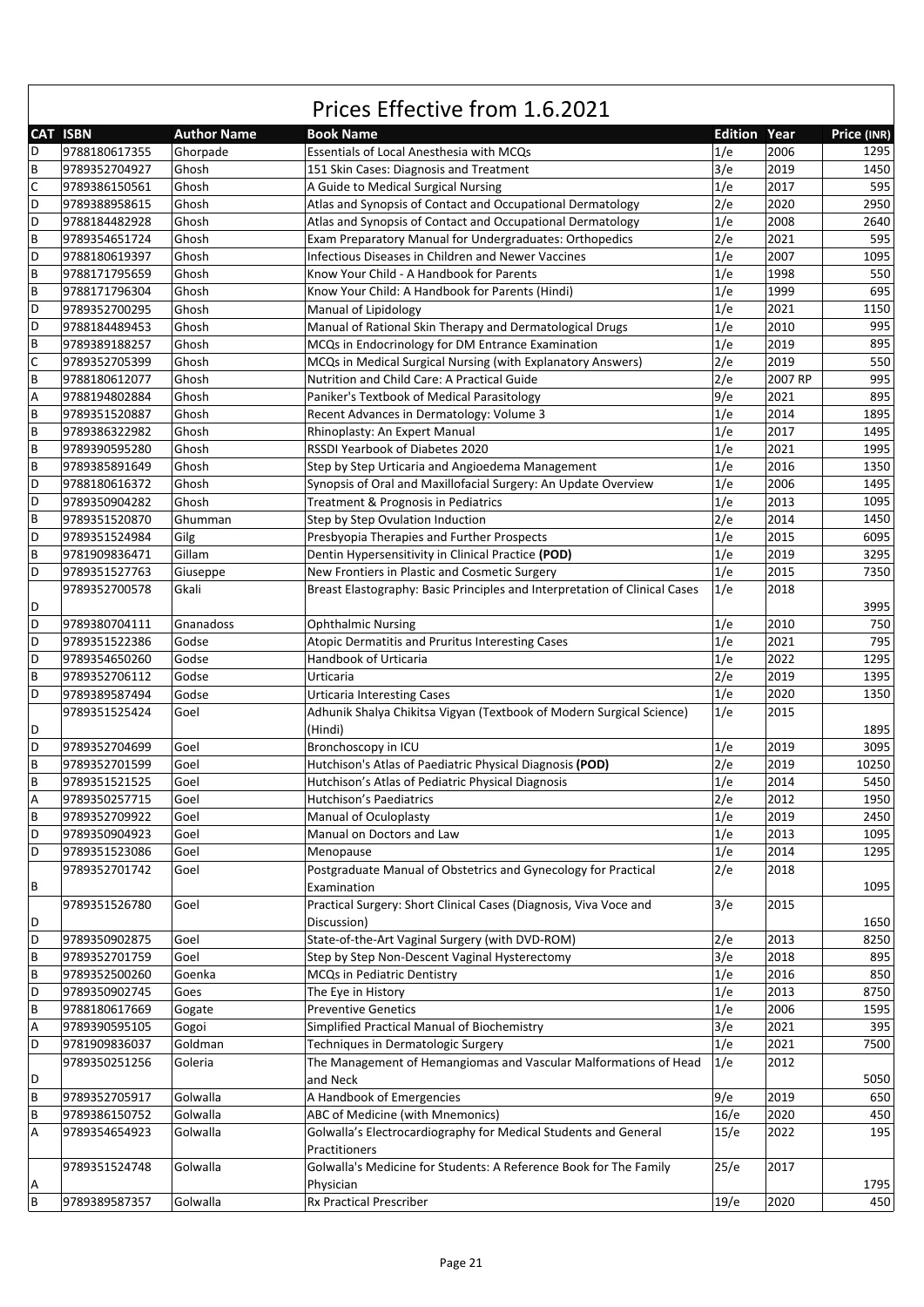| <b>CAT ISBN</b><br><b>Edition Year</b><br><b>Author Name</b><br><b>Book Name</b><br>Price (INR)<br>2010<br>9788184489330<br>Golyakhovsky<br>Textbook of Ilizarov Surgical Techniques Bone Correction & Lengthening<br>1/e<br>5650<br>D<br>D<br>9788184486278<br>1/e<br>2009<br>395<br>Gomez<br><b>Geriatric Nursing</b><br>D<br>1/e<br>2007<br>750<br>9788184480993<br>Gomez<br>Manual of Operating Room Techniques<br>1/e<br>2010 RP<br>Gomez<br>Nursing at a Glance<br>9788180619144<br>D<br>450<br>B<br>Goodfellow<br>2/e<br>9781909836709<br>Neurological Examination (Pocket Tutor)<br>2018<br>1350<br>D<br>1/e<br>2008<br>9788184482959<br>Gopakumar H<br><b>Clinical Pediatrics Respiratory Disorders</b><br>1095<br>Acing the USMLE and the Match: A Guide for International Medical<br>9788184483437<br>Gopal<br>В<br>2008<br>695<br>Graduates<br>1/e<br>D<br><b>Genitourinary Tuberculosis</b><br>1/e<br>2020<br>1050<br>9789389776683<br>Gopalakrishnan<br>D<br>Handbook of Orthopaedics<br>1/e<br>2006<br>550<br>9788180617645<br>Gopalan<br>D<br>Fundamental Otology Pediatric & Adult Practice<br>1/e<br>2013<br>4595<br>9789350902691<br>Gopen<br>C<br>1/e<br>550<br>9789352703173<br>Review of AIIMS/PGI/JIPMER Pattern May 2017<br>2018<br>Gor<br>D<br>2021<br>Gordon<br>Dental Photography in Practice<br>1/e<br>5070<br>9781909836921<br>Practical Aspects of Forensic Medicine: A Manual For Undergraduates and 1/e<br>2010<br>9788184489941<br>Gorea<br><b>General Practitioners</b><br>995<br>Α<br>D<br>Cardiological Society of India: Cardiology Update 2018<br>2019<br>4195<br>9789352705214<br>Goswami<br>1/e<br>1/e<br>D<br>Manual of Oculoplasty, Orbitopathies and Dacryology<br>2014<br>9789351521891<br>8250<br>Goswamy<br>The Handbook of Foot and Ankle Surgery: An Intellectual Approach to<br>1/e<br>2013<br>9789350905012<br>Gould<br>D<br><b>Compex Problems</b><br>3095<br>D<br>2020<br>1595<br>1/e<br>9789389776911<br>Govil<br><b>ISCCM Manual of Critical Care Ultrasound</b><br>B<br>2195<br>9789352704736<br>Govindaswami<br>Preventive Newborn Health and Care<br>1/e<br>2021<br>D<br>2/e<br>2011<br>995<br>9789350250365<br>Govindiah<br>Forensic Radiology Made Easy with Photo CD-ROM<br>D<br>1/e<br>2009<br>450<br>9788184487435<br>Govindiah<br>Oral and Practical Examination Questions in Forensic Medicine<br>1/e<br>2017<br>9789386150462<br>Gowda<br>Advanced Critical Care in Medical, Surgical and Neonatal Nursing<br>С<br>1150<br>2/e<br>2016<br>9789385999888<br>Clinical Practice Diary: Experiential Learning Context for BSc Nursing and<br>Gowda<br>С<br><b>GNM Students</b><br>395<br>1/e<br>2015<br>9789351523499<br>Cumulative Record of Clinical Learning Experience for Post Basic BSc<br>Gowda<br>195<br>D<br>Nursing<br>C<br><b>Foundations of Nursing</b><br>1/e<br>2010<br>9788184489798<br>Gowda<br>1395<br>$\mathsf C$<br>2/e<br>Fundamentals of Nursing for General Nursing and Midwifery<br>2010<br>9788184489774<br>Gowda<br>1250<br>D<br>1/e<br>2010<br>495<br>9788184487688<br>Gowda<br><b>Intravenous Therapy for Nurses</b><br>1/e<br>2010<br>9788184489118<br>Gowda<br>Perioperative Nursing Manual (Preoperative, Intraoperative and<br>450<br>D<br>Postoperative Nursing Care)<br>D<br>Management Update for Common Pediatrics Problems<br>1/e<br>2006 RP<br>850<br>9788180612985<br>Gowrishankar<br>B<br>1/e<br>1095<br>2012<br>9789350255094<br><b>Obstetric &amp; Gynecological Emergencies</b><br>Gowswami<br>B<br>1/e<br>1295<br>9789390595617<br>Amantadine in Parkinson's Disease: An Expert Opinion<br>2022<br>Goyal<br>D<br>Case Studies in Diabetic Foot<br>2/e<br>2022<br>1895<br>9789390595471<br>Goyal<br>Atlas of Otologic Surgery and Magic Otology (2 Vol Set)<br>2012<br>D<br>9789350255193<br>Goycoolea<br>1/e<br>31050<br>D<br>1/e<br>2021<br>Microinvasive Dentistry: Clinical Strategies and Tools<br>5080<br>9781909836723<br>Graeber<br>1/e<br>2018<br>D<br>9789352703487<br>Graichen<br>Total Knee Arthroplasty 2.0 What CAS can add to the Surgery<br>2095<br>D<br>2/e<br>2012<br>Grewal<br>Atlas of Surgery of the Facial Nerve with CD-ROM<br>3895<br>9789350257890<br>D<br>1/e<br>2022<br>9789354650925<br>Grewal<br><b>OCT Atlas</b><br>7995<br>D<br>4250<br>1/e<br>2020<br>9789389587432<br>Grewal<br>Retina Atlas<br>А<br>995<br>9789354655883<br>Grover<br>A Primer of Research, Publication and Presentation<br>2/e<br>2022<br>D<br>8250<br><b>Femtolaser Cataract Surgery</b><br>1/e<br>2014<br>9789350909898<br>Gualdi<br>D<br>CSI: Cardiology Updated 2015 (2 Vols)<br>1/e<br>2016<br>6750<br>9789352500390<br>Guha<br>D<br>1/e<br>2016<br>CSI: Handbook on Cardiac Critical Care<br>9789385891076<br>Guha<br>1495<br>D<br>1/e<br>Guha<br>Jaypee Gold Standard Mini Atlas Series Neonatology<br>2010<br>1495<br>9789380704821<br>D<br>1/e<br>Manual of Newborn Critical Care Medicine with CD-ROM<br>2006<br>995<br>9788180616723<br>Guha<br>D<br>2/e<br>9788184482911<br>Neonatal Asphyxia, Resuscitation and Beyond<br>2008<br>795<br>Guha<br>B<br>1/e<br>695<br><b>Practical Newborn Critical Care Nursing</b><br>2006<br>9788180616914<br>Guha<br>995<br>В<br>Guha<br>Practical Pediatric Critical Care Medicine<br>1/e<br>1999<br>9788171796564<br>D<br>5550<br>9789350906514<br>Gulia<br>Atlas of Urethroplasty<br>1/e<br>2014<br>D<br>A-Z Encyclopedia on Male and Female Infertility<br>1/e<br>2005<br>3695<br>9788180615566<br>Gunasheela<br>D<br>1/e<br>2004<br>9788180612824<br>Gunasheela<br>Practical Management of Gynaecological Problems (FOGSI)<br>750<br>D<br>2/e<br>995<br>9789350252406<br>Gunasheela<br>Practical Management of Gynaecological Problems (FOGSI)<br>2011<br>1/e<br>D<br>9789352702046<br>Gundeti<br>Surgical Techniques in Pediatric and Adolescent Urology<br>2020<br>18495<br>105 IAP Guidelines for Parents and Caregivers<br>1/e<br>2022<br>А<br>9789354656149<br>4295<br>Gupta<br>D<br>2010<br>9781907816024<br>300 Single Best Answers for the final FRCR Part A<br>1/e<br>1850<br>Gupta |  | Prices Effective from 1.6.2021 |  |  |
|------------------------------------------------------------------------------------------------------------------------------------------------------------------------------------------------------------------------------------------------------------------------------------------------------------------------------------------------------------------------------------------------------------------------------------------------------------------------------------------------------------------------------------------------------------------------------------------------------------------------------------------------------------------------------------------------------------------------------------------------------------------------------------------------------------------------------------------------------------------------------------------------------------------------------------------------------------------------------------------------------------------------------------------------------------------------------------------------------------------------------------------------------------------------------------------------------------------------------------------------------------------------------------------------------------------------------------------------------------------------------------------------------------------------------------------------------------------------------------------------------------------------------------------------------------------------------------------------------------------------------------------------------------------------------------------------------------------------------------------------------------------------------------------------------------------------------------------------------------------------------------------------------------------------------------------------------------------------------------------------------------------------------------------------------------------------------------------------------------------------------------------------------------------------------------------------------------------------------------------------------------------------------------------------------------------------------------------------------------------------------------------------------------------------------------------------------------------------------------------------------------------------------------------------------------------------------------------------------------------------------------------------------------------------------------------------------------------------------------------------------------------------------------------------------------------------------------------------------------------------------------------------------------------------------------------------------------------------------------------------------------------------------------------------------------------------------------------------------------------------------------------------------------------------------------------------------------------------------------------------------------------------------------------------------------------------------------------------------------------------------------------------------------------------------------------------------------------------------------------------------------------------------------------------------------------------------------------------------------------------------------------------------------------------------------------------------------------------------------------------------------------------------------------------------------------------------------------------------------------------------------------------------------------------------------------------------------------------------------------------------------------------------------------------------------------------------------------------------------------------------------------------------------------------------------------------------------------------------------------------------------------------------------------------------------------------------------------------------------------------------------------------------------------------------------------------------------------------------------------------------------------------------------------------------------------------------------------------------------------------------------------------------------------------------------------------------------------------------------------------------------------------------------------------------------------------------------------------------------------------------------------------------------------------------------------------------------------------------------------------------------------------------------------------------------------------------------------------------------------------------------------------------------------------------------------------------------------------------------------------------------------------------------------------------------------------------------------------------------------------------------------------------------------------------------------------------------------------------------------------------------------------------------------------------------------------------------------------------------------------------------------------------------------------------------------------------------------------------------------------------------------------------------------------------------------------------------------------------------------------------------------------------------------------------------------------------------------------------------------------------------------------------------------------------------|--|--------------------------------|--|--|
|                                                                                                                                                                                                                                                                                                                                                                                                                                                                                                                                                                                                                                                                                                                                                                                                                                                                                                                                                                                                                                                                                                                                                                                                                                                                                                                                                                                                                                                                                                                                                                                                                                                                                                                                                                                                                                                                                                                                                                                                                                                                                                                                                                                                                                                                                                                                                                                                                                                                                                                                                                                                                                                                                                                                                                                                                                                                                                                                                                                                                                                                                                                                                                                                                                                                                                                                                                                                                                                                                                                                                                                                                                                                                                                                                                                                                                                                                                                                                                                                                                                                                                                                                                                                                                                                                                                                                                                                                                                                                                                                                                                                                                                                                                                                                                                                                                                                                                                                                                                                                                                                                                                                                                                                                                                                                                                                                                                                                                                                                                                                                                                                                                                                                                                                                                                                                                                                                                                                                                                                                                                            |  |                                |  |  |
|                                                                                                                                                                                                                                                                                                                                                                                                                                                                                                                                                                                                                                                                                                                                                                                                                                                                                                                                                                                                                                                                                                                                                                                                                                                                                                                                                                                                                                                                                                                                                                                                                                                                                                                                                                                                                                                                                                                                                                                                                                                                                                                                                                                                                                                                                                                                                                                                                                                                                                                                                                                                                                                                                                                                                                                                                                                                                                                                                                                                                                                                                                                                                                                                                                                                                                                                                                                                                                                                                                                                                                                                                                                                                                                                                                                                                                                                                                                                                                                                                                                                                                                                                                                                                                                                                                                                                                                                                                                                                                                                                                                                                                                                                                                                                                                                                                                                                                                                                                                                                                                                                                                                                                                                                                                                                                                                                                                                                                                                                                                                                                                                                                                                                                                                                                                                                                                                                                                                                                                                                                                            |  |                                |  |  |
|                                                                                                                                                                                                                                                                                                                                                                                                                                                                                                                                                                                                                                                                                                                                                                                                                                                                                                                                                                                                                                                                                                                                                                                                                                                                                                                                                                                                                                                                                                                                                                                                                                                                                                                                                                                                                                                                                                                                                                                                                                                                                                                                                                                                                                                                                                                                                                                                                                                                                                                                                                                                                                                                                                                                                                                                                                                                                                                                                                                                                                                                                                                                                                                                                                                                                                                                                                                                                                                                                                                                                                                                                                                                                                                                                                                                                                                                                                                                                                                                                                                                                                                                                                                                                                                                                                                                                                                                                                                                                                                                                                                                                                                                                                                                                                                                                                                                                                                                                                                                                                                                                                                                                                                                                                                                                                                                                                                                                                                                                                                                                                                                                                                                                                                                                                                                                                                                                                                                                                                                                                                            |  |                                |  |  |
|                                                                                                                                                                                                                                                                                                                                                                                                                                                                                                                                                                                                                                                                                                                                                                                                                                                                                                                                                                                                                                                                                                                                                                                                                                                                                                                                                                                                                                                                                                                                                                                                                                                                                                                                                                                                                                                                                                                                                                                                                                                                                                                                                                                                                                                                                                                                                                                                                                                                                                                                                                                                                                                                                                                                                                                                                                                                                                                                                                                                                                                                                                                                                                                                                                                                                                                                                                                                                                                                                                                                                                                                                                                                                                                                                                                                                                                                                                                                                                                                                                                                                                                                                                                                                                                                                                                                                                                                                                                                                                                                                                                                                                                                                                                                                                                                                                                                                                                                                                                                                                                                                                                                                                                                                                                                                                                                                                                                                                                                                                                                                                                                                                                                                                                                                                                                                                                                                                                                                                                                                                                            |  |                                |  |  |
|                                                                                                                                                                                                                                                                                                                                                                                                                                                                                                                                                                                                                                                                                                                                                                                                                                                                                                                                                                                                                                                                                                                                                                                                                                                                                                                                                                                                                                                                                                                                                                                                                                                                                                                                                                                                                                                                                                                                                                                                                                                                                                                                                                                                                                                                                                                                                                                                                                                                                                                                                                                                                                                                                                                                                                                                                                                                                                                                                                                                                                                                                                                                                                                                                                                                                                                                                                                                                                                                                                                                                                                                                                                                                                                                                                                                                                                                                                                                                                                                                                                                                                                                                                                                                                                                                                                                                                                                                                                                                                                                                                                                                                                                                                                                                                                                                                                                                                                                                                                                                                                                                                                                                                                                                                                                                                                                                                                                                                                                                                                                                                                                                                                                                                                                                                                                                                                                                                                                                                                                                                                            |  |                                |  |  |
|                                                                                                                                                                                                                                                                                                                                                                                                                                                                                                                                                                                                                                                                                                                                                                                                                                                                                                                                                                                                                                                                                                                                                                                                                                                                                                                                                                                                                                                                                                                                                                                                                                                                                                                                                                                                                                                                                                                                                                                                                                                                                                                                                                                                                                                                                                                                                                                                                                                                                                                                                                                                                                                                                                                                                                                                                                                                                                                                                                                                                                                                                                                                                                                                                                                                                                                                                                                                                                                                                                                                                                                                                                                                                                                                                                                                                                                                                                                                                                                                                                                                                                                                                                                                                                                                                                                                                                                                                                                                                                                                                                                                                                                                                                                                                                                                                                                                                                                                                                                                                                                                                                                                                                                                                                                                                                                                                                                                                                                                                                                                                                                                                                                                                                                                                                                                                                                                                                                                                                                                                                                            |  |                                |  |  |
|                                                                                                                                                                                                                                                                                                                                                                                                                                                                                                                                                                                                                                                                                                                                                                                                                                                                                                                                                                                                                                                                                                                                                                                                                                                                                                                                                                                                                                                                                                                                                                                                                                                                                                                                                                                                                                                                                                                                                                                                                                                                                                                                                                                                                                                                                                                                                                                                                                                                                                                                                                                                                                                                                                                                                                                                                                                                                                                                                                                                                                                                                                                                                                                                                                                                                                                                                                                                                                                                                                                                                                                                                                                                                                                                                                                                                                                                                                                                                                                                                                                                                                                                                                                                                                                                                                                                                                                                                                                                                                                                                                                                                                                                                                                                                                                                                                                                                                                                                                                                                                                                                                                                                                                                                                                                                                                                                                                                                                                                                                                                                                                                                                                                                                                                                                                                                                                                                                                                                                                                                                                            |  |                                |  |  |
|                                                                                                                                                                                                                                                                                                                                                                                                                                                                                                                                                                                                                                                                                                                                                                                                                                                                                                                                                                                                                                                                                                                                                                                                                                                                                                                                                                                                                                                                                                                                                                                                                                                                                                                                                                                                                                                                                                                                                                                                                                                                                                                                                                                                                                                                                                                                                                                                                                                                                                                                                                                                                                                                                                                                                                                                                                                                                                                                                                                                                                                                                                                                                                                                                                                                                                                                                                                                                                                                                                                                                                                                                                                                                                                                                                                                                                                                                                                                                                                                                                                                                                                                                                                                                                                                                                                                                                                                                                                                                                                                                                                                                                                                                                                                                                                                                                                                                                                                                                                                                                                                                                                                                                                                                                                                                                                                                                                                                                                                                                                                                                                                                                                                                                                                                                                                                                                                                                                                                                                                                                                            |  |                                |  |  |
|                                                                                                                                                                                                                                                                                                                                                                                                                                                                                                                                                                                                                                                                                                                                                                                                                                                                                                                                                                                                                                                                                                                                                                                                                                                                                                                                                                                                                                                                                                                                                                                                                                                                                                                                                                                                                                                                                                                                                                                                                                                                                                                                                                                                                                                                                                                                                                                                                                                                                                                                                                                                                                                                                                                                                                                                                                                                                                                                                                                                                                                                                                                                                                                                                                                                                                                                                                                                                                                                                                                                                                                                                                                                                                                                                                                                                                                                                                                                                                                                                                                                                                                                                                                                                                                                                                                                                                                                                                                                                                                                                                                                                                                                                                                                                                                                                                                                                                                                                                                                                                                                                                                                                                                                                                                                                                                                                                                                                                                                                                                                                                                                                                                                                                                                                                                                                                                                                                                                                                                                                                                            |  |                                |  |  |
|                                                                                                                                                                                                                                                                                                                                                                                                                                                                                                                                                                                                                                                                                                                                                                                                                                                                                                                                                                                                                                                                                                                                                                                                                                                                                                                                                                                                                                                                                                                                                                                                                                                                                                                                                                                                                                                                                                                                                                                                                                                                                                                                                                                                                                                                                                                                                                                                                                                                                                                                                                                                                                                                                                                                                                                                                                                                                                                                                                                                                                                                                                                                                                                                                                                                                                                                                                                                                                                                                                                                                                                                                                                                                                                                                                                                                                                                                                                                                                                                                                                                                                                                                                                                                                                                                                                                                                                                                                                                                                                                                                                                                                                                                                                                                                                                                                                                                                                                                                                                                                                                                                                                                                                                                                                                                                                                                                                                                                                                                                                                                                                                                                                                                                                                                                                                                                                                                                                                                                                                                                                            |  |                                |  |  |
|                                                                                                                                                                                                                                                                                                                                                                                                                                                                                                                                                                                                                                                                                                                                                                                                                                                                                                                                                                                                                                                                                                                                                                                                                                                                                                                                                                                                                                                                                                                                                                                                                                                                                                                                                                                                                                                                                                                                                                                                                                                                                                                                                                                                                                                                                                                                                                                                                                                                                                                                                                                                                                                                                                                                                                                                                                                                                                                                                                                                                                                                                                                                                                                                                                                                                                                                                                                                                                                                                                                                                                                                                                                                                                                                                                                                                                                                                                                                                                                                                                                                                                                                                                                                                                                                                                                                                                                                                                                                                                                                                                                                                                                                                                                                                                                                                                                                                                                                                                                                                                                                                                                                                                                                                                                                                                                                                                                                                                                                                                                                                                                                                                                                                                                                                                                                                                                                                                                                                                                                                                                            |  |                                |  |  |
|                                                                                                                                                                                                                                                                                                                                                                                                                                                                                                                                                                                                                                                                                                                                                                                                                                                                                                                                                                                                                                                                                                                                                                                                                                                                                                                                                                                                                                                                                                                                                                                                                                                                                                                                                                                                                                                                                                                                                                                                                                                                                                                                                                                                                                                                                                                                                                                                                                                                                                                                                                                                                                                                                                                                                                                                                                                                                                                                                                                                                                                                                                                                                                                                                                                                                                                                                                                                                                                                                                                                                                                                                                                                                                                                                                                                                                                                                                                                                                                                                                                                                                                                                                                                                                                                                                                                                                                                                                                                                                                                                                                                                                                                                                                                                                                                                                                                                                                                                                                                                                                                                                                                                                                                                                                                                                                                                                                                                                                                                                                                                                                                                                                                                                                                                                                                                                                                                                                                                                                                                                                            |  |                                |  |  |
|                                                                                                                                                                                                                                                                                                                                                                                                                                                                                                                                                                                                                                                                                                                                                                                                                                                                                                                                                                                                                                                                                                                                                                                                                                                                                                                                                                                                                                                                                                                                                                                                                                                                                                                                                                                                                                                                                                                                                                                                                                                                                                                                                                                                                                                                                                                                                                                                                                                                                                                                                                                                                                                                                                                                                                                                                                                                                                                                                                                                                                                                                                                                                                                                                                                                                                                                                                                                                                                                                                                                                                                                                                                                                                                                                                                                                                                                                                                                                                                                                                                                                                                                                                                                                                                                                                                                                                                                                                                                                                                                                                                                                                                                                                                                                                                                                                                                                                                                                                                                                                                                                                                                                                                                                                                                                                                                                                                                                                                                                                                                                                                                                                                                                                                                                                                                                                                                                                                                                                                                                                                            |  |                                |  |  |
|                                                                                                                                                                                                                                                                                                                                                                                                                                                                                                                                                                                                                                                                                                                                                                                                                                                                                                                                                                                                                                                                                                                                                                                                                                                                                                                                                                                                                                                                                                                                                                                                                                                                                                                                                                                                                                                                                                                                                                                                                                                                                                                                                                                                                                                                                                                                                                                                                                                                                                                                                                                                                                                                                                                                                                                                                                                                                                                                                                                                                                                                                                                                                                                                                                                                                                                                                                                                                                                                                                                                                                                                                                                                                                                                                                                                                                                                                                                                                                                                                                                                                                                                                                                                                                                                                                                                                                                                                                                                                                                                                                                                                                                                                                                                                                                                                                                                                                                                                                                                                                                                                                                                                                                                                                                                                                                                                                                                                                                                                                                                                                                                                                                                                                                                                                                                                                                                                                                                                                                                                                                            |  |                                |  |  |
|                                                                                                                                                                                                                                                                                                                                                                                                                                                                                                                                                                                                                                                                                                                                                                                                                                                                                                                                                                                                                                                                                                                                                                                                                                                                                                                                                                                                                                                                                                                                                                                                                                                                                                                                                                                                                                                                                                                                                                                                                                                                                                                                                                                                                                                                                                                                                                                                                                                                                                                                                                                                                                                                                                                                                                                                                                                                                                                                                                                                                                                                                                                                                                                                                                                                                                                                                                                                                                                                                                                                                                                                                                                                                                                                                                                                                                                                                                                                                                                                                                                                                                                                                                                                                                                                                                                                                                                                                                                                                                                                                                                                                                                                                                                                                                                                                                                                                                                                                                                                                                                                                                                                                                                                                                                                                                                                                                                                                                                                                                                                                                                                                                                                                                                                                                                                                                                                                                                                                                                                                                                            |  |                                |  |  |
|                                                                                                                                                                                                                                                                                                                                                                                                                                                                                                                                                                                                                                                                                                                                                                                                                                                                                                                                                                                                                                                                                                                                                                                                                                                                                                                                                                                                                                                                                                                                                                                                                                                                                                                                                                                                                                                                                                                                                                                                                                                                                                                                                                                                                                                                                                                                                                                                                                                                                                                                                                                                                                                                                                                                                                                                                                                                                                                                                                                                                                                                                                                                                                                                                                                                                                                                                                                                                                                                                                                                                                                                                                                                                                                                                                                                                                                                                                                                                                                                                                                                                                                                                                                                                                                                                                                                                                                                                                                                                                                                                                                                                                                                                                                                                                                                                                                                                                                                                                                                                                                                                                                                                                                                                                                                                                                                                                                                                                                                                                                                                                                                                                                                                                                                                                                                                                                                                                                                                                                                                                                            |  |                                |  |  |
|                                                                                                                                                                                                                                                                                                                                                                                                                                                                                                                                                                                                                                                                                                                                                                                                                                                                                                                                                                                                                                                                                                                                                                                                                                                                                                                                                                                                                                                                                                                                                                                                                                                                                                                                                                                                                                                                                                                                                                                                                                                                                                                                                                                                                                                                                                                                                                                                                                                                                                                                                                                                                                                                                                                                                                                                                                                                                                                                                                                                                                                                                                                                                                                                                                                                                                                                                                                                                                                                                                                                                                                                                                                                                                                                                                                                                                                                                                                                                                                                                                                                                                                                                                                                                                                                                                                                                                                                                                                                                                                                                                                                                                                                                                                                                                                                                                                                                                                                                                                                                                                                                                                                                                                                                                                                                                                                                                                                                                                                                                                                                                                                                                                                                                                                                                                                                                                                                                                                                                                                                                                            |  |                                |  |  |
|                                                                                                                                                                                                                                                                                                                                                                                                                                                                                                                                                                                                                                                                                                                                                                                                                                                                                                                                                                                                                                                                                                                                                                                                                                                                                                                                                                                                                                                                                                                                                                                                                                                                                                                                                                                                                                                                                                                                                                                                                                                                                                                                                                                                                                                                                                                                                                                                                                                                                                                                                                                                                                                                                                                                                                                                                                                                                                                                                                                                                                                                                                                                                                                                                                                                                                                                                                                                                                                                                                                                                                                                                                                                                                                                                                                                                                                                                                                                                                                                                                                                                                                                                                                                                                                                                                                                                                                                                                                                                                                                                                                                                                                                                                                                                                                                                                                                                                                                                                                                                                                                                                                                                                                                                                                                                                                                                                                                                                                                                                                                                                                                                                                                                                                                                                                                                                                                                                                                                                                                                                                            |  |                                |  |  |
|                                                                                                                                                                                                                                                                                                                                                                                                                                                                                                                                                                                                                                                                                                                                                                                                                                                                                                                                                                                                                                                                                                                                                                                                                                                                                                                                                                                                                                                                                                                                                                                                                                                                                                                                                                                                                                                                                                                                                                                                                                                                                                                                                                                                                                                                                                                                                                                                                                                                                                                                                                                                                                                                                                                                                                                                                                                                                                                                                                                                                                                                                                                                                                                                                                                                                                                                                                                                                                                                                                                                                                                                                                                                                                                                                                                                                                                                                                                                                                                                                                                                                                                                                                                                                                                                                                                                                                                                                                                                                                                                                                                                                                                                                                                                                                                                                                                                                                                                                                                                                                                                                                                                                                                                                                                                                                                                                                                                                                                                                                                                                                                                                                                                                                                                                                                                                                                                                                                                                                                                                                                            |  |                                |  |  |
|                                                                                                                                                                                                                                                                                                                                                                                                                                                                                                                                                                                                                                                                                                                                                                                                                                                                                                                                                                                                                                                                                                                                                                                                                                                                                                                                                                                                                                                                                                                                                                                                                                                                                                                                                                                                                                                                                                                                                                                                                                                                                                                                                                                                                                                                                                                                                                                                                                                                                                                                                                                                                                                                                                                                                                                                                                                                                                                                                                                                                                                                                                                                                                                                                                                                                                                                                                                                                                                                                                                                                                                                                                                                                                                                                                                                                                                                                                                                                                                                                                                                                                                                                                                                                                                                                                                                                                                                                                                                                                                                                                                                                                                                                                                                                                                                                                                                                                                                                                                                                                                                                                                                                                                                                                                                                                                                                                                                                                                                                                                                                                                                                                                                                                                                                                                                                                                                                                                                                                                                                                                            |  |                                |  |  |
|                                                                                                                                                                                                                                                                                                                                                                                                                                                                                                                                                                                                                                                                                                                                                                                                                                                                                                                                                                                                                                                                                                                                                                                                                                                                                                                                                                                                                                                                                                                                                                                                                                                                                                                                                                                                                                                                                                                                                                                                                                                                                                                                                                                                                                                                                                                                                                                                                                                                                                                                                                                                                                                                                                                                                                                                                                                                                                                                                                                                                                                                                                                                                                                                                                                                                                                                                                                                                                                                                                                                                                                                                                                                                                                                                                                                                                                                                                                                                                                                                                                                                                                                                                                                                                                                                                                                                                                                                                                                                                                                                                                                                                                                                                                                                                                                                                                                                                                                                                                                                                                                                                                                                                                                                                                                                                                                                                                                                                                                                                                                                                                                                                                                                                                                                                                                                                                                                                                                                                                                                                                            |  |                                |  |  |
|                                                                                                                                                                                                                                                                                                                                                                                                                                                                                                                                                                                                                                                                                                                                                                                                                                                                                                                                                                                                                                                                                                                                                                                                                                                                                                                                                                                                                                                                                                                                                                                                                                                                                                                                                                                                                                                                                                                                                                                                                                                                                                                                                                                                                                                                                                                                                                                                                                                                                                                                                                                                                                                                                                                                                                                                                                                                                                                                                                                                                                                                                                                                                                                                                                                                                                                                                                                                                                                                                                                                                                                                                                                                                                                                                                                                                                                                                                                                                                                                                                                                                                                                                                                                                                                                                                                                                                                                                                                                                                                                                                                                                                                                                                                                                                                                                                                                                                                                                                                                                                                                                                                                                                                                                                                                                                                                                                                                                                                                                                                                                                                                                                                                                                                                                                                                                                                                                                                                                                                                                                                            |  |                                |  |  |
|                                                                                                                                                                                                                                                                                                                                                                                                                                                                                                                                                                                                                                                                                                                                                                                                                                                                                                                                                                                                                                                                                                                                                                                                                                                                                                                                                                                                                                                                                                                                                                                                                                                                                                                                                                                                                                                                                                                                                                                                                                                                                                                                                                                                                                                                                                                                                                                                                                                                                                                                                                                                                                                                                                                                                                                                                                                                                                                                                                                                                                                                                                                                                                                                                                                                                                                                                                                                                                                                                                                                                                                                                                                                                                                                                                                                                                                                                                                                                                                                                                                                                                                                                                                                                                                                                                                                                                                                                                                                                                                                                                                                                                                                                                                                                                                                                                                                                                                                                                                                                                                                                                                                                                                                                                                                                                                                                                                                                                                                                                                                                                                                                                                                                                                                                                                                                                                                                                                                                                                                                                                            |  |                                |  |  |
|                                                                                                                                                                                                                                                                                                                                                                                                                                                                                                                                                                                                                                                                                                                                                                                                                                                                                                                                                                                                                                                                                                                                                                                                                                                                                                                                                                                                                                                                                                                                                                                                                                                                                                                                                                                                                                                                                                                                                                                                                                                                                                                                                                                                                                                                                                                                                                                                                                                                                                                                                                                                                                                                                                                                                                                                                                                                                                                                                                                                                                                                                                                                                                                                                                                                                                                                                                                                                                                                                                                                                                                                                                                                                                                                                                                                                                                                                                                                                                                                                                                                                                                                                                                                                                                                                                                                                                                                                                                                                                                                                                                                                                                                                                                                                                                                                                                                                                                                                                                                                                                                                                                                                                                                                                                                                                                                                                                                                                                                                                                                                                                                                                                                                                                                                                                                                                                                                                                                                                                                                                                            |  |                                |  |  |
|                                                                                                                                                                                                                                                                                                                                                                                                                                                                                                                                                                                                                                                                                                                                                                                                                                                                                                                                                                                                                                                                                                                                                                                                                                                                                                                                                                                                                                                                                                                                                                                                                                                                                                                                                                                                                                                                                                                                                                                                                                                                                                                                                                                                                                                                                                                                                                                                                                                                                                                                                                                                                                                                                                                                                                                                                                                                                                                                                                                                                                                                                                                                                                                                                                                                                                                                                                                                                                                                                                                                                                                                                                                                                                                                                                                                                                                                                                                                                                                                                                                                                                                                                                                                                                                                                                                                                                                                                                                                                                                                                                                                                                                                                                                                                                                                                                                                                                                                                                                                                                                                                                                                                                                                                                                                                                                                                                                                                                                                                                                                                                                                                                                                                                                                                                                                                                                                                                                                                                                                                                                            |  |                                |  |  |
|                                                                                                                                                                                                                                                                                                                                                                                                                                                                                                                                                                                                                                                                                                                                                                                                                                                                                                                                                                                                                                                                                                                                                                                                                                                                                                                                                                                                                                                                                                                                                                                                                                                                                                                                                                                                                                                                                                                                                                                                                                                                                                                                                                                                                                                                                                                                                                                                                                                                                                                                                                                                                                                                                                                                                                                                                                                                                                                                                                                                                                                                                                                                                                                                                                                                                                                                                                                                                                                                                                                                                                                                                                                                                                                                                                                                                                                                                                                                                                                                                                                                                                                                                                                                                                                                                                                                                                                                                                                                                                                                                                                                                                                                                                                                                                                                                                                                                                                                                                                                                                                                                                                                                                                                                                                                                                                                                                                                                                                                                                                                                                                                                                                                                                                                                                                                                                                                                                                                                                                                                                                            |  |                                |  |  |
|                                                                                                                                                                                                                                                                                                                                                                                                                                                                                                                                                                                                                                                                                                                                                                                                                                                                                                                                                                                                                                                                                                                                                                                                                                                                                                                                                                                                                                                                                                                                                                                                                                                                                                                                                                                                                                                                                                                                                                                                                                                                                                                                                                                                                                                                                                                                                                                                                                                                                                                                                                                                                                                                                                                                                                                                                                                                                                                                                                                                                                                                                                                                                                                                                                                                                                                                                                                                                                                                                                                                                                                                                                                                                                                                                                                                                                                                                                                                                                                                                                                                                                                                                                                                                                                                                                                                                                                                                                                                                                                                                                                                                                                                                                                                                                                                                                                                                                                                                                                                                                                                                                                                                                                                                                                                                                                                                                                                                                                                                                                                                                                                                                                                                                                                                                                                                                                                                                                                                                                                                                                            |  |                                |  |  |
|                                                                                                                                                                                                                                                                                                                                                                                                                                                                                                                                                                                                                                                                                                                                                                                                                                                                                                                                                                                                                                                                                                                                                                                                                                                                                                                                                                                                                                                                                                                                                                                                                                                                                                                                                                                                                                                                                                                                                                                                                                                                                                                                                                                                                                                                                                                                                                                                                                                                                                                                                                                                                                                                                                                                                                                                                                                                                                                                                                                                                                                                                                                                                                                                                                                                                                                                                                                                                                                                                                                                                                                                                                                                                                                                                                                                                                                                                                                                                                                                                                                                                                                                                                                                                                                                                                                                                                                                                                                                                                                                                                                                                                                                                                                                                                                                                                                                                                                                                                                                                                                                                                                                                                                                                                                                                                                                                                                                                                                                                                                                                                                                                                                                                                                                                                                                                                                                                                                                                                                                                                                            |  |                                |  |  |
|                                                                                                                                                                                                                                                                                                                                                                                                                                                                                                                                                                                                                                                                                                                                                                                                                                                                                                                                                                                                                                                                                                                                                                                                                                                                                                                                                                                                                                                                                                                                                                                                                                                                                                                                                                                                                                                                                                                                                                                                                                                                                                                                                                                                                                                                                                                                                                                                                                                                                                                                                                                                                                                                                                                                                                                                                                                                                                                                                                                                                                                                                                                                                                                                                                                                                                                                                                                                                                                                                                                                                                                                                                                                                                                                                                                                                                                                                                                                                                                                                                                                                                                                                                                                                                                                                                                                                                                                                                                                                                                                                                                                                                                                                                                                                                                                                                                                                                                                                                                                                                                                                                                                                                                                                                                                                                                                                                                                                                                                                                                                                                                                                                                                                                                                                                                                                                                                                                                                                                                                                                                            |  |                                |  |  |
|                                                                                                                                                                                                                                                                                                                                                                                                                                                                                                                                                                                                                                                                                                                                                                                                                                                                                                                                                                                                                                                                                                                                                                                                                                                                                                                                                                                                                                                                                                                                                                                                                                                                                                                                                                                                                                                                                                                                                                                                                                                                                                                                                                                                                                                                                                                                                                                                                                                                                                                                                                                                                                                                                                                                                                                                                                                                                                                                                                                                                                                                                                                                                                                                                                                                                                                                                                                                                                                                                                                                                                                                                                                                                                                                                                                                                                                                                                                                                                                                                                                                                                                                                                                                                                                                                                                                                                                                                                                                                                                                                                                                                                                                                                                                                                                                                                                                                                                                                                                                                                                                                                                                                                                                                                                                                                                                                                                                                                                                                                                                                                                                                                                                                                                                                                                                                                                                                                                                                                                                                                                            |  |                                |  |  |
|                                                                                                                                                                                                                                                                                                                                                                                                                                                                                                                                                                                                                                                                                                                                                                                                                                                                                                                                                                                                                                                                                                                                                                                                                                                                                                                                                                                                                                                                                                                                                                                                                                                                                                                                                                                                                                                                                                                                                                                                                                                                                                                                                                                                                                                                                                                                                                                                                                                                                                                                                                                                                                                                                                                                                                                                                                                                                                                                                                                                                                                                                                                                                                                                                                                                                                                                                                                                                                                                                                                                                                                                                                                                                                                                                                                                                                                                                                                                                                                                                                                                                                                                                                                                                                                                                                                                                                                                                                                                                                                                                                                                                                                                                                                                                                                                                                                                                                                                                                                                                                                                                                                                                                                                                                                                                                                                                                                                                                                                                                                                                                                                                                                                                                                                                                                                                                                                                                                                                                                                                                                            |  |                                |  |  |
|                                                                                                                                                                                                                                                                                                                                                                                                                                                                                                                                                                                                                                                                                                                                                                                                                                                                                                                                                                                                                                                                                                                                                                                                                                                                                                                                                                                                                                                                                                                                                                                                                                                                                                                                                                                                                                                                                                                                                                                                                                                                                                                                                                                                                                                                                                                                                                                                                                                                                                                                                                                                                                                                                                                                                                                                                                                                                                                                                                                                                                                                                                                                                                                                                                                                                                                                                                                                                                                                                                                                                                                                                                                                                                                                                                                                                                                                                                                                                                                                                                                                                                                                                                                                                                                                                                                                                                                                                                                                                                                                                                                                                                                                                                                                                                                                                                                                                                                                                                                                                                                                                                                                                                                                                                                                                                                                                                                                                                                                                                                                                                                                                                                                                                                                                                                                                                                                                                                                                                                                                                                            |  |                                |  |  |
|                                                                                                                                                                                                                                                                                                                                                                                                                                                                                                                                                                                                                                                                                                                                                                                                                                                                                                                                                                                                                                                                                                                                                                                                                                                                                                                                                                                                                                                                                                                                                                                                                                                                                                                                                                                                                                                                                                                                                                                                                                                                                                                                                                                                                                                                                                                                                                                                                                                                                                                                                                                                                                                                                                                                                                                                                                                                                                                                                                                                                                                                                                                                                                                                                                                                                                                                                                                                                                                                                                                                                                                                                                                                                                                                                                                                                                                                                                                                                                                                                                                                                                                                                                                                                                                                                                                                                                                                                                                                                                                                                                                                                                                                                                                                                                                                                                                                                                                                                                                                                                                                                                                                                                                                                                                                                                                                                                                                                                                                                                                                                                                                                                                                                                                                                                                                                                                                                                                                                                                                                                                            |  |                                |  |  |
|                                                                                                                                                                                                                                                                                                                                                                                                                                                                                                                                                                                                                                                                                                                                                                                                                                                                                                                                                                                                                                                                                                                                                                                                                                                                                                                                                                                                                                                                                                                                                                                                                                                                                                                                                                                                                                                                                                                                                                                                                                                                                                                                                                                                                                                                                                                                                                                                                                                                                                                                                                                                                                                                                                                                                                                                                                                                                                                                                                                                                                                                                                                                                                                                                                                                                                                                                                                                                                                                                                                                                                                                                                                                                                                                                                                                                                                                                                                                                                                                                                                                                                                                                                                                                                                                                                                                                                                                                                                                                                                                                                                                                                                                                                                                                                                                                                                                                                                                                                                                                                                                                                                                                                                                                                                                                                                                                                                                                                                                                                                                                                                                                                                                                                                                                                                                                                                                                                                                                                                                                                                            |  |                                |  |  |
|                                                                                                                                                                                                                                                                                                                                                                                                                                                                                                                                                                                                                                                                                                                                                                                                                                                                                                                                                                                                                                                                                                                                                                                                                                                                                                                                                                                                                                                                                                                                                                                                                                                                                                                                                                                                                                                                                                                                                                                                                                                                                                                                                                                                                                                                                                                                                                                                                                                                                                                                                                                                                                                                                                                                                                                                                                                                                                                                                                                                                                                                                                                                                                                                                                                                                                                                                                                                                                                                                                                                                                                                                                                                                                                                                                                                                                                                                                                                                                                                                                                                                                                                                                                                                                                                                                                                                                                                                                                                                                                                                                                                                                                                                                                                                                                                                                                                                                                                                                                                                                                                                                                                                                                                                                                                                                                                                                                                                                                                                                                                                                                                                                                                                                                                                                                                                                                                                                                                                                                                                                                            |  |                                |  |  |
|                                                                                                                                                                                                                                                                                                                                                                                                                                                                                                                                                                                                                                                                                                                                                                                                                                                                                                                                                                                                                                                                                                                                                                                                                                                                                                                                                                                                                                                                                                                                                                                                                                                                                                                                                                                                                                                                                                                                                                                                                                                                                                                                                                                                                                                                                                                                                                                                                                                                                                                                                                                                                                                                                                                                                                                                                                                                                                                                                                                                                                                                                                                                                                                                                                                                                                                                                                                                                                                                                                                                                                                                                                                                                                                                                                                                                                                                                                                                                                                                                                                                                                                                                                                                                                                                                                                                                                                                                                                                                                                                                                                                                                                                                                                                                                                                                                                                                                                                                                                                                                                                                                                                                                                                                                                                                                                                                                                                                                                                                                                                                                                                                                                                                                                                                                                                                                                                                                                                                                                                                                                            |  |                                |  |  |
|                                                                                                                                                                                                                                                                                                                                                                                                                                                                                                                                                                                                                                                                                                                                                                                                                                                                                                                                                                                                                                                                                                                                                                                                                                                                                                                                                                                                                                                                                                                                                                                                                                                                                                                                                                                                                                                                                                                                                                                                                                                                                                                                                                                                                                                                                                                                                                                                                                                                                                                                                                                                                                                                                                                                                                                                                                                                                                                                                                                                                                                                                                                                                                                                                                                                                                                                                                                                                                                                                                                                                                                                                                                                                                                                                                                                                                                                                                                                                                                                                                                                                                                                                                                                                                                                                                                                                                                                                                                                                                                                                                                                                                                                                                                                                                                                                                                                                                                                                                                                                                                                                                                                                                                                                                                                                                                                                                                                                                                                                                                                                                                                                                                                                                                                                                                                                                                                                                                                                                                                                                                            |  |                                |  |  |
|                                                                                                                                                                                                                                                                                                                                                                                                                                                                                                                                                                                                                                                                                                                                                                                                                                                                                                                                                                                                                                                                                                                                                                                                                                                                                                                                                                                                                                                                                                                                                                                                                                                                                                                                                                                                                                                                                                                                                                                                                                                                                                                                                                                                                                                                                                                                                                                                                                                                                                                                                                                                                                                                                                                                                                                                                                                                                                                                                                                                                                                                                                                                                                                                                                                                                                                                                                                                                                                                                                                                                                                                                                                                                                                                                                                                                                                                                                                                                                                                                                                                                                                                                                                                                                                                                                                                                                                                                                                                                                                                                                                                                                                                                                                                                                                                                                                                                                                                                                                                                                                                                                                                                                                                                                                                                                                                                                                                                                                                                                                                                                                                                                                                                                                                                                                                                                                                                                                                                                                                                                                            |  |                                |  |  |
|                                                                                                                                                                                                                                                                                                                                                                                                                                                                                                                                                                                                                                                                                                                                                                                                                                                                                                                                                                                                                                                                                                                                                                                                                                                                                                                                                                                                                                                                                                                                                                                                                                                                                                                                                                                                                                                                                                                                                                                                                                                                                                                                                                                                                                                                                                                                                                                                                                                                                                                                                                                                                                                                                                                                                                                                                                                                                                                                                                                                                                                                                                                                                                                                                                                                                                                                                                                                                                                                                                                                                                                                                                                                                                                                                                                                                                                                                                                                                                                                                                                                                                                                                                                                                                                                                                                                                                                                                                                                                                                                                                                                                                                                                                                                                                                                                                                                                                                                                                                                                                                                                                                                                                                                                                                                                                                                                                                                                                                                                                                                                                                                                                                                                                                                                                                                                                                                                                                                                                                                                                                            |  |                                |  |  |
|                                                                                                                                                                                                                                                                                                                                                                                                                                                                                                                                                                                                                                                                                                                                                                                                                                                                                                                                                                                                                                                                                                                                                                                                                                                                                                                                                                                                                                                                                                                                                                                                                                                                                                                                                                                                                                                                                                                                                                                                                                                                                                                                                                                                                                                                                                                                                                                                                                                                                                                                                                                                                                                                                                                                                                                                                                                                                                                                                                                                                                                                                                                                                                                                                                                                                                                                                                                                                                                                                                                                                                                                                                                                                                                                                                                                                                                                                                                                                                                                                                                                                                                                                                                                                                                                                                                                                                                                                                                                                                                                                                                                                                                                                                                                                                                                                                                                                                                                                                                                                                                                                                                                                                                                                                                                                                                                                                                                                                                                                                                                                                                                                                                                                                                                                                                                                                                                                                                                                                                                                                                            |  |                                |  |  |
|                                                                                                                                                                                                                                                                                                                                                                                                                                                                                                                                                                                                                                                                                                                                                                                                                                                                                                                                                                                                                                                                                                                                                                                                                                                                                                                                                                                                                                                                                                                                                                                                                                                                                                                                                                                                                                                                                                                                                                                                                                                                                                                                                                                                                                                                                                                                                                                                                                                                                                                                                                                                                                                                                                                                                                                                                                                                                                                                                                                                                                                                                                                                                                                                                                                                                                                                                                                                                                                                                                                                                                                                                                                                                                                                                                                                                                                                                                                                                                                                                                                                                                                                                                                                                                                                                                                                                                                                                                                                                                                                                                                                                                                                                                                                                                                                                                                                                                                                                                                                                                                                                                                                                                                                                                                                                                                                                                                                                                                                                                                                                                                                                                                                                                                                                                                                                                                                                                                                                                                                                                                            |  |                                |  |  |
|                                                                                                                                                                                                                                                                                                                                                                                                                                                                                                                                                                                                                                                                                                                                                                                                                                                                                                                                                                                                                                                                                                                                                                                                                                                                                                                                                                                                                                                                                                                                                                                                                                                                                                                                                                                                                                                                                                                                                                                                                                                                                                                                                                                                                                                                                                                                                                                                                                                                                                                                                                                                                                                                                                                                                                                                                                                                                                                                                                                                                                                                                                                                                                                                                                                                                                                                                                                                                                                                                                                                                                                                                                                                                                                                                                                                                                                                                                                                                                                                                                                                                                                                                                                                                                                                                                                                                                                                                                                                                                                                                                                                                                                                                                                                                                                                                                                                                                                                                                                                                                                                                                                                                                                                                                                                                                                                                                                                                                                                                                                                                                                                                                                                                                                                                                                                                                                                                                                                                                                                                                                            |  |                                |  |  |
|                                                                                                                                                                                                                                                                                                                                                                                                                                                                                                                                                                                                                                                                                                                                                                                                                                                                                                                                                                                                                                                                                                                                                                                                                                                                                                                                                                                                                                                                                                                                                                                                                                                                                                                                                                                                                                                                                                                                                                                                                                                                                                                                                                                                                                                                                                                                                                                                                                                                                                                                                                                                                                                                                                                                                                                                                                                                                                                                                                                                                                                                                                                                                                                                                                                                                                                                                                                                                                                                                                                                                                                                                                                                                                                                                                                                                                                                                                                                                                                                                                                                                                                                                                                                                                                                                                                                                                                                                                                                                                                                                                                                                                                                                                                                                                                                                                                                                                                                                                                                                                                                                                                                                                                                                                                                                                                                                                                                                                                                                                                                                                                                                                                                                                                                                                                                                                                                                                                                                                                                                                                            |  |                                |  |  |
|                                                                                                                                                                                                                                                                                                                                                                                                                                                                                                                                                                                                                                                                                                                                                                                                                                                                                                                                                                                                                                                                                                                                                                                                                                                                                                                                                                                                                                                                                                                                                                                                                                                                                                                                                                                                                                                                                                                                                                                                                                                                                                                                                                                                                                                                                                                                                                                                                                                                                                                                                                                                                                                                                                                                                                                                                                                                                                                                                                                                                                                                                                                                                                                                                                                                                                                                                                                                                                                                                                                                                                                                                                                                                                                                                                                                                                                                                                                                                                                                                                                                                                                                                                                                                                                                                                                                                                                                                                                                                                                                                                                                                                                                                                                                                                                                                                                                                                                                                                                                                                                                                                                                                                                                                                                                                                                                                                                                                                                                                                                                                                                                                                                                                                                                                                                                                                                                                                                                                                                                                                                            |  |                                |  |  |
|                                                                                                                                                                                                                                                                                                                                                                                                                                                                                                                                                                                                                                                                                                                                                                                                                                                                                                                                                                                                                                                                                                                                                                                                                                                                                                                                                                                                                                                                                                                                                                                                                                                                                                                                                                                                                                                                                                                                                                                                                                                                                                                                                                                                                                                                                                                                                                                                                                                                                                                                                                                                                                                                                                                                                                                                                                                                                                                                                                                                                                                                                                                                                                                                                                                                                                                                                                                                                                                                                                                                                                                                                                                                                                                                                                                                                                                                                                                                                                                                                                                                                                                                                                                                                                                                                                                                                                                                                                                                                                                                                                                                                                                                                                                                                                                                                                                                                                                                                                                                                                                                                                                                                                                                                                                                                                                                                                                                                                                                                                                                                                                                                                                                                                                                                                                                                                                                                                                                                                                                                                                            |  |                                |  |  |
|                                                                                                                                                                                                                                                                                                                                                                                                                                                                                                                                                                                                                                                                                                                                                                                                                                                                                                                                                                                                                                                                                                                                                                                                                                                                                                                                                                                                                                                                                                                                                                                                                                                                                                                                                                                                                                                                                                                                                                                                                                                                                                                                                                                                                                                                                                                                                                                                                                                                                                                                                                                                                                                                                                                                                                                                                                                                                                                                                                                                                                                                                                                                                                                                                                                                                                                                                                                                                                                                                                                                                                                                                                                                                                                                                                                                                                                                                                                                                                                                                                                                                                                                                                                                                                                                                                                                                                                                                                                                                                                                                                                                                                                                                                                                                                                                                                                                                                                                                                                                                                                                                                                                                                                                                                                                                                                                                                                                                                                                                                                                                                                                                                                                                                                                                                                                                                                                                                                                                                                                                                                            |  |                                |  |  |
|                                                                                                                                                                                                                                                                                                                                                                                                                                                                                                                                                                                                                                                                                                                                                                                                                                                                                                                                                                                                                                                                                                                                                                                                                                                                                                                                                                                                                                                                                                                                                                                                                                                                                                                                                                                                                                                                                                                                                                                                                                                                                                                                                                                                                                                                                                                                                                                                                                                                                                                                                                                                                                                                                                                                                                                                                                                                                                                                                                                                                                                                                                                                                                                                                                                                                                                                                                                                                                                                                                                                                                                                                                                                                                                                                                                                                                                                                                                                                                                                                                                                                                                                                                                                                                                                                                                                                                                                                                                                                                                                                                                                                                                                                                                                                                                                                                                                                                                                                                                                                                                                                                                                                                                                                                                                                                                                                                                                                                                                                                                                                                                                                                                                                                                                                                                                                                                                                                                                                                                                                                                            |  |                                |  |  |
|                                                                                                                                                                                                                                                                                                                                                                                                                                                                                                                                                                                                                                                                                                                                                                                                                                                                                                                                                                                                                                                                                                                                                                                                                                                                                                                                                                                                                                                                                                                                                                                                                                                                                                                                                                                                                                                                                                                                                                                                                                                                                                                                                                                                                                                                                                                                                                                                                                                                                                                                                                                                                                                                                                                                                                                                                                                                                                                                                                                                                                                                                                                                                                                                                                                                                                                                                                                                                                                                                                                                                                                                                                                                                                                                                                                                                                                                                                                                                                                                                                                                                                                                                                                                                                                                                                                                                                                                                                                                                                                                                                                                                                                                                                                                                                                                                                                                                                                                                                                                                                                                                                                                                                                                                                                                                                                                                                                                                                                                                                                                                                                                                                                                                                                                                                                                                                                                                                                                                                                                                                                            |  |                                |  |  |
|                                                                                                                                                                                                                                                                                                                                                                                                                                                                                                                                                                                                                                                                                                                                                                                                                                                                                                                                                                                                                                                                                                                                                                                                                                                                                                                                                                                                                                                                                                                                                                                                                                                                                                                                                                                                                                                                                                                                                                                                                                                                                                                                                                                                                                                                                                                                                                                                                                                                                                                                                                                                                                                                                                                                                                                                                                                                                                                                                                                                                                                                                                                                                                                                                                                                                                                                                                                                                                                                                                                                                                                                                                                                                                                                                                                                                                                                                                                                                                                                                                                                                                                                                                                                                                                                                                                                                                                                                                                                                                                                                                                                                                                                                                                                                                                                                                                                                                                                                                                                                                                                                                                                                                                                                                                                                                                                                                                                                                                                                                                                                                                                                                                                                                                                                                                                                                                                                                                                                                                                                                                            |  |                                |  |  |
|                                                                                                                                                                                                                                                                                                                                                                                                                                                                                                                                                                                                                                                                                                                                                                                                                                                                                                                                                                                                                                                                                                                                                                                                                                                                                                                                                                                                                                                                                                                                                                                                                                                                                                                                                                                                                                                                                                                                                                                                                                                                                                                                                                                                                                                                                                                                                                                                                                                                                                                                                                                                                                                                                                                                                                                                                                                                                                                                                                                                                                                                                                                                                                                                                                                                                                                                                                                                                                                                                                                                                                                                                                                                                                                                                                                                                                                                                                                                                                                                                                                                                                                                                                                                                                                                                                                                                                                                                                                                                                                                                                                                                                                                                                                                                                                                                                                                                                                                                                                                                                                                                                                                                                                                                                                                                                                                                                                                                                                                                                                                                                                                                                                                                                                                                                                                                                                                                                                                                                                                                                                            |  |                                |  |  |
|                                                                                                                                                                                                                                                                                                                                                                                                                                                                                                                                                                                                                                                                                                                                                                                                                                                                                                                                                                                                                                                                                                                                                                                                                                                                                                                                                                                                                                                                                                                                                                                                                                                                                                                                                                                                                                                                                                                                                                                                                                                                                                                                                                                                                                                                                                                                                                                                                                                                                                                                                                                                                                                                                                                                                                                                                                                                                                                                                                                                                                                                                                                                                                                                                                                                                                                                                                                                                                                                                                                                                                                                                                                                                                                                                                                                                                                                                                                                                                                                                                                                                                                                                                                                                                                                                                                                                                                                                                                                                                                                                                                                                                                                                                                                                                                                                                                                                                                                                                                                                                                                                                                                                                                                                                                                                                                                                                                                                                                                                                                                                                                                                                                                                                                                                                                                                                                                                                                                                                                                                                                            |  |                                |  |  |
|                                                                                                                                                                                                                                                                                                                                                                                                                                                                                                                                                                                                                                                                                                                                                                                                                                                                                                                                                                                                                                                                                                                                                                                                                                                                                                                                                                                                                                                                                                                                                                                                                                                                                                                                                                                                                                                                                                                                                                                                                                                                                                                                                                                                                                                                                                                                                                                                                                                                                                                                                                                                                                                                                                                                                                                                                                                                                                                                                                                                                                                                                                                                                                                                                                                                                                                                                                                                                                                                                                                                                                                                                                                                                                                                                                                                                                                                                                                                                                                                                                                                                                                                                                                                                                                                                                                                                                                                                                                                                                                                                                                                                                                                                                                                                                                                                                                                                                                                                                                                                                                                                                                                                                                                                                                                                                                                                                                                                                                                                                                                                                                                                                                                                                                                                                                                                                                                                                                                                                                                                                                            |  |                                |  |  |
|                                                                                                                                                                                                                                                                                                                                                                                                                                                                                                                                                                                                                                                                                                                                                                                                                                                                                                                                                                                                                                                                                                                                                                                                                                                                                                                                                                                                                                                                                                                                                                                                                                                                                                                                                                                                                                                                                                                                                                                                                                                                                                                                                                                                                                                                                                                                                                                                                                                                                                                                                                                                                                                                                                                                                                                                                                                                                                                                                                                                                                                                                                                                                                                                                                                                                                                                                                                                                                                                                                                                                                                                                                                                                                                                                                                                                                                                                                                                                                                                                                                                                                                                                                                                                                                                                                                                                                                                                                                                                                                                                                                                                                                                                                                                                                                                                                                                                                                                                                                                                                                                                                                                                                                                                                                                                                                                                                                                                                                                                                                                                                                                                                                                                                                                                                                                                                                                                                                                                                                                                                                            |  |                                |  |  |
|                                                                                                                                                                                                                                                                                                                                                                                                                                                                                                                                                                                                                                                                                                                                                                                                                                                                                                                                                                                                                                                                                                                                                                                                                                                                                                                                                                                                                                                                                                                                                                                                                                                                                                                                                                                                                                                                                                                                                                                                                                                                                                                                                                                                                                                                                                                                                                                                                                                                                                                                                                                                                                                                                                                                                                                                                                                                                                                                                                                                                                                                                                                                                                                                                                                                                                                                                                                                                                                                                                                                                                                                                                                                                                                                                                                                                                                                                                                                                                                                                                                                                                                                                                                                                                                                                                                                                                                                                                                                                                                                                                                                                                                                                                                                                                                                                                                                                                                                                                                                                                                                                                                                                                                                                                                                                                                                                                                                                                                                                                                                                                                                                                                                                                                                                                                                                                                                                                                                                                                                                                                            |  |                                |  |  |
|                                                                                                                                                                                                                                                                                                                                                                                                                                                                                                                                                                                                                                                                                                                                                                                                                                                                                                                                                                                                                                                                                                                                                                                                                                                                                                                                                                                                                                                                                                                                                                                                                                                                                                                                                                                                                                                                                                                                                                                                                                                                                                                                                                                                                                                                                                                                                                                                                                                                                                                                                                                                                                                                                                                                                                                                                                                                                                                                                                                                                                                                                                                                                                                                                                                                                                                                                                                                                                                                                                                                                                                                                                                                                                                                                                                                                                                                                                                                                                                                                                                                                                                                                                                                                                                                                                                                                                                                                                                                                                                                                                                                                                                                                                                                                                                                                                                                                                                                                                                                                                                                                                                                                                                                                                                                                                                                                                                                                                                                                                                                                                                                                                                                                                                                                                                                                                                                                                                                                                                                                                                            |  |                                |  |  |
|                                                                                                                                                                                                                                                                                                                                                                                                                                                                                                                                                                                                                                                                                                                                                                                                                                                                                                                                                                                                                                                                                                                                                                                                                                                                                                                                                                                                                                                                                                                                                                                                                                                                                                                                                                                                                                                                                                                                                                                                                                                                                                                                                                                                                                                                                                                                                                                                                                                                                                                                                                                                                                                                                                                                                                                                                                                                                                                                                                                                                                                                                                                                                                                                                                                                                                                                                                                                                                                                                                                                                                                                                                                                                                                                                                                                                                                                                                                                                                                                                                                                                                                                                                                                                                                                                                                                                                                                                                                                                                                                                                                                                                                                                                                                                                                                                                                                                                                                                                                                                                                                                                                                                                                                                                                                                                                                                                                                                                                                                                                                                                                                                                                                                                                                                                                                                                                                                                                                                                                                                                                            |  |                                |  |  |
|                                                                                                                                                                                                                                                                                                                                                                                                                                                                                                                                                                                                                                                                                                                                                                                                                                                                                                                                                                                                                                                                                                                                                                                                                                                                                                                                                                                                                                                                                                                                                                                                                                                                                                                                                                                                                                                                                                                                                                                                                                                                                                                                                                                                                                                                                                                                                                                                                                                                                                                                                                                                                                                                                                                                                                                                                                                                                                                                                                                                                                                                                                                                                                                                                                                                                                                                                                                                                                                                                                                                                                                                                                                                                                                                                                                                                                                                                                                                                                                                                                                                                                                                                                                                                                                                                                                                                                                                                                                                                                                                                                                                                                                                                                                                                                                                                                                                                                                                                                                                                                                                                                                                                                                                                                                                                                                                                                                                                                                                                                                                                                                                                                                                                                                                                                                                                                                                                                                                                                                                                                                            |  |                                |  |  |
|                                                                                                                                                                                                                                                                                                                                                                                                                                                                                                                                                                                                                                                                                                                                                                                                                                                                                                                                                                                                                                                                                                                                                                                                                                                                                                                                                                                                                                                                                                                                                                                                                                                                                                                                                                                                                                                                                                                                                                                                                                                                                                                                                                                                                                                                                                                                                                                                                                                                                                                                                                                                                                                                                                                                                                                                                                                                                                                                                                                                                                                                                                                                                                                                                                                                                                                                                                                                                                                                                                                                                                                                                                                                                                                                                                                                                                                                                                                                                                                                                                                                                                                                                                                                                                                                                                                                                                                                                                                                                                                                                                                                                                                                                                                                                                                                                                                                                                                                                                                                                                                                                                                                                                                                                                                                                                                                                                                                                                                                                                                                                                                                                                                                                                                                                                                                                                                                                                                                                                                                                                                            |  |                                |  |  |
|                                                                                                                                                                                                                                                                                                                                                                                                                                                                                                                                                                                                                                                                                                                                                                                                                                                                                                                                                                                                                                                                                                                                                                                                                                                                                                                                                                                                                                                                                                                                                                                                                                                                                                                                                                                                                                                                                                                                                                                                                                                                                                                                                                                                                                                                                                                                                                                                                                                                                                                                                                                                                                                                                                                                                                                                                                                                                                                                                                                                                                                                                                                                                                                                                                                                                                                                                                                                                                                                                                                                                                                                                                                                                                                                                                                                                                                                                                                                                                                                                                                                                                                                                                                                                                                                                                                                                                                                                                                                                                                                                                                                                                                                                                                                                                                                                                                                                                                                                                                                                                                                                                                                                                                                                                                                                                                                                                                                                                                                                                                                                                                                                                                                                                                                                                                                                                                                                                                                                                                                                                                            |  |                                |  |  |
|                                                                                                                                                                                                                                                                                                                                                                                                                                                                                                                                                                                                                                                                                                                                                                                                                                                                                                                                                                                                                                                                                                                                                                                                                                                                                                                                                                                                                                                                                                                                                                                                                                                                                                                                                                                                                                                                                                                                                                                                                                                                                                                                                                                                                                                                                                                                                                                                                                                                                                                                                                                                                                                                                                                                                                                                                                                                                                                                                                                                                                                                                                                                                                                                                                                                                                                                                                                                                                                                                                                                                                                                                                                                                                                                                                                                                                                                                                                                                                                                                                                                                                                                                                                                                                                                                                                                                                                                                                                                                                                                                                                                                                                                                                                                                                                                                                                                                                                                                                                                                                                                                                                                                                                                                                                                                                                                                                                                                                                                                                                                                                                                                                                                                                                                                                                                                                                                                                                                                                                                                                                            |  |                                |  |  |
|                                                                                                                                                                                                                                                                                                                                                                                                                                                                                                                                                                                                                                                                                                                                                                                                                                                                                                                                                                                                                                                                                                                                                                                                                                                                                                                                                                                                                                                                                                                                                                                                                                                                                                                                                                                                                                                                                                                                                                                                                                                                                                                                                                                                                                                                                                                                                                                                                                                                                                                                                                                                                                                                                                                                                                                                                                                                                                                                                                                                                                                                                                                                                                                                                                                                                                                                                                                                                                                                                                                                                                                                                                                                                                                                                                                                                                                                                                                                                                                                                                                                                                                                                                                                                                                                                                                                                                                                                                                                                                                                                                                                                                                                                                                                                                                                                                                                                                                                                                                                                                                                                                                                                                                                                                                                                                                                                                                                                                                                                                                                                                                                                                                                                                                                                                                                                                                                                                                                                                                                                                                            |  |                                |  |  |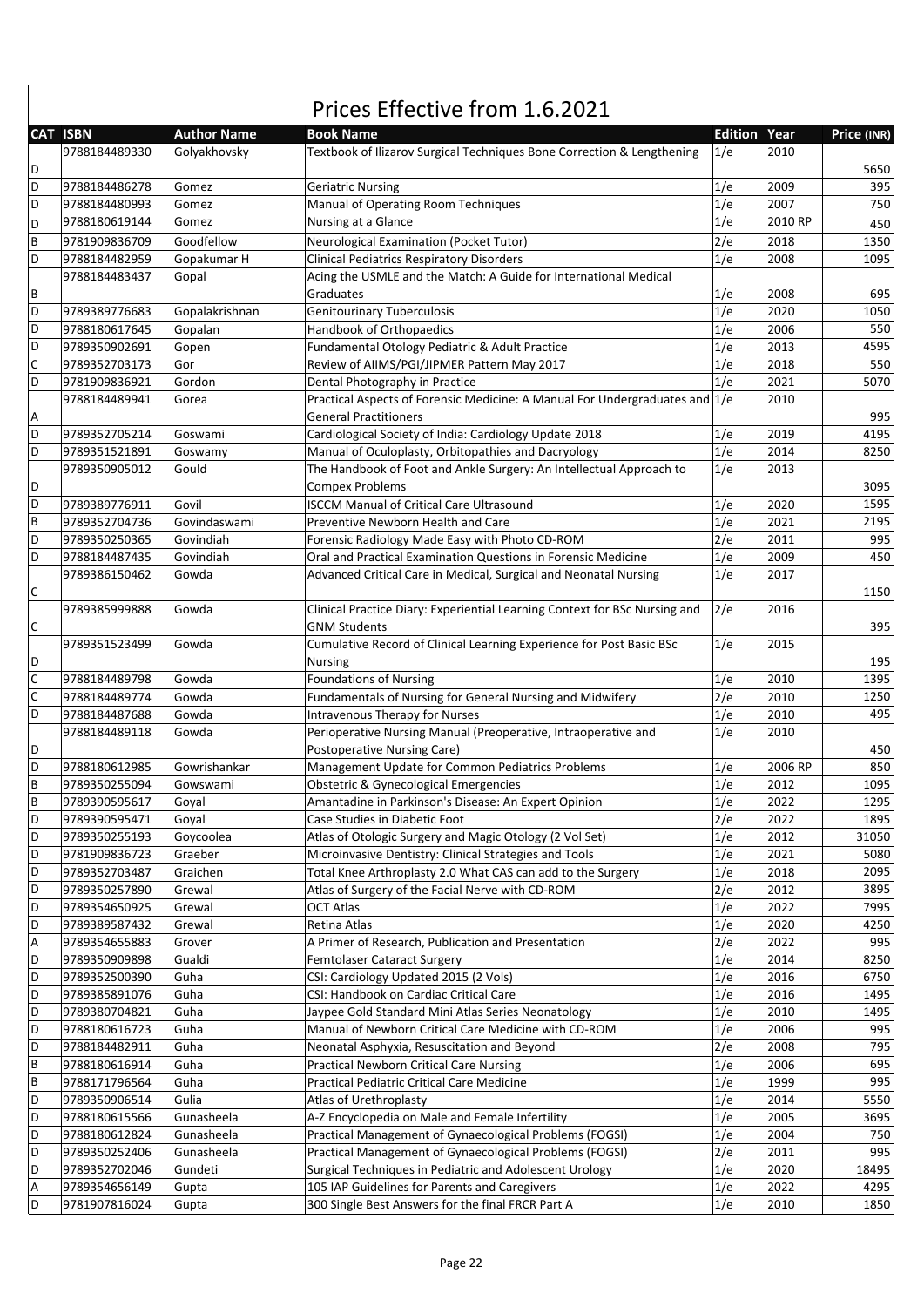|   | <b>CAT ISBN</b> | <b>Author Name</b> | <b>Book Name</b>                                                           | <b>Edition Year</b> |         | Price (INR) |
|---|-----------------|--------------------|----------------------------------------------------------------------------|---------------------|---------|-------------|
| B | 9789350251126   | Gupta              | A Comprehensive Textbook of Obstetrics & Gynaecology                       | 1/e                 | 2011    | 1750        |
|   | 9789390020560   | Gupta              | A Handbook on Housekeeping and Disinfection Practices for Healthcare       | 1/e                 | 2021    | 1450        |
| В |                 |                    | <b>Facilities</b>                                                          |                     |         |             |
| D | 9789351523543   | Gupta              | A Textbook of Therapeutic Modalities in Psychiatric Nursing                | 1/e                 | 2015    | 595         |
| А | 9789352704743   | Gupta              | Administrative Aspects of Critical Care                                    | 1/e                 | 2019    | 550         |
|   | 9789389034929   | Gupta              | AIIMS-MAMC-PGI Imaging Series: Diagnostic Radiology: Advances in           | 3/e                 | 2019    |             |
| D |                 |                    | Imaging Technology                                                         |                     |         | 4050        |
|   | 9789386261977   | Gupta              | AIIMS-MAMC-PGI Imaging Series: Diagnostic Radiology: Gastrointestinal      | 4/e                 | 2016    |             |
| D |                 |                    | and Hepatobiliary Imaging                                                  |                     |         | 3550        |
|   | 9789390020621   | Gupta              | AIIMS-MAMC-PGI Imaging Series: Diagnostic Radiology: Paediatric            | 4/e                 | 2021    |             |
| В |                 |                    | Imaging                                                                    |                     |         | 4950        |
| B | 9789352708994   | Gupta              | Allergy in a Nutshell: A Handbook (POD)                                    | 1/e                 | 2019    | 2650        |
| D | 9789351524854   | Gupta              | An Operative Manual of Proximal Femoral Fractures                          | 1/e                 | 2016    | 3550        |
| B | 9789351520962   | Gupta              | Anesthesiology Updates for Postgraduates                                   | 4/e                 | 2014    | 1095        |
| B | 9788171798155   | Gupta              | Asthma Care and Management Guidelines for Doctors                          | 1/e                 | 2001    | 1195        |
|   | 9789350258699   | Gupta              | Atlas Optical Coherence Tomography of Macular Diseases and Glaucoma        | 4/e                 | 2012    | 9650        |
| D |                 |                    | with DVD-ROM                                                               |                     |         |             |
| B | 9789390595501   | Gupta              | Beyond Type 2 Diabetes Mellitus                                            | 1/e                 | 2021    | 3495        |
| D | 9789351521709   | Gupta              | Challenging and Rare Cases in Urology                                      | 1/e                 | 2014    | 3695        |
| B | 9789385999253   | Gupta              | Clinical Approach of Physiotherapy in Postoperative Conditions             | 1/e                 | 2016    | 850         |
| B | 9789389188622   | Gupta              | <b>CM Francis Medical Ethics</b>                                           | 4/e                 | 2020    | 395         |
| D | 9788184484663   | Gupta              | Coloposcopy Made Easy with Photo CD-ROM                                    | 1/e                 | 2009    | 1795        |
| B | 9788171797622   | Gupta              | <b>Colour Atlas of Surgery</b>                                             | 1/e                 | 2000    | 1595        |
| D | 9789350250624   | Gupta              | Common Mnemonics for BDS Final Year                                        | 1/e                 | 2010    | 295         |
| B | 9788184489699   | Gupta              | Common Mnemonics for MBBS Final Year                                       | 1/e                 | 2010    | 250         |
| D | 9789351523864   | Gupta              | Complex Spine Cases: A Collection of Current Techniques                    | 1/e                 | 2015    | 8250        |
| B | 9789390595976   | Gupta              | Comprehensive Workbook of Practical Pathology                              | 1/e                 | 2021    | 895         |
| D | 9788184483727   | Gupta              | Dental Diseases Differential Diagnosis                                     | 1/e                 | 2008    | 1450        |
| B | 9788180619298   | Gupta              | Diabetic Retinopathy: Atlas and Text with DVD-ROM                          | 1/e                 | 2007    | 8050        |
| B | 9788184480641   | Gupta              | Diagnostic Ultrasound                                                      | 2/e                 | 2007    | 4195        |
|   | 9788180614149   | Gupta              | Differential Diagnosis (Medicine, Surgery, Obs/Gynae, Ophth, Paed,         | 7/e                 | 2005    |             |
| D |                 |                    | Dental)                                                                    |                     |         | 1250        |
|   | 9789350259900   | Gupta              | Disease Outbreak Management: Hospital Administrator's Perspective          | 1/e                 | 2013    |             |
| D |                 |                    |                                                                            |                     |         | 450         |
| D | 9789351523857   | Gupta              | Dr. Malhotra's Series Step by Step Defence of Doctors                      | 2/e                 | 2014    | 850         |
| B | 9789352705771   | Gupta              | Drug Discovery and Clinical Research                                       | 2/e                 | 2019    | 2450        |
| B | 9789351529828   | Gupta              | Drug Screening Methods                                                     | 3/e                 | 2016    | 1795        |
| B | 9789350909942   | Gupta              | Emergency Medical Service Systems: A Global Perspective                    | 1/e                 | 2014    | 1695        |
| C | 9789354650024   | Gupta              | <b>Essential Pediatric Nursing</b>                                         | 5/e                 | 2022    | 1095        |
|   | 9789386056238   |                    | Essential Quick Review: Community Dentistry (with FREE companion           | 1/e                 | 2016    |             |
| В |                 | Gupta              | FAQs on Community Dentisty)                                                |                     |         | 850         |
|   | 9789386056221   | Gupta              | Essential Quick Review: Operative Dentistry and Endodontics (with FREE     | 1/e                 | 2016    |             |
|   |                 |                    | companion FAQs on Operative Operative Dentistry & Endodontics)             |                     |         |             |
| В |                 |                    |                                                                            |                     |         | 850         |
|   | 9789386056207   | Gupta              | Essential Quick Review: Oral Medicine and Radiology (with FREE             | 1/e                 | 2017    |             |
| В |                 |                    | companion FAQs on Oral Surgery)                                            |                     |         | 850         |
|   | 9789386056191   | Gupta              | Essential Quick Review: Oral Surgery (with FREE companion FAQs on Oral 1/e |                     | 2016    |             |
| В |                 |                    | Surgery)                                                                   |                     |         | 850         |
|   |                 |                    |                                                                            |                     |         |             |
| В | 9789386056177   | Gupta              | Essential Quick Review: Orthodontics (with FREE companion FAQs on          | 1/e                 | 2016    | 850         |
|   |                 |                    | Orthodontics)                                                              |                     |         |             |
|   | 9789386107848   | Gupta              | Essential Quick Review: Paedodontics (with FREE companion FAQs on          | 1/e                 | 2017    | 850         |
| В |                 |                    | Paedodontics)                                                              |                     |         |             |
|   | 9789386056184   | Gupta              | Essential Quick Review: Periodontics (with Free Companion FAQs on          | 1/e                 | 2016    |             |
| В |                 |                    | Periodontics)                                                              |                     |         | 850         |
|   | 9789386056214   | Gupta              | Essential Quick Review: Prosthodontics (with FREE companion FAQs on        | 1/e                 | 2016    |             |
| В |                 |                    | Prosthodontics)                                                            |                     |         | 850         |
| А | 9789386056900   | Gupta              | <b>Essentials of Practical Biochemistry</b>                                | 1/e                 | 2017    | 850         |
| В | 9788171791491   | Gupta              | Food and Nutrition (Hindi)                                                 | 1/e                 | 1995    | 395         |
| B | 9788180615719   | Gupta              | Food and Nutrition: Facts and Figures                                      | 6/e                 | 2010 RP | 650         |
| D | 9789390595075   | Gupta              | Handbook of Clinical Trials in Ophthalmology                               | 2/e                 | 2022    | 1795        |
| D | 9788180613258   | Gupta              | Handbook of Medicine                                                       | 1/e                 | 2004    | 795         |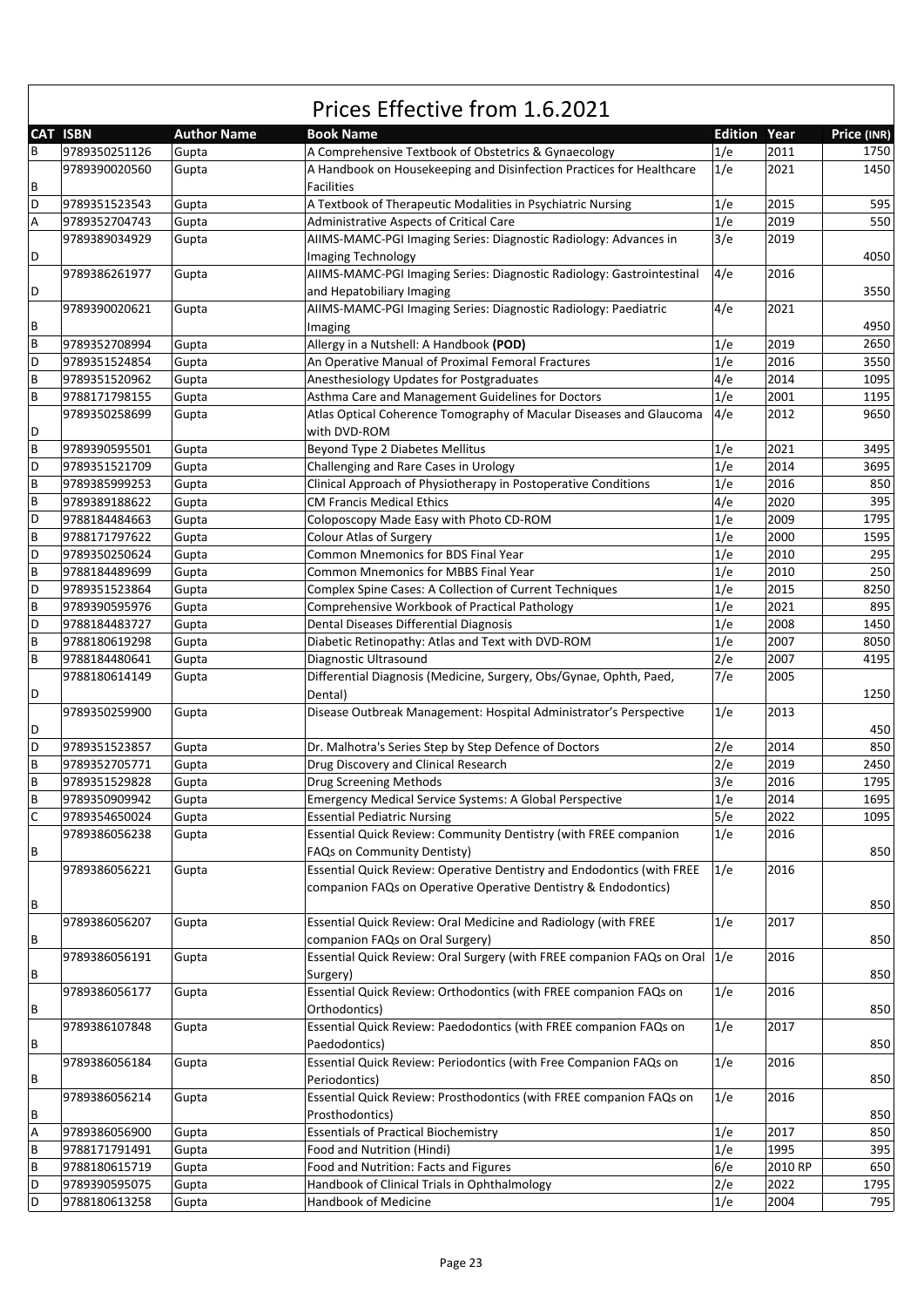|   | <b>CAT ISBN</b> | <b>Author Name</b> | <b>Book Name</b>                                                              | <b>Edition Year</b> |         | Price (INR) |
|---|-----------------|--------------------|-------------------------------------------------------------------------------|---------------------|---------|-------------|
|   | 9789352501328   | Gupta              | Hospital Administration & Management: A comprehensive Guide                   | 2/e                 | 2016    |             |
| В |                 |                    |                                                                               |                     |         | 850         |
| B | 9788171797400   | Gupta              | Hospital Stores Management: An integrated Approach (POD)                      | 1/e                 | 2007    | 2050        |
|   | 9789390020713   | Gupta              | How to Write the Thesis and Thesis Protocol: A Primer for Medical, Dental 2/e |                     | 2021    |             |
| В |                 |                    | and Nursing Courses                                                           |                     |         | 795         |
| B | 9789352707621   | Gupta              | IADVL's Concise Textbook of Dermatology                                       | 2/e                 | 2019    | 1850        |
|   | 9789354653452   | Gupta              | IAP Nurture Nurturing Care for Early Childhood Development (NC-ECD) (3 1/e    |                     | 2022    | 2185        |
| D |                 |                    | Vols.)                                                                        |                     |         |             |
| B | 9789388958974   | Gupta              | Imaging in Tuberculosis: Clinicopathological Correlation (POD)                | 1/e                 | 2019    | 2350        |
| D | 9788184489200   | Gupta              | Interesting X-Rays in General Surgery                                         | 1/e                 | 2010    | 1250        |
| B | 9789385891496   | Gupta              | Jaypee's Dental Dictionary                                                    | 2/e                 | 2016    | 850         |
| B | 9789386150264   | Gupta              | Liver Biopsy Made Easy                                                        | 1/e                 | 2017    | 2195        |
|   | 9789350909720   | Gupta              | Magnetic Resonance Imaging of Neurological Diseases in Tropics                | 1/e                 | 2014    |             |
| D |                 |                    |                                                                               |                     |         | 4595        |
| B | 9789351525387   | Gupta              | Management of Labour & Puerperium                                             | 1/e                 | 2015    | 1595        |
| C | 9788171798681   | Gupta              | Manual of First Aid (HINDI)                                                   | 1/e                 | 2010 RP | 450         |
|   | 9788171793846   | Gupta              | Manual of First Aid, Management of General Injuries, Sports Injuries and      | 1/e                 | 2012 RP |             |
| С |                 |                    | common Ailments                                                               |                     |         | 450         |
| B | 9788171798032   | Gupta              | Manual of Medical Emergencies                                                 | 2/e                 | 2005 RP | 995         |
| D | 9788180615702   | Gupta              | Manual of Pharmacy                                                            | 5/e                 | 2005    | 550         |
| B | 9789354652240   | Gupta              | Mastering the BDS 1st Year (Last 25 years Solved Questions)                   | 10/e                | 2022    | 1095        |
| B | 9789354650963   | Gupta              | Mastering the BDS 2nd Year (Last 25 years Solved Questions)                   | 10/e                | 2022    | 1095        |
| B | 9789354651045   | Gupta              | Mastering the BDS 3rd Year (Last 25 Years Solved Questions)                   | 9/e                 | 2022    | 1095        |
|   | 9789389776935   | Gupta              | Mastering the BDS 4th Year Part I (Last 25 Years Solved Questions)            | 7/e                 | 2020    |             |
| В |                 |                    |                                                                               |                     |         | 1095        |
|   | 9789389776973   | Gupta              | Mastering the BDS 4th Year Part II (Last 25 Years Solved Questions)           | 7/e                 | 2020    |             |
| В |                 |                    |                                                                               |                     |         | 1095        |
| B | 9789352500499   | Gupta              | MCQs in Biochemistry                                                          | 1/e                 | 2016    | 450         |
| B | 9788180614033   | Gupta              | MCQs for FRCR Part-1 with Explanatory Answers                                 | 1/e                 | 2005    | 695         |
| C | 9789385891038   | Gupta              | Mental Health Nursing Practical/Clinical Record Book                          | 1/e                 | 2016    | 395         |
|   | 9789352705726   | Gupta              | Midwifery Case Record for Auxiliary Nurse and Midwifery (In Hindi)            | 2/e                 | 2021    |             |
| В |                 |                    |                                                                               |                     |         | 450         |
|   | 9788180619120   | Gupta              | Modern Trends in Planning and Designing of Hospitals : Principles and         | 1/e                 | 2006    |             |
| D |                 |                    | Practice with CD-ROM                                                          |                     |         | 7550        |
| D | 9789350909805   | Gupta              | Nursing Interventions for the Critically III                                  | 2/e                 | 2014    | 495         |
| B | 9789350251096   | Gupta              | Orthopaedic Illustrated                                                       | 2/e                 | 2013    | 1050        |
| B | 9788184480689   | Gupta              | Pathology of Opportunistic Infections in Tropics                              | 1/e                 | 2007    | 2550        |
| D | 9789352501939   | Gupta              | Pediatric Dentistry for Special Child                                         | 1/e                 | 2016    | 5250        |
| D | 9788180619663   | Gupta              | Pediatric Oncology: Surgical and Medical Aspects                              | 1/e                 | 2007    | 16450       |
|   | 9788184484397   | Gupta              | Pediatric Surgery: Diagnosis and Management with 2 DVD-ROMs (2 Vol            | 1/e                 | 2008    |             |
| D |                 |                    | Set)                                                                          |                     |         | 27695       |
| B | 9789354651212   | Gupta              | PG Textbook of Pediatrics (3 Volumes)                                         | 3/e                 | 2022    | 7995        |
| B | 9789389188981   | Gupta              | Planning & Designing of Specialty Health Care Facilities                      | 1/e                 | 2021    | 9895        |
| D | 9788184488777   | Gupta              | Practical Approach to Ophthalmoscopic Retinal Diagnosis                       | 1/e                 | 2010    | 4395        |
| C | 9788184481105   | Gupta              | <b>Practical Nursing Procedures</b>                                           | 3/e                 | 2007    | 695         |
| B | 9789389587203   | Gupta              | Principles of Pediatric Neonatal Emergencies                                  | 4/e                 | 2020    | 2750        |
| B | 9788180611926   | Gupta              | Quick Review in Oral Surgery                                                  | 1/e                 | 2005 RP | 695         |
| B | 9788171797509   | Gupta              | Radiophysics and Darkroom Procedures (Including Ultrasound)                   | 3/e                 | 2002 RP | 350         |
|   | 9788171797431   | Gupta              | Recent Advances in Pediatric (Spl. Vol 6) Gastroenteroenterology,             | 1/e                 | 2000    |             |
| В |                 |                    | <b>Hepatology and Nutrition</b>                                               |                     |         | 2050        |
| B | JPB1000000506   | Gupta              | Recent Advances in Surgery (Vol 2)                                            | 1/e                 | 1988    | 1050        |
| B | 9788171792443   | Gupta              | Recent Advances in Surgery (Vol 3)                                            | 1/e                 | 1992    | 1295        |
| B | 9788171793570   | Gupta              | Recent Advances in Surgery (Vol 4)                                            | 1/e                 | 2006 RP | 1295        |
| B | 9788171794416   | Gupta              | Recent Advances in Surgery (Vol 5)                                            | 1/e                 | 1996    | 1295        |
| B | 9788171797233   | Gupta              | Recent Advances in Surgery (Vol 7)                                            | 1/e                 | 2006 RP | 1295        |
| D | 9788171799213   | Gupta              | Recent Advances in Surgery (Vol 8)                                            | 1/e                 | 2006 RP | 1050        |
| B | 9788180612756   | Gupta              | Recent Advances in Surgery (Vol 9)                                            | 1/e                 | 2006 RP | 1295        |
| D | 9788180617966   | Gupta              | Recent Advances in Surgery (Vol 10)                                           | 1/e                 | 2006    | 1050        |
| D | 9788184485660   | Gupta              | Recent Advances in Surgery (Vol 11)                                           | 1/e                 | 2009    | 1095        |
| C | 9789352709861   | Gupta              | Review of AIIMS Nov 2018                                                      | 1/e                 | 2019    | 250         |
| C | 9789352709205   | Gupta              | Review of Medicine                                                            | 1/e                 | 2019    | 1395        |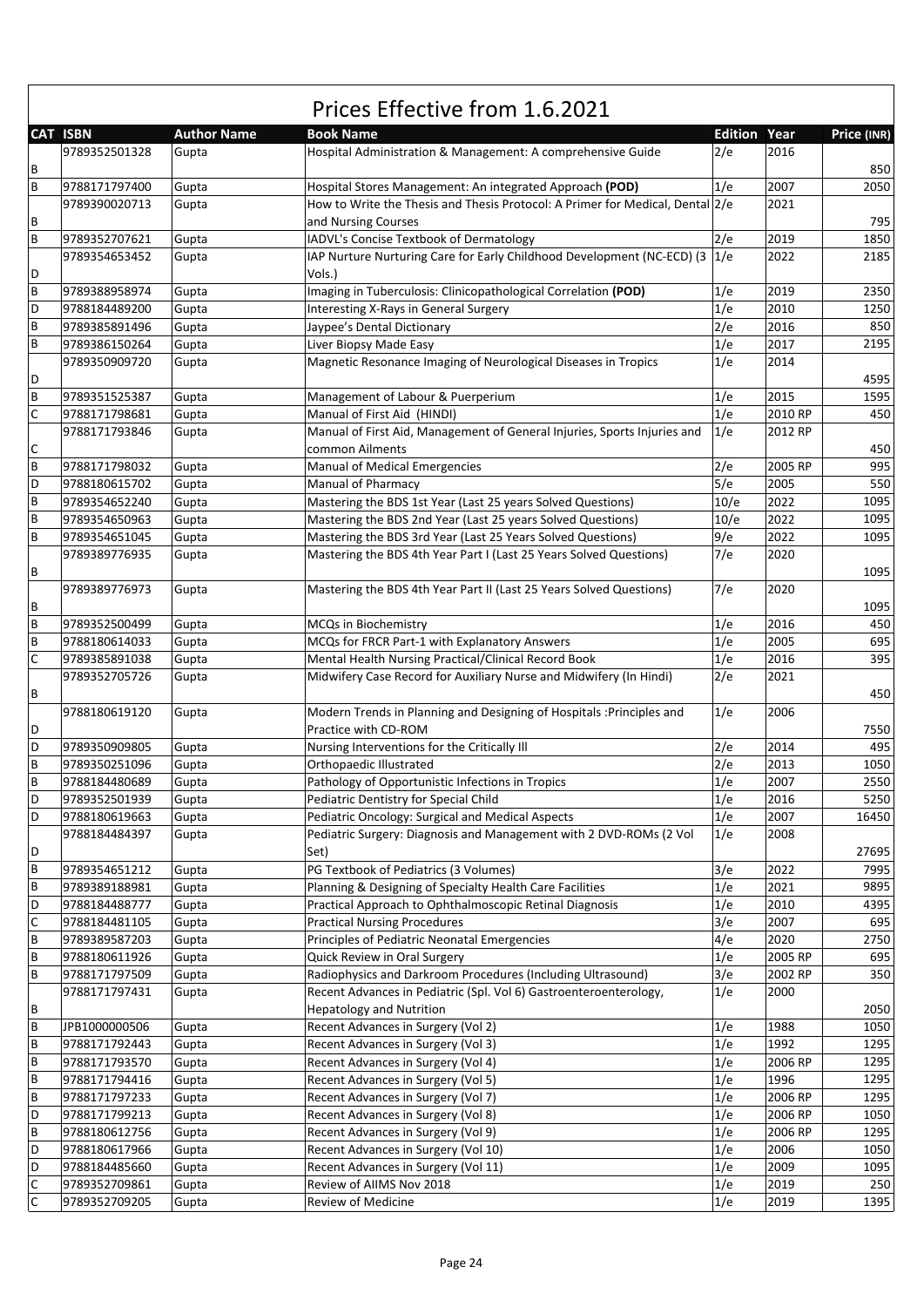|   | <b>CAT ISBN</b> | <b>Author Name</b> | <b>Book Name</b>                                                               | <b>Edition Year</b> |         | Price (INR) |
|---|-----------------|--------------------|--------------------------------------------------------------------------------|---------------------|---------|-------------|
| D | 9789351521822   | Gupta              | Safe Motherhood Initiative: A Silent Revolution                                | 1/e                 | 2014    | 895         |
| D | 9788184486902   | Gupta              | Step by Step Abdominal Imaging with CD-ROM                                     | 1/e                 | 2009    | 1295        |
| D | 9788184480009   | Gupta              | Step by Step Caesarean Delivery with DVD-ROM                                   | 1/e                 | 2007    | 1050        |
| D |                 |                    | Step by Step Count Your Calories with Photo CD-ROM                             |                     | 2008    | 850         |
|   | 9788184481778   | Gupta              |                                                                                | 1/e                 |         |             |
|   | 9788180618123   | Gupta              | Step by Step Diabetes in Pregnancy with CD-ROM (Dr Malhotra Series)            | 1/e                 | 2006    |             |
| D |                 |                    |                                                                                |                     |         | 850         |
| D | 9788180618222   | Gupta              | Step by Step Fetal Echocardiography with 2 CD-ROMs                             | 1/e                 | 2006    | 1050        |
| D | 9788184483697   | Gupta              | Step by Step Imaging of Bone & Joints with Photo CD-ROM                        | 1/e                 | 2008    | 1050        |
|   | 9788180616853   | Gupta              | Step by Step Managing HIV-Positive Pregnant Mothers with Photo CD-             | 1/e                 | 2008 RP |             |
| D |                 |                    | ROM (Dr Malhotra's Series)                                                     |                     |         | 850         |
| D | 9788184483024   | Gupta              | Step by Step Vaginal Delivery with DVD-ROM                                     | 1/e                 | 2008    | 1795        |
| D | 9788184480771   | Gupta              | Step by Step Visual Field Examination with Interactive CD-ROM                  | 1/e                 | 2007    | 1250        |
| D | 9788180618802   | Gupta              | Textbook of Pediatric Neurology in Tropics                                     | 1/e                 | 2007    | 2395        |
| B | 9789352707034   | Gupta              | Textbook of Pharmacovigilance                                                  | 2/e                 | 2019    | 1995        |
| B | 9788171799657   | Gupta              | <b>Textbook of Surgery</b>                                                     | 2/e                 | 2003    | 3095        |
| D | 9789351523413   | Gupta              | Textbook on Clinical Ocular Pharmacology & Therapeutics                        | 1/e                 | 2014    | 1650        |
| B | 9787171796359   | Gupta              | The Medicolegal Aspects of Surgery                                             | 1/e                 | 1999    | 895         |
|   | 9789350256312   | Gupta              | Understanding and Management of Special Child in Pediatric Dentistry           | 1/e                 | 2012    |             |
| В |                 |                    |                                                                                |                     |         | 3450        |
| D | 9788171793358   | Gupta              | Viva in Forensic Medicine and Toxicology                                       | 4/e                 | 1998 RP | 395         |
| B | 9788180618024   | Gupta              | Viva in Pediatrics                                                             | 2/e                 | 2006 RP | 395         |
|   | 9789350902721   | Gupta              | Viva Voce for BDS For Final Year With Explanations and latest References       | 1/e                 | 2013    |             |
| D |                 |                    |                                                                                |                     |         | 1095        |
| D | 9789350253564   | Gupta              | When, Why and Where in Oral and Maxillofacial Surgery                          | 1/e                 | 2011    | 550         |
| D | 9789350259290   | Gupta              | When, Why and Where in Oral and Maxillofacial Surgery Part II                  | 1/e                 | 2012    | 750         |
|   | 9789350909980   | Gupta              | When, Why and Where in Oral and Maxillofacial Surgery: Prep Manual for 1/e     |                     | 2014    |             |
| В |                 |                    | Undergraduates and Postgraduates Part-III                                      |                     |         | 695         |
|   | 9789380704531   | Gupte              | A Manual for Setting-Up Clinical Practice in Obstetrics & Gynecology           | 1/e                 | 2010    |             |
| D |                 |                    |                                                                                |                     |         | 1095        |
| B | 9789386322500   | Gupte              | Case-based Reviews in Pediatric Emergencies                                    | 1/e                 | 2017    | 2095        |
| B | 9789352702473   | Gupte              | Differential Diagnosis in Pediatrics (Including Color Atlas)                   | 6/e                 | 2020    | 1450        |
| D | 9788184489972   | Gupte              | Instructive Case Studies in Pediatrics                                         | 5/e                 | 2011    | 1650        |
| B | 9789352704750   | Gupte              | <b>Pediatric Drug Directory</b>                                                | 9/e                 | 2019    | 750         |
| B | 9788171795741   | Gupte              | <b>Practical Microbiology</b>                                                  | 2/e                 | 1998    | 695         |
| B | 9788171793709   | Gupte              | Recent Advances in Pediatrics (Vol 4)                                          | 1/e                 | 1994    | 1595        |
| B | 9788171794539   |                    |                                                                                | 1/e                 | 1996    | 2050        |
| B | 9788171794997   | Gupte              | Recent Advances in Pediatrics (Vol 6)                                          | 1/e                 | 1997    | 2050        |
|   |                 | Gupte              | Recent Advances in Pediatrics (Vol 7)                                          |                     |         | 2050        |
| B | 9788171795673   | Gupte              | Recent Advances in Pediatrics (Vol 8)                                          | 1/e                 | 1998    |             |
| B | 9788171798391   | Gupte              | Recent Advances in Pediatrics (Vol 11)                                         | 1/e                 | 2001    | 2050        |
| В | 9788171799282   | Gupte              | Recent Advances in Pediatrics (Vol 12)                                         | 1/e                 | 2002    | 2050        |
| В | 9788171796561   | Gupte              | Recent Advances in Pediatrics (Spl. Vol 3) Tropical Pediatrics-2               | 1/e                 | 1999    | 2050        |
| В | 9788171796588   | Gupte              | Recent Advances in Pediatrics (Spl. Vol 4) Neonatology                         | 1/e                 | 2000    | 2050        |
| B | 9788171798407   | Gupte              | Recent Advances in Pediatrics (Spl. Vol 8) Emergency Pediatrics                | 1/e                 | 2001    | 2050        |
| В | 9788171799268   | Gupte              | Recent Advances in Pediatrics (Spl. Vol 10) Pulmonology                        | 1/e                 | 2002    | 2050        |
|   | 9788171799275   | Gupte              | Recent Advances in Pediatrics (Spl. Vol 11) Community Pediatrics               | 1/e                 | 2002    |             |
| В |                 |                    |                                                                                |                     |         | 2050        |
|   | 9788180612084   | Gupte              | Recent Advances in Pediatrics (Spl. Vol 13) Pediatric Endocrinology            | 1/e                 | 2004    |             |
| В |                 |                    |                                                                                |                     |         | 2050        |
| B | 9788180612992   | Gupte              | Recent Advances in Pediatrics (Spl. Vol 14) Criticare Pediatrics               | 1/e                 | 2004    | 2050        |
| В | 9788180617232   | Gupte              | Recent Advances in Pediatrics (Spl. Vol 16) Pediatric Cardiology               | 1/e                 | 2006    | 2050        |
| B | 9788180617201   | Gupte              | Recent Advances in Pediatrics (Spl. Vol 17) Adolescence                        | 1/e                 | 2006    | 2050        |
| В | 9788184482010   | Gupte              | Recent Advances in Pediatrics (Spl. Vol 18) Pediatric Neurology                | 1/e                 | 2008    | 2050        |
|   | 9788184480450   | Gupte              | Recent Advances in Pediatrics (Spl. Vol 19) Development and Behavioral         | 1/e                 | 2007    |             |
| D |                 |                    | Pediatrics                                                                     |                     |         | 1650        |
|   | 9788184486865   | Gupte              | Recent Advances in Pediatrics (Spl. Vol 20) Nutrition, Growth and              | 1/e                 | 2009    |             |
| D |                 |                    | Development                                                                    |                     |         | 1650        |
|   | 9789350251409   | Gupte              | Recent Advances in Pediatrics (Spl. Vol 21) Neonatal & Pediatric Intensive 1/e |                     | 2011    |             |
| В |                 |                    | Care                                                                           |                     |         | 2050        |
|   | 9789350903667   | Gupte              | Recent Advances in Pediatrics (Spl. Vol 22) Immunology, Infections and         | 1/e                 | 2013    |             |
| D |                 |                    | Immunization                                                                   |                     |         | 1650        |
|   |                 |                    |                                                                                |                     |         |             |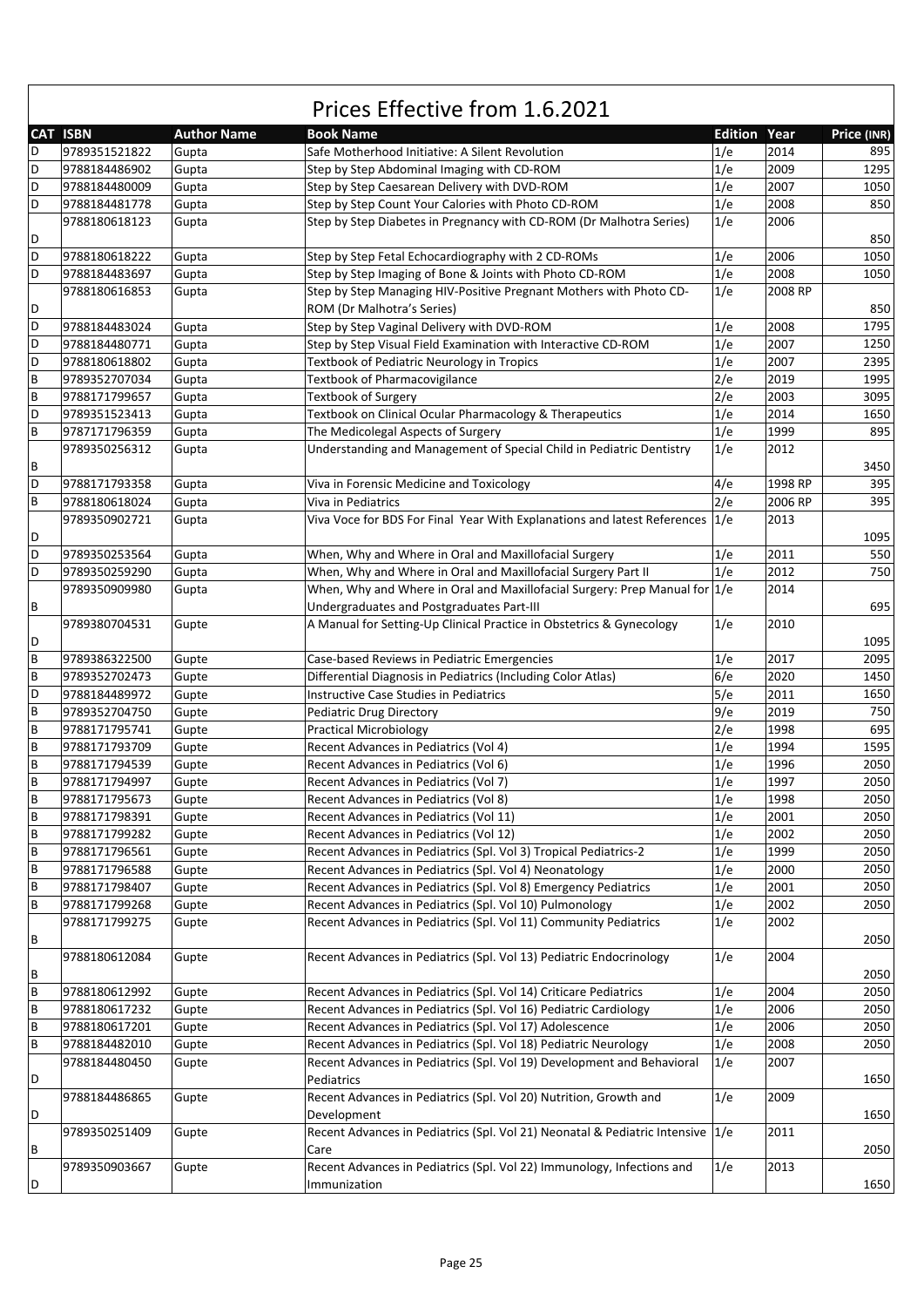|                |                 |                    | Prices Effective from 1.6.2021                                                                                |                     |         |             |
|----------------|-----------------|--------------------|---------------------------------------------------------------------------------------------------------------|---------------------|---------|-------------|
|                | <b>CAT ISBN</b> | <b>Author Name</b> | <b>Book Name</b>                                                                                              | <b>Edition Year</b> |         | Price (INR) |
| D              | 9789350904480   | Gupte              | Recent Advances in Pediatrics (Spl. Vol 23) Pediatric, Gastroenterology,<br><b>Hepatology &amp; Nutrition</b> | 1/e                 | 2013    | 1650        |
| D              | 9789350903674   | Gupte              | Recent Advances in Pediatrics (Special Volume 24) Respiratory Diseases                                        | 1/e                 | 2013    | 1650        |
|                | 9789351521570   | Gupte              | Recent Advances in Pediatrics (Special Volume 25): Perspectives in                                            | 1/e                 | 2014    |             |
| D              | 9789351529231   | Gupte              | Neonatology<br>Recent Advances in Pediatrics (Special Volume 26): Infectious Diseases I                       | 1/e                 | 2017    | 1650        |
| D              |                 |                    |                                                                                                               |                     |         | 1695        |
| В              | 9789351529248   | Gupte              | Recent Advances in Pediatrics (Special Volume 27): Infectious Diseases II                                     | 1/e                 | 2017    | 2095        |
| B              | 9789352704767   | Gupte              | Recent Advances in Pediatrics (Special Volume 28): Child Nutrition in<br>Practice                             | 1/e                 | 2019    | 1095        |
| B              | 9788184481037   | Gupte              | Recent Advances in Pediatrics-17 (Hot Topics)                                                                 | 1/e                 | 2007    | 2050        |
| D              | 9789380704005   | Gupte              | Recent Advances in Pediatrics-19 (Hot Topics)                                                                 | 1/e                 | 2010    | 1650        |
| D              | 9789350252475   | Gupte              | Recent Advances in Pediatrics-20 (Hot Topics)                                                                 | 1/e                 | 2011    | 1650        |
| B              | 9789350257746   | Gupte              | Recent Advances in Pediatrics-21 (Hot Topics)                                                                 | 1/e                 | 2013    | 2050        |
| D              | 9789351521563   | Gupte              | Recent Advances in Pediatrics-22 (Hot Topics)                                                                 | 1/e                 | 2013    | 1650        |
| D              | 9789351527367   | Gupte              | Recent Advances in Pediatrics-23 (Hot Topics)                                                                 | 1/e                 | 2015    | 1650        |
| B              | 9789352703432   | Gupte              | Recent Advances in Pediatrics-26 (Hot Topics)                                                                 | 1/e                 | 2019    | 895         |
| D              | 9789351526179   | Gupte              | The Short Textbook of Medical Helminthology                                                                   | 1/e                 | 2015    | 950         |
| B              | 9789390595044   | Gupte              | The Short Textbook of Medical Laboratory for Technicians                                                      | 3/e                 | 2021    | 495         |
| Α              | 9789389776010   | Gupte              | The Short Textbook of Medical Microbiology (Including Parasitology and<br>Entomology)                         | 11/e                | 2020    | 1150        |
| C              | 9789390595235   | Gupte              | The Short Textbook of Medical Microbiology for Nurses                                                         | 3/e                 | 2021    | 650         |
| A              | 9789389587067   | Gupte              | The Short Textbook of Pediatrics                                                                              | 13/e                | 2020    | 1495        |
| B              | 9788171797196   | Gupte              | The Textbook of Blood Bank and Transfusion Medicine                                                           | 1/e                 | 2006 RP | 650         |
| B              |                 |                    |                                                                                                               |                     |         | 450         |
| B              | 9789351522041   | Gupte              | Viva and Recent Advances in Medical Microbiology                                                              | 6/e                 | 2016    | 2450        |
| B              | 9789351524229   | Gurjar             | Manual of ICU Procedures                                                                                      | 1/e                 | 2016    | 2450        |
|                | 9789389188059   | Gurjar             | Textbook of Ventilation, Fluids, Electrolytes and Blood Gasses                                                | 1/e                 | 2020    |             |
| D              | 9789354652462   | Gyani              | Handbook of Healthcare Quality & Patient Safety                                                               | 3/e                 | 2022    | 1295        |
| D              | 9789352706990   | Halder             | Tips and Tricks Masterclass of Intramedullary Nailing                                                         | 1/e                 | 2020    | 30250       |
| D              | 9781909836365   | Hall               | FRCOphth Part 1: 400 SBAs and CRQs                                                                            | 1/e                 | 2016    | 2450        |
| D              | 9781907816963   | Hamzavi            | Handbook of Vitiligo                                                                                          | 1/e                 | 2015    | 4895        |
| D              | 9789386322920   | Handa              | Textbook of Voice & Laryngology                                                                               | 1/e                 | 2017    | 3350        |
| C              | 9789386150356   | Hans               | Jaypee's Nursing Drug Book 2017-2018                                                                          | 2/e                 | 2017    | 995         |
| $\mathsf C$    | 9789390020515   | Hans               | Self Assessment & Review Gynecology                                                                           | 13/e                | 2020    | 1295        |
| $\mathsf{C}$   | 9789390020522   | Hans               | Self Assessment & Review Obstetrics                                                                           | 13/e                | 2020    | 1295        |
| D              | 9789350251058   | Hansen             | Pulmonary Function Testing & Interpretation                                                                   | 1/e                 | 2011    | 1695        |
| D              | 9788184483840   | Haouimi            | Atlas of Pediatric Radiology                                                                                  | 1/e                 | 2009    | 2850        |
| D              | 9788184485332   | Haouimi            | Pediatric Radiology: 111 Cases with Discussion and Abstract                                                   | 1/e                 | 2009    | 1650        |
| D              | 9789352706976   | Hardikar           | Hardikar's Orthopaedic Operations: Text and Atlas                                                             | 1/e                 | 2019    | 9695        |
| B              | 9789386056061   | Har-El             | Moving Pain Away Rivision                                                                                     | 1/e                 | 2017    | 1350        |
| D              | 9789350258880   | Haridas            | Biochemistry Made Easy: A Problem-Based Approach                                                              | 1/e                 | 2012    | 550         |
| B              | 9789390595488   | Harikrishnan S     | Manual of Heart Failure Management                                                                            | 1/e                 | 2021    | 1995        |
| D              | 9789352701926   | Harikrishnan S     | Percutaneous Mitral Valvotomy with Interactive DVD-ROM                                                        | 2/e                 | 2018    | 3050        |
| $\mathsf C$    | 9789352500574   | Hariprasath        | <b>Textbook of Cardiovascular and Thoracic Nursing</b>                                                        | 1/e                 | 2016    | 1150        |
| A              | 9789351523963   | Harishanker        | Asterion: The Practical Handbook of Anatomy                                                                   | 2/e                 | 2015    | 550         |
| $\sf B$        | 9789385999178   | Harishanker JS     | Exam Preparatory Manual for Undergraduates: Anatomy                                                           | 1/e                 | 2017    | 1095        |
| D              | 9789351524960   | Harrop             | Adult Degenerative Scoliosis-Coronal and Sagittal Deformities:<br><b>Treatment and Management</b>             | 1/e                 | 2015    | 8250        |
| Α              | 9789386107749   | Harsh Mohan        | Essential Pathology for Dental Students (with Free Practical Pathology for<br>Dental Students)                | 5/e                 | 2016    | 1395        |
| $\overline{B}$ | 9789352705085   | Harsh Mohan        | <b>Essential Pathology for Physiotherapy Students</b>                                                         | 1/e                 | 2018    | 1250        |
| D              | 9788184480788   | Harsh Mohan        | Jaypee Gold Standard Mini Atlas Series Pathology With Photo CD-ROM                                            | 1/e                 | 2007    | 1095        |
| $\sf{B}$       | 9789354651335   | Harsh Mohan        | Pathology Simplified: A Quick Review for Examination Preparation                                              | 1/e                 | 2022    | 995         |
| Α              | 9789390595259   | Harsh Mohan        | Practical Pathology (Includes 10 CPCs & Quick Review of 108 Museum<br>Specimens)                              | 5/e                 | 2021    | 895         |
| $\overline{A}$ | 9789352705474   | Harsh Mohan        | Textbook of Pathology with Pathology Quick Review and MCQs                                                    | 8/e                 | 2018    | 2595        |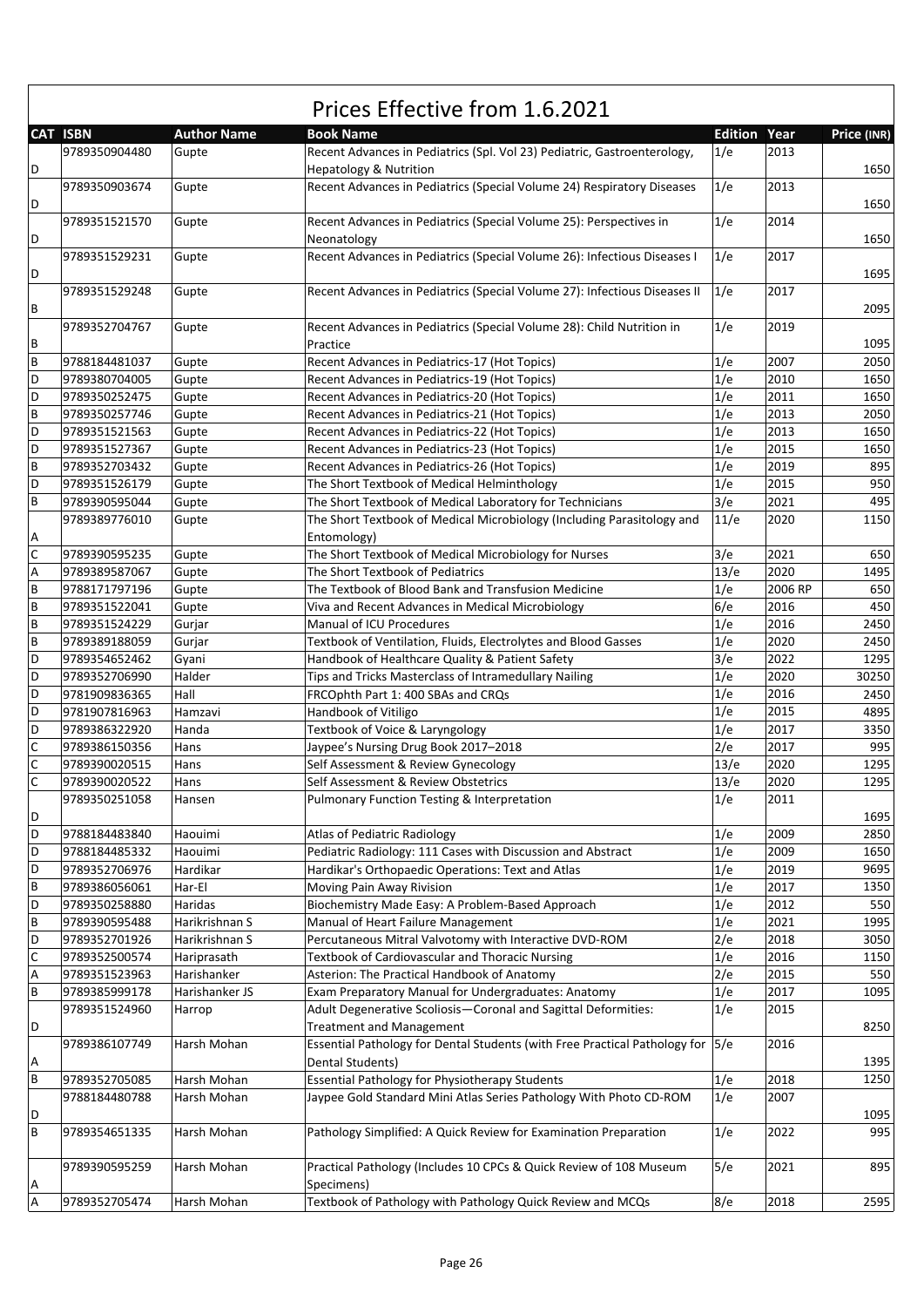|             | <b>CAT ISBN</b> | <b>Author Name</b> | <b>Book Name</b>                                                            | <b>Edition Year</b> |      | Price (INR) |
|-------------|-----------------|--------------------|-----------------------------------------------------------------------------|---------------------|------|-------------|
|             | (Forthcoming)   | Hartnick           | Pediatrics Otolaryngology                                                   |                     |      |             |
| D           | 9789351523789   | Hasan              | <b>Textbook of Hepato-Gastroenterology</b>                                  | 1/e                 | 2015 | 8250        |
|             | 9789380704838   | Hashmi             | Step by Step Treatment of Osteoarthritis Knee with Interactive DVD-ROM 1/e  |                     | 2011 |             |
| D           |                 |                    |                                                                             |                     |      | 1295        |
| D           | 9789962678618   | Hasler             | <b>Essential Principles of Phacoemulsification</b>                          | 1/e                 | 2013 | 1595        |
| D           | 9789350909454   | Hassan             | Clinical Synopsis and Color Atlas of Skin Tumors                            | 1/e                 | 2014 | 2395        |
| D           | 9789351522492   | Hassan             | Diagnostic Aids in Temporomandibular Joint Disorders                        | 1/e                 | 2014 | 795         |
| $\mathsf C$ | 9789386056627   | Hassan             | Platinum Notes (Vol. 1) Preclinical Sciences 2015-16                        | 5/e                 | 2016 | 750         |
| $\mathsf C$ | 9789386056634   | Hassan             | Platinum Notes (Vol. 2) Medical Sciences 2015-16                            | 5/e                 | 2016 | 650         |
| $\mathsf C$ | 9789386056641   | Hassan             | Platinum Notes (Vol. 3) Surgical Sciences 2015-16                           | 5/e                 | 2016 | 650         |
| D           | 9789350903414   | Hassan             | Platinum Notes USMLE Step 1: The Complete Preparatory Guide                 | 1/e                 | 2013 | 1195        |
| D           | 9789350903421   | Hassan             | Platinum Notes USMLE Step 2: The Complete Preparatory Guide                 | 1/e                 | 2013 | 1195        |
|             | 9789350901991   | Hathiram           | Atlas of Operative Otorhinolaryngology and Head and Neck Surgery, 2 vol 1/e |                     | 2013 |             |
| D           |                 |                    | set                                                                         |                     |      | 34695       |
|             | 9789350904022   | Hathiram           | Atlas of Operative Otorhinolaryngology and Head and Neck Surgery, 5         | 1/e                 | 2013 |             |
|             |                 |                    |                                                                             |                     |      | 29850       |
| D           |                 |                    | vols. Set with slip case                                                    |                     |      |             |
|             | 9789350904794   | Hathiram           | Atlas of Operative Otorhinolaryngology and Head & Neck Surgery              | 1/e                 | 2013 |             |
| D           |                 |                    | (Volume-1): Otology and Lateral Skullbase Surgery                           |                     |      | 8250        |
|             | 9789350904800   | Hathiram           | Atlas of Operative Otorhinolaryngology and Head & Neck Surgery              | 1/e                 | 2013 |             |
| D           |                 |                    | (Volume-2): Rhinology and Anterior Skullbase Surgery                        |                     |      | 8250        |
|             | 9789350904817   | Hathiram           | Atlas of Operative Otorhinolaryngology and Head & Neck Surgery              | 1/e                 | 2013 |             |
|             |                 |                    | (Volume-3): Facial Plastics, Cosmetics and Reconstructive Surgery           |                     |      |             |
| D           |                 |                    |                                                                             |                     |      | 8250        |
|             | 9789350904824   | Hathiram           | Atlas of Operative Otorhinolaryngology and Head & Neck Surgery              | 1/e                 | 2013 |             |
| D           |                 |                    | (Volume-4): Voice and Laryngotracheal Surgery                               |                     |      | 8250        |
|             | 9789350904831   | Hathiram           | Atlas of Operative Otorhinolaryngology and Head & Neck Surgery              | 1/e                 | 2013 |             |
| D           |                 |                    | (Volume-5): Head and Neck Surgery                                           |                     |      | 8250        |
| D           | 9781787791190   | Haynes             | Cochlear Implants: From Principles to Practice                              | 1/e                 | 2020 | 4395        |
| D           | 9789350902998   | Heaney, Gow        | Difficult Asthama: Clinical Focus Series                                    | 1/e                 | 2013 | 1695        |
| B           | 9788180618741   | Hegde              | Step by Step Root Canal Treatment with DVD-ROM                              | 1/e                 | 2006 | 1595        |
| D           | 9781907816567   | Heir, Vaidhyanath  | <b>Emergency Imaging (Pocket Tutor)</b>                                     | 1/e                 | 2013 | 1350        |
| D           | 9781907816109   | Heller             | Handbook of Endometrial Pathology                                           | 1/e                 | 2012 | 5250        |
| D           | 9781909836198   | Helm               | Differential Diagnosis in Dermatology                                       | 2/e                 | 2018 | 8195        |
| B           | 9789351524366   | Hemanth IK         | <b>Clinical Pearls in Cardiology</b>                                        | 1/e                 | 2017 | 495         |
| B           | 9789351524175   | Hemanth IK         | Clinical Pearls in Pulmonology                                              | 1/e                 | 2017 | 495         |
| D           | 9789351521983   | Hennig             | Jaypee's Video Atlas of Phaco Instruction Course on DVD                     | 1/e                 | 2014 | 2395        |
|             | 9789351521204   | Herman             | Contemporary Surgical Management of Fractures and Complications:            | 1/e                 | 2014 |             |
| D           |                 |                    | Volume 3: Pediatrics                                                        |                     |      | 7350        |
| D           | 9781907816628   | Hinchliffe         | The Diabetic Foot                                                           | 1/e                 | 2014 | 7450        |
| B           | 9789350253632   | Hira               | Clinical Examination: A Practical Guide in Medicine                         | 1/e                 | 2011 | 1095        |
| В           | 9788184484366   | Hira               | Manual of Respiratory Medicine                                              | 1/e                 | 2008 | 2095        |
|             | 9788184482003   | Hira               | Step by Step Management of Bronchial Asthma with Photo CD-ROM               | 1/e                 | 2008 |             |
| D           |                 |                    |                                                                             |                     |      | 1050        |
| D           | 9789386261960   | Hiremath           | Coronary Angioplasty: Evolved to Perfection                                 | 1/e                 | 2017 | 8750        |
| В           | 9789350250440   | Hiremath           | <b>Essentials of Community Medicine (A Practical Approach)</b>              | 2/e                 | 2012 | 750         |
|             | 9789352700233   | Hiremath           | Novel Insights on Oral Anticoagulants in Clinical Practice: Focus on        | 1/e                 | 2018 |             |
|             |                 |                    | Acenocoumarol                                                               |                     |      | 1495        |
| В           |                 |                    |                                                                             |                     |      |             |
| D           | 9789351529330   | Holsbeeck          | Musculoskeletal Ultrasound                                                  | 3/e                 | 2016 | 11995       |
| D           | 9789351521686   | Honnappagol        | <b>Broiler Farming and Management</b>                                       | 1/e                 | 2014 | 450         |
| В           | 9788184487299   | Honnappagol        | Veterinary Obstetrics: A Practical Guide                                    | 1/e                 | 2009 | 995         |
|             | 9781909836129   | Hosler             | Diagnostic Dermatopathology: A Guide to Ancillary Tests Beyond The H&E 1/e  |                     | 2017 | 4895        |
| D           |                 |                    |                                                                             |                     |      |             |
| В           | 9788180610370   | Hossain            | Immunology: A Short Textbook                                                | 2/e                 | 2003 | 750         |
| B           | 9781787791275   | Hourston           | <b>Essential Anatomy for Finals and MRCS: 300 SBAs</b>                      | 1/e                 | 2022 | 2700        |
| D           | 9781909836457   | Hughes             | GPST Stage 3: Written and Simulation Exercises                              | 2/e                 | 2016 | 2795        |
| B           | 9788180613302   | Hussain            | <b>Textbook of Dental Materials</b>                                         | 1/e                 | 2004 | 1595        |
|             | 9781909836990   | Ibrahim            | History Taking and Communication Skill Stations for Internal Medicine       | 1/e                 | 2020 | 2650        |
| В           |                 |                    | Examinations                                                                |                     |      |             |
|             | 9781787791244   | Ibrahim            | Short and OSCE Cases in Internal Medicine: Clinical Exams for PACES,        | 2/e                 | 2020 | 2638        |
| В           |                 |                    | MRCPI, Arab Board and Similar Exams                                         |                     |      |             |
| В           | 9789386150035   | Ibrahim            | Short Cases in Clinical Exams of Internal Medicine                          | 1/e                 | 2017 | 750         |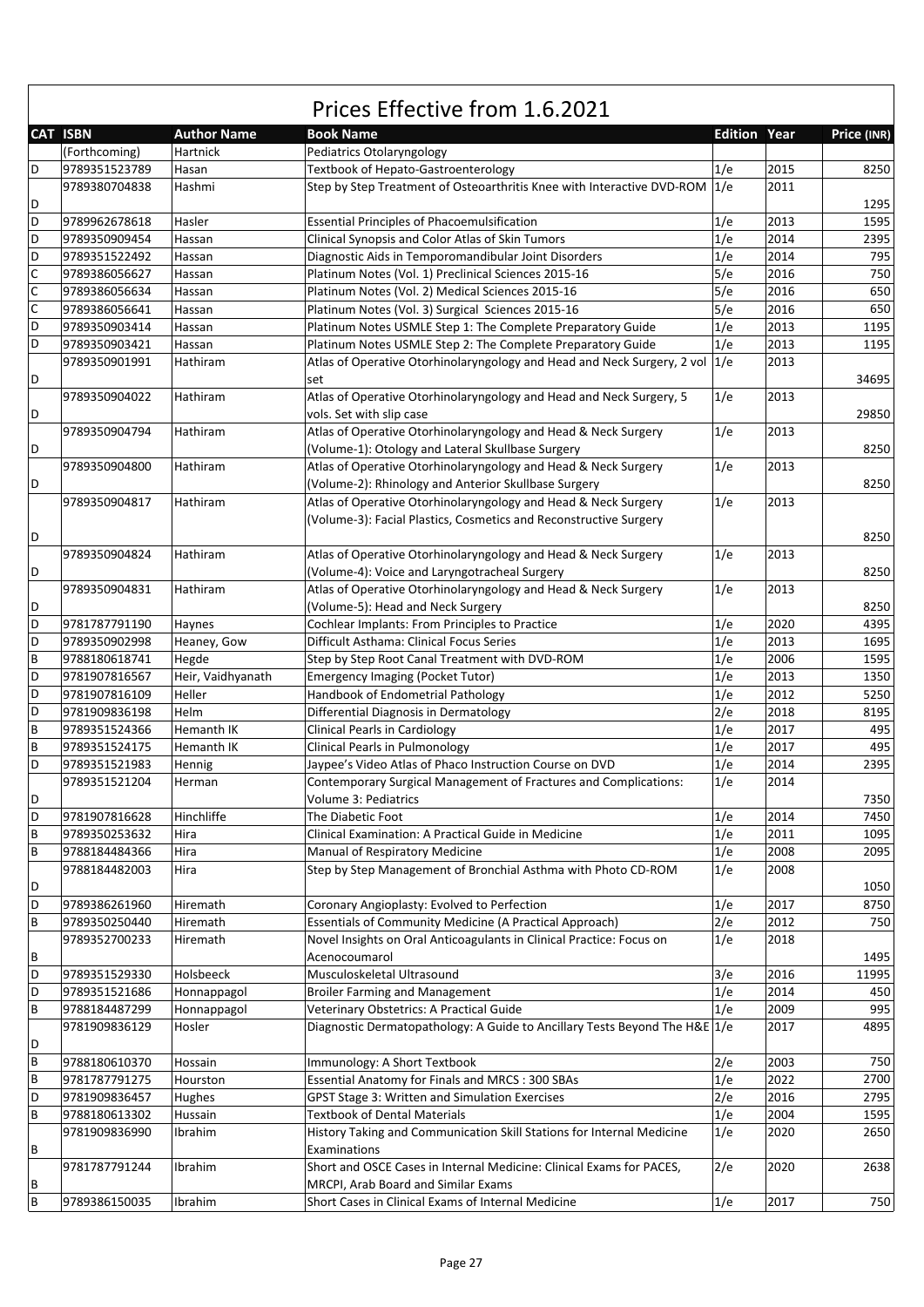|             |                 |                    | Prices Effective from 1.6.2021                                                    |     |                     |             |
|-------------|-----------------|--------------------|-----------------------------------------------------------------------------------|-----|---------------------|-------------|
|             | <b>CAT ISBN</b> | <b>Author Name</b> | <b>Book Name</b>                                                                  |     | <b>Edition Year</b> | Price (INR) |
| D           | 9789380704500   | Ibrarullah         | Atlas of Diagnostic Endoscopy                                                     | 2/e | 2011                | 5350        |
| D           | 9789350250662   | Ibrarullah         | Jaypee Gold Standard Mini Atlas Series Diagnostic Endoscopy With<br>Photo CD ROM  | 1/e | 2011                | 1395        |
| D           | 9789352709748   | Ichhpujani         | Expert Techniques in Ophthalmic Surgery                                           | 2/e | 2019                | 8495        |
| C           | 9788180611469   | Ichhpujani         | Microbiology for Nurses                                                           | 2/e | 2010 RP             | 550         |
| B           | 9789350904541   | Ilangovan          | Handbook of Dermatology                                                           | 2/e | 2013                | 995         |
|             | 9789350259641   | Ilyas              | Contemporary Surgical Management of Fractures & Complications (2                  | 1/e | 2013                |             |
|             |                 |                    | Vols): Pelvis and Lower Extremity                                                 |     |                     |             |
| D           |                 |                    |                                                                                   |     |                     | 18250       |
| D           | 9789350902851   | Inamadar           | Critical Care in Dermatology                                                      | 1/e | 2013                | 1795        |
| D           | 9789351520832   | Inamadar           | <b>Textbook of Pediatric Dermatology</b>                                          | 2/e | 2014                | 8450        |
| B           | 9789350906996   | Inamadar           | The Pocket Doctor: Dermatology                                                    | 1/e | 2013                | 1150        |
| D           | 9788184488227   | Inamdar, Khatri    | Color Atlas of Pathological Specimens & Instruments in Obstetrics &<br>Gynecology | 1/e | 2010                | 1095        |
| D           | 9789386056122   | Inbar              | <b>Textbook of Focussed Neurology</b>                                             | 1/e | 2016                | 8350        |
| C           | 9789386261557   | Indira             | Sears's Anatomy and Physiology for Nurses                                         | 7/e | 2018                | 850         |
| C           | 9789386322692   | Indrani            | First Aid for Nurses                                                              | 2/e | 2018                | 395         |
| D           | 9788180612169   | Indrani            | <b>History of Nursing</b>                                                         | 4/e | 2007 RP             | 350         |
| C           | 9789386261601   | Indrani            | Manual of Nutrition & Therapeutic Diet                                            | 2/e | 2017                | 550         |
| D           | 9788180614194   | Indrani            | <b>Research Methodology for Nurses</b>                                            | 1/e | 2006 RP             | 295         |
| C           | 9788171794737   | Indrani            | Sociology for Nurses                                                              | 1/e | 2006 RP             | 350         |
| D           | 9788180611797   | Indrani            | <b>Textbook of Midwifery</b>                                                      | 1/e | 2007 RP             | 495         |
| B           | 9789354652035   | lpe                | Orthopedic Navigator: An Orthopedic Guide for Postgraduates                       | 1/e | 2022                | 995         |
| B           | 9788180613074   | Iqbal              | 100 Cases Histories in Clinical Medicine for MRCP (Part-1)                        | 1/e | 2004                | 1650        |
| D           | 9788184486421   | lqbal              | Step by Step Clinical Examination Skills with DVD-ROM                             | 1/e | 2009                | 1450        |
| D           | 9789350909904   | Irfan              | <b>Understanding Strabismus</b>                                                   | 1/e | 2014                | 1450        |
|             | 9788180618871   | Irudayaraj         | Physiotherapy in Deformity Correction and Pain Relief (Including Case             | 1/e | 2007                |             |
| D           |                 |                    | Studies)                                                                          |     |                     | 695         |
| B           | 9789350906507   | Isloor             | Lacrimal Drainage Surgery                                                         | 1/e | 2014                | 3850        |
| B           | 9789352707096   | lyer               | Decision Making in Clinical Surgery                                               | 1/e | 2019                | 1250        |
| B           | 9788180611155   | Iver               | MCQs in Pharmacology                                                              | 1/e | 2010 RP             | 550         |
|             | 9789350252031   | lyer               | Pocket Book of Orthopedics (Excision of the Trapezium and posterior               | 1/e | 2011                |             |
| D           |                 |                    | Approach to Hip Joint)                                                            |     |                     | 595         |
| D           | 9789351528197   | lyer               | Quality & Safety in Critical Care Medicine                                        | 1/e | 2015                | 795         |
| D           | 9789350259894   | Jabar              | Mental Health Nursing for RGNM Students                                           | 1/e | 2012                | 395         |
| D           | 9789350900888   | Jabbour            | Neurovascular Surgical Techniques                                                 | 1/e | 2013                | 8250        |
| B           | 9781909836945   | Jackson            | Moorfields Manual of Ophthalmology                                                | 3/e | 2020                | 2700        |
|             | 9789352706785   | Jacob              | A Comprehensive Textbook of Midwifery and Gynecological Nursing                   | 5/e | 2019                |             |
| $\mathsf C$ |                 |                    |                                                                                   |     |                     | 1395        |
| $\mathsf C$ | 9789389188516   | Jacob              | Clinical Nursing Procedures: The Art of Nursing Practice                          | 4/e | 2020                | 1495        |
| $\mathsf C$ | 9789386261618   | Jacob              | Manual of Midwifery and Gynecological Nursing                                     | 3/e | 2017                | 550         |
| C           | 9789352701438   | Jacob              | Maternal and Neonatal Nursing Care Plans                                          | 2/e | 2019                | 1395        |
|             | 9789390595822   | Jacob              | Midwifery Casebook: A Practical Record of Maternal & Newborn Nursing              | 8/e | 2021                | 595         |
| С           |                 |                    | for BSc Nursing Students                                                          |     |                     |             |
|             | 9789354655722   | Jacob              | Midwifery Casebook: A Practical Record of Maternal and Newborn                    | 5/e | 2022                | 595         |
| С           |                 |                    | Nursing for GNM Students                                                          |     |                     |             |
| B           | 9788180619250   | Jadhav             | Handbook of Poultry Production and Management                                     | 2/e | 2010 RP             | 1350        |
| B           | 9788180616808   | Jadhav             | Murgi Palan                                                                       | 1/e | 2006                | 695         |
| B           | 9789350251447   | Jadhav             | Veterinary Animal and Poultry Science Dictionary                                  | 1/e | 2011                | 995         |
| C           | 9789386261816   | Jagadesan          | Midwifery Casebook for PC BSc Nursing                                             | 1/e | 2020                | 650         |
|             | 9788171798643   | Jagannathan        | MR Imaging and Spectroscopy in Pharmaceutical & Clinical Research                 | 1/e | 2001                |             |
| B           |                 |                    |                                                                                   |     |                     | 3250        |
| $\sf B$     | 9789350906460   | Jaggi              | Microbiology Theory for MLT                                                       | 2/e | 2013                | 950         |
| B           | 9789386261236   | Jaichandran        | Principles and Practice of Ophthalmic Anaesthesia                                 | 1/e | 2017                | 1650        |
| D           | 9788184482386   | Jaikumar           | Pocket Manual of Community Health Nursing                                         | 1/e | 2008                | 450         |
| B           | 9789352700127   | Jaimes             | Pocket Guide to Dermoscopy                                                        | 1/e | 2017                | 1450        |
|             | 9789352702534   | Jain               | A Handbook on Practical Approach to Panchakarma (Poorvakarma)                     | 1/e | 2018                |             |
| B           |                 |                    |                                                                                   |     |                     |             |
|             | 9789350257722   | Jain               | Atlas of Practical Neonatal & Pediatric Procedures Includes 2 DVD-ROMs            | 1/e | 2013                | 350         |
| D           |                 |                    |                                                                                   |     |                     | 3495        |
| $\sf B$     | 9789386322814   | Jain               | <b>Basic Surgical Skills and Techniques</b>                                       | 3/e | 2018                | 995         |
|             |                 |                    |                                                                                   |     |                     |             |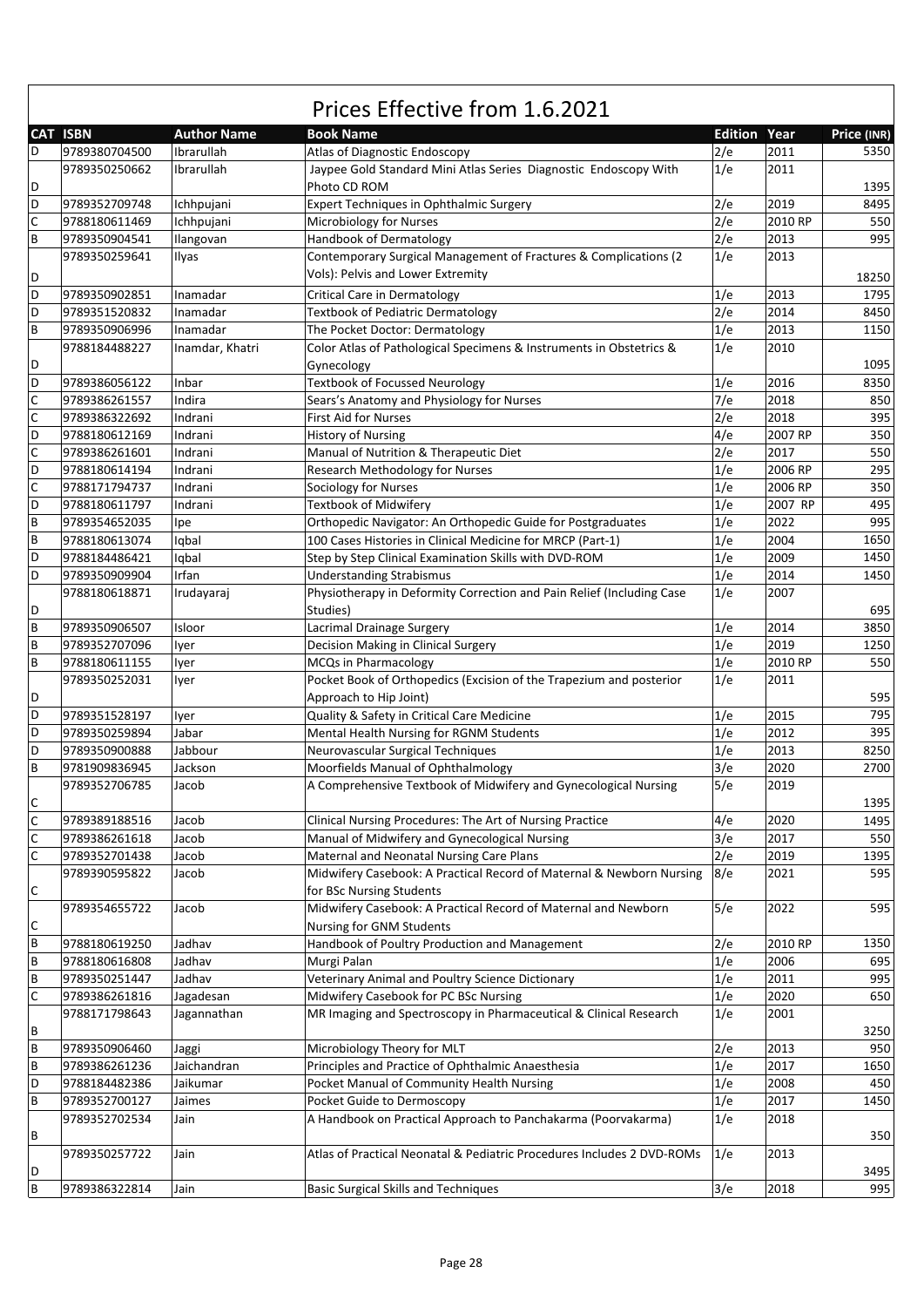|   | <b>CAT ISBN</b> | <b>Author Name</b> | <b>Book Name</b>                                                                   | <b>Edition Year</b> |      | Price (INR) |
|---|-----------------|--------------------|------------------------------------------------------------------------------------|---------------------|------|-------------|
|   | 9789385891885   | Jain               | Comprehensive Video Atlas of Laparoscopic Surgery in Infertility and               | 1/e                 | 2016 |             |
| D |                 |                    | Gynecology (Includes Interactive DVD-ROMs)                                         |                     |      | 5895        |
| B | 9788171799732   | Jain               | Concise Anatomy                                                                    | 1/e                 | 2002 | 550         |
| Α | 9789350903506   | Jain               | Essentials of Anesthesia & Critical Care                                           | 1/e                 | 2015 | 850         |
|   | 9789354657252   | Jain               | Exam Preparatory Manual for Undergraduates: Community Medicine                     | 4/e                 | 2022 | 1395        |
| В |                 |                    | (PSM)                                                                              |                     |      |             |
| D |                 |                    |                                                                                    |                     |      | 850         |
|   | 9789350250884   | Jain               | <b>General Veterinary Parasitology</b>                                             | 2/e                 | 2011 |             |
| B | 9789352702589   | Jain               | Handbook of Pain Management: A Case-based Approach                                 | 1/e                 | 2018 | 650         |
| B | 9789350903599   | Jain               | <b>IVF Techniques for The Beginners</b>                                            | 1/e                 | 2013 | 2550        |
|   | 9789350251775   | Jain               | Jaypee Gold Standard Mini Atlas Series: Laparoscopic Surgery in Infertility        | 1/e                 | 2011 |             |
| D |                 |                    | & Gynecology                                                                       |                     |      | 1395        |
|   | 9788184481396   | Jain               | Laparoscopic Management of Prolapse and Stress Urinary Incontinence                | 1/e                 | 2008 |             |
| D |                 |                    | with 2 DVD-ROMs                                                                    |                     |      | 8250        |
| B | 9788184487657   | Jain               | Management of Infectious Diseases                                                  | 1/e                 | 2010 | 1195        |
| B | 9788184488890   | Jain               | Neglected Musculoskeletal Injuries                                                 | 1/e                 | 2010 | 10295       |
| D | 9789354653391   | Jain               | <b>NNF Clinical Protocols in Perinatology</b>                                      | 1/e                 | 2022 | 1995        |
| D | 9789389776454   | Jain               | Non-Umbilical Laparoscopic Entry Ports                                             | 1/e                 | 2020 | 4595        |
| B | 9789385891670   | Jain               | <b>OSCE</b> in Pediatrics                                                          | 2/e                 | 2016 | 995         |
| D | 9789350904015   | Jain               | Pregnancy of Unknown Location Guide to Clinicians                                  | 1/e                 | 2013 | 1050        |
| B | 9789352700226   | Jain               | Procedural Dentistry for Complete Dentures                                         | 1/e                 | 2017 | 1095        |
| D |                 |                    |                                                                                    | 1/e                 | 1996 |             |
|   | 9788171794815   | Jain               | Review in Dermatology                                                              |                     |      | 125         |
| C | 9789354655449   | Jain               | Review of Preventive & Social Medicine (Including Biostatistics)                   | 13/e                | 2021 | 1495        |
| C | 9789354653698   | Jain               | Review of Radiology                                                                | 6/e                 | 2021 | 795         |
|   | (Forthcoming)   | Jain               | Self Assessment & Review of Basic Subjects (2 volumes)                             |                     |      |             |
| С | 9789352705238   | Jain               | Self Assessment & Review of Short Subjects                                         | 6/e                 | 2018 | 1750        |
|   | 9789351524779   | Jain               | State of the Art: Atlas and Textbook of Laparoscopic Suturing in                   | 2/e                 | 2014 |             |
| D |                 |                    | Gynecology Includes 4 DVD-ROMs                                                     |                     |      | 8250        |
|   | 9788184489903   | Jain               | State of the Art: Atlas of Endoscopic Surgery in Infertility and Gynecology 2/e    |                     | 2010 |             |
| D |                 |                    | with 4 DVD-ROMs                                                                    |                     |      | 10950       |
| B | 9789350257227   | Jain               | <b>Textbook of Forensic Odontology</b>                                             | 1/e                 | 2013 | 2095        |
| D | 9788180618550   | Jain               | Textbook of Veterinary Entomology and Acarology                                    | 1/e                 | 2006 | 850         |
| B | 9788180613050   | Jaiswal            | Doctors in the Dock with Reference to Consumer Protection Act                      | 1/e                 | 2004 | 1350        |
| B | 9789390595389   | Jaiswal            | Handbook of Forensic Analytical Toxicology                                         | 2/e                 | 2022 | 1995        |
|   |                 |                    |                                                                                    | 1/e                 | 2015 |             |
|   | 9789351526391   | Jaju               | Cone Beam Computed Tomography: A Clinician's Guide to 3D Imaging                   |                     |      |             |
| D |                 |                    |                                                                                    |                     |      | 6450        |
| D | 9789350259108   | Jaju               | Dental CT: Third Eye in Dental Implants                                            | 1/e                 | 2013 | 3150        |
| B | 9781909836716   | James              | <b>ECG Interpretation (Pocket Tutor)</b>                                           | 2/e                 | 2018 | 1350        |
| B | 9789386150950   | Jana               | Exam-oriented Practical Anatomy: A Student's Manual                                | 1/e                 | 2017 | 1095        |
| B | 9789385891861   | Jat                | Case Based Reviews in Pediatric Pulmonology                                        | 1/e                 | 2017 | 2095        |
| D | 9788184488739   | Jawdekar           | Child Management in Clinical Dentistry                                             | 1/e                 | 2010 | 1095        |
| В | 9788171797899   | Jaya               | Viva in Anatomy Made Easy                                                          | 1/e                 | 2000 | 550         |
| B | 9789352705979   | Jayakrishnan       | Insights into Infertility Management                                               | 2/e                 | 2019 | 2295        |
| B | 9789350255186   | Jayakrishnan       | Insights into Infertility Management                                               | 1/e                 | 2012 | 995         |
| B | 9789350903001   | Jayakumar          | Diabetes in Children and Adolescents                                               | 1/e                 | 2013 | 2095        |
| B | 9788184480481   | Jayapal            | <b>Fundamentals of Medical Immunology</b>                                          | 1/e                 | 2007 | 1350        |
|   | 9789352705078   | Jayaprakasan       | Ultrasound in Subfertility: Routine Applications and Diagnostic Challenges 2/e     |                     | 2018 |             |
| В |                 |                    |                                                                                    |                     |      | 4250        |
|   | 9789351520108   | Jayaprakasan       | Ultrasound in Subfertility: Routine Applications and Diagnostic Challenges $ 1/e $ |                     | 2014 | 3850        |
|   |                 |                    |                                                                                    |                     |      |             |
| D |                 |                    |                                                                                    |                     |      |             |
| D | 9788180612817   | Jayaprakash        | A Short Textbook of Preventive and Community Dentistry                             | 1/e                 | 2004 | 850         |
| D | 9788180611193   | Jayaprakash        | <b>Sports Medicine</b>                                                             | 1/e                 | 2003 | 795         |
| B | 9789350251607   | Jaykaran           | Statistical Tests in Medical Research                                              | 1/e                 | 2011 | 550         |
| B | 9789352705641   | Jeevamani          | Uniquest Series: Anatomy                                                           | 1/e                 | 2019 | 995         |
| B | 9788184480979   | Jena               | Reviews in Orthodontics                                                            | 1/e                 | 2007 | 1295        |
| D | 9789389776874   | Jha                | <b>ISCCM Manual of Trauma Care</b>                                                 | 1/e                 | 2020 | 895         |
| B | 9789352501625   | Jha                | Manual of Nephrology                                                               | 1/e                 | 2016 | 1650        |
| C | 9789389129847   | Jhamad             | Review of Forensic Medicine                                                        | 1/e                 | 2019 | 550         |
| D | 9789351529415   | Jiang              | Reconstructive Dermatologic Surgery                                                | 1/e                 | 2018 | 7650        |
| D | 9789352704989   | Jiloha             | Forensic Psychiatry: An Indian Perspective                                         | 1/e                 | 2019 | 1895        |
| D |                 | Jimenez            | <b>Endoscopic Neurological Surgery</b>                                             |                     |      |             |
|   | 9789352701223   |                    |                                                                                    | 1/e                 | 2018 | 4395        |
| B | 9789352706150   | Jindal             | Handbook Pulmonary and Critical Care medicine                                      | 2/e                 | 2019 | 1850        |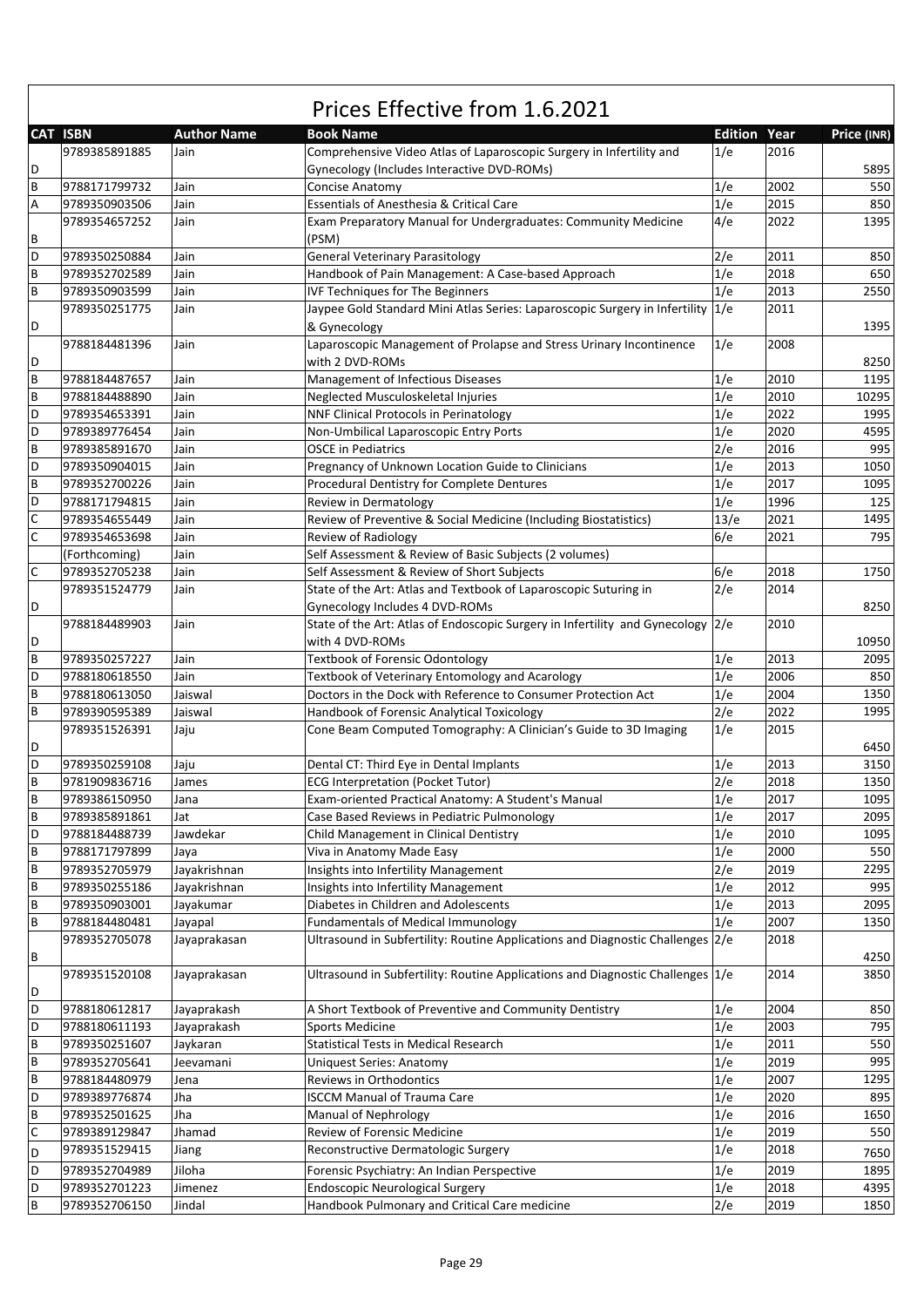| <b>CAT ISBN</b><br>Year<br><b>Author Name</b><br><b>Book Name</b><br><b>Edition</b><br>Price (INR)<br>9789350252185<br>MCQs in Oral & Maxillofacial Surgery with Answers and Explanations<br>1/e<br>2011<br>Jindal<br>B<br>695<br>$\sf B$<br>Oxygen Therapy<br>2/e<br>2009 RP<br>9788184481976<br>Jindal<br>1595<br>C<br>5/e<br><b>Review of Dermatology</b><br>895<br>9789354656071<br>Jindal<br>2021<br>B<br>1/e<br>250<br>Jindal<br>Student's Manual MBBS Foundation Course<br>2022<br>9789354651854<br>D<br>2/e<br>14550<br>Jindal<br>2017<br>9789385999994<br>Textbook of Pulmonary and Critical Care Medicine (2 Vols Set)<br>Jindal<br>1/e<br>2013<br>9789350903537<br>World Clinics: Pulmonary and Critical Care Medicine: Chronic Obstructive<br><b>Pulmonary Disease</b><br>5050<br>D<br>2017<br>Jindal<br>World Clinics: Pulmonary and Critical Care Medicine: Pleural Diseases (Jan $ 1/e $<br>9789386150837<br>2017, Vol.5, No.1)<br>4395<br>B<br>World Clinics: Pulmonary and Critical Care Medicine: Pneumonia (June<br>Jindal<br>1/e<br>2018<br>9789352704668<br>2018, Volume 6, Number 1) (POD)<br>B<br>3395<br>1/e<br>Jindal<br>World Clinics: Pulmonary and Critical Care Medicine: Pneumonias<br>2012<br>9789350901762<br>5050<br>D<br>Jindal<br>World Clinics: Pulmonary and Critical Care Medicine-Pulmonary<br>1/e<br>2014<br>9789351520054<br>Manifestations of Systemic Diseases: (July-2013, Volume 2, Number 2)<br>D<br>5050<br>9789385999611<br>Jindal<br>World Clinics: Pulmonary and Critical Care Medicine: Respiratory Critical<br>1/e<br>2016<br>B<br>Care<br>4395<br>World Clinics: Pulmonary and Critical Care Medicine: Tuberculosis<br>1/e<br>2015<br>9789351525448<br>Jindal<br>D<br>4050<br>D<br>1/e<br>2017<br>Atlas of Operative Surgical Oncology<br>4050<br>9789386261984<br>Jiwnani<br>Current Concepts of Otitis Media and Recent Management Strategies<br>1/e<br>2015<br>9789351524533<br>Job<br>1595<br>D<br>1/e<br>2019<br>9789386261007<br>1250<br>A<br>Workbook on Hemodynamic Management<br>Jog<br>5/e<br>Α<br>2016<br>895<br>9789352500055<br><b>Basic Ophthalmology</b><br>Jogi<br>C<br>1/e<br>9789354657863<br>Cumulative Record Book- Fundamentals of Clinical Nursing<br>2022<br>395<br>Jogi<br>$\mathsf C$<br>495<br>9789389776782<br>1/e<br>2020<br>Jogi<br><b>Fundamentals of Clinical Nursing</b><br>B<br>850<br>Mother Child Care and Nutrition (Hindi)<br>1/e<br>2017<br>9789386150172<br>Jogi<br>C<br>3/e<br>595<br>2017<br>9789352700516<br>Textbook of Pediatric Nursing (Hindi)<br>Jogi<br>1/e<br>A<br>Handbook of Focal Therapy for Prostate and Renal Cancer<br>4895<br>Johansen<br>2016<br>9781909836112<br>1/e<br>2395<br>D<br><b>Fundamentals of Laser Dentistry</b><br>2011<br>9789350253779<br>Johar Kripa<br>Clinical Care Record Book for Midwifery Program (In Accordance with INC $ 1/e $<br>2015<br>9789351528005<br>John<br>D<br>Guidelines)<br>595<br>Clinical Experience Record Book for BSc Nursing Students (As Per INC<br>1/e<br>2015<br>9789351523437<br>John<br>Syllabus)<br>295<br>D<br>B<br><b>Essentials of Dental Radiology</b><br>1/e<br>9788171796700<br>2008 RP<br>1050<br>John<br>395<br>Last Minute Revision (LMR) for NBE/DNB/NEET/PGMEE/FMGE<br>ΙC<br>9789352704323<br>John<br>4/e<br>2018<br>D<br>1/e<br>750<br>9789351525417<br>John<br>Practical Record Book for Community Health Nursing<br>2015<br>Practical Record Book for MSc Nursing Students (As per INC Syllabus)<br>1/e<br>9789351523420<br>2015<br>John<br>D<br>350<br>2019<br>$\, {\sf B}$<br><b>Textbook of Dental Radiology</b><br>3/e<br>9789352706051<br>795<br>John<br>3/e<br>D<br><b>Textbook of Oral Medicine</b><br>1295<br>9789350908501<br>John<br>2014<br>D<br>The Chicago Eye and Emergency Manual<br>1/e<br>2011<br>9789350252581<br>John<br>1595<br>$\, {\sf B}$<br>Recent Advances in Surgery 35<br>1/e<br>9789350903766<br>Johnson<br>2013<br>2095<br>EFOST Surgical Techniques in Sports Medicine - Knee Surgery Vol.1: Soft<br>1/e<br>2016<br>2995<br>9781909836372<br>Jones<br>D<br><b>Tissue</b><br>$\mathsf C$<br>Manual of Practical Medical Biochemistry<br>3/e<br>2022<br>9789354655104<br>495<br>Jones<br>1/e<br>$\sf B$<br>8195<br>2015<br>9781907816192<br>Minimally Invasive Surgery<br>Jones<br>B<br>1/e<br>795<br>9789352705658<br>Uniquest Series: Biochemistry<br>2019<br>Jones<br>B<br>Uveitis with CD-ROM<br>2/e<br>2013<br>8195<br>9781907816185<br>Jones<br>$\, {\sf B}$<br>1/e<br>2017<br>850<br>9789385999451<br><b>Cardiology Clinical Methods</b><br>Jose<br>COMPASS: The Complete First Year MBBS Practical Manual<br>9789351526704<br>1/e<br>2015<br>Jose<br>Anatomy, Physiology and Biochemistry<br>B<br>795<br>B<br><b>Basics of Clinical Nutrition</b><br>2/e<br>795<br>9788184482133<br>Joshi<br>2009 RP<br>2/e<br>B<br>9789390595303<br>Joshi<br>Hospital Administration<br>2022<br>1495<br>Manual on Cervical Cytology and Colposcopy<br>1/e<br>D<br>9789351527640<br>Joshi<br>2015<br>1795<br>B<br>1/e<br>9788171798766<br>Joshi<br>MCQs in Biochemistry for Medical Students<br>2001<br>550<br>D<br>1/e<br>9789350252772<br>2011<br>550<br>Joshi<br>Pain Clinics<br>$\mathsf C$<br><b>Pediatric Neonatal Nursing Manual</b><br>1/e<br>2020<br>495<br>9789352709601<br>Joshi<br>D<br>5495<br>2020<br>9789352702268<br>RSSDI-Textbook of Diabetes Mellitus<br>4/e<br>Joshi | Prices Effective from 1.6.2021 |  |  |  |  |  |  |  |  |
|-------------------------------------------------------------------------------------------------------------------------------------------------------------------------------------------------------------------------------------------------------------------------------------------------------------------------------------------------------------------------------------------------------------------------------------------------------------------------------------------------------------------------------------------------------------------------------------------------------------------------------------------------------------------------------------------------------------------------------------------------------------------------------------------------------------------------------------------------------------------------------------------------------------------------------------------------------------------------------------------------------------------------------------------------------------------------------------------------------------------------------------------------------------------------------------------------------------------------------------------------------------------------------------------------------------------------------------------------------------------------------------------------------------------------------------------------------------------------------------------------------------------------------------------------------------------------------------------------------------------------------------------------------------------------------------------------------------------------------------------------------------------------------------------------------------------------------------------------------------------------------------------------------------------------------------------------------------------------------------------------------------------------------------------------------------------------------------------------------------------------------------------------------------------------------------------------------------------------------------------------------------------------------------------------------------------------------------------------------------------------------------------------------------------------------------------------------------------------------------------------------------------------------------------------------------------------------------------------------------------------------------------------------------------------------------------------------------------------------------------------------------------------------------------------------------------------------------------------------------------------------------------------------------------------------------------------------------------------------------------------------------------------------------------------------------------------------------------------------------------------------------------------------------------------------------------------------------------------------------------------------------------------------------------------------------------------------------------------------------------------------------------------------------------------------------------------------------------------------------------------------------------------------------------------------------------------------------------------------------------------------------------------------------------------------------------------------------------------------------------------------------------------------------------------------------------------------------------------------------------------------------------------------------------------------------------------------------------------------------------------------------------------------------------------------------------------------------------------------------------------------------------------------------------------------------------------------------------------------------------------------------------------------------------------------------------------------------------------------------------------------------------------------------------------------------------------------------------------------------------------------------------------------------------------------------------------------------------------------------------------------------------------------------------------------------------------------------------------------------------------------------------------------------------------------------------------------------------------------------------------------------------------------------------------------------------------------------------------------------------------------------------------------------------------------------------------------------------------------------------------------------------------------------------------------------------------------------------------------------------------------------------------------------------------------------------------------------------------------------------------------------------|--------------------------------|--|--|--|--|--|--|--|--|
|                                                                                                                                                                                                                                                                                                                                                                                                                                                                                                                                                                                                                                                                                                                                                                                                                                                                                                                                                                                                                                                                                                                                                                                                                                                                                                                                                                                                                                                                                                                                                                                                                                                                                                                                                                                                                                                                                                                                                                                                                                                                                                                                                                                                                                                                                                                                                                                                                                                                                                                                                                                                                                                                                                                                                                                                                                                                                                                                                                                                                                                                                                                                                                                                                                                                                                                                                                                                                                                                                                                                                                                                                                                                                                                                                                                                                                                                                                                                                                                                                                                                                                                                                                                                                                                                                                                                                                                                                                                                                                                                                                                                                                                                                                                                                                                                                                                                                                                                                                                                                                                                                                                                                                                                                                                                                                                                                                                           |                                |  |  |  |  |  |  |  |  |
|                                                                                                                                                                                                                                                                                                                                                                                                                                                                                                                                                                                                                                                                                                                                                                                                                                                                                                                                                                                                                                                                                                                                                                                                                                                                                                                                                                                                                                                                                                                                                                                                                                                                                                                                                                                                                                                                                                                                                                                                                                                                                                                                                                                                                                                                                                                                                                                                                                                                                                                                                                                                                                                                                                                                                                                                                                                                                                                                                                                                                                                                                                                                                                                                                                                                                                                                                                                                                                                                                                                                                                                                                                                                                                                                                                                                                                                                                                                                                                                                                                                                                                                                                                                                                                                                                                                                                                                                                                                                                                                                                                                                                                                                                                                                                                                                                                                                                                                                                                                                                                                                                                                                                                                                                                                                                                                                                                                           |                                |  |  |  |  |  |  |  |  |
|                                                                                                                                                                                                                                                                                                                                                                                                                                                                                                                                                                                                                                                                                                                                                                                                                                                                                                                                                                                                                                                                                                                                                                                                                                                                                                                                                                                                                                                                                                                                                                                                                                                                                                                                                                                                                                                                                                                                                                                                                                                                                                                                                                                                                                                                                                                                                                                                                                                                                                                                                                                                                                                                                                                                                                                                                                                                                                                                                                                                                                                                                                                                                                                                                                                                                                                                                                                                                                                                                                                                                                                                                                                                                                                                                                                                                                                                                                                                                                                                                                                                                                                                                                                                                                                                                                                                                                                                                                                                                                                                                                                                                                                                                                                                                                                                                                                                                                                                                                                                                                                                                                                                                                                                                                                                                                                                                                                           |                                |  |  |  |  |  |  |  |  |
|                                                                                                                                                                                                                                                                                                                                                                                                                                                                                                                                                                                                                                                                                                                                                                                                                                                                                                                                                                                                                                                                                                                                                                                                                                                                                                                                                                                                                                                                                                                                                                                                                                                                                                                                                                                                                                                                                                                                                                                                                                                                                                                                                                                                                                                                                                                                                                                                                                                                                                                                                                                                                                                                                                                                                                                                                                                                                                                                                                                                                                                                                                                                                                                                                                                                                                                                                                                                                                                                                                                                                                                                                                                                                                                                                                                                                                                                                                                                                                                                                                                                                                                                                                                                                                                                                                                                                                                                                                                                                                                                                                                                                                                                                                                                                                                                                                                                                                                                                                                                                                                                                                                                                                                                                                                                                                                                                                                           |                                |  |  |  |  |  |  |  |  |
|                                                                                                                                                                                                                                                                                                                                                                                                                                                                                                                                                                                                                                                                                                                                                                                                                                                                                                                                                                                                                                                                                                                                                                                                                                                                                                                                                                                                                                                                                                                                                                                                                                                                                                                                                                                                                                                                                                                                                                                                                                                                                                                                                                                                                                                                                                                                                                                                                                                                                                                                                                                                                                                                                                                                                                                                                                                                                                                                                                                                                                                                                                                                                                                                                                                                                                                                                                                                                                                                                                                                                                                                                                                                                                                                                                                                                                                                                                                                                                                                                                                                                                                                                                                                                                                                                                                                                                                                                                                                                                                                                                                                                                                                                                                                                                                                                                                                                                                                                                                                                                                                                                                                                                                                                                                                                                                                                                                           |                                |  |  |  |  |  |  |  |  |
|                                                                                                                                                                                                                                                                                                                                                                                                                                                                                                                                                                                                                                                                                                                                                                                                                                                                                                                                                                                                                                                                                                                                                                                                                                                                                                                                                                                                                                                                                                                                                                                                                                                                                                                                                                                                                                                                                                                                                                                                                                                                                                                                                                                                                                                                                                                                                                                                                                                                                                                                                                                                                                                                                                                                                                                                                                                                                                                                                                                                                                                                                                                                                                                                                                                                                                                                                                                                                                                                                                                                                                                                                                                                                                                                                                                                                                                                                                                                                                                                                                                                                                                                                                                                                                                                                                                                                                                                                                                                                                                                                                                                                                                                                                                                                                                                                                                                                                                                                                                                                                                                                                                                                                                                                                                                                                                                                                                           |                                |  |  |  |  |  |  |  |  |
|                                                                                                                                                                                                                                                                                                                                                                                                                                                                                                                                                                                                                                                                                                                                                                                                                                                                                                                                                                                                                                                                                                                                                                                                                                                                                                                                                                                                                                                                                                                                                                                                                                                                                                                                                                                                                                                                                                                                                                                                                                                                                                                                                                                                                                                                                                                                                                                                                                                                                                                                                                                                                                                                                                                                                                                                                                                                                                                                                                                                                                                                                                                                                                                                                                                                                                                                                                                                                                                                                                                                                                                                                                                                                                                                                                                                                                                                                                                                                                                                                                                                                                                                                                                                                                                                                                                                                                                                                                                                                                                                                                                                                                                                                                                                                                                                                                                                                                                                                                                                                                                                                                                                                                                                                                                                                                                                                                                           |                                |  |  |  |  |  |  |  |  |
|                                                                                                                                                                                                                                                                                                                                                                                                                                                                                                                                                                                                                                                                                                                                                                                                                                                                                                                                                                                                                                                                                                                                                                                                                                                                                                                                                                                                                                                                                                                                                                                                                                                                                                                                                                                                                                                                                                                                                                                                                                                                                                                                                                                                                                                                                                                                                                                                                                                                                                                                                                                                                                                                                                                                                                                                                                                                                                                                                                                                                                                                                                                                                                                                                                                                                                                                                                                                                                                                                                                                                                                                                                                                                                                                                                                                                                                                                                                                                                                                                                                                                                                                                                                                                                                                                                                                                                                                                                                                                                                                                                                                                                                                                                                                                                                                                                                                                                                                                                                                                                                                                                                                                                                                                                                                                                                                                                                           |                                |  |  |  |  |  |  |  |  |
|                                                                                                                                                                                                                                                                                                                                                                                                                                                                                                                                                                                                                                                                                                                                                                                                                                                                                                                                                                                                                                                                                                                                                                                                                                                                                                                                                                                                                                                                                                                                                                                                                                                                                                                                                                                                                                                                                                                                                                                                                                                                                                                                                                                                                                                                                                                                                                                                                                                                                                                                                                                                                                                                                                                                                                                                                                                                                                                                                                                                                                                                                                                                                                                                                                                                                                                                                                                                                                                                                                                                                                                                                                                                                                                                                                                                                                                                                                                                                                                                                                                                                                                                                                                                                                                                                                                                                                                                                                                                                                                                                                                                                                                                                                                                                                                                                                                                                                                                                                                                                                                                                                                                                                                                                                                                                                                                                                                           |                                |  |  |  |  |  |  |  |  |
|                                                                                                                                                                                                                                                                                                                                                                                                                                                                                                                                                                                                                                                                                                                                                                                                                                                                                                                                                                                                                                                                                                                                                                                                                                                                                                                                                                                                                                                                                                                                                                                                                                                                                                                                                                                                                                                                                                                                                                                                                                                                                                                                                                                                                                                                                                                                                                                                                                                                                                                                                                                                                                                                                                                                                                                                                                                                                                                                                                                                                                                                                                                                                                                                                                                                                                                                                                                                                                                                                                                                                                                                                                                                                                                                                                                                                                                                                                                                                                                                                                                                                                                                                                                                                                                                                                                                                                                                                                                                                                                                                                                                                                                                                                                                                                                                                                                                                                                                                                                                                                                                                                                                                                                                                                                                                                                                                                                           |                                |  |  |  |  |  |  |  |  |
|                                                                                                                                                                                                                                                                                                                                                                                                                                                                                                                                                                                                                                                                                                                                                                                                                                                                                                                                                                                                                                                                                                                                                                                                                                                                                                                                                                                                                                                                                                                                                                                                                                                                                                                                                                                                                                                                                                                                                                                                                                                                                                                                                                                                                                                                                                                                                                                                                                                                                                                                                                                                                                                                                                                                                                                                                                                                                                                                                                                                                                                                                                                                                                                                                                                                                                                                                                                                                                                                                                                                                                                                                                                                                                                                                                                                                                                                                                                                                                                                                                                                                                                                                                                                                                                                                                                                                                                                                                                                                                                                                                                                                                                                                                                                                                                                                                                                                                                                                                                                                                                                                                                                                                                                                                                                                                                                                                                           |                                |  |  |  |  |  |  |  |  |
|                                                                                                                                                                                                                                                                                                                                                                                                                                                                                                                                                                                                                                                                                                                                                                                                                                                                                                                                                                                                                                                                                                                                                                                                                                                                                                                                                                                                                                                                                                                                                                                                                                                                                                                                                                                                                                                                                                                                                                                                                                                                                                                                                                                                                                                                                                                                                                                                                                                                                                                                                                                                                                                                                                                                                                                                                                                                                                                                                                                                                                                                                                                                                                                                                                                                                                                                                                                                                                                                                                                                                                                                                                                                                                                                                                                                                                                                                                                                                                                                                                                                                                                                                                                                                                                                                                                                                                                                                                                                                                                                                                                                                                                                                                                                                                                                                                                                                                                                                                                                                                                                                                                                                                                                                                                                                                                                                                                           |                                |  |  |  |  |  |  |  |  |
|                                                                                                                                                                                                                                                                                                                                                                                                                                                                                                                                                                                                                                                                                                                                                                                                                                                                                                                                                                                                                                                                                                                                                                                                                                                                                                                                                                                                                                                                                                                                                                                                                                                                                                                                                                                                                                                                                                                                                                                                                                                                                                                                                                                                                                                                                                                                                                                                                                                                                                                                                                                                                                                                                                                                                                                                                                                                                                                                                                                                                                                                                                                                                                                                                                                                                                                                                                                                                                                                                                                                                                                                                                                                                                                                                                                                                                                                                                                                                                                                                                                                                                                                                                                                                                                                                                                                                                                                                                                                                                                                                                                                                                                                                                                                                                                                                                                                                                                                                                                                                                                                                                                                                                                                                                                                                                                                                                                           |                                |  |  |  |  |  |  |  |  |
|                                                                                                                                                                                                                                                                                                                                                                                                                                                                                                                                                                                                                                                                                                                                                                                                                                                                                                                                                                                                                                                                                                                                                                                                                                                                                                                                                                                                                                                                                                                                                                                                                                                                                                                                                                                                                                                                                                                                                                                                                                                                                                                                                                                                                                                                                                                                                                                                                                                                                                                                                                                                                                                                                                                                                                                                                                                                                                                                                                                                                                                                                                                                                                                                                                                                                                                                                                                                                                                                                                                                                                                                                                                                                                                                                                                                                                                                                                                                                                                                                                                                                                                                                                                                                                                                                                                                                                                                                                                                                                                                                                                                                                                                                                                                                                                                                                                                                                                                                                                                                                                                                                                                                                                                                                                                                                                                                                                           |                                |  |  |  |  |  |  |  |  |
|                                                                                                                                                                                                                                                                                                                                                                                                                                                                                                                                                                                                                                                                                                                                                                                                                                                                                                                                                                                                                                                                                                                                                                                                                                                                                                                                                                                                                                                                                                                                                                                                                                                                                                                                                                                                                                                                                                                                                                                                                                                                                                                                                                                                                                                                                                                                                                                                                                                                                                                                                                                                                                                                                                                                                                                                                                                                                                                                                                                                                                                                                                                                                                                                                                                                                                                                                                                                                                                                                                                                                                                                                                                                                                                                                                                                                                                                                                                                                                                                                                                                                                                                                                                                                                                                                                                                                                                                                                                                                                                                                                                                                                                                                                                                                                                                                                                                                                                                                                                                                                                                                                                                                                                                                                                                                                                                                                                           |                                |  |  |  |  |  |  |  |  |
|                                                                                                                                                                                                                                                                                                                                                                                                                                                                                                                                                                                                                                                                                                                                                                                                                                                                                                                                                                                                                                                                                                                                                                                                                                                                                                                                                                                                                                                                                                                                                                                                                                                                                                                                                                                                                                                                                                                                                                                                                                                                                                                                                                                                                                                                                                                                                                                                                                                                                                                                                                                                                                                                                                                                                                                                                                                                                                                                                                                                                                                                                                                                                                                                                                                                                                                                                                                                                                                                                                                                                                                                                                                                                                                                                                                                                                                                                                                                                                                                                                                                                                                                                                                                                                                                                                                                                                                                                                                                                                                                                                                                                                                                                                                                                                                                                                                                                                                                                                                                                                                                                                                                                                                                                                                                                                                                                                                           |                                |  |  |  |  |  |  |  |  |
|                                                                                                                                                                                                                                                                                                                                                                                                                                                                                                                                                                                                                                                                                                                                                                                                                                                                                                                                                                                                                                                                                                                                                                                                                                                                                                                                                                                                                                                                                                                                                                                                                                                                                                                                                                                                                                                                                                                                                                                                                                                                                                                                                                                                                                                                                                                                                                                                                                                                                                                                                                                                                                                                                                                                                                                                                                                                                                                                                                                                                                                                                                                                                                                                                                                                                                                                                                                                                                                                                                                                                                                                                                                                                                                                                                                                                                                                                                                                                                                                                                                                                                                                                                                                                                                                                                                                                                                                                                                                                                                                                                                                                                                                                                                                                                                                                                                                                                                                                                                                                                                                                                                                                                                                                                                                                                                                                                                           |                                |  |  |  |  |  |  |  |  |
|                                                                                                                                                                                                                                                                                                                                                                                                                                                                                                                                                                                                                                                                                                                                                                                                                                                                                                                                                                                                                                                                                                                                                                                                                                                                                                                                                                                                                                                                                                                                                                                                                                                                                                                                                                                                                                                                                                                                                                                                                                                                                                                                                                                                                                                                                                                                                                                                                                                                                                                                                                                                                                                                                                                                                                                                                                                                                                                                                                                                                                                                                                                                                                                                                                                                                                                                                                                                                                                                                                                                                                                                                                                                                                                                                                                                                                                                                                                                                                                                                                                                                                                                                                                                                                                                                                                                                                                                                                                                                                                                                                                                                                                                                                                                                                                                                                                                                                                                                                                                                                                                                                                                                                                                                                                                                                                                                                                           |                                |  |  |  |  |  |  |  |  |
|                                                                                                                                                                                                                                                                                                                                                                                                                                                                                                                                                                                                                                                                                                                                                                                                                                                                                                                                                                                                                                                                                                                                                                                                                                                                                                                                                                                                                                                                                                                                                                                                                                                                                                                                                                                                                                                                                                                                                                                                                                                                                                                                                                                                                                                                                                                                                                                                                                                                                                                                                                                                                                                                                                                                                                                                                                                                                                                                                                                                                                                                                                                                                                                                                                                                                                                                                                                                                                                                                                                                                                                                                                                                                                                                                                                                                                                                                                                                                                                                                                                                                                                                                                                                                                                                                                                                                                                                                                                                                                                                                                                                                                                                                                                                                                                                                                                                                                                                                                                                                                                                                                                                                                                                                                                                                                                                                                                           |                                |  |  |  |  |  |  |  |  |
|                                                                                                                                                                                                                                                                                                                                                                                                                                                                                                                                                                                                                                                                                                                                                                                                                                                                                                                                                                                                                                                                                                                                                                                                                                                                                                                                                                                                                                                                                                                                                                                                                                                                                                                                                                                                                                                                                                                                                                                                                                                                                                                                                                                                                                                                                                                                                                                                                                                                                                                                                                                                                                                                                                                                                                                                                                                                                                                                                                                                                                                                                                                                                                                                                                                                                                                                                                                                                                                                                                                                                                                                                                                                                                                                                                                                                                                                                                                                                                                                                                                                                                                                                                                                                                                                                                                                                                                                                                                                                                                                                                                                                                                                                                                                                                                                                                                                                                                                                                                                                                                                                                                                                                                                                                                                                                                                                                                           |                                |  |  |  |  |  |  |  |  |
|                                                                                                                                                                                                                                                                                                                                                                                                                                                                                                                                                                                                                                                                                                                                                                                                                                                                                                                                                                                                                                                                                                                                                                                                                                                                                                                                                                                                                                                                                                                                                                                                                                                                                                                                                                                                                                                                                                                                                                                                                                                                                                                                                                                                                                                                                                                                                                                                                                                                                                                                                                                                                                                                                                                                                                                                                                                                                                                                                                                                                                                                                                                                                                                                                                                                                                                                                                                                                                                                                                                                                                                                                                                                                                                                                                                                                                                                                                                                                                                                                                                                                                                                                                                                                                                                                                                                                                                                                                                                                                                                                                                                                                                                                                                                                                                                                                                                                                                                                                                                                                                                                                                                                                                                                                                                                                                                                                                           |                                |  |  |  |  |  |  |  |  |
|                                                                                                                                                                                                                                                                                                                                                                                                                                                                                                                                                                                                                                                                                                                                                                                                                                                                                                                                                                                                                                                                                                                                                                                                                                                                                                                                                                                                                                                                                                                                                                                                                                                                                                                                                                                                                                                                                                                                                                                                                                                                                                                                                                                                                                                                                                                                                                                                                                                                                                                                                                                                                                                                                                                                                                                                                                                                                                                                                                                                                                                                                                                                                                                                                                                                                                                                                                                                                                                                                                                                                                                                                                                                                                                                                                                                                                                                                                                                                                                                                                                                                                                                                                                                                                                                                                                                                                                                                                                                                                                                                                                                                                                                                                                                                                                                                                                                                                                                                                                                                                                                                                                                                                                                                                                                                                                                                                                           |                                |  |  |  |  |  |  |  |  |
|                                                                                                                                                                                                                                                                                                                                                                                                                                                                                                                                                                                                                                                                                                                                                                                                                                                                                                                                                                                                                                                                                                                                                                                                                                                                                                                                                                                                                                                                                                                                                                                                                                                                                                                                                                                                                                                                                                                                                                                                                                                                                                                                                                                                                                                                                                                                                                                                                                                                                                                                                                                                                                                                                                                                                                                                                                                                                                                                                                                                                                                                                                                                                                                                                                                                                                                                                                                                                                                                                                                                                                                                                                                                                                                                                                                                                                                                                                                                                                                                                                                                                                                                                                                                                                                                                                                                                                                                                                                                                                                                                                                                                                                                                                                                                                                                                                                                                                                                                                                                                                                                                                                                                                                                                                                                                                                                                                                           |                                |  |  |  |  |  |  |  |  |
|                                                                                                                                                                                                                                                                                                                                                                                                                                                                                                                                                                                                                                                                                                                                                                                                                                                                                                                                                                                                                                                                                                                                                                                                                                                                                                                                                                                                                                                                                                                                                                                                                                                                                                                                                                                                                                                                                                                                                                                                                                                                                                                                                                                                                                                                                                                                                                                                                                                                                                                                                                                                                                                                                                                                                                                                                                                                                                                                                                                                                                                                                                                                                                                                                                                                                                                                                                                                                                                                                                                                                                                                                                                                                                                                                                                                                                                                                                                                                                                                                                                                                                                                                                                                                                                                                                                                                                                                                                                                                                                                                                                                                                                                                                                                                                                                                                                                                                                                                                                                                                                                                                                                                                                                                                                                                                                                                                                           |                                |  |  |  |  |  |  |  |  |
|                                                                                                                                                                                                                                                                                                                                                                                                                                                                                                                                                                                                                                                                                                                                                                                                                                                                                                                                                                                                                                                                                                                                                                                                                                                                                                                                                                                                                                                                                                                                                                                                                                                                                                                                                                                                                                                                                                                                                                                                                                                                                                                                                                                                                                                                                                                                                                                                                                                                                                                                                                                                                                                                                                                                                                                                                                                                                                                                                                                                                                                                                                                                                                                                                                                                                                                                                                                                                                                                                                                                                                                                                                                                                                                                                                                                                                                                                                                                                                                                                                                                                                                                                                                                                                                                                                                                                                                                                                                                                                                                                                                                                                                                                                                                                                                                                                                                                                                                                                                                                                                                                                                                                                                                                                                                                                                                                                                           |                                |  |  |  |  |  |  |  |  |
|                                                                                                                                                                                                                                                                                                                                                                                                                                                                                                                                                                                                                                                                                                                                                                                                                                                                                                                                                                                                                                                                                                                                                                                                                                                                                                                                                                                                                                                                                                                                                                                                                                                                                                                                                                                                                                                                                                                                                                                                                                                                                                                                                                                                                                                                                                                                                                                                                                                                                                                                                                                                                                                                                                                                                                                                                                                                                                                                                                                                                                                                                                                                                                                                                                                                                                                                                                                                                                                                                                                                                                                                                                                                                                                                                                                                                                                                                                                                                                                                                                                                                                                                                                                                                                                                                                                                                                                                                                                                                                                                                                                                                                                                                                                                                                                                                                                                                                                                                                                                                                                                                                                                                                                                                                                                                                                                                                                           |                                |  |  |  |  |  |  |  |  |
|                                                                                                                                                                                                                                                                                                                                                                                                                                                                                                                                                                                                                                                                                                                                                                                                                                                                                                                                                                                                                                                                                                                                                                                                                                                                                                                                                                                                                                                                                                                                                                                                                                                                                                                                                                                                                                                                                                                                                                                                                                                                                                                                                                                                                                                                                                                                                                                                                                                                                                                                                                                                                                                                                                                                                                                                                                                                                                                                                                                                                                                                                                                                                                                                                                                                                                                                                                                                                                                                                                                                                                                                                                                                                                                                                                                                                                                                                                                                                                                                                                                                                                                                                                                                                                                                                                                                                                                                                                                                                                                                                                                                                                                                                                                                                                                                                                                                                                                                                                                                                                                                                                                                                                                                                                                                                                                                                                                           |                                |  |  |  |  |  |  |  |  |
|                                                                                                                                                                                                                                                                                                                                                                                                                                                                                                                                                                                                                                                                                                                                                                                                                                                                                                                                                                                                                                                                                                                                                                                                                                                                                                                                                                                                                                                                                                                                                                                                                                                                                                                                                                                                                                                                                                                                                                                                                                                                                                                                                                                                                                                                                                                                                                                                                                                                                                                                                                                                                                                                                                                                                                                                                                                                                                                                                                                                                                                                                                                                                                                                                                                                                                                                                                                                                                                                                                                                                                                                                                                                                                                                                                                                                                                                                                                                                                                                                                                                                                                                                                                                                                                                                                                                                                                                                                                                                                                                                                                                                                                                                                                                                                                                                                                                                                                                                                                                                                                                                                                                                                                                                                                                                                                                                                                           |                                |  |  |  |  |  |  |  |  |
|                                                                                                                                                                                                                                                                                                                                                                                                                                                                                                                                                                                                                                                                                                                                                                                                                                                                                                                                                                                                                                                                                                                                                                                                                                                                                                                                                                                                                                                                                                                                                                                                                                                                                                                                                                                                                                                                                                                                                                                                                                                                                                                                                                                                                                                                                                                                                                                                                                                                                                                                                                                                                                                                                                                                                                                                                                                                                                                                                                                                                                                                                                                                                                                                                                                                                                                                                                                                                                                                                                                                                                                                                                                                                                                                                                                                                                                                                                                                                                                                                                                                                                                                                                                                                                                                                                                                                                                                                                                                                                                                                                                                                                                                                                                                                                                                                                                                                                                                                                                                                                                                                                                                                                                                                                                                                                                                                                                           |                                |  |  |  |  |  |  |  |  |
|                                                                                                                                                                                                                                                                                                                                                                                                                                                                                                                                                                                                                                                                                                                                                                                                                                                                                                                                                                                                                                                                                                                                                                                                                                                                                                                                                                                                                                                                                                                                                                                                                                                                                                                                                                                                                                                                                                                                                                                                                                                                                                                                                                                                                                                                                                                                                                                                                                                                                                                                                                                                                                                                                                                                                                                                                                                                                                                                                                                                                                                                                                                                                                                                                                                                                                                                                                                                                                                                                                                                                                                                                                                                                                                                                                                                                                                                                                                                                                                                                                                                                                                                                                                                                                                                                                                                                                                                                                                                                                                                                                                                                                                                                                                                                                                                                                                                                                                                                                                                                                                                                                                                                                                                                                                                                                                                                                                           |                                |  |  |  |  |  |  |  |  |
|                                                                                                                                                                                                                                                                                                                                                                                                                                                                                                                                                                                                                                                                                                                                                                                                                                                                                                                                                                                                                                                                                                                                                                                                                                                                                                                                                                                                                                                                                                                                                                                                                                                                                                                                                                                                                                                                                                                                                                                                                                                                                                                                                                                                                                                                                                                                                                                                                                                                                                                                                                                                                                                                                                                                                                                                                                                                                                                                                                                                                                                                                                                                                                                                                                                                                                                                                                                                                                                                                                                                                                                                                                                                                                                                                                                                                                                                                                                                                                                                                                                                                                                                                                                                                                                                                                                                                                                                                                                                                                                                                                                                                                                                                                                                                                                                                                                                                                                                                                                                                                                                                                                                                                                                                                                                                                                                                                                           |                                |  |  |  |  |  |  |  |  |
|                                                                                                                                                                                                                                                                                                                                                                                                                                                                                                                                                                                                                                                                                                                                                                                                                                                                                                                                                                                                                                                                                                                                                                                                                                                                                                                                                                                                                                                                                                                                                                                                                                                                                                                                                                                                                                                                                                                                                                                                                                                                                                                                                                                                                                                                                                                                                                                                                                                                                                                                                                                                                                                                                                                                                                                                                                                                                                                                                                                                                                                                                                                                                                                                                                                                                                                                                                                                                                                                                                                                                                                                                                                                                                                                                                                                                                                                                                                                                                                                                                                                                                                                                                                                                                                                                                                                                                                                                                                                                                                                                                                                                                                                                                                                                                                                                                                                                                                                                                                                                                                                                                                                                                                                                                                                                                                                                                                           |                                |  |  |  |  |  |  |  |  |
|                                                                                                                                                                                                                                                                                                                                                                                                                                                                                                                                                                                                                                                                                                                                                                                                                                                                                                                                                                                                                                                                                                                                                                                                                                                                                                                                                                                                                                                                                                                                                                                                                                                                                                                                                                                                                                                                                                                                                                                                                                                                                                                                                                                                                                                                                                                                                                                                                                                                                                                                                                                                                                                                                                                                                                                                                                                                                                                                                                                                                                                                                                                                                                                                                                                                                                                                                                                                                                                                                                                                                                                                                                                                                                                                                                                                                                                                                                                                                                                                                                                                                                                                                                                                                                                                                                                                                                                                                                                                                                                                                                                                                                                                                                                                                                                                                                                                                                                                                                                                                                                                                                                                                                                                                                                                                                                                                                                           |                                |  |  |  |  |  |  |  |  |
|                                                                                                                                                                                                                                                                                                                                                                                                                                                                                                                                                                                                                                                                                                                                                                                                                                                                                                                                                                                                                                                                                                                                                                                                                                                                                                                                                                                                                                                                                                                                                                                                                                                                                                                                                                                                                                                                                                                                                                                                                                                                                                                                                                                                                                                                                                                                                                                                                                                                                                                                                                                                                                                                                                                                                                                                                                                                                                                                                                                                                                                                                                                                                                                                                                                                                                                                                                                                                                                                                                                                                                                                                                                                                                                                                                                                                                                                                                                                                                                                                                                                                                                                                                                                                                                                                                                                                                                                                                                                                                                                                                                                                                                                                                                                                                                                                                                                                                                                                                                                                                                                                                                                                                                                                                                                                                                                                                                           |                                |  |  |  |  |  |  |  |  |
|                                                                                                                                                                                                                                                                                                                                                                                                                                                                                                                                                                                                                                                                                                                                                                                                                                                                                                                                                                                                                                                                                                                                                                                                                                                                                                                                                                                                                                                                                                                                                                                                                                                                                                                                                                                                                                                                                                                                                                                                                                                                                                                                                                                                                                                                                                                                                                                                                                                                                                                                                                                                                                                                                                                                                                                                                                                                                                                                                                                                                                                                                                                                                                                                                                                                                                                                                                                                                                                                                                                                                                                                                                                                                                                                                                                                                                                                                                                                                                                                                                                                                                                                                                                                                                                                                                                                                                                                                                                                                                                                                                                                                                                                                                                                                                                                                                                                                                                                                                                                                                                                                                                                                                                                                                                                                                                                                                                           |                                |  |  |  |  |  |  |  |  |
|                                                                                                                                                                                                                                                                                                                                                                                                                                                                                                                                                                                                                                                                                                                                                                                                                                                                                                                                                                                                                                                                                                                                                                                                                                                                                                                                                                                                                                                                                                                                                                                                                                                                                                                                                                                                                                                                                                                                                                                                                                                                                                                                                                                                                                                                                                                                                                                                                                                                                                                                                                                                                                                                                                                                                                                                                                                                                                                                                                                                                                                                                                                                                                                                                                                                                                                                                                                                                                                                                                                                                                                                                                                                                                                                                                                                                                                                                                                                                                                                                                                                                                                                                                                                                                                                                                                                                                                                                                                                                                                                                                                                                                                                                                                                                                                                                                                                                                                                                                                                                                                                                                                                                                                                                                                                                                                                                                                           |                                |  |  |  |  |  |  |  |  |
|                                                                                                                                                                                                                                                                                                                                                                                                                                                                                                                                                                                                                                                                                                                                                                                                                                                                                                                                                                                                                                                                                                                                                                                                                                                                                                                                                                                                                                                                                                                                                                                                                                                                                                                                                                                                                                                                                                                                                                                                                                                                                                                                                                                                                                                                                                                                                                                                                                                                                                                                                                                                                                                                                                                                                                                                                                                                                                                                                                                                                                                                                                                                                                                                                                                                                                                                                                                                                                                                                                                                                                                                                                                                                                                                                                                                                                                                                                                                                                                                                                                                                                                                                                                                                                                                                                                                                                                                                                                                                                                                                                                                                                                                                                                                                                                                                                                                                                                                                                                                                                                                                                                                                                                                                                                                                                                                                                                           |                                |  |  |  |  |  |  |  |  |
|                                                                                                                                                                                                                                                                                                                                                                                                                                                                                                                                                                                                                                                                                                                                                                                                                                                                                                                                                                                                                                                                                                                                                                                                                                                                                                                                                                                                                                                                                                                                                                                                                                                                                                                                                                                                                                                                                                                                                                                                                                                                                                                                                                                                                                                                                                                                                                                                                                                                                                                                                                                                                                                                                                                                                                                                                                                                                                                                                                                                                                                                                                                                                                                                                                                                                                                                                                                                                                                                                                                                                                                                                                                                                                                                                                                                                                                                                                                                                                                                                                                                                                                                                                                                                                                                                                                                                                                                                                                                                                                                                                                                                                                                                                                                                                                                                                                                                                                                                                                                                                                                                                                                                                                                                                                                                                                                                                                           |                                |  |  |  |  |  |  |  |  |
|                                                                                                                                                                                                                                                                                                                                                                                                                                                                                                                                                                                                                                                                                                                                                                                                                                                                                                                                                                                                                                                                                                                                                                                                                                                                                                                                                                                                                                                                                                                                                                                                                                                                                                                                                                                                                                                                                                                                                                                                                                                                                                                                                                                                                                                                                                                                                                                                                                                                                                                                                                                                                                                                                                                                                                                                                                                                                                                                                                                                                                                                                                                                                                                                                                                                                                                                                                                                                                                                                                                                                                                                                                                                                                                                                                                                                                                                                                                                                                                                                                                                                                                                                                                                                                                                                                                                                                                                                                                                                                                                                                                                                                                                                                                                                                                                                                                                                                                                                                                                                                                                                                                                                                                                                                                                                                                                                                                           |                                |  |  |  |  |  |  |  |  |
|                                                                                                                                                                                                                                                                                                                                                                                                                                                                                                                                                                                                                                                                                                                                                                                                                                                                                                                                                                                                                                                                                                                                                                                                                                                                                                                                                                                                                                                                                                                                                                                                                                                                                                                                                                                                                                                                                                                                                                                                                                                                                                                                                                                                                                                                                                                                                                                                                                                                                                                                                                                                                                                                                                                                                                                                                                                                                                                                                                                                                                                                                                                                                                                                                                                                                                                                                                                                                                                                                                                                                                                                                                                                                                                                                                                                                                                                                                                                                                                                                                                                                                                                                                                                                                                                                                                                                                                                                                                                                                                                                                                                                                                                                                                                                                                                                                                                                                                                                                                                                                                                                                                                                                                                                                                                                                                                                                                           |                                |  |  |  |  |  |  |  |  |
|                                                                                                                                                                                                                                                                                                                                                                                                                                                                                                                                                                                                                                                                                                                                                                                                                                                                                                                                                                                                                                                                                                                                                                                                                                                                                                                                                                                                                                                                                                                                                                                                                                                                                                                                                                                                                                                                                                                                                                                                                                                                                                                                                                                                                                                                                                                                                                                                                                                                                                                                                                                                                                                                                                                                                                                                                                                                                                                                                                                                                                                                                                                                                                                                                                                                                                                                                                                                                                                                                                                                                                                                                                                                                                                                                                                                                                                                                                                                                                                                                                                                                                                                                                                                                                                                                                                                                                                                                                                                                                                                                                                                                                                                                                                                                                                                                                                                                                                                                                                                                                                                                                                                                                                                                                                                                                                                                                                           |                                |  |  |  |  |  |  |  |  |
|                                                                                                                                                                                                                                                                                                                                                                                                                                                                                                                                                                                                                                                                                                                                                                                                                                                                                                                                                                                                                                                                                                                                                                                                                                                                                                                                                                                                                                                                                                                                                                                                                                                                                                                                                                                                                                                                                                                                                                                                                                                                                                                                                                                                                                                                                                                                                                                                                                                                                                                                                                                                                                                                                                                                                                                                                                                                                                                                                                                                                                                                                                                                                                                                                                                                                                                                                                                                                                                                                                                                                                                                                                                                                                                                                                                                                                                                                                                                                                                                                                                                                                                                                                                                                                                                                                                                                                                                                                                                                                                                                                                                                                                                                                                                                                                                                                                                                                                                                                                                                                                                                                                                                                                                                                                                                                                                                                                           |                                |  |  |  |  |  |  |  |  |
|                                                                                                                                                                                                                                                                                                                                                                                                                                                                                                                                                                                                                                                                                                                                                                                                                                                                                                                                                                                                                                                                                                                                                                                                                                                                                                                                                                                                                                                                                                                                                                                                                                                                                                                                                                                                                                                                                                                                                                                                                                                                                                                                                                                                                                                                                                                                                                                                                                                                                                                                                                                                                                                                                                                                                                                                                                                                                                                                                                                                                                                                                                                                                                                                                                                                                                                                                                                                                                                                                                                                                                                                                                                                                                                                                                                                                                                                                                                                                                                                                                                                                                                                                                                                                                                                                                                                                                                                                                                                                                                                                                                                                                                                                                                                                                                                                                                                                                                                                                                                                                                                                                                                                                                                                                                                                                                                                                                           |                                |  |  |  |  |  |  |  |  |
|                                                                                                                                                                                                                                                                                                                                                                                                                                                                                                                                                                                                                                                                                                                                                                                                                                                                                                                                                                                                                                                                                                                                                                                                                                                                                                                                                                                                                                                                                                                                                                                                                                                                                                                                                                                                                                                                                                                                                                                                                                                                                                                                                                                                                                                                                                                                                                                                                                                                                                                                                                                                                                                                                                                                                                                                                                                                                                                                                                                                                                                                                                                                                                                                                                                                                                                                                                                                                                                                                                                                                                                                                                                                                                                                                                                                                                                                                                                                                                                                                                                                                                                                                                                                                                                                                                                                                                                                                                                                                                                                                                                                                                                                                                                                                                                                                                                                                                                                                                                                                                                                                                                                                                                                                                                                                                                                                                                           |                                |  |  |  |  |  |  |  |  |
|                                                                                                                                                                                                                                                                                                                                                                                                                                                                                                                                                                                                                                                                                                                                                                                                                                                                                                                                                                                                                                                                                                                                                                                                                                                                                                                                                                                                                                                                                                                                                                                                                                                                                                                                                                                                                                                                                                                                                                                                                                                                                                                                                                                                                                                                                                                                                                                                                                                                                                                                                                                                                                                                                                                                                                                                                                                                                                                                                                                                                                                                                                                                                                                                                                                                                                                                                                                                                                                                                                                                                                                                                                                                                                                                                                                                                                                                                                                                                                                                                                                                                                                                                                                                                                                                                                                                                                                                                                                                                                                                                                                                                                                                                                                                                                                                                                                                                                                                                                                                                                                                                                                                                                                                                                                                                                                                                                                           |                                |  |  |  |  |  |  |  |  |
|                                                                                                                                                                                                                                                                                                                                                                                                                                                                                                                                                                                                                                                                                                                                                                                                                                                                                                                                                                                                                                                                                                                                                                                                                                                                                                                                                                                                                                                                                                                                                                                                                                                                                                                                                                                                                                                                                                                                                                                                                                                                                                                                                                                                                                                                                                                                                                                                                                                                                                                                                                                                                                                                                                                                                                                                                                                                                                                                                                                                                                                                                                                                                                                                                                                                                                                                                                                                                                                                                                                                                                                                                                                                                                                                                                                                                                                                                                                                                                                                                                                                                                                                                                                                                                                                                                                                                                                                                                                                                                                                                                                                                                                                                                                                                                                                                                                                                                                                                                                                                                                                                                                                                                                                                                                                                                                                                                                           |                                |  |  |  |  |  |  |  |  |
|                                                                                                                                                                                                                                                                                                                                                                                                                                                                                                                                                                                                                                                                                                                                                                                                                                                                                                                                                                                                                                                                                                                                                                                                                                                                                                                                                                                                                                                                                                                                                                                                                                                                                                                                                                                                                                                                                                                                                                                                                                                                                                                                                                                                                                                                                                                                                                                                                                                                                                                                                                                                                                                                                                                                                                                                                                                                                                                                                                                                                                                                                                                                                                                                                                                                                                                                                                                                                                                                                                                                                                                                                                                                                                                                                                                                                                                                                                                                                                                                                                                                                                                                                                                                                                                                                                                                                                                                                                                                                                                                                                                                                                                                                                                                                                                                                                                                                                                                                                                                                                                                                                                                                                                                                                                                                                                                                                                           |                                |  |  |  |  |  |  |  |  |
|                                                                                                                                                                                                                                                                                                                                                                                                                                                                                                                                                                                                                                                                                                                                                                                                                                                                                                                                                                                                                                                                                                                                                                                                                                                                                                                                                                                                                                                                                                                                                                                                                                                                                                                                                                                                                                                                                                                                                                                                                                                                                                                                                                                                                                                                                                                                                                                                                                                                                                                                                                                                                                                                                                                                                                                                                                                                                                                                                                                                                                                                                                                                                                                                                                                                                                                                                                                                                                                                                                                                                                                                                                                                                                                                                                                                                                                                                                                                                                                                                                                                                                                                                                                                                                                                                                                                                                                                                                                                                                                                                                                                                                                                                                                                                                                                                                                                                                                                                                                                                                                                                                                                                                                                                                                                                                                                                                                           |                                |  |  |  |  |  |  |  |  |
|                                                                                                                                                                                                                                                                                                                                                                                                                                                                                                                                                                                                                                                                                                                                                                                                                                                                                                                                                                                                                                                                                                                                                                                                                                                                                                                                                                                                                                                                                                                                                                                                                                                                                                                                                                                                                                                                                                                                                                                                                                                                                                                                                                                                                                                                                                                                                                                                                                                                                                                                                                                                                                                                                                                                                                                                                                                                                                                                                                                                                                                                                                                                                                                                                                                                                                                                                                                                                                                                                                                                                                                                                                                                                                                                                                                                                                                                                                                                                                                                                                                                                                                                                                                                                                                                                                                                                                                                                                                                                                                                                                                                                                                                                                                                                                                                                                                                                                                                                                                                                                                                                                                                                                                                                                                                                                                                                                                           |                                |  |  |  |  |  |  |  |  |
|                                                                                                                                                                                                                                                                                                                                                                                                                                                                                                                                                                                                                                                                                                                                                                                                                                                                                                                                                                                                                                                                                                                                                                                                                                                                                                                                                                                                                                                                                                                                                                                                                                                                                                                                                                                                                                                                                                                                                                                                                                                                                                                                                                                                                                                                                                                                                                                                                                                                                                                                                                                                                                                                                                                                                                                                                                                                                                                                                                                                                                                                                                                                                                                                                                                                                                                                                                                                                                                                                                                                                                                                                                                                                                                                                                                                                                                                                                                                                                                                                                                                                                                                                                                                                                                                                                                                                                                                                                                                                                                                                                                                                                                                                                                                                                                                                                                                                                                                                                                                                                                                                                                                                                                                                                                                                                                                                                                           |                                |  |  |  |  |  |  |  |  |
|                                                                                                                                                                                                                                                                                                                                                                                                                                                                                                                                                                                                                                                                                                                                                                                                                                                                                                                                                                                                                                                                                                                                                                                                                                                                                                                                                                                                                                                                                                                                                                                                                                                                                                                                                                                                                                                                                                                                                                                                                                                                                                                                                                                                                                                                                                                                                                                                                                                                                                                                                                                                                                                                                                                                                                                                                                                                                                                                                                                                                                                                                                                                                                                                                                                                                                                                                                                                                                                                                                                                                                                                                                                                                                                                                                                                                                                                                                                                                                                                                                                                                                                                                                                                                                                                                                                                                                                                                                                                                                                                                                                                                                                                                                                                                                                                                                                                                                                                                                                                                                                                                                                                                                                                                                                                                                                                                                                           |                                |  |  |  |  |  |  |  |  |
|                                                                                                                                                                                                                                                                                                                                                                                                                                                                                                                                                                                                                                                                                                                                                                                                                                                                                                                                                                                                                                                                                                                                                                                                                                                                                                                                                                                                                                                                                                                                                                                                                                                                                                                                                                                                                                                                                                                                                                                                                                                                                                                                                                                                                                                                                                                                                                                                                                                                                                                                                                                                                                                                                                                                                                                                                                                                                                                                                                                                                                                                                                                                                                                                                                                                                                                                                                                                                                                                                                                                                                                                                                                                                                                                                                                                                                                                                                                                                                                                                                                                                                                                                                                                                                                                                                                                                                                                                                                                                                                                                                                                                                                                                                                                                                                                                                                                                                                                                                                                                                                                                                                                                                                                                                                                                                                                                                                           |                                |  |  |  |  |  |  |  |  |
|                                                                                                                                                                                                                                                                                                                                                                                                                                                                                                                                                                                                                                                                                                                                                                                                                                                                                                                                                                                                                                                                                                                                                                                                                                                                                                                                                                                                                                                                                                                                                                                                                                                                                                                                                                                                                                                                                                                                                                                                                                                                                                                                                                                                                                                                                                                                                                                                                                                                                                                                                                                                                                                                                                                                                                                                                                                                                                                                                                                                                                                                                                                                                                                                                                                                                                                                                                                                                                                                                                                                                                                                                                                                                                                                                                                                                                                                                                                                                                                                                                                                                                                                                                                                                                                                                                                                                                                                                                                                                                                                                                                                                                                                                                                                                                                                                                                                                                                                                                                                                                                                                                                                                                                                                                                                                                                                                                                           |                                |  |  |  |  |  |  |  |  |
|                                                                                                                                                                                                                                                                                                                                                                                                                                                                                                                                                                                                                                                                                                                                                                                                                                                                                                                                                                                                                                                                                                                                                                                                                                                                                                                                                                                                                                                                                                                                                                                                                                                                                                                                                                                                                                                                                                                                                                                                                                                                                                                                                                                                                                                                                                                                                                                                                                                                                                                                                                                                                                                                                                                                                                                                                                                                                                                                                                                                                                                                                                                                                                                                                                                                                                                                                                                                                                                                                                                                                                                                                                                                                                                                                                                                                                                                                                                                                                                                                                                                                                                                                                                                                                                                                                                                                                                                                                                                                                                                                                                                                                                                                                                                                                                                                                                                                                                                                                                                                                                                                                                                                                                                                                                                                                                                                                                           |                                |  |  |  |  |  |  |  |  |
|                                                                                                                                                                                                                                                                                                                                                                                                                                                                                                                                                                                                                                                                                                                                                                                                                                                                                                                                                                                                                                                                                                                                                                                                                                                                                                                                                                                                                                                                                                                                                                                                                                                                                                                                                                                                                                                                                                                                                                                                                                                                                                                                                                                                                                                                                                                                                                                                                                                                                                                                                                                                                                                                                                                                                                                                                                                                                                                                                                                                                                                                                                                                                                                                                                                                                                                                                                                                                                                                                                                                                                                                                                                                                                                                                                                                                                                                                                                                                                                                                                                                                                                                                                                                                                                                                                                                                                                                                                                                                                                                                                                                                                                                                                                                                                                                                                                                                                                                                                                                                                                                                                                                                                                                                                                                                                                                                                                           |                                |  |  |  |  |  |  |  |  |
|                                                                                                                                                                                                                                                                                                                                                                                                                                                                                                                                                                                                                                                                                                                                                                                                                                                                                                                                                                                                                                                                                                                                                                                                                                                                                                                                                                                                                                                                                                                                                                                                                                                                                                                                                                                                                                                                                                                                                                                                                                                                                                                                                                                                                                                                                                                                                                                                                                                                                                                                                                                                                                                                                                                                                                                                                                                                                                                                                                                                                                                                                                                                                                                                                                                                                                                                                                                                                                                                                                                                                                                                                                                                                                                                                                                                                                                                                                                                                                                                                                                                                                                                                                                                                                                                                                                                                                                                                                                                                                                                                                                                                                                                                                                                                                                                                                                                                                                                                                                                                                                                                                                                                                                                                                                                                                                                                                                           |                                |  |  |  |  |  |  |  |  |
|                                                                                                                                                                                                                                                                                                                                                                                                                                                                                                                                                                                                                                                                                                                                                                                                                                                                                                                                                                                                                                                                                                                                                                                                                                                                                                                                                                                                                                                                                                                                                                                                                                                                                                                                                                                                                                                                                                                                                                                                                                                                                                                                                                                                                                                                                                                                                                                                                                                                                                                                                                                                                                                                                                                                                                                                                                                                                                                                                                                                                                                                                                                                                                                                                                                                                                                                                                                                                                                                                                                                                                                                                                                                                                                                                                                                                                                                                                                                                                                                                                                                                                                                                                                                                                                                                                                                                                                                                                                                                                                                                                                                                                                                                                                                                                                                                                                                                                                                                                                                                                                                                                                                                                                                                                                                                                                                                                                           |                                |  |  |  |  |  |  |  |  |
|                                                                                                                                                                                                                                                                                                                                                                                                                                                                                                                                                                                                                                                                                                                                                                                                                                                                                                                                                                                                                                                                                                                                                                                                                                                                                                                                                                                                                                                                                                                                                                                                                                                                                                                                                                                                                                                                                                                                                                                                                                                                                                                                                                                                                                                                                                                                                                                                                                                                                                                                                                                                                                                                                                                                                                                                                                                                                                                                                                                                                                                                                                                                                                                                                                                                                                                                                                                                                                                                                                                                                                                                                                                                                                                                                                                                                                                                                                                                                                                                                                                                                                                                                                                                                                                                                                                                                                                                                                                                                                                                                                                                                                                                                                                                                                                                                                                                                                                                                                                                                                                                                                                                                                                                                                                                                                                                                                                           |                                |  |  |  |  |  |  |  |  |
|                                                                                                                                                                                                                                                                                                                                                                                                                                                                                                                                                                                                                                                                                                                                                                                                                                                                                                                                                                                                                                                                                                                                                                                                                                                                                                                                                                                                                                                                                                                                                                                                                                                                                                                                                                                                                                                                                                                                                                                                                                                                                                                                                                                                                                                                                                                                                                                                                                                                                                                                                                                                                                                                                                                                                                                                                                                                                                                                                                                                                                                                                                                                                                                                                                                                                                                                                                                                                                                                                                                                                                                                                                                                                                                                                                                                                                                                                                                                                                                                                                                                                                                                                                                                                                                                                                                                                                                                                                                                                                                                                                                                                                                                                                                                                                                                                                                                                                                                                                                                                                                                                                                                                                                                                                                                                                                                                                                           |                                |  |  |  |  |  |  |  |  |
|                                                                                                                                                                                                                                                                                                                                                                                                                                                                                                                                                                                                                                                                                                                                                                                                                                                                                                                                                                                                                                                                                                                                                                                                                                                                                                                                                                                                                                                                                                                                                                                                                                                                                                                                                                                                                                                                                                                                                                                                                                                                                                                                                                                                                                                                                                                                                                                                                                                                                                                                                                                                                                                                                                                                                                                                                                                                                                                                                                                                                                                                                                                                                                                                                                                                                                                                                                                                                                                                                                                                                                                                                                                                                                                                                                                                                                                                                                                                                                                                                                                                                                                                                                                                                                                                                                                                                                                                                                                                                                                                                                                                                                                                                                                                                                                                                                                                                                                                                                                                                                                                                                                                                                                                                                                                                                                                                                                           |                                |  |  |  |  |  |  |  |  |
|                                                                                                                                                                                                                                                                                                                                                                                                                                                                                                                                                                                                                                                                                                                                                                                                                                                                                                                                                                                                                                                                                                                                                                                                                                                                                                                                                                                                                                                                                                                                                                                                                                                                                                                                                                                                                                                                                                                                                                                                                                                                                                                                                                                                                                                                                                                                                                                                                                                                                                                                                                                                                                                                                                                                                                                                                                                                                                                                                                                                                                                                                                                                                                                                                                                                                                                                                                                                                                                                                                                                                                                                                                                                                                                                                                                                                                                                                                                                                                                                                                                                                                                                                                                                                                                                                                                                                                                                                                                                                                                                                                                                                                                                                                                                                                                                                                                                                                                                                                                                                                                                                                                                                                                                                                                                                                                                                                                           |                                |  |  |  |  |  |  |  |  |
|                                                                                                                                                                                                                                                                                                                                                                                                                                                                                                                                                                                                                                                                                                                                                                                                                                                                                                                                                                                                                                                                                                                                                                                                                                                                                                                                                                                                                                                                                                                                                                                                                                                                                                                                                                                                                                                                                                                                                                                                                                                                                                                                                                                                                                                                                                                                                                                                                                                                                                                                                                                                                                                                                                                                                                                                                                                                                                                                                                                                                                                                                                                                                                                                                                                                                                                                                                                                                                                                                                                                                                                                                                                                                                                                                                                                                                                                                                                                                                                                                                                                                                                                                                                                                                                                                                                                                                                                                                                                                                                                                                                                                                                                                                                                                                                                                                                                                                                                                                                                                                                                                                                                                                                                                                                                                                                                                                                           |                                |  |  |  |  |  |  |  |  |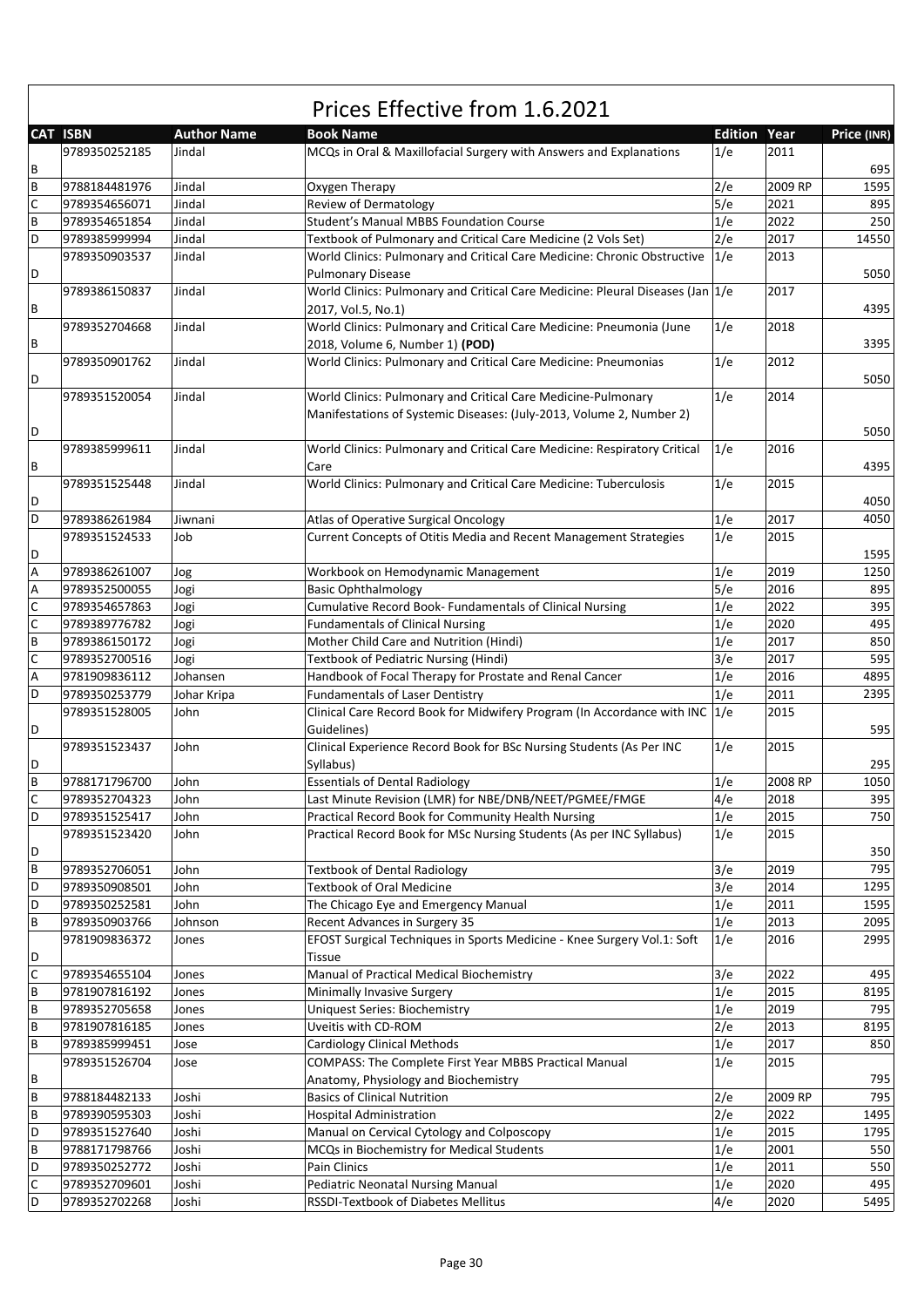|                |                 |                    | Prices Effective from 1.6.2021                                                                                  |                     |         |             |
|----------------|-----------------|--------------------|-----------------------------------------------------------------------------------------------------------------|---------------------|---------|-------------|
|                | <b>CAT ISBN</b> | <b>Author Name</b> | <b>Book Name</b>                                                                                                | <b>Edition Year</b> |         | Price (INR) |
| D              | 9788184488876   | Joshi              | Step by Step Management of Clubfoot by JESS (Joshi's External<br>Stabilization System) with Interactive DVD-ROM | 1/e                 | 2010    | 1050        |
| B              | 9788184486490   | Joshi              | <b>Textbook of Pulmonary Medicine</b>                                                                           | 1/e                 | 2009    | 2550        |
| B              | 9789390020751   | Jothinath          | Anesthesia Review                                                                                               | 2/e                 | 2021    | 1650        |
| B              | 9789351527756   | Kacker             | Rhinology Handbook                                                                                              | 1/e                 | 2016    | 850         |
| B              | 9788184484557   | Kadasne            | Kadasne's Textbook of Anatomy (Vol 1)                                                                           | 1/e                 | 2009    | 1495        |
| B              | 9788184484564   | Kadasne            | Kadasne's Textbook of Anatomy (Vol 2)                                                                           | 1/e                 | 2009    | 1095        |
| B              | 9788184484571   | Kadasne            | Kadasne's Textbook of Anatomy (Vol 3)                                                                           | 1/e                 | 2009    | 1495        |
| B              | JPB1000001245   | Kadasne            | Kadasne's Textbook of Anatomy (3 Vol. Set): Clinically Oriented                                                 | 1/e                 | 2008    | 2795        |
| B              | 9789350251522   | Kadasne            |                                                                                                                 | 1/e                 | 2011    | 1095        |
|                | 9789390595211   | Kadri              | Kadasne's Textbook of Embryology<br>IAPSM's Textbook of Community Medicine As Per The Competency-based 2/e      |                     | 2021    | 1595        |
| B              |                 |                    |                                                                                                                 |                     |         |             |
|                |                 |                    | Medical Education Curriculum (NMC)                                                                              |                     | 2014    |             |
| D              | 9789351522959   | Kakar              | Case Studies in Internal Medicine                                                                               | 1/e                 |         | 950         |
| B              | 9789352703876   | Kakar              | HIV/AIDS-Test and Treat                                                                                         | 1/e                 | 2018    | 1495        |
| D              | 9789352706877   | Kakar              | Management of Common Gynecological Problems: A Guide for<br>Practitioners                                       | 1/e                 | 2019    | 1350        |
| $\overline{A}$ | 9788194802839   | Kakar              | The Practice Manual of Illustrative Anatomy                                                                     | 4/e                 | 2021    | 695         |
| B              | 9789354652400   | Kakkad             | Fundamentals of Electrotherapy and Biomedical Physics                                                           | 2/e                 | 2022    | 495         |
| D              | 9789380704852   | Kakkad             | <b>Practical Orthopedics</b>                                                                                    | 2/e                 | 2011    | 1295        |
|                | 9789352706129   | Kakkar             | 101 Medical Autopsy Cases: Adult and Pediatric (With Complete                                                   | 1/e                 | 2019    |             |
| B              |                 |                    | Pathological/ Clinical Details and Review of Literature)                                                        |                     |         | 4850        |
| D              | 9788184488074   | Kakodkar           | Questions and Answers in Community Dentistry                                                                    | 1/e                 | 2010    | 695         |
|                | 9789350256367   | Kalaimathi         | A Quick Reference Guide to Child's Growth and Development for Nurses                                            | 1/e                 | 2012    |             |
| D              |                 |                    |                                                                                                                 |                     |         | 295         |
|                | (Forthcoming)   | Kalaimathi         | Growth and Development of Children                                                                              |                     |         |             |
| D              | 9788180616983   | Kalaimathi         | Nurses Guide to Neonatal Procedures                                                                             | 1/e                 | 2007 RP | 450         |
| D              | 9789350903940   | Kalbande           | Vascular Surgery Made Easy with 3 DVD-ROMs                                                                      | 1/e                 | 2013    | 995         |
| D              | 9789350257616   | Kalia              | Clinical comprehensive Log book for BSc nursing                                                                 | 1/e                 | 2012    | 250         |
| C              | 9789351526230   | Kalia              | <b>Pediatric Nursing Procedures</b>                                                                             | 2/e                 | 2015    | 450         |
| B              | 9789352706730   | Kalra              | Case-based Reviews in Pediatric Infectious Diseases                                                             | 1/e                 | 2021    | 1095        |
| $\overline{B}$ | 9789351529606   | Kalra              | Clinic Consult: Pediatrics Childhood Diarrhea                                                                   | 2/e                 | 2016    | 850         |
| B              | 9789352705894   | Kalra              | <b>Clinical Cases in Endocrinology</b>                                                                          | 1/e                 | 2019    | 1250        |
|                | 9789388958677   | Kalra              | Glucocrinology: The Relationship between Glucose and Endocrine                                                  | 1/e                 | 2020    |             |
| D              |                 |                    | Function                                                                                                        |                     |         | 2050        |
| D              | 9789389587937   | Kalra              | Insulin Therapy Made Easy                                                                                       | 1/e                 | 2020    | 1150        |
| B              | 9789352703883   | Kalra              | Lipocrinology                                                                                                   | 1/e                 | 2019    | 1795        |
| B              | 9788171798346   | Kalra              | MCQs in Oral Pathology                                                                                          | 1/e                 | 2006 RP | 695         |
| $\overline{B}$ | 9788184483680   | Kalra              | Renal Disease Prevention and Management (API)                                                                   | 1/e                 | 2008    | 2795        |
|                | 9788180617058   | Kaluskar           | Complications in Endoscopic Sinus Surgery Diagnosis, Prevention and                                             | 2/e                 | 2006    |             |
| B              |                 |                    | Management                                                                                                      |                     |         | 13750       |
| D              | 9789351522362   | Kaluskar           | Diseases of the External Ear (Including Step-by-Step Otoplasty)                                                 | 1/e                 | 2014    | 1450        |
| D              | 9788180618031   | Kalyanpur          | Step by Step in Emergency Radiology with CD-ROM                                                                 | 1/e                 | 2006    | 795         |
| $\mathsf C$    | 9789352704361   | Kamal KV           | Mastering NEET Series (Volume 1: Non-Clinical Subjects)                                                         | 2/e                 | 2018    | 1195        |
| $\mathsf C$    | 9789352704378   | Kamal KV           | Mastering NEET Series (Volume 2: Clinical Subjects)                                                             | 2/e                 | 2018    | 1195        |
|                | 9789389129854   | Kamal KV           | Self-Assessment & Review of FMGE/MCI Screening Examination (2002-                                               | 8/e                 | 2019    |             |
| С              |                 |                    | December 2018)                                                                                                  |                     |         | 1495        |
| $\mathsf C$    | 9789352705559   | Kamal KV           | Self-Assessment & Review of FMGE/MCI Screening Examination:<br>Supplement                                       | 3/e                 | 2019    | 150         |
| $\mathsf{C}$   |                 | Kamalam            |                                                                                                                 | 4/e                 | 2022    | 1095        |
| D              | 9789354656675   |                    | <b>Essentials in Community Health Nursing Practice</b>                                                          |                     |         | 595         |
|                | 9788180614750   | Kamat              | Management of Urological Problems in General Practice                                                           | 2/e                 | 2005    |             |
| $\mathsf B$    | 9789352705313   | Kamat              | Practical Applications of Intravenous Fluids in Surgical Patients                                               | 2/e                 | 2019    | 995         |
| $\sf B$        | 9789351529040   | Kamat              | Practical Applications of Mechanical Ventilation                                                                | 2/e                 | 2016    | 1595        |
| B              | 9789350252024   | Kamat              | <b>Practical Manual of Hematology</b>                                                                           | 1/e                 | 2011    | 350         |
| Α              | 9789354656361   | Kamath             | API Textbook of Medicine (2 Volumes)                                                                            | 12/e                | 2022    | 5500        |
| D              | 9789350254295   | Kamboj             | Review in Oral Pathology with MCQs                                                                              | 1/e                 | 2012    | 450         |
| $\overline{B}$ | 9789352701315   | Kanchan            | Rapid Review of Toxicology                                                                                      | 1/e                 | 2018    | 395         |
| D              | 9788180614514   | Kandoi             | Clinical Aspects in Osteoporosis                                                                                | 1/e                 | 2005    | 1295        |
| D              | 9789350252222   | Kanojia            | Plaster Application Made Easy with Interactive DVD-ROM                                                          | 1/e                 | 2011    | 1050        |
|                | 9788184486315   | Kanojia            | Step by Step Management of Lower Limbs Deformity with DVD-ROM                                                   | 1/e                 | 2009    |             |
| D              |                 |                    |                                                                                                                 |                     |         | 1050        |
| D              | 9789351529439   | Kapadia            | Textbook of Interventional Cardiology: A Global Perspective                                                     | 1/e                 | 2017    | 19795       |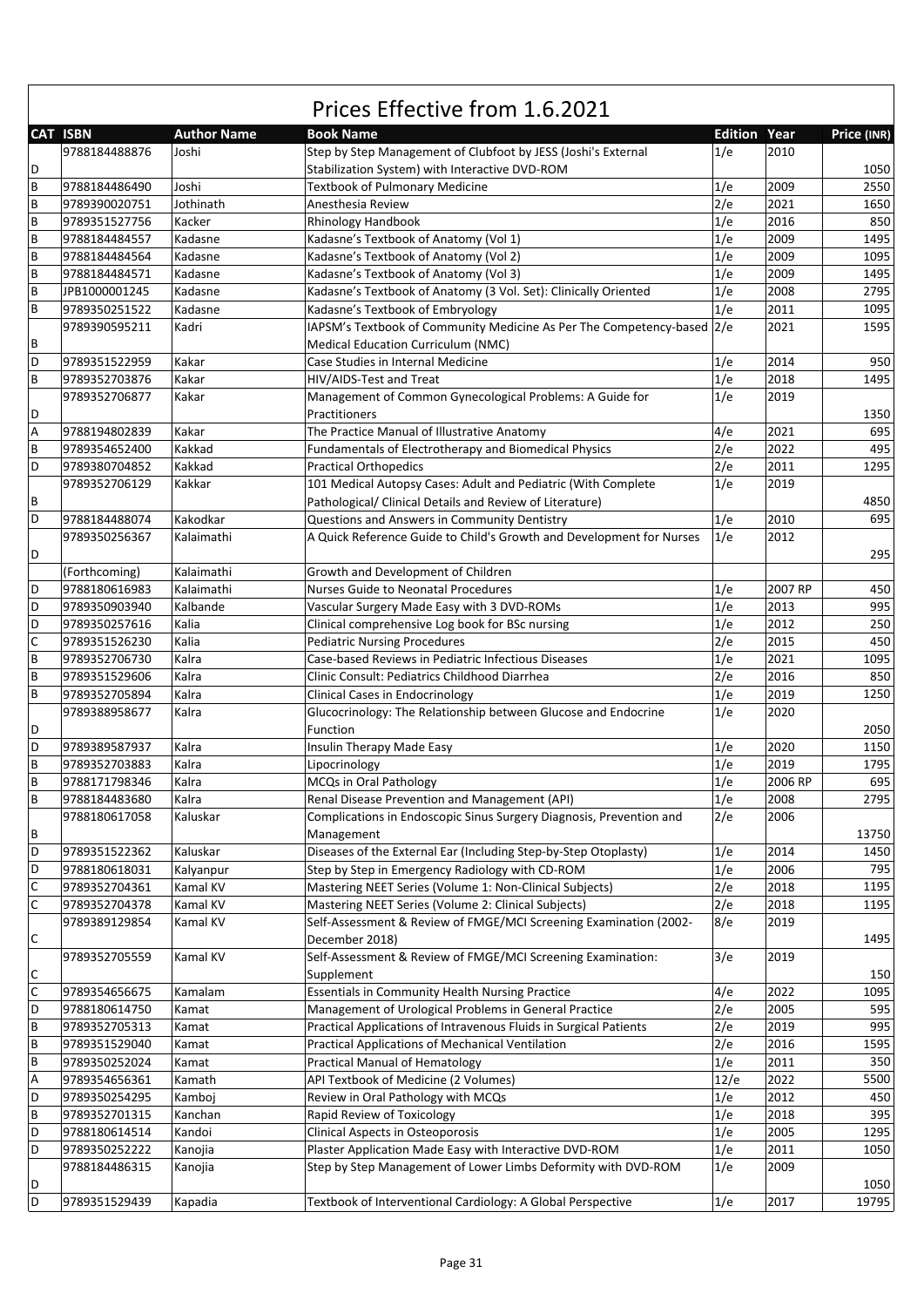|                           | Prices Effective from 1.6.2021 |                    |                                                                                                                   |                     |      |             |  |  |
|---------------------------|--------------------------------|--------------------|-------------------------------------------------------------------------------------------------------------------|---------------------|------|-------------|--|--|
|                           | <b>CAT ISBN</b>                | <b>Author Name</b> | <b>Book Name</b>                                                                                                  | <b>Edition Year</b> |      | Price (INR) |  |  |
| D                         | 9789351526711                  | Kapadia            | Vascular Diseases Simplified                                                                                      | 1/e                 | 2015 | 3550        |  |  |
| D                         | 9788184487640                  | Kapoor             | A-Z Pocketbook of Gall Bladder Cancer                                                                             | 1/e                 | 2010 | 550         |  |  |
|                           | 9789351525639                  | Kapoor             | Clinical Simulation in Medicine (For all Examinations in Cardiology, Critical 1/e                                 |                     | 2016 |             |  |  |
| D                         |                                |                    | Care, Anesthesia and Pulmonary Medicine)                                                                          |                     |      | 12850       |  |  |
| D                         | 9789350906552                  | Kapoor             | <b>Illustrated Medical Pharmacology</b>                                                                           | 1/e                 | 2013 | 4595        |  |  |
|                           | 9789352700660                  | Kapoor             | Review of Cardiac Anesthesia & Cardiac Critical Care with 2100 MCQs                                               | 2/e                 | 2017 |             |  |  |
| В                         |                                |                    |                                                                                                                   |                     |      | 2350        |  |  |
| D                         | 9788184480917                  | Kapoor             | Tips & Tricks Lasik Surgery with DVD-ROM                                                                          | 1/e                 | 2007 | 2495        |  |  |
| D                         | 9789351522195                  | Kapoor             | Transesophageal Echocardiography of Congenital Heart Diseases                                                     | 1/e                 | 2014 | 7695        |  |  |
|                           |                                |                    |                                                                                                                   |                     |      |             |  |  |
| B                         | 9789354653445                  | Kapoor             | Yearbook of Anesthesiology-11                                                                                     | 1/e                 | 2022 | 1995        |  |  |
| D                         | 9789350906361                  | Kapre              | Atlas of Thyroid Surgery                                                                                          | 1/e                 | 2013 | 2595        |  |  |
| B                         | 9789352709700                  | Kapse              | Pediatric Pictorial Interrogative Reckoner (IAP)                                                                  | 1/e                 | 2019 | 1750        |  |  |
| D                         | 9789351525257                  | Kapur              | Challenges and Controversies in Kidney Transplantation                                                            | 1/e                 | 2015 | 5550        |  |  |
| B                         | 9789350908365                  | Kar                | Comprehensive Textbook of Sexual Medicine                                                                         | 2/e                 | 2014 | 1795        |  |  |
| D                         | 9789350258095                  | Kar                | Do's and Don'ts in Obstetrics and Gynecology Practice                                                             | 1/e                 | 2012 | 1195        |  |  |
| B                         | 9781907816796                  | Karam              | Rejuvenation of the Aging Face                                                                                    | 1/e                 | 2015 | 7450        |  |  |
| Α                         | 9789352705696                  | Karjodkar          | <b>Essentials of Oral and Maxillofacial Radiology</b>                                                             | 2/e                 | 2019 | 1650        |  |  |
| B                         | 9789386150981                  | Karkee             | Illustration of Quantitative Research methods in health science                                                   | 1/e                 | 2017 | 1095        |  |  |
|                           | 9788180616082                  | Karna              | Step by Step Neuro-ophthalmology Clinical Examination and Diagnosis                                               | 1/e                 | 2006 |             |  |  |
| D                         |                                |                    | with 2 CD-ROM                                                                                                     |                     |      | 1395        |  |  |
| D                         | 9788184481198                  | Karna              | The Sankara Nethralaya Atlas of Neuro-ophthalmology                                                               | 2/e                 | 2007 | 7550        |  |  |
|                           | 9789350251836                  | Karthik            | Introduction to Occupational Therapy and Occupational Therapy                                                     | 1/e                 | 2011 |             |  |  |
| D                         |                                |                    | Marketing                                                                                                         |                     |      | 795         |  |  |
| $\overline{B}$            | 9789350255636                  | Karthikeyan        | Chest X-Ray Made Easy                                                                                             | 2/e                 | 2017 | 795         |  |  |
|                           | 9788184482935                  | Karthikeyan        | Computed Aided Tomography Case Histories: BRAIN with CD-ROM                                                       | 2/e                 | 2008 |             |  |  |
| D                         |                                |                    |                                                                                                                   |                     |      | 4595        |  |  |
| D                         | 9788180619588                  | Karthikeyan        |                                                                                                                   | 1/e                 | 2007 | 3395        |  |  |
|                           | 9789350904084                  | Karthikeyan        | CT Abdomen: A Pattern Approach with CD-ROM<br>High Resolution Computed Tomography of the Lungs: A Practical Guide | 2/e                 | 2013 |             |  |  |
| D                         |                                |                    |                                                                                                                   |                     |      | 6395        |  |  |
|                           |                                |                    |                                                                                                                   |                     | 2007 |             |  |  |
|                           | 9788180619427                  | Karthikeyan        | Jaypee Gold Standard Mini Atlas Series Emergency Imaging with Photo CD 1/e<br><b>ROM</b>                          |                     |      |             |  |  |
| D                         |                                |                    |                                                                                                                   |                     |      | 1395        |  |  |
|                           | 9789350904367                  | Karthikeyan        | Lumbini Eye Institute Clinical Color Atlas & Manual of Pediatric                                                  | 1/e                 | 2013 |             |  |  |
|                           |                                |                    | Ophthalmology Strabismus & Neuro-Ophthalmology (Two Volume Set)                                                   |                     |      |             |  |  |
| D                         |                                |                    |                                                                                                                   |                     |      | 17350       |  |  |
| D                         | 9789350905128                  | Karthikeyan        | Manual of Reconstructive Hand Surgery                                                                             | 1/e                 | 2013 | 3395        |  |  |
| B                         | 9788184482966                  | Karthikeyan        | Multidetector Coronary CT Angiography                                                                             | 1/e                 | 2008 | 8050        |  |  |
| D                         | 9788180618925                  | Karunakaran        | MCQs in Oral Pathology (with Explanatory Answers)                                                                 | 1/e                 | 2007 | 450         |  |  |
| B                         | 9788184487565                  | Kashinathan        | A Concise Book on Pathology                                                                                       | 1/e                 | 2011 | 450         |  |  |
|                           | 9789351529729                  | Kasliwal           | Applied Echocardiography in Coronary Artery Disease (Includes CD-ROM)                                             | 1/e                 | 2016 |             |  |  |
| D                         |                                |                    |                                                                                                                   |                     |      | 5895        |  |  |
| D                         | 9789352703319                  | Kasumovic          | <b>OCT Angiography</b>                                                                                            | 1/e                 | 2018 | 5350        |  |  |
| D                         | 9789351529712                  | Kataria            | Principles and Management of Cancer                                                                               | 1/e                 | 2016 | 7895        |  |  |
| D                         | 9788180616150                  | Kathale            | <b>Essentials of Clinical Medicine</b>                                                                            | 1/e                 | 2006 | 1295        |  |  |
| D                         | 9789351522003                  | Kaur               | <b>Clinical Neurosciences and Critical Care Nursing</b>                                                           | 1/e                 | 2014 | 1150        |  |  |
|                           | 9789350903070                  | Kaur               | Community Health Nursing Procedures (As per the Syllabus of INC)                                                  | 1/e                 | 2013 |             |  |  |
| D                         |                                |                    | (Punjabi)                                                                                                         |                     |      | 295         |  |  |
| B                         | 9789354655913                  | Kaur               | Competency Based Logbook for Medical Physiology                                                                   | 1/e                 | 2022 | 295         |  |  |
| $\boldsymbol{\mathsf{A}}$ | 9788194802853                  | Kaur               | Comprehensive Workbook for Practical Physiology                                                                   | 3/e                 | 2021 | 795         |  |  |
|                           | 9789354654954                  | Kaur               | Textbook of Nursing Management and Services for BSc and Post Basic                                                | 2/e                 | 2022 | 795         |  |  |
| C                         |                                |                    | <b>Nursing</b>                                                                                                    |                     |      |             |  |  |
| $\overline{c}$            | 9789354656125                  | Kaushal            | Self Assessment and Review of Anatomy                                                                             | 5/e                 | 2021 | 1495        |  |  |
| B                         | 9789351525509                  | Kaushik            | Clinical Appraoch to Pediatric Neurology                                                                          | 1/e                 | 2021 | 1595        |  |  |
|                           | 9788184484953                  | Kaushik            | Emergency Surgery for Peritonitis Made Easy with Photo CD-ROM                                                     | 1/e                 | 2009 |             |  |  |
| В                         |                                |                    |                                                                                                                   |                     |      | 1350        |  |  |
| D                         | 9788184485691                  | Kaushik            | Operative Procedures in Surgical Gastroenterology (2 Vols)                                                        | 1/e                 | 2009 | 1650        |  |  |
| D                         | 9789351524281                  | Kavitha            | Viva Voce in Biochemistry                                                                                         | 1/e                 | 2015 | 450         |  |  |
| $\mathsf C$               | 9789354651472                  | Kavitha K          | A Comprehensive Manual of Pediatric Nursing Procedures                                                            | 2/e                 | 2021 | 450         |  |  |
| D                         | 9788184482836                  | Kavitha VRS        | Sociology in Nursing Globe                                                                                        | 1/e                 | 2008 | 450         |  |  |
| A                         | 9789386150691                  | Kawthalkar         | <b>Essentials of Clinical Pathology</b>                                                                           | 2/e                 | 2018 | 950         |  |  |
| $\boldsymbol{\mathsf{A}}$ | 9789389188028                  | Kawthalkar         | <b>Essentials of Hematology</b>                                                                                   | 3/e                 | 2020 | 1095        |  |  |

 $\Gamma$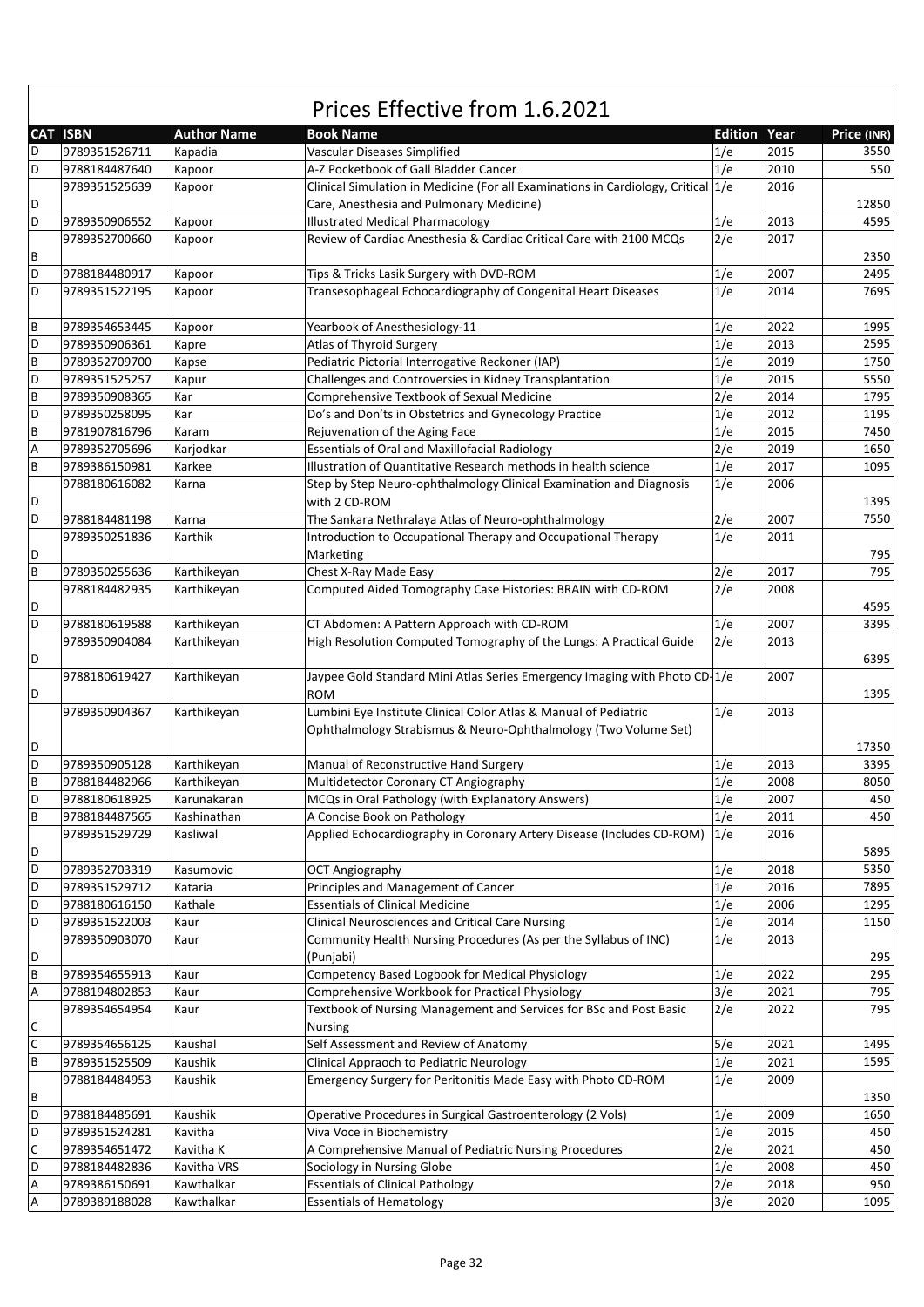|             |                 |                    | Prices Effective from 1.6.2021                                                           |                |      |             |
|-------------|-----------------|--------------------|------------------------------------------------------------------------------------------|----------------|------|-------------|
|             | <b>CAT ISBN</b> | <b>Author Name</b> | <b>Book Name</b>                                                                         | <b>Edition</b> | Year | Price (INR) |
| В           | 9788184480597   | Kawthalkar         | Jaypee Gold Standard Mini Atlas Series Haematology with Photo CD-ROM                     | 1/e            | 2007 | 1750        |
| B           | 9789351526315   | Kazmi              | Basics in Epidemiology and Biostatistics                                                 | 1/e            | 2015 | 595         |
| D           | 9789351526278   | Kazmi              | <b>Color Atlas of Clinical Dermatology</b>                                               | 1/e            | 2015 | 2750        |
| B           | 9781787791237   | Keane              | Gynaecology (Pocket Tutor)                                                               | 1/e            | 2022 | 1195        |
| B           | 9781909836747   | Keane              | Obstetrics (Pocket Tutor)                                                                | 1/e            | 2019 | 1350        |
| D           | 9788171792337   | Keith              | Multiple Pregnancy: Diagnosis and Management-A Clinical Approach                         | 1/e            | 2002 | 1550        |
| D           | 9781909836396   | Kelberine          | EFOST Surgical Techniques in Sports Medicine - Elbow Surgery                             | 1/e            | 2016 | 2995        |
| D           | 9788184483703   | Kenkre             | Neurological Examination Made Easy with DVD-ROM                                          | 1/e            | 2008 | 795         |
| B           | 9789386261755   | Kesavan            | Frontiers in Pediatric Neurology                                                         | 1/e            | 2017 | 1350        |
| Α           | 9789389188974   | Kesavan            | IAP Textbook of Pediatric Radiology                                                      | 2/e            | 2020 | 895         |
| D           | 9789351521839   | Khadilkar          | <b>Endocrinology in Obstetrics and Gynecology</b>                                        | 1/e            | 2015 | 1750        |
| Α           | 9789352709052   | Khadilkar          | IAP Textbook on Pediatric Endocrinology                                                  | 1/e            | 2019 | 1850        |
| D           | 9788184489934   | Khalil             | <b>Essentials of Pediatric Cardiology</b>                                                | 2/e            | 2011 | 1650        |
|             | 9789352500192   | Khan               | A Practical Guide to Objective Structured Practical Examination (OSPE) on                | 1/e            | 2016 |             |
| В           |                 |                    | Gross Anatomy For Medical and Dental Students                                            |                |      | 795         |
| D           | 9789350251669   | Khan               | <b>Endoscopic Colour Atlas of Ear Diseases</b>                                           | 1/e            | 2011 | 3695        |
| D           | 9789352706709   | Khan               | Internal Medicine: Diagnosis and Therapy                                                 | 2/e            | 2020 | 1750        |
| D           | 9789350904893   | Khan               | Master Visual Diagnosis of ECG: A Short Atlas                                            | 1/e            | 2013 | 1695        |
| B           | 9789352700356   | Khan               | <b>Mastering Community Medicine</b>                                                      | 2/e            | 2017 | 850         |
| B           | 9789351527442   | Khan               | Midwifery Casebook for ANM and GNM Students (In Hindi)                                   | 1/e            | 2015 | 750         |
| B           | 9789386056016   | Khan               | <b>Practical Cardiology</b>                                                              | 1/e            | 2018 | 2195        |
| B           | 9789386107671   | Khan               | Practical Physiology: A New Approach                                                     | 1/e            | 2016 | 495         |
| B           | 9788180610035   | Khan               | Principles of Genetics & Animal Breeding                                                 | 1/e            | 2002 | 1050        |
| B           | 9789389188585   | Khan               | Rapid ECG Interpretation                                                                 | 4/e            | 2020 | 1250        |
|             | (Forthcoming)   | Khan               | Solved Question Papers Community Medicine PSM                                            |                |      |             |
|             | 9789352704972   | Khandelwal         | AIIMS-MAMC-PGI Imaging Series: Diagnostic Radiology: Neuroradiology                      | 4/e            | 2018 |             |
| D           |                 |                    | Including Head and Neck Imaging                                                          |                |      | 5650        |
| D           | 9789350256305   | Khandelwal         | Jaypee Video Atlas of USMLE Step 2 CS Cases and Tips (wtih 2 DVDs)                       | 1/e            | 2012 | 2195        |
| D           | 9789350903117   | Khandelwal         | Jaypee's Pre NEET Surgery                                                                | 1/e            | 2013 | 250         |
| D           | 9781907816932   | Khanduja           | FRCS (Tr & Orth): MCQs and Clinical Cases                                                | 1/e            | 2014 | 2450        |
| B           | 9789352701766   | Khanduri           | Textbook of Radiology for CT and MRI Technicians with MCQs                               | 1/e            | 2018 | 895         |
| B           | 9789351523024   | Khanna             | Bhutani's Color Atlas of Dermatology                                                     | 6/e            | 2015 | 2395        |
| D           | 9788180610912   | Khanna             | Clinical Practice of Common Geriatric Problems in Women                                  | 1/e            | 2003 | 750         |
| B           | 9789351529903   | Khanna             | Handbook of Interventions for Structural Heart and Peripheral Vascular<br><b>Disease</b> | 1/e            | 2016 | 2695        |
| B           | 9789352709830   | Khanna             | IAGES Recent Advances in Minimal Access Surgery                                          | 1/e            | 2019 | 1495        |
| D           | 9789389776805   | Khanna             | IAGES Recent Advances in Minimal Access Surgery-2                                        | 1/e            | 2020 | 1395        |
| В           | 9789389587241   | Khanna             | Long and Short Cases in Anesthesiology                                                   | 1/e            | 2021 | 995         |
| D           | 9788184489279   | Khanna             | Manual of Vascular Surgery                                                               | 1/e            | 2010 | 2050        |
|             | 9789385999987   | Khanna             | NIC Companion Book of Interventional Cardiology                                          | 1/e            | 2018 |             |
| В           |                 |                    |                                                                                          |                |      | 2195        |
| D           | 9788184484762   | Khanna             | Pocket Book of Physiotherapy Management in Poliomyelitis                                 | 1/e            | 2009 | 550         |
| D           | 9789380704401   | Khanna             | Pocketbook of Physiotherapy Management in Amputation                                     | 1/e            | 2010 | 550         |
| $\mathsf C$ | 9789354656057   | Khanna             | Self Assessment and Review: Medicine (Part A & B)                                        | 14/e           | 2021 | 2495        |
| D           | 9789350251263   | Khanna             | Step by Step Psoriasis Management                                                        | 1/e            | 2012 | 1495        |
| D           | 9789354651878   | Khanna             | Textbook of Orthopedic Rheumatology                                                      | 1/e            | 2022 | 2495        |
| D           | 9789352701681   | Khanna             | <b>Ultrasound in Critical Care</b>                                                       | 1/e            | 2019 | 2250        |
| В           | 9789350909768   | Khanna             | World Clinics: Dermatology - Acne(December 2013 Volume 1 Number 1)                       | 1/e            | 2014 | 4595        |
|             | (Forthcoming)   | Kharab             | Clinical Chemistry                                                                       |                |      |             |
| D           | 9789351526438   | Khardori           | Case Compendium in Endocrinology                                                         | 1/e            | 2015 | 2050        |
| B           | 9789352704781   | Khardori           | Clinical Focus Series: Bone and Mineral Disorders (POD)                                  | 1/e            | 2019 | 1850        |
| B           | 9789352701803   | Khardori           | Clinical Focus Series: Diabetes Mellitus                                                 | 1/e            | 2018 | 1350        |
| B           | 9789352700271   | Khardori           | Clinical Focus Series: Disorders of Thyroid                                              | 1/e            | 2018 | 1350        |
| B           | 9789389188356   | Khardori           | Drugs in Diabetes                                                                        | 1/e            | 2021 | 1495        |
| B           | 9789350259535   | Khatri             | <b>Basics of Electrotherapy</b>                                                          | 2/e            | 2012 | 750         |
| D           | 9789350902783   | Khatri             | <b>Basics of Orthopaedic Physiotherapy</b>                                               | 1/e            | 2013 | 795         |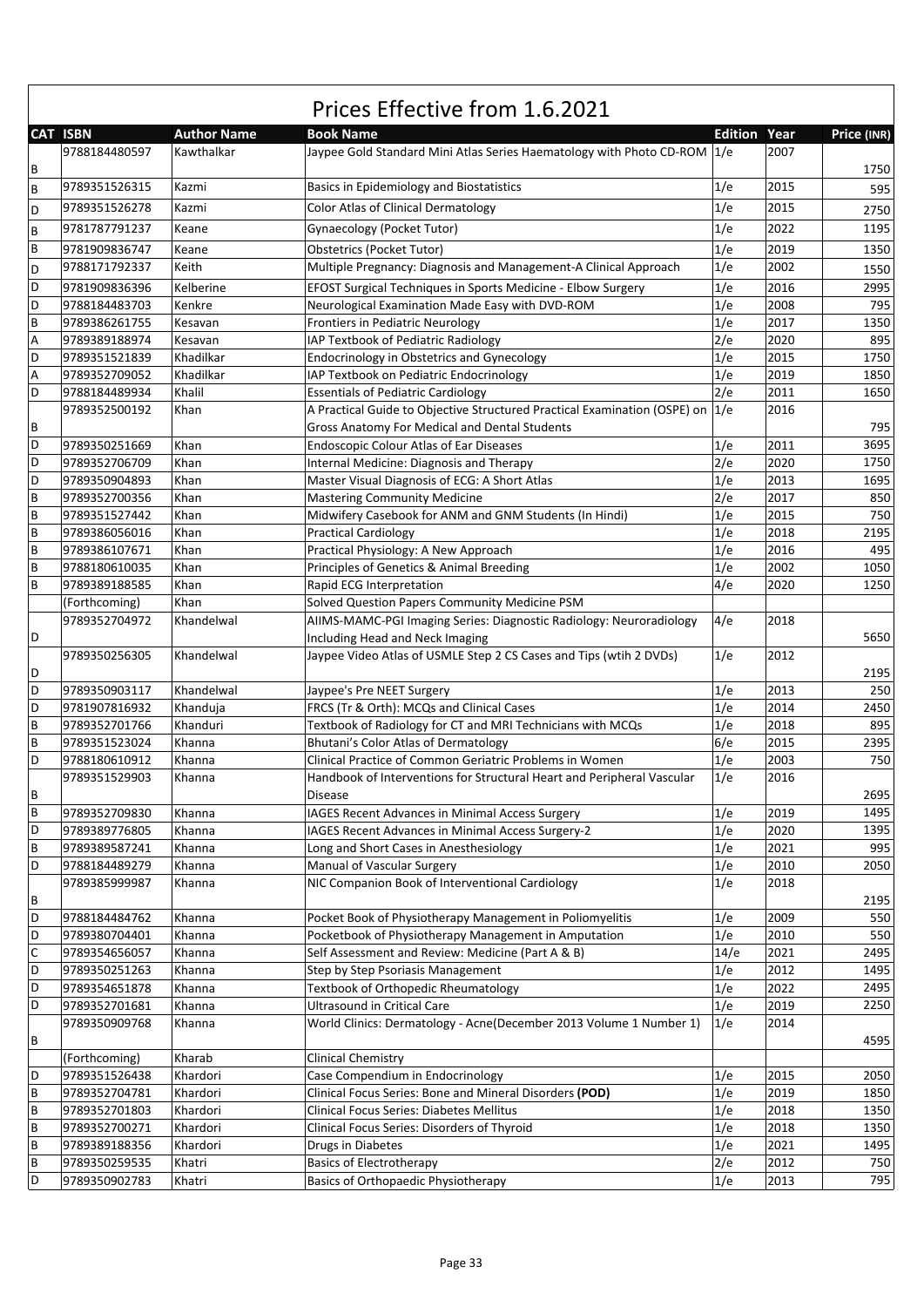|              | Prices Effective from 1.6.2021 |                    |                                                                                                     |                |         |             |  |  |
|--------------|--------------------------------|--------------------|-----------------------------------------------------------------------------------------------------|----------------|---------|-------------|--|--|
|              | <b>CAT ISBN</b>                | <b>Author Name</b> | <b>Book Name</b>                                                                                    | <b>Edition</b> | Year    | Price (INR) |  |  |
| В            | 9789352706136                  | Khatun             | Principles and Practice of Premalignant and Malignant Disorders of Vulva                            | 1/e            | 2019    | 650         |  |  |
| D            | 9788184482744                  | Kher               | IAP Specialty Series Pediatric Quiz for Undergraduates 1996-2006                                    | 1/e            | 2008    | 450         |  |  |
| B            | 9789352701728                  | Khera              | Update on Urinary Tract Infections                                                                  | 1/e            | 2018    | 1050        |  |  |
| D            | 9789389587456                  | Khilnani           | Pediatric & Neonatal Mechanical Ventilation                                                         | 3/e            | 2020    | 1295        |  |  |
| B            | 9789351527398                  | Khilnani           | Practical Approach to Pediatric Intensive Care                                                      | 3/e            | 2015    | 3195        |  |  |
| D            | 9788184481662                  | Khilnani           | Step by Step Pediatric Bronchoscopy with DVD-ROM                                                    | 1/e            | 2008    | 1295        |  |  |
| D            | 9789350257944                  | Khopkar            | Dermoscopy and Trichoscopy in Diseases of the Brown Skin                                            | 1/e            | 2012    | 1200        |  |  |
| D            | 9789389034011                  | Khopkar            | Dermoscopy, Trichoscopy & Onychoscopy in Diseases of the Pigmented<br>Skin: An Atlas and Short Text | 2/e            | 2020    | 2050        |  |  |
| D            | 9789350904572                  | Khopkar            | Lichen planus                                                                                       | 1/e            | 2013    | 6450        |  |  |
| B            | 9788180611216                  | Khosla             | Quick Revision in Gynaecology                                                                       | 1/e            | 2003    | 550         |  |  |
| D            | 9788184487084                  | Khullar            | Topper's Topics for PG Medical Entrance                                                             | 2/e            | 2009    | 495         |  |  |
|              |                                | Khunger            | Step by Step Chemical Peels with DVD-ROM                                                            | 3/e            | 2020    | <b>TBA</b>  |  |  |
| В            | 9789389188363                  | Khunger            | Step by Step Treatment of Acne Scars                                                                | 2/e            | 2022    | 1795        |  |  |
|              | 9789354657078                  | Khurana            | Comprehensive Ophthalmology with Complementary Logbook-cum-                                         | 8/e            | 2022    |             |  |  |
| Α            |                                |                    | <b>Practical Manual</b>                                                                             |                |         | 1495        |  |  |
| B            | 9789354657276                  | Khurana            | Ophthalmology Logbook-Cum-Practical Manual                                                          | 1/e            | 2022    | 195         |  |  |
| D            | 9789350906194                  | Khurana            | SUCCINCT: Concise Anatomy for Dental Students with MCQs                                             | 1/e            | 2013    | 550         |  |  |
| C            | 9789386150431                  | Khursheed          | Self Assessment & Review of Neurosciences                                                           | 2/e            | 2017    | 595         |  |  |
| D            | 9788180613203                  | Kilpadi            | Handbook of Operation Theatre Techniques                                                            | 1/e            | 2006 RP | 550         |  |  |
| D            | 9788180612435                  | Kilpadi            | Short Notes in Surgery for Undergraduate Students                                                   | 1/e            | 2004    | 795         |  |  |
| D            | 9789385999024                  | Kim                | Vascular Imaging and Intervention (2 Vols.)                                                         | 1/e            | 2019    | 30795       |  |  |
| B            | 9789350250150                  | Kiran              | Human Anatomy: A Dissection Manual                                                                  | 1/e            | 2012    | 1495        |  |  |
| B            | 9789351521501                  | Kirtane            | Endoscopic Endonasal Surgery: Sinuses and Beyond                                                    | 1/e            | 2015    | 3950        |  |  |
| D            | 9781909836013                  | Kirtschig          | Gynecologic Dermatology: Symptoms, Signs and Clinical Management                                    | 1/e            | 2016    | 7450        |  |  |
| B            | 9789389587234                  | Kler               | Handbook on Neonatal ICU                                                                            | 1/e            | 2020    | 795         |  |  |
| D            | 9781909836389                  | Klos               | EFOST Surgical Techniques in Sports Medicine - Knee Surgery Vol.2: Bone<br>and Cartilage            | 1/e            | 2016    | 2995        |  |  |
| B            | 9788180614675                  | Kochar             | Clinics and Grand Rounds in Surgery                                                                 | 1/e            | 2005    | 995         |  |  |
| D            | 9788184486537                  | Kochar             | <b>Common Surgical Emergencies</b>                                                                  | 2/e            | 2009    | 795         |  |  |
| B            | 9788180612664                  | Kochar             | Manual of Gynecologic Oncology                                                                      | 1/e            | 2004    | 1195        |  |  |
| B            | 9789354653285                  | Kohli              | Manual of Histology                                                                                 | 1/e            | 2022    | 550         |  |  |
| B            | 9789352705092                  | Koley              | <b>Essentials of Exercise Physiology</b>                                                            | 1/e            | 2019    | 450         |  |  |
| D            | 9789351529507                  | Komolafe           | A Teaching Atlas of Case Studies in Diagnostic Imaging                                              | 1/e            | 2015    | 4595        |  |  |
| B            | 9789354651397                  | Konar              | DC Dutta's Clinics in Gynecology                                                                    | 1/e            | 2022    | 795         |  |  |
| В            | 9789354651342                  | Konar              | DC Dutta's Clinics in Obstetrics                                                                    | 1/e            | 2022    | 795         |  |  |
| Α            | 9789389587883                  | Konar              | DC Dutta's Textbook of Gynecology                                                                   | 8/e            | 2020    | 1195        |  |  |
| Α            | 9789352702428                  | Konar              | D.C.Dutta's Textbook of Obstetrics with DVD-ROM                                                     | 9/e            | 2018    | 1395        |  |  |
| В            | 9789352707010                  | Konar              | Dutta's Bedside Clinics and Viva-Voce in Obstetrics and Gynecology                                  | 7/e            | 2020    | 995         |  |  |
| B            | 9789386056283                  | Konar              | Manual of Obstetrics and Gynecology for the Postgraduates                                           | 2/e            | 2017    | 1295        |  |  |
| D            | 9788180617119                  | Konar              | Medical Disorders in Pregnancy: An Update                                                           | 1/e            | 2006    | 1350        |  |  |
| D            | 9789350902035                  | Konnur             | Psychology for Graduate Nurses for BSc & Post Basic Nursing Students                                | 1/e            | 2013    | 495         |  |  |
| $\mathsf C$  |                                |                    | Textbook of Psychiatric Nursing                                                                     | 1/e            | 2016    | 1050        |  |  |
| B            | 9789351529927<br>9789385891991 | Konnur             | Multiple Gestations: Basics and Beyond                                                              | 1/e            | 2016    | 1095        |  |  |
| B            | 9789352706006                  | Kore<br>Korula     | Renal Biopsy: Interpretation                                                                        | 1/e            | 2019    | 1995        |  |  |
| D            | 9788180612947                  | Kotdawala          |                                                                                                     | 1/e            | 2004    | 550         |  |  |
| Α            | 9789351523918                  | Kote               | Adolescent Girl: An Update<br>Practical Manual of Histology for Medical Students                    | 2/e            | 2014    | 550         |  |  |
|              | 9789380704012                  |                    | Viva on Pre-clinical Endodontics Conservative Dentistry for 2nd Year BDS                            | 1/e            | 2010    |             |  |  |
| D            |                                | Kothari            | <b>Students</b>                                                                                     |                |         | 295         |  |  |
|              | 9789389188936                  | Koul               | Textbook of Nursing Research & Statistic for BSc Nursing Students                                   | 1/e            | 2022    |             |  |  |
| C<br>D       | 9788184483239                  |                    | Methods in Meat Science                                                                             | 1/e            | 2008    | 395<br>850  |  |  |
| D            | 9788180617041                  | Kowale             | Controversies in Obstetrics, Gynaecology and Infertility                                            | 1/e            | 2006    | 7350        |  |  |
| Α            | JPB1000000341                  | Kriplani           |                                                                                                     | 1/e            | 2006    | 195         |  |  |
| $\, {\bf B}$ | 9788171796861                  | Krishan<br>Krishan | <b>Anatomy Mnemonics</b><br><b>Mnemonics Series : Medicine Mnemonics</b>                            | 3/e            | 2006 RP | 250         |  |  |
| B            | 9789351529811                  | Krishna            | <b>Obstetric Protocols</b>                                                                          | 2/e            | 2016    | 1450        |  |  |
|              |                                |                    |                                                                                                     |                |         |             |  |  |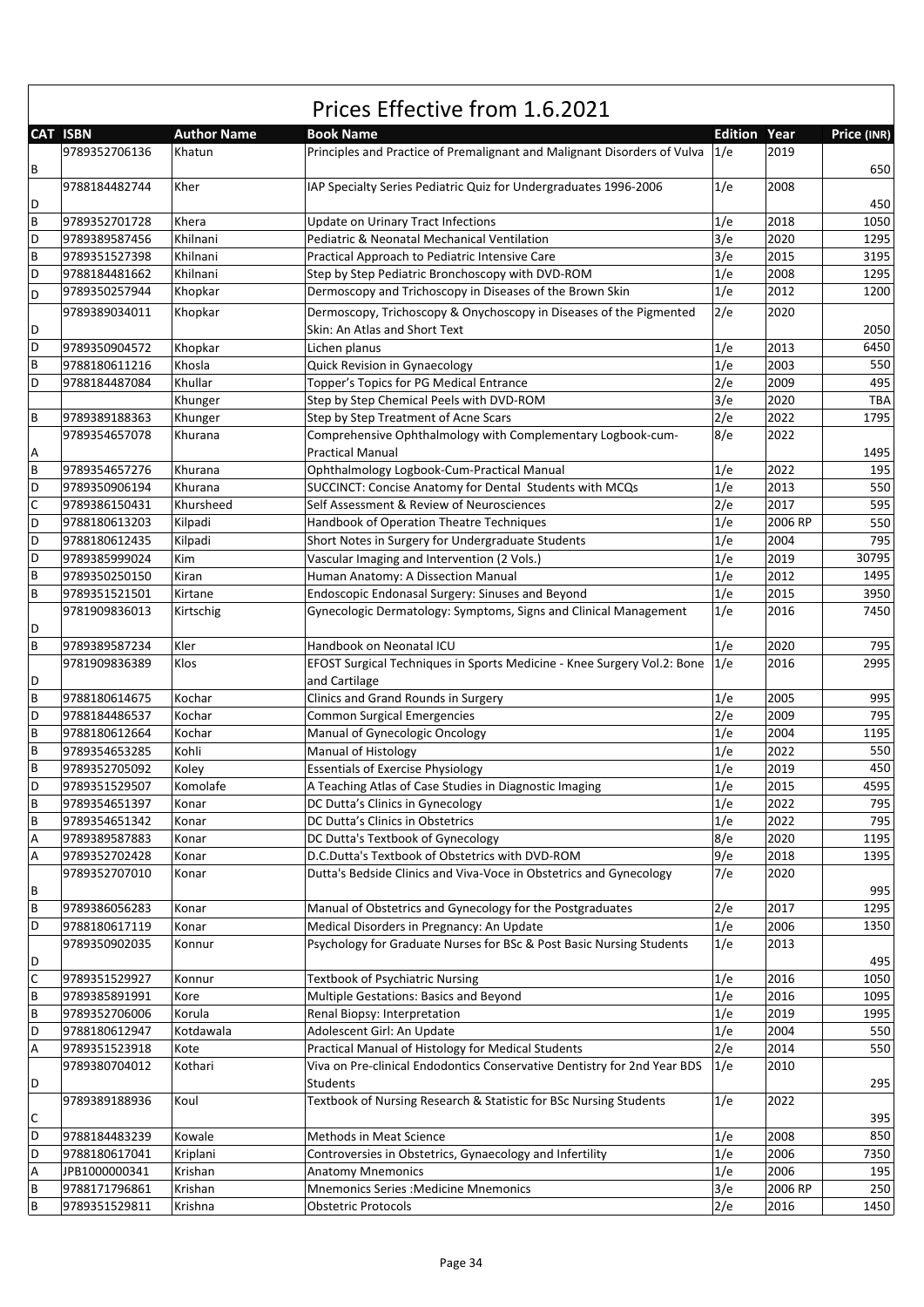#### **CAT ISBN Author Name Book Name Edition Year Price (INR)** Prices Effective from 1.6.2021 D 9788184489590 Krishna Pregnancy at Risk: A Practical Approach to High (FOGSI) 5/e 2010 4195 A 9789354653292 Krishna Das Clinical Medicine (A Textbook of Clinical Methods and Laboratory Investigations) 5/e 2022 1495 A 9789386056108 Krishna Das Textbook of Medicine (2 Volume Set) 6/e 2017 3350 B 9788184488463 Krishna Gopala Dentogist: 1st Year BDS Question Bank (RGUHS, Karnataka) 1/e 2010 695 D 9788184488357 Krishna, Dasar Principles and Practice of Public Health Dentistry 1695 1695 B 9788184480696 Krishnamurthy Medical Radiographic Techniques & Dark Room Practices 1/e 2007 350 B 9788180613616 Krishnan Handbook of Surgery 1350 and 1/e 2004 1350 B 9788171799466 Krishnan Short Notes in Surgery 11/e 2002 695 D 9788184486469 Krishnan Step by Step Management of Chemo and Radiotherapy with CD‐ROM 1/e 2009 850 D 9788184485837 | Krupashankar Scoring Systems in Dermatology | 1/e | 2009 | 550 D 9789350259498 Kuber Hernia Surgery Simplified Including DVD-ROM 1/e 2013 2795 D 9789350257197 Kukreja Anorectal Surgery Made Easy 1995 1995 1996 12013 1595 B 9788180615184 Kulkarni An Atlas of Neonatology And 11395 D 9789350251089 Kulkarni Anatomy Simplified 1/e 2015 1250 D 9788171797769 Kulkarni Biotechnology and Its Applications in Pharmacy 1/e 2009 RP 795 B 9789388958554 Kulkarni Case‐based Review in Critical Care Medicine: A Comprehensive Preparatory Book for the Examinee 1/e 2019 1395 A 9789351529668 Kulkarni Clinical Anatomy (A Problem Solving Approach) 2 Vols. with DVD‐ROM 3/e 2015 2195 A 9788180612855 Kulkarni Clinical Methods in Paediatrics (3 Vols.) 1/e 2013 RP 3650 B 9789354652042 Kulkarni Comprehensive Clinical Anesthesia 1/e 2022 2495 D 9789351527275 Kulkarni Essentials of Psychiatry for OBG Practitioners 1/e 2015 1095 B 9788184486247 Kulkarni Financial Management for Hospital Administration 1/e 2009 995<br>B 9789386322753 Kulkarni Handbook for History Taking and Examination in Children 1/e 2017 450 B 9789386322753 Kulkarni Handbook for History Taking and Examination in Children 1/e 2017 450 D 9789352700547 Kulkarni Minimally Invasive Spine Surgery 1/e 2018 5295 B 9789390020485 Kulkarni Objective Anesthesia Review: A Comprehensive Textbook for the Examinees  $5/6$  2021 1495 B 9789390020492 Kulkarni OSCE in Critical Care Medicine – I 1/e 2020 895 B 9788180611476 Kulkarni Pediatrics Cardiology 1/e 2003 1895 D 9789390020508 Kulkarni Perioperative Critical Care 1/e 2021 1995 D 9788171794904 Kulkarni Recent Advances in Orthopaedics (Vol. 2) 1/e 2009 RP 1895 B 9788184480627 Kulkarni Success at the MRCOG: Let's Crack the Code 1/e 2007 695 B 9789389188875 Kulkarni Textbook of Hemodynamic Monitoring and Therapy in the Critically Ill 1/e 2020 1850 D 9789385891052 Kulkarni Textbook of Orthopedics and Trauma (4 Vols) 3/e 2016 16850 D 9789350257081 Kulkarni Vitamins in Health and Diseases 1992 1/e 2012 550 D 9789351521143 Kulkarni Viva Voce in Oral Pathology (With Explanatory Answers) 1/e 2014 550 B 9789352702398 Kulkarni Ward Rounds in Obstetrics and Gynecology 1/e 2018 1095 B 9789352702084 Kumar A Short Textbook of Oral Radiology 2/e 2018 550 C 9789386150639 Kumar Applications of Nursing Theories 1/e 2017 495 C 9789352702169 Kumar Basic Psychology for Nurses 1/e 2018 450 B 9789390020669 Kumar Bedside Clinics in Orthopedics 20021 2/e 2021 1295 A 9789389587517 Kumar Clinical Methods in Orthopedics: A Concise Guide 1/e 2020 650 9789351526551 Kumar Computer for Nurses 19789351526551 Kumar 250<br>19788180612299 Kumar Dental Anatomy and Tooth Morphology 19788180612299 Kumar 695 B 9788180612299 Kumar Dental Anatomy and Tooth Morphology 1/e 2007 RP 9789351523802 Kumar Essentials of Microbiology 19789351523802 Kumar 950<br>19789354650819 Kumar Essentials of Oral Cancer 11/e 2021 1495 D 9789354650819 Kumar Essentials of Oral Cancer 19789354650819 Kumar 1/e 2021 B 9789386261786 Kumar Evidence Based Clinical Gynecology 1/e 2017 850 B 9789385891687 Kumar Exercise the Art Pediatrics Diagnosis Through Systematic Clinical Survey 1/e 2016 850 B 9789352708291 Kumar Exploring New Horizons in Obstetrics & Gynecology 1/e 2019 1750 B 9788180614125 Kumar Fundamentals of Physiotherapy 1/e 2005 1050 B 9789351529217 Kumar Handbook of Mechanical Ventilation 2/e 2016 950 B 9788180612930 Kumar Human Anatomy and Physiology (Hindi) 1/e 2004 895 B 9789351529910 Kumar IAL Textbook of Leprosy 2/e 2016 2016 4650 A 9789390595143 Kumar IAP Specialty Series on Pediatric Cardiology 3/e 2022 2895 D 9789354654701 Kumar ICOG- Campus: Non Communicable Diseases and Maternal Health 1/e 2022 1095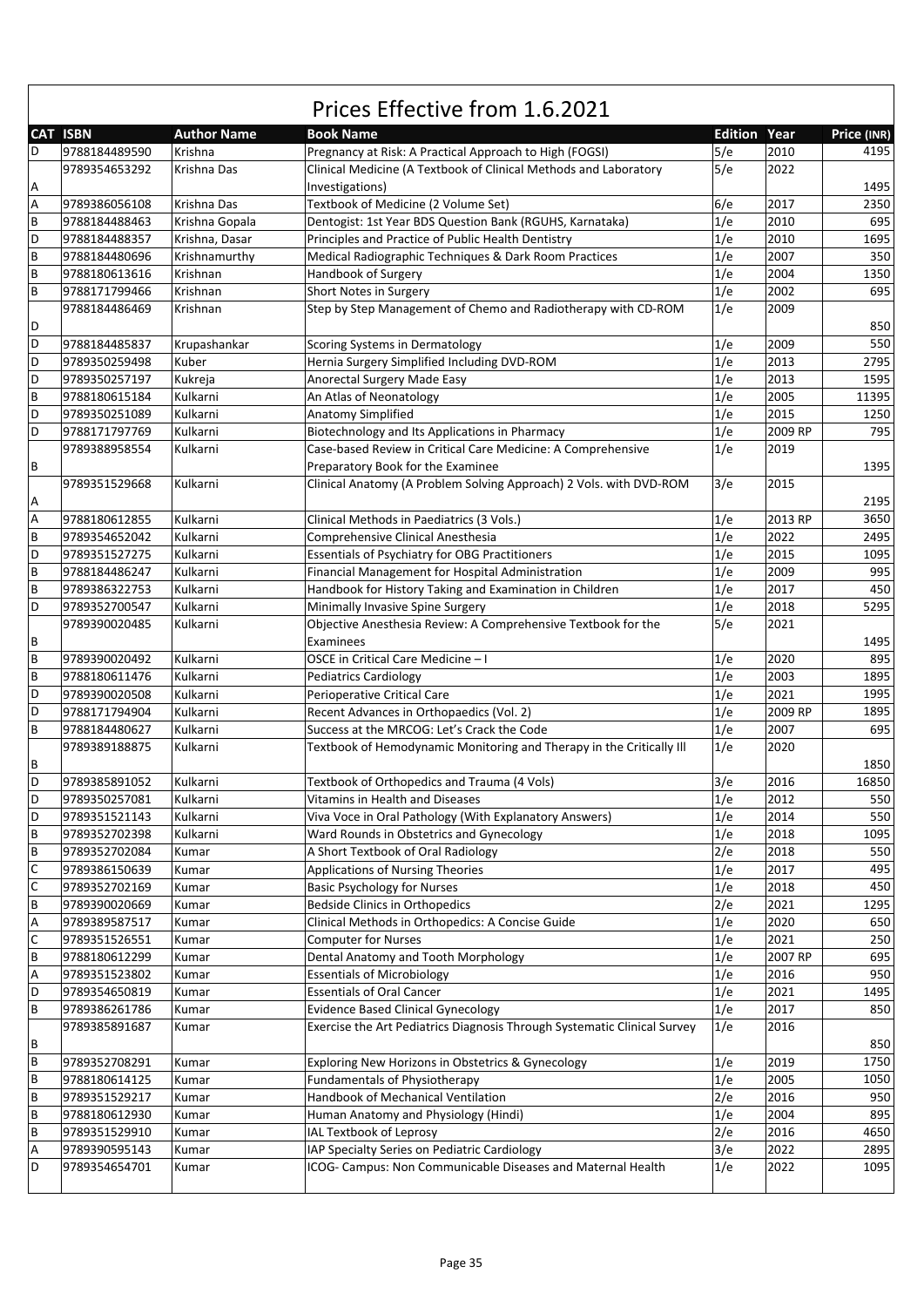|              | Prices Effective from 1.6.2021 |                    |                                                                                 |                     |         |             |  |  |
|--------------|--------------------------------|--------------------|---------------------------------------------------------------------------------|---------------------|---------|-------------|--|--|
|              | <b>CAT ISBN</b>                | <b>Author Name</b> | <b>Book Name</b>                                                                | <b>Edition Year</b> |         | Price (INR) |  |  |
|              | 9789380704036                  | Kumar              | Jaypee Gold Standard Mini Atlas Series Diagnostic Radiology                     | 1/e                 | 2010    |             |  |  |
|              |                                |                    | Hepatobiliary and Gastrointestinal Diseases With Photo CD-ROM                   |                     |         |             |  |  |
| D            |                                |                    |                                                                                 |                     |         | 995         |  |  |
| B            | 9789351529965                  | Kumar              | MCQs for General Duty Medical Officers (GDMO)                                   | 1/e                 | 2016    | 350         |  |  |
| B            | 9789389188783                  | Kumar              | MCQs for Master in Physiotherapy (MPT) Entrance Examination                     | 2/e                 | 2020    | 450         |  |  |
| D            | 9788180617409                  | Kumar              | <b>MCQs in Biomechanics</b>                                                     | 1/e                 | 2006    | 450         |  |  |
| D            | 9788184486520                  | Kumar              | Neurosurgery Review                                                             | 1/e                 | 2009    | 650         |  |  |
| $\mathsf C$  | 9789352707614                  | Kumar              | <b>Nursing Research and Statistics</b>                                          | 2/e                 | 2019    | 595         |  |  |
| D            | 9789351521655                  | Kumar              | Physiotherapy in Medical Conditions                                             | 1/e                 | 2014    | 1250        |  |  |
| B            | 9789352701902                  | Kumar              | Practical Microbiology for MBBS Students                                        | 1/e                 | 2018    | 495         |  |  |
| D            | 9789389587029                  | Kumar              | Prenatal Counseling for Optimizing Pregnancy Outcomes                           | 1/e                 | 2020    | 595         |  |  |
| B            | 9789354652202                  | Kumar              | Retina: Medical & Surgical Management                                           | 2/e                 | 2022    | 9995        |  |  |
| D            | 9789351526742                  | Kumar              | <b>Smart Dental Revision</b>                                                    | 1/e                 | 2015    | 1395        |  |  |
| Α            | 9789354652349                  | Kumar              | Textbook of Biomechanics & Kinesiology                                          | 1/e                 | 2022    | 595         |  |  |
| A            | 9789350255100                  | Kumar              | <b>Textbook of Microbiology</b>                                                 | 1/e                 | 2012    | 1050        |  |  |
| $\mathsf C$  | 9789354651236                  |                    |                                                                                 | 2/e                 | 2022    | 595         |  |  |
| B            |                                | Kumar              | Textbook of Microbiology for BSc Nursing                                        |                     | 2014    | 995         |  |  |
|              | 9789350906491                  | Kumar              | Textbook of Microbiology for Dental Students                                    | 1/e                 |         |             |  |  |
|              | 9789352501120                  | Kumar              | Textbook of Microbiology for Diploma in General Nursing and Midwifery           | 1/e                 | 2016    |             |  |  |
| C            |                                |                    | Students                                                                        |                     |         | 395         |  |  |
| D            | 9789350906408                  | Kumar              | <b>Textbook of Movement Disorders</b>                                           | 1/e                 | 2014    | 1895        |  |  |
| D            | 9789351525974                  | Kumar              | Textbook of Obstetrics for Nurses (Hindi)                                       | 1/e                 | 2015    | 1195        |  |  |
| B            | 9789352703050                  | Kumar              | The Protocol Book for Intensive Care                                            | 5/e                 | 2018    | 1050        |  |  |
| B            | 9788180612893                  | Kumar              | Viva and Practical Biochemistry (Hindi)                                         | 1/e                 | 2004    | 750         |  |  |
| D            | 9789389188493                  | Kumar              | Year Book of Dermatology-2019: Acne                                             | 1/e                 | 2020    | 1350        |  |  |
| B            | 9789352701292                  | Kumar De           | Diagnostic Microbiology for DMLT Students                                       | 2/e                 | 2019    | 750         |  |  |
| B            | 9788184487961                  | Kumar, Ashok       | <b>Common Medical Disorders in Obstetrics</b>                                   | 1/e                 | 2010    | 1095        |  |  |
| D            | 9789385891564                  | Kumaran            | Techniques of Liver Surgery                                                     | 1/e                 | 2016    | 4950        |  |  |
| D            | 9789350908396                  | Kumaraswamy        | Textbook of Dental Anatomy: A Practical Approach                                | 1/e                 | 2014    | 950         |  |  |
| B            | 9789386322135                  | Kumaravel          | <b>OSCE in Orthopedics</b>                                                      | 1/e                 | 2017    | 1095        |  |  |
| D            | 9789350900833                  | Kumaravel          | Short Cases in Orthopaedics (For PG Practical Examination)                      | 1/e                 | 2013    | 550         |  |  |
| D            | 9788184482706                  | Kumra              | <b>Applied Geriatric Anesthesia</b>                                             | 1/e                 | 2008    | 1595        |  |  |
| B            | 9788184489781                  | Kumthekar          | <b>Practical Management of Diabetes</b>                                         | 1/e                 | 2010    | 550         |  |  |
| D            | 9789389188660                  | Kundariya          | Physiotherapy in Obstetrics                                                     | 1/e                 | 2020    | 295         |  |  |
| B            | 9789351527732                  | Kundu              | Clinic Consult Pediatrics Malaria                                               | 1/e                 | 2016    | 850         |  |  |
| D            | 9789351521594                  | Kundu              | <b>FAQs in Pediatric Infectious Diseases</b>                                    | 1/e                 | 2014    | 995         |  |  |
| B            | 9789385891588                  | Kundu              | Pearls in Medicine for Students                                                 | 2/e                 | 2016    | 1795        |  |  |
|              | 9789350250907                  | Kupesic            | Color Doppler, 3D & 4D Ultrasound in Gynecology, Infertility & Obstetrics 2/e   |                     | 2011    |             |  |  |
| D            |                                |                    |                                                                                 |                     |         | 8250        |  |  |
|              | 9789350258033                  | Kupesic            | Jaypee's Donald School video Atlas of Clinical Skills in Obstetrics and         | 1/e                 | 2012    |             |  |  |
| D            |                                |                    | Gynecology                                                                      |                     |         | 5095        |  |  |
|              | 9789350254967                  | Kupesic            | Jaypee's Donald School Video Atlas of Ultrasound in Fetal Anomalies and         | 1/e                 | 2012    |             |  |  |
| D            |                                |                    | <b>Gynecologic Oncology</b>                                                     |                     |         | 4650        |  |  |
|              | 9789350250969                  | Kupesic            | Jaypee's Donald School Video Atlas of Ultrasound in Obstetrics &                | 1/e                 | 2011    |             |  |  |
| D            |                                |                    | Gynecology (12 Videos in Two DVDs)                                              |                     |         | 4650        |  |  |
| D            | 9789351520719                  | Kupesic            | Step by Step Case Studies in Obstetrics and Gynecology                          | 1/e                 | 2014    | 1895        |  |  |
| B            | 9789386107435                  | Kuppusamy          | Handbook of Radiobiology                                                        | 1/e                 | 2016    | 695         |  |  |
|              | 9788180616396                  | Kurjak             | Donald School Atlas of Clinical Application of Ultrasound in Obstetrics and 1/e |                     | 2006    |             |  |  |
|              |                                |                    |                                                                                 |                     |         |             |  |  |
| D            |                                |                    | Gynecology                                                                      |                     |         | 12550       |  |  |
| $\, {\bf B}$ | 9789352709120                  | Kurjak             | Donald School Embryo as a Person and as a Patient (POD)                         | 1/e                 | 2019    | 4250        |  |  |
| D            | 9789352701971                  | Kurjak             | Donald School Textbook of Transvaginal Sonography                               | 3/e                 | 2019    | 10595       |  |  |
| D            | 9789350904732                  | Kurjak             | Donald School Textbook of Transvaginal Sonography                               | 2/e                 | 2013    | 8250        |  |  |
|              | 9789386056870                  | Kurjak             | Donald School Textbook of Ultrasound in Obstetrics & Gynecology                 | 4/e                 | 2017    |             |  |  |
| D            |                                |                    |                                                                                 |                     |         | 4650        |  |  |
| B            | 9789352702756                  | Kurjak             | Science and Religion: Synergy not Skepticism                                    | 1/e                 | 2018    | 3650        |  |  |
| D            | 9789351520856                  | Kurjak             | Textbook of Perinatal Medicine (2 Volumes)                                      | 3/e                 | 2015    | 32850       |  |  |
| B            | 9789388958981                  | Kurjak             | The Fetus as a Patient (POD)                                                    | 1/e                 | 2020    | 4250        |  |  |
| $\mathsf C$  | 9788180619205                  | Kuruvilla          | <b>Essentials of Critical Care Nursing</b>                                      | 1/e                 | 2008 RP | 795         |  |  |
| D            | 9789351527749                  | Kushwaha           | Handbook of Pharmaceutical Technology                                           | 1/e                 | 2015    | 995         |  |  |
| $\, {\bf B}$ | 9789351525127                  | Kutty              | The Link: Pediatric History-Taking and Physical Examination                     | 1/e                 | 2016    | 850         |  |  |
| D            | 9788184483505                  | Lahariya           | A Review of Preventive and Social Medicine                                      | 1/e                 | 2008    | 850         |  |  |

٦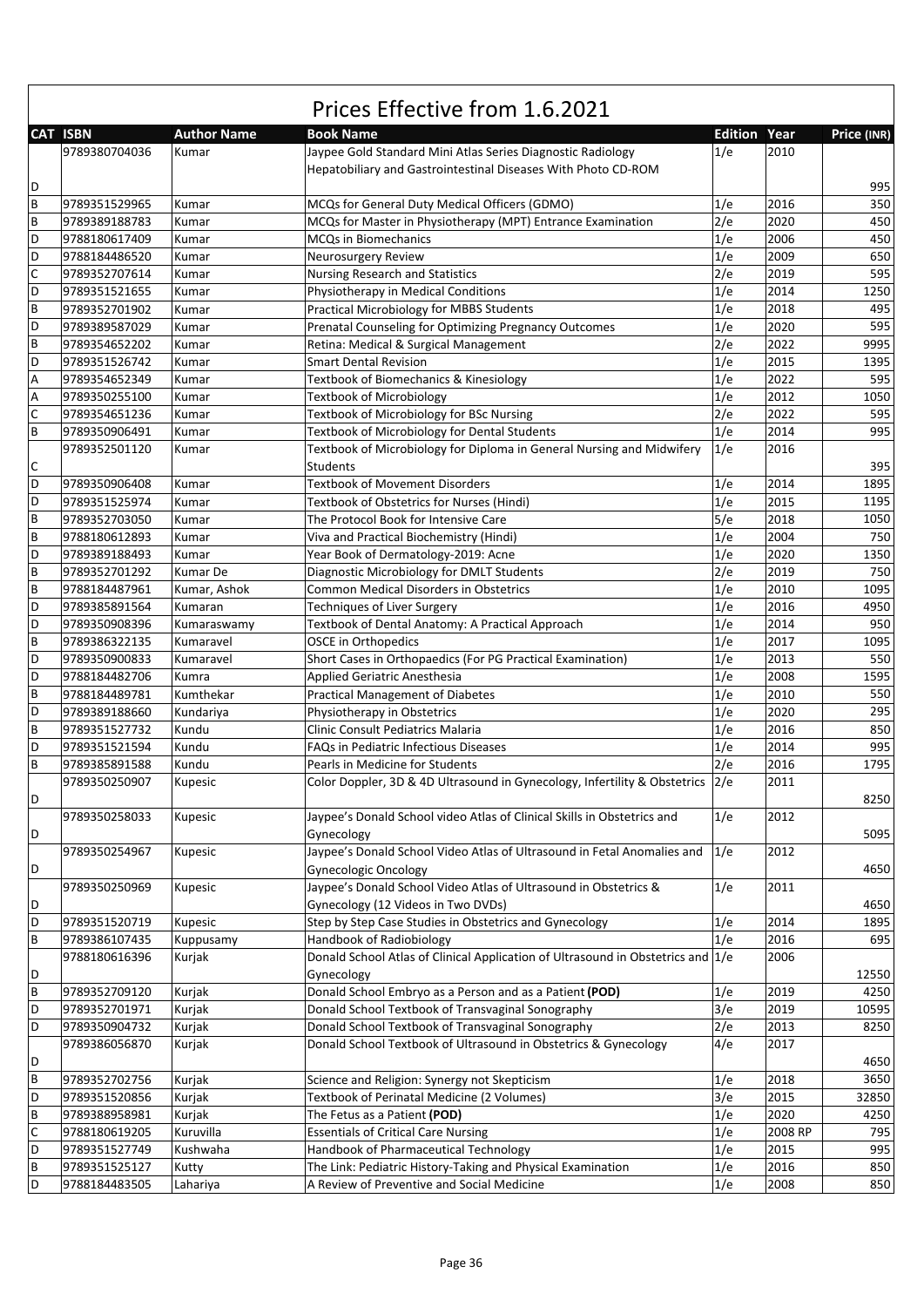|             | <b>CAT ISBN</b> | <b>Author Name</b> | <b>Book Name</b>                                                                 | <b>Edition Year</b> |         | Price (INR) |
|-------------|-----------------|--------------------|----------------------------------------------------------------------------------|---------------------|---------|-------------|
| В           | 9788180610790   | Lahiri             | Bronchial Asthma in Children: A Clinical Diagnostic & Management Primer 1/e      |                     | 2003    | 550         |
| D           | 9789350906583   | Lahiri             | Pigmentary Disorders: A Comprehensive Compendium                                 | 1/e                 | 2014    | 10795       |
| B           | 9789352704637   | Lahiri             | Postgraduate Dermatology (2 Volumes)                                             | 1/e                 | 2022    | 6995        |
| B           | 9789385999628   | Lahiri             | Textbook of lasers in Dermatology                                                | 1/e                 | 2016    | 5350        |
| B           | 9789389587074   | Lakshmanaswamy     | <b>Practical Pediatrics</b>                                                      | 1/e                 | 2020    | 995         |
| B           | 9789352702633   | Lakshmi            | An Easy Guide for Practical Biochemistry                                         | 2/e                 | 2018    | 550         |
|             | 9789351526360   | Lakshmi N          | GENOSYS - Exam Preparatory Manual for Undergraduates: Biochemistry               | 1/e                 | 2015    |             |
| D           |                 |                    | (A Simplified Approach)                                                          |                     |         | 550         |
| $\mathsf C$ | 9789352706952   | Lal                | Last Minute Revision Points for NEET-MDS/AIIMS-MDS/PGI-MDS                       | 1/e                 | 2019    | 595         |
| D           | 9788180610356   | Lal                | Pain: Understanding Major Pains                                                  | 1/e                 | 2008 RP | 1050        |
| D           | 9789350251973   | Lala               | Principles of Perinatal and Pediatric HIV/AIDS                                   | 1/e                 | 2012    | 6450        |
| B           |                 |                    |                                                                                  |                     | 2018    | 895         |
|             | 9789352702701   | Lalchandani        | Applications of Ultrasound in Anaesthesia                                        | 1/e                 |         |             |
|             | 9788180615849   | Lalitha            | MCQs in Oral and Maxillofacial Surgery (with Short Questions and                 | 1/e                 | 2006    |             |
| D           |                 |                    | Answers)                                                                         |                     |         | 450         |
| B           | 9789350257906   | Lalwani            | Recent Advances in Otolaryngology: Head & Neck surgery                           | 1/e                 | 2012    | 2550        |
|             | 9789350903834   | Lalwani            | Recent Advances in Otolaryngology: Head & Neck Surgery (Vol. 2)                  | 1/e                 | 2013    |             |
| В           |                 |                    |                                                                                  |                     |         | 2550        |
|             | 9789351521457   | Lalwani            | Recent Advances in Otolaryngology: Head and Neck Surgery (Vol. 3)                | 1/e                 | 2014    |             |
| В           |                 |                    |                                                                                  |                     |         | 1750        |
|             | 9789351525349   | Lalwani            | Recent Advances in Otolaryngology: Head and Neck Surgery (Vol. 4)                | 1/e                 | 2015    |             |
| В           |                 |                    |                                                                                  |                     |         | 1650        |
|             | 9789351529408   | Lalwani            | Recent Advances in Otolaryngology: Head and Neck Surgery (Vol. 5)                | 1/e                 | 2016    |             |
| В           |                 |                    |                                                                                  |                     |         | 1495        |
|             | 9789386322128   | Lalwani            | Recent Advances in Otolaryngology: Head and Neck Surgery (Vol. 6)                | 1/e                 | 2017    |             |
| В           |                 |                    |                                                                                  |                     |         | 1495        |
|             | 9789351520702   | Lam                | Hair Transplant 360: Advances, Techniques, Business Development, and             | 1/e                 | 2014    |             |
| D           |                 |                    | Global Perspectives (Volume-3)                                                   |                     |         | 23850       |
|             | 9789354652011   | Lam                | Hair Transplant 360: Follicular Unit Excision (FUE) Vol. 4 (Part 1 & 2)          | 2/e                 | 2022    |             |
| D           |                 |                    |                                                                                  |                     |         | 24995       |
| D           | 9789352500383   | Lam                | Hair Transplant 360 for Physicians Volume 1                                      | 2/e                 | 2016    | 8050        |
| D           | 9789352500376   | Lam                | Karamanovski's Hair Transplant 360 for Assistants Volume 2                       | 2/e                 | 2016    | 8350        |
| D           | 9781907816772   | Langford           | Key Clinical Topics in Anaesthesia                                               | 1/e                 | 2014    | 2750        |
| B           | 9789389587043   | Lanjewar           | <b>Autopsy Practices</b>                                                         | 2/e                 | 2021    | 1895        |
| B           | 9789386056887   | Latheef            | Handbook of Psychodermatology                                                    | 1/e                 | 2016    | 850         |
|             |                 |                    | Second MBBS Buster Pharmacology                                                  |                     |         |             |
| А           | 9789352704897   | Layek              |                                                                                  | 1/e                 | 2018    | 550         |
| D           | 9789351521112   | Layfield           | Atlas of Fine Needle Aspiration Cytology                                         | 1/e                 | 2014    | 8250        |
| B           | 9781907816802   | Ledger             | Recent Advances in Obstetrics & Gynaecology 25                                   | 1/e                 | 2014    | 1495        |
| $\sf{B}$    | 9781909836266   | Ledger             | Recent Advances in Obstetrics & Gynaecology 26                                   | 1/e                 | 2015    | 1395        |
| B           | 9781787791121   | Ledger             | Recent Advances in Obstetrics & Gynaecology 27                                   | 1/e                 | 2019    | 1095        |
| В           | 9789351528944   | Lee                | Undergraduate Sugery Simplified                                                  | 1/e                 | 2017    | 2095        |
| D           | 9788184482829   | Letha              | Management of Emergency Pediatrics Made Easy with CD-ROM                         | 1/e                 | 2008    | 1095        |
| B           | 9789350904992   | Levine             | Arrhythmias 101 (The Ultimate Easy-to-read Introductory Book)                    | 1/e                 | 2013    | 1895        |
| B           | 9789351528449   | Levine             | Illustrated Guide to Cardiovascular Disease                                      | 1/e                 | 2016    | 2950        |
| D           | 9781907816093   | Levine             | Shoulder and Elbow Trauma                                                        | 1/e                 | 2013    | 8195        |
| D           | 9781907816277   | Lewandrowski       | <b>Endoscopic Spinal Surgery</b>                                                 | 1/e                 | 2013    | 8595        |
| А           | 9781909836105   | Lewandrowski       | Minimally Invasive Spinal Surgery                                                | 1/e                 | 2018    | 7450        |
| А           | 9781909836846   | Lewis              | MRCP Part 2: 450 BOFs                                                            | 2/e                 | 2019    | 2795        |
| D           | 9788184481211   | Lingareddy         | Atlas of Gastrointestinal Imaging                                                | 1/e                 | 2008    | 7350        |
|             | 9788184488753   | Linkow             | The Legends of Implant Dentistry with The History of Transplantology and $ 1/e $ |                     | 2010    |             |
| D           |                 |                    | Implantology                                                                     |                     |         | 6450        |
| D           | 9789389188424   | Lobo               | Workbook on Renal Replacement Therapy in ICU                                     | 1/e                 | 2020    | 1050        |
| В           | 9789386056924   | Lockhart           | Clinical Ultrasound: A Case-based Approach                                       | 1/e                 | 2020    | 3050        |
| B           | 9789352703500   | Lodha              | <b>Essential Pediatric Pulmonology</b>                                           | 3/e                 | 2018    | 1395        |
| B           | 9788184480283   | Loganathan         | Atlas of Clinical Ophthalmology                                                  | 1/e                 | 2007    | 1195        |
| C           | 9789354650109   | Loganathan         | <b>Essentials of First Aid for Nursing</b>                                       | 2/e                 | 2022    | 350         |
| D           | 9788184484168   | Loganathan         | <b>Essentials of Nursing</b>                                                     | 1/e                 | 2009 RP | 595         |
| D           | 9788184482898   | Lohakare           | Orthodontic Removable Appliances                                                 | 1/e                 | 2011 RP | 1095        |
| В           | 9788180617560   | Lohiya             | Practical Manual of Ophthalmology                                                | 1/e                 | 2006    | 695         |
|             |                 |                    | Exam Preparatory Manual for Undergraduates: Oral Surgery                         |                     |         |             |
|             | (Forthcoming)   | Lokesh             |                                                                                  |                     |         |             |
| B           | 9789386322760   | Lokeshwar          | Fetal & Neonatal Hematology, Oncology and Immunology                             | 1/e                 | 2017    | 3250        |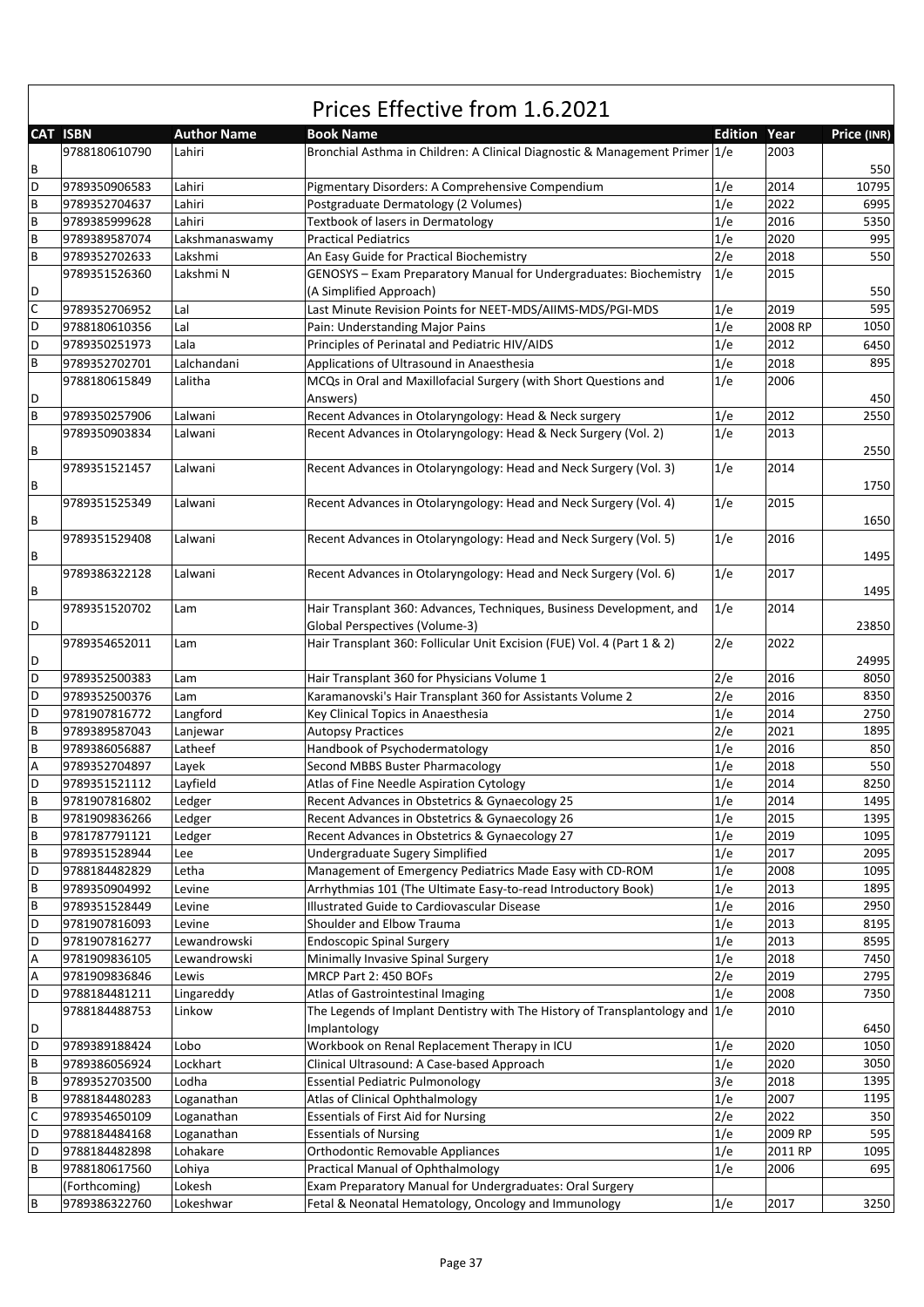|   | <b>CAT ISBN</b> | <b>Author Name</b> | <b>Book Name</b>                                                      | <b>Edition Year</b> |      | Price (INR) |
|---|-----------------|--------------------|-----------------------------------------------------------------------|---------------------|------|-------------|
| D | 9781000000733   | Lokeshwar          | Pediatric Hematology & Oncology : IAP Speciality Series on 2006       | 1/e                 | 2006 | 650         |
| D | 9788180611179   | Lokeshwar          | Textbook of Neonatal Hematology-Oncology                              | 1/e                 | 2003 | 850         |
| B | 9789351521433   | Lokeshwar          | Textbook of Pediatric Hematology and Hemato-Oncology                  | 1/e                 | 2016 | 1850        |
|   | 9789390595983   | Lokwani            | The ABC of CBC: Interpretation of Complete Blood Count & Histograms   | 2/e                 | 2022 | 1295        |
| Α |                 |                    |                                                                       |                     |      |             |
| D | 9789352500093   | London             | Kanu Chatterjee's Cardiology: An Illustrated Textbook (2 Vols.)       | 2/e                 | 2021 | 19550       |
| B | 9789386056726   | Lorenzo            | Intern Tips in Internal Medicine                                      | 1/e                 | 2017 | 495         |
|   | (Forthcoming)   | Lovely             | Exam Preparatory Manual for Undergraduates: Prosthodontics-           |                     |      |             |
|   |                 |                    | <b>Removable Partial Dentures</b>                                     |                     |      |             |
|   | 9789386107985   | Lovely M           | Exam Preparatory Manual for Undergraduates: Complete Dentures         | 1/e                 | 2016 |             |
| В |                 |                    |                                                                       |                     |      | 850         |
| B | 9789386056801   | Lovely M           | Exam Preparatory Manual for Undergraduates: Dental Materials          | 1/e                 | 2016 | 850         |
|   | 9789386107992   | Lovely M           | Exam Preparatory Manual for Undergraduates: Fixed Partial Dentures    | 1/e                 | 2017 |             |
| В |                 |                    |                                                                       |                     |      | 695         |
| D | 9789350908402   | Lucita             | Clinical Nursing: Concepts and Trends                                 | 1/e                 | 2014 | 595         |
| D | 9789352700844   | Lumbroso           | Angio OCT in Everyday Ophthalmic Practice                             | 1/e                 | 2017 | 3250        |
| D | 9789350902967   | Lumbroso           | Clinical En Face OCT Atlas                                            | 1/e                 | 2013 | 11395       |
|   | 9789351523994   | Lumbroso           | Clinical Guide to Angio-OCT: Non Invasive, Dyeless OCT Angiography    | 1/e                 | 2015 | 2650        |
| D |                 |                    |                                                                       |                     |      |             |
|   |                 |                    |                                                                       |                     | 2022 |             |
|   | 9789354655036   | Lumbroso           | Clinical OCT Angiography Atlas                                        | 2/e                 |      | 4500        |
| D | 9789351528982   | Lumbroso           | Diabetic Retinopathy                                                  | 1/e                 | 2015 | 2795        |
| D | 9789350909911   | Lumbroso           | Practical Handbook of Fluorescein Angiography                         | 1/e                 | 2014 | 2650        |
| D | 9789385999970   | Lumbroso           | Practical Handbook of OCT Angiography                                 | 1/e                 | 2016 | 3250        |
| D | 9789351525325   | Lumbroso           | <b>Practical Retinal OCT</b>                                          | 1/e                 | 2015 | 2650        |
|   | 9781909836938   | Lumbroso           | Understanding OCT Angiography from Pathophysiology to Clinical        | 1/e                 | 2020 | 5095        |
| В |                 |                    | Imaging                                                               |                     |      |             |
|   | 9789350253847   | Lumbroso, Bruno    | Guide to Interpreting Spectral Domain Optical Coherence Tomography    | 2/e                 | 2011 | 2650        |
| D |                 |                    |                                                                       |                     |      |             |
| D | 9789351521105   | Luthra             | 50 Cases in Clinical Cardiology: A Problem Solving Approach           | 1/e                 | 2014 | 1695        |
| D | 9788184484984   | Luthra             | Jaypee Gold Standard Mini Atlas Series ECG with Photo CD-ROM          | 1/e                 | 2009 | 995         |
| D | 9789352501779   | Luthra             | Jaypee's Video Atlas of Bedside Cardiology                            | 1/e                 | 2016 | 3550        |
| D | 9788180613579   | Luthra             | <b>ECG for Nurses</b>                                                 | 1/e                 | 2004 | 695         |
| B | 9789389188721   | Luthra             | <b>ECG Made Easy</b>                                                  | 6/e                 | 2020 | 750         |
| B | 9789386150202   | Luthra             | ECHO Made Easy with Interactive CD-ROM                                | 4/e                 | 2017 | 995         |
| B | 9789350902684   | Luthra             | Tips & Tricks in Bedside Cardiology                                   | 2/e                 | 2013 | 1595        |
| D | 9781907816345   | Lynch              | MRCS Part B OSCE: Anatomy                                             | 1/e                 | 2013 | 2595        |
| D | 9788180614439   | Maanay             | <b>Medical Emergencies for Examinations</b>                           | 1/e                 | 2005 | 595         |
| D | 9781907816949   | Maconochie         | Recent Advances in Paediatrics-26                                     | 1/e                 | 2015 | 1495        |
| B | 9781909836259   | Maconochie         | Recent Advances in Paediatrics-27                                     | 1/e                 | 2016 | 1495        |
| В | 9781909836600   | Maconochie         | Recent Advances in Paediatrics-28                                     | 1/e                 | 2017 | 1495        |
| В | 9789350909393   | Madan              | <b>Biopharmaceutics and Pharmacokinetics</b>                          | 2/e                 | 2014 | 1450        |
| D | 9789380704753   | Madgaonkar         | Diagnosis: A Symptom Based Approach                                   | 1/e                 | 2011 | 1295        |
| D | 9789351529118   | Madgaonkar         | Family Medicine: A Clinical and Applied Orientation                   | 2/e                 | 2015 | 1395        |
|   | 9788184483925   | Madhuri            | Textbook of Physiotherapy for Cardio-respiratory Cardiac Surgery and  | 1/e                 | 2008 |             |
| В |                 |                    | <b>Thoracic Surgery Conditions</b>                                    |                     |      | 895         |
|   | 9788180618130   | Madhuri            | Textbook of Physiotherapy for Obstetric and Gynecological Conditions  | 1/e                 | 2007 |             |
| В |                 |                    |                                                                       |                     |      | 895         |
| D | 9789350251027   | Madhusudan         | Sociology for Nursing & Allied Health Sciences                        | 1/e                 | 2011 | 495         |
| B | 9789386056269   | Madhusudanan       | <b>Higher Neural Functions</b>                                        | 1/e                 | 2018 | 1095        |
| В | 9789352501861   | Maeda              | Actocardiogram: Analysis of Fetal Motion and Heart Rate               | 1/e                 | 2016 | 850         |
| D | 9781907816086   | Maffulli           | Rotator Cuff Disorders: Basic Science and Clinical Medicine           | 1/e                 | 2012 | 8195        |
| D | 9789354655814   | Maffulli           | <b>Surgical Techniques in Sports Medicine</b>                         | 1/e                 | 2022 | 6995        |
|   | 9789350905258   | Magnan             | Functional Surgery of Cerebellopntine Angle by Minimally Invasive     | 1/e                 | 2013 |             |
| D |                 |                    | Retrosigmoid Approach                                                 |                     |      | 9150        |
| D | 9789350250211   | Magon              | <b>Pearls in Clinical Pediatrics</b>                                  | 1/e                 | 2013 | 1095        |
| А | 9789390595310   | Mahabalaraju       | <b>Essentials of Community Medicine Practicals</b>                    | 3/e                 | 2021 | 895         |
| D | 9789385891236   | Mahajan            | IADVL Color Atlas of Dermatopathology                                 | 1/e                 | 2017 | 4850        |
|   | 9789389188349   | Mahajan            | Systemic Fungal Infections: Principles, Pathogenesis & Practice (POD) | 1/e                 | 2019 |             |
| В |                 |                    |                                                                       |                     |      | 4850        |
| А | 9789350901878   | Mahajan            | Textbook of Preventive and Social Medicine                            | 4/e                 | 2013 | 1595        |
| B |                 |                    |                                                                       |                     |      |             |
|   | 9789354651311   | Mahajan            | Thesis Writing: The T, H, E, S, I, S Approach                         | 1/e                 | 2022 | 795         |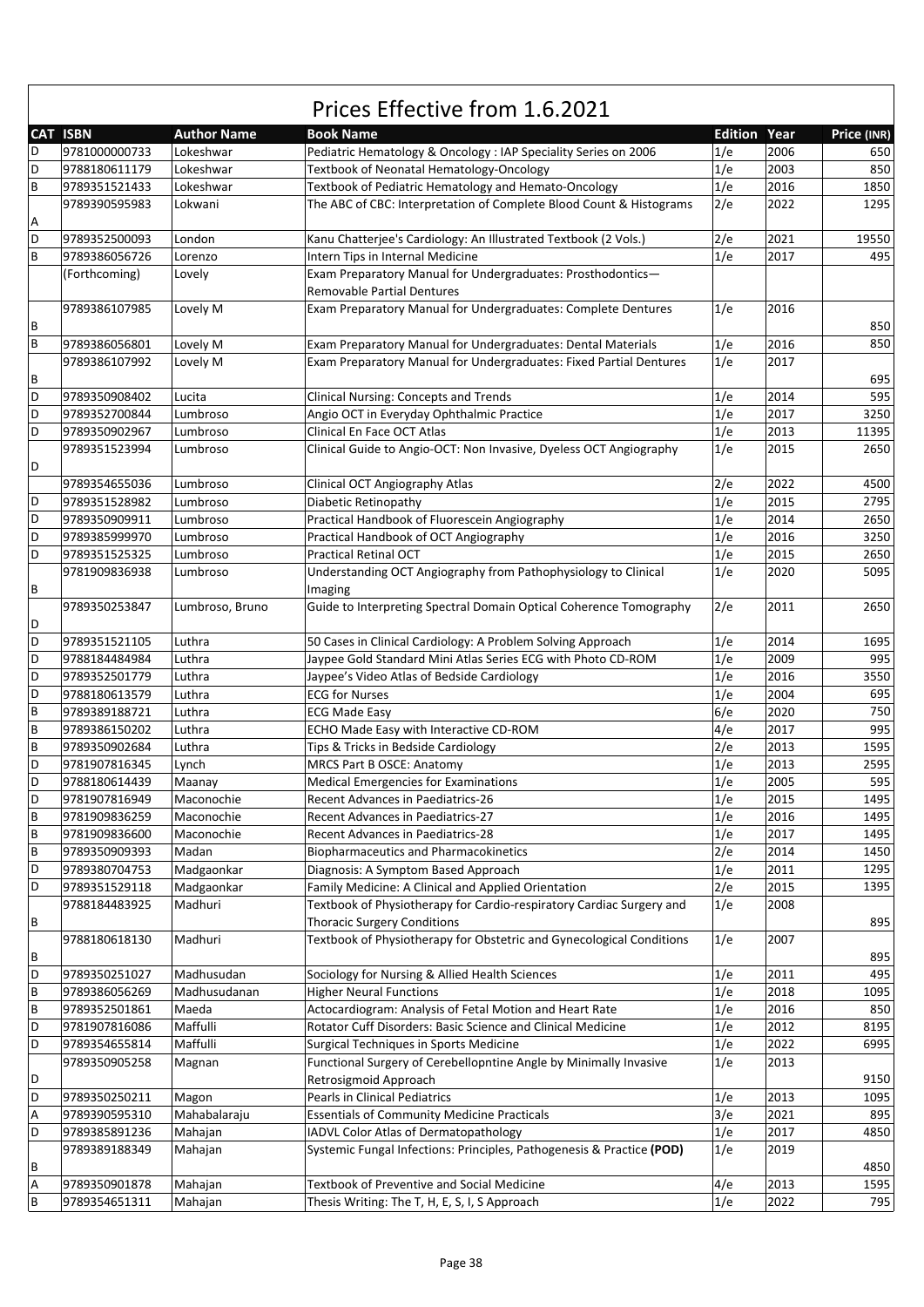|                           | <b>CAT ISBN</b> | <b>Author Name</b> | <b>Book Name</b>                                                            | <b>Edition Year</b> |         | Price (INR) |
|---------------------------|-----------------|--------------------|-----------------------------------------------------------------------------|---------------------|---------|-------------|
|                           | (Forthcoming)   | Mahale             | Changing Trends in Obstetrics and Gynaecology                               |                     |         |             |
| $\sf B$                   | 9788180612961   | Mahale             | Changing Trends In Obstetrics & Gynecology                                  | 1/e                 | 2004    | 750         |
|                           | 9789352701810   | Mahanta            | Medical Writing: A Guide for Medicos, Educators and Researchers             | 1/e                 | 2018    |             |
| B                         |                 |                    |                                                                             |                     |         | 350         |
| $\overline{A}$            | 9789351522119   | Mahanta            | Modern Textbook of Forensic Medicine and Toxicology                         | 1/e                 | 2014    | 1450        |
| D                         | 9789386322937   | Mahapatra          | Cardiac Imaging Update 2017                                                 | 1/e                 | 2017    | 3195        |
| D                         | 9789380704760   | Mahapatra          | Textbook of Traumatic Brain Injury                                          | 1/e                 | 2012    | 4595        |
| $\sf{B}$                  | 9789389188608   | Maharana           | Ophthalmology Clinics- Vol 2                                                | 1/e                 | 2020    | 1450        |
| $\sf{B}$                  | 9789386322890   | Maharana           | <b>Ophthalmology Clinics for Postgraduates</b>                              | 1/e                 | 2017    | 1550        |
| D                         | 9788180614026   | Mahatme            | Step by Step Phaco Tips & Tricks with 2 CD-ROMs                             | 1/e                 | 2005    | 1450        |
| D                         | 9789352700592   | Mahesh             | Treatment Planning Steps in Oral Implantology: A Color Atlas                | 1/e                 | 2018    | 8050        |
|                           |                 |                    |                                                                             |                     | 2017    |             |
| $\sf B$                   | 9789386150196   | Maheshwari         | <b>Clinical Biochemistry</b>                                                | 2/e                 |         | 650         |
| $\sf B$                   | 9789390595433   | Maheshwari         | Clinical Microbiology & Parasitology for DMLT Students                      | 4/e                 | 2022    | 695         |
| $\sf B$                   | 9789390595761   | Maheshwari         | Clinical Pathology, Haematology and Blood Banking (for DMLT Students)       | 4/e                 | 2021    | 695         |
| $\boldsymbol{\mathsf{A}}$ | 9789354653766   | Maheshwari         | <b>Essential Orthopaedics</b>                                               | 7/e                 | 2022    | 895         |
| $\sf{B}$                  | 9788171798575   | Maheshwari         | <b>Recent Manual on PLAB</b>                                                | 1/e                 | 2003 RP | 1450        |
| D                         | 9789351526414   | Mahida             | Handbook on Flaps in Crush Injuries of the Hand                             | 1/e                 | 2015    | 8250        |
| $\sf{B}$                  | 9788184486704   | Mahmood            | <b>Atlas of Diagnostic Radiology</b>                                        | 1/e                 | 2009    | 1795        |
| $\sf{B}$                  | 9789350904916   | Mahmud             | Manual on IUI What, When and Why                                            | 1/e                 | 2013    | 1195        |
| $\sf B$                   | 9789386150707   | Mahtab             | Practical Hepato-Gastroenterology Prescriber                                | 1/e                 | 2017    | 850         |
| $\sf B$                   | 9789385999642   | Maisel             | Algorithms in Heart Failure                                                 | 1/e                 | 2016    | 2450        |
|                           |                 |                    |                                                                             |                     | 2014    |             |
| D                         | 9789350909492   | Maisel             | Heart Failure: The Expert's Approach                                        | 1/e                 |         | 8395        |
| $\sf{B}$                  | 9789386322241   | Maisel             | <b>Textbook of Emergency Cardiology</b>                                     | 1/e                 | 2021    | 3295        |
| $\sf{B}$                  | 9789351524144   | Maiti              | A Practical Handbook of Pathology: Specimens and Slides                     | 1/e                 | 2015    | 450         |
| $\overline{A}$            | 9789352706914   | Maiti              | An Ultimate Guide to Community Medicine                                     | 3/e                 | 2019    | 895         |
| A                         | 9789352703210   | Majhi              | <b>Bedside Clinics in Gynecology</b>                                        | 1/e                 | 2018    | 1495        |
| $\sf B$                   | 9789385891229   | Majid              | <b>IADVL Recent Advances in Dermatology</b>                                 | 1/e                 | 2016    | 1395        |
|                           | 9788171798933   | Majumdar           | Essentials of Human Nutrition (Encompassing Basic, Applied and Clinical     | 1/e                 | 2006 RP |             |
| B                         |                 |                    | Aspects)                                                                    |                     |         | 550         |
| $\sf B$                   | 9788180614286   | Makwana            | MCQs in Physiology (With Explanatory Answers)                               | 1/e                 | 2006 RP | 695         |
| $\sf B$                   | 9789389587319   | Mala               | Case Discussions in Obstetrics & Gynaecology                                | 2/e                 | 2020    | 1250        |
| D                         | 9789352703944   | Malakar            | Dermoscopy: Text and Atlas                                                  | 1/e                 | 2019    | 6150        |
| D                         | 9789389188288   | Malakar            | Pediatric Dermoscopy, Trichoscopy and Onychoscopy                           | 1/e                 | 2022    | 3995        |
| D                         | 9789386150745   | Malakar            | Trichoscopy: A Text and Atlas                                               | 1/e                 | 2017    | 6450        |
| D                         | 9788184484328   | Malhotra           | A Comprehensive Clinical Research Manual                                    | 1/e                 | 2008    | 1695        |
| $\sf B$                   | 9789352707027   | Malhotra           | <b>Biochemistry for Students</b>                                            | 13/e                | 2019    | 695         |
| $\sf{B}$                  | 9788180614019   | Malhotra           | Challenges in Otorhinolaryngology                                           | 1/e                 | 2005    | 2395        |
| D                         | 9789354656538   | Malhotra           | Current Trends in Labor Management                                          | 1/e                 | 2022    | 895         |
|                           |                 | Malhotra           | Donald School Manual of Practical Problems in Obstetrics                    | 2/e                 | 2020    | 895 (T)     |
| $\mathsf D$               | 9789350257821   | Malhotra           | Donald School Manual of Practical Problems in Obstetrics                    | 1/e                 | 2012    | 1550        |
|                           | 9788184486780   | Malhotra           | Dr Malhotra Series: Step by Step Assisted Reproductive Technology (ART)     | 1/e                 | 2010    |             |
| D                         |                 |                    | with 2 Interactive DVD-ROMs                                                 |                     |         |             |
|                           |                 |                    |                                                                             |                     |         | 1650        |
|                           | 9789351528821   | Malhotra           | Dr Malhotra's Series: FAQs on Stem Cells, Urogynecology and Gestational 1/e |                     | 2016    |             |
| $\sf B$                   |                 |                    | Diabetes (Vol 2)                                                            |                     |         | 495         |
| $\sf B$                   | 9789352705498   | Malhotra           | Fibroids                                                                    | 1/e                 | 2019    | 1450        |
| D                         | 9789350255957   | Malhotra           | Handbook of Managing Infertility                                            | 1/e                 | 2011    | 1695        |
|                           | 9789350905135   | Malhotra           | Handbook of Medical Sociology for Nursing, Physiotherapy and                | 1/e                 | 2013    |             |
| D                         |                 |                    | <b>Paramedical Students</b>                                                 |                     |         | 395         |
| $\, {\bf B}$              | 9789352704774   | Malhotra           | Jeffcoate's Principles of Gynaecology                                       | 9/e                 | 2019    | 4495        |
| D                         | 9788184488951   | Malhotra           | Mastering Orthopedic Techniques Intra-articular Fractures                   | 1/e                 | 2013    | 10050       |
| D                         | 9789385999734   | Malhotra           | Mastering Orthopedic Techniques Knee Reconstruction                         | 1/e                 | 2016    | 13250       |
| D                         | 9789351524861   | Malhotra           | Mastering Orthopedic Techniques Revision Hip Arthroplasty                   | 1/e                 | 2017    | 12750       |
| D                         | 9789352705832   | Malhotra           | Mastering Orthopedic Techniques Revision Knee Arthroplasty                  | 1/e                 | 2019    | 9295        |
| D                         | 9788184488968   | Malhotra           | Mastering Orthopedic Techniques Spine Surgery                               | 1/e                 | 2012    | 8250        |
| $\sf B$                   | 9788184488982   | Malhotra           | Mastering Orthopedic Techniques Total HIP Arthroplasty                      | 1/e                 | 2012    | 18250       |
| $\sf B$                   | 9788184488944   | Malhotra           | Mastering Orthopedic Techniques Total Knee Arthroplasty                     | 1/e                 | 2010    | 10295       |
| D                         | 9789351526483   | Malhotra           | MCQs in Physiology                                                          | 2/e                 | 2015    | 450         |
| $\sf B$                   | 9789351521617   | Malhotra           | Operative Obstetrics and Gynecology (with 8 interactive DVDs)               | 2/e                 | 2014    | 6750        |
| B                         | 9788180611094   | Malhotra           | Practical Biochemistry for Students                                         | 4/e                 | 2003    | 350         |
| $\sf{B}$                  | 9789351528838   | Malhotra           | Practical Tips for Infertility Management                                   | 1/e                 | 2016    | 995         |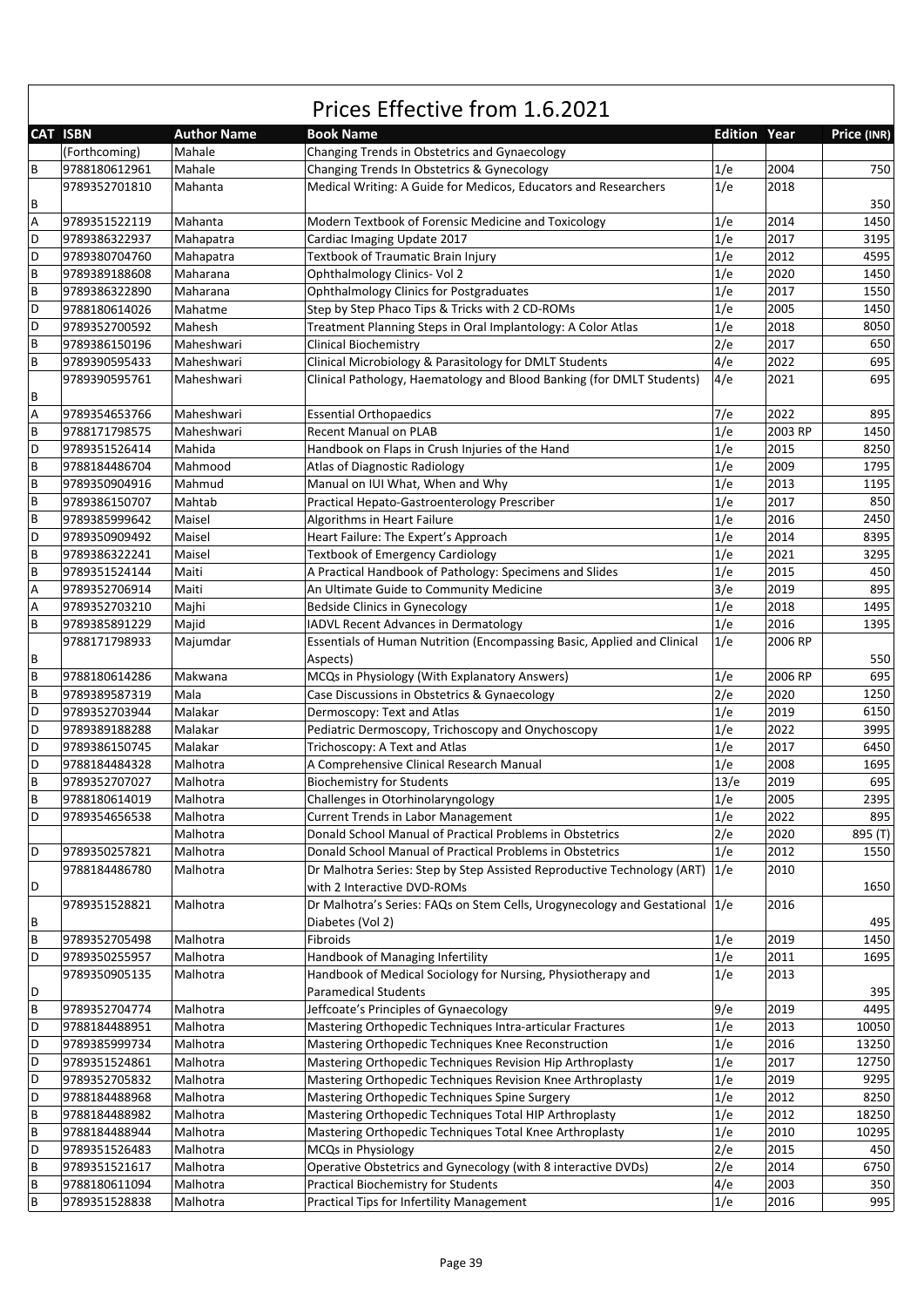|              | Prices Effective from 1.6.2021 |                    |                                                                                                       |                |              |              |  |  |
|--------------|--------------------------------|--------------------|-------------------------------------------------------------------------------------------------------|----------------|--------------|--------------|--|--|
|              | <b>CAT ISBN</b>                | <b>Author Name</b> | <b>Book Name</b>                                                                                      | <b>Edition</b> | Year         | Price (INR)  |  |  |
| В            | 9789351529880                  | Malhotra           | Practice Guidelines in Anesthesia                                                                     | 1/e            | 2016         | 995          |  |  |
| B            | 9789352703067                  | Malhotra           | Practice Guidelines in Anesthesia (Volume 2)                                                          | 1/e            | 2018         | 1350         |  |  |
|              | 9789351521631                  | Malhotra           | Principles and Practice of Obstetrics and Gynecology for Postgraduates                                | 4/e            | 2014         |              |  |  |
| D            |                                |                    |                                                                                                       |                |              | 6450         |  |  |
| D            | 9789350254158                  | Malhotra           | Questions & Answers in Physiology (for MBBS, BDS, BMS, BHMS)                                          | 1/e            | 2012         | 450          |  |  |
|              | 9788180619274                  | Malhotra           | Step by Step Operative Obstetrics Common Procedures and General Care                                  | 1/e            | 2007         |              |  |  |
| D            |                                |                    | Principles with DVD-ROM (Dr Malhotra's Series)                                                        |                |              | 1295         |  |  |
|              | 9788180616167                  | Malhotra           | Step by Step Pregnancy Survival Manual and Guide with Photo CD-ROM                                    | 1/e            | 2006         |              |  |  |
| D            |                                |                    |                                                                                                       |                |              | 895          |  |  |
| B            | 9789351521587                  | Malhotra           | Ultrasound in Obstetrics and Gynecology                                                               | 4/e            | 2014         | 4050         |  |  |
| D            | 9788180617799                  | Malik              | A Review of PGMEE for Medical Students                                                                | 1/e            | 2006         | 650          |  |  |
| B            | 9789350909447                  | Malik<br>Malik     | Basics of Cardiopulmonary Physical Therapy                                                            | 1/e<br>5/e     | 2014<br>2021 | 1050<br>1895 |  |  |
| Α<br>D       | 9789352705788                  | Malinin            | Textbook of Oral and Maxillofacial Surgery<br>Musculoskeletal Tissue Transplantation & Tissue Banking | 1/e            | 2013         | 10995        |  |  |
| B            | 9789350905067<br>9789352700141 | Malshe             | Medical Understanding of Yoga                                                                         | 3/e            | 2018         | 750          |  |  |
|              | 9788184481631                  | Manaktala          | Diagnostic Procedures and Minor Surgical Interventions in Obstetrics and                              | 1/e            | 2007         |              |  |  |
| D            |                                |                    | Gynecology                                                                                            |                |              | 1095         |  |  |
| A            | 9789352500482                  | Manappallil        | <b>Basic Dental Materials</b>                                                                         | 4/e            | 2016         | 1195         |  |  |
| B            | 9789385891205                  | Mandal             | Illustrated Surgery - A Road Map                                                                      | 1/e            | 2016         | 1850         |  |  |
| B            | 9789350905326                  | Mandal             | <b>Textbook of Nephrology</b>                                                                         | 3/e            | 2014         | 7595         |  |  |
|              | 9789352708987                  | Mane               | Obstetric Hemorrhage - Evidence Based Management and Recent                                           | 1/e            | 2020         |              |  |  |
| B            |                                |                    | Advances                                                                                              |                |              | 1750         |  |  |
|              | 9789350259030                  | Mangalathi         | Cumulative Record of Clinical Experience for Post Basic BSc Nurisng (As                               | 1/e            | 2012         |              |  |  |
| D            |                                |                    | per the guide of Indian Nursing Council)                                                              |                |              | 195          |  |  |
| $\mathsf{C}$ | 9789352706884                  | Mani               | Maternity Record Book: A Practical Record Book of Obstetrics                                          | 3/e            | 2019         | 650          |  |  |
| D            | 9788171794157                  | Mani               | Orthognathic Surgery: Esthetic Surgery of the Face                                                    | 1/e            | 2014 RP      | 1295         |  |  |
| D            | 9788180618604                  | Mani               | Step by Step Diagnosis in Wound Healing with Photo CD-ROM                                             | 1/e            | 2007         | 995          |  |  |
| D            | 9788184486452                  | Mani               | <b>Textbook of Abdominal Ultrasound</b>                                                               | 1/e            | 2009         | 3695         |  |  |
| D            | 9789350250129                  | Mani, Teot         | The Basic Needs to Achieve Wound Healing                                                              | 1/e            | 2011         | 1495         |  |  |
| $\mathsf C$  | 9789389188578                  | Manivannan         | Clinical Record for Post Basic BSc Nursing Course                                                     | 3/e            | 2020         | 250          |  |  |
|              | 9789354653544                  | Manivannan         | Community Health Nursing Record Book for Basic BSc Nursing Program                                    | 2/e            | 2022         |              |  |  |
| С            |                                |                    |                                                                                                       |                |              | 695          |  |  |
|              | 9789352501342                  | Manivannan         | Community Health Nursing Record Book for PB BSc Nursing Program                                       | 1/e            | 2016         |              |  |  |
| C            |                                |                    |                                                                                                       |                |              | 595          |  |  |
| $\mathsf C$  | 9789385999130                  | Manivannan         | Nursing Education and Quality Assurance in Nursing Colleges                                           | 1/e            | 2016         | 595          |  |  |
| $\mathsf C$  | 9789350901861                  | Manivannan         | Textbook of Nursing Management in Service and Education                                               | 1/e            | 2016         | 595          |  |  |
|              | 9789350259955                  | Manjunatha         | Textbook of Dental Anatomy and Oral Physiology: Including Occlusion                                   | 1/e            | 2013         |              |  |  |
| B<br>D       |                                |                    | and Forensic Odontology                                                                               |                |              | 695          |  |  |
| $\mathsf C$  | 9781909836532                  | Mankad             | Revision Notes for the Final FRCR Part A                                                              | 2/e<br>6/e     | 2017         | 2795<br>895  |  |  |
| D            | 9789354655432<br>9781909836426 | Manna<br>Mannan    | Review of Physiology<br>MRCP PART 1: 400 BOFs                                                         | 2/e            | 2022<br>2016 | 2795         |  |  |
| B            | 9788180611599                  | Manoharan          | <b>Essential Clinical Haematology</b>                                                                 | 1/e            | 2003         | 995          |  |  |
| $\mathsf C$  | 9789351529934                  | Mansoori           | Casebook of Midwifery and Obstetrical Nursing                                                         | 1/e            | 2016         | 495          |  |  |
|              | 9789351525271                  | Mansour            | Atlas of Vascular and Endovascular Surgical Techniques (with CD-ROM)                                  | 1/e            | 2016         |              |  |  |
| D            |                                |                    |                                                                                                       |                |              | 10095        |  |  |
| D            | 9788180617621                  | Manthappa M        | Medical Emergencies A Pocket Reference                                                                | 1/e            | 2006         | 295          |  |  |
| B            | 9781909836792                  | Manyonda           | MRCOG Part 3: 50 Clinical Tasks                                                                       | 1/e            | 2019         | 2500         |  |  |
| B            | 9789350904954                  | Maqbool            | Textbook of Ear, Nose and Throat Diseases                                                             | 12/e           | 2013         | 1195         |  |  |
| B            | 9789351529361                  | Marks Jr           | <b>Contact and Occupational Dermatology</b>                                                           | 4/e            | 2016         | 2650         |  |  |
| B            | 9788180615139                  | Marsh              | The Essentials of Clinical Oncology                                                                   | 1/e            | 2005         | 6450         |  |  |
| D            | 9789350903544                  | Martinez-Toldos    | Step by Step Vitrectomy with 2 DVD-ROMs                                                               | 2/e            | 2013         | 2595         |  |  |
|              | (Forthcoming)                  | Marwah             | Exam Preparatory Manual for Undergraduates: Pedodontics                                               |                |              |              |  |  |
| $\mathsf C$  | 9789352704316                  | Marwah             | Final Edge: Image-based Questions                                                                     | 3/e            | 2019         | 1695         |  |  |
| D            | 9788184484199                  | Marwah             | Pocket Book of Pedodontics                                                                            | 1/e            | 2008         | 995          |  |  |
| А            | 9789352705290                  | Marwah             | <b>Textbook of Pediatric Dentistry</b>                                                                | 4/e            | 2019         | 1995         |  |  |
|              | 9789352702374                  | Marwah             | Textbook of Surgery for Dental Students with Interactive CD-ROM                                       | 2/e            | 2018         |              |  |  |
| Α            |                                |                    |                                                                                                       |                |              | 1095         |  |  |
| A            | 9789352705528                  | Marya              | A Practical Manual of Public Health Dentistry                                                         | 2/e            | 2019         | 695          |  |  |
| B            | 9789350252161                  | Marya              | A Textbook of Public Health Dentistry                                                                 | 1/e            | 2011         | 1295         |  |  |
| D            | 9789350255841                  | Marya              | Complex Primary Total Hip Replacement                                                                 | 1/e            | 2012         | 2395         |  |  |
| А            | 9788194709077                  | Marya              | <b>Essentials of Public Health Dentistry</b>                                                          | 1/e            | 2022         | 1495         |  |  |

 $\Gamma$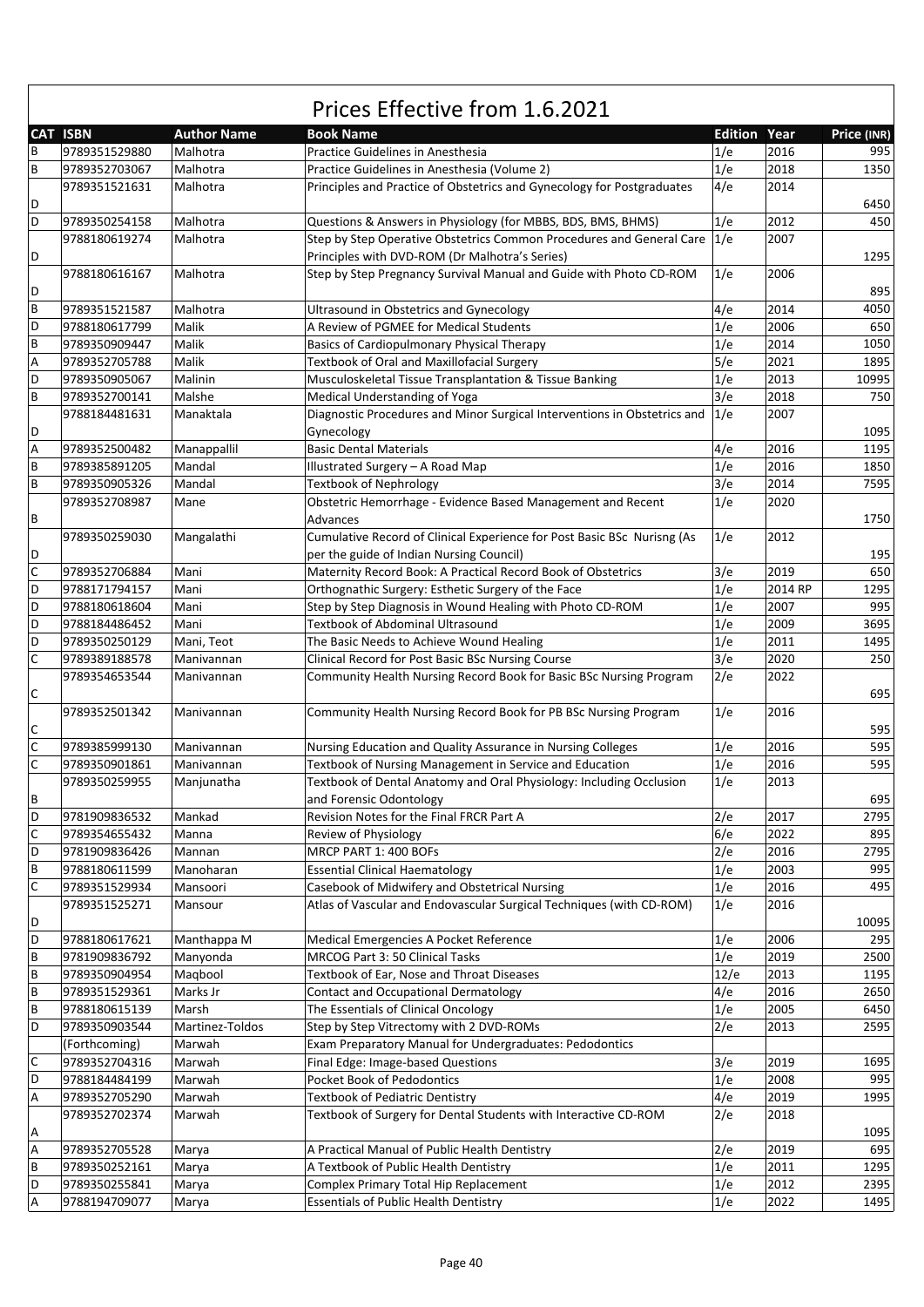|             | CAT ISBN      | <b>Author Name</b> | <b>Book Name</b>                                                             | <b>Edition Year</b> |      | Price (INR) |
|-------------|---------------|--------------------|------------------------------------------------------------------------------|---------------------|------|-------------|
| D           | 9789351523932 | Marya              | History Taking and Clinical Examination in Dentistry                         | 1/e                 | 2014 | 995         |
| D           | 9789350251683 | Marya              | Knee Replacement With Interactive DVD-ROM                                    | 2/e                 | 2011 | 1895        |
| B           | 9788180619229 | Marya              | Step by Step Knee Replacement with DVD-ROM                                   | 1/e                 | 2007 | 2350        |
| D           | 9788180619656 | Marya              | Surface Replacement of the Hip with DVD-ROM                                  | 1/e                 | 2007 | 3495        |
|             | 9788184488845 | Marya              | Total Hip Replacement Surgery Principles and Techniques with Interactive 1/e |                     | 2010 |             |
| D           |               |                    | DVD-ROM                                                                      |                     |      | 4050        |
| D           | 9789351524410 | Masthan            | <b>Color Atlas of Oral Cancer</b>                                            | 1/e                 | 2016 | 3195        |
| B           | 9788184484090 | Masthan            | <b>Guide to Oral Pathology</b>                                               | 1/e                 | 2008 | 1150        |
|             | 9788184486834 | Masthan            | <b>Textbook of Forensic Odontology</b>                                       | 1/e                 | 2009 |             |
| D           |               |                    |                                                                              |                     |      | 1295        |
| B           | 9788184483918 | Mathur             | A Hand Book of Clinical Endodontics                                          | 1/e                 | 2008 | 1350        |
| D           | 9789354655029 | Mathur             | Biomedical Ethics - Perspectives in The Indian Context                       | 1/e                 | 2022 | 695         |
| B           | 9789389129991 | Mathur             | Cardiology MCQs                                                              | 1/e                 | 2019 | 895         |
| B           | 9789352709960 | Mathur             | Gastroenterology MCQs                                                        | 1/e                 | 2019 | 895         |
| C           | 9789389776980 | Mathur             | Medicine: MCQs for Medical Professionals                                     | 5/e                 | 2020 | 1995        |
|             | 9789389188806 | Mathur             | Nephrology MCQs for Postgraduate and Superspecialty Medical Entrance         | 1/e                 | 2019 |             |
| В           |               |                    | Examinations                                                                 |                     |      | 895         |
| B           | 9789352708109 | Mathur             | <b>Neurology MCQs</b>                                                        | 1/e                 | 2019 | 895         |
| B           | 9788180617706 | Mathur             | Short Textbook of Physiology                                                 | 1/e                 | 2006 | 3450        |
| D           | 9788184484151 | Mathur             | Step by Step Clinical Exodontics with DVD-ROM                                | 1/e                 | 2008 | 1250        |
| D           | 9789351520948 | Mazloom            | <b>Orthopedic Residency Guide</b>                                            | 1/e                 | 2014 | 595         |
| B           | 9789351523550 | Mazumdar           | Anatomy at a Glance-An Exam-oriented Text                                    | 2/e                 | 2014 | 895         |
| B           | 9789350250471 | Mazumdar           | Dissection Manual, Living and Cross Sectional Anatomy                        | 1/e                 | 2012 | 1050        |
| B           | 9789352701490 | Mazumdar           | Surgical Anatomy: A Students's Manual                                        | 1/e                 | 2018 | 750         |
| D           | 9788184480337 | Mazumder           | <b>Essential of Paediatric Orthopaedics</b>                                  | 1/e                 | 2007 | 3695        |
| D           | 9789350903728 | Mazumder           | <b>Neonatal Orthopaedics</b>                                                 | 2/e                 | 2012 | 995         |
| D           | 9788180613821 | Meaume             | Step by Step Wound Healing with CD-ROM                                       | 1/e                 | 2005 | 1050        |
| B           | 9789386150721 | Medhi              | Practical Manual of Experimental and Clinical Pharmacology                   | 2/e                 | 2017 | 950         |
| D           | 9789380704692 | Medina             | Diagnostic & Operative Hysteroscopy                                          | 2/e                 | 2012 | 4595        |
| D           | 9789386322289 | Medina             | Neck Dissections: Colour Atlas of Surgical Technique                         | 1/e                 | 2018 | 4595        |
| D           | 9789350900857 | Meeta              | Post-menopausal Osteoporosis                                                 | 1/e                 | 2013 | 1295        |
| D           | 9789350904435 | Megh               | Recent Advances in Postpartum Care                                           | 1/e                 | 2013 | 1295        |
|             | 9789380704524 | Mehdi              | Essentials of Blood Banking (A Handbook for Students of Blood Banking        | 2/e                 | 2013 |             |
| В           |               |                    | and Clinical Residents)                                                      |                     |      | 450         |
|             | 9788180616570 | Mehdi              | Laboratory Procedures in Haematology (Manual for DMLT,                       | 1/e                 | 2006 |             |
| В           |               |                    | Undergraduate and Postgraduate Students of Pathology)                        |                     |      | 395         |
| $\mathsf C$ | 9789389587548 | Mehra              | AIIMS May 2019                                                               | 1/e                 | 2019 | 350         |
| B           | 9788171793990 | Mehra              | Gynaecology Endoscopy                                                        | 1/e                 | 1995 | 695         |
| C           | 9789352705849 | Mehra              | MOM Mehra's Orthopedics for MCI                                              | 2/e                 | 2019 | 350         |
|             | 9789351526056 | Mehra              | MOM: Mehra's Orthopedics for MCI (Orthopedics Made Easy for Foreign 1/e      |                     | 2015 | 325         |
| С           |               |                    | <b>Medical Graduates)</b>                                                    |                     |      |             |
| $\mathsf C$ | 9789354657351 | Mehra              | <b>Orthopedics Quick Review (OPQR)</b>                                       | 9/e                 | 2022 | 1050        |
| C           | 9789389776812 | Mehra              | Review of Pediatrics and Neonatology                                         | 6/e                 | 2020 | 1050        |
| D           | 9788184488708 | Mehra              | The HLA Complex in Biology and Medicine: A Resource Book                     | 1/e                 | 2010 | 13695       |
|             | 9789389776904 | Mehra              | The Next Level of Preparation AIIMS: The Precise Version (2015-2019)         | 2/e                 | 2020 |             |
| С           |               |                    |                                                                              |                     |      | 1595        |
| D           | 9789350903148 | Mehra, Taruna      | Jaypee's Pre Neet Pediatrics                                                 | 1/e                 | 2013 | 250         |
| D           | 9789354650352 | Mehrotra           | Parkinson's Disease and Movement Disorders                                   | 2/e                 | 2022 | 3995        |
| D           | 9789351524823 | Mehta              | A Practical Operative Guide for Total Knee and Hip Replacement               | 2/e                 | 2015 | 6095        |
| D           |               |                    |                                                                              |                     |      | 1295        |
| D           | 9789350252314 | Mehta              | Advances in Obstetrics and Gynaecology (Vol. 3)                              | 1/e                 | 2011 |             |
|             | 9789352705016 | Mehta              | <b>Atlas of Critical Care</b>                                                | 1/e                 | 2019 | 6195        |
| D           | 9789386150585 | Mehta              | Atlas of Ossiculoplasty (Includes Interactive CD-ROM)                        | 1/e                 | 2017 | 5295        |
| B           | 9788184486292 | Mehta              | <b>Behavioural Sciences in Medical Practice</b>                              | 2/e                 | 2009 | 495         |
| D           | 9789350250495 | Mehta              | Changing Paradigm in Breast Cancer Management                                | 1/e                 | 2011 | 995         |
| B           | 9789352500178 | Mehta              | <b>Emergency Medicine</b>                                                    | 2/e                 | 2016 | 850         |
| D           | 9781907816468 | Mehta              | Male Infertility Sperm Diagnosis, Management and Delivery                    | 1/e                 | 2014 | 7450        |
|             | 9789351526827 | Mehta              | Managing Patient Centered Care: The Art of Finding and Keeping Loyal         | 1/e                 | 2015 |             |
| D           |               |                    | Patients                                                                     |                     |      | 550         |
| B           | 9789352704651 | Mehta              | MCQs in Critical Care                                                        | 1/e                 | 2018 | 1195        |
| D           | 9789350907436 | Mehta              | Nutrition and Diet for Children Simplified                                   | 1/e                 | 2014 | 795         |
| D           | 9789350906989 | Mehta              | <b>PGI Dental Dreams</b>                                                     | 1/e                 | 2013 | 395         |
| D           | 9789350256466 | Mehta              | Step by Step High Tibial Osteotomy by Hemicallotasis                         | 1/e                 | 2012 | 1050        |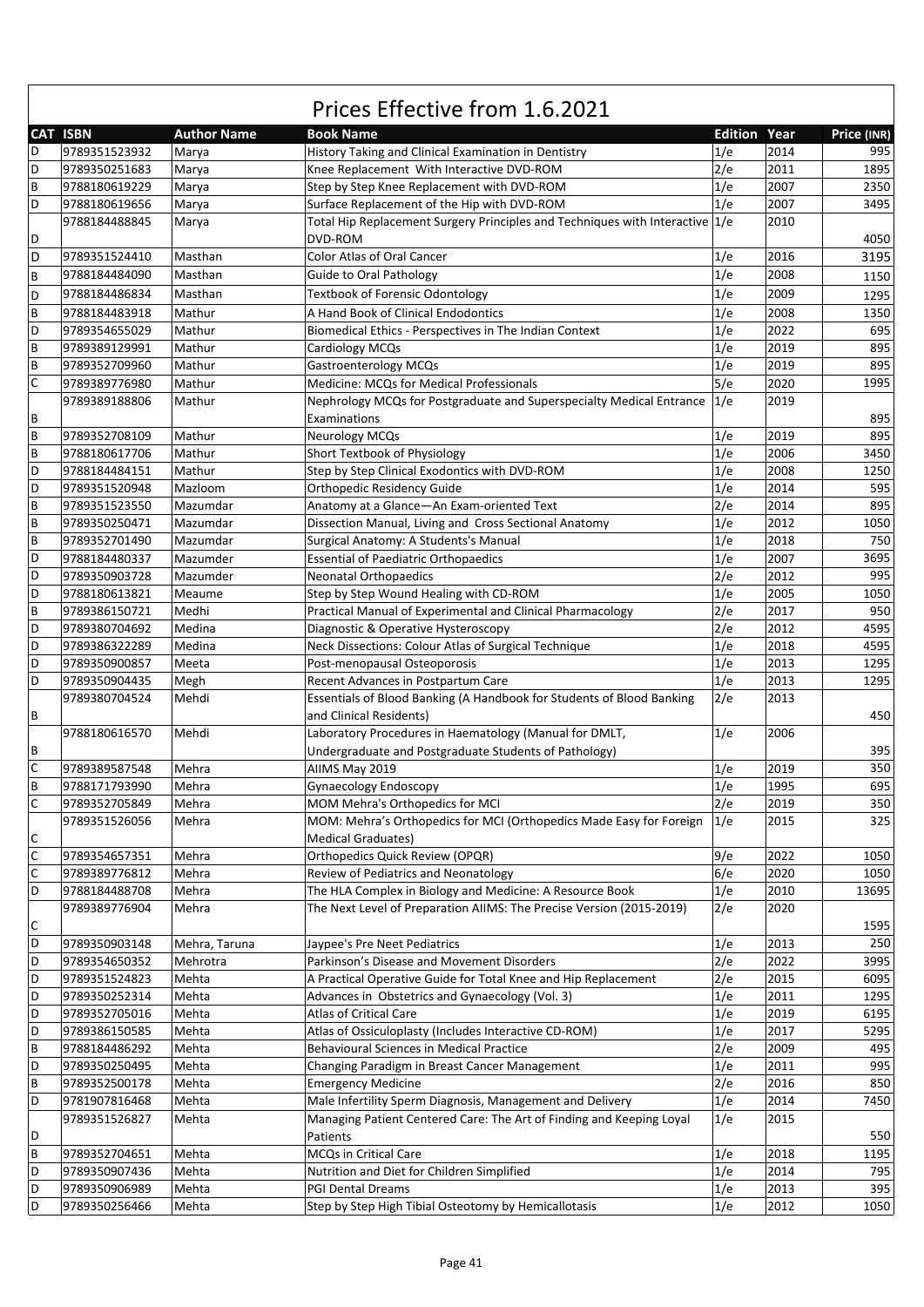|        |                                |                    | Prices Effective from 1.6.2021                                                                                     |                     |              |             |
|--------|--------------------------------|--------------------|--------------------------------------------------------------------------------------------------------------------|---------------------|--------------|-------------|
|        | <b>CAT ISBN</b>                | <b>Author Name</b> | <b>Book Name</b>                                                                                                   | <b>Edition Year</b> |              | Price (INR) |
| B      | 9789390595655                  | Mehta              | Textbook of Critical Care: Including Trauma and Emergency Care                                                     | 2/e                 | 2022         | 8295        |
| B      | 9788171797905                  | Mehta              | The Art of Phacoemulsification                                                                                     | 1/e                 | 2001         | 5695        |
|        | 9789352700622                  | Mendagudli         | Best Before Exams - A Quick Review for Competitive Exams for Nursing                                               | 1/e                 | 2018         |             |
| C      |                                |                    | Officers                                                                                                           |                     |              | 995         |
| B      | 9789390595730                  | Menon              | Handbook on Clinical Approach to Respiratory Medicine                                                              | 2/e                 | 2022         | 1295        |
| Α      | 9789389776348                  | Menon              | IAP Recent Advances in Pedatrics 1                                                                                 | 1/e                 | 2020         | 1650        |
| Α      | 9789354656132                  | Menon              | IAP Recent Advances in Pedatrics 2                                                                                 | 1/e                 | 2022         | 1695        |
| Α      | 9789352708017                  | Menon              | <b>IAP Textbook of Pediatrics</b>                                                                                  | 7/e                 | 2019         | 4250        |
| B      | 9788171799824                  | Menon              | MCQs in Embryology with Answers and Questions                                                                      | 1/e                 | 2002         | 450         |
|        | 9789388958820                  | Merz               | Current Status of Clinical use of 3D/4D Ultrasound in Obstetrics and                                               | 1/e                 | 2019         |             |
| D      |                                |                    | Gynecology                                                                                                         |                     |              | 5095        |
| В      | 9788184483758                  | Mestri             | Handbook on Health Professional Education for Medical, Dental, Nursing,<br>Pharmacy and Physiotherapy Professional | 1/e                 | 2008         | 695         |
|        | 9788180611421                  | Mestri             | Manual of Forensic Medicine for Doctors, Police Officers, Lawyers and                                              | 2/e                 | 2006 RP      |             |
| В      |                                |                    | <b>Nurses</b>                                                                                                      |                     |              | 650         |
|        | 9789352701940                  | Mettler, Alkatout  | Practical Manual for Laparoscopic & Hysteroscopic Gynecological Surgery                                            | 3/e                 | 2019         |             |
| D      |                                |                    | with 4 Interactive DVD-ROMs                                                                                        |                     |              | 5095        |
| D      | 9789380704326                  | Mhaskar            | Hysterscopy Made Easy                                                                                              | 1/e                 | 2010         | 995         |
| D      | 9788171797080                  | Misbahuddin        | Community Pharmacology: A Problem Based Approach                                                                   | 1/e                 | 2010 RP      | 1050        |
| D      | 9789352501854                  | Mishra             | Cath Lab Practicals                                                                                                | 1/e                 | 2017         | 3250        |
| B      | 9789352702749                  | Mishra             | Clinical Obstetrics: A Case-based Approach                                                                         | 1/e                 | 2018         | 995         |
|        | 9789352701551                  | Mishra             | Clinical Record Book of Midwifery for ANM Students (As per INC syllabus)                                           | 1/e                 | 2020         | <b>TBA</b>  |
|        |                                |                    |                                                                                                                    |                     |              |             |
| D      | 9789350904466                  | Mishra             | <b>Critical Care in Obstetrics</b>                                                                                 | 2/e                 | 2013         | 1195        |
|        | (Forthcoming)                  | Mishra             | Exam Preparatory Manual for Undergraduates: Conservative and                                                       |                     |              |             |
|        |                                |                    | Endodontics                                                                                                        |                     |              |             |
| D      | 9789351520795                  | Mishra             | Hair Transplant Surgery                                                                                            | 1/e                 | 2014         | 7350        |
|        | 9789389587999                  | Mishra             | ISCCM Manual of RRT and ECMO in ICU (A Reference Book for Practicing                                               | 1/e                 | 2020         |             |
| D      |                                |                    | Intensivists)                                                                                                      |                     |              | 4395        |
|        | 9788184485752                  | Mishra             | Jaypee's Video Atlas of Laparoscopic Surgery Vol 2 with 12 DVD-ROMs                                                | 1/e                 | 2009         |             |
| В      |                                |                    |                                                                                                                    |                     |              | 25050       |
| D      | 9789350258729                  | Mishra             | Laparoscopic Hernia Repair Include 2 DVD ROMs                                                                      | 1/e                 | 2013         | 4595        |
|        | 9788184485622                  | Mishra             | Mastering the Techniques of Laparoscopic Suturing & Knotting with                                                  | 1/e                 | 2009         |             |
| D      |                                |                    | Interactive DVD-ROM                                                                                                |                     |              | 5150        |
|        | 9789352501885                  | Mishra             | Monogram on Hormone Replacement Therapy (HRT) in Menopause and                                                     | 1/e                 | 2016         |             |
| В      |                                |                    | Andropause                                                                                                         |                     |              | 1095        |
| D      | 9789380704296                  | Mishra             | Self Assessment & Review Pathology and Genetics                                                                    | 3/e                 | 2010         | 495         |
| D      | 9789350901946                  | Mishra             | Self Assessment and Review of PSM and Biostatistics                                                                | 8/e                 | 2012         | 595         |
| D      | 9789390020614                  | Mishra             | Textbook of Laparoscopy for Surgeons and Gynecologists                                                             | 4/e                 | 2022         | 9995        |
| D      | 9789351529989                  | Mishra             | Textbook of Surgical Gastroenterology (2 Vols)                                                                     | 1/e                 | 2016         | 10750       |
| D      | 9789351521624                  | Mishra             | Treatment and Prognosis in Obstetrics and Gynecology                                                               | 1/e<br>1/e          | 2014         | 1495        |
| B<br>B | 9789351520023<br>9788184480955 | Mithal<br>Mitra    | Insulin Therapy: Current Concepts<br>Handbook of Practical Chest Physiotherapy                                     | 1/e                 | 2014<br>2007 | 2050<br>895 |
| B      | 9788180616204                  | Mitra              | Handbook of Practical Electrotherapy                                                                               | 1/e                 | 2006         | 695         |
| D      | 9788184486933                  | Mitra              | Handbook of Practical Neuro Physiotherapy                                                                          | 1/e                 | 2009         | 1295        |
| B      | 9788184485097                  | Mitra              | Illustrated Manual of Oral and Maxillofacial Surgery                                                               | 1/e                 | 2009         | 1595        |
| D      | 9788184486711                  | Mitra              | Management of Thyroid Disorders Made Easy with CD-ROM                                                              | 1/e                 | 2009         | 1095        |
| D      | 9789350902066                  | Mitra              | Textbook of Physiotherapy in Surgical Conditions                                                                   | 1/e                 | 2013         | 695         |
| B      | 9789351526766                  | Mittal             | FRCS Ophthalmology Cakewalk                                                                                        | 1/e                 | 2015         | 2050        |
| D      | 9789350903230                  | Mittal             | Recent Advances in Cardiothoracic Surgery Vol.1                                                                    | 1/e                 | 2013         | 2395        |
|        | 9788180617164                  | Mittal             | Step by Step Basics of Knee Arthroscopy with Interactive CD-ROM                                                    | 1/e                 | 2006         |             |
| D      |                                |                    |                                                                                                                    |                     |              | 1050        |
| B      | 9781907816550                  | Mizrahi            | Reoperative Abdominal Surgery                                                                                      | 1/e                 | 2014         | 7450        |
| B      | 9789352706013                  | Mogli              | Anatomy and Physiology for Paramedical Students                                                                    | 1/e                 | 2018         | 550         |
|        | 9789352701537                  | Mogli              | Comprehensive Allied Health & Diagnostics Sciences for Nursing and                                                 | 1/e                 | 2018         |             |
| В      |                                |                    | Paramedics                                                                                                         |                     |              | 1195        |
| C      | 9789385999123                  | Mogli              | <b>Electronic Nursing Records</b>                                                                                  | 1/e                 | 2016         | 795         |
| D      | 9789350902752                  | Mogli              | Health Care Management Advisor                                                                                     | 1/e                 | 2013         | 750         |
| D      | 9789351524274                  | Mogli              | Health Records Paper To Paperless                                                                                  | 1/e                 | 2015         | 1450        |
| B      | 9789352700684                  | Mogli              | Hospital Patient Care: Relationship Coordinator                                                                    | 1/e                 | 2017         | 1095        |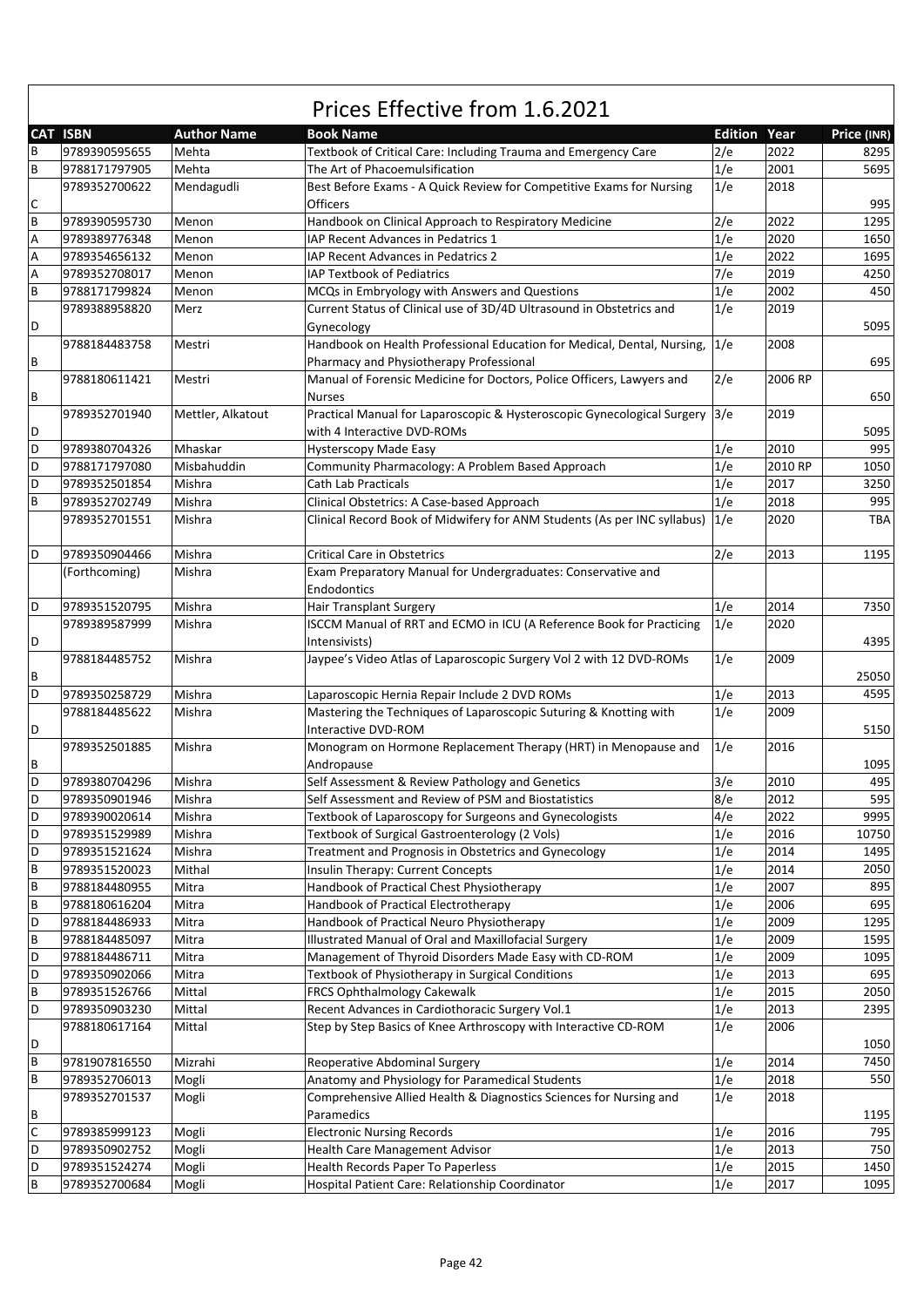|              |                 |                    | Prices Effective from 1.6.2021                                                            |                     |      |             |
|--------------|-----------------|--------------------|-------------------------------------------------------------------------------------------|---------------------|------|-------------|
|              | <b>CAT ISBN</b> | <b>Author Name</b> | <b>Book Name</b>                                                                          | <b>Edition Year</b> |      | Price (INR) |
|              | 9789352703869   | Mogli              | Medical Examination and Diagnostic Techniques for Medical Students                        | 1/e                 | 2018 |             |
| B            |                 |                    |                                                                                           |                     |      | 895         |
| B            | 9789385891823   | Mogli              | Medical Records Organisation and Management                                               | 2/e                 | 2016 | 1195        |
| B            | 9789350902103   | Mogli              | Paramedics 6-in-1 Handbook                                                                | 2/e                 | 2013 | 1150        |
| D            | 9789351522935   | Mogli              | <b>Patient Care Research</b>                                                              | 1/e                 | 2014 | 995         |
| D            | 9789351521402   | Mohan              | A Practical Approach to Clinical Echocardiography                                         | 1/e                 | 2014 | 6450        |
| D            | 9789390020171   | Mohan              | Current Trends in Diabetes Focus on South Asians                                          | 2/e                 | 2021 | 2750        |
| B            | 9789352702251   | Mohan              | Diabetes Clinical Case Series - II                                                        | 1/e                 | 2019 | 1250        |
| C            | 9789389188677   | Mohan              | Handbook of Community Health Nursing                                                      | 1/e                 | 2019 | 350         |
| D            | 9788180615757   | Mohan              | MCQs in Electrotherapy                                                                    | 1/e                 | 2006 | 450         |
| B            | 9788184481587   | Mohan              | Step by Step Minor Surgical Procedures with DVD-ROM                                       | 1/e                 | 2007 | 1350        |
|              | 9789352501649   | Mohan              | World Clinics: Diabetology: Complications of Diabetes (Volume 2,                          | 1/e                 | 2016 |             |
| B            |                 |                    | Number 1)                                                                                 |                     |      | 3995        |
|              | 9789389129038   | Mohan              | World Clinics: Diabetology: Complications of Diabetes (Volume 3, Issue 1) $ 1/e $         |                     | 2019 | 3195        |
| D            |                 |                    |                                                                                           |                     |      |             |
| D            | 9789350906651   | Mohanta            | <b>Handbook of Medicine for Pharmacists</b>                                               | 1/e                 | 2014 | 1250        |
| D            | 9788184485400   | Mohanti            | Current Problems in Orthopaedics and Trauma                                               | 1/e                 | 2009 | 850         |
| D            | 9789350907382   | Mohanty            | Color Atlas of Tissue Response to Biomaterials                                            | 1/e                 | 2013 | 7350        |
|              | 9788184483574   | Mohanty            | Managing Common Musculoskeletal Conditions by Physiotherapy & Yoga                        | 1/e                 | 2008 |             |
| B            |                 |                    |                                                                                           |                     |      | 695         |
| D            | 9789351525691   | Mohanty            | Physiotherapy of the Shoulders                                                            | 1/e                 | 2015 | 595         |
| B            | 9788184483550   | Mohanty            |                                                                                           | 1/e                 | 2008 | 495         |
|              | 9789350904657   |                    | Physiotherapy Secrets Multiple Choice Questions<br><b>Practical Clinical Biochemistry</b> | 1/e                 | 2013 | 495         |
| Α<br>D       |                 | Mohanty            |                                                                                           |                     | 2014 |             |
|              | 9789350904749   | Mohanty            | Textbook of Immunology                                                                    | 2/e                 | 2016 | 1395<br>995 |
| $\sf B$      | 9789352500048   | Mohapatra          | A Treatise on Health Management                                                           | 1/e                 |      |             |
| B            | 9788171799909   | Mohapatra          | Occupational Health Hazards and Remedies                                                  | 1/e                 | 2002 | 1795        |
|              | 9789386150424   | Mohatta            | Dentogist MCQs in Dentistry with Explanatory Answers: Basic Sciences                      | 7/e                 | 2017 |             |
| C            |                 |                    |                                                                                           |                     |      | 1050        |
|              | 9789386150530   | Mohatta            | Dentogist MCQs in Dentistry with Explanatory Answers: Clinical Sciences                   | 7/e                 | 2017 |             |
| С            |                 |                    |                                                                                           |                     |      | 895         |
| B            | 9789352701322   | Mohindra           | <b>Fundamentals of Orthopedics</b>                                                        | 2/e                 | 2018 | 1750        |
| D            | 9789351523390   | Molmenti           | Kidney & Pancreas Transplantation                                                         | 1/e                 | 2015 | 8250        |
| D            | 9789352700035   | Molmenti           | Thyroidectomy: Anatomical Basis of Surgical Technique                                     | 1/e                 | 2018 | 3995        |
| D            | 9789351529781   | Mondal             | <b>Essential Pediatric Oncology</b>                                                       | 1/e                 | 2016 | 4050        |
| B            | 9789389188479   | Mondal             | Manual of Histological Techniques                                                         | 2/e                 | 2020 | 1595        |
| B            | 9789350906163   | Mondal             | Slit-lamp Biomicroscopy in Primary Eye Care                                               | 1/e                 | 2013 | 695         |
|              | 9789351528906   | Mordom             | SYNAPZ: The Complete Final MBBS Manual (With Free SYNAPZ Format                           | 2/e                 | 2015 |             |
| D            |                 |                    | Book)                                                                                     |                     |      | 1050        |
| D            | 9789962613237   | Moreiras           | <b>ORBIT: Examination Diagnosis Microsurgery Pathology Vol 2</b>                          | 1/e                 | 2004 | \$295       |
| D            | 9789351523178   | Morris             | Technical Variations and Refinements in Head and Neck Surgery                             | 1/e                 | 2014 | 3695        |
| D            | 9788180619946   | Motoshaw           | A Hysteroscopic View                                                                      | 1/e                 | 2007 | 4595        |
| $\, {\sf B}$ | 9789352702923   | Moubayed           | Facial Plastic and Reconstructive Surgery (POD)                                           | 1/e                 | 2019 | 3195        |
| D            | 9789350259481   | Mouratova          | Epidemiology of Ocular Tumors in Children and Adults                                      | 1/e                 | 2013 | 2295        |
| C            | 9789386261762   | Moze               | <b>Essentials of Nursing Foundation</b>                                                   | 1/e                 | 2017 | 495         |
| $\mathsf{C}$ | 9789352701384   | Muhammed           | GK for Nurses, Medical & Paramedical Staff                                                | 2/e                 | 2018 | 650         |
|              | 9789390595600   | Mukeriya           | Pocket Book of Ayurvedic Medicine Reckoner for Ayurvedic Practitioners                    | 1/e                 | 2022 | 250         |
| B            |                 |                    | and Professionals                                                                         |                     |      |             |
| $\, {\sf B}$ | 9788184481938   | Mukherjee          | Clinical Methods: A Key to Diagnosis in Paediatrics                                       | 1/e                 | 2008 | 1595        |
| D            | 9788184489828   | Mukherjee          | <b>Essentials of Neuro-Ophthalmology</b>                                                  | 1/e                 | 2010 | 1795        |
| D            | 9788184488760   | Mukherjee          | <b>Genital Tuberculosis</b>                                                               | 1/e                 | 2010 | 1695        |
| D            | 9788184482942   | Mukherjee          | Growth and Development                                                                    | 1/e                 | 2008 | 1295        |
| $\, {\sf B}$ | 9789352701797   | Mukherjee          | IAN Textbook of Neurology                                                                 | 1/e                 | 2018 | 4695        |
| D            | 9789350258866   | Mukherjee          | IUI Intrauterine Insemination                                                             | 1/e                 | 2012 | 1695        |
| B            | 9789351524502   | Mukherjee          | Manual of Optics and Refraction                                                           | 1/e                 | 2015 | 895         |
| $\sf B$      | 9788184483215   | Mukherjee          | Medicolegal Aspects in Obstetrics & Gynaecology                                           | 2/e                 | 2008 | 1895        |
| D            | 9788184488609   | Mukherjee          | <b>Ocular Microbiology</b>                                                                | 1/e                 | 2010 | 1250        |
| D            | 9789350904251   | Mukherjee          | Ophthalmic Assistant                                                                      | 1/e                 | 2013 | 1650        |
| B            | 9788184486032   | Mukherjee          | <b>Optics for Optometry Students</b>                                                      | 1/e                 | 2009 | 995         |
| D            | 9788180619892   | Mukherjee          | Polycystic Ovary Syndrome: An Update (FOGSI)                                              | 1/e                 | 2007 | 1195        |
| $\, {\sf B}$ | 9789352704859   | Mukherjee          | Practical Guide in Andrology and Embryology (ISAR 2018)                                   | 1/e                 | 2018 | 2095        |
| B            | 9789352704835   | Mukherjee          | Practical Guide in Assisted Reproductive Technology (ISAR 2018)                           | 1/e                 | 2018 | 2095        |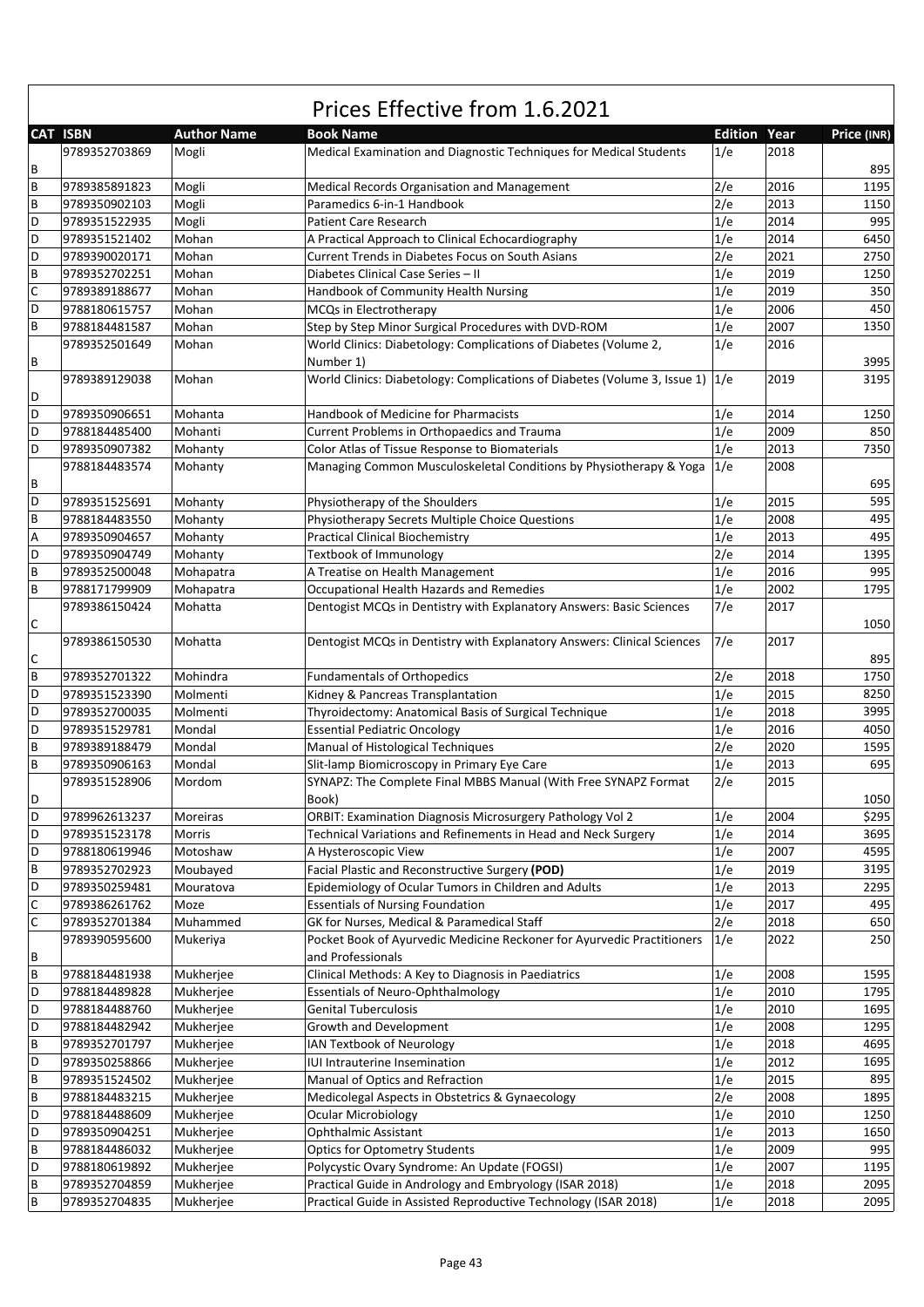|   | CAT ISBN      | <b>Author Name</b> | <b>Book Name</b>                                                        | <b>Edition Year</b> |      | Price (INR) |
|---|---------------|--------------------|-------------------------------------------------------------------------|---------------------|------|-------------|
| В | 9789352704842 | Mukherjee          | Practical Guide in Reproductive Surgery (ISAR 2018)                     | 1/e                 | 2018 | 2095        |
| B | 9789352704828 | Mukherjee          | Practical Guide to Infertility (ISAR 2018)                              | 1/e                 | 2018 | 2695        |
|   | 9789351526049 | Mukherjee          | Step by Step Technical Manual of Blood Components Preparation           | 1/e                 | 2016 |             |
| В |               |                    |                                                                         |                     |      | 450         |
| B | 9789351527411 | Mukhopadhaya       | Practice Single Best Answer Questions: MRCOG Part-II                    | 1/e                 | 2015 | 1150        |
| Α | 9781909836518 | Mukhopadhyay       | EFOG Part 1: 400 MCQs, EMQs and SBAs                                    | 1/e                 | 2016 | \$60        |
| B | 9789385999239 | Mukhopadhyay       | Practical Pharmacology for Undergraduates with MCQs                     | 2/e                 | 2016 | 450         |
| B | 9788184481648 | Mukhopadhyay       | <b>Statistics for Medical Students</b>                                  | 1/e                 | 2007 | 1050        |
| D | 9789350908440 | Mungadi            | Manual of Medical Treatment in Urology                                  | 1/e                 | 2014 | 850         |
|   | 9788184482775 | Munjal             | Postgraduate Medicine: Emergency Medicine-emerging Discipline           | 1/e                 | 2008 |             |
| В |               |                    |                                                                         |                     |      | 995         |
| B | 9789352701056 | Murki              | OSCE in Neonatology: A Guide Book                                       | 1/e                 | 2018 | 1195        |
| D | 9789350904930 | Murthy             | Heart in Fours: Cardiology for Residents and Practitioners              | 3/e                 | 2013 | 2595        |
| D | 9789351522379 | Murthy             | What Exactly is Dandruff                                                | 1/e                 | 2021 | 950         |
| D | 9789351521907 | Muruganathan       | Adult Immunization: The Association of Physicians of India              | 2/e                 | 2014 | 1395        |
| D | 9789352707089 |                    | Manual of Hypertension                                                  | 2/e                 | 2020 | 3195        |
| D |               | Muruganathan       | <b>Medicine Update</b>                                                  | 1/e                 | 2013 | 2395        |
|   | 9789350903476 | Muruganathan       |                                                                         |                     |      |             |
|   | 9789351522089 | Murugesan          | Competency Based Log Book For Auxiliary Nurses & Midwives (ANM)-As      | 1/e                 | 2014 |             |
| С |               |                    | Per the Syllabus of INC (Hindi-English)                                 |                     |      | 295         |
| D | 9788184481877 | Murugesan          | Physical Therapy Examination Review A Manual                            | 1/e                 | 2008 | 550         |
| C | 9789354653131 | Mushtaq            | Practical Book for Mental Health Nursing                                | 1/e                 | 2022 | 450         |
| D | 9788184487367 | Muthayya           | Human Physiology                                                        | 4/e                 | 2010 | 2095        |
| D | 9789351522287 | Muthu              | A Short Book of Public Health                                           | 2/e                 | 2014 | 950         |
|   | 9789389776027 | Mysore             | Essentials of Practice Management in Dermatology & Plastic Surgery      | 1/e                 | 2021 | 1750        |
| D |               |                    |                                                                         |                     |      |             |
| B | 9789354654107 | Mysore             | Fundamentals of Pathology of Skin                                       | 5/e                 | 2022 | 2495        |
| D | 9789385999833 | Mysore             | <b>Hair Transplantation</b>                                             | 1/e                 | 2016 | 6750        |
| D | 9789352708970 | Mysore             | Medico-legal Aspects of Dermatology and Plastic Surgery                 | 1/e                 | 2019 | 1750        |
| B | 9789386261229 | Nagar              | Essentials of Community-based Rehabilitation                            | 1/e                 | 2017 | 850         |
| D | 9789389587449 | Nagaraju           | <b>Manual of Pediatric Allergy</b>                                      | 2/e                 | 2021 | 1950        |
|   | 9788184483598 | Nageswari          | Experimental Physiology Manual for Computer Based Amphibian             | 1/e                 | 2008 |             |
| В |               |                    | Experiments with CD-ROM                                                 |                     |      | 550         |
| D | 9788184480733 | Nageswari          | Handouts on Cardiovascular System                                       | 1/e                 | 2007 | 595         |
| Α | 9789352701452 | Nageswari          | Practical Workbook of Human Physiology                                  | 2/e                 | 2018 | 795         |
| B | 9788180618864 | Nageswari, Kothari | Practical Manual of Haematology                                         | 1/e                 | 2007 | 450         |
|   | 9788184484304 | Naggar             | Pediatric Clinical Diagnosis (Diagnostic Approaches of the Common       | 6/e                 | 2008 |             |
| D |               |                    | <b>Clinical Presentations)</b>                                          |                     |      | 1295        |
| D | 9788184487213 | Naggar             | Pediatric Critical Care                                                 | 3/e                 | 2009 | 1095        |
|   | 9789390020768 | Nagori             | Handbook of Infertility and Ultrasound for Practicing Gynecologists     | 2/e                 | 2021 | 2845        |
| D |               |                    |                                                                         |                     |      |             |
| D | 9789390595914 | Nagori             | Practical Guide to Infertility Management & IVF                         | 1/e                 | 2022 | 2995        |
| D | 9789390595167 | Nagori             | Practical Guide to Intrauterine Insemination (IUI)                      | 1/e                 | 2021 | 950         |
| B | 9789352708611 | Nagori             | Practical Guide to Ovulation Induction                                  | 1/e                 | 2019 | 1650        |
| D | 9788180614453 | Nagpal             | Posterior Segment Complications of Cataract Surgery                     | 1/e                 | 2005 | 10995       |
|   | 9789386261458 | Nagpal             | Ramamurthy's Decision Making in Pain Management: An Algorithmic         | 3/e                 | 2018 |             |
| В |               |                    | Approach                                                                |                     |      | 2095        |
| B | 9788180610752 | Nagrath            | Practical Management of Labour                                          | 1/e                 | 2003 | 1195        |
| D | 9789350257791 | Nagrath            | Progress in Obstetrics and Gynaecology (Vol 3)                          | 1/e                 | 2012 | 1695        |
|   | 9789350256398 | Nagrath            | Single Surgical Procedures in Obstetrics and Gynaecology-12: Uterus-    | 1/e                 | 2012 |             |
|   |               |                    | Vaginal Hysterectomy - A Color Atlas of Ward Mayo's Vaginal             |                     |      |             |
| D |               |                    | Hysterectomy                                                            |                     |      | 5050        |
|   | 9789351526117 | Nagrath            | Single Surgical Procedures in Obstetrics & Gynaecology - 17             | 1/e                 | 2015 |             |
|   |               |                    |                                                                         |                     |      |             |
|   |               |                    | Uterus-Displacements: A Colour Atlas of Manchester's Operation          |                     |      |             |
| D |               |                    |                                                                         |                     |      | 5050        |
|   | 9789350905173 | Nagrath            | Single Surgical Procedures in Obstetrics and Gynaecology-32: Congenital | 1/e                 | 2013 |             |
|   |               |                    | Anomalies - A Color Atlas of Whartons McIndoe and Nagarath's            |                     |      |             |
| D |               |                    | Vaginoplasty                                                            |                     |      | 5050        |
| B | 9788180610882 | Nagrath, Malhotra  | Progress in Obstetrics and Gynaecology (Vol 1)                          | 1/e                 | 2003 | 2095        |
| А | 9789389188318 | Naik               | Biochemistry                                                            | 5/e                 | 2019 | 1650        |
| B | 9789385999864 | Naik               | Corporate Hospital Culture and Communication Skill                      | 1/e                 | 2016 | 450         |
| Α | 9789386150301 | Naik               | <b>Essentials of Biochemistry</b>                                       | 2/e                 | 2017 | 1195        |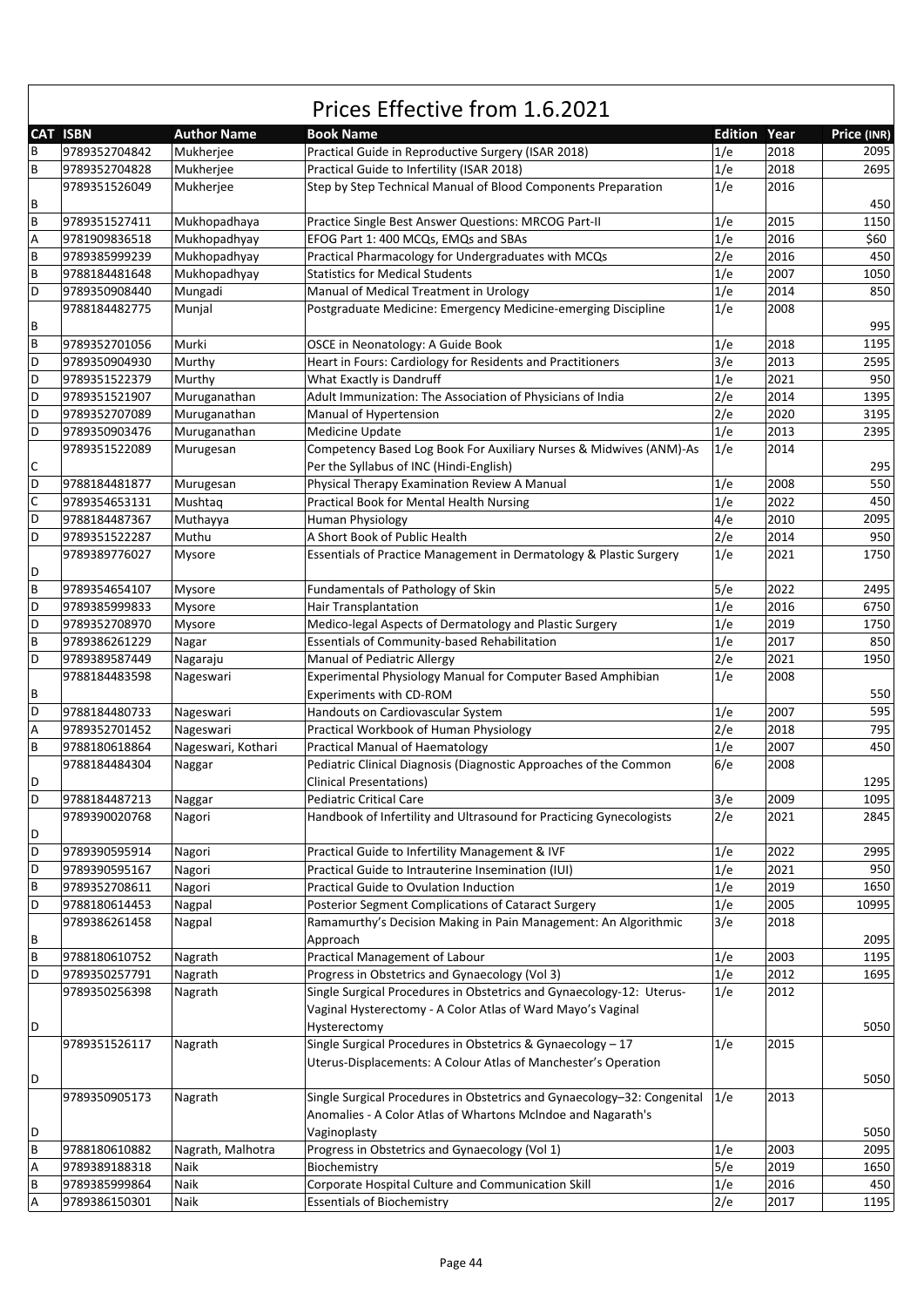|   | CAT ISBN      | <b>Author Name</b> | <b>Book Name</b>                                                                                                          | <b>Edition Year</b> |              | Price (INR) |
|---|---------------|--------------------|---------------------------------------------------------------------------------------------------------------------------|---------------------|--------------|-------------|
| С | 9789386150240 | Naik               | Textbook of Biochemistry for BSc Nursing                                                                                  | 1/e                 | 2022         | 295         |
| B | 9789380704968 | Nair               | <b>Adolescent Counseling</b>                                                                                              | 1/e                 | 2016         | 495         |
| D | 9789352703531 | Nair               | Managing the Differently Abled Child                                                                                      | 1/e                 | 2018         | 1150        |
| C | 9788184485042 | Nair               | <b>Textbook of Medical and Surgical Nursing</b>                                                                           | 1/e                 | 2009         | 1850        |
| B | 9788184482584 | Nair               | The High Risk Newborn                                                                                                     | 1/e                 | 2008 RP      | 2350        |
| C | 9789390595297 | Nalini             | Principles of Psychology for Graduate Nurses                                                                              | 1/e                 | 2021         | 395         |
| C | 9789386150653 | Nalini             | Principles of Sociology for Graduate Nurses                                                                               | 1/e                 | 2017         | 495         |
| Α | 9789351524441 | Nallaswamy         | <b>Textbook of Prosthodontics</b>                                                                                         | 2/e                 | 2017         | 2295        |
|   | 9789352700646 | Nambi              | A Practical Guide on Physiotherapy Assessment for Physiotherapy                                                           | 1/e                 | 2017         |             |
| В |               |                    | Students                                                                                                                  |                     |              | 495         |
| B | 9789350906255 | Nambi              | Forensic Psychiatry (Psychiatry and Law)                                                                                  | 1/e                 | 2013         | 1095        |
| C | 9789351523796 | Nambi              |                                                                                                                           | 2/e                 | 2014         | 595         |
| D |               |                    | <b>Psychiatry for Nurses</b>                                                                                              | 2/e                 |              |             |
| D | 9789352701643 | Nanda<br>Nanda     | Comprehensive Textbook of Echocardiography (2 Volume Set)                                                                 |                     | 2019<br>2014 | 24195       |
|   | 9789350906347 |                    | Comprehensive Textbook of Echocardiography (2 Volumes Set)                                                                | 1/e                 |              | 19350       |
| B | 9789390020072 | Nanda              | <b>Electrotherapy Simplified</b>                                                                                          | 3/e                 | 2020         | 995         |
| D | 9789351522942 | Nanda              | Heart Disease in Women                                                                                                    | 1/e                 | 2015         | 12795       |
| D | 9789386056948 | Nanda              | Interesting Cases in Echocardiography                                                                                     | 1/e                 | 2017         | 12850       |
| B | 9789389587968 | Nanda              | Manual of Echocardiography                                                                                                | 2/e                 | 2022         | 2495        |
|   | 9789351529392 | Nandakumar         | Evidence-Based Practices in Gastrointestinal, Colorectal and Hepatobiliary 1/e                                            |                     | 2017         |             |
| D |               |                    | Surgery                                                                                                                   |                     |              | 15250       |
| D | 9789351524205 | Nangia             | Sleep Related Breathing Disorders                                                                                         | 1/e                 | 2015         | 1895        |
| B | 9789350254264 | Naqvi              | Physiotherapy in Community Health and Rehabilitation                                                                      | 1/e                 | 2012         | 695         |
|   | 9789352500437 | Narain             | Textbook of Chronic Noncommunicable Diseases: The Health Challenge of 1/e                                                 |                     | 2016         |             |
| В |               |                    | 21st Century                                                                                                              |                     |              | 1495        |
| D | 9789386322906 | Narang             | Intraoperative Imaging in Neurosurgery                                                                                    | 1/e                 | 2017         | 6195        |
|   | 9789351520894 | Narayan            | Clinical Manual for Public Health Dentistry and Practical Record Book                                                     | 1/e                 | 2015         |             |
| D |               |                    |                                                                                                                           |                     |              | 850         |
| B | 9788180614699 | Narayanan          | <b>Textbook of Therapeutic Exercises</b>                                                                                  | 1/e                 | 2016 RP      | 750         |
| D | 9788184480023 | Narayanaswamy      | Review of Clinical Periodontology                                                                                         | 1/e                 | 2007         | 550         |
| D | 9789351520979 | Narendran V        | Principles and Practice of Vitreoretinal Surgery                                                                          | 1/e                 | 2014         | 10950       |
| D | 9789350257579 | Narula             | <b>FMGE Ophthalmology</b>                                                                                                 | 1/e                 | 2012         | 195         |
| D | 9781907816635 | Narvani            | Key Clinical Topics in Sports and Exercise Medicine                                                                       | 1/e                 | 2014         | 2750        |
|   | 9789352700639 | Narwal             | Exam Preparatory Manual for Nurses Community Health Nursing 1                                                             | 1/e                 | 2017         |             |
| С |               |                    |                                                                                                                           |                     |              | 495         |
| C | 9789354655364 | Narwal             | Key to Success Staff Nurses Recruitment Exam                                                                              | 9/e                 | 2022         | 1395        |
| C | 9789351521846 | Narwal             | MSc Nursing Entrance Exam Guide                                                                                           | 4/e                 | 2021         | 1295        |
|   | (Forthcoming) | Naslute            | Up-to-date Diabetes Care                                                                                                  |                     |              |             |
| D | 9789390595884 | Nasreen            | Management of Menopause                                                                                                   | 1/e                 | 2022         | 1495        |
| B | 9788180614859 | Natarajan          | Diagnostics in Macular Disorders                                                                                          | 1/e                 | 2005         | 2795        |
| В | 9788184486193 | Natarajan, Hussain | Textbook of Vitreo-retinal Diseases and Surgery                                                                           | 1/e                 | 2009         | 8050        |
| В | 9788180616891 | Nathan             | Handbook of Optometry and Eye Disorders                                                                                   | 1/e                 | 2006         | 450         |
|   | 9788180610318 | Nathan             | Surgical and Medical Procedures for Nurses and Para Medical Staff                                                         | 1/e                 | 2005 RP      |             |
| D |               |                    |                                                                                                                           |                     |              | 450         |
|   | 9789386150363 | Navis              | Dissection Manual with Regions & Applied Anatomy: Upper Extremity                                                         | 1/e                 | 2017         |             |
| В |               |                    | and Thorax (Vol 1) Includes DVD-Rom                                                                                       |                     |              | 595         |
|   |               |                    |                                                                                                                           |                     |              |             |
|   | 9789386150370 | Navis              | Dissection Manual with Regions & Applied Anatomy: Lower Extremity,<br>Abdomen, Pelvis & Perineum (Vol 2) Includes DVD-Rom | 1/e                 | 2017         |             |
|   |               |                    |                                                                                                                           |                     |              |             |
| В |               |                    | Dissection Manual with Regions & Applied Anatomy: Head, Neck & Brain                                                      |                     | 2017         | 550         |
|   | 9789386150387 | Navis              |                                                                                                                           | 1/e                 |              |             |
| В |               |                    | (Vol 3) Includes DVD-Rom                                                                                                  |                     |              | 595         |
|   | 9789352702220 | Navis              | Dissection Manual with Regions & Applied Anatomy (3 Vol. Set) Includes                                                    | 1/e                 | 2017         | 1595        |
| В |               |                    | DVD-Rom                                                                                                                   |                     |              |             |
| B | 9789389188684 | Nayak              | <b>Essentials of Biochemistry for Medical Students</b>                                                                    | 4/e                 | 2022         | 995         |
| B | 9789351524236 | Nayak              | Essentials in Hematology and Clinical Pathology                                                                           | 2/e                 | 2017         | 1095        |
| B | 9789389776409 | Nayak              | Exam Preparatory Manual for Undergraduates: Pathology                                                                     | 4/e                 | 2020         | 1895        |
|   | 9789352501182 | Nayak              | Exam Preparatory Manual for Undergraduates: Pathology for Dental                                                          | 1/e                 | 2016         |             |
| В |               |                    | Students                                                                                                                  |                     |              | 795         |
|   | 9789354656545 | Nayak              | Handbook of Applied Biochemistry Nutrition & Dietetics (for Nursing and                                                   | 5/e                 | 2022         | 795         |
| С |               |                    | Allied Health Students)                                                                                                   |                     |              |             |
|   | 9789390281305 | Nayak              | Handbook of Biochemistry and Nutrition (for Nursing and Allied Health                                                     | 4/e                 | 2021         |             |
| С |               |                    | Students)                                                                                                                 |                     |              | 750         |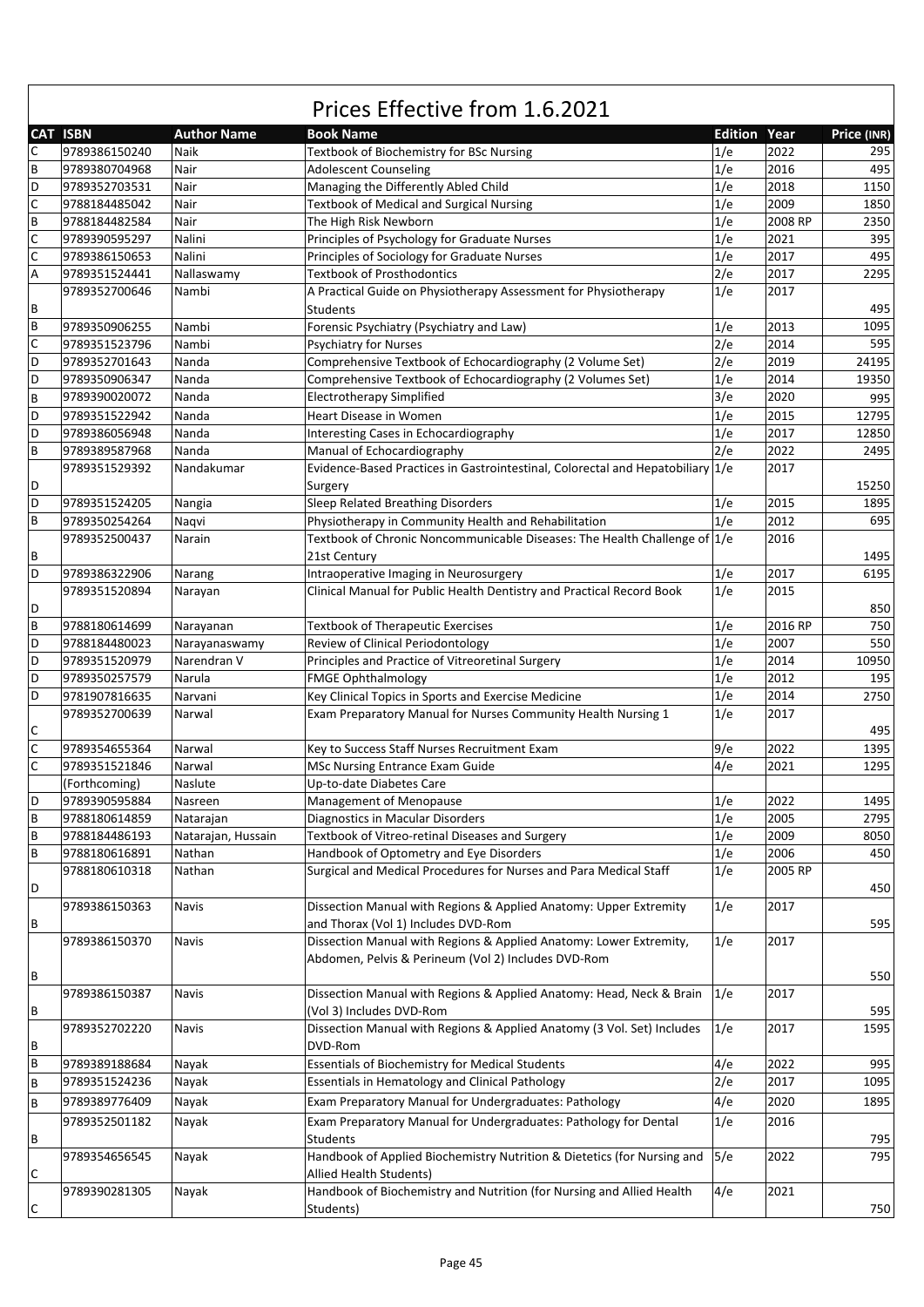|   | <b>CAT ISBN</b> | <b>Author Name</b> | <b>Book Name</b>                                                          | <b>Edition Year</b> |         | Price (INR) |
|---|-----------------|--------------------|---------------------------------------------------------------------------|---------------------|---------|-------------|
| В | 9789352702343   | Nayak              | Histopathology Techniques and its Management                              | 1/e                 | 2018    | 950         |
| B | 9789350906675   | Nayak              | Manipal Manual of Clinical Biochemistry                                   | 4/e                 | 2013    | 750         |
| B | 9789388958608   | Nayak              | Manual of Transfusion Medicine                                            | 1/e                 | 2020    | 995         |
| B | 9788180618000   | Nayak              | MCQs in Pediatrics with Explanatory Answers                               | 1/e                 | 2008 RP | 750         |
| B | 9788171797868   | Nayak              | Pathology of Diseases                                                     | 1/e                 | 2000    | 750         |
| B | 9789350909614   | Nayak              | Rapid Review of Hematology                                                | 1/e                 | 2014    | 750         |
| B | 9789390595563   | Nayak              | Review of Postgraduate Pathology (General Pathology)                      | 1/e                 | 2022    | 2795        |
|   | 9788180615481   | Nayak              | Step by Step interpretation of Glaucoma Diagnostics with CD-ROM           | 1/e                 | 2005    |             |
| В |                 |                    |                                                                           |                     |         | 1295        |
| C | 9789352700318   | Nayak              | Textbook of Pathology and Genetics for Nurses                             | 2/e                 | 2017    | 550         |
| B | 9789352701070   | Nayak              | Textbook of Pathology for Allied Health Sciences                          | 1/e                 | 2017    | 850         |
| B | 9789385999086   | Nayak              | Textbook of Pathology for BPT Students                                    | 1/e                 | 2016    | 750         |
| D | 9789350252710   | Nayyar, Peter      | Critical Care Update 2010                                                 | 1/e                 | 2011    | 850         |
| Α | 9789352707003   | Nedunchelian       | IAP Differential Diagnosis in Pediatrics                                  | 1/e                 | 2019    | 2195        |
|   | 9789350904220   | Neeraja            | Cumulative Record / Practical Record for Basic BSc (Nursing) Course (NTR  | 3/e                 | 2013    | 225         |
| С |                 |                    | Univ. of Health Sci. Vijaywada, AP 2012-2013)                             |                     |         |             |
|   | 9788184482638   | Neeraja            | Cumulative Record/Practical Record for Basic B.Sc (Nursing) Degree        | 2/e                 | 2008    |             |
| D |                 |                    | Course (RGUHS)                                                            |                     |         | 150         |
| C | 9788184483291   | Neeraja            | Essentials of Mental Health and Psychiatric Nursing (2 Vols)              | 1/e                 | 2009 RP | 1050        |
| C | 9789350253502   | Neeraja            | Textbook of Communication & Education Technology for Nurses               | 1/e                 | 2011    | 950         |
| D | 9788180618284   | Neeraja            | Textbook of Growth & Development for Nursing Students                     | 1/e                 | 2006    | 895         |
| C | 9789389188653   | Neeraja            | <b>Textbook of Nursing Education</b>                                      | 2/e                 | 2021    | 795         |
| C | 9788180614767   | Neeraja            | Textbook of Sociology for Nursing Students                                | 1/e                 | 2010 RP | 750         |
| B | 9788180614644   | Neeraja            | Textbook of Sociology for Nursing Students                                | 1/e                 | 2008 RP | 795         |
| D | 9789351521853   | Nelson             | Wills Eye Strabismus Atlas                                                | 2/e                 | 2014    | 5550        |
| B | 9789350908525   | Nema               | Diagnostic Procedures in Ophthalmology                                    | 3/e                 | 2014    | 1650        |
| B | 9789352704019   | Nema               | Gems in Ophthalmology-Cataract Surgery                                    | 1/e                 | 2018    | 1750        |
| B | 9789352702480   | Nema               | Gems in Ophthalmology-Cornea and Sclera                                   | 1/e                 | 2018    | 1850        |
| B | 9789352702725   | Nema               | Gems in Ophthalmology-Diseases of Uvea                                    | 1/e                 | 2018    | 1950        |
| B | 9789352702497   | Nema               | Gems in Ophthalmology-Glaucoma                                            | 1/e                 | 2018    | 1950        |
| B | 9789352704026   | Nema               | Gems in Ophthalmology-Retina                                              | 1/e                 | 2018    | 1595        |
| B | 9788171793600   | Nema               | Recent Advances in Ophthalmology (Vol. 2)                                 | 1/e                 | 1994    | 1650        |
| B | 9788171795727   | Nema               | Recent Advances in Ophthalmology (Vol.4)                                  | 1/e                 | 1998    | 2095        |
| B | 9788171799299   | Nema               | Recent Advances in Ophthalmology (Vol.6)                                  | 1/e                 | 2002    | 2095        |
| B | 9788180612879   | Nema               | Recent Advances in Ophthalmology (Vol.7)                                  | 1/e                 | 2004    | 2095        |
| D | 9789350252635   | Nema               | Recent Advances in Ophthalmology (Vol. 10)                                | 1/e                 | 2011    | 1695        |
| D | 9789350904350   | Nema               | Recent Advances in Ophthalmology (Vol. 11)                                | 1/e                 | 2013    | 1695        |
| B | 9789351527909   | Nema               | Recent Advances in Ophthalmology (Vol. 12)                                | 1/e                 | 2015    | 1495        |
| B | 9789386322784   | Nema               | Recent Advances in Ophthalmology (Vol. 13)                                | 1/e                 | 2017    | 1395        |
| B | 9789352709014   | Nema               | Recent Advances in Ophthalmology (Vol. 14)                                | 1/e                 | 2019    | 1250        |
| В | 9789390595853   | Nema               | Recent Advances in Ophthalmology (Vol. 15)                                | 1/e                 | 2022    | 1250        |
| А | 9789350255070   | Nema               | Textbook of Ophthalmology with DVD-ROM                                    | 6/e                 | 2012    | 1350        |
| D | 9789352702244   | Nerurkar           | Atlas of Phonomicrosurgery                                                | 1/e                 | 2018    | 3350        |
| D | 9789386322449   | Nerurkar           | <b>Textbook of Laryngology</b>                                            | 1/e                 | 2017    | 4595        |
| D | 9788184480498   | Nigoskar           | Biochemistry for Dental Students (Theory and Practical)                   | 1/e                 | 2007    | 750         |
| C | 9789385999147   | Nima               | Nursing administration for PB BSc Nursing                                 | 1/e                 | 2016    | 495         |
|   | 9789350909812   | Nirbhay            | Practice of Patent Medicine with Ideal Prescription (A Condensed Clinical | 1/e                 | 2014    |             |
| D |                 |                    | Manual for the Busy Practitioner)                                         |                     |         | 1295        |
|   | 9789352705276   | Nirmala            | Sure Success in Pharmacology for Nursing Students (As per INC Syllabus)   | 1/e                 | 2019    |             |
| С |                 |                    |                                                                           |                     |         | 650         |
| В | 9789352701346   | Nirmala            | Rationale of Drug of Choice: A Comparative Analysis                       | 1/e                 | 2018    | 1050        |
| D | 9789350251119   | Nirmala V          | Research Methodology in Nursing                                           | 1/e                 | 2011    | 495         |
| C | 9789352500215   | Nissanka           | Comprehensive Textbook of Foundation of Nursing                           | 1/e                 | 2016    | 650         |
| B | 9788184489897   | Nobis              | Clinical Methods in Obstetrics and Gynaecology                            | 2/e                 | 2014    | 1050        |
| B | 9789386322111   | Noor               | Mannan's Regional Dissection and Surface Anatomy                          | 14/e                | 2017    | 995         |
| B | 9781907816864   | Norton             | Prescribing Skills Workbook                                               | 1/e                 | 2014    | 1795        |
| B | 9789352500208   | Nundy              | Neuroscience EEG Atlas                                                    | 1/e                 | 2016    | 2295        |
| D | 9781907816529   | O'Gallagher        | MRCP Paces: 180 Clinical Cases                                            | 1/e                 | 2015    | 2795        |
|   | 9788180614545   | Oak                | A Color Atlas of Minimal Access Surgery in Children with Interactive CD-  | 1/e                 | 2005    |             |
| В |                 |                    | <b>ROM</b>                                                                |                     |         | 8050        |
| B | 9788180610950   | Oak                | A Colour Atlas of Pediatric Laparoscopic Surgery                          | 1/e                 | 2003    | 11395       |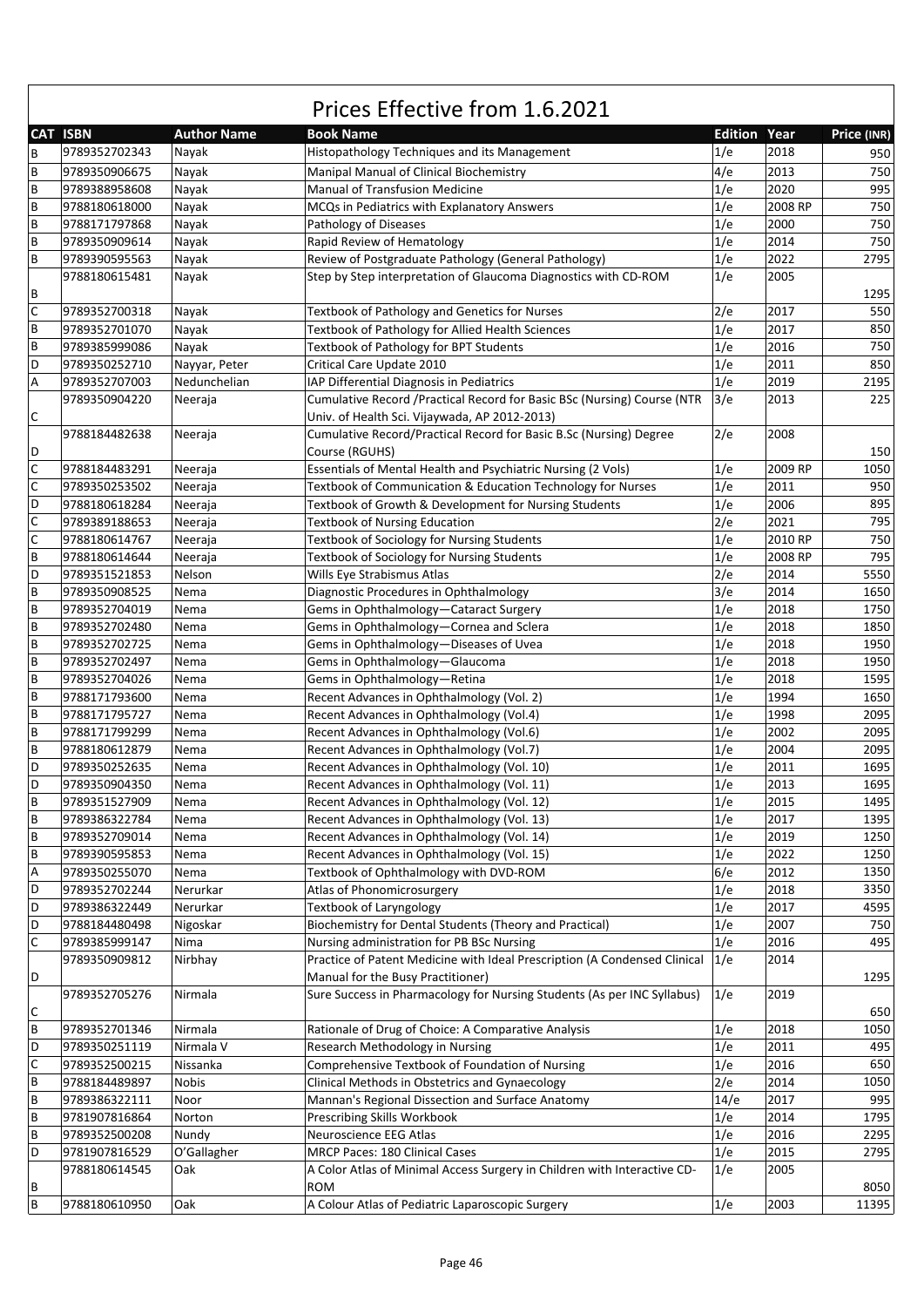|             |                 |                    | Prices Effective from 1.6.2021                                              |                     |      |             |
|-------------|-----------------|--------------------|-----------------------------------------------------------------------------|---------------------|------|-------------|
|             | <b>CAT ISBN</b> | <b>Author Name</b> | <b>Book Name</b>                                                            | <b>Edition Year</b> |      | Price (INR) |
| D           | 9788184480566   | Oak                | Paediatric Surgical Diagnosis                                               | 2/e                 | 2007 | 9150        |
| D           | 9788180613722   | Oak                | Step by Step Basic Paediatric Laparoscopic Surgery with CD-ROM              | 1/e                 | 2004 | 1450        |
| B           | 9788171798957   | Oak                | Wilms' Tumor: Saga of a Century                                             | 2/e                 | 2002 | 2550        |
|             | 9781909836556   | Oliva              | EFOST Surgical Techniques in Sports Medicine - Shoulder Surgery, Volume 1/e |                     | 2017 | 2995        |
| D           |                 |                    | 1: Instability and Trauma                                                   |                     |      |             |
| D           | 9781907816574   | Oliveira           | Renal Medicine (Pocket Tutor)                                               | 1/e                 | 2012 | 1350        |
| D           | 9789350252277   | Olyai              | Recent Advances in Adolescent Health                                        | 1/e                 | 2011 | 1095        |
| D           | 9789350258712   | Olyai              | Smart Life @ 40 plus                                                        | 1/e                 | 2012 | 1095        |
|             | 9789390595570   | Om                 | Safety in Minimal Access Surgery Evidence and Recommendations (ILS          | 1/e                 | 2021 |             |
| D           |                 |                    | Academics & Research Foundation)                                            |                     |      | 3295        |
| D           | 9789350900895   | Omar               | Image-Based Case Studies in ENT and Head & Neck Surgery                     | 1/e                 | 2013 | 1495        |
| B           | 9788184481143   | Ongole, Praveen    | Clinical Manual for Oral Medicine and Radiology                             | 1/e                 | 2007 | 795         |
| B           | 9789386056047   | Ostergard          | Atlas of Urogynecological Surgery (POD)                                     | 1/e                 | 2020 | 3650        |
| D           | 9781907816918   | Pacella            | Aesthetic Facial Reconstruction After Mohs Surgery                          | 1/e                 | 2017 | 12350       |
| D           | 9781907816581   | Pachl              | Key Clinical Topics in Paediatric Surgery                                   | 1/e                 | 2014 | 2750        |
| B           | 9789351524182   | Padhiary           | Common Mistakes in Clinical Medicine                                        | 2/e                 | 2016 | 495         |
| B           | 9788184486223   | Padhiary           | The Art of History Taking                                                   | 2/e                 | 2009 | 495         |
| C           | 9789351525462   | Padmaja            | Child Health Nursing: Nursing Process Approach                              | 1/e                 | 2015 | 550         |
| C           | 9789354656224   | Padmaja            | Pediatric Nursing Procedure Manual                                          | 2/e                 | 2022 | 595         |
| C           | 9789351529804   | Padmaja            | <b>Textbook of Child Health Nursing</b>                                     | 1/e                 | 2016 | 1050        |
|             | 9788184482560   | Padmaja            | The Sankara Nethralaya Atlas of Retinal Diseases with Photo DVD-ROM         | 1/e                 | 2008 |             |
| D           |                 |                    |                                                                             |                     |      | 9195        |
| B           | 9789386150677   | Padmakumar         | Laparoscopic Hernia Repair - How to Learn at Ease                           | 1/e                 | 2017 | 3850        |
| B           | 9789352700899   | Pahlajani          | Yearbook of Cardiology 2017                                                 | 1/e                 | 2017 | 1795        |
| D           | 9789385891878   | Pai                | Complications in Cosmetic Dermatology: Crafting Curves                      | 1/e                 | 2016 | 3895        |
| D           | 9789350252345   | Pai                | Pai's Textbook of Intrauterine Insemination                                 | 1/e                 | 2011 | 1495        |
| $\sf B$     | 9789352501298   | Pai                | Textbook of IUI & ART                                                       | 1/e                 | 2016 | 1450        |
| $\sf B$     | 9789352704507   | Pal                | Clinical Methods in Respiratory Medicine                                    | 1/e                 | 2018 | 1095        |
| G           | 9789389188011   | Pal                | Comprehensive Textbook of Medical Physiology (2 Volumes)                    | 2/e                 | 2019 | 1695        |
| D           | 9788184489415   | Pal                | <b>Genetics in Dentistry</b>                                                | 1/e                 | 2010 | 1295        |
| Α           | 9789354655869   | Pal                | LC Gupta's Practical Standard Prescriber (PSP)                              | 10/e                | 2022 | 595         |
|             | 9789351527473   | Pal                | Manual of Standard Drugs and Evidence-based Approach to Obstetrics          | 1/e                 | 2015 |             |
| D           |                 |                    | and Gynecology                                                              |                     |      | 1050        |
| B           | 9789386150936   | Pal                | <b>Practical Manual of Gynecology</b>                                       | 2/e                 | 2017 | 1050        |
| B           | 9789386150929   | Pal                | <b>Practical Manual of Obstetrics</b>                                       | 2/e                 | 2017 | 1050        |
| D           | 9789385891984   | Pal                | Urogynecology and Pelvic Reconstructive Surgery                             | 1/e                 | 2016 | 4195        |
| D           | 9789352708451   | Palanivelu         | Art of Laparoscopic Surgery: Textbook & Atlas (4 Vols.)                     | 2/e                 | 2020 | 22195       |
| B           | 9789352709113   | Palanivelu         | Clinics in Bariatric and Metabolic Surgery                                  | 1/e                 | 2019 | 2450        |
| B           | 9788188321001   | Palanivelu         | Palanivelu's Text Book of Surgical Laparoscopy                              | 1/e                 | 2002 | 9150        |
| B           | 9789352704682   | Palatty            | A Textbook of Bioethics for Healthcare Professionals                        | 1/e                 | 2018 | 795         |
|             | 9789352707102   | Palshetkar         | Dasgupta's Recent Advances in Obstetrics and Gynaecology(Vol 10)            | 1/e                 | 2019 |             |
| B           |                 |                    |                                                                             |                     |      | 1350        |
|             | 9789389776539   | Palshetkar         | Dasgupta's Recent Advances in Obstetrics and Gynecology (Vol 11)            | 1/e                 | 2020 |             |
| B           |                 |                    |                                                                             |                     |      | 1350        |
|             | 9789354656385   | Palshetkar         | Dasgupta's Recent Advances in Obstetrics and Gynecology (Vol 12)            | 1/e                 | 2022 |             |
| B           |                 |                    |                                                                             |                     |      | 1295        |
|             | 9789389776492   | Palshetkar         | FOGSI Focus Adolescent Intervention for Future Reproductive Health          | 1/e                 | 2021 |             |
| B           |                 |                    |                                                                             |                     |      | 895         |
| $\mathsf B$ | 9789389188844   | Palshetkar         | FOGSI Focus Endometriosis Current Trends                                    | 1/e                 | 2020 | 895         |
| B           | 9789389776355   | Palshetkar         | FOGSI Focus Imaging in Obstetrics & Gynecology                              | 1/e                 | 2021 | 1895        |
| Α           | 9789389776447   | Palshetkar         | Handbook of Drugs in Infertility                                            | 1/e                 | 2020 | 1650        |
| Α           | 9789389188714   | Palshetkar         | Handbook of Recurrent Pregnancy Loss FOGSI                                  | 1/e                 | 2020 | 895         |
| D           | 9789354655555   | Palshetkar         | Handbook on Practical Aspects of Infertility                                | 1/e                 | 2022 | 1695        |
| $\sf B$     | 9788184488975   | Palshetkar         | Manual on Labour Room Protocols                                             | 1/e                 | 2017 | 1350        |
| $\mathsf B$ | 9789388958837   | Palshetkar         | Newer Trends in ART                                                         | 1/e                 | 2019 | 4250        |
| B           | 9789385999727   | Palshetkar         | Smart Obstetrics and Gynecology Handbook                                    | 1/e                 | 2016 | 1495        |
| D           | 9789350257814   | Palshetkar         | Textbook of Hysteroscopy                                                    | 1/e                 | 2013 | 1895        |
| B           | 9789354652059   | Palshetkar         | Urogynecology Simplified                                                    | 1/e                 | 2022 | 1695        |
| B           | 9789352708956   | Panchal            | Color Doppler in Obstetrics and Gynecology: Text and Atlas                  | 1/e                 | 2019 | 3550        |
|             | 9789352702008   | Panchal            | Donald School Textbook of Human Reproductive & Gynecological                | 1/e                 | 2018 |             |
| D           |                 |                    | Endocrinology                                                               |                     |      | 5350        |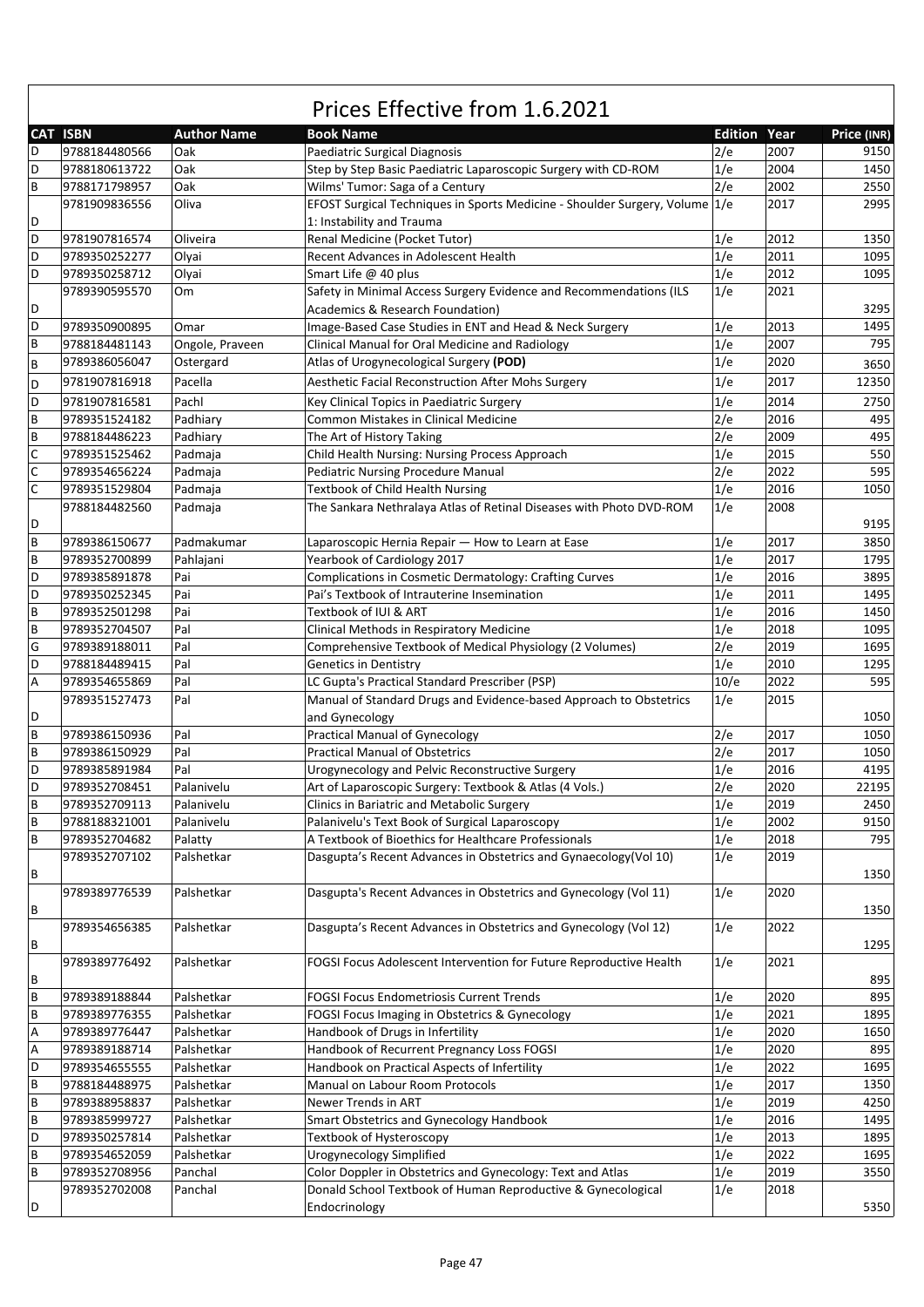|              | Prices Effective from 1.6.2021 |                    |                                                                             |                     |      |             |  |  |
|--------------|--------------------------------|--------------------|-----------------------------------------------------------------------------|---------------------|------|-------------|--|--|
|              | <b>CAT ISBN</b>                | <b>Author Name</b> | <b>Book Name</b>                                                            | <b>Edition Year</b> |      | Price (INR) |  |  |
|              | 9789390595341                  | Panchal            | Practical Guide to 3D-4D Ultrasound in Obstetrics and Gynecology            | 1/e                 | 2021 |             |  |  |
| D            |                                |                    |                                                                             |                     |      | 1750        |  |  |
|              | 9789354653469                  | Panchal            | Practical Guide to Ultrasound in Obstetrics and Gynecology: A               | 1/e                 | 2022 |             |  |  |
| В            |                                |                    | comprehensive book                                                          |                     |      | 2995        |  |  |
| D            | 9789389129984                  | Panchal            | Ultrasound in Infertility & Gynecology Text & Atlas                         | 2/e                 | 2019 | 2895        |  |  |
| D            | 9789352700882                  | Panchal            | <b>Ultrasound of Congenital Fetal Anomalies</b>                             | 1/e                 | 2017 | 2595        |  |  |
| A            | 9789351525806                  | Panda              | <b>Concise Pocket Medical Dictionary</b>                                    | 3/e                 | 2015 | 795         |  |  |
| $\mathsf C$  | 9789389188967                  | Panda              | Concise Pocket Midwifery Dictionary                                         | 3/e                 | 2020 | 395         |  |  |
| B            | 9788184480702                  | Panda              | <b>Essentials of Physiotherapy</b>                                          | 1/e                 | 2007 | 595         |  |  |
| $\mathsf{C}$ | 9789351528708                  | Panda              | Jaypee's English - Hindi Dictionary for Nurses                              | 1/e                 | 2015 | 595         |  |  |
| B            | 9789351528937                  | Panda              | Jaypee's English - Hindi Dictionary for Allied Health Sciences              | 1/e                 | 2016 | 795         |  |  |
| C            | 9789388958950                  | Panda              | Jaypee's Nurses' Dictionary                                                 | 5/e                 | 2019 | 450         |  |  |
| B            | 9788180611346                  | Panda              | Long and Short Cases in Medicine                                            | 4/e                 | 2003 | 450         |  |  |
| D            | 9789380704425                  | Panda              | MCQs in Midwifery                                                           | 1/e                 | 2010 | 495         |  |  |
| D            | 9788184484793                  | Panda              | <b>Medicine for Nurses</b>                                                  | 3/e                 | 2009 | 750         |  |  |
| B            | 9788184480887                  | Panda              | <b>Ocular Infections</b>                                                    | 1/e                 | 2007 | 1895        |  |  |
| D            | 9788171795802                  | Panda              | Review of Forensic Medicine Toxicology                                      | 1/e                 | 1998 | 295         |  |  |
| D            | 9788180617089                  | Panda              | Review of Pathology                                                         | 3/e                 | 2006 | 350         |  |  |
| D            | 9788171799091                  | Panda              | Review of Physiology                                                        | 2/e                 | 2002 | 350         |  |  |
| D            | 9788180615870                  | Panda              | Review of Surgery                                                           | 3/e                 | 2006 | 350         |  |  |
| B            | 9788180611285                  | Panda              | Review Series: Short Notes and Short Cases in ENT                           | 1/e                 | 2003 | 695         |  |  |
| D            | 9788180611322                  | Panda              | Review Series: Short Notes and Short Cases in Obstetrics                    | 1/e                 | 2003 | 550         |  |  |
| B            | 9788180611315                  | Panda              | Short Notes and Short Cases in Surgery                                      | 1/e                 | 2003 | 695         |  |  |
|              | 9788180615924                  | Panda              | Step by Step Small Incision Cataract Surgery with 2 Interactive CD-ROMs     | 1/e                 | 2006 |             |  |  |
| D            |                                |                    |                                                                             |                     |      | 1295        |  |  |
| D            | 9789351526513                  | Pandey             | <b>Biochemistry Laboratory Manual</b>                                       | 1/e                 | 2015 | 450         |  |  |
| B            | 9789352705504                  | Pandey             | Clinical Orthopaedic Diagnosis                                              | 4/e                 | 2019 | 2195        |  |  |
| D            | 9788180616549                  | Pandey             | Dry Eye and Ocular Surface Disorders                                        | 1/e                 | 2006 | 4595        |  |  |
| B            | 9789351526346                  | Pandey             | Fundamentals of Orthopedics and Trauma                                      | 1/e                 | 2015 | 895         |  |  |
| D            | 9789350252512                  | Pandey             | Hepatic and Biliary Diseases: Anesthesiologist Prespective                  | 1/e                 | 2012 | 1695        |  |  |
| B            | 9789352701308                  | Pandey             | Intra-articular and Allied Injections                                       | 3/e                 | 2017 | 1250        |  |  |
| Α            | 9789352705283                  | Pandey             | Manipal Manual of Orthopaedics                                              | 1/e                 | 2019 | 1095        |  |  |
|              | 9789386150455                  | Pandey             | MCQs in Biochemistry for Medical Students (with Explanatory Answers)        | 1/e                 | 2017 |             |  |  |
| В            |                                |                    |                                                                             |                     |      | 350         |  |  |
| B            | 9789354651984                  | Pandey             | Musculoskeletal Examination                                                 | 2/e                 | 2022 | 1795        |  |  |
|              | 9789351527350                  | Pandey             | Screening in Obstetrics & Gynecology Management of Abnormality              | 1/e                 | 2015 |             |  |  |
| D            |                                |                    |                                                                             |                     |      | 1650        |  |  |
| D            | 9788180614477                  | Pandey             | Step by Step Pediatric Cataract Surgery with CD-ROM                         | 1/e                 | 2005 | 1695        |  |  |
| D            | 9788184484359                  | Pandey             | The Clubfoot Revisited                                                      | 1/e                 | 2009 | 1450        |  |  |
| B            | 9789351527626                  | Pandit             | Manual for Obstetrics and Gynecology Practitioners                          | 1/e                 | 2015 | 1495        |  |  |
| D            | 9789351524762                  | Pandya             | Atlas of Fetal Echocardiography with Interactive DVD-ROM                    | 2/e                 | 2015 | 5495        |  |  |
|              | 9789350250020                  | Pandya             | Degenerative Lumbar Spine Disorder and Its Conservative Treatment           | 1/e                 | 2011 |             |  |  |
| D            |                                |                    |                                                                             |                     |      | 1050        |  |  |
| D            | 9788184483147                  | Pandya             | Step by Step Management of Male Infertility with DVD-ROM                    | 1/e                 | 2008 | 1050        |  |  |
| D            | 9789351523949                  | Pandya             | The Techniques of IVF Made Easy                                             | 1/e                 | 2015 | 1450        |  |  |
| D            | 9789350904770                  | Pani               | Pani's Filariasis                                                           | 3/e                 | 2013 | 1095        |  |  |
|              | 9789350251874                  | Pant               | Atlas of Breast Imaging with Mammography, Ultrasound and MRI                | 2/e                 | 2011 |             |  |  |
| D            |                                |                    | Correlation                                                                 |                     |      | 7350        |  |  |
| D            | 9788171793402                  | Pant               | Self Assessment in Biochemistry                                             | 1/e                 | 1993 | 350         |  |  |
| B            | 9789350250310                  | Pant               | Viva Questions in Pharmacology (With Explanatory Answer)                    | 1/e                 | 2011 | 750         |  |  |
| D            | 9789380704302                  | Panwar             | Basics in Pharmacology for Dental Students                                  | 1/e                 | 2010 | 1495        |  |  |
| B            | 9789354656781                  | Panwar             | Log Book for MBBS Students                                                  | 3/e                 | 2022 | 225         |  |  |
|              | 9781909836563                  | Papadopoulos       | EFOST Surgical Techniques in Sports Medicine - Shoulder Surgery, Volume 1/e |                     | 2017 | 2995        |  |  |
| D            |                                |                    | 2: Rotator Cuff and Shoulder Arthroplasty                                   |                     |      |             |  |  |
| D            | 9789351524540                  | Paparella          | Paparella's Otolaryngology, Head & Neck Surgery (2 Volumes)                 | 1/e                 | 2019 | 15750       |  |  |
| D            | 9788184482621                  | Pappas/Mittal      | Atlas of Laparoscopic Surgery                                               | 3/e                 | 2008 | 4450        |  |  |
| D            | 9789389129915                  | Parale             | Acute Coronary Syndrome with Comorbidities: A Therapeutic Challenge         | 1/e                 | 2019 | 950         |  |  |
| B            | 9788184486940                  | Paramesh           | Textbook of Practical Pediatric Pulmonology                                 | 1/e                 | 2009 | 2350        |  |  |
| D            | 9789352500239                  | Parashar           | Art of Abdominal Contouring Advanced Liposuction                            | 1/e                 | 2016 | 12850       |  |  |
| В            | 9789354657795                  | Pareek             | <b>Interesting Clinical Cases in Medicine</b>                               | 1/e                 | 2022 | 1295        |  |  |
| Α            | 9789352705221                  | Pareek             | Medicine Update 2019 (3 Vols.)                                              | <b>Vol. 29</b>      | 2019 | 4650        |  |  |

 $\sqrt{ }$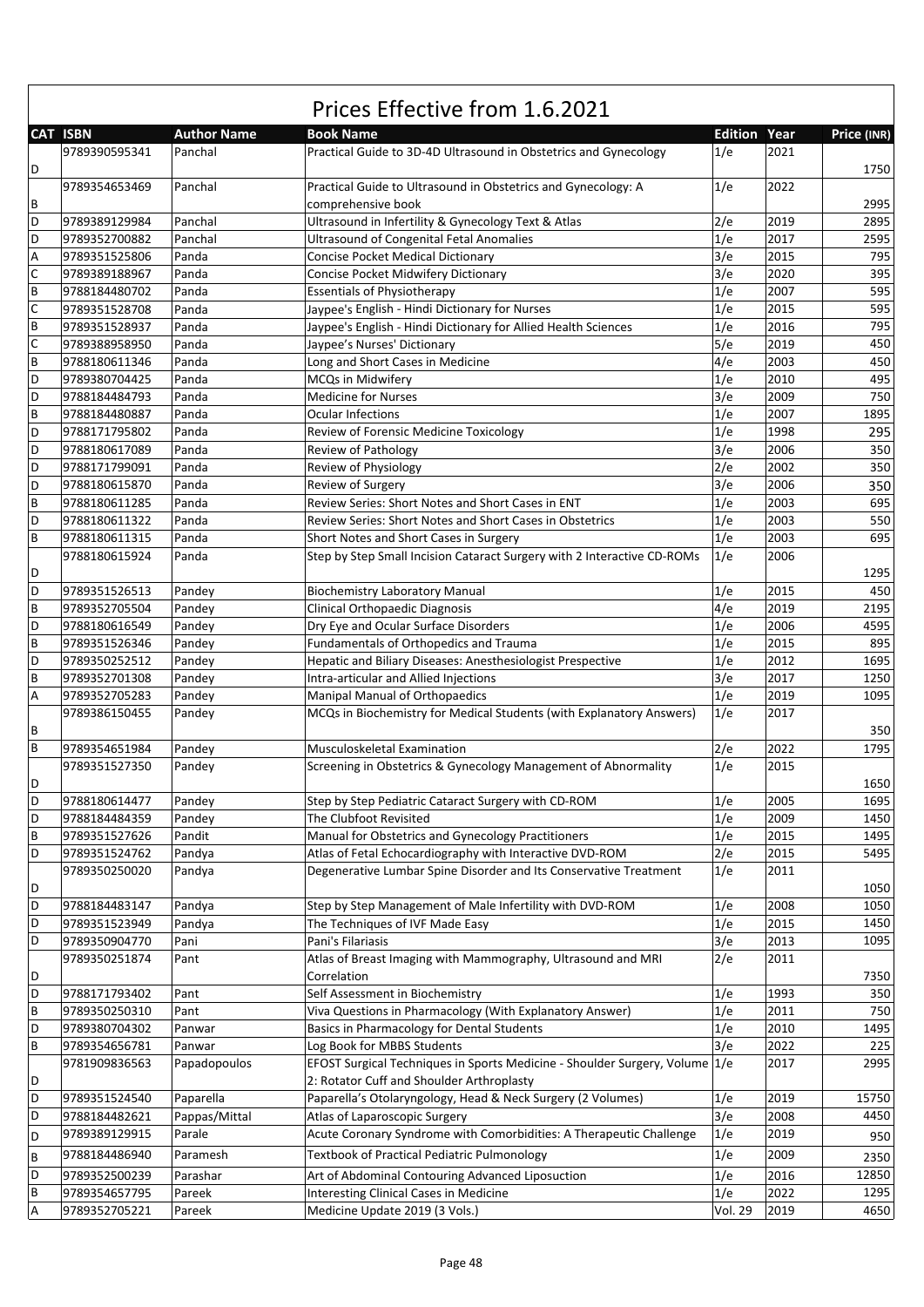|   | CAT ISBN      | <b>Author Name</b> | <b>Book Name</b>                                                                      | <b>Edition Year</b> |      | Price (INR) |
|---|---------------|--------------------|---------------------------------------------------------------------------------------|---------------------|------|-------------|
| D | 9789350257876 | Parekh             | Foot and Ankle Surgery                                                                | 1/e                 | 2012 | 12795       |
| D | 9789350902868 | Parekh             | Manual of Pediatric Differential Diagnosis                                            | 1/e                 | 2013 | 795         |
| B | 9788180612763 | Pari               | Solved MRCS MCQs Part II                                                              | 1/e                 | 2004 | 450         |
| B |               | Parihar            |                                                                                       | 1/e                 | 2002 | 695         |
|   | 9788171798964 |                    | Rhesus Isoimmunization (FOGSI)                                                        |                     |      |             |
| B | 9789350250037 | Parikh             | Research Methodology Simplified: Every Clinician. & Researcher                        | 1/e                 | 2010 | 1050        |
| В | 9788184485066 | Parikh, Gogtay     | ABC of Research Methodology and Applied Biostatistics                                 | 1/e                 | 2009 | 995         |
| B | 9789351523512 | Parimaladevi       | <b>Obstetrics for Undergraduates</b>                                                  | 1/e                 | 2016 | 1950        |
| D | 9781907816437 | Parker             | MRCS Applied Basic Science and Clinical Topics                                        | 1/e                 | 2013 | 2595        |
| B | 9789350903445 | Parmar             | Injection Techniques in Musculoskeletal Disorders                                     | 1/e                 | 2013 | 2350        |
| D |               |                    |                                                                                       |                     |      | 550         |
|   | 9788180617331 | Parmar             | MCQs in Oral Surgery                                                                  | 1/e                 | 2006 |             |
| B | 9789352700967 | Parmar             | Menmonics in Hospital Management                                                      | 1/e                 | 2017 | 495         |
| A | 9789350903780 | Parthasarathy      | Atlas of Pediatric Infectious Diseases (IAP)                                          | 1/e                 | 2013 | 1595        |
| D | 9789351520931 | Parthasarathy      | Case Scenarios in Pediatric and Adolescent Practice                                   | 1/e                 | 2014 | 2850        |
|   | 9789351526834 | Parthasarathy      | Frequently Asked Questions in Pediatric and Adolescent Practice                       | 1/e                 | 2015 |             |
| D |               |                    |                                                                                       |                     |      | 2795        |
| D | 9789351520955 | Parthasarathy      | Handbook on Adolescent and Adult Immunization                                         | 1/e                 | 2014 | 795         |
| Α | 9789351527008 | Parthasarathy      | IAP Color Atlas of Pediatrics                                                         | 2/e                 | 2016 | 3250        |
| Α | 9789352501977 | Parthasarathy      | IAP Management Algorithms for Common Pediatric Illnesses                              | 1/e                 | 2016 | 1450        |
| B | 9789386322746 | Parthasarathy      | Partha's 101 Clinical Pearls in Pediatrics                                            | 1/e                 | 2017 | 2450        |
|   | 9789389776034 | Parthasarathy      | Partha's Comprehensive Manual for Pediatric and Adolescent Practice                   | 1/e                 | 2020 |             |
| В |               |                    |                                                                                       |                     |      | 2195        |
|   | 9789390595150 | Parthasarathy      | Partha's Current Trends in Diagnosis & Management for Pediatric &                     | 1/e                 | 2021 |             |
| В |               |                    | <b>Adolescent Practitioners</b>                                                       |                     |      | 1450        |
| B | 9789350903612 | Parthasarathy      | Partha's Fundamentals of Pediatrics                                                   | 2/e                 | 2013 | 1850        |
| B | 9789389776362 | Parthasarathy      | Partha's Immunization Digest                                                          | 4/e                 | 2020 | 450         |
|   | 9789352709137 | Parthasarathy      | Partha's Investigations and Interpretations in Pediatric and Adolescent               | 1/e                 | 2019 |             |
| Α |               |                    | Practice                                                                              |                     |      | 995         |
|   | 9789352703838 | Parthasarathy      | Partha's Management Algorithms in Pediatric and Adolescent Practice                   | 1/e                 | 2018 |             |
| В |               |                    |                                                                                       |                     |      | 1650        |
|   | 9789385891922 | Parthasarathy      | Partha's Management Protocols in Pediatric and Adolescent Practice                    | 1/e                 | 2016 |             |
| В |               |                    |                                                                                       |                     |      | 2295        |
| B | 9789386150868 | Parthasarathy      |                                                                                       | 1/e                 | 2016 | 1495        |
| B | 9789352702503 | Parthasarathy      | <b>Practical Pediatric Digest</b><br><b>Textbook of Pediatric Infectious Diseases</b> | 2/e                 | 2019 | 1750        |
|   |               | Parthiban          |                                                                                       |                     | 2016 |             |
|   | 9789352501304 |                    | Neuro Spinal Surgery Operative Techniques                                             | 1/e                 |      |             |
| D |               |                    | Anterior Cervical Discectomy and Fusion                                               |                     |      | 2295        |
|   | 9789352500529 | Parthiban          | Neuro Spinal Surgery Operative Techniques                                             | 1/e                 | 2016 |             |
| В |               |                    | Lateral Mass Fixation in Sub-axial Cervical Spine                                     |                     |      | 1650        |
|   | 9789352700509 | Parthiban          | Neuro Spinal Surgery Operative Techniques Micro Lumbar Discectomy                     | 1/e                 | 2017 |             |
| D |               |                    |                                                                                       |                     |      | 3350        |
| D | 9789350903063 | Parveen            | Cardiac Functioning Disorders Challenges And Therapies                                | 1/e                 | 2013 | 1295        |
| D | 9789350902714 | Parvizi            | Periprosthetic Joint Infection Practical Management Guide                             | 1/e                 | 2013 | 900         |
|   | 9789352705863 | Parvizi            | Periprosthetic Joint Infection: Updated Practical Management Guide                    | 2/e                 | 2019 |             |
| D |               |                    |                                                                                       |                     |      | 1750        |
| B | 9789386261052 | Parvizi            | Rothman Institute Manual of Total joint arthroplasty                                  | 1/e                 | 2017 | 2295        |
| B | 9789351521198 | Pasricha           | How to Cure a Skin Disease Vitiligo                                                   | 1/e                 | 2014 | 995         |
| B | 9789350904527 | Pasricha           | Illustrated Textbook of Dermatology                                                   | 4/e                 | 2013 | 1495        |
| B | 9789350904565 | Pasricha           | <b>Treatment of Skin Diseases</b>                                                     | 6/e                 | 2013 | 1395        |
| B | 9789350252505 | Passi              | Algorithms in Pediatric Neurology (A Beginner's Guide)                                | 1/e                 | 2011 | 695         |
| D | 9789351524922 | Passias            | Cervical Myelopathy                                                                   | 1/e                 | 2016 | 7895        |
|   | 9789352703395 | Pateel             | Community Health Nursing Practical Record Book for Basic BSc Nursing                  | 1/e                 | 2018 |             |
| С |               |                    | <b>IInd Year</b>                                                                      |                     |      | 550         |
|   | 9789352703401 | Pateel             | Community Health Nursing Practical Record Book for Basic BSc Nursing                  | 1/e                 | 2018 |             |
| С |               |                    | IVth Year                                                                             |                     |      | 650         |
|   | 9789352703388 | Pateel             | Community Health Nursing Practical Record Book for General Nursing and 1/e            |                     | 2018 |             |
| С |               |                    | Midwifery                                                                             |                     |      | 550         |
|   | 9789352703418 | Pateel             | Community Health Nursing Practical Record Book for Post Basic BSc                     | 1/e                 | 2018 |             |
| С |               |                    | Nursing IInd Year                                                                     |                     |      | 650         |
|   | 9789352703357 | Pateel             | Cumulative Record Book for Basic BSc Nursing as per Revised INC Syllabus 1/e          |                     | 2018 |             |
| С |               |                    |                                                                                       |                     |      | 295         |
|   |               |                    |                                                                                       |                     |      |             |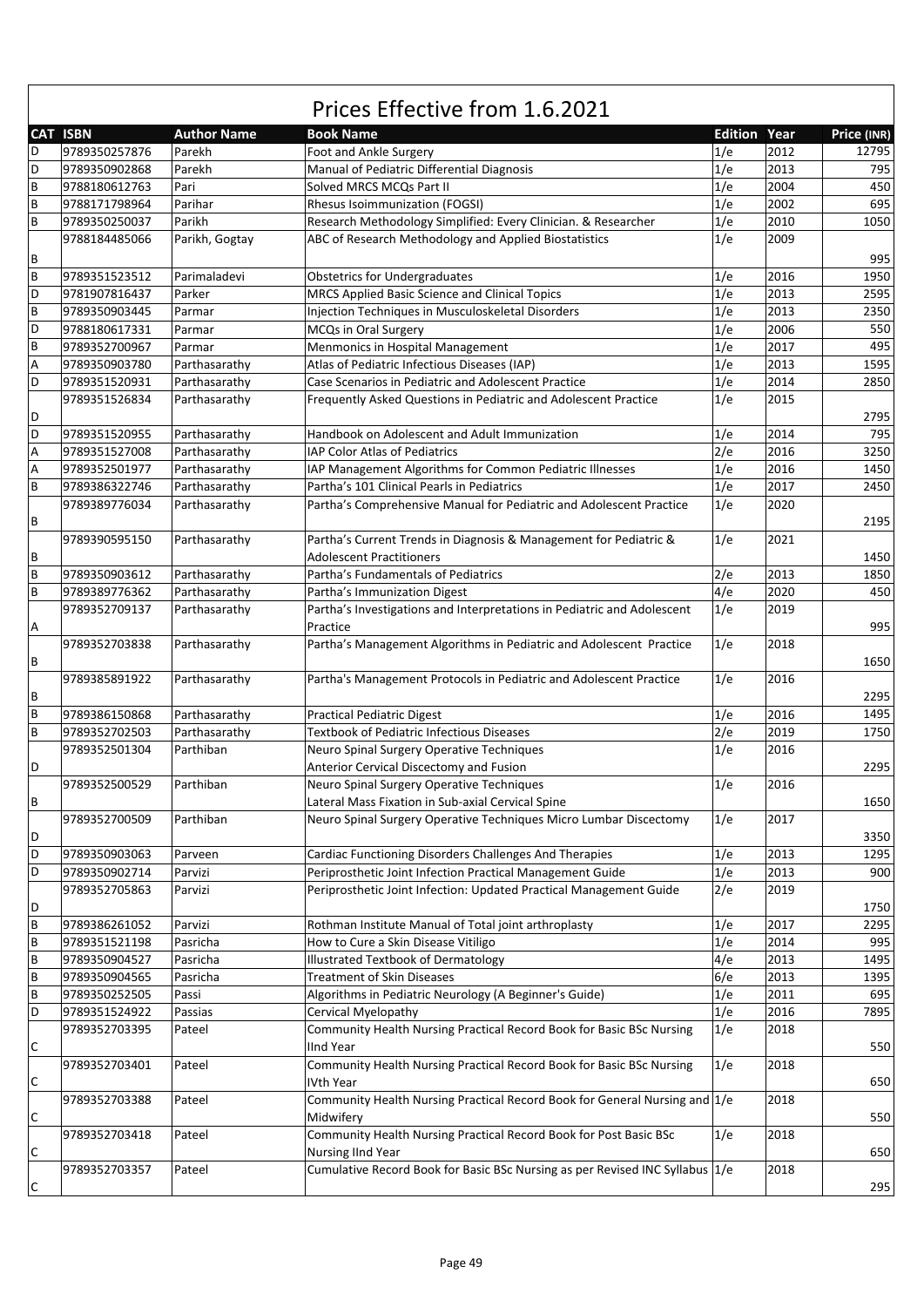|                | Prices Effective from 1.6.2021 |                    |                                                                                                 |                     |              |             |  |  |  |
|----------------|--------------------------------|--------------------|-------------------------------------------------------------------------------------------------|---------------------|--------------|-------------|--|--|--|
|                | <b>CAT ISBN</b>                | <b>Author Name</b> | <b>Book Name</b>                                                                                | <b>Edition Year</b> |              | Price (INR) |  |  |  |
| С              | 9789352703340                  | Pateel             | Cumulative Record Book for General Nursing and Midwifery as per<br>Revised INC Syllabus         | 1/e                 | 2018         | 295         |  |  |  |
| $\mathsf{C}$   | 9789352703371                  | Pateel             | Cumulative Record Book for MSc Nursing as per Revised INC Syllabus                              | 1/e                 | 2018         | 450         |  |  |  |
|                | 9789352703364                  | Pateel             | Cumulative Record Book for Post Basic BSc Nursing as per Revised INC                            | 1/e                 | 2018         |             |  |  |  |
| С<br>D         |                                |                    | Syllabus                                                                                        |                     |              | 450<br>3095 |  |  |  |
|                | 9789388958998                  | Patel<br>Patel     | Advances in ART                                                                                 | 1/e<br>1/e          | 2020<br>2003 | 450         |  |  |  |
| D<br>B         | 9788180610585<br>9789354652974 | Patel              | <b>Basic Tips in Clinical Surgery</b><br>Exam Preparatory Manual for Undergraduates: Pediatrics | 3/e                 | 2022         | 1195        |  |  |  |
| B              |                                |                    | Golden Notes for Preventive and Social Medicine                                                 |                     | 2021         |             |  |  |  |
| B              | 9788194802891<br>9789352702695 | Patel<br>Patel     |                                                                                                 | 2/e<br>1/e          | 2018         | 895<br>650  |  |  |  |
| D              | 9781909836204                  | Patel              | Management of Spinal Cord Injury by Physiotherapists<br>MRCPsych Paper B: 600 MCQs and EMIs     | 1/e                 | 2015         | 2595        |  |  |  |
| D              | 9781907816390                  | Patel              | MRCPsych Paper 1: 600 MCQs                                                                      | 1/e                 | 2014         | 2595        |  |  |  |
| D              | 9781907816406                  | Patel              | MRCPsych Paper 2: 600 MCQs                                                                      | 1/e                 | 2014         | 2595        |  |  |  |
| D              | 9781907816413                  | Patel              | MRCPsych Papers 1 and 2: 600 EMIs                                                               | 1/e                 | 2014         | 2595        |  |  |  |
| B              | 9788184482119                  | Patel              | Yoga and Rehabilitation                                                                         | 1/e                 | 2008         | 895         |  |  |  |
| B              | 9789386150028                  | Patil              | Clinical Methods in Dental Office                                                               | 1/e                 | 2017         | 495         |  |  |  |
| Α              | 9789386322494                  | Patil              | Dermoscopy: An Illustrated Guide                                                                | 1/e                 | 2019         | 395         |  |  |  |
| D              | 9788184483161                  | Pattanaik          | An Update on Menopause (FOGSI)                                                                  | 1/e                 | 2008         | 750         |  |  |  |
| B              | 9789352702671                  | Pattnaik           | The Knee for Physiotherapists                                                                   | 1/e                 | 2019         | 650         |  |  |  |
| D              | 9789350908419                  | Patwardhan         | Common Urologic Problems: Benign Prostatic Hyperplasia                                          | 1/e                 | 2014         | 2850        |  |  |  |
| B              | 9789352500611                  | Patwardhan         | Handbook of Practical Examination in Microbiology                                               | 1/e                 | 2016         | 650         |  |  |  |
|                | 9789352700189                  | Patwardhan         | Hospital-Associated Infections: Epidemiology, Prevention and Control                            | 2/e                 | 2017         |             |  |  |  |
| B              |                                |                    |                                                                                                 |                     |              | 1795        |  |  |  |
| B              | 9789385891663                  | Patwari            | <b>Frontiers in Social Pediatrics</b>                                                           | 2/e                 | 2016         | 1350        |  |  |  |
| C              | 9789390595266                  | Paudel             | Handbook of Pharmacology for Nursing Students                                                   | 2/e                 | 2022         | 395         |  |  |  |
| D              | 9788180616884                  | Paul               | Clinical Anaesthesia                                                                            | 1/e                 | 2006         | 1695        |  |  |  |
| D              | 9789351522928                  | Paul               | <b>Critical Care Defined Dictionary</b>                                                         | 1/e                 | 2014         | 995         |  |  |  |
| B              | 9789351523956                  | Paul               | Dr Sunil's One Page Solutions for General Practice                                              | 2/e                 | 2018         | 1795        |  |  |  |
| D              | 9788180617003                  | Paul               | <b>Essentials of Anaesthesiology</b>                                                            | 7/e                 | 2006         | 1295        |  |  |  |
| B              | 9789352500413                  | Paul               | <b>Fundamentals of Pediatric Anesthesia</b>                                                     | 3/e                 | 2016         | 1650        |  |  |  |
| B              | 9781909836327                  | Paul               | Heart Disease (Pocket Tutor)                                                                    | 1/e                 | 2016         | 1350        |  |  |  |
| D              | 9788184485325                  | Paul               | Manual of Anaesthesia                                                                           | 1/e                 | 2009         | 550         |  |  |  |
| B              | 9788180612428                  | Paul               | Medical Law for the Dental Surgeon                                                              | 1/e                 | 2004         | 695         |  |  |  |
| D              | 9789350907245                  | Paul               | Ready Reckoner of Adverse Drug Reactions                                                        | 1/e                 | 2014         | 450         |  |  |  |
| D              | 9789351525400                  | Paul               | Step by Step Critical Care                                                                      | 2/e                 | 2015         | 950         |  |  |  |
| D              | 9788184483062                  | Paul               | Step by Step Obstetric Anaesthesia and Analgesia with CD-ROM                                    | 1/e                 | 2008         | 1295        |  |  |  |
| D              | 9789351526292                  | Paul               | Step by Step Practical Aspects of Emergency Anesthesia                                          | 2/e                 | 2015         | 850         |  |  |  |
| $\overline{B}$ | 9789351520771                  | Paul               | Step by Step Regional Anaesthesia with Photo CD-ROM                                             | 2/e                 | 2014         | 1195        |  |  |  |
|                | 9789385891175                  | Pauline            | Cumulative Activity Record Book of Clinical Experience for MSc Nursing                          | 1/e                 | 2016         |             |  |  |  |
| С              |                                |                    | Program (Logbook)                                                                               |                     |              | 250         |  |  |  |
| D              | 9789350909683                  | Paulraj            | Introduction to Nursing Research                                                                | 1/e                 | 2014         | 495         |  |  |  |
| $\mathsf C$    | 9789390595808                  | Paulraj            | <b>Medical Surgical Nursing Made Easy</b>                                                       | 1/e                 | 2022         | 795         |  |  |  |
|                | 9789350909539                  | Pavri              | Handbook of Syncope: A Concise Clinical Approach to the Patient                                 | 1/e                 | 2014         |             |  |  |  |
| D              |                                |                    |                                                                                                 |                     |              | 1495        |  |  |  |
| $\overline{B}$ | 9789390595136                  | Pejavar            | <b>Textbook of Clinical Neonatology</b>                                                         | 1/e                 | 2021         | 3850        |  |  |  |
| D              | 9789350909485                  | Pendsey            | Contemporary Management of the Diabetic Foot                                                    | 1/e                 | 2014         | 7895        |  |  |  |
| D              | 9788180611674                  | Pendsey            | Diabetic Foot: A Clinical Atlas                                                                 | 1/e                 | 2003         | 8250        |  |  |  |
| $\sf B$        | 9788171799442                  | Pendsey            | <b>Practical Management of Diabetes</b>                                                         | 2/e                 | 2004 RP      | 995         |  |  |  |
| C              | 9789354653629                  | Perumcheril        | Self Assessment and Review of Biochemistry                                                      | 7/e                 | 2021         | 995         |  |  |  |
| D              | 9789354650048                  | Petanovski         | Donald School 3D-4D Ultrasound in Gynecology                                                    | 1/e                 | 2022         | 2495        |  |  |  |
| D              | 9788180619434                  | Phadke             | Clinical Atlas of Sperm Morphology with Photo CD-ROM                                            | 1/e                 | 2007         | 7350        |  |  |  |
| D              | 9789350903247                  | Phulari            | An Atlas on Cephalometric Landmarks                                                             | 1/e                 | 2013         | 4595        |  |  |  |
| D              | 9789350904718                  | Phulari            | History of Orthodontics                                                                         | 1/e                 | 2013         | 1895        |  |  |  |
| $\sf B$        | 9789385999895                  | Phulari            | <b>Orthodontics: Principles and Practices</b>                                                   | 2/e                 | 2017         | 1395        |  |  |  |
| $\sf B$        | 9789352705689                  | Phulari            | Textbook of Dental Anatomy, Physiology and Occlusion                                            | 2/e                 | 2019         | 1095        |  |  |  |
| D              | 9781907816857                  | Pignatelli         | Recent Advances in Histopathology-23                                                            | 4/e                 | 2014         | 1250        |  |  |  |
| D              | 9788184483390                  | Pillai             | Anaesthesiology for Nurses                                                                      | 1/e                 | 2010 RP      | 750         |  |  |  |
| B              | 9789352706075                  | Pillai             | Anesthetic Equipment Made Easy<br>Manual of Anesthesia for Operation Theater Technicians        | 1/e                 | 2019         | 1050        |  |  |  |
| $\sf B$<br>D   | 9789380704708<br>9788184480412 | Pillai<br>Pillai   |                                                                                                 | 1/e<br>1/e          | 2013<br>2007 | 950<br>550  |  |  |  |
|                |                                |                    | MCQs in Oral Medicine and Oral Radiology                                                        |                     |              |             |  |  |  |

 $\sqrt{ }$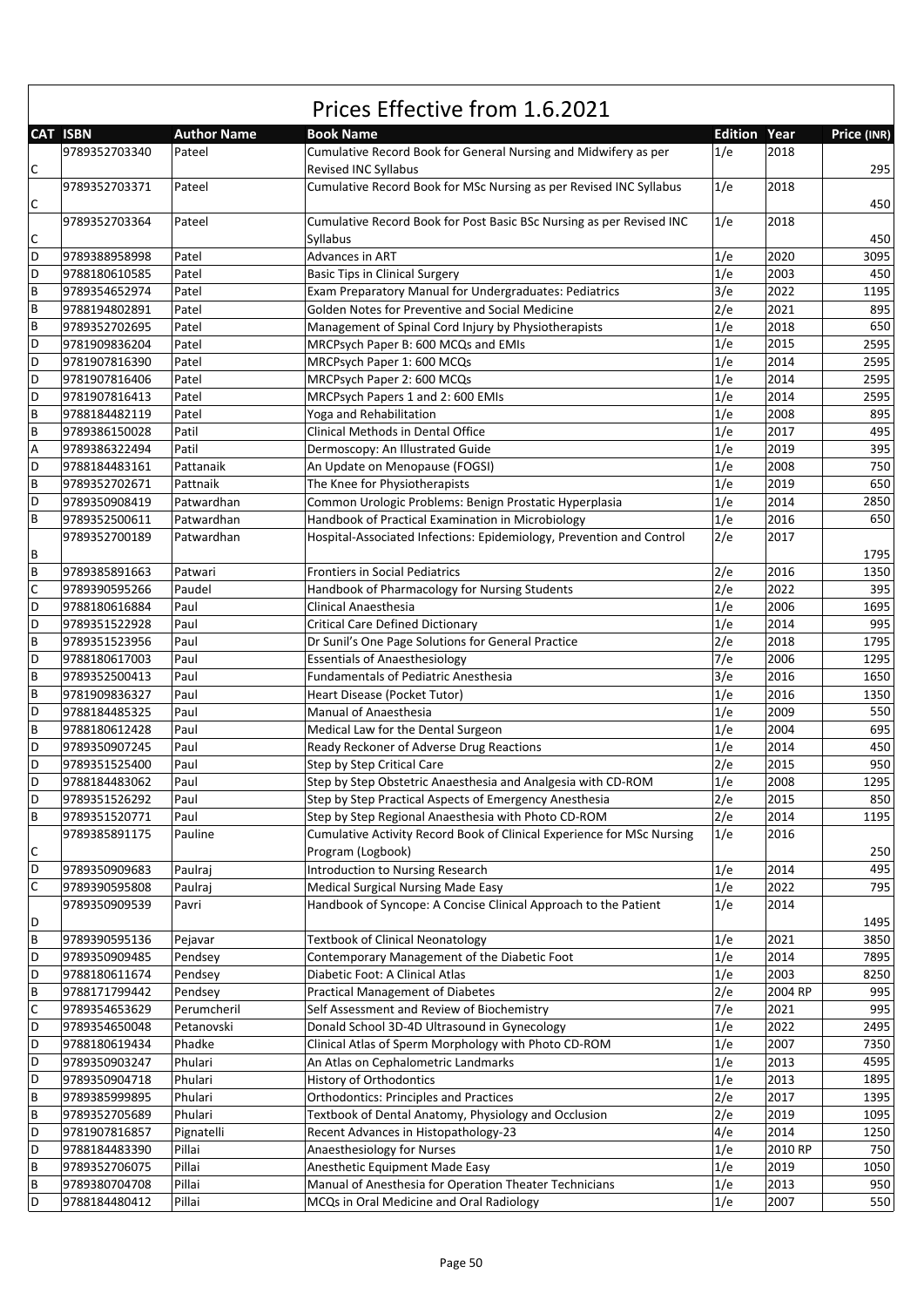| <b>CAT ISBN</b><br>Year<br><b>Author Name</b><br><b>Book Name</b><br><b>Edition</b><br>Price (INR)<br>9789351528548<br>1/e<br>2015<br>Pillai<br>Oral and Maxillofacial Radiology: Basic Principles and Interpretation<br>D<br>2795<br>D<br>1/e<br>2014<br>9789350908372<br>Pillai<br><b>Surgeons and Anesthesia</b><br>2395<br>D<br>Pillai<br>1/e<br>1295<br><b>Understanding Anaesthesiology</b><br>2007<br>9788184481693<br>B<br>4/e<br>1595<br>Pillay<br><b>Modern Medical Toxicology</b><br>2013<br>9789350259658<br>D<br>1/e<br>6450<br>2008<br>9788184482324<br>Pinelli<br>Lasik & Lasik Complications with DVD-ROM<br>1/e<br>D<br>2950<br>Pinelli<br>2014<br>9789351522478<br>Wave Front: A Text and Atlas<br>1/e<br>2011<br>595<br>D<br>9789350251430<br>Pinto<br>Midwifery Record Book for B.Sc Nursing Students<br>D<br>1/e<br>2018<br>1350<br>9781909836570<br>Piper<br>Neuroimaging (Pocket Tutor)<br>B<br>History Taking and Clinical Examination Pattern at a Glance<br>3/e<br>2019<br>495<br>9789388958523<br>Piryani<br>695<br>B<br>Intern Tips in obstetrics & Gynecology<br>1/e<br>2016<br>9789351524786<br>Plavsic<br>B<br>1/e<br>Plavsic<br><b>Urgent Procedures in Medical Practice</b><br>2017<br>2050<br>9789351529675<br>Oral Pathology and Microbiology: Solved Question Papers of RGUHS<br>1/e<br>2007<br>9788184480511<br>Ponnala<br>B<br>550<br>Donald School Atlas of Advanced Ultrasound in Obstetrics and<br>1/e<br>2015<br>9789351529194<br>Pooh<br>D<br>Gynecology (with DVD-ROM)<br>13395<br>D<br>1/e<br>2009<br>7350<br>9788184486926<br><b>Fetal Neurology</b><br>Pooh<br>D<br>1/e<br>2016<br>2750<br>9781909836082<br>Porter<br>Key Clinical Topics in Trauma<br>$\, {\bf B}$<br>Diagnostic Atlas of Pediatric Imaging Chest and Mediastinum<br>1/e<br>2010<br>1895<br>9788184488326<br>Prabakaran<br>D<br>1/e<br>9788180615764<br>Prabha<br>MCQs for Physiotherapists in Neurology<br>2005<br>550<br>3/e<br>B<br><b>Pharmacology Mnemonics</b><br>2006 RP<br>295<br>Prabha<br>9788180613388<br>1/e<br>B<br>Differential Diagnosis in Neurology<br>2016<br>2195<br>9789351529026<br>Prabhakar<br>1/e<br>B<br>2006 RP<br>850<br>9788180616594<br>Prabhakara<br><b>Biostatistics</b><br>1/e<br>B<br>Policies and Programmes of Health in India<br>2005<br>695<br>9788180614200<br>Prabhakara<br>2/e<br>Short Textbook of Preventive and Social Medicine<br>2010<br>695<br>Α<br>9789380704104<br>Prabhakara<br>$\overline{B}$<br>1/e<br>2004<br>390<br>9788180612602<br>Prabhakara<br>Short Textbook on PG Introductory Course in Health Sciences<br>$\overline{B}$<br>495<br>1/e<br>Synopsis Dissertation and Research to PG Students<br>2016<br>9789352501588<br>Prabhakara<br>995<br>B<br>1/e<br>2009<br>9788184486445<br>Prabhakara<br>Textbook of Community Health for Health Inspectors<br>D<br>2595<br>1/e<br>9789351524694<br>A Practical Approach to Cervical Cancer Screening Techniques<br>2015<br>Prabhu<br>1/e<br>B<br>2019<br>1095<br>9789352706068<br>Prabhu<br>Clinical Diagnosis in Oral Medicine: A Case-based Approach<br>1/e<br>D<br>Clinical Signs & Syndromes in Surgery<br>2011<br>350<br>Prabhu<br>9789350250891<br>1/e<br>D<br>2007<br>595<br>Prabhu<br>Dental Management of Medically Complex Patients<br>9788180619489<br>1/e<br>D<br>2006<br>550<br>9788180618437<br>Prabhu<br><b>Labour Room Protocols and Policies</b><br>D<br>1/e<br>2014<br>550<br>9789351521075<br>Prabhu<br>MCQs in General Medicine for Dental Students<br>D<br>Prabhu<br>1/e<br>2008<br>1295<br>9788184481440<br>Oral Diseases and Disorders: Differential Diagnosis<br>B<br>Prabhu<br>1/e<br>2017<br>2595<br>9789386150554<br>Oral Diseases in the Tropics<br>D<br>2/e<br>Prabhu<br>2005 RP<br>495<br>9788180610417<br>PG Entrance Made Easy<br>350<br>ΙB<br>9789351526254<br>Prabhu<br>Pocket Manual on the Art of History Taking<br>3/e<br>2015<br>1/e<br>9789351522096<br>Quick Review of Biochemistry for Undergraduates: Questions and<br>2014<br>Prabhu<br>B<br>750<br>Answers<br>B<br>1/e<br>2006<br>2550<br>9788180616525<br>Prabhudesai<br>Atlas of Optic Nerve Head Evaluation in Glaucoma<br>1/e<br>$\sf B$<br>9789386322777<br>Practical Procedures in Pediatric Nephrology<br>2017<br>850<br>Pradhan<br>$\, {\sf B}$<br><b>Essential Manual of Preclinical Prosthodontics</b><br>1/e<br>950<br>9789352706693<br>Prajapati<br>2019<br>D<br>1/e<br>2005 RP<br>850<br>9788180610974<br><b>Essential Procedures in Pediatrics</b><br>Prajapati<br>1/e<br>995<br>Α<br>9789389776379<br>IAP Clinical Examination in Pediatrics<br>2021<br>Prajapati<br>Aravind's Atlas of Fungal Corneal Ulcers: Clinical Features & Laboratory<br>1/e<br>2008<br>9788184483659<br>Prajna<br><b>Identification Methods</b><br>5550<br>D<br>$\sf B$<br>2/e<br>2019<br>9789386261090<br>1395<br>Prajna<br>Arvind FAQs in Ophthalmology<br>2/e<br>$\sf B$<br>Peyman's Principles and Practice of Ophthalmology (2 Vols.)<br>2018<br>8695<br>9789352702916<br>Prajna<br>D<br>1/e<br>795<br>9788171795932<br>Prakash<br>An Introduction to Medical Biophysics<br>2006 RP<br>C<br>495<br>1/e<br>2016<br>9789352501571<br>Prakash<br>Fundamentals of Psychology for Graduate Nurses<br>$\, {\sf B}$<br>695<br>2/e<br>2011<br>9789350253540<br>Prakash<br><b>Medical Audit</b><br>С<br>450<br>9789352701933<br>Prakash<br>Pocket Clinical Guide for Nursing Students<br>1/e<br>2018<br>B<br><b>Textbook of Dental Materials</b><br>9789352702664<br>Prakash<br>1/e<br>2019<br>1550<br>B<br>Physical Medicine and Rehabilitation Digest<br>1/e<br>9789386322791<br>2017<br>850<br>Pramanik<br>6/e<br>A<br>9789389188523<br>Principles of Physiology (Free! Practical Manual of Physiology)<br>2020<br>1650<br>Pramanik<br>C<br>Nursing Communication and Educational Technology<br>1/e<br>9788184489491<br>2010<br>595<br>Pramilaa R<br>D<br>1/e<br>Pocket Book on Laboratory Tests for Nurses<br>2008<br>295<br>9788184484052<br>Pramilaa R<br>D<br>1/e<br>9789350906187<br>Best Aid to Gynecology<br>2013<br>995<br>Pramod<br>$\mathsf C$<br>5/e<br>9789390020034<br>Pramod KS<br>Neuro Integrated for NIMHANS Entrance Examination<br>2020<br>750<br>D<br>795<br>1/e<br>2013<br>9789350257609<br>Pramod TK<br>Best Aid to Ophthalmology | Prices Effective from 1.6.2021 |  |  |  |  |  |  |  |  |
|-----------------------------------------------------------------------------------------------------------------------------------------------------------------------------------------------------------------------------------------------------------------------------------------------------------------------------------------------------------------------------------------------------------------------------------------------------------------------------------------------------------------------------------------------------------------------------------------------------------------------------------------------------------------------------------------------------------------------------------------------------------------------------------------------------------------------------------------------------------------------------------------------------------------------------------------------------------------------------------------------------------------------------------------------------------------------------------------------------------------------------------------------------------------------------------------------------------------------------------------------------------------------------------------------------------------------------------------------------------------------------------------------------------------------------------------------------------------------------------------------------------------------------------------------------------------------------------------------------------------------------------------------------------------------------------------------------------------------------------------------------------------------------------------------------------------------------------------------------------------------------------------------------------------------------------------------------------------------------------------------------------------------------------------------------------------------------------------------------------------------------------------------------------------------------------------------------------------------------------------------------------------------------------------------------------------------------------------------------------------------------------------------------------------------------------------------------------------------------------------------------------------------------------------------------------------------------------------------------------------------------------------------------------------------------------------------------------------------------------------------------------------------------------------------------------------------------------------------------------------------------------------------------------------------------------------------------------------------------------------------------------------------------------------------------------------------------------------------------------------------------------------------------------------------------------------------------------------------------------------------------------------------------------------------------------------------------------------------------------------------------------------------------------------------------------------------------------------------------------------------------------------------------------------------------------------------------------------------------------------------------------------------------------------------------------------------------------------------------------------------------------------------------------------------------------------------------------------------------------------------------------------------------------------------------------------------------------------------------------------------------------------------------------------------------------------------------------------------------------------------------------------------------------------------------------------------------------------------------------------------------------------------------------------------------------------------------------------------------------------------------------------------------------------------------------------------------------------------------------------------------------------------------------------------------------------------------------------------------------------------------------------------------------------------------------------------------------------------------------------------------------------------------------------------------------------------------------------------------------------------------------------------------------------------------------------------------------------------------------------------------------------------------------------------------------------------------------------------------------------------------------------------------------------------------------------------------------------------------------------------------------------------------------------------------------------------------------------------------------------------------------------------------------------------------------------------------------------------------------------------------------------------------------------------------------------------------------------------------------------------------------------------------------------------------------------------------------------------------------------------------------------------------------------------------------------------------------------------------------------------------------------------------------------------------------------------------------------------------------------------------------------------------------------------------------------------------------------------------------------------------------------------------------------------------------------------------------------------------------------------------------------|--------------------------------|--|--|--|--|--|--|--|--|
|                                                                                                                                                                                                                                                                                                                                                                                                                                                                                                                                                                                                                                                                                                                                                                                                                                                                                                                                                                                                                                                                                                                                                                                                                                                                                                                                                                                                                                                                                                                                                                                                                                                                                                                                                                                                                                                                                                                                                                                                                                                                                                                                                                                                                                                                                                                                                                                                                                                                                                                                                                                                                                                                                                                                                                                                                                                                                                                                                                                                                                                                                                                                                                                                                                                                                                                                                                                                                                                                                                                                                                                                                                                                                                                                                                                                                                                                                                                                                                                                                                                                                                                                                                                                                                                                                                                                                                                                                                                                                                                                                                                                                                                                                                                                                                                                                                                                                                                                                                                                                                                                                                                                                                                                                                                                                                                                                                                                                                                                                                                                                                                                                                                                                                                                                                                                                                                                                                                                                                                                                                                                                                                                                                                                                                                                 |                                |  |  |  |  |  |  |  |  |
|                                                                                                                                                                                                                                                                                                                                                                                                                                                                                                                                                                                                                                                                                                                                                                                                                                                                                                                                                                                                                                                                                                                                                                                                                                                                                                                                                                                                                                                                                                                                                                                                                                                                                                                                                                                                                                                                                                                                                                                                                                                                                                                                                                                                                                                                                                                                                                                                                                                                                                                                                                                                                                                                                                                                                                                                                                                                                                                                                                                                                                                                                                                                                                                                                                                                                                                                                                                                                                                                                                                                                                                                                                                                                                                                                                                                                                                                                                                                                                                                                                                                                                                                                                                                                                                                                                                                                                                                                                                                                                                                                                                                                                                                                                                                                                                                                                                                                                                                                                                                                                                                                                                                                                                                                                                                                                                                                                                                                                                                                                                                                                                                                                                                                                                                                                                                                                                                                                                                                                                                                                                                                                                                                                                                                                                                 |                                |  |  |  |  |  |  |  |  |
|                                                                                                                                                                                                                                                                                                                                                                                                                                                                                                                                                                                                                                                                                                                                                                                                                                                                                                                                                                                                                                                                                                                                                                                                                                                                                                                                                                                                                                                                                                                                                                                                                                                                                                                                                                                                                                                                                                                                                                                                                                                                                                                                                                                                                                                                                                                                                                                                                                                                                                                                                                                                                                                                                                                                                                                                                                                                                                                                                                                                                                                                                                                                                                                                                                                                                                                                                                                                                                                                                                                                                                                                                                                                                                                                                                                                                                                                                                                                                                                                                                                                                                                                                                                                                                                                                                                                                                                                                                                                                                                                                                                                                                                                                                                                                                                                                                                                                                                                                                                                                                                                                                                                                                                                                                                                                                                                                                                                                                                                                                                                                                                                                                                                                                                                                                                                                                                                                                                                                                                                                                                                                                                                                                                                                                                                 |                                |  |  |  |  |  |  |  |  |
|                                                                                                                                                                                                                                                                                                                                                                                                                                                                                                                                                                                                                                                                                                                                                                                                                                                                                                                                                                                                                                                                                                                                                                                                                                                                                                                                                                                                                                                                                                                                                                                                                                                                                                                                                                                                                                                                                                                                                                                                                                                                                                                                                                                                                                                                                                                                                                                                                                                                                                                                                                                                                                                                                                                                                                                                                                                                                                                                                                                                                                                                                                                                                                                                                                                                                                                                                                                                                                                                                                                                                                                                                                                                                                                                                                                                                                                                                                                                                                                                                                                                                                                                                                                                                                                                                                                                                                                                                                                                                                                                                                                                                                                                                                                                                                                                                                                                                                                                                                                                                                                                                                                                                                                                                                                                                                                                                                                                                                                                                                                                                                                                                                                                                                                                                                                                                                                                                                                                                                                                                                                                                                                                                                                                                                                                 |                                |  |  |  |  |  |  |  |  |
|                                                                                                                                                                                                                                                                                                                                                                                                                                                                                                                                                                                                                                                                                                                                                                                                                                                                                                                                                                                                                                                                                                                                                                                                                                                                                                                                                                                                                                                                                                                                                                                                                                                                                                                                                                                                                                                                                                                                                                                                                                                                                                                                                                                                                                                                                                                                                                                                                                                                                                                                                                                                                                                                                                                                                                                                                                                                                                                                                                                                                                                                                                                                                                                                                                                                                                                                                                                                                                                                                                                                                                                                                                                                                                                                                                                                                                                                                                                                                                                                                                                                                                                                                                                                                                                                                                                                                                                                                                                                                                                                                                                                                                                                                                                                                                                                                                                                                                                                                                                                                                                                                                                                                                                                                                                                                                                                                                                                                                                                                                                                                                                                                                                                                                                                                                                                                                                                                                                                                                                                                                                                                                                                                                                                                                                                 |                                |  |  |  |  |  |  |  |  |
|                                                                                                                                                                                                                                                                                                                                                                                                                                                                                                                                                                                                                                                                                                                                                                                                                                                                                                                                                                                                                                                                                                                                                                                                                                                                                                                                                                                                                                                                                                                                                                                                                                                                                                                                                                                                                                                                                                                                                                                                                                                                                                                                                                                                                                                                                                                                                                                                                                                                                                                                                                                                                                                                                                                                                                                                                                                                                                                                                                                                                                                                                                                                                                                                                                                                                                                                                                                                                                                                                                                                                                                                                                                                                                                                                                                                                                                                                                                                                                                                                                                                                                                                                                                                                                                                                                                                                                                                                                                                                                                                                                                                                                                                                                                                                                                                                                                                                                                                                                                                                                                                                                                                                                                                                                                                                                                                                                                                                                                                                                                                                                                                                                                                                                                                                                                                                                                                                                                                                                                                                                                                                                                                                                                                                                                                 |                                |  |  |  |  |  |  |  |  |
|                                                                                                                                                                                                                                                                                                                                                                                                                                                                                                                                                                                                                                                                                                                                                                                                                                                                                                                                                                                                                                                                                                                                                                                                                                                                                                                                                                                                                                                                                                                                                                                                                                                                                                                                                                                                                                                                                                                                                                                                                                                                                                                                                                                                                                                                                                                                                                                                                                                                                                                                                                                                                                                                                                                                                                                                                                                                                                                                                                                                                                                                                                                                                                                                                                                                                                                                                                                                                                                                                                                                                                                                                                                                                                                                                                                                                                                                                                                                                                                                                                                                                                                                                                                                                                                                                                                                                                                                                                                                                                                                                                                                                                                                                                                                                                                                                                                                                                                                                                                                                                                                                                                                                                                                                                                                                                                                                                                                                                                                                                                                                                                                                                                                                                                                                                                                                                                                                                                                                                                                                                                                                                                                                                                                                                                                 |                                |  |  |  |  |  |  |  |  |
|                                                                                                                                                                                                                                                                                                                                                                                                                                                                                                                                                                                                                                                                                                                                                                                                                                                                                                                                                                                                                                                                                                                                                                                                                                                                                                                                                                                                                                                                                                                                                                                                                                                                                                                                                                                                                                                                                                                                                                                                                                                                                                                                                                                                                                                                                                                                                                                                                                                                                                                                                                                                                                                                                                                                                                                                                                                                                                                                                                                                                                                                                                                                                                                                                                                                                                                                                                                                                                                                                                                                                                                                                                                                                                                                                                                                                                                                                                                                                                                                                                                                                                                                                                                                                                                                                                                                                                                                                                                                                                                                                                                                                                                                                                                                                                                                                                                                                                                                                                                                                                                                                                                                                                                                                                                                                                                                                                                                                                                                                                                                                                                                                                                                                                                                                                                                                                                                                                                                                                                                                                                                                                                                                                                                                                                                 |                                |  |  |  |  |  |  |  |  |
|                                                                                                                                                                                                                                                                                                                                                                                                                                                                                                                                                                                                                                                                                                                                                                                                                                                                                                                                                                                                                                                                                                                                                                                                                                                                                                                                                                                                                                                                                                                                                                                                                                                                                                                                                                                                                                                                                                                                                                                                                                                                                                                                                                                                                                                                                                                                                                                                                                                                                                                                                                                                                                                                                                                                                                                                                                                                                                                                                                                                                                                                                                                                                                                                                                                                                                                                                                                                                                                                                                                                                                                                                                                                                                                                                                                                                                                                                                                                                                                                                                                                                                                                                                                                                                                                                                                                                                                                                                                                                                                                                                                                                                                                                                                                                                                                                                                                                                                                                                                                                                                                                                                                                                                                                                                                                                                                                                                                                                                                                                                                                                                                                                                                                                                                                                                                                                                                                                                                                                                                                                                                                                                                                                                                                                                                 |                                |  |  |  |  |  |  |  |  |
|                                                                                                                                                                                                                                                                                                                                                                                                                                                                                                                                                                                                                                                                                                                                                                                                                                                                                                                                                                                                                                                                                                                                                                                                                                                                                                                                                                                                                                                                                                                                                                                                                                                                                                                                                                                                                                                                                                                                                                                                                                                                                                                                                                                                                                                                                                                                                                                                                                                                                                                                                                                                                                                                                                                                                                                                                                                                                                                                                                                                                                                                                                                                                                                                                                                                                                                                                                                                                                                                                                                                                                                                                                                                                                                                                                                                                                                                                                                                                                                                                                                                                                                                                                                                                                                                                                                                                                                                                                                                                                                                                                                                                                                                                                                                                                                                                                                                                                                                                                                                                                                                                                                                                                                                                                                                                                                                                                                                                                                                                                                                                                                                                                                                                                                                                                                                                                                                                                                                                                                                                                                                                                                                                                                                                                                                 |                                |  |  |  |  |  |  |  |  |
|                                                                                                                                                                                                                                                                                                                                                                                                                                                                                                                                                                                                                                                                                                                                                                                                                                                                                                                                                                                                                                                                                                                                                                                                                                                                                                                                                                                                                                                                                                                                                                                                                                                                                                                                                                                                                                                                                                                                                                                                                                                                                                                                                                                                                                                                                                                                                                                                                                                                                                                                                                                                                                                                                                                                                                                                                                                                                                                                                                                                                                                                                                                                                                                                                                                                                                                                                                                                                                                                                                                                                                                                                                                                                                                                                                                                                                                                                                                                                                                                                                                                                                                                                                                                                                                                                                                                                                                                                                                                                                                                                                                                                                                                                                                                                                                                                                                                                                                                                                                                                                                                                                                                                                                                                                                                                                                                                                                                                                                                                                                                                                                                                                                                                                                                                                                                                                                                                                                                                                                                                                                                                                                                                                                                                                                                 |                                |  |  |  |  |  |  |  |  |
|                                                                                                                                                                                                                                                                                                                                                                                                                                                                                                                                                                                                                                                                                                                                                                                                                                                                                                                                                                                                                                                                                                                                                                                                                                                                                                                                                                                                                                                                                                                                                                                                                                                                                                                                                                                                                                                                                                                                                                                                                                                                                                                                                                                                                                                                                                                                                                                                                                                                                                                                                                                                                                                                                                                                                                                                                                                                                                                                                                                                                                                                                                                                                                                                                                                                                                                                                                                                                                                                                                                                                                                                                                                                                                                                                                                                                                                                                                                                                                                                                                                                                                                                                                                                                                                                                                                                                                                                                                                                                                                                                                                                                                                                                                                                                                                                                                                                                                                                                                                                                                                                                                                                                                                                                                                                                                                                                                                                                                                                                                                                                                                                                                                                                                                                                                                                                                                                                                                                                                                                                                                                                                                                                                                                                                                                 |                                |  |  |  |  |  |  |  |  |
|                                                                                                                                                                                                                                                                                                                                                                                                                                                                                                                                                                                                                                                                                                                                                                                                                                                                                                                                                                                                                                                                                                                                                                                                                                                                                                                                                                                                                                                                                                                                                                                                                                                                                                                                                                                                                                                                                                                                                                                                                                                                                                                                                                                                                                                                                                                                                                                                                                                                                                                                                                                                                                                                                                                                                                                                                                                                                                                                                                                                                                                                                                                                                                                                                                                                                                                                                                                                                                                                                                                                                                                                                                                                                                                                                                                                                                                                                                                                                                                                                                                                                                                                                                                                                                                                                                                                                                                                                                                                                                                                                                                                                                                                                                                                                                                                                                                                                                                                                                                                                                                                                                                                                                                                                                                                                                                                                                                                                                                                                                                                                                                                                                                                                                                                                                                                                                                                                                                                                                                                                                                                                                                                                                                                                                                                 |                                |  |  |  |  |  |  |  |  |
|                                                                                                                                                                                                                                                                                                                                                                                                                                                                                                                                                                                                                                                                                                                                                                                                                                                                                                                                                                                                                                                                                                                                                                                                                                                                                                                                                                                                                                                                                                                                                                                                                                                                                                                                                                                                                                                                                                                                                                                                                                                                                                                                                                                                                                                                                                                                                                                                                                                                                                                                                                                                                                                                                                                                                                                                                                                                                                                                                                                                                                                                                                                                                                                                                                                                                                                                                                                                                                                                                                                                                                                                                                                                                                                                                                                                                                                                                                                                                                                                                                                                                                                                                                                                                                                                                                                                                                                                                                                                                                                                                                                                                                                                                                                                                                                                                                                                                                                                                                                                                                                                                                                                                                                                                                                                                                                                                                                                                                                                                                                                                                                                                                                                                                                                                                                                                                                                                                                                                                                                                                                                                                                                                                                                                                                                 |                                |  |  |  |  |  |  |  |  |
|                                                                                                                                                                                                                                                                                                                                                                                                                                                                                                                                                                                                                                                                                                                                                                                                                                                                                                                                                                                                                                                                                                                                                                                                                                                                                                                                                                                                                                                                                                                                                                                                                                                                                                                                                                                                                                                                                                                                                                                                                                                                                                                                                                                                                                                                                                                                                                                                                                                                                                                                                                                                                                                                                                                                                                                                                                                                                                                                                                                                                                                                                                                                                                                                                                                                                                                                                                                                                                                                                                                                                                                                                                                                                                                                                                                                                                                                                                                                                                                                                                                                                                                                                                                                                                                                                                                                                                                                                                                                                                                                                                                                                                                                                                                                                                                                                                                                                                                                                                                                                                                                                                                                                                                                                                                                                                                                                                                                                                                                                                                                                                                                                                                                                                                                                                                                                                                                                                                                                                                                                                                                                                                                                                                                                                                                 |                                |  |  |  |  |  |  |  |  |
|                                                                                                                                                                                                                                                                                                                                                                                                                                                                                                                                                                                                                                                                                                                                                                                                                                                                                                                                                                                                                                                                                                                                                                                                                                                                                                                                                                                                                                                                                                                                                                                                                                                                                                                                                                                                                                                                                                                                                                                                                                                                                                                                                                                                                                                                                                                                                                                                                                                                                                                                                                                                                                                                                                                                                                                                                                                                                                                                                                                                                                                                                                                                                                                                                                                                                                                                                                                                                                                                                                                                                                                                                                                                                                                                                                                                                                                                                                                                                                                                                                                                                                                                                                                                                                                                                                                                                                                                                                                                                                                                                                                                                                                                                                                                                                                                                                                                                                                                                                                                                                                                                                                                                                                                                                                                                                                                                                                                                                                                                                                                                                                                                                                                                                                                                                                                                                                                                                                                                                                                                                                                                                                                                                                                                                                                 |                                |  |  |  |  |  |  |  |  |
|                                                                                                                                                                                                                                                                                                                                                                                                                                                                                                                                                                                                                                                                                                                                                                                                                                                                                                                                                                                                                                                                                                                                                                                                                                                                                                                                                                                                                                                                                                                                                                                                                                                                                                                                                                                                                                                                                                                                                                                                                                                                                                                                                                                                                                                                                                                                                                                                                                                                                                                                                                                                                                                                                                                                                                                                                                                                                                                                                                                                                                                                                                                                                                                                                                                                                                                                                                                                                                                                                                                                                                                                                                                                                                                                                                                                                                                                                                                                                                                                                                                                                                                                                                                                                                                                                                                                                                                                                                                                                                                                                                                                                                                                                                                                                                                                                                                                                                                                                                                                                                                                                                                                                                                                                                                                                                                                                                                                                                                                                                                                                                                                                                                                                                                                                                                                                                                                                                                                                                                                                                                                                                                                                                                                                                                                 |                                |  |  |  |  |  |  |  |  |
|                                                                                                                                                                                                                                                                                                                                                                                                                                                                                                                                                                                                                                                                                                                                                                                                                                                                                                                                                                                                                                                                                                                                                                                                                                                                                                                                                                                                                                                                                                                                                                                                                                                                                                                                                                                                                                                                                                                                                                                                                                                                                                                                                                                                                                                                                                                                                                                                                                                                                                                                                                                                                                                                                                                                                                                                                                                                                                                                                                                                                                                                                                                                                                                                                                                                                                                                                                                                                                                                                                                                                                                                                                                                                                                                                                                                                                                                                                                                                                                                                                                                                                                                                                                                                                                                                                                                                                                                                                                                                                                                                                                                                                                                                                                                                                                                                                                                                                                                                                                                                                                                                                                                                                                                                                                                                                                                                                                                                                                                                                                                                                                                                                                                                                                                                                                                                                                                                                                                                                                                                                                                                                                                                                                                                                                                 |                                |  |  |  |  |  |  |  |  |
|                                                                                                                                                                                                                                                                                                                                                                                                                                                                                                                                                                                                                                                                                                                                                                                                                                                                                                                                                                                                                                                                                                                                                                                                                                                                                                                                                                                                                                                                                                                                                                                                                                                                                                                                                                                                                                                                                                                                                                                                                                                                                                                                                                                                                                                                                                                                                                                                                                                                                                                                                                                                                                                                                                                                                                                                                                                                                                                                                                                                                                                                                                                                                                                                                                                                                                                                                                                                                                                                                                                                                                                                                                                                                                                                                                                                                                                                                                                                                                                                                                                                                                                                                                                                                                                                                                                                                                                                                                                                                                                                                                                                                                                                                                                                                                                                                                                                                                                                                                                                                                                                                                                                                                                                                                                                                                                                                                                                                                                                                                                                                                                                                                                                                                                                                                                                                                                                                                                                                                                                                                                                                                                                                                                                                                                                 |                                |  |  |  |  |  |  |  |  |
|                                                                                                                                                                                                                                                                                                                                                                                                                                                                                                                                                                                                                                                                                                                                                                                                                                                                                                                                                                                                                                                                                                                                                                                                                                                                                                                                                                                                                                                                                                                                                                                                                                                                                                                                                                                                                                                                                                                                                                                                                                                                                                                                                                                                                                                                                                                                                                                                                                                                                                                                                                                                                                                                                                                                                                                                                                                                                                                                                                                                                                                                                                                                                                                                                                                                                                                                                                                                                                                                                                                                                                                                                                                                                                                                                                                                                                                                                                                                                                                                                                                                                                                                                                                                                                                                                                                                                                                                                                                                                                                                                                                                                                                                                                                                                                                                                                                                                                                                                                                                                                                                                                                                                                                                                                                                                                                                                                                                                                                                                                                                                                                                                                                                                                                                                                                                                                                                                                                                                                                                                                                                                                                                                                                                                                                                 |                                |  |  |  |  |  |  |  |  |
|                                                                                                                                                                                                                                                                                                                                                                                                                                                                                                                                                                                                                                                                                                                                                                                                                                                                                                                                                                                                                                                                                                                                                                                                                                                                                                                                                                                                                                                                                                                                                                                                                                                                                                                                                                                                                                                                                                                                                                                                                                                                                                                                                                                                                                                                                                                                                                                                                                                                                                                                                                                                                                                                                                                                                                                                                                                                                                                                                                                                                                                                                                                                                                                                                                                                                                                                                                                                                                                                                                                                                                                                                                                                                                                                                                                                                                                                                                                                                                                                                                                                                                                                                                                                                                                                                                                                                                                                                                                                                                                                                                                                                                                                                                                                                                                                                                                                                                                                                                                                                                                                                                                                                                                                                                                                                                                                                                                                                                                                                                                                                                                                                                                                                                                                                                                                                                                                                                                                                                                                                                                                                                                                                                                                                                                                 |                                |  |  |  |  |  |  |  |  |
|                                                                                                                                                                                                                                                                                                                                                                                                                                                                                                                                                                                                                                                                                                                                                                                                                                                                                                                                                                                                                                                                                                                                                                                                                                                                                                                                                                                                                                                                                                                                                                                                                                                                                                                                                                                                                                                                                                                                                                                                                                                                                                                                                                                                                                                                                                                                                                                                                                                                                                                                                                                                                                                                                                                                                                                                                                                                                                                                                                                                                                                                                                                                                                                                                                                                                                                                                                                                                                                                                                                                                                                                                                                                                                                                                                                                                                                                                                                                                                                                                                                                                                                                                                                                                                                                                                                                                                                                                                                                                                                                                                                                                                                                                                                                                                                                                                                                                                                                                                                                                                                                                                                                                                                                                                                                                                                                                                                                                                                                                                                                                                                                                                                                                                                                                                                                                                                                                                                                                                                                                                                                                                                                                                                                                                                                 |                                |  |  |  |  |  |  |  |  |
|                                                                                                                                                                                                                                                                                                                                                                                                                                                                                                                                                                                                                                                                                                                                                                                                                                                                                                                                                                                                                                                                                                                                                                                                                                                                                                                                                                                                                                                                                                                                                                                                                                                                                                                                                                                                                                                                                                                                                                                                                                                                                                                                                                                                                                                                                                                                                                                                                                                                                                                                                                                                                                                                                                                                                                                                                                                                                                                                                                                                                                                                                                                                                                                                                                                                                                                                                                                                                                                                                                                                                                                                                                                                                                                                                                                                                                                                                                                                                                                                                                                                                                                                                                                                                                                                                                                                                                                                                                                                                                                                                                                                                                                                                                                                                                                                                                                                                                                                                                                                                                                                                                                                                                                                                                                                                                                                                                                                                                                                                                                                                                                                                                                                                                                                                                                                                                                                                                                                                                                                                                                                                                                                                                                                                                                                 |                                |  |  |  |  |  |  |  |  |
|                                                                                                                                                                                                                                                                                                                                                                                                                                                                                                                                                                                                                                                                                                                                                                                                                                                                                                                                                                                                                                                                                                                                                                                                                                                                                                                                                                                                                                                                                                                                                                                                                                                                                                                                                                                                                                                                                                                                                                                                                                                                                                                                                                                                                                                                                                                                                                                                                                                                                                                                                                                                                                                                                                                                                                                                                                                                                                                                                                                                                                                                                                                                                                                                                                                                                                                                                                                                                                                                                                                                                                                                                                                                                                                                                                                                                                                                                                                                                                                                                                                                                                                                                                                                                                                                                                                                                                                                                                                                                                                                                                                                                                                                                                                                                                                                                                                                                                                                                                                                                                                                                                                                                                                                                                                                                                                                                                                                                                                                                                                                                                                                                                                                                                                                                                                                                                                                                                                                                                                                                                                                                                                                                                                                                                                                 |                                |  |  |  |  |  |  |  |  |
|                                                                                                                                                                                                                                                                                                                                                                                                                                                                                                                                                                                                                                                                                                                                                                                                                                                                                                                                                                                                                                                                                                                                                                                                                                                                                                                                                                                                                                                                                                                                                                                                                                                                                                                                                                                                                                                                                                                                                                                                                                                                                                                                                                                                                                                                                                                                                                                                                                                                                                                                                                                                                                                                                                                                                                                                                                                                                                                                                                                                                                                                                                                                                                                                                                                                                                                                                                                                                                                                                                                                                                                                                                                                                                                                                                                                                                                                                                                                                                                                                                                                                                                                                                                                                                                                                                                                                                                                                                                                                                                                                                                                                                                                                                                                                                                                                                                                                                                                                                                                                                                                                                                                                                                                                                                                                                                                                                                                                                                                                                                                                                                                                                                                                                                                                                                                                                                                                                                                                                                                                                                                                                                                                                                                                                                                 |                                |  |  |  |  |  |  |  |  |
|                                                                                                                                                                                                                                                                                                                                                                                                                                                                                                                                                                                                                                                                                                                                                                                                                                                                                                                                                                                                                                                                                                                                                                                                                                                                                                                                                                                                                                                                                                                                                                                                                                                                                                                                                                                                                                                                                                                                                                                                                                                                                                                                                                                                                                                                                                                                                                                                                                                                                                                                                                                                                                                                                                                                                                                                                                                                                                                                                                                                                                                                                                                                                                                                                                                                                                                                                                                                                                                                                                                                                                                                                                                                                                                                                                                                                                                                                                                                                                                                                                                                                                                                                                                                                                                                                                                                                                                                                                                                                                                                                                                                                                                                                                                                                                                                                                                                                                                                                                                                                                                                                                                                                                                                                                                                                                                                                                                                                                                                                                                                                                                                                                                                                                                                                                                                                                                                                                                                                                                                                                                                                                                                                                                                                                                                 |                                |  |  |  |  |  |  |  |  |
|                                                                                                                                                                                                                                                                                                                                                                                                                                                                                                                                                                                                                                                                                                                                                                                                                                                                                                                                                                                                                                                                                                                                                                                                                                                                                                                                                                                                                                                                                                                                                                                                                                                                                                                                                                                                                                                                                                                                                                                                                                                                                                                                                                                                                                                                                                                                                                                                                                                                                                                                                                                                                                                                                                                                                                                                                                                                                                                                                                                                                                                                                                                                                                                                                                                                                                                                                                                                                                                                                                                                                                                                                                                                                                                                                                                                                                                                                                                                                                                                                                                                                                                                                                                                                                                                                                                                                                                                                                                                                                                                                                                                                                                                                                                                                                                                                                                                                                                                                                                                                                                                                                                                                                                                                                                                                                                                                                                                                                                                                                                                                                                                                                                                                                                                                                                                                                                                                                                                                                                                                                                                                                                                                                                                                                                                 |                                |  |  |  |  |  |  |  |  |
|                                                                                                                                                                                                                                                                                                                                                                                                                                                                                                                                                                                                                                                                                                                                                                                                                                                                                                                                                                                                                                                                                                                                                                                                                                                                                                                                                                                                                                                                                                                                                                                                                                                                                                                                                                                                                                                                                                                                                                                                                                                                                                                                                                                                                                                                                                                                                                                                                                                                                                                                                                                                                                                                                                                                                                                                                                                                                                                                                                                                                                                                                                                                                                                                                                                                                                                                                                                                                                                                                                                                                                                                                                                                                                                                                                                                                                                                                                                                                                                                                                                                                                                                                                                                                                                                                                                                                                                                                                                                                                                                                                                                                                                                                                                                                                                                                                                                                                                                                                                                                                                                                                                                                                                                                                                                                                                                                                                                                                                                                                                                                                                                                                                                                                                                                                                                                                                                                                                                                                                                                                                                                                                                                                                                                                                                 |                                |  |  |  |  |  |  |  |  |
|                                                                                                                                                                                                                                                                                                                                                                                                                                                                                                                                                                                                                                                                                                                                                                                                                                                                                                                                                                                                                                                                                                                                                                                                                                                                                                                                                                                                                                                                                                                                                                                                                                                                                                                                                                                                                                                                                                                                                                                                                                                                                                                                                                                                                                                                                                                                                                                                                                                                                                                                                                                                                                                                                                                                                                                                                                                                                                                                                                                                                                                                                                                                                                                                                                                                                                                                                                                                                                                                                                                                                                                                                                                                                                                                                                                                                                                                                                                                                                                                                                                                                                                                                                                                                                                                                                                                                                                                                                                                                                                                                                                                                                                                                                                                                                                                                                                                                                                                                                                                                                                                                                                                                                                                                                                                                                                                                                                                                                                                                                                                                                                                                                                                                                                                                                                                                                                                                                                                                                                                                                                                                                                                                                                                                                                                 |                                |  |  |  |  |  |  |  |  |
|                                                                                                                                                                                                                                                                                                                                                                                                                                                                                                                                                                                                                                                                                                                                                                                                                                                                                                                                                                                                                                                                                                                                                                                                                                                                                                                                                                                                                                                                                                                                                                                                                                                                                                                                                                                                                                                                                                                                                                                                                                                                                                                                                                                                                                                                                                                                                                                                                                                                                                                                                                                                                                                                                                                                                                                                                                                                                                                                                                                                                                                                                                                                                                                                                                                                                                                                                                                                                                                                                                                                                                                                                                                                                                                                                                                                                                                                                                                                                                                                                                                                                                                                                                                                                                                                                                                                                                                                                                                                                                                                                                                                                                                                                                                                                                                                                                                                                                                                                                                                                                                                                                                                                                                                                                                                                                                                                                                                                                                                                                                                                                                                                                                                                                                                                                                                                                                                                                                                                                                                                                                                                                                                                                                                                                                                 |                                |  |  |  |  |  |  |  |  |
|                                                                                                                                                                                                                                                                                                                                                                                                                                                                                                                                                                                                                                                                                                                                                                                                                                                                                                                                                                                                                                                                                                                                                                                                                                                                                                                                                                                                                                                                                                                                                                                                                                                                                                                                                                                                                                                                                                                                                                                                                                                                                                                                                                                                                                                                                                                                                                                                                                                                                                                                                                                                                                                                                                                                                                                                                                                                                                                                                                                                                                                                                                                                                                                                                                                                                                                                                                                                                                                                                                                                                                                                                                                                                                                                                                                                                                                                                                                                                                                                                                                                                                                                                                                                                                                                                                                                                                                                                                                                                                                                                                                                                                                                                                                                                                                                                                                                                                                                                                                                                                                                                                                                                                                                                                                                                                                                                                                                                                                                                                                                                                                                                                                                                                                                                                                                                                                                                                                                                                                                                                                                                                                                                                                                                                                                 |                                |  |  |  |  |  |  |  |  |
|                                                                                                                                                                                                                                                                                                                                                                                                                                                                                                                                                                                                                                                                                                                                                                                                                                                                                                                                                                                                                                                                                                                                                                                                                                                                                                                                                                                                                                                                                                                                                                                                                                                                                                                                                                                                                                                                                                                                                                                                                                                                                                                                                                                                                                                                                                                                                                                                                                                                                                                                                                                                                                                                                                                                                                                                                                                                                                                                                                                                                                                                                                                                                                                                                                                                                                                                                                                                                                                                                                                                                                                                                                                                                                                                                                                                                                                                                                                                                                                                                                                                                                                                                                                                                                                                                                                                                                                                                                                                                                                                                                                                                                                                                                                                                                                                                                                                                                                                                                                                                                                                                                                                                                                                                                                                                                                                                                                                                                                                                                                                                                                                                                                                                                                                                                                                                                                                                                                                                                                                                                                                                                                                                                                                                                                                 |                                |  |  |  |  |  |  |  |  |
|                                                                                                                                                                                                                                                                                                                                                                                                                                                                                                                                                                                                                                                                                                                                                                                                                                                                                                                                                                                                                                                                                                                                                                                                                                                                                                                                                                                                                                                                                                                                                                                                                                                                                                                                                                                                                                                                                                                                                                                                                                                                                                                                                                                                                                                                                                                                                                                                                                                                                                                                                                                                                                                                                                                                                                                                                                                                                                                                                                                                                                                                                                                                                                                                                                                                                                                                                                                                                                                                                                                                                                                                                                                                                                                                                                                                                                                                                                                                                                                                                                                                                                                                                                                                                                                                                                                                                                                                                                                                                                                                                                                                                                                                                                                                                                                                                                                                                                                                                                                                                                                                                                                                                                                                                                                                                                                                                                                                                                                                                                                                                                                                                                                                                                                                                                                                                                                                                                                                                                                                                                                                                                                                                                                                                                                                 |                                |  |  |  |  |  |  |  |  |
|                                                                                                                                                                                                                                                                                                                                                                                                                                                                                                                                                                                                                                                                                                                                                                                                                                                                                                                                                                                                                                                                                                                                                                                                                                                                                                                                                                                                                                                                                                                                                                                                                                                                                                                                                                                                                                                                                                                                                                                                                                                                                                                                                                                                                                                                                                                                                                                                                                                                                                                                                                                                                                                                                                                                                                                                                                                                                                                                                                                                                                                                                                                                                                                                                                                                                                                                                                                                                                                                                                                                                                                                                                                                                                                                                                                                                                                                                                                                                                                                                                                                                                                                                                                                                                                                                                                                                                                                                                                                                                                                                                                                                                                                                                                                                                                                                                                                                                                                                                                                                                                                                                                                                                                                                                                                                                                                                                                                                                                                                                                                                                                                                                                                                                                                                                                                                                                                                                                                                                                                                                                                                                                                                                                                                                                                 |                                |  |  |  |  |  |  |  |  |
|                                                                                                                                                                                                                                                                                                                                                                                                                                                                                                                                                                                                                                                                                                                                                                                                                                                                                                                                                                                                                                                                                                                                                                                                                                                                                                                                                                                                                                                                                                                                                                                                                                                                                                                                                                                                                                                                                                                                                                                                                                                                                                                                                                                                                                                                                                                                                                                                                                                                                                                                                                                                                                                                                                                                                                                                                                                                                                                                                                                                                                                                                                                                                                                                                                                                                                                                                                                                                                                                                                                                                                                                                                                                                                                                                                                                                                                                                                                                                                                                                                                                                                                                                                                                                                                                                                                                                                                                                                                                                                                                                                                                                                                                                                                                                                                                                                                                                                                                                                                                                                                                                                                                                                                                                                                                                                                                                                                                                                                                                                                                                                                                                                                                                                                                                                                                                                                                                                                                                                                                                                                                                                                                                                                                                                                                 |                                |  |  |  |  |  |  |  |  |
|                                                                                                                                                                                                                                                                                                                                                                                                                                                                                                                                                                                                                                                                                                                                                                                                                                                                                                                                                                                                                                                                                                                                                                                                                                                                                                                                                                                                                                                                                                                                                                                                                                                                                                                                                                                                                                                                                                                                                                                                                                                                                                                                                                                                                                                                                                                                                                                                                                                                                                                                                                                                                                                                                                                                                                                                                                                                                                                                                                                                                                                                                                                                                                                                                                                                                                                                                                                                                                                                                                                                                                                                                                                                                                                                                                                                                                                                                                                                                                                                                                                                                                                                                                                                                                                                                                                                                                                                                                                                                                                                                                                                                                                                                                                                                                                                                                                                                                                                                                                                                                                                                                                                                                                                                                                                                                                                                                                                                                                                                                                                                                                                                                                                                                                                                                                                                                                                                                                                                                                                                                                                                                                                                                                                                                                                 |                                |  |  |  |  |  |  |  |  |
|                                                                                                                                                                                                                                                                                                                                                                                                                                                                                                                                                                                                                                                                                                                                                                                                                                                                                                                                                                                                                                                                                                                                                                                                                                                                                                                                                                                                                                                                                                                                                                                                                                                                                                                                                                                                                                                                                                                                                                                                                                                                                                                                                                                                                                                                                                                                                                                                                                                                                                                                                                                                                                                                                                                                                                                                                                                                                                                                                                                                                                                                                                                                                                                                                                                                                                                                                                                                                                                                                                                                                                                                                                                                                                                                                                                                                                                                                                                                                                                                                                                                                                                                                                                                                                                                                                                                                                                                                                                                                                                                                                                                                                                                                                                                                                                                                                                                                                                                                                                                                                                                                                                                                                                                                                                                                                                                                                                                                                                                                                                                                                                                                                                                                                                                                                                                                                                                                                                                                                                                                                                                                                                                                                                                                                                                 |                                |  |  |  |  |  |  |  |  |
|                                                                                                                                                                                                                                                                                                                                                                                                                                                                                                                                                                                                                                                                                                                                                                                                                                                                                                                                                                                                                                                                                                                                                                                                                                                                                                                                                                                                                                                                                                                                                                                                                                                                                                                                                                                                                                                                                                                                                                                                                                                                                                                                                                                                                                                                                                                                                                                                                                                                                                                                                                                                                                                                                                                                                                                                                                                                                                                                                                                                                                                                                                                                                                                                                                                                                                                                                                                                                                                                                                                                                                                                                                                                                                                                                                                                                                                                                                                                                                                                                                                                                                                                                                                                                                                                                                                                                                                                                                                                                                                                                                                                                                                                                                                                                                                                                                                                                                                                                                                                                                                                                                                                                                                                                                                                                                                                                                                                                                                                                                                                                                                                                                                                                                                                                                                                                                                                                                                                                                                                                                                                                                                                                                                                                                                                 |                                |  |  |  |  |  |  |  |  |
|                                                                                                                                                                                                                                                                                                                                                                                                                                                                                                                                                                                                                                                                                                                                                                                                                                                                                                                                                                                                                                                                                                                                                                                                                                                                                                                                                                                                                                                                                                                                                                                                                                                                                                                                                                                                                                                                                                                                                                                                                                                                                                                                                                                                                                                                                                                                                                                                                                                                                                                                                                                                                                                                                                                                                                                                                                                                                                                                                                                                                                                                                                                                                                                                                                                                                                                                                                                                                                                                                                                                                                                                                                                                                                                                                                                                                                                                                                                                                                                                                                                                                                                                                                                                                                                                                                                                                                                                                                                                                                                                                                                                                                                                                                                                                                                                                                                                                                                                                                                                                                                                                                                                                                                                                                                                                                                                                                                                                                                                                                                                                                                                                                                                                                                                                                                                                                                                                                                                                                                                                                                                                                                                                                                                                                                                 |                                |  |  |  |  |  |  |  |  |
|                                                                                                                                                                                                                                                                                                                                                                                                                                                                                                                                                                                                                                                                                                                                                                                                                                                                                                                                                                                                                                                                                                                                                                                                                                                                                                                                                                                                                                                                                                                                                                                                                                                                                                                                                                                                                                                                                                                                                                                                                                                                                                                                                                                                                                                                                                                                                                                                                                                                                                                                                                                                                                                                                                                                                                                                                                                                                                                                                                                                                                                                                                                                                                                                                                                                                                                                                                                                                                                                                                                                                                                                                                                                                                                                                                                                                                                                                                                                                                                                                                                                                                                                                                                                                                                                                                                                                                                                                                                                                                                                                                                                                                                                                                                                                                                                                                                                                                                                                                                                                                                                                                                                                                                                                                                                                                                                                                                                                                                                                                                                                                                                                                                                                                                                                                                                                                                                                                                                                                                                                                                                                                                                                                                                                                                                 |                                |  |  |  |  |  |  |  |  |
|                                                                                                                                                                                                                                                                                                                                                                                                                                                                                                                                                                                                                                                                                                                                                                                                                                                                                                                                                                                                                                                                                                                                                                                                                                                                                                                                                                                                                                                                                                                                                                                                                                                                                                                                                                                                                                                                                                                                                                                                                                                                                                                                                                                                                                                                                                                                                                                                                                                                                                                                                                                                                                                                                                                                                                                                                                                                                                                                                                                                                                                                                                                                                                                                                                                                                                                                                                                                                                                                                                                                                                                                                                                                                                                                                                                                                                                                                                                                                                                                                                                                                                                                                                                                                                                                                                                                                                                                                                                                                                                                                                                                                                                                                                                                                                                                                                                                                                                                                                                                                                                                                                                                                                                                                                                                                                                                                                                                                                                                                                                                                                                                                                                                                                                                                                                                                                                                                                                                                                                                                                                                                                                                                                                                                                                                 |                                |  |  |  |  |  |  |  |  |
|                                                                                                                                                                                                                                                                                                                                                                                                                                                                                                                                                                                                                                                                                                                                                                                                                                                                                                                                                                                                                                                                                                                                                                                                                                                                                                                                                                                                                                                                                                                                                                                                                                                                                                                                                                                                                                                                                                                                                                                                                                                                                                                                                                                                                                                                                                                                                                                                                                                                                                                                                                                                                                                                                                                                                                                                                                                                                                                                                                                                                                                                                                                                                                                                                                                                                                                                                                                                                                                                                                                                                                                                                                                                                                                                                                                                                                                                                                                                                                                                                                                                                                                                                                                                                                                                                                                                                                                                                                                                                                                                                                                                                                                                                                                                                                                                                                                                                                                                                                                                                                                                                                                                                                                                                                                                                                                                                                                                                                                                                                                                                                                                                                                                                                                                                                                                                                                                                                                                                                                                                                                                                                                                                                                                                                                                 |                                |  |  |  |  |  |  |  |  |
|                                                                                                                                                                                                                                                                                                                                                                                                                                                                                                                                                                                                                                                                                                                                                                                                                                                                                                                                                                                                                                                                                                                                                                                                                                                                                                                                                                                                                                                                                                                                                                                                                                                                                                                                                                                                                                                                                                                                                                                                                                                                                                                                                                                                                                                                                                                                                                                                                                                                                                                                                                                                                                                                                                                                                                                                                                                                                                                                                                                                                                                                                                                                                                                                                                                                                                                                                                                                                                                                                                                                                                                                                                                                                                                                                                                                                                                                                                                                                                                                                                                                                                                                                                                                                                                                                                                                                                                                                                                                                                                                                                                                                                                                                                                                                                                                                                                                                                                                                                                                                                                                                                                                                                                                                                                                                                                                                                                                                                                                                                                                                                                                                                                                                                                                                                                                                                                                                                                                                                                                                                                                                                                                                                                                                                                                 |                                |  |  |  |  |  |  |  |  |
|                                                                                                                                                                                                                                                                                                                                                                                                                                                                                                                                                                                                                                                                                                                                                                                                                                                                                                                                                                                                                                                                                                                                                                                                                                                                                                                                                                                                                                                                                                                                                                                                                                                                                                                                                                                                                                                                                                                                                                                                                                                                                                                                                                                                                                                                                                                                                                                                                                                                                                                                                                                                                                                                                                                                                                                                                                                                                                                                                                                                                                                                                                                                                                                                                                                                                                                                                                                                                                                                                                                                                                                                                                                                                                                                                                                                                                                                                                                                                                                                                                                                                                                                                                                                                                                                                                                                                                                                                                                                                                                                                                                                                                                                                                                                                                                                                                                                                                                                                                                                                                                                                                                                                                                                                                                                                                                                                                                                                                                                                                                                                                                                                                                                                                                                                                                                                                                                                                                                                                                                                                                                                                                                                                                                                                                                 |                                |  |  |  |  |  |  |  |  |
|                                                                                                                                                                                                                                                                                                                                                                                                                                                                                                                                                                                                                                                                                                                                                                                                                                                                                                                                                                                                                                                                                                                                                                                                                                                                                                                                                                                                                                                                                                                                                                                                                                                                                                                                                                                                                                                                                                                                                                                                                                                                                                                                                                                                                                                                                                                                                                                                                                                                                                                                                                                                                                                                                                                                                                                                                                                                                                                                                                                                                                                                                                                                                                                                                                                                                                                                                                                                                                                                                                                                                                                                                                                                                                                                                                                                                                                                                                                                                                                                                                                                                                                                                                                                                                                                                                                                                                                                                                                                                                                                                                                                                                                                                                                                                                                                                                                                                                                                                                                                                                                                                                                                                                                                                                                                                                                                                                                                                                                                                                                                                                                                                                                                                                                                                                                                                                                                                                                                                                                                                                                                                                                                                                                                                                                                 |                                |  |  |  |  |  |  |  |  |
|                                                                                                                                                                                                                                                                                                                                                                                                                                                                                                                                                                                                                                                                                                                                                                                                                                                                                                                                                                                                                                                                                                                                                                                                                                                                                                                                                                                                                                                                                                                                                                                                                                                                                                                                                                                                                                                                                                                                                                                                                                                                                                                                                                                                                                                                                                                                                                                                                                                                                                                                                                                                                                                                                                                                                                                                                                                                                                                                                                                                                                                                                                                                                                                                                                                                                                                                                                                                                                                                                                                                                                                                                                                                                                                                                                                                                                                                                                                                                                                                                                                                                                                                                                                                                                                                                                                                                                                                                                                                                                                                                                                                                                                                                                                                                                                                                                                                                                                                                                                                                                                                                                                                                                                                                                                                                                                                                                                                                                                                                                                                                                                                                                                                                                                                                                                                                                                                                                                                                                                                                                                                                                                                                                                                                                                                 |                                |  |  |  |  |  |  |  |  |
|                                                                                                                                                                                                                                                                                                                                                                                                                                                                                                                                                                                                                                                                                                                                                                                                                                                                                                                                                                                                                                                                                                                                                                                                                                                                                                                                                                                                                                                                                                                                                                                                                                                                                                                                                                                                                                                                                                                                                                                                                                                                                                                                                                                                                                                                                                                                                                                                                                                                                                                                                                                                                                                                                                                                                                                                                                                                                                                                                                                                                                                                                                                                                                                                                                                                                                                                                                                                                                                                                                                                                                                                                                                                                                                                                                                                                                                                                                                                                                                                                                                                                                                                                                                                                                                                                                                                                                                                                                                                                                                                                                                                                                                                                                                                                                                                                                                                                                                                                                                                                                                                                                                                                                                                                                                                                                                                                                                                                                                                                                                                                                                                                                                                                                                                                                                                                                                                                                                                                                                                                                                                                                                                                                                                                                                                 |                                |  |  |  |  |  |  |  |  |
|                                                                                                                                                                                                                                                                                                                                                                                                                                                                                                                                                                                                                                                                                                                                                                                                                                                                                                                                                                                                                                                                                                                                                                                                                                                                                                                                                                                                                                                                                                                                                                                                                                                                                                                                                                                                                                                                                                                                                                                                                                                                                                                                                                                                                                                                                                                                                                                                                                                                                                                                                                                                                                                                                                                                                                                                                                                                                                                                                                                                                                                                                                                                                                                                                                                                                                                                                                                                                                                                                                                                                                                                                                                                                                                                                                                                                                                                                                                                                                                                                                                                                                                                                                                                                                                                                                                                                                                                                                                                                                                                                                                                                                                                                                                                                                                                                                                                                                                                                                                                                                                                                                                                                                                                                                                                                                                                                                                                                                                                                                                                                                                                                                                                                                                                                                                                                                                                                                                                                                                                                                                                                                                                                                                                                                                                 |                                |  |  |  |  |  |  |  |  |
|                                                                                                                                                                                                                                                                                                                                                                                                                                                                                                                                                                                                                                                                                                                                                                                                                                                                                                                                                                                                                                                                                                                                                                                                                                                                                                                                                                                                                                                                                                                                                                                                                                                                                                                                                                                                                                                                                                                                                                                                                                                                                                                                                                                                                                                                                                                                                                                                                                                                                                                                                                                                                                                                                                                                                                                                                                                                                                                                                                                                                                                                                                                                                                                                                                                                                                                                                                                                                                                                                                                                                                                                                                                                                                                                                                                                                                                                                                                                                                                                                                                                                                                                                                                                                                                                                                                                                                                                                                                                                                                                                                                                                                                                                                                                                                                                                                                                                                                                                                                                                                                                                                                                                                                                                                                                                                                                                                                                                                                                                                                                                                                                                                                                                                                                                                                                                                                                                                                                                                                                                                                                                                                                                                                                                                                                 |                                |  |  |  |  |  |  |  |  |
|                                                                                                                                                                                                                                                                                                                                                                                                                                                                                                                                                                                                                                                                                                                                                                                                                                                                                                                                                                                                                                                                                                                                                                                                                                                                                                                                                                                                                                                                                                                                                                                                                                                                                                                                                                                                                                                                                                                                                                                                                                                                                                                                                                                                                                                                                                                                                                                                                                                                                                                                                                                                                                                                                                                                                                                                                                                                                                                                                                                                                                                                                                                                                                                                                                                                                                                                                                                                                                                                                                                                                                                                                                                                                                                                                                                                                                                                                                                                                                                                                                                                                                                                                                                                                                                                                                                                                                                                                                                                                                                                                                                                                                                                                                                                                                                                                                                                                                                                                                                                                                                                                                                                                                                                                                                                                                                                                                                                                                                                                                                                                                                                                                                                                                                                                                                                                                                                                                                                                                                                                                                                                                                                                                                                                                                                 |                                |  |  |  |  |  |  |  |  |
|                                                                                                                                                                                                                                                                                                                                                                                                                                                                                                                                                                                                                                                                                                                                                                                                                                                                                                                                                                                                                                                                                                                                                                                                                                                                                                                                                                                                                                                                                                                                                                                                                                                                                                                                                                                                                                                                                                                                                                                                                                                                                                                                                                                                                                                                                                                                                                                                                                                                                                                                                                                                                                                                                                                                                                                                                                                                                                                                                                                                                                                                                                                                                                                                                                                                                                                                                                                                                                                                                                                                                                                                                                                                                                                                                                                                                                                                                                                                                                                                                                                                                                                                                                                                                                                                                                                                                                                                                                                                                                                                                                                                                                                                                                                                                                                                                                                                                                                                                                                                                                                                                                                                                                                                                                                                                                                                                                                                                                                                                                                                                                                                                                                                                                                                                                                                                                                                                                                                                                                                                                                                                                                                                                                                                                                                 |                                |  |  |  |  |  |  |  |  |
|                                                                                                                                                                                                                                                                                                                                                                                                                                                                                                                                                                                                                                                                                                                                                                                                                                                                                                                                                                                                                                                                                                                                                                                                                                                                                                                                                                                                                                                                                                                                                                                                                                                                                                                                                                                                                                                                                                                                                                                                                                                                                                                                                                                                                                                                                                                                                                                                                                                                                                                                                                                                                                                                                                                                                                                                                                                                                                                                                                                                                                                                                                                                                                                                                                                                                                                                                                                                                                                                                                                                                                                                                                                                                                                                                                                                                                                                                                                                                                                                                                                                                                                                                                                                                                                                                                                                                                                                                                                                                                                                                                                                                                                                                                                                                                                                                                                                                                                                                                                                                                                                                                                                                                                                                                                                                                                                                                                                                                                                                                                                                                                                                                                                                                                                                                                                                                                                                                                                                                                                                                                                                                                                                                                                                                                                 |                                |  |  |  |  |  |  |  |  |
|                                                                                                                                                                                                                                                                                                                                                                                                                                                                                                                                                                                                                                                                                                                                                                                                                                                                                                                                                                                                                                                                                                                                                                                                                                                                                                                                                                                                                                                                                                                                                                                                                                                                                                                                                                                                                                                                                                                                                                                                                                                                                                                                                                                                                                                                                                                                                                                                                                                                                                                                                                                                                                                                                                                                                                                                                                                                                                                                                                                                                                                                                                                                                                                                                                                                                                                                                                                                                                                                                                                                                                                                                                                                                                                                                                                                                                                                                                                                                                                                                                                                                                                                                                                                                                                                                                                                                                                                                                                                                                                                                                                                                                                                                                                                                                                                                                                                                                                                                                                                                                                                                                                                                                                                                                                                                                                                                                                                                                                                                                                                                                                                                                                                                                                                                                                                                                                                                                                                                                                                                                                                                                                                                                                                                                                                 |                                |  |  |  |  |  |  |  |  |
|                                                                                                                                                                                                                                                                                                                                                                                                                                                                                                                                                                                                                                                                                                                                                                                                                                                                                                                                                                                                                                                                                                                                                                                                                                                                                                                                                                                                                                                                                                                                                                                                                                                                                                                                                                                                                                                                                                                                                                                                                                                                                                                                                                                                                                                                                                                                                                                                                                                                                                                                                                                                                                                                                                                                                                                                                                                                                                                                                                                                                                                                                                                                                                                                                                                                                                                                                                                                                                                                                                                                                                                                                                                                                                                                                                                                                                                                                                                                                                                                                                                                                                                                                                                                                                                                                                                                                                                                                                                                                                                                                                                                                                                                                                                                                                                                                                                                                                                                                                                                                                                                                                                                                                                                                                                                                                                                                                                                                                                                                                                                                                                                                                                                                                                                                                                                                                                                                                                                                                                                                                                                                                                                                                                                                                                                 |                                |  |  |  |  |  |  |  |  |
|                                                                                                                                                                                                                                                                                                                                                                                                                                                                                                                                                                                                                                                                                                                                                                                                                                                                                                                                                                                                                                                                                                                                                                                                                                                                                                                                                                                                                                                                                                                                                                                                                                                                                                                                                                                                                                                                                                                                                                                                                                                                                                                                                                                                                                                                                                                                                                                                                                                                                                                                                                                                                                                                                                                                                                                                                                                                                                                                                                                                                                                                                                                                                                                                                                                                                                                                                                                                                                                                                                                                                                                                                                                                                                                                                                                                                                                                                                                                                                                                                                                                                                                                                                                                                                                                                                                                                                                                                                                                                                                                                                                                                                                                                                                                                                                                                                                                                                                                                                                                                                                                                                                                                                                                                                                                                                                                                                                                                                                                                                                                                                                                                                                                                                                                                                                                                                                                                                                                                                                                                                                                                                                                                                                                                                                                 |                                |  |  |  |  |  |  |  |  |
|                                                                                                                                                                                                                                                                                                                                                                                                                                                                                                                                                                                                                                                                                                                                                                                                                                                                                                                                                                                                                                                                                                                                                                                                                                                                                                                                                                                                                                                                                                                                                                                                                                                                                                                                                                                                                                                                                                                                                                                                                                                                                                                                                                                                                                                                                                                                                                                                                                                                                                                                                                                                                                                                                                                                                                                                                                                                                                                                                                                                                                                                                                                                                                                                                                                                                                                                                                                                                                                                                                                                                                                                                                                                                                                                                                                                                                                                                                                                                                                                                                                                                                                                                                                                                                                                                                                                                                                                                                                                                                                                                                                                                                                                                                                                                                                                                                                                                                                                                                                                                                                                                                                                                                                                                                                                                                                                                                                                                                                                                                                                                                                                                                                                                                                                                                                                                                                                                                                                                                                                                                                                                                                                                                                                                                                                 |                                |  |  |  |  |  |  |  |  |
|                                                                                                                                                                                                                                                                                                                                                                                                                                                                                                                                                                                                                                                                                                                                                                                                                                                                                                                                                                                                                                                                                                                                                                                                                                                                                                                                                                                                                                                                                                                                                                                                                                                                                                                                                                                                                                                                                                                                                                                                                                                                                                                                                                                                                                                                                                                                                                                                                                                                                                                                                                                                                                                                                                                                                                                                                                                                                                                                                                                                                                                                                                                                                                                                                                                                                                                                                                                                                                                                                                                                                                                                                                                                                                                                                                                                                                                                                                                                                                                                                                                                                                                                                                                                                                                                                                                                                                                                                                                                                                                                                                                                                                                                                                                                                                                                                                                                                                                                                                                                                                                                                                                                                                                                                                                                                                                                                                                                                                                                                                                                                                                                                                                                                                                                                                                                                                                                                                                                                                                                                                                                                                                                                                                                                                                                 |                                |  |  |  |  |  |  |  |  |
|                                                                                                                                                                                                                                                                                                                                                                                                                                                                                                                                                                                                                                                                                                                                                                                                                                                                                                                                                                                                                                                                                                                                                                                                                                                                                                                                                                                                                                                                                                                                                                                                                                                                                                                                                                                                                                                                                                                                                                                                                                                                                                                                                                                                                                                                                                                                                                                                                                                                                                                                                                                                                                                                                                                                                                                                                                                                                                                                                                                                                                                                                                                                                                                                                                                                                                                                                                                                                                                                                                                                                                                                                                                                                                                                                                                                                                                                                                                                                                                                                                                                                                                                                                                                                                                                                                                                                                                                                                                                                                                                                                                                                                                                                                                                                                                                                                                                                                                                                                                                                                                                                                                                                                                                                                                                                                                                                                                                                                                                                                                                                                                                                                                                                                                                                                                                                                                                                                                                                                                                                                                                                                                                                                                                                                                                 |                                |  |  |  |  |  |  |  |  |
|                                                                                                                                                                                                                                                                                                                                                                                                                                                                                                                                                                                                                                                                                                                                                                                                                                                                                                                                                                                                                                                                                                                                                                                                                                                                                                                                                                                                                                                                                                                                                                                                                                                                                                                                                                                                                                                                                                                                                                                                                                                                                                                                                                                                                                                                                                                                                                                                                                                                                                                                                                                                                                                                                                                                                                                                                                                                                                                                                                                                                                                                                                                                                                                                                                                                                                                                                                                                                                                                                                                                                                                                                                                                                                                                                                                                                                                                                                                                                                                                                                                                                                                                                                                                                                                                                                                                                                                                                                                                                                                                                                                                                                                                                                                                                                                                                                                                                                                                                                                                                                                                                                                                                                                                                                                                                                                                                                                                                                                                                                                                                                                                                                                                                                                                                                                                                                                                                                                                                                                                                                                                                                                                                                                                                                                                 |                                |  |  |  |  |  |  |  |  |
|                                                                                                                                                                                                                                                                                                                                                                                                                                                                                                                                                                                                                                                                                                                                                                                                                                                                                                                                                                                                                                                                                                                                                                                                                                                                                                                                                                                                                                                                                                                                                                                                                                                                                                                                                                                                                                                                                                                                                                                                                                                                                                                                                                                                                                                                                                                                                                                                                                                                                                                                                                                                                                                                                                                                                                                                                                                                                                                                                                                                                                                                                                                                                                                                                                                                                                                                                                                                                                                                                                                                                                                                                                                                                                                                                                                                                                                                                                                                                                                                                                                                                                                                                                                                                                                                                                                                                                                                                                                                                                                                                                                                                                                                                                                                                                                                                                                                                                                                                                                                                                                                                                                                                                                                                                                                                                                                                                                                                                                                                                                                                                                                                                                                                                                                                                                                                                                                                                                                                                                                                                                                                                                                                                                                                                                                 |                                |  |  |  |  |  |  |  |  |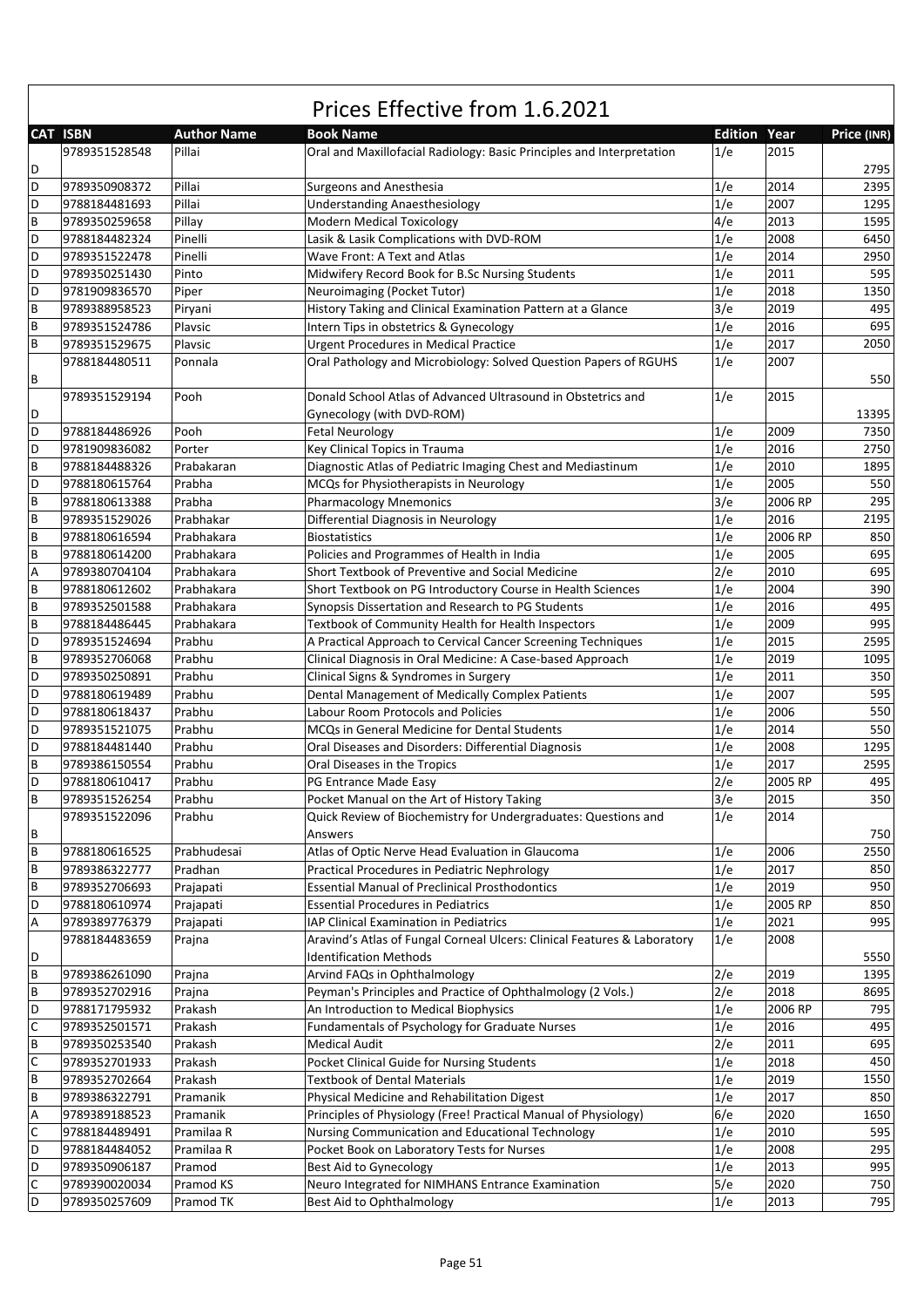|                           | <b>CAT ISBN</b> | <b>Author Name</b> | <b>Book Name</b>                                                                 | <b>Edition Year</b> |         | Price (INR) |
|---------------------------|-----------------|--------------------|----------------------------------------------------------------------------------|---------------------|---------|-------------|
| D                         | 9789350255889   | Pramod TK          | Best Aid to Orthopedics                                                          | 1/e                 | 2012    | 795         |
| $\sf B$                   | 9788171797394   | Prasad             | A Textbook of Modern Medicine (Hindi)                                            | 1/e                 | 2006 RP | 1595        |
| $\sf B$                   | 9789385891960   | Prasad             | All About Leprosy                                                                | 2/e                 | 2016    | 1450        |
| D                         | 9789350903407   | Prasad             | Atlas of Fiberoptic Bronchoscopy                                                 | 1/e                 | 2013    | 7350        |
| $\sf B$                   | 9789389129045   | Prasad             | Clinical Allergy (POD)                                                           | 1/e                 | 2020    | 3650        |
| $\sf B$                   | 9789351522218   | Prasad             | Clinical Tuberculosis: Diagnosis & Treatment                                     | 1/e                 | 2015    | 2450        |
| D                         | 9788180612053   | Prasad             | Common Viva Discussions in Obstetrics & Gynaecology                              | 1/e                 | 2004    | 550         |
| D                         | 9788171799756   | Prasad             | Companion to Postgraduate Medical Admission Test                                 | 3/e                 | 2002    | 295         |
| $\mathsf{C}$              | 9789350253700   |                    |                                                                                  |                     | 2012    | 450         |
|                           |                 | Prasad             | <b>First AID for Nurses</b>                                                      | 1/e                 |         |             |
| A                         | 9789352701063   | Prasad             | Handbook on Adverse Drug Reactions in TB Treatment                               | 1/e                 | 2019    | 1050        |
| D                         | 9789351522225   | Prasad             | <b>Manual of Tuberculosis</b>                                                    | 1/e                 | 2015    | 1050        |
| D                         | 9789351522201   | Prasad             | <b>MDR and XDR Tuberculosis</b>                                                  | 1/e                 | 2015    | 1050        |
| $\boldsymbol{\mathsf{A}}$ | 9789389188929   | Prasad             | <b>Practical Histology for Medical Students</b>                                  | 4/e                 | 2021    | 495         |
| D                         | 9788171799152   | Prasad             | Pre-Test Review in Pathology                                                     | 1/e                 | 2002    | 250         |
|                           | (Forthcoming)   | Prasad             | Step by Step First Aid for All with Special Emphasis on NBC                      |                     |         |             |
|                           | (Forthcoming)   | Prasad             | Step by Step Laparoscopy for Beginners                                           |                     |         |             |
| D                         | 9788184483055   | Prasad             | Step by Step Management of Endometriosis with DVD-ROM                            | 1/e                 | 2008    | 850         |
| $\sf B$                   | 9789352702466   | Prem               | Emergency Medicine: Best Practices at CMC (EMAC)                                 | 2/e                 | 2019    | 950         |
| D                         | 9789352700301   | Prem Kumar         | <b>ICU Manual</b>                                                                | 1/e                 | 2017    | 2850        |
| D                         | 9789350259351   | Prema              | <b>Essentials of Neurological and Neurosurgical Nurses</b>                       | 2/e                 | 2013    | 495         |
| D                         | 9788180616143   | Prema              | Principles and Practice of Psychiatric Nursing                                   | 1/e                 | 2006    | 595         |
| D                         | 9789380704067   | Premkumar          | <b>English for Nursing Students</b>                                              | 1/e                 | 2010    | 295         |
| D                         | 9789350909751   | Premkumar          | Manual of Pediatric Dentistry                                                    | 1/e                 | 2014    | 1650        |
| D                         | 9789350250822   | Presannakumari     | Postgraduate Gynecology                                                          | 1/e                 | 2011    | 6095        |
|                           | 9788184486377   | Prince             | Practical Manual of Medical Microbiology (for Medical, Dental and                | 1/e                 | 2009    |             |
| B                         |                 |                    | <b>Paramedical Students)</b>                                                     |                     |         | 495         |
| D                         | 9781907816765   | Probert            | Recent Advances in Gastroenterology: 12                                          | 1/e                 | 2014    | 1495        |
| D                         | 9781909836242   | Probert            | Recent Advances in Gastroenterology: 13                                          | 1/e                 | 2015    | 1495        |
| $\sf B$                   | 9788180616099   | Pruthvish          | Community Based Rehabilitation of Persons with Disabilities                      | 1/e                 | 2006    | 1050        |
|                           | 9789351529354   | Pullatt            |                                                                                  | 1/e                 | 2016    |             |
|                           |                 |                    | Video Atlas of Laparoscopic Surgery-Bariatric Surgery (Vol. 1) Includes          |                     |         |             |
| D                         |                 |                    | Interactive DVD-ROM                                                              |                     |         | 3350        |
|                           | 9789386056030   | Pullatt            | Video Atlas of Laparoscopic Surgery-Complications and Revisions in               | 2/e                 | 2017    |             |
|                           |                 |                    | Bariatric Surgery (Vol. 2) Includes Interactive DVD-ROM                          |                     |         |             |
| D                         |                 |                    |                                                                                  |                     |         | 4395        |
| D                         | 9788180614255   | Pundkar            | Self Assessment and Review in Community Medicine                                 | 1/e                 | 2005    | 350         |
| $\sf B$                   | 9789385891182   | Puneet             | Roshan Lall Gupta's Recent Advances in Surgery-Vol 14                            | 1/e                 | 2016    | 1250        |
| $\sf{B}$                  | 9789352703630   | Puneet             | Roshan Lall Gupta's Recent Advances in Surgery-Vol 15                            | 1/e                 | 2018    | 1395        |
| $\sf B$                   | 9789352708284   | Puneet             | Roshan Lall Gupta's Recent Advances in Surgery-Vol 16                            | 1/e                 | 2019    | 1250        |
| $\overline{B}$            | 9789390595587   | Puneet             | Roshan Lall Gupta's Recent Advances in Surgery-Vol 17                            | 1/e                 | 2021    | 1195        |
| D                         | 9788184485271   | Punia              | The Definitive Review of Medicine for USMLE                                      | 1/e                 | 2009    | 750         |
| D                         | 9788184481969   | Punithan           | Basics in Occupational Therapy and Therapeutic Activities                        | 1/e                 | 2008    | 795         |
| $\sf B$                   | 9789352701506   | Punshi             | A Handbook of Vitiligo and Colour Atlas                                          | 2/e                 | 2017    | 2095        |
| D                         | 9789351527930   | Punshi             | Diagnosis & Management of Dermatologic Disorders Made Easy                       | 2/e                 | 2019    | 1750        |
| D                         | 9788184489484   | Punshi             | Diagnosis & Management of Dermatologic Disorders Made Easy                       | 1/e                 | 2010    | 900         |
|                           | 9788180619458   | Puntambekar        | Atlas of Laparoscopic Surgery in Gynecologic Oncology with 2 DVD-ROMs            | 1/e                 | 2007    |             |
| D                         |                 |                    |                                                                                  |                     |         | 10995       |
| $\sf B$                   | 9789352701049   | Puppala            | MRCOG Part 2                                                                     | 1/e                 | 2018    | 950         |
| D                         | 9788180613005   | Purandare          | Dysfunctional Uterine Bleeding- An Update (FOGSI)                                | 1/e                 | 2006 RP | 995         |
| D                         | 9788180619090   | Purandare          | <b>Gynecological Cancer</b>                                                      | 1/e                 | 2009 RP | 1750        |
| D                         | 9788180613012   | Purandare          | Menopause: Current Concepts (FOGSI)                                              | 1/e                 | 2006 RP | 1195        |
| $\sf B$                   | 9789390020676   |                    |                                                                                  | 2/e                 | 2021    | 1450        |
| D                         |                 | Puri<br>Puri       | Clinical Methods in Obstetrics and Gynecology<br>Nail Atlas: A Clinical Approach | 1/e                 | 2008    | 6450        |
|                           | 9788184482041   |                    |                                                                                  |                     |         |             |
| $\sf B$                   | 9789352705702   | Purkait            | <b>Essentials of Oral Pathology</b>                                              | 4/e                 | 2019    | 1095        |
| $\sf B$                   | 9789385999918   | Purkait            | Exam Preparatory Manual for Undergraduates: Oral Pathology                       | 1/e                 | 2016    | 850         |
|                           | 9789352501465   | Purohit            | Essentials of Biochemistry for BDS and Allied Life Sciences Students             | 1/e                 | 2016    |             |
| B                         |                 |                    |                                                                                  |                     |         | 1095        |
| $\mathsf C$               | 9789351526162   | Purushothama       | Sociology for Nursing & Health Sciences                                          | 2/e                 | 2015    | 450         |
| D                         | 9789351523529   | Purushothama GS    | Nursing Research & Statistics                                                    | 1/e                 | 2014    | 495         |
|                           | 9789389776171   | Pusdekar           | Systematic Approach to Describe Instruments & Operative Procedures in            | 2/e                 | 2020    |             |
| B                         |                 |                    | Surgery, Orthopedics & Anesthesia                                                |                     |         | 895         |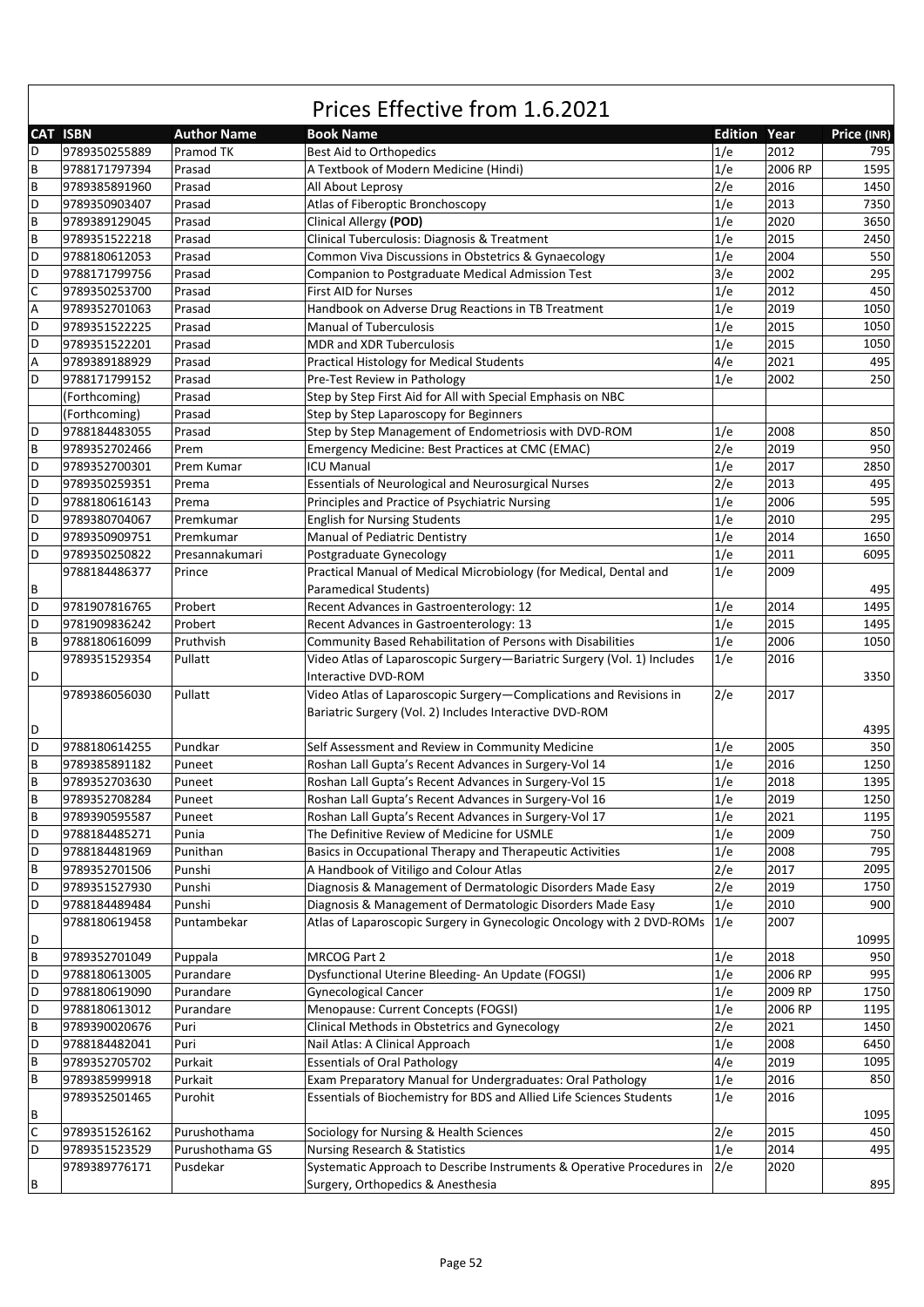|   |                 |                    | Prices Effective from 1.6.2021                                                               |                |         |             |
|---|-----------------|--------------------|----------------------------------------------------------------------------------------------|----------------|---------|-------------|
|   | <b>CAT ISBN</b> | <b>Author Name</b> | <b>Book Name</b>                                                                             | <b>Edition</b> | Year    | Price (INR) |
| Α | 9789389034974   | Pushpalatha        | Inderbir Singh's Textbook of Human Histology with Colour Atlas and<br><b>Practical Guide</b> | 9/e            | 2019    | 950         |
| D | 9789350257234   | Radha              | Handbook of Joint Disorders: Arthroscopy & Pathology                                         | 1/e            | 2013    | 995         |
|   | (Forthcoming)   | Radha              | The Synovium-Arthoscopy and Pathology                                                        |                |         |             |
| B | 9789386322319   | Radhakrishnan      | Pediatric Epilepsy Syndromes                                                                 | 1/e            | 2018    | 1095        |
| B | 9789386322999   | Radhakrishnan      | Status Epilepticus: Practical Guidelines in Management                                       | 1/e            | 2017    | 1650        |
| D | 9789351522102   | Radhakrishnan N    | A Treatise on Venous Diseases                                                                | 1/e            | 2014    | 2050        |
| D | 9788180611063   | Raghu              | <b>Practical Biochemistry for Medical Students</b>                                           | 1/e            | 2006 RP | 550         |
| D | 9788180611575   | Raghu              | Review of Medical Biochemistry with MCQs                                                     | 1/e            | 2006 RP | 250         |
|   | 9788180616907   | Raguraman          | Psychiatry Question Bank for PG Entrance Exams with Explanatory                              | 1/e            | 2006    | 295         |
| D |                 |                    | Answers                                                                                      |                |         |             |
| Α | 9789352700349   | Rahim              | Principles and Practice of Community Medicine                                                | 2/e            | 2017    | 1350        |
|   | 9789352709717   | Rahman             | Objective Structured Practical Examination (OSPE) Book Review in                             | 2/e            | 2019    |             |
| В |                 |                    | Ophthalmology                                                                                |                |         | 1295        |
| D | 9788184488937   | Rahman             | <b>Revision Notes for MRCP 2 Paces</b>                                                       | 1/e            | 2010    | 795         |
| В | 9788171797813   | Rahmatulla         | Management of Dental Caries Through the Atraumatic Restorative<br>Treatment (ART) Approach   | 1/e            | 2001    | 995         |
| D | 9788184489033   | Rai                | <b>Fundamentals of Operative Dentistry</b>                                                   | 1/e            | 2010    | 795         |
| D | 9789389188004   | Rai                | Handbook on Epilepsy for Physicians                                                          | 1/e            | 2019    | 1095        |
|   | 9789386322173   | Rai                | Medical Surgical Nursing Part-I for GNM (2nd Year): Solved Papers with                       | 3/e            | 2018    |             |
| C |                 |                    | Important Theory 2017-2005                                                                   |                |         | 350         |
|   | 9789386322180   | Rai                | Medical Surgical Nursing Part-II for GNM (2nd Year): Solved Papers with                      | 3/e            | 2018    |             |
| C |                 |                    | Important Theory 2017-2005                                                                   |                |         | 295         |
|   | 9789386322197   | Rai                | Mental Health & Psychiatric Nursing for GNM (2nd Year): Solved Papers                        | 3/e            | 2018    |             |
| C |                 |                    | with Important Theory 2017-2005                                                              |                |         | 295         |
|   | 9789350253588   | Rai                | Nursing Solved Question Papers for General Nursing and Midwifery 2nd                         | 1/e            | 2011    |             |
| D |                 |                    | year (2005-2010) Babafaridkot University                                                     |                |         | 450         |
| B | 9788184481181   | Rai                | Step by Step Treatment of Epilepsy                                                           | 1/e            | 2007    | 1295        |
| D | 9789380704876   | Rai                | Step by Step Treatment of Parkinson Disease                                                  | 1/e            | 2010    | 1050        |
| B | 9789386150882   | Rai                | <b>Textbook for Operation Theater Technicians</b>                                            | 1/e            | 2017    | 750         |
| B | 9789352702770   | Raj                | <b>Bronchoscopy Cases</b>                                                                    | 1/e            | 2020    | 1895        |
| B | 9788194802860   | Raj                | Exam Preparatory Manual for Undergraduates: Ophthalmology                                    | 2/e            | 2021    | 695         |
| D | 9789351521952   | Raj                | <b>Nursing Informatics</b>                                                                   | 1/e            | 2014    | 450         |
| D | 9789351524212   | Raj                | Nutrition in Obesity and Diabetes                                                            | 1/e            | 2015    | 1895        |
| B | 9788180616310   | Raj                | Physiotherapy in Neuro-conditions                                                            | 1/e            | 2006    | 695         |
| D | 9789350258941   | Rajagopal          | FAQ's in Midwifery (With Explanatory Answers)                                                | 1/e            | 2012    | 595         |
| D | 9781909836228   | Rajak              | Eye Diseases in Hot Climates                                                                 | 5/e            | 2015    | 2450        |
| Α | 9789351520658   | Rajamahendran      | <b>Clinical Cases in Pediatrics</b>                                                          | 1/e            | 2014    | 550         |
| B | 9789352705467   | Rajamahendran      | Long Cases in General Surgery                                                                | 3/e            | 2019    | 695         |
| D | 9788180617928   | Rajamani           | Common Diagnostic Procedures for Nurses                                                      | 1/e            | 2008 RP | 450         |
| D | 9789354651137   | Rajan              | Color Atlas of Retina & Optic Nerve                                                          | 1/e            | 2022    | 2995        |
|   | (Forthcoming)   | Rajan              | Elite Medical Academy: Clinical Medicine                                                     |                |         |             |
| D | 9788180614408   | Rajan              | <b>Essentials of Postgraduate Medicine</b>                                                   | 1/e            | 2005    | 795         |
| D | 9788180614415   | Rajan              | <b>Hotspots in Medicine</b>                                                                  | 1/e            | 2006    | 795         |
|   | (Forthcoming)   | Rajan              | Manual of Clinical Medicine                                                                  |                |         |             |
| D | 9788180614620   | Rajan              | Postgraduate Obstetrics, Gynecology Infertility and Clinical Endocrinology<br>with 2 CD-ROMs | 1/e            | 2005    | 6450        |
| B | 9788171795222   | Rajan              | Postgraduate Reproductive Endocrinology                                                      | 4/e            | 2004 RP | 2995        |
|   | (Forthcoming)   | Rajan              | Scientific Thoughts and Dictim in Diabetes                                                   |                |         |             |
|   | JPB1000000520   |                    |                                                                                              | 1/e            | 2005    |             |
| D |                 | Rajan              | Ultrasound and Color Doppler in Obstetrics, Gynaecology and Infertility<br>with CD-ROM       |                |         | 6150        |
| D | 9788184483048   |                    | Advances in Obstetrics and Gynecology Vol 2                                                  | 1/e            | 2008    | 1295        |
|   |                 | Rajaram            |                                                                                              |                |         |             |
| D | 9788184483031   | Rajaram            | Jaypee's Video Atlas of Surgical Techniques in Gynecology & Obstetrics<br>with 10 DVD-ROMs   | 1/e            | 2008    |             |
|   | 9788184488135   |                    | Clinical Diary for BSc & GNM Students with Short Notes for Quick                             | 1/e            | 2010    | 28095       |
| С |                 | Rajarathnam        | Reference                                                                                    |                |         | 250         |
|   | 9789354656682   | Atri               | T Rajarathnam's Quick Reference and Record of Clinical Experience for                        | 3/e            | 2022    |             |
| С |                 |                    | <b>BSc and GNM Students</b>                                                                  |                |         | 495         |
| D | 9789352706983   | Rajaratnam         | Handbook of Endocrine Protocols                                                              | 2/e            | 2019    | 1350        |
| D | 9789351528494   | Rajaratnam         | Handbook of Endocrine Protocols                                                              | 1/e            | 2015    | 1200        |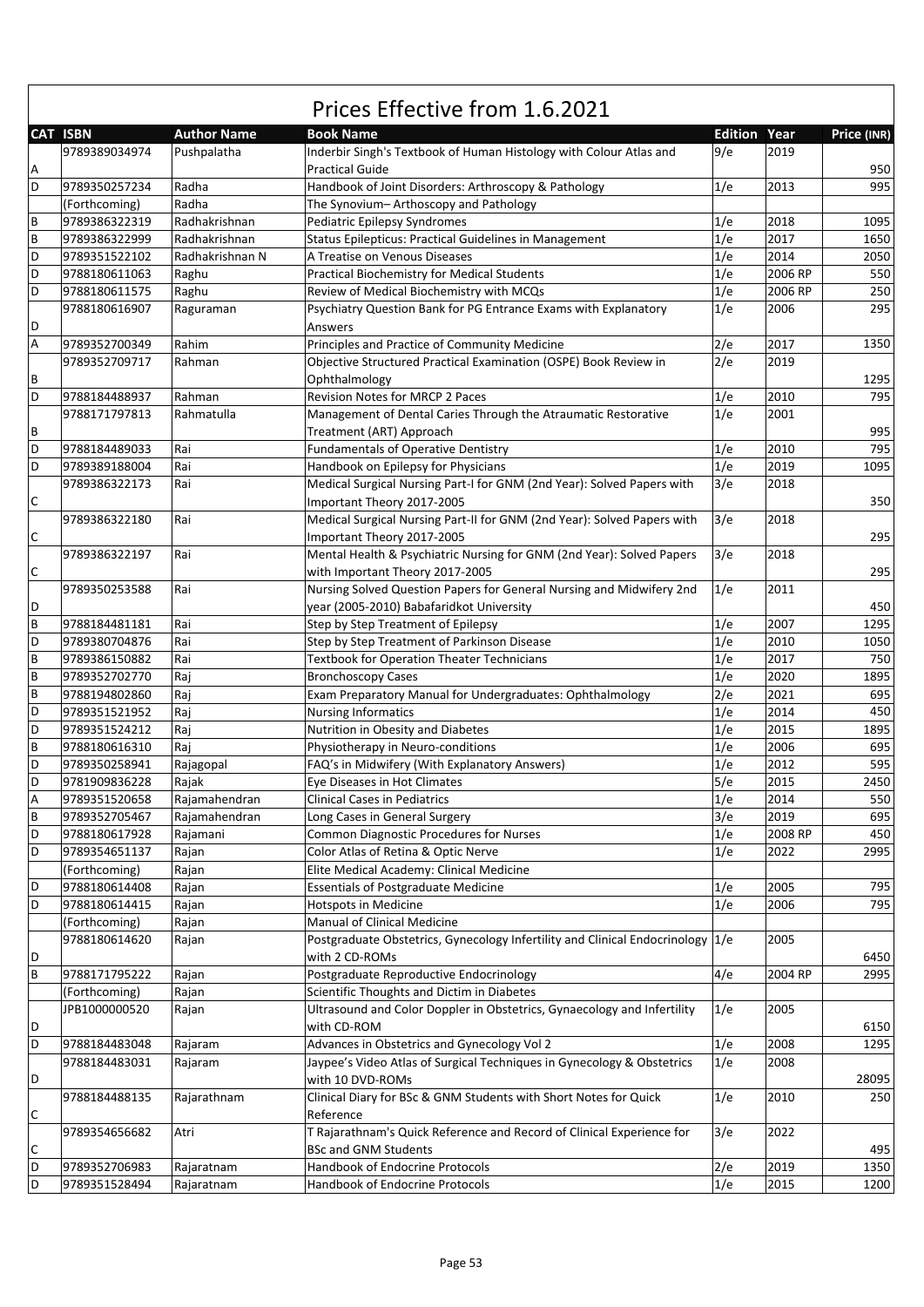|        |                 |                    | Prices Effective from 1.6.2021                                                     |                     |         |             |
|--------|-----------------|--------------------|------------------------------------------------------------------------------------|---------------------|---------|-------------|
|        | <b>CAT ISBN</b> | <b>Author Name</b> | <b>Book Name</b>                                                                   | <b>Edition Year</b> |         | Price (INR) |
|        | 9788184488852   | Rajasekaran        | Jaypee's Ganga Video Atlas of Spine Surgery Over 50 Procedures in 6<br><b>DVDs</b> | 1/e                 | 2010    |             |
| D      |                 |                    |                                                                                    |                     | 2011    | 26150       |
| D      | 9789350250754   | Rajasekaran        | Spinal Infections & Trauma (ASSI)                                                  | 1/e                 |         | 7150        |
| D<br>D | 9788180612541   | Rajenderan         | Clinical Diagnosis: Cardiovascular System                                          | 2/e                 | 2004    | 550         |
|        | 9789351522256   | Rajgopal           | Knee Surgery (Includes DVD-ROM)                                                    | 1/e                 | 2014    | 10950       |
|        | 9788180615207   | Rajiah             | MCQs in Clinical Radiology: Chest and Cardiovascular Radiology (Question 1/e       |                     | 2005    |             |
| D      |                 |                    | Bank for FRCR) (Vol 1)                                                             |                     |         | 695         |
|        | 9788180615214   | Rajiah             | MCQs in Clinical Radiology: Musculoskeletal Radiology (Question Bank for 1/e       |                     | 2005    |             |
| D      |                 |                    | FRCR) (Vol 2)                                                                      |                     |         | 695         |
|        | 9788180615221   | Rajiah             | MCQs in Clinical Radiology: Gastrointestinal and Hepatobiliary Radiology           | 1/e                 | 2005    |             |
| D      |                 |                    | (Question Bank for FRCR) (Vol 3)                                                   |                     |         | 750         |
|        | 9788180615238   | Rajiah             | MCQs in Clinical Radiology: Genitourinary Obstetrics and Gynaecology               | 1/e                 | 2005    |             |
|        |                 |                    | and Breast Radiology (Question Bank for FRCR) (Vol 4)                              |                     |         |             |
| D      |                 |                    |                                                                                    |                     |         | 695         |
|        | 9788180615245   | Rajiah             | MCQs in Clinical Radiology: Paediatric Radiology (Question Bank for FRCR) 1/e      |                     | 2005    |             |
| D      |                 |                    | (Vol <sub>5</sub> )                                                                |                     |         | 550         |
|        | 9788180615252   | Rajiah             | MCQs in Clinical Radiology: Neuroradiology Head and Neck Radiology                 | 1/e                 | 2005    |             |
| D      |                 |                    | (Question Bank for FRCR) (Vol 6)                                                   |                     |         | 550         |
| В      | 9788180615200   | Rajiah             | MCQs in Clinical Radiology (6 Vol Set)                                             | 1/e                 | 2005    | 3695        |
| D      | 9789350250655   | Rajinikanth        | Counselling Skills for Health Care Professionals                                   | 1/e                 | 2010    | 550         |
| D      | 9788180617805   | Rajinikanth        | <b>Essential Communication in Nursing</b>                                          | 1/e                 | 2007 RP | 450         |
| D      | 9788180617973   | Rajinikanth        | Spirituality in Nursing                                                            | 1/e                 | 2006    | 350         |
| D      | 9789350252444   | Rajiv              | CPAP Bedside Applications in the Newborn                                           | 2/e                 | 2011    | 1095        |
| D      | 9789380704388   | Rajkumar           | Biomechanics: The Nucleus of Physiotherapy                                         | 1/e                 | 2010    | 995         |
|        | 9789351528920   | Rajkumar           | Step by Step Manual of Laparoscopic Hernia Surgery (Volume 4) with DVD-1/e         |                     | 2016    |             |
|        |                 |                    | <b>ROM</b>                                                                         |                     |         |             |
| В      |                 |                    |                                                                                    |                     |         | 2850        |
| D      | 9788184488159   | Rajnikanth         | <b>Manual Handling for Nurses</b>                                                  | 1/e                 | 2010    | 395         |
| B      | 9789352703661   | Rajoriya           | Hospital and Healthcare: Accreditation                                             | 1/e                 | 2018    | 1850        |
|        | 9789351526773   | Rajput             | Viva Questions in Obstetrics, Gynecology, Psychiatric and Pediatric                | 1/e                 | 2015    |             |
| D      |                 |                    | <b>Nursing</b>                                                                     |                     |         | 450         |
|        | 9789351525592   | Raju               | Anatomy and Physiology for General Nursing & Midwifery (GNM)                       | 2/e                 | 2015    |             |
| С      |                 |                    |                                                                                    |                     |         | 750         |
| D      | 9788180613562   | Raju               | <b>Biochemistry for Nurses</b>                                                     | 1/e                 | 2008 RP | 450         |
|        | 9789350255537   | Raju               | Handbook of Neurological Physical Therapy (Evidence-Based Practice)                | 1/e                 | 2012    |             |
| В      |                 |                    |                                                                                    |                     |         | 695         |
| А      | 9788184488722   | Raju               | <b>Illustrated Medical Biochemistry</b>                                            | 2/e                 | 2010    | 2950        |
| D      | 9788180613104   | Raju               | Introduction to Psychiatric Nursing                                                | 1/e                 | 2004    | 250         |
| С      | 9788180613852   | Raju               | Jaypee's Comprehensive Review for CGFNS with CD-ROM                                | 1/e                 | 2005    | 4150        |
| D      | 9788180615634   | Raju               | Jaypee's Review of Medical Biochemistry                                            | 1/e                 | 2005    | 650         |
| D      | 9789350250013   | Raju               | Management of Vision Impairment                                                    | 1/e                 | 2010    | 750         |
| С      | 9788184489385   | Raju               | Nutrition and Biochemistry for Nurses                                              | 1/e                 | 2010    | 950         |
| В      | 9788184488562   | Raju               | Psychiatry & Mental Health Nursing                                                 | 1/e                 | 2010    | 1250        |
|        | 9788180619915   | Rakesh R           | Second MBBS Revisited: A Quick Revision of Pharmacology, Microbiology, 1/e         |                     | 2007    |             |
| D      |                 |                    | Pathology and Forensic Medicine)                                                   |                     |         | 795         |
| В      | 9789385999673   | Ram                | Essential Skills for Postgraduates in Dentistry                                    | 1/e                 | 2016    | 850         |
| В      | 9789352700981   | Ram                | Prosthodontics at a Glance                                                         | 1/e                 | 2018    | 395         |
| В      | 9788184480795   | Ramadass           | <b>Practical Biotechnology</b>                                                     | 1/e                 | 2007    | 995         |
|        | 9789350253458   | Ramaiah            | Sure Success in Endodontics Model Test Papers (With Explanatory                    | 1/e                 | 2011    |             |
| D      |                 |                    |                                                                                    |                     |         | 550         |
|        |                 |                    | Answers)                                                                           |                     |         |             |
|        | 9789350253434   | Ramaiah            | Sure Success in Operative Dentistry Model Test Papers (With Explanatory            | 1/e                 | 2011    |             |
| D      |                 |                    | Answers)                                                                           |                     |         | 550         |
| D      | 9789350253410   | Ramaiah            | Sure Success in Oral & Maxillofacial Surgery Model Test Papers (With               | 1/e                 | 2011    | 850         |
| D      | 9789350253441   | Ramaiah            | Sure Success in Oral Radiology Model Test Papers (With Explanatory                 | 1/e                 | 2011    | 550         |
|        | 9789350253380   | Ramaiah            | Sure Success in Orthodontics Model Test Papers (With Explanatory                   | 1/e                 | 2011    |             |
| D      |                 |                    | Answers)                                                                           |                     |         | 795         |
|        | 9789350253373   | Ramaiah            | Sure Success in Pedodontics Model Test Papers (With Explanatory                    | 1/e                 | 2011    |             |
| D      |                 |                    | Answers)                                                                           |                     |         | 795         |
|        | 9789350253403   | Ramaiah            | Sure Success in Prosthodontics Model Test Papers (With Explanatory                 | 1/e                 | 2011    |             |
| D      |                 |                    | Answers)                                                                           |                     |         | 1050        |
|        | 9789350253397   | Ramaiah            | Sure Success in Public Health Dentistry Model Test Papers (With                    | 1/e                 | 2011    |             |
| В      |                 |                    | <b>Explanatory Answers)</b>                                                        |                     |         | 1050        |
|        |                 |                    |                                                                                    |                     |         |             |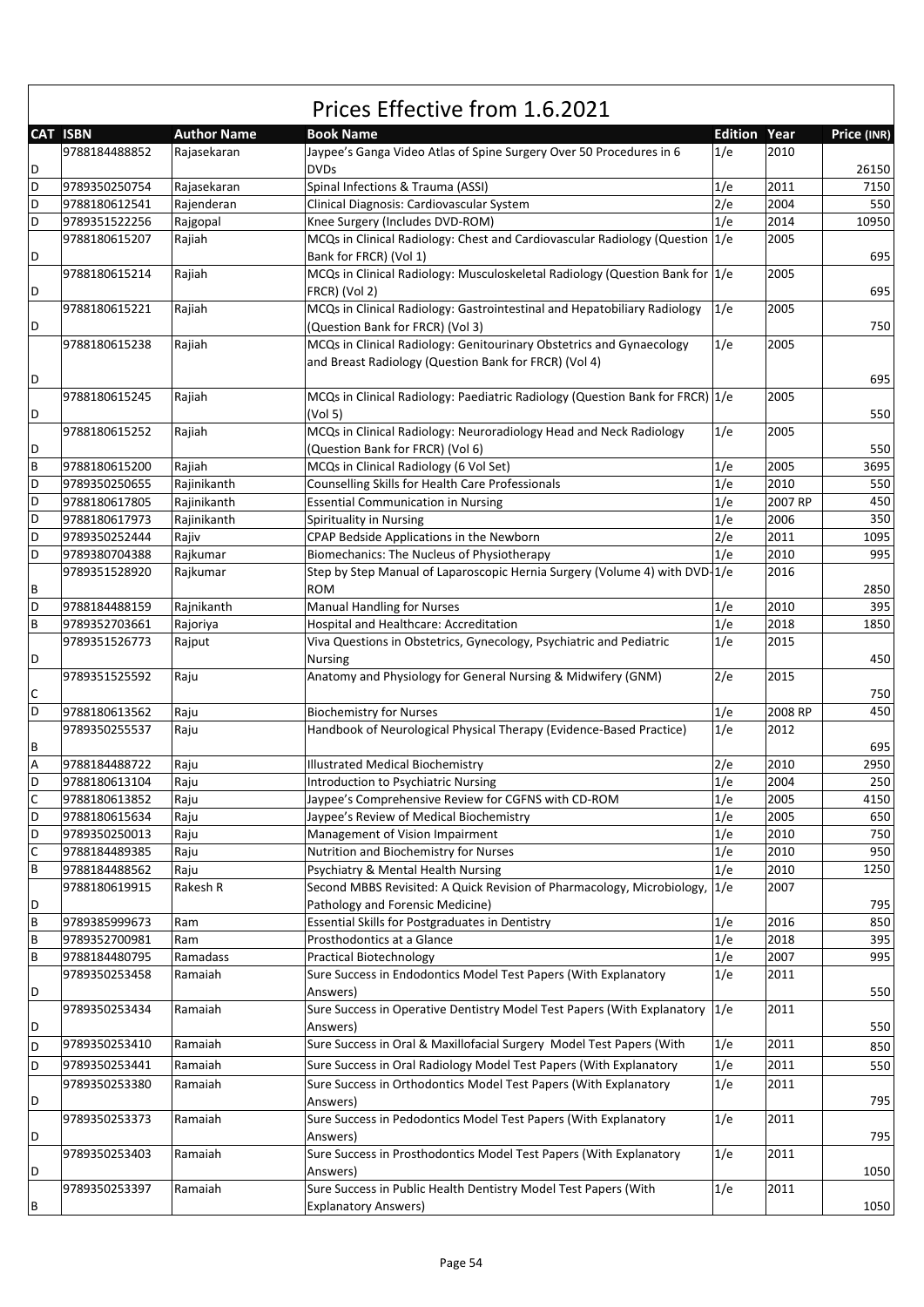|                           | <b>CAT ISBN</b> | <b>Author Name</b> | <b>Book Name</b>                                                                                         | <b>Edition Year</b> |         | Price (INR) |
|---------------------------|-----------------|--------------------|----------------------------------------------------------------------------------------------------------|---------------------|---------|-------------|
| B                         | 9789352702206   | Ramakrishna        | <b>Vascular Updates</b>                                                                                  | 1/e                 | 2019    | 1250        |
| D                         | 9789350255780   | Ramakrishnan       | Diagnosis and Management of Glaucoma                                                                     | 1/e                 | 2013    | 4850        |
| D                         | 9789350256343   | Ramakrishnan       | Sankara Nethralaya's Manual of Medical Laboratory Techniques                                             | 1/e                 | 2012    | 1050        |
| $\boldsymbol{\mathsf{A}}$ | 9789352706099   | Ramalingam         | <b>Essentials of Research Methodology</b>                                                                | 1/e                 | 2019    | 550         |
| $\sf B$                   | 9789386150295   | Ramalingam         | Psychology for Physiotherapists                                                                          | 2/e                 | 2016    | 450         |
| $\sf{B}$                  | 9788180617010   | Ramamoorthy        | MCQs in Biochemistry for Paramedical Students                                                            | 1/e                 | 2006    | 695         |
| $\sf{B}$                  | 9789351529255   | Ramamoorthy        | Textbook of Biochemistry for Paramedical Students                                                        | 1/e                 | 2015    | 550         |
| $\sf{B}$                  | 9789386261434   | Ramamurthy         | AIOS Ready Reckoner in Ophthalmology                                                                     | 2/e                 | 2017    | 1450        |
| D                         | 9789350255674   | Ramani             | Surgical Management of Cervical Disc Herniation                                                          | 1/e                 | 2012    | 4195        |
| D                         | 9788184487824   | Ramani             | Surgical Techniques in Spinal Surgery: Cervical Spine                                                    | 1/e                 | 2010    | 3695        |
| $\sf{B}$                  | 9788180614774   | Ramani             | <b>Textbook of Spinal Surgery</b>                                                                        | 1/e                 | 2005    | 7595        |
|                           | 9789350909621   | Ramani             | WFNS Spine Committee: Textbook of Surgical Management of Lumbar                                          | 1/e                 | 2014    |             |
| D                         |                 |                    | Disc Herniation                                                                                          |                     |         | 7550        |
| D                         | 9789352500079   | Ramani             | WFNS Spine Committee: Textbook on Thoracic Spine                                                         | 1/e                 | 2016    | 8395        |
| D                         | 9789380704463   | Ramanujam          |                                                                                                          | 1/e                 | 2010    | 995         |
| D                         |                 |                    | Medicolegal Aspects for Dental Professionals                                                             | 1/e                 | 2011    | 1495        |
| D                         | 9789350254820   | Ramarajan          | Severe Acute Maternal Morbidity                                                                          | 2/e                 | 2010    | 1895        |
| D                         | 9789380704517   | Ramasamy           | Human Anatomy for Dental Students                                                                        |                     |         |             |
|                           | 9789350257845   | Ramasubramanian    | Retinoblastoma                                                                                           | 1/e                 | 2012    | 6195        |
| D                         | 9789350909560   | Rambabu            | Reality of Hospital Administration                                                                       | 1/e                 | 2014    | 750         |
| D                         | 9789389776720   | Ramesh             | Operations in Obstetrics & Gynecology: Text and Atlas                                                    | 1/e                 | 2020    | 9850        |
| D                         | 9788180613432   | Ramesh             | Pharmacology for Physiotherapists                                                                        | 1/e                 | 2004    | 950         |
| D                         | 9789350906385   | Ramesh             | Single Port Laparoscopic Surgery in Gynecology                                                           | 1/e                 | 2014    | 4050        |
| D                         | 9789385999284   | Ramesh             | Textbook and Atlas of Laparoscopic Hysterectomy                                                          | 1/e                 | 2016    | 5550        |
| D                         | 9788180610684   | Ramgopal           | Sure Success in PG Medical Entrance (Ophthalmology and ENT)                                              | 1/e                 | 2003 RP | 250         |
|                           | 9788171799077   | Ramgopal           | Sure Success in PG Medical Entrance (Psychiatry, Anaesthesiology,                                        | 1/e                 | 2006 RP |             |
| D                         |                 |                    | Radiodiagnosis, Radiotherpay, Dermatology)                                                               |                     |         | 250         |
| $\mathsf{C}$              | 9789389776850   | Ramgopal           | Sure Success Magic (Maximum Advantage Guide for Integrated Course                                        | 13/e                | 2020    | 1895        |
| D                         | 9789350259924   | Ramkumar           | Viva in Oral Surgery for Dental Students                                                                 | 1/e                 | 2012    | 395         |
|                           | (Forthcoming)   | Ramteke            | Textbook of Organic Chemistry                                                                            |                     |         |             |
| D                         | 9788180616112   | Ramu               | Diagnostic Criteria in Neurological Diseases                                                             | 1/e                 | 2006    | 550         |
| D                         | 9788180618017   | Ramu               | <b>Mnemonics in Neurology</b>                                                                            | 1/e                 | 2006    | 295         |
| D                         | 9788184485035   | Ranade, Joshi      | Model Answers in Obstetrics Nursing                                                                      | 1/e                 | 2009    | 295         |
| D                         | 9789350902936   | Randhir            | Child Health Nursing (As per the Syllabus of INC) (Punjabi)                                              | 1/e                 | 2013    | 450         |
| D                         | 9789350902646   | Randhir            | Midwifery for ANM (As per the Syllabus of INC) (Punjabi)                                                 | 1/e                 | 2013    | 550         |
| $\sf B$                   | 9789352704934   | Ranganath          | Basics in Human Anatomy for BSc Paramedical Courses                                                      | 2/e                 | 2018    | 695         |
| $\sf B$                   | 9789385999437   | Ranganath TS       | MCQs in Community Medicine                                                                               | 1/e                 | 2016    | 495         |
|                           | (Forthcoming)   | Rangaraj           | Step by Step ECG                                                                                         |                     |         |             |
| $\sf B$                   | 9789352500000   | Ranjani            | Handbook of Pain Management in Practice                                                                  | 1/e                 | 2016    | 1495        |
|                           | (Forthcoming)   | Ranjith            | Exam Preparatory Manual for Undergraduates: Orthodontics                                                 |                     |         |             |
| $\sf B$                   | 9788171797721   | Rao                | A Comprehensive Textbook of Poultry Pathology                                                            | 1/e                 | 2000    | 995         |
| D                         | 9788184487466   | Rao                | <b>Advanced Endodontics</b>                                                                              | 1/e                 | 2009    | 4595        |
|                           | 9788184480559   | Rao                | Biostatistics: A Manual of Statistical Methods for Use in Health, Nutrition                              | 2/e                 | 2009    |             |
| B                         |                 |                    | and Anthropology                                                                                         |                     |         | 3550        |
| D                         | 9788184487602   | Rao                | Biostatistics in Brief-Made Easy                                                                         | 1/e                 | 2010    | 750         |
| D                         | 9788180619984   | Rao                | <b>Biotechnology Foundation Courses</b>                                                                  | 1/e                 | 2008 RP | 1095        |
| $\sf B$                   | 9789389188301   | Rao                | Clinical Handbook of Coronary Artery Disease                                                             | 1/e                 | 2020    | 1995        |
|                           | (Forthcoming)   | Rao                | <b>Common Clinical Challenges</b>                                                                        |                     |         |             |
| $\sf B$                   | 9788180614507   |                    |                                                                                                          | 1/e                 | 2005    | 2995        |
|                           | 9789389188394   | Rao                | <b>Coronary Artery Disease</b><br>Differential Diagnosis and Medical Therapeutics-A Treatise on Clinical |                     | 2020    | 1795        |
|                           |                 | Rao                | Medicine                                                                                                 | 4/e                 |         |             |
| $\, {\sf B}$              |                 |                    |                                                                                                          |                     |         |             |
| D                         | 9788184489026   | Rao                | Differential Diagnosis in Surgical Diseases                                                              | 1/e                 | 2010    | 1495        |
| D                         | 9788180619724   | Rao                | Endoscopy in Infertility with DVD-ROM                                                                    | 1/e                 | 2007    | 6450        |
| D                         | 9788180618208   | Rao                | Gastrointestinal Surgery Made Easy with 2 CD-ROMs                                                        | 1/e                 | 2007    | 1895        |
|                           | 9788180614293   | Rao                | Gastrointestinal Surgery Step by Step Management with CD-ROM                                             | 1/e                 | 2005    |             |
| D                         |                 |                    |                                                                                                          |                     |         | 3250        |
| D                         | 9789350259610   | Rao                | <b>General Surgical Emergencies</b>                                                                      | 1/e                 | 2012    | 1050        |
| $\sf B$                   | 9789389587180   | Rao                | <b>Gynecological Emergencies</b>                                                                         | 2/e                 | 2020    | 995         |
|                           | 9788180617181   | Rao                | Handbook of Blood Banking & Transfusion Medicine with CD-ROM                                             | 1/e                 | 2006    |             |
| B                         |                 |                    |                                                                                                          |                     |         | 2095        |
|                           | 9788184484861   | Rao                | Jaypee Gold Standard Mini Atlas Series Gastrointestinal Surgery with DVD-1/e                             |                     | 2009    |             |
| D                         |                 |                    | <b>ROM</b>                                                                                               |                     |         | 1895        |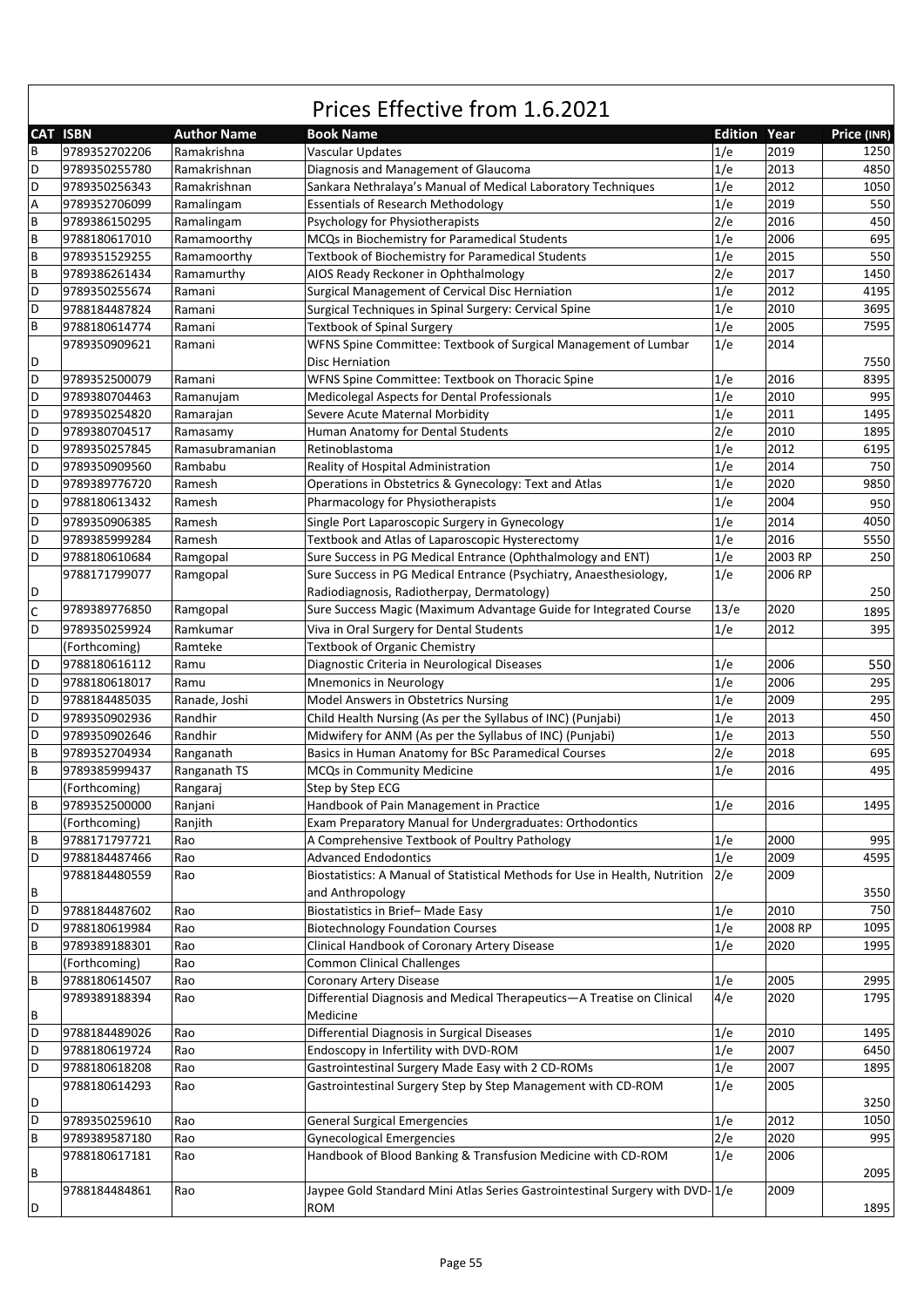|        | <b>CAT ISBN</b>                | <b>Author Name</b> | <b>Book Name</b>                                                                                                  | <b>Edition Year</b> |         | Price (INR)  |
|--------|--------------------------------|--------------------|-------------------------------------------------------------------------------------------------------------------|---------------------|---------|--------------|
| D      | 9788180617737                  | Rao                | Laboratory Manual in Assisted Reproductive Technology with DVD-ROM                                                | 1/e                 | 2006    | 7350         |
| D      | 9789351524496                  | Rao                | Laboratory Precautions & Animal Care                                                                              | 1/e                 | 2015    | 595          |
| D      | 9789352702022                  | Rao                | Manual of Blood Platelets, Morphology, Physiology and Pharmacology                                                | 1/e                 | 2019    | 5650         |
| B      | 9788180613913                  | Rao                | MCQ in Gastroenterology (with Explanatory Answers)                                                                | 1/e                 | 2005    | 750          |
| D      | 9789350251454                  | Rao                | MCQs in Periodontology with Explanatory Answers                                                                   | 1/e                 | 2010    | 550          |
| D      | 9789350253755                  | Rao                | Medicine for Yoga Therapists                                                                                      | 1/e                 | 2011    | 795          |
| D      | 9789352703586                  | Rao                | Moschella and Hurley's Dermatology (2 Vols.)                                                                      | 4/e                 | 2020    | 12095        |
| B      | 9789389587197                  | Rao                | <b>Obstetric Emergencies</b>                                                                                      | 3/e                 | 2020    | 1450         |
|        | 9789352705030                  | Rao                | Principles and Practice of Assisted Reproductive Technology (3 Vols. Set)                                         | 2/e                 | 2018    |              |
| D      |                                |                    |                                                                                                                   |                     |         | 14295        |
| А      | 9789350258910                  | Rao                | Principles and Practice of Pedodontics                                                                            | 3/e                 | 2012    | 1350         |
| B      | 9788171795499                  | Rao                | Problem Based Approach in Paediatric Surgery                                                                      | 1/e                 | 2002    | 1295         |
| B      | 9788180612732                  | Rao                | <b>Recent Advances in Neonatology</b>                                                                             | 1/e                 | 2004    | 1595         |
| В      | 9789351528814                  | Rao                | Snapshots in Gastroenterology                                                                                     | 1/e                 | 2016    | 1950         |
| B      | 9781907816123                  | Rao                | Surgical Management of Intraocular Inflammation and Infection                                                     | 1/e                 | 2013    | 8195         |
|        | (Forthcoming)                  | Rao                | Textbook of Microbiological Basis of Clinical Practice                                                            |                     |         |              |
| В      | 9788171799107                  | Rao                | Textbook on Pathology of Wildlife Diseases                                                                        | 1/e                 | 2002    | 550          |
| В      | 9789352701575                  | Rao                | The Infertility Manual                                                                                            | 4/e                 | 2018    | 3250         |
| D      | 9788180619366                  | Rao                | Type 2 Diabetes in South Asians: Epidemiology, Risk Factors and<br>Prevention                                     | 1/e                 | 2007    | 3395         |
| D      | 9788171792696                  | Rao                | Viva in Pharmacology and Therapeutics                                                                             | 4/e                 | 2007 RP | 395          |
| D      | 9788184489019                  | Rao, Agarwal       | Andrology Laboratory Manual                                                                                       | 1/e                 | 2010    | 6450         |
| В      | 9788184488012                  | Rao, Murthy        | Applied Statistics in Health Sciences                                                                             | 2/e                 | 2010    | 695          |
|        | 9788180610837                  | Rao, Prasad        | Diagnostic Dilemmas and Decision Making in Pediatrics and Neonatology                                             | 1/e                 | 2003    |              |
| В<br>B |                                |                    |                                                                                                                   |                     | 2014    | 2350<br>7895 |
| D      | 9789351521976<br>9789351525943 | Rashid<br>Rashid   | <b>Healthcare Associated Infection Control and Biocides</b>                                                       | 1/e<br>1/e          | 2015    | 1695         |
| D      | 9789351523680                  | Rashid             | Laboratory Biosecurity: Balancing Risks, Threats and Progress<br>Review of Laboratory Medicine                    | 1/e                 | 2014    | 2595         |
| B      | 9789350906224                  | Rashid, Sood       | Manual of Laboratory Safety                                                                                       | 1/e                 | 2013    | 4195         |
| А      | 9788171793228                  | Ratan              | Handbook of Human Physiology                                                                                      | 7/e                 | 2004 RP | 795          |
| D      | 9788171795185                  | Ratan              | Handbook of Preventive and Social Medicine (Hindi)                                                                | 9/e                 | 1997    | 550          |
| B      | 9788171793808                  | Ratan              | Handbook of Preventive and Social Medicine                                                                        | 9/e                 | 2007 RP | 995          |
| B      | 9788171797851                  | Ratan              | Viva in Preventive and Social Medicine                                                                            | 4/e                 | 2005 RP | 550          |
| B      | 9789352501243                  | Rathi              | Step by Step Radiation Therapy Treatment and Planning                                                             | 1/e                 | 2016    | 795          |
| D      | 9788184487572                  | Rathod             | The Preparation Series for Ophthalmology Examinations                                                             | 1/e                 | 2010    | 550          |
| B      | 9789386261687                  | Rathore            | Obstetric Protocols for Labor Ward Management                                                                     | 2/e                 | 2017    | 795          |
| B      | 9788171795444                  | Ratnakar           | Pathology of the Eye & Orbit                                                                                      | N/A                 | 1998    | 1595         |
| D      | 9789351526629                  | Rau                | Clinical Cardiology Made Easy                                                                                     | 1/e                 | 2015    | 1050         |
| В      | 9789351521211                  | Raval              | Management of Dermatology in Nutshell                                                                             | 1/e                 | 2014    | 1195         |
| В      | 9789385891601                  | Raval              | Tips & Tricks in Dermatologic Practice                                                                            | 1/e                 | 2017    | 1350         |
| D      | 9788171795178                  | Raveendran         | A Practical Approach to PG Dissertation                                                                           | 1/e                 | 2005 RP | 550          |
| В      | 9789386056276                  | Ravishankar        | Modern Day Management of Headache (Questions and Answers)                                                         | 1/e                 | 2017    | 2450         |
| D      | 9789350902950                  | Ravishankar        | Short Notes in Periodontics A Handbook                                                                            | 1/e                 | 2013    | 550          |
|        | 9789352700110                  | Rawat              | Cumulative Student Activity Record of Clinical Experience for Basic BSc                                           | 2/e                 | 2017    |              |
| С      |                                |                    | Nurisng Program (Log Book)                                                                                        |                     |         | 295          |
| С      | 9789352700370                  | Rawat              | Cumulative Student Activity Record of Clinical Experience for GNM<br>Students (Log Book)                          | 1/e                 | 2018    | 250          |
|        | 9789350259023                  | Rawat              | Cumulative Student Activity Record of Clinical Experience for MSC                                                 | 1/e                 | 2012    |              |
| D      |                                |                    | Nurisng Program (Log Book) Sylb. of INC & BFUHS                                                                   |                     |         | 195          |
| D      | 9789350904053                  | Rawat              | Cumulative Student Activity Record of Clinical Experience for Post Basic<br><b>BSc Nursing Program (Log Book)</b> | 1/e                 | 2013    | 250          |
|        | 9789352702954                  | Rawat              | Essentials of Environmental Sciences and Hygiene for Nursing and                                                  | 1/e                 | 2018    |              |
| С      |                                |                    | <b>Pharmacy Students</b>                                                                                          |                     |         | 295          |
| В      | 9789385891090                  | Rawlani            | Manual of Temporomandibular Joints                                                                                | 1/e                 | 2016    | 1350         |
| D      | 9789350908464                  | Rawlani            | Oral and Maxillofacial Imaging Techniques                                                                         | 1/e                 | 2014    | 1095         |
| А      | 9789350905074                  | Rawlani            | <b>Textbook of General Anatomy</b>                                                                                | 2/e                 | 2013    | 450          |
| D      | 9789389587913                  | Ray                | Bedside Neurology Clinical Approach                                                                               | 1/e                 | 2020    | 1450         |
| А      | 9789352705948                  | Ray                | Chest X-ray in Neonates and Children                                                                              | 1/e                 | 2019    | 495          |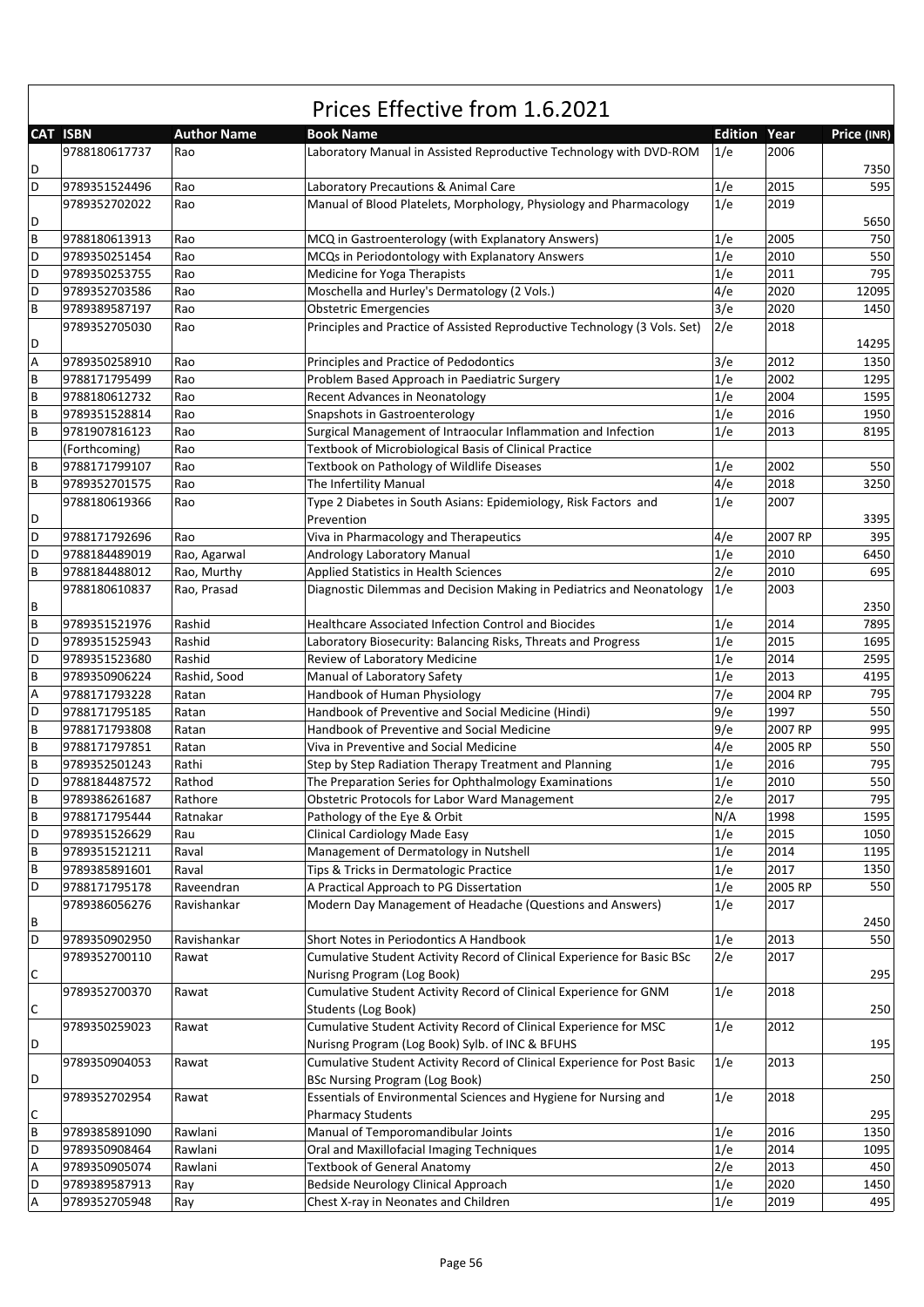|             | <b>CAT ISBN</b> | <b>Author Name</b> | <b>Book Name</b>                                                          | <b>Edition Year</b> |         | Price (INR) |
|-------------|-----------------|--------------------|---------------------------------------------------------------------------|---------------------|---------|-------------|
| Α           | 9789352700721   | Ray                | <b>Essentials of Internal Medicine</b>                                    | 4/e                 | 2017    | 1095        |
| D           | 9789350252246   | Ray                | Gateway to Success in Surgery                                             | 1/e                 | 2012    | 1895        |
| B           | 9789352700875   | Ray                | Tips & Tricks in Interventional Cardiology                                | 2/e                 | 2017    | 1495        |
| D           | 9788171791057   | Ray                | <b>Yogic Exercises</b>                                                    | 1/e                 | 2003 RP | 650         |
| B           | 9789386056849   | Raza               | Accreditation of Healthcare Organization                                  | 1/e                 | 2016    | 850         |
|             | 9789390020959   | Reddamma           | Advance Concepts of Nursing Practice (As Per INC Syllabus for MSc         | 1/e                 | 2021    |             |
| C           |                 |                    | Students)                                                                 |                     |         | 1395        |
| B           | 9788180616563   | Reddy              | A Visual Field Evaluation with Automated Devices                          | 2/e                 | 2006    | 1350        |
| $\mathsf C$ | 9789354655531   | Reddy              | Applied Psychology For Nurses                                             | 2/e                 | 2022    | 495         |
| D           | 9788184483185   | Reddy              | Atlas of Cataract Surgery with DVD-ROM                                    | 1/e                 | 2008    | 6450        |
| B           | 9789351528234   | Reddy              | <b>Concise Forensic Medicine &amp; Toxicology</b>                         | 4/e                 | 2015    | 495         |
| B           | 9789388958943   | Reddy              | Decision Making in Infertility                                            | 1/e                 | 2020    | 1750        |
|             | 9789354652851   | Reddy              | Essentials of Clinical Periodontology and Periodontics with High Quality  | 6/e                 | 2022    | 1295        |
| Α           |                 |                    | <b>Clinical Videos</b>                                                    |                     |         |             |
| B           | 9789352704958   | Reddy              | <b>Illustrated Obstetrics and Gynecology Problems</b>                     | 1/e                 | 2020    | 1450        |
| B           | 9788180611834   | Reddy              | Medical Biochemistry (Questions and Answer Review)                        | 1/e                 | 2003    | 750         |
|             | (Forthcoming)   | Reddy              | Medical Microbiology Made Easy                                            |                     |         |             |
| B           |                 |                    |                                                                           |                     | 2017    | 695         |
| D           | 9789386150271   | Reddy              | Medicolegal Manual (For Police Officers)<br><b>Practical Atlas of MRI</b> | 3/e<br>1/e          | 2009    |             |
|             | 9788184484892   | Reddy              |                                                                           |                     |         | 8250        |
| D           | 9789389587012   | Reddy              | Practical Guide to Interpret Visual Fields                                | 4/e                 | 2020    | 4850        |
| $\sf B$     | 9788180614170   | Reddy              | Step by Step MRI with Photo CD-ROM                                        | 1/e                 | 2005    | 1295        |
| A           | 9789354653216   | Reddy              | The Essentials of Forensic Medicine & Toxicology                          | 35/e                | 2022    | 1195        |
| Α           | 9789386150288   | Reddy              | The Synopsis of Forensic Medicine & Toxicology                            | 29/e                | 2018    | 650         |
| B           | 9789389587500   | Redkar             | IAPS Textbook of Pediatric Surgery                                        | 1/e                 | 2020    | 4850        |
| D           | 9781907816475   | Reece              | Clinical Cases in Paediatrics: A Trainee Handbook                         | 1/e                 | 2014    | 2250        |
| B           | 9788171797172   | Rehani             | Advances in Medical Physics                                               | 1/e                 | 2000    | 2050        |
| D           | 9788171794379   | Rehani             | Diagnostic Imaging: Quality Assurance                                     | 1/e                 | 2004 RP | 1650        |
| D           | 9781907816925   | Reichel            | Handbook of Retinal Disease: A Case-based Approach                        | 1/e                 | 2015    | 4895        |
| $\mathsf C$ | 9789352705801   | Rentala            | Basics in Nursing Research and Biostatistics                              | 1/e                 | 2019    | 895         |
|             | 9789350906293   | Rewari             | Clinical Medicine - A Practical Manual for Emergency Medicine and         | 1/e                 | 2014    |             |
| D           |                 |                    | <b>Tropical Disease</b>                                                   |                     |         | 1050        |
| D           | 9789350256428   | Rex                | Clinical Assessment and Examination in Orthopaedics                       | 2/e                 | 2012    | 1250        |
| D           | 9789389188561   | Richhariya         | Signs & Symptoms in Clinical Practice                                     | 1/e                 | 2020    | 2650        |
| Α           | 9789352701919   | Richhariya         | Textbook of Emergency & Trauma Care                                       | 1/e                 | 2018    | 3295        |
|             | 9789350255773   | Rishi              | The Sankara Nethralaya: Atlas of Fundus Fluorescein Angiography           | 2/e                 | 2013    | 8750        |
| D           |                 |                    |                                                                           |                     |         |             |
| D           | 9789390281350   | Rispoli            | Practical Handbook of OCT: (Retina, Choroid, Glaucoma)                    | 3/e                 | 2021    | 5595        |
| B           | 9789352501762   | Rizk               | Challenging Office Cases in Obstetrics and Gynecology                     | 1/e                 | 2016    | 1095        |
| D           | 9789350250952   | Rizk               | Clinical infertility and in vitro Fertilization                           | 1/e                 | 2012    | 8250        |
| D           | 9789350259467   | Rizk               | Medical and Surgical Management of Male Infertility                       | 1/e                 | 2013    | 8250        |
| B           | 9788171799985   | Robinson           | How to Survive in Anaesthesia                                             | 2/e                 | 2002    | 450         |
| D           | 9789351529323   | Rogers             | Aesthetic Series-Hair Transplantation                                     | 1/e                 | 2016    | 3350        |
| D           | 9789352705191   | Rolla              | Clinical Atlas of Diabetes Milletus (POD)                                 | 1/e                 | 2019    | 3995        |
|             | 9788180618734   | Rooban             | MCQs in Oral Histology, Embryology, Physiology and Tooth Morphology       | 1/e                 | 2006    |             |
| D           |                 |                    |                                                                           |                     |         | 550         |
| B           | 9788180619939   | Rooban             | MCQs in Oral Pathology with Explanatory Answers                           | 1/e                 | 2007    | 750         |
|             | 9789354650970   | Roy                | MCQs in Gynecological Oncology (For Super Speciality & Postgraduate       | 1/e                 | 2022    | 995         |
| В           |                 |                    | Students)                                                                 |                     |         |             |
| D           | 9781907816819   | Rowlands           | Recent Advances in Cardiology (Vol. 16)                                   | 1/e                 | 2014    | 1495        |
| D           | 9781909836334   | Rowlands           | Recent Advances in Cardiology (Vol. 17)                                   | 1/e                 | 2015    | 1495        |
|             | 9789354656941   |                    | Essentials of Postgraduate Pharmacology & Biostatistics Guidebook to      | 2/e                 | 2022    | 1695        |
| В           |                 | Roy                | Postgraduate Trainee in Pharmacology                                      |                     |         |             |
| D           |                 |                    |                                                                           |                     |         |             |
|             | 9789351525011   | Roy                | Master Techniques in Ophthalmic Surgery                                   | 2/e<br>9/e          | 2015    | 11895       |
| D           | 9789350255711   | Roy                | <b>Ocular Differential Diagnosis</b>                                      |                     | 2012    | 5295        |
| D           | 9789350255209   | Roy                | Ocular Syndromes & Systemic Diseases                                      | 5/e                 | 2014    | 5550        |
| D           | 9789351522461   | Roy                | Ocular Treatment: Evidence Based                                          | 1/e                 | 2014    | 6450        |
| D           | 9788184489835   | Roy                | Short Textbook of Surgery                                                 | 1/e                 | 2011    | 2150        |
| B           | 9789385891120   | Roy                | Surgery and Orthopedics Buster                                            | 1/e                 | 2016    | 995         |
| $\sf B$     | 9789351522133   | Rungta             | <b>Critical Care</b>                                                      | 1/e                 | 2016    | 3850        |
| D           | 9788184489088   | Sabat              | Short Review of Orthopedics                                               | 1/e                 | 2010    | 350         |
| D           | 9789352700394   | Sabban             | <b>Cutaneous Manifestations of Diabetes</b>                               | 1/e                 | 2017    | 2995        |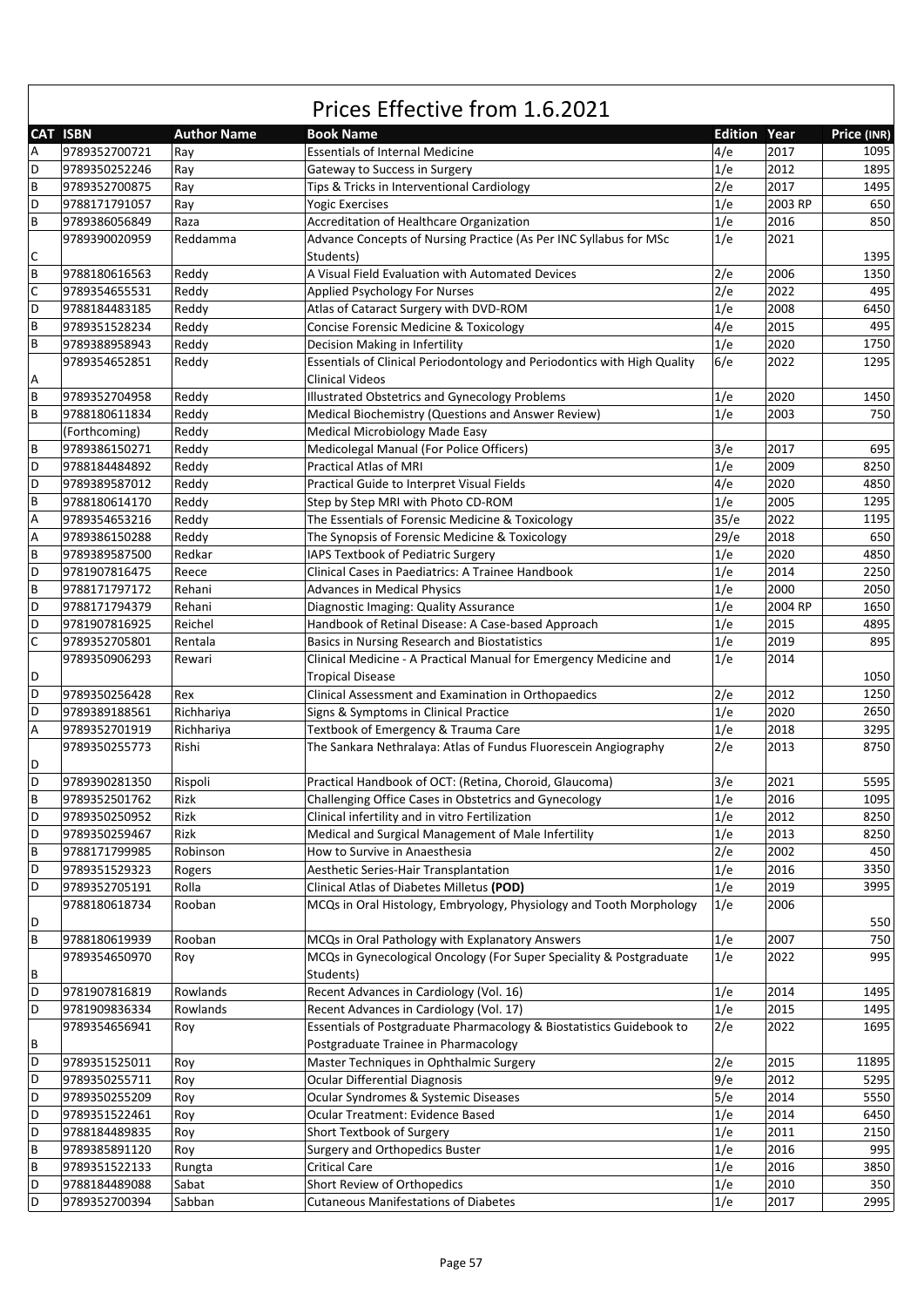|                |                 |                    | Prices Effective from 1.6.2021                                                  |            |                     |             |
|----------------|-----------------|--------------------|---------------------------------------------------------------------------------|------------|---------------------|-------------|
|                | <b>CAT ISBN</b> | <b>Author Name</b> | <b>Book Name</b>                                                                |            | <b>Edition Year</b> | Price (INR) |
| D              | 9788184485592   | Sabin P            | Surgery Long Cases in Short                                                     | 3/e        | 2009                | 450         |
| B              | 9789390595662   | Sabnis             | Practical Urology (Instruments, Pathology, Radiology): A Comprehensive<br>Guide | 2/e        | 2022                | 1495        |
| B              | 9789351521815   | Sabnis             | Urology Instrumentation: A Comprehensive Guide                                  | 1/e        | 2015                | 950         |
| D              | 9789389587128   | Saboo              | RSSDI Diabetes Update 2019                                                      | 1/e        | 2020                | 4195        |
| B              | 9789352701261   | Saboo              | RSSDI Diabetes Update 2020                                                      | 1/e        | 2021                | 2195        |
| D              | 9789351523406   | Sacchidanand       | Hair and Hair Disorders: Diagnosis & Management                                 | 1/e        | 2015                | 10050       |
| B              | 9789352709397   | Sacchidanand       | Leg Ulcers: Diagnosis & Management (POD)                                        | 1/e        | 2019                | 1995        |
| D              | 9788184485943   | Sacchidanand       | Management Issues for a Dermatologist                                           | 1/e        | 2009                | 795         |
| D              | 9789350904602   | Sacchidanand       | Nail & Its Disorders                                                            | 1/e        | 2013                | 3695        |
| B              | 9789352702060   | Sacchidanand       | Sclerotherapy in Dermatology                                                    | 1/e        | 2018                | 1495        |
| B              | 9789350904596   | Sacchidanand       | Snapshots in Dermatology                                                        | 1/e        | 2013                | 2995        |
|                | 9788184483475   | Sachdev            | Clinical Endocrinology & Diabetes Mellitus: A Comprehensive Text (2             | 1/e        | 2008                |             |
| B              |                 |                    | Vols)                                                                           |            |                     | 29650       |
| B              | 9788171796915   | Sachdev            | Clinical Pathology and Clinical Bacteriology                                    | 9/e        | 2000 RP             | 995         |
| B              |                 | Sachdev            | Hemoglobinopathies                                                              |            |                     | 5695        |
| B              | 9788180616693   |                    |                                                                                 | 1/e        | 2006                | 1595        |
| $\overline{B}$ | 9788180615993   | Sachdev            | Step by Step Breast Ultrasound with Photo CD-ROM                                | 1/e<br>1/e | 2006<br>2007        | 8050        |
| B              | 9788180617553   | Sachdev            | Techniques of Cataract Surgery with 2 DVD-ROMs                                  |            |                     |             |
|                | 9788171793921   | Sachdev            | Viva Voce in Pathology, Bacteriology and Haematology                            | 3/e        | 2007 RP             | 550         |
| D              | JPB1000000812   | Sachdeva           | A Guide to Obstetrics and Gynaecology                                           | 5/e        | 1996 RP             | 895         |
| D              | 9789351523079   | Sachdeva           | Handbook of Falciparum Malaria                                                  | 1/e        | 2014                | 2050        |
| B              | 9788180616013   | Sachdeva           | Notes on Gynaecology                                                            | 4/e        | 2006 RP             | 695         |
| D              | 9788180616006   | Sachdeva           | Notes on Obstetrics                                                             | 4/e        | 2006 RP             | 550         |
| D              | 9789351527695   | Sachdeva           | Pedicon Workshop Manuals-2015: Advances in Neonatology                          | 1/e        | 2015                | 495         |
| D              | 9789351527602   | Sachdeva           | Pedicon Workshop Manuals-2015: Antimicrobial Policy                             | 1/e        | 2015                | 495         |
| D              | 9789351527725   | Sachdeva           | Pedicon Workshop Manuals-2015: Cardiology                                       | 1/e        | 2015                | 495         |
| D              | 9789351527619   | Sachdeva           | Pedicon Workshop Manuals-2015: Developmental Pediatrics                         | 1/e        | 2015                | 495         |
| D              | 9789351527503   | Sachdeva           | Pedicon Workshop Manuals-2015: EEG and Epilepsy                                 | 1/e        | 2015                | 495         |
| D              | 9789351527497   | Sachdeva           | Pedicon Workshop Manuals-2015: Gastroenterology                                 | 1/e        | 2015                | 495         |
| D              | 9789351527534   | Sachdeva           | Pedicon Workshop Manuals-2015: Hematology Oncology                              | 1/e        | 2015                | 850         |
|                | 9789351527596   | Sachdeva           | Pedicon Workshop Manuals-2015: Infant & Young Child Feeding and                 | 1/e        | 2015                |             |
| D              |                 |                    | Human Milk Banking                                                              |            |                     | 495         |
| D              | 9789351527701   | Sachdeva           | Pedicon Workshop Manuals-2015: Intravenous Access                               | 1/e        | 2015                | 495         |
| D              | 9789351527718   | Sachdeva           | Pedicon Workshop Manuals-2015: Mechanical Ventilation                           | 1/e        | 2015                | 495         |
| D              | 9789351527541   | Sachdeva           | Pedicon Workshop Manuals-2015: Nephrology                                       | 1/e        | 2015                | 495         |
|                | 9789351527589   | Sachdeva           | Pedicon Workshop Manuals-2015: Nursing in Pediatric Intensive Care              | 1/e        | 2015                |             |
| D              |                 |                    |                                                                                 |            |                     | 495         |
| D              | 9789351527510   | Sachdeva           | Pedicon Workshop Manuals-2015: Obesity and Junk Food                            | 1/e        | 2015                | 495         |
|                | 9789351527565   | Sachdeva           | Pedicon Workshop Manuals-2015: Primary Immunodeficiency Disorders               | 1/e        | 2015                |             |
| D              |                 |                    |                                                                                 |            |                     | 495         |
|                | 9789351527572   | Sachdeva           | Pedicon Workshop Manuals-2015: Pulse in Pediatric Intensive Care                | 1/e        | 2015                |             |
| D              |                 |                    |                                                                                 |            |                     | 495         |
|                | 9781909836143   | Sadick             | Rejuvenation of the Aging Body - Surgical and Nonsurgical Treatments            | 1/e        | 2016                | 4895        |
| D              |                 |                    |                                                                                 |            |                     |             |
| D              | 9789352704705   | Sagar              | Drug Therapy for Psychiatric Disorders                                          | 1/e        | 2020                | 1350        |
| Α              | 9789352703142   | Saha               | <b>Bedside Clinics in Surgery</b>                                               | 3/e        | 2018                | 1295        |
| Α              | 9789351526285   | Saha               | Clinical Methods and Interpretation in Medicine                                 | 1/e        | 2015                | 1495        |
| D              | 9788184489927   | Saha               | Clinical Practice and Surgery of the Colon, Rectum and Anus                     | 1/e        | 2011                | 3095        |
| D              | 9788184486513   | Saha               | Foundation in Operative Surgery                                                 | 1/e        | 2009                | 1495        |
| $\mathsf B$    | 9789385891977   | Saha               | Monogram Chronic Diarrhea                                                       | 1/e        | 2016                | 1350        |
| D              | 9789352501229   | Saha               | Otology & Middle Ear Surgery                                                    | 1/e        | 2016                | 5095        |
| B              | 9789354651618   | Saha               | Solved Papers Medicine for PG Students                                          | 1/e        | 2022                | 1895        |
| $\sf B$        | 9789352709991   | Sahadulla          | Comprehensive Textbook of Infectious Diseases                                   | 2/e        | 2020                | 1850        |
| $\mathsf B$    | 9789386261939   | Sahadulla          | Concise Handbook of Infectious Diseases                                         | 1/e        | 2017                | 1080        |
| B              | 9789385891489   | Sahana             | MCQs and Viva in Public Health Dentistry                                        | 1/e        | 2016                | 450         |
| B              | 9789350251157   | Saharia            | Clinical Atlas of ENT and Head & Neck Diseases                                  | 1/e        | 2013                | 2550        |
| B              | 9789385999697   | Sahetya            | Principles and Practice of Fetal Medicine                                       | 1/e        | 2017                | 3595        |
|                | 9789352702336   | Sahetya            | Ultrasound Guided 'Invasive Prenatal Diagnostic Techniques' Simplified          | 1/e        | 2018                |             |
| B              |                 |                    |                                                                                 |            |                     | 1250        |
|                | 9789354656606   | Sahi               | Practical Biochemistry with Clinical Correlation According to New               | 1/e        | 2022                |             |
| A              |                 |                    | Competency-based Curriculum                                                     |            |                     | 595         |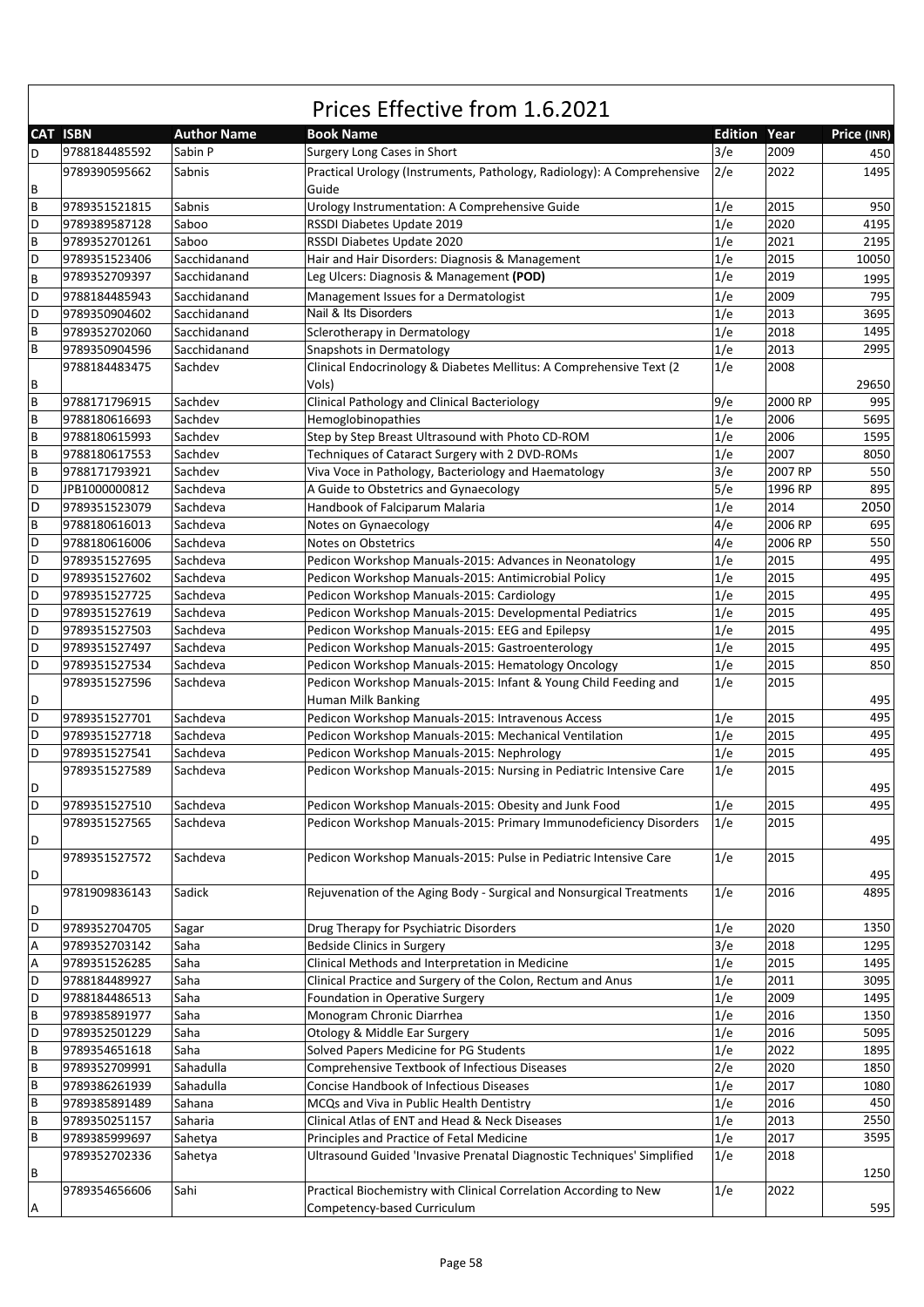|              | Prices Effective from 1.6.2021 |                    |                                                                           |                |         |             |  |  |  |
|--------------|--------------------------------|--------------------|---------------------------------------------------------------------------|----------------|---------|-------------|--|--|--|
|              | <b>CAT ISBN</b>                | <b>Author Name</b> | <b>Book Name</b>                                                          | <b>Edition</b> | Year    | Price (INR) |  |  |  |
|              | 9789350252673                  | Sahn               | Clinical Focus Series: Acute Exacerbation of Respiratory Diseases         | 1/e            | 2012    |             |  |  |  |
| D            |                                |                    |                                                                           |                |         | 1695        |  |  |  |
| B            | 9789351521051                  | Sahoo              | Emergencies in Otorhinolaryngology                                        | 1/e            | 2014    | 1350        |  |  |  |
| D            | 9788184482553                  | Sahoo              | MCQs in ENT                                                               | 1/e            | 2008    | 595         |  |  |  |
| D            | 9789350909799                  | Sahu               | Controversies in Obstetrics & Gynecology                                  | 1/e            | 2014    | 695         |  |  |  |
| D            | 9789380704555                  | Sahu               | OSCEs for MRCOG Part - 2                                                  | 1/e            | 2010    | 795         |  |  |  |
|              | 9789354657009                  | Saif               | The Next Level of Preparation NEET PG: Crystal Clear (2016-2021)          | 3/e            | 2021    |             |  |  |  |
| C            |                                |                    |                                                                           |                |         | 1795        |  |  |  |
| B            | 9789352706174                  | Saifuddin          | FAQs in Diabetes, Endocrinology and Metabolism                            | 1/e            | 2019    | 1250        |  |  |  |
|              | 9788171794881                  | Saili              | Challenges in Neonatology: A Compendium of Management Protocols           | 1/e            | 1997    | 895         |  |  |  |
| В            |                                |                    |                                                                           |                |         |             |  |  |  |
| D            | 9789351526469                  | Sainani            | Clinical Cases and Pearls in Medicine                                     | 1/e            | 2015    | 1695        |  |  |  |
| А            | 9789352701278                  | Sainani            | Manual of Clinical and Practical Medicine                                 | 2/e            | 2018    | 1350        |  |  |  |
| B            | 9789350904640                  | Sajal              | A Short Textbook of Pathology                                             | 2/e            | 2013    | 1095        |  |  |  |
| B            | 9789389587265                  | Sajjan             | Learn ECG in a Day: A Systematic Approach                                 | 2/e            | 2022    | 395         |  |  |  |
| B            | 9788184486322                  | Sakharkar          | Principles of Hospital Administration and Planning                        | 2/e            | 2009    | 1295        |  |  |  |
| D            | 9789350259627                  | Sakhel             | Practical Guide to Office Procedures in Gynecology and Urogynecology      | 1/e            | 2012    | 1095        |  |  |  |
| D            | 9789351526810                  | Sakr               | <b>Clinical Surgery</b>                                                   | 1/e            | 2015    | 1895        |  |  |  |
| D            | 9789350909829                  | Sakr               | Differential Diagnosis in Surgery                                         | 1/e            | 2014    | 1450        |  |  |  |
| B            | 9789351520078                  | Salam              | A Short Textbook of Medical Pharmacology                                  | 1/e            | 2014    | 850         |  |  |  |
| D            | 9789350252604                  | Salam              | Principles & Practice of Urology (2 Vols)                                 | 2/e            | 2013    | 15095       |  |  |  |
|              | 9789351528890                  | Saldana            | Surgical Management in Snoring and Sleep-disordered Breathing             | 1/e            | 2015    |             |  |  |  |
| D            |                                |                    |                                                                           |                |         | 3395        |  |  |  |
| D            | 9788184489996                  | Salgado            | Introductory Psychology for Nursing & Allied Health Sciences              | 1/e            | 2010    | 450         |  |  |  |
| В            | 9789350253694                  | Salhan             | Textbook of Gynecology with DVD ROM                                       | 1/e            | 2011    | 1595        |  |  |  |
| Α            | 9789385891793                  | Salhan             | <b>Textbook of Obstetrics</b>                                             | 2/e            | 2016    | 1550        |  |  |  |
| D            | 9789350906170                  | Salhan             | Women and HIV (FOGSI)                                                     | 2/e            | 2013    | 995         |  |  |  |
|              | 9788171797561                  | Salins             | Cummulative Records for General Nursing and Midwifery Course              | 1/e            | 2005 RP |             |  |  |  |
| D            |                                |                    |                                                                           |                |         | 150         |  |  |  |
| B            | 9788180614231                  | Salins             | <b>Essence of Nutrition</b>                                               | 1/e            | 2005    | 550         |  |  |  |
|              | 9789351522157                  | Saluja             | Standard Operating Procedures and Regulatory Guidelines Blood Banking 1/e |                | 2014    |             |  |  |  |
| D            |                                |                    |                                                                           |                |         | 950         |  |  |  |
| B            | 9788180610905                  | Salvi              | Medical and Surgical Diagnostic Disorders in Pregnancy                    | 1/e            | 2003    | 2550        |  |  |  |
| D            | 9789351528913                  | Salvi              | Multiple Choice Questions in Community Health Nursing                     | 1/e            | 2015    | 250         |  |  |  |
| D            | 9788171797189                  | Sam                | A Textbook of Nutrition for Nurses                                        | 3/e            | 2006 RP | 450         |  |  |  |
| B            | 9781909836525                  | Sam                | Recent Advances in Endocrinology and Diabetes: 1                          | 1/e            | 2017    | 1395        |  |  |  |
|              | 9789350909409                  | Samar Deb          | Easy and Interesting Approach to Human Neuroanatomy (Clinically           | 1/e            | 2014    |             |  |  |  |
| B            |                                |                    | Oriented)                                                                 |                |         | 995         |  |  |  |
|              | (Forthcoming)                  | Sampath            | <b>Chest Diseases and Tuberculosis</b>                                    |                |         |             |  |  |  |
| D            | 9788184484625                  | Samson             | Leadership and Management in Nursing Practice and Education               | 1/e            | 2009    | 595         |  |  |  |
| D            | 9789350251584                  | Samson             | Practical Guide to Mental Health Nursing                                  | 1/e            | 2011    | 450         |  |  |  |
| В            | 9788171795215                  | Samuel             | <b>Clinical Sonology</b>                                                  | 1/e            | 1997    | 1295        |  |  |  |
|              | 9789352701360                  | Sancheti           | Comprehensive Guide in Knee & Hip Arthroplasty (Asia Pacific              | 3/e            | 2019    |             |  |  |  |
| D            |                                |                    | Arthroplasty Society - Delta Compendium)                                  |                |         | 6050        |  |  |  |
|              | 9789385999307                  | Sancheti           | Manual of Infection Control in Orthopedic Surgery: Operation Theater      | 2/e            | 2017    |             |  |  |  |
| В            |                                |                    | Protocols and Patient Optimization                                        |                |         | 850         |  |  |  |
|              | 9789390020553                  | Sandhu             | AIIMS-MAMC-PGI Imaging Series: Diagnostic Radiology: Musculoskeletal      | 4/e            | 2021    |             |  |  |  |
| В            |                                |                    | and Breast imaging                                                        |                |         | 4950        |  |  |  |
|              | 9789390595556                  | Sandhu             | AIIMS-MAMC-PGI's Comprehensive Textbook of Diagnostic Radiology (4        | 3/e            | 2021    |             |  |  |  |
| D            |                                |                    | Volume Set)                                                               |                |         | 19995       |  |  |  |
| D            | 9789351521747                  | Saneesh PJ         | Review in Clinical Anesthesiology                                         | 1/e            | 2014    | 1495        |  |  |  |
|              | 9781909836068                  | Sangueza           | Dermatopathology of Tropical Diseases Pathology and Clinical              | 1/e            | 2017    | 8195        |  |  |  |
| D            |                                |                    | Correlations                                                              |                |         |             |  |  |  |
| D            | 9789386261441                  | Sani               | Complex Surgical Cases of the Limbic System                               | 1/e            | 2017    | 5850        |  |  |  |
| $\mathsf C$  | 9789354657245                  | Sankaranarayanan   | Learning & Teaching Nursing                                               | 5/e            | 2022    | 595         |  |  |  |
|              | 9789352703906                  | Sankpal            | Simplified Laparoscopic Hysterectomy: Practical, Safe and Economic        | 1/e            | 2018    |             |  |  |  |
| В            |                                |                    | Methodology                                                               |                |         | 2050        |  |  |  |
|              | 9789352702831                  | Sanoop             | Physicon: The Reliable Icon in Physiology (Preparatory Manual for         | 2/e            | 2018    |             |  |  |  |
| В            |                                |                    | Undergraduate)                                                            |                |         | 795         |  |  |  |
| $\, {\sf B}$ | 9788184483673                  | Sant               | <b>Embryology for Medical Students</b>                                    | 2/e            | 2008    | 850         |  |  |  |
| B            | 9789352701025                  | Santhanam          | <b>Illustrated Textbook of Pediatrics</b>                                 | 1/e            | 2018    | 1495        |  |  |  |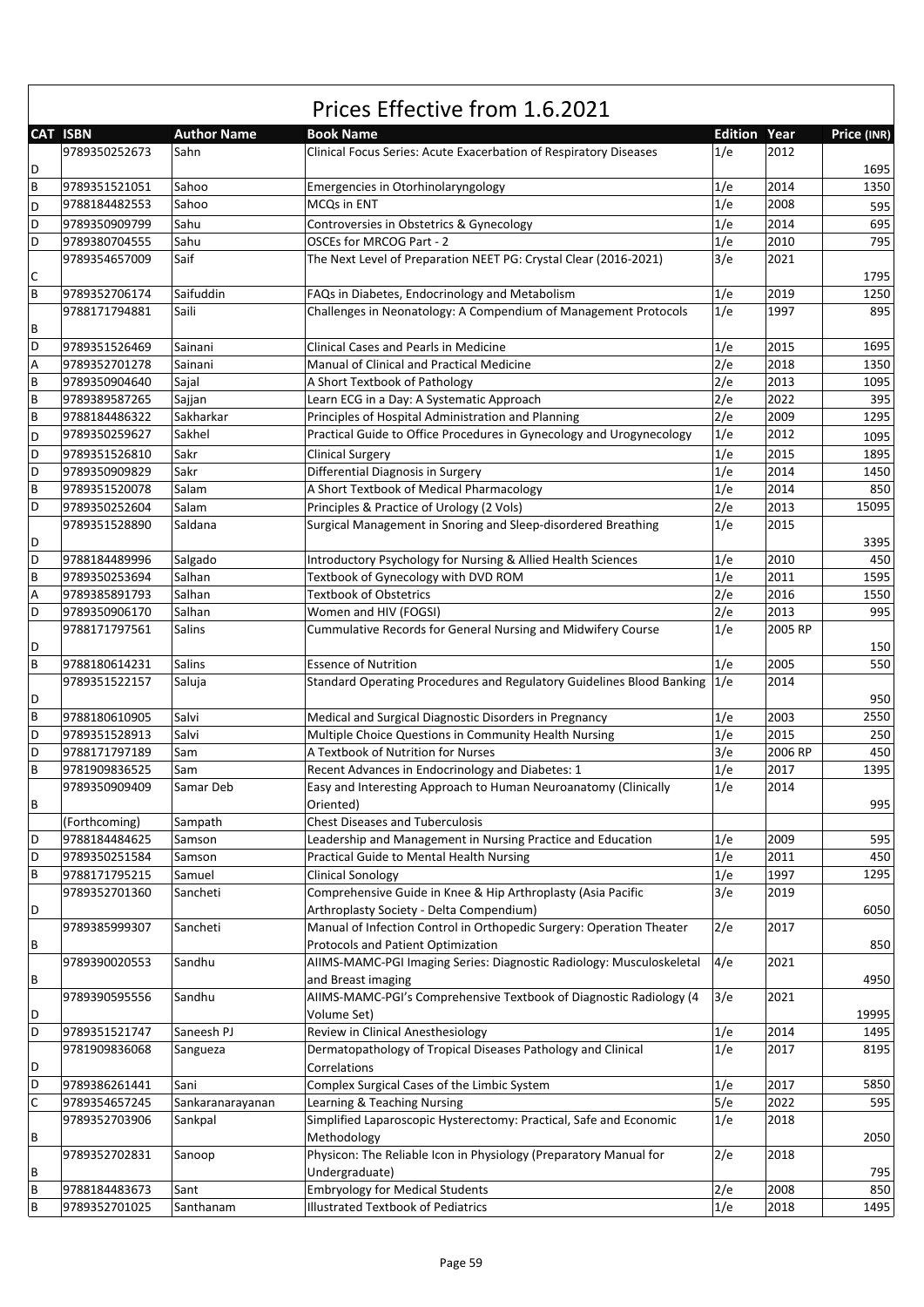|             | <b>CAT ISBN</b> | <b>Author Name</b> | <b>Book Name</b>                                                                       | <b>Edition Year</b> |         | Price (INR) |
|-------------|-----------------|--------------------|----------------------------------------------------------------------------------------|---------------------|---------|-------------|
| B           | 9789350906941   | Santhanam          | Pediatric Emergency Medicine Course                                                    | 2/e                 | 2013    | 1395        |
| B           | 9789386261625   | Santhanam          | Pocket Pediatric Emergency Medicine Course for Interns                                 | 1/e                 | 2018    | 550         |
| B           | 9789351527794   | Sanyal             | Community Medicine: A Student's Manual                                                 | 1/e                 | 2015    | 850         |
|             | 9789350253786   | Sapkal             | Surgical Skills on Internal Iliac Artery Ligation for Controlling Postpartum           | 1/e                 | 2015    |             |
| D           |                 |                    | & Pelvic Hemorrhage                                                                    |                     |         | 1050        |
| D           | 9789350252765   | Sarabahi           | Clinical Atlas of Burn Management                                                      | 1/e                 | 2011    | 8250        |
| B           | 9788184488098   | Sarabahi           | Principles and Practice of Burn Care                                                   | 1/e                 | 2010    | 11395       |
| D           | 9789350258644   | Sarabahi           | Principles and Practice of Wound Care                                                  | 1/e                 | 2012    | 9150        |
| D           | 9788184483604   | Sarabahi           | Step by Step Management of Burns with Photo CD-ROM                                     | 1/e                 | 2008    | 1450        |
| B           | 9788180616556   | Saraf              | Textbook of Oral Pathology (with Free Pocket Book)                                     | 1/e                 | 2006    | 2350        |
| D           | 9788184485844   | Saraiya, Miniello  | Cytology and Colposcopy in Gynecological Practice                                      | 1/e                 | 2009    | 8250        |
| $\mathsf C$ | 9789385999802   | Saramma            | Sree Chitra's Nursing Manual                                                           | 3/e                 | 2016    | 895         |
| D           | 9788184483970   | Saraswathi         | Handbook of Anatomy for Nurses                                                         | 1/e                 | 2009 RP | 450         |
| B           | 9789352705306   | Sardana            | Lasers and Energy Devices in Aesthetic Dermatology Practice                            | 1/e                 | 2019    | 2695        |
| B           | 9789351523000   | Sardana            | Lasers in Dermatological Practice                                                      | 1/e                 | 2014    | 2550        |
| D           | 9789390281367   | Sardana            | Systemic Drugs in Dermatology                                                          | 2/e                 | 2022    | 1795        |
| B           | 9789352703111   | Sarkar             | 101 Cases in Respiratory Medicine                                                      | 1/e                 | 2018    | 995         |
| D           | 9789351521174   | Sarkar             |                                                                                        | 1/e                 | 2014    | 1695        |
| D           | 9789350259856   | Sarkar             | Advances in Pediatric Dermatology-2: Neonatal Dermatology<br><b>Bedside Cardiology</b> | 1/e                 | 2013    | 1450        |
|             |                 | Sarkar             |                                                                                        | 1/e                 | 2015    |             |
| D           | 9789351528227   |                    | Cardiac Anesthesia Practical Aspects                                                   |                     |         | 1450        |
| D           | 9789352707058   | Sarkar             | Case-based Reviews in Dermatology                                                      | 1/e                 | 2020    | 1495        |
| D           | 9789352703524   | Sarkar             | Chemical Peels: A Global Perspective                                                   | 1/e                 | 2019    | 2550        |
| D           | 9789389776041   | Sarkar             | Clinical Cardiology: A Disease Specific Approach                                       | 1/e                 | 2021    | 2295        |
| D           | 9789389188370   | Sarkar             | Cosmetic Injectables in Practice-Fillers and botox                                     | 1/e                 | 2020    | 2650        |
| D           | 9789385891625   | Sarkar             | Endoscopic Ear Surgery: A New Horizon                                                  | 1/e                 | 2016    | 3250        |
| B           | 9789389188813   | Sarkar             | Melasma - A Monograph                                                                  | 3/e                 | 2022    | 995         |
| $\sf B$     | 9789351525431   | Sarkar             | Melasma - A Monograph                                                                  | 1/e                 | 2015    | 895         |
| B           | 9789352500116   | Sarkar             | Moisturizers                                                                           | 1/e                 | 2017    | 1350        |
| $\mathsf C$ | 9789386150875   | Sarkar             | <b>Pediatric Nursing</b>                                                               | 1/e                 | 2018    | 1150        |
| D           | 9789350900826   | Sarkar             | Pharmacology for Graduate Nurses                                                       | 1/e                 | 2013    | 695         |
| $\mathsf C$ | 9789386322296   | Sarkar             | Textbook on Nursing Foundation for Post Basic BSc Nursing                              | 1/e                 | 2017    | 695         |
| B           | 9789352705443   | Sarkar             | The Sensitive Skin: Treatment Modalities and Cosmeceuticals                            | 1/e                 | 2019    | 1095        |
| B           | 9789352703555   | Sarkar             | <b>World Clinics: Atopic Dermatitis</b>                                                | 1/e                 | 2018    | 4050        |
| B           | 9789386322104   | Sarkar             | World Clinics: Dermatology: Fungal Infections of the Skin                              | 1/e                 | 2017    | 4395        |
|             | 9789352709984   | Sarkar             | World Clinics: Dermatology: Fungal Infections Topical Treatments                       | 1/e                 | 2019    |             |
| D           |                 |                    |                                                                                        |                     |         | 3695        |
| D           | 9789351520696   | Sarker             | An Aid to Electrocardiogram                                                            | 1/e                 | 2014    | 450         |
| B           | 9789354651205   | Sarker             | <b>Community Medicine Buster</b>                                                       | 3/e                 | 2022    | 995         |
| D           | 9789351525493   | Sarker             | Pre-exam Preparation for Medicine                                                      | 1/e                 | 2015    | 595         |
| B           | 9789386056894   | Sarker             | Short and Long Cases in Clinical Medicine                                              | 1/e                 | 2016    | 850         |
| Α           | 9789352705160   | Sarma              | Neurological Examination: A Structured Approach                                        | 1/e                 | 2019    | 1750        |
| D           | 9789386322272   | Sarma              | Skin: Clinical Dermatology                                                             | 1/e                 | 2019    | 5995        |
| D           | 9789350253601   | Sarmiento          | Hip Surgery An Odyssey                                                                 | 1/e                 | 2012    | 10995       |
| D           | 9789350252802   | Sarmiento          | Orthopedic Seeking a Blance                                                            | 1/e                 | 2012    | 5195        |
|             | 9788184489071   | Sarmiento, Latta   | The Nonsurgical Treatment of Fractures in Contemporary Orthopaedics                    | 1/e                 | 2010    |             |
| D           |                 |                    |                                                                                        |                     |         | 10995       |
| D           | 9788184487480   | Sarmukaddam        | <b>Biostatistics Simplified</b>                                                        | 1/e                 | 2010    | 950         |
| B           | 9788180618147   | Sarmukaddam        | <b>Fundamentals of Biostatics</b>                                                      | 1/e                 | 2006    | 1195        |
| $\mathsf C$ | 9789350252550   | Sarumathi          | <b>English for Nursing</b>                                                             | 2/e                 | 2011    | 395         |
|             | 9789386150608   | Saseedharan        | MCQs in Mechanical Ventilation: A Case-based Approach (with                            | 1/e                 | 2017    |             |
| В           |                 |                    | <b>Explanatory Answers)</b>                                                            |                     |         | 650         |
| B           | 9789389129540   | Sasidharan         | Doctor's Pocket Companion                                                              | 2/e                 | 2019    | 1850        |
| B           | 9789386150165   | Sasidharan         | Heal-thy India Untold Secrets of Health Care                                           | 1/e                 | 2017    | 850         |
| B           | 9789352706907   | Sastry             | <b>Essentials of Hospital Infection Control</b>                                        | 1/e                 | 2019    | 1395        |
|             |                 |                    |                                                                                        | 3/e                 | 2021    |             |
| А           | 9788194709015   | Sastry             | <b>Essentials of Medical Microbiology</b>                                              |                     |         | 1395        |
| Α           | 9789352704804   | Sastry             | <b>Essentials of Medical Parasitology</b>                                              | 2/e                 | 2019    | 895         |
| Α           | 9788194802822   | Sastry             | <b>Essentials of Practical Microbiology</b>                                            | 2/e                 | 2021    | 695         |
| $\mathsf C$ | 9789390020539   | Sastry             | Review of Microbiology & Immunology                                                    | 9/e                 | 2020    | 1050        |
| D           | 9789350250921   | Sataloff           | Atlas of Endoscopic Laryngeal Surgery                                                  | 1/e                 | 2011    | 6095        |
|             | 9789351522409   | Sataloff           | Embryology & Anomalies of the Facial Nerve and Their Surgical                          | 2/e                 | 2014    |             |
| D           |                 |                    | Implications                                                                           |                     |         | 7350        |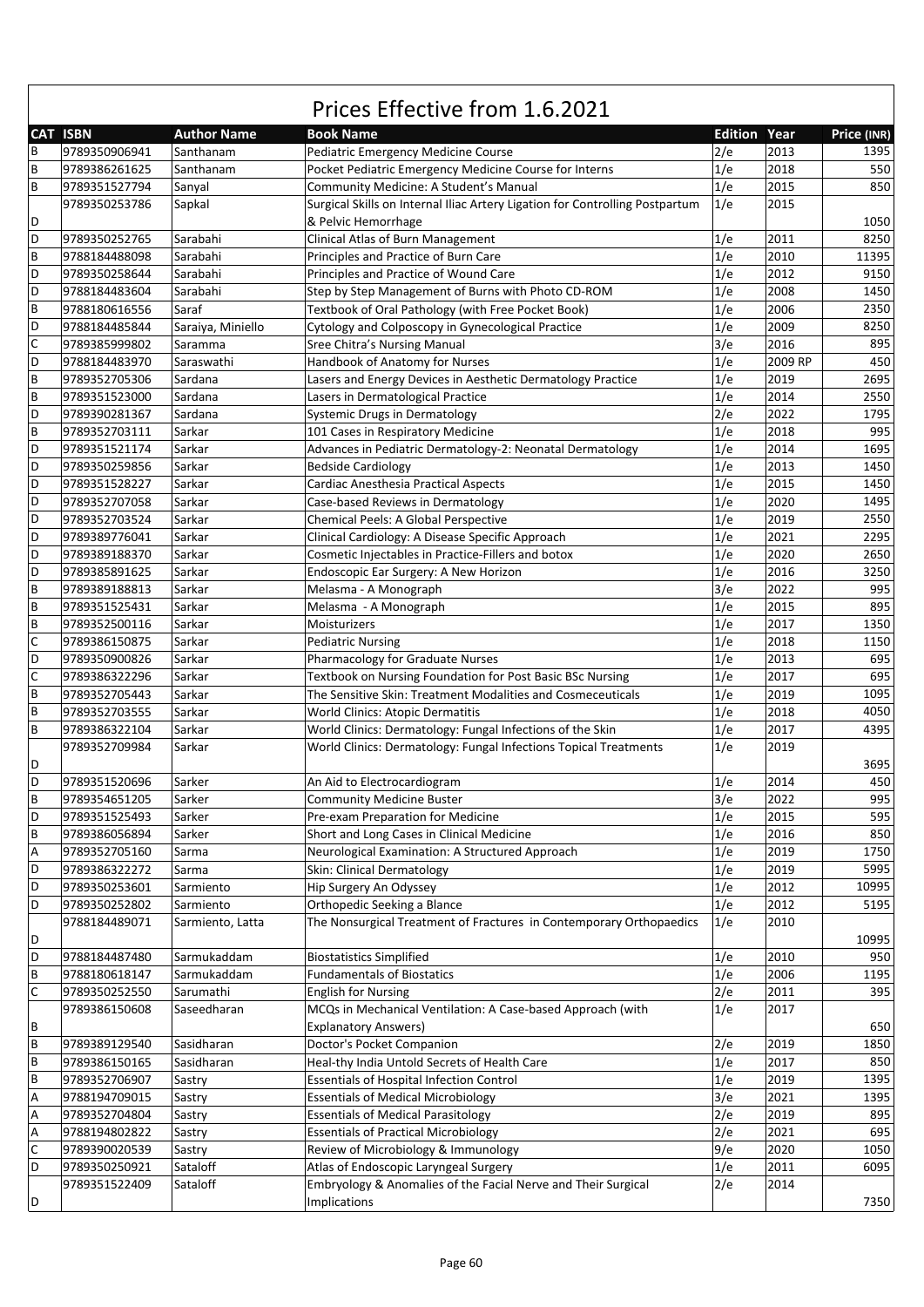|   |                 |                    | Prices Effective from 1.6.2021                                                                                                    |                |      |             |
|---|-----------------|--------------------|-----------------------------------------------------------------------------------------------------------------------------------|----------------|------|-------------|
|   | <b>CAT ISBN</b> | <b>Author Name</b> | <b>Book Name</b>                                                                                                                  | <b>Edition</b> | Year | Price (INR) |
|   | 9789351524557   | Sataloff           | Sataloff's Comprehensive Textbook of Otolaryngology: Head and Neck<br>Surgery: Otology/Neurotology/Skull Base Surgery (Vol. 1)    | 1/e            | 2016 |             |
| D | 9789351524564   | Sataloff           | Sataloff's Comprehensive Textbook of Otolaryngology: Head and Neck                                                                | 1/e            | 2016 | 12595       |
| D |                 |                    | Surgery: Rhinology/Allergy and Immunology (Vol. 2)                                                                                |                |      | 12595       |
|   | 9789351524595   | Sataloff           | Sataloff's Comprehensive Textbook of Otolaryngology: Head and Neck<br>Surgery: Facial Plastic and Reconstructive Surgery (Vol. 3) | 1/e            | 2016 |             |
| D |                 |                    |                                                                                                                                   |                |      | 12595       |
| D | 9789351524571   | Sataloff           | Sataloff's Comprehensive Textbook of Otolaryngology: Head and Neck<br>Surgery: Laryngology (Vol. 4)                               | 1/e            | 2016 | 12595       |
| D | 9789351524588   | Sataloff           | Sataloff's Comprehensive Textbook of Otolaryngology: Head and Neck<br>Surgery: Head and Neck Surgery (Vol. 5)                     | 1/e            | 2016 | 12595       |
| D | 9789351524601   | Sataloff           | Sataloff's Comprehensive Textbook of Otolaryngology: Head and Neck<br>Surgery: Pediatric Otolaryngology (Vol. 6)                  | 1/e            | 2016 | 12595       |
| D | 9789351527459   | Sataloff           | Sataloff's Comprehensive Textbook of Otolaryngology Head & Neck<br>Surgery (6 Volume Set)                                         | 1/e            | 2016 | 58495       |
| D | 9789350906316   | Sataloff           | Surgical Techniques in Otolaryngology- Head and Neck Surgery: Facial<br>Plastic and Reconstructive Surgery                        | 1/e            | 2014 | 9150        |
|   | 9789351528074   | Sataloff           | Surgical Techniques in Otolaryngology- Head and Neck Surgery: Head and 1/e                                                        |                | 2016 |             |
| D | 9789350906521   | Sataloff           | <b>Neck Surgery</b><br>Surgical Techniques in Otolaryngology- Head and Neck Surgery: Laryngeal 1/e                                |                | 2013 | 8350        |
| D | 9789351524632   | Sataloff           | Surgery<br>Surgical Techniques in Otolaryngology- Head & Neck Surgery                                                             | 1/e            | 2015 | 9150        |
| D | 9789351522232   | Sataloff           | Otologic & Neurotologic Surgery<br>Surgical Techniques in Otolaryngology- Head and Neck Surgery, Pediatric                        | 1/e            | 2014 | 9150        |
| D |                 |                    | Otolaryngologic Surgery                                                                                                           |                |      | 9150        |
| D | 9789351524625   | Sataloff           | Surgical Techniques in Otolaryngology- Head & Neck Surgery<br>Sinonasal Surgery                                                   | 1/e            | 2015 | 9150        |
| B | 9788180615320   | Sathyan            | PLAB-2 If You Can, You Can with Audio-CD-ROM                                                                                      | 1/e            | 2005 | 1050        |
| D | 9789389587982   | Satpathy           | Clinical Diagnosis of Congenital Heart Disease                                                                                    | 3/e            | 2022 | 4495        |
| D | 9789350901731   | Satpathy           | Rheumatic Fever & Rheumatic Heart Disease                                                                                         | 1/e            | 2013 | 1795        |
| B | 9789389776003   | Sawant             | SAQs in Anatomy                                                                                                                   | 4/e            | 2020 | 650         |
| D | 9789386261267   | Saxena             | A Practical Approach to Robotic Surgery                                                                                           | 1/e            | 2017 | 7050        |
| B | 9789351524793   | Saxena             | A Practical Guide to Obstetrics & Gynecology                                                                                      | 1/e            | 2015 | 1395        |
| В | 9789390020645   | Saxena             | An Evidence-Based Clinical Textbook in Obstetrics & Gynaecology for<br>MRCOG - 2                                                  | 2/e            | 2021 | 2699        |
| D | 9789350255087   | Saxena             | <b>Atlas of Hematology</b>                                                                                                        | 1/e            | 2012 | 3395        |
| В | 9789351521037   | Saxena             | Bedside Obstetrics & Gynecology                                                                                                   | 2/e            | 2014 | 1550        |
| А | 9789390595334   | Saxena             | Clinical Cases in Obstetrics & Gynecology With Videos for Undergraduates $ 1/e$                                                   |                | 2022 | 595         |
| B | 9789352703951   | Saxena             | Clinical Guidelines for Management of Diabetes in Pregnancy                                                                       | 1/e            | 2018 | 995         |
| D | 9789350250044   | Saxena             | Clinical Ophthalmology Medical & Surgical Approach                                                                                | 2/e            | 2011 | 6195        |
| Α | 9789354654886   | Saxena             | Competency Based Logbook in Pediatrics                                                                                            | 1/e            | 2022 | 295         |
| D | 9788184484779   | Saxena             | Emerging Technologies in Retinal Diseases                                                                                         | 1/e            | 2009 | 8250        |
| D | 9789350904312   | Saxena             | Evidence Based Color Atlas of Obstetrics & Gynecology Diagnosis and<br>Management                                                 | 1/e            | 2013 | 5195        |
| D | 9788184484427   | Saxena             | Evidence Based Guidelines During Pregnancy for the Obstetricians                                                                  | 1/e            | 2009 | 1895        |
| D | 9788180619533   | Saxena             | Focus on Macular Diseases with DVD-ROM                                                                                            | 1/e            | 2007 | 8250        |
| B | 9789350255810   | Saxena             | Jaypee Gold Standard Mini Atlas Series: Diabetic Retinopathy                                                                      | 1/e            | 2012 | 1350        |
|   | 9789350252413   | Saxena             | Jaypee Gold Standard Mini Atlas Series: Donlad School Transvaginal                                                                | 1/e            | 2011 |             |
| D |                 |                    | Sonography with photo CD                                                                                                          |                |      | 1195        |
| В | 9788180619847   | Saxena             | Jaypee Gold Standard Mini Atlas Series: Ophthalmic Surgery with Photo<br>CD-ROM                                                   | 1/e            | 2007 | 1350        |
| D | 9788184488005   | Saxena             | Jaypee Gold Standard Mini Atlas Series Optical Coherence Tomography in 1/e<br>Retinal Disease with Photo CD-ROM                   |                | 2010 | 1295        |
| D | 9788184482201   | Saxena             | Laboratory Techniques in Hematology                                                                                               | 1/e            | 2008 | 795         |
| D | 9788184485912   | Saxena             | Manual of Foetal Monitoring Made Easy                                                                                             | 1/e            | 2009 | 1495        |
|   | 9789351529798   | Saxena             | Obstetrics & Gynecology: Clinical Correlations with Diagnostic                                                                    | 1/e            | 2016 |             |
| D |                 |                    | Implications                                                                                                                      |                |      | 1295        |
| D | 9788180616341   | Saxena             | Ophthalmic Surgery: The Cutting Edge with 2 DVD-ROMs                                                                              | 1/e            | 2006 | 10995       |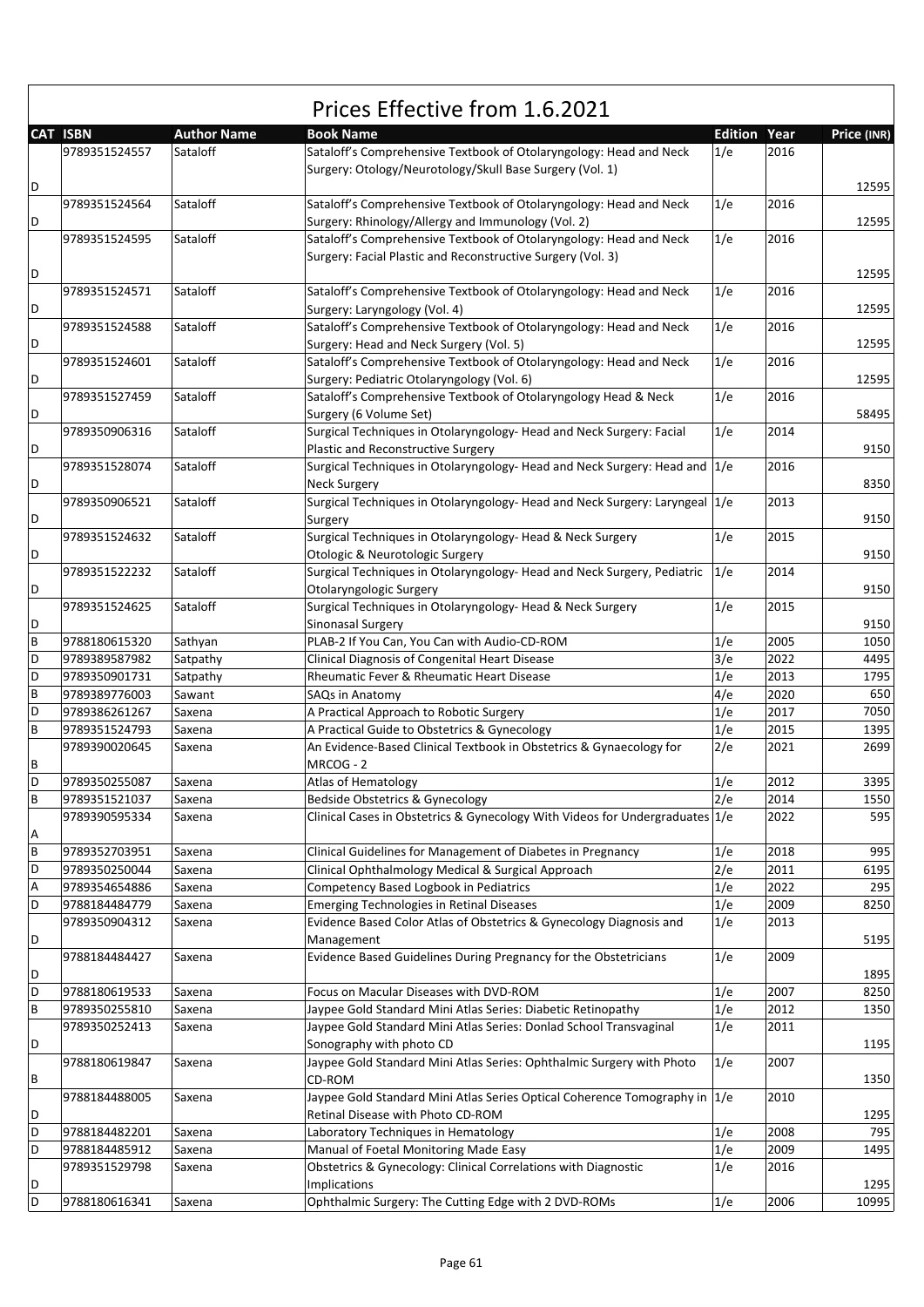|                           | Prices Effective from 1.6.2021 |                    |                                                                                            |                     |         |             |  |  |  |
|---------------------------|--------------------------------|--------------------|--------------------------------------------------------------------------------------------|---------------------|---------|-------------|--|--|--|
|                           | <b>CAT ISBN</b>                | <b>Author Name</b> | <b>Book Name</b>                                                                           | <b>Edition Year</b> |         | Price (INR) |  |  |  |
| D                         | 9789962678441                  | Saxena             | Optical Coherence Tomography in Macular Diseases and Glaucoma<br>(Advanced Knowledge)      | 1/e                 | 2012    | 6195        |  |  |  |
|                           | 9788180616495                  | Saxena             | Optical Coherence Tomography in Retinal Diseases: with Photo DVD-ROM 1/e                   |                     | 2006    |             |  |  |  |
| B                         |                                |                    | (Complete Book Available in PDF Format)                                                    |                     |         | 6895        |  |  |  |
| $\sf B$                   | 9789352703814                  | Saxena             | OSCEs in Obstetrics and Gynaecology for MRCOG-3                                            | 1/e                 | 2018    | 1250        |  |  |  |
| D                         | 9788184485523                  | Saxena             | Practical Obstetrics & Gynecology-2                                                        | 1/e                 | 2009    | 995         |  |  |  |
| $\sf B$                   | 9788184488883                  | Saxena             | Recent Advances in Hematology - 3                                                          | 1/e                 | 2011    | 2050        |  |  |  |
| $\sf B$                   | 9788184486803                  | Saxena             | Recent Advances in Pediatric Anesthesia                                                    | 1/e                 | 2009    | 2095        |  |  |  |
| $\sf B$                   | 9788184482195                  | Saxena             | Retina Atlas: A Global Perspective with DVD-ROM                                            | 1/e                 | 2008    | 17095       |  |  |  |
| D                         | 9789350258026                  | Saxena             | Snapshots in Obstetrics & Gynecology                                                       | 1/e                 | 2012    | 1250        |  |  |  |
|                           | 9789352708307                  | Saxena             | Textbook for MRCOG - 1: Basic Sciences in Obstetrics & Gynecology                          | 2/e                 | 2019    |             |  |  |  |
| $\, {\sf B}$              |                                |                    |                                                                                            |                     |         | 2495        |  |  |  |
| D                         | 9789350907016                  |                    |                                                                                            | 1/e                 | 2014    | 1295        |  |  |  |
|                           |                                | Saxena             | The Pocket Doctor: Obstetrics and Gynecology                                               |                     |         |             |  |  |  |
| $\sf B$                   | 9789351524809                  | Saxena             | Tips & Tricks in Operative Obstetrics and Gynecology                                       | 2/e                 | 2015    | 2695        |  |  |  |
| D                         | 9789350255797                  | Saxena             | <b>Vitreoretinal Surgery</b>                                                               | 1/e                 | 2012    | 7895        |  |  |  |
| $\sf B$                   | 9788171796885                  | Saxena             | Viva in Forensic Medicine and Toxicology                                                   | 3/e                 | 2008 RP | 550         |  |  |  |
| B                         | 9788184483710                  | Saxena, Pati       | Hematopathology Atlas: Peripheral Smear & Bone Marrow Interpretation 1/e                   |                     | 2008    | 2550        |  |  |  |
| D                         | 9781909836402                  | Scarci             | Minimally Invasive Thoracic Surgery: Principles and Practice of<br>Thoracoscopic Technique | 1/e                 | 2018    | 8195        |  |  |  |
| D                         | 9789351520825                  | Schwarzkopf        | Modern Techniques in Total Hip Arthroplasty From Primary to Complex                        | 1/e                 | 2014    | 6450        |  |  |  |
| D                         | 9789962678762                  | Scorsetti          | Stem Cells in Ophthalmology                                                                | 1/e                 | 2015    | 10550       |  |  |  |
|                           | 9789351529545                  | Sebastian          | Differential Screening of Regional Pain in Musculoskeletal Practice                        | 1/e                 | 2015    |             |  |  |  |
| D                         |                                |                    |                                                                                            |                     |         | 5195        |  |  |  |
| $\overline{B}$            | 9789352703012                  | Sebastian          | Principles of Manual Therapy                                                               | 3/e                 | 2019    | 895         |  |  |  |
|                           | 9789386107855                  | Seervi             | Anatomy & Physiology for BSc Nursing Ist Year (Fully Solved Papers for                     | 2/e                 | 2016    |             |  |  |  |
| $\mathsf C$               |                                |                    | 2015-2005)                                                                                 |                     |         | 395         |  |  |  |
|                           | 9789386107862                  | Seervi             | Biochemistry & Nutrition for Bsc Nursing Ist Year (Fully Solved Papers for                 | 2/e                 | 2016    |             |  |  |  |
| $\mathsf{C}$              |                                |                    | 2015-2007)                                                                                 |                     |         | 295         |  |  |  |
|                           | 9789386107886                  | Seervi             | Microbiology for BSC Nursing Ist Year (Fully Solved Papers for 2015-2005) 2/e              |                     | 2016    |             |  |  |  |
| $\mathsf C$               |                                |                    |                                                                                            |                     |         | 295         |  |  |  |
|                           | 9789386107893                  | Seervi             | Nursing Foundation for BSc Nursing 1st Year (Fully Solved Papers for 2015-2/e              |                     | 2016    |             |  |  |  |
| $\mathsf C$               |                                |                    | 2007)                                                                                      |                     |         | 295         |  |  |  |
|                           | 9789386107879                  | Seervi             | Psychology for BSc Nursing Ist Year (Fully Solved Papers for 2015-2004)                    | 2/e                 | 2016    |             |  |  |  |
| $\mathsf C$               |                                |                    |                                                                                            |                     |         | 295         |  |  |  |
|                           | 9789386261588                  | Seervi             | Solved Question Papers of Mental Health Nursing for BSc Nursing 3rd                        | 1/e                 | 2017    |             |  |  |  |
| $\mathsf{C}$              |                                |                    | Year                                                                                       |                     |         | 350         |  |  |  |
| $\overline{c}$            | 9789354655524                  | Seetharam          | Self Assessment & Review of Ophthalmology                                                  | 6/e                 | 2021    | 595         |  |  |  |
| $\sf{B}$                  | 9788180612831                  | Sehgal             | <b>Clinical Leprosy</b>                                                                    | 4/e                 | 2004    | 2995        |  |  |  |
| D                         | 9789380704913                  | Sehgal             | Dermatologic Surgery Made Easy with Interactive CD-ROM                                     | 2/e                 | 2012    | 2395        |  |  |  |
| $\sf B$                   | 9789386056771                  | Sehgal             | Diagnosis and Treatment of Common Skin Diseases                                            | 5/e                 | 2016    | 1450        |  |  |  |
| D                         | 9789350905142                  | Sehgal             | Donovanosis (Granuloma Inguinale)                                                          | 2/e                 | 2013    | 1295        |  |  |  |
| D                         | 9789350905159                  | Sehgal             | Manual of Histoid Leprosy                                                                  | 1/e                 | 2013    | 1295        |  |  |  |
| $\sf{B}$                  | 9788184489545                  | Sehgal             | <b>Sexually Transmitted Diseases</b>                                                       | 5/e                 | 2010    | 2995        |  |  |  |
| $\boldsymbol{\mathsf{A}}$ | 9788184489859                  | Sehgal             | <b>Textbook of Clinical Dermatology</b>                                                    | 5/e                 | 2011    | 1395        |  |  |  |
| D                         | 9789350902738                  | Sehgal             | <b>Textbook of Clinical Leprosy</b>                                                        | 5/e                 | 2013    | 2395        |  |  |  |
| D                         | 9789351526582                  | Sehgal             | Yearbook of Anesthesiology-4                                                               | 1/e                 | 2015    | 2895        |  |  |  |
| $\sf{B}$                  | 9789352702978                  | Sehgal             | Yearbook of Anesthesiology-7                                                               | 1/e                 | 2018    | 2195        |  |  |  |
| $\sf B$                   | 9789352706037                  | Sehgal             | Yearbook of Anesthesiology-8                                                               | 1/e                 | 2019    | 2095        |  |  |  |
| $\sf B$                   | 9789389188905                  | Sehgal             | Yearbook of Anesthesiology-9                                                               | 1/e                 | 2020    | 1850        |  |  |  |
| $\sf B$                   |                                |                    | Yearbook of Anesthesiology-10                                                              |                     | 2021    | 1895        |  |  |  |
| $\sf B$                   | 9789390595013                  | Sehgal<br>Sekhar   | Yearbook of Vascular and Endovascular Surgery 2016                                         | 1/e<br>1/e          |         | 2395        |  |  |  |
| D                         | 9789386261250                  |                    |                                                                                            |                     | 2017    |             |  |  |  |
|                           | 9789352705986                  | Sekhar             | Yearbook of Vascular and Endovascular Surgery-2 (2018)                                     | 1/e                 | 2019    | 2395        |  |  |  |
| D                         | 9789390595952                  | Sekhar             | Yearbook of Vascular and Endovascular Surgery-3 (2021)                                     | 1/e                 | 2022    | 2495        |  |  |  |
| D                         | 9788184489002                  | Selvakumar         | Sankara Nethralaya's Atlas of Imaging in Ophthalmology                                     | 1/e                 | 2014    | 13395       |  |  |  |
| $\sf B$                   | 9789352703548                  | Selvakumari        | <b>Essentials of Anatomy for Dental Students</b>                                           | 1/e                 | 2018    | 1250        |  |  |  |
| D                         | 9788180618673                  | Selvaraj           | Short Essays in Obstetrics and Gynaecology for Postgraduates                               | 1/e                 | 2006    | 795         |  |  |  |
| $\sf B$                   | 9788184481990                  | Selvaraj           | <b>Textbook of Microbiology for Paramedicals</b>                                           | 1/e                 | 2008    | 1050        |  |  |  |
| $\mathsf{C}$              | 9789386150783                  | Selvarajan         | Memorize: For PG Entrance Examination                                                      | 1/e                 | 2016    | 495         |  |  |  |
| $\mathsf C$               | 9788184483413                  | Selvasekaran       | <b>Essentials of Computer for Nurses</b>                                                   | 1/e                 | 2008    | 550         |  |  |  |

 $\sqrt{ }$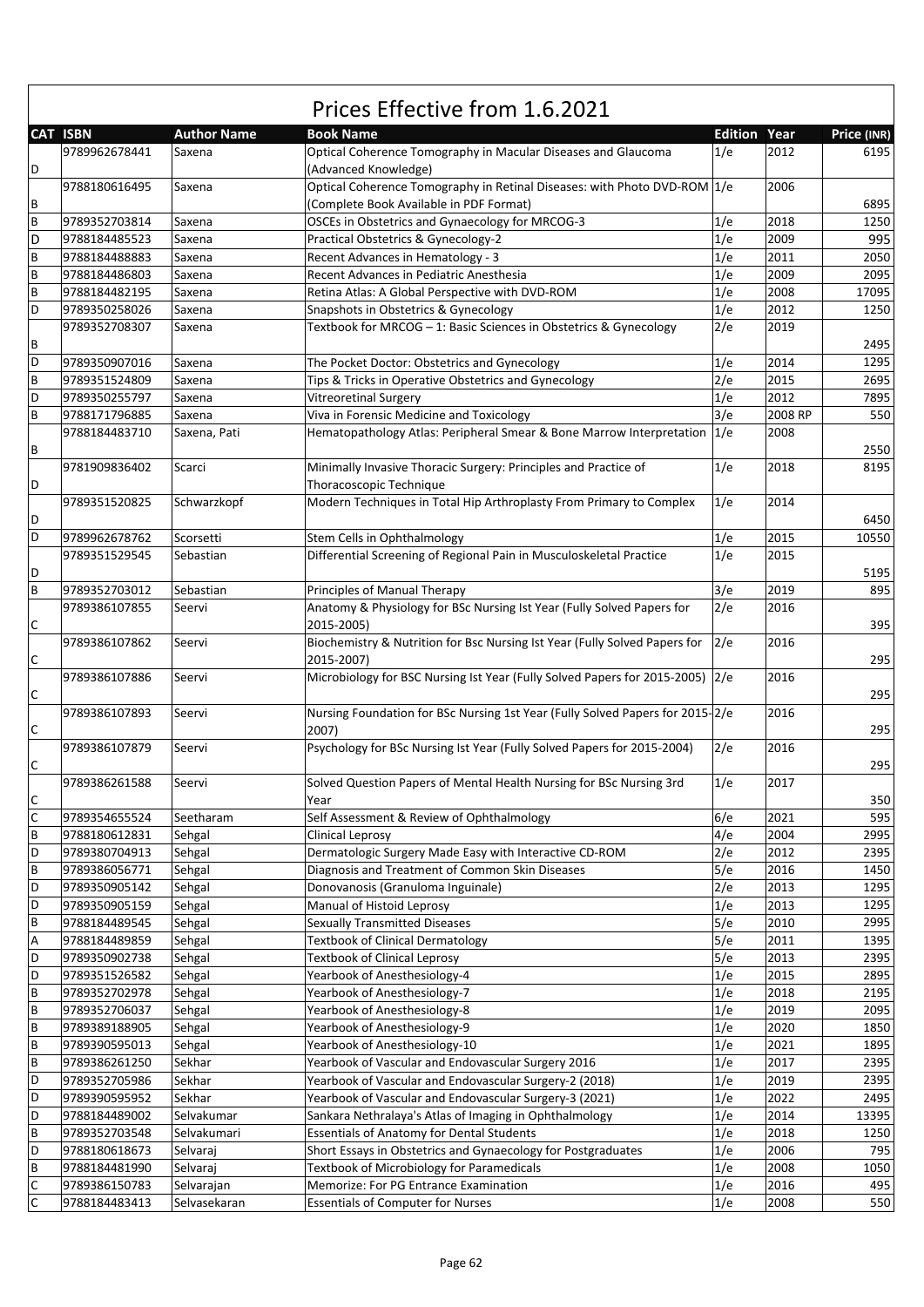|              | Prices Effective from 1.6.2021 |                    |                                                                                        |                     |         |             |  |  |  |
|--------------|--------------------------------|--------------------|----------------------------------------------------------------------------------------|---------------------|---------|-------------|--|--|--|
|              | <b>CAT ISBN</b>                | <b>Author Name</b> | <b>Book Name</b>                                                                       | <b>Edition Year</b> |         | Price (INR) |  |  |  |
| Α            | 9789352706921                  | Sembulingam        | <b>Essentials of Medical Physiology</b>                                                | 8/e                 | 2019    | 1995        |  |  |  |
| Α            | 9789386150578                  | Sembulingam        | <b>Essentials of Physiology for Dental Students</b>                                    | 3/e                 | 2021    | 995         |  |  |  |
| B            | 9789350251164                  | Sembulingam        | <b>Essentials of Physiology for Paramedical Students</b>                               | 1/e                 | 2021    | 995         |  |  |  |
| D            | 9789352703326                  | Sen                | Fetal Heart: Screening, Diagnosis and Intervention                                     | 1/e                 | 2019    | 2350        |  |  |  |
| D            | 9789351525028                  | Sengar             | Anatomy, Physiology and Microbiology (Hindi)                                           | 1/e                 | 2015    | 250         |  |  |  |
| D            | 9789351525035                  | Sengar             | Community Health Nursing I (Hindi)                                                     | 1/e                 | 2015    | 250         |  |  |  |
| D            | 9789351525042                  | Sengar             | Community Health Nursing II (Hindi)                                                    | 1/e                 | 2015    | 250         |  |  |  |
| D            | 9789351525110                  | Sengar             | Fundamental of Nursing (Hindi)                                                         | 1/e                 | 2015    | 250         |  |  |  |
| D            | 9789351525059                  | Sengar             | Medical Surgical Nursing I (Hindi)                                                     | 1/e                 | 2015    | 250         |  |  |  |
| D            | 9789351525066                  | Sengar             | Medical Surgical Nursing II (Hindi)                                                    | 1/e                 | 2015    | 250         |  |  |  |
| D            | 9789351525073                  | Sengar             | Mental Health and Psychiatric Nursing (Hindi)                                          | 1/e                 | 2015    | 250         |  |  |  |
| D            | 9789351525080                  | Sengar             | <b>Obstetric and Gynecological Nursing (Hindi)</b>                                     | 1/e                 | 2015    | 350         |  |  |  |
| D            | 9789351525103                  | Sengar             | Pediatric Nursing (Hindi)                                                              | 1/e                 | 2015    | 350         |  |  |  |
| D            | 9789351525097                  | Sengar             | Psychology and Sociology (Hindi)                                                       | 1/e                 | 2015    | 295         |  |  |  |
| A            | 9789352501335                  | Sengupta           | Practicals in Microbiology                                                             | 1/e                 | 2016    | 650         |  |  |  |
| B            | 9789352500031                  | Sengupta           | Problem-based Questions in Pathology (With Solutions)                                  | 2/e                 | 2016    | 895         |  |  |  |
| D            | 9789351523727                  | Seshiah            | Contemporary Topics In Gestational Diabetes Mellitus                                   | 1/e                 | 2015    | 3695        |  |  |  |
| D            | 9789351524373                  | Seth               | Advanced Cardiovascular Medicine                                                       | 1/e                 | 2016    | 6195        |  |  |  |
| Α            |                                | Seth               |                                                                                        | 1/e                 | 2020    | 350         |  |  |  |
| A            | 9789389776386                  |                    | Child Abuse: Recognition and Response<br><b>Essentials of Tuberculosis in Children</b> | 4/e                 | 2011    |             |  |  |  |
|              | 9789350252529                  | Seth               |                                                                                        |                     |         | 1995        |  |  |  |
| D            | 9781909836358                  | Sethi              | Key Clinical Topics in Otolaryngology                                                  | 1/e                 | 2016    | 2750        |  |  |  |
| $\mathsf{C}$ | 9789390020973                  | Sethi              | Medical Surgical Nursing I & II                                                        | 2/e                 | 2021    | 1095        |  |  |  |
| D            | 9789352705375                  | Sethi              | Step by Step Hair Transplanation                                                       | 1/e                 | 2019    | 6450        |  |  |  |
|              | 9788180614385                  | Sethi              | Ultrasound Anatomy and Normal Appearances (A Practical Approach)                       | 1/e                 | 2008 RP |             |  |  |  |
| В            |                                |                    | with CD-ROM                                                                            |                     |         | 1795        |  |  |  |
| B            | 9788180612572                  | Sethumadhavan      | Sustainable Dairy Farming: An Overview                                                 | 1/e                 | 2004    | 750         |  |  |  |
| B            | 9789351524113                  | Sethuraman         | <b>Communication Skills in Clinical Practice</b>                                       | 2/e                 | 2017    | 695         |  |  |  |
| D            | 9788184485738                  | Sewta              | <b>Fundamentals of Operative Surgery</b>                                               | 1/e                 | 2009    | 1295        |  |  |  |
| B            | 9788184489316                  | Sewta              | Manual of Surgical Equipment                                                           | 1/e                 | 2010    | 1150        |  |  |  |
| B            | 9788180616518                  | Shaarawy           | Atlas of Glaucoma Surgery with Photo CD-ROM                                            | 1/e                 | 2006    | 4895        |  |  |  |
| D            | 9789351522065                  | Shaarawy           | ISGS Textbook of Glaucoma Surgery (with DVD ROMs)                                      | 1/e                 | 2014    | 8395        |  |  |  |
| B            | 9789351523123                  | Shah               | A Century of Progress in Head and Neck Cancer                                          | 1/e                 | 2014    | 9150        |  |  |  |
| D            | 9789350250136                  | Shah               | Allergy-Hormone Links                                                                  | 1/e                 | 2012    | 2795        |  |  |  |
| D            | 9789350250501                  | Shah               | An Atlas Illustrating HIV in Dermatology                                               | 1/e                 | 2013    | 3095        |  |  |  |
|              | 9789385999659                  | Shah               | Brain & Neurological Disorders: A Simplified Health Education Guide                    | 1/e                 | 2017    |             |  |  |  |
| В            |                                |                    |                                                                                        |                     |         | 995         |  |  |  |
| D            | 9789350904442                  | Shah               | Clinical Progress in Obstetrics & Gynecology                                           | 1/e                 | 2013    | 1295        |  |  |  |
| A            | 9789352709687                  | Shah               | FAQs on Rational Antibiotic Therapy                                                    | 1/e                 | 2019    | 795         |  |  |  |
| D            | 9789352701100                  | Shah               | Fetal Echocardiography                                                                 | 1/e                 | 2018    | 3695        |  |  |  |
|              | (Forthcoming)                  | Shah               | Handbook of Infertility: Male infertility                                              |                     |         |             |  |  |  |
|              | (Forthcoming)                  | Shah               | Handbook on Acute Myocardial Infarction                                                |                     |         |             |  |  |  |
| D            | 9788184480153                  | Shah               | Hypertensive Disorders in Pregnancy (FOGSI)                                            | 1/e                 | 2007    | 1750        |  |  |  |
| Α            | 9789350903650                  | Shah               | IAP Specialty Series on Pediatric Endocrinology                                        | 2/e                 | 2013    | 850         |  |  |  |
| А            | 9789389776331                  | Shah               | IAP Textbook of Tropical Diseases                                                      | 1/e                 | 2020    | 2750        |  |  |  |
|              | 9789352705047                  | Shah               | Illustrative Video Manual of Echocardiography for Beginners: A Step by                 | 2/e                 | 2019    |             |  |  |  |
| D            |                                |                    | Step Approach (Part I)                                                                 |                     |         | 3795        |  |  |  |
|              | 9789352705634                  | Shah               | Illustrative Video Manual of Echocardiography: A Step by Step Approach                 | 2/e                 | 2019    |             |  |  |  |
| D            |                                |                    | (Part II)                                                                              |                     |         | 3695        |  |  |  |
| D            | 9789350909553                  | Shah               | Improving Diabetes Care in the Clinic                                                  | 1/e                 | 2014    | 2395        |  |  |  |
| В            | 9789385891724                  | Shah               | Infection Control in Healthcare Setting (IAP)                                          | 1/e                 | 2016    | 695         |  |  |  |
|              | 9789351525707                  | Shah               | Infertility Management Series: Practical Management of Male Infertility                | 1/e                 | 2015    |             |  |  |  |
|              |                                |                    |                                                                                        |                     |         |             |  |  |  |
| D            |                                |                    |                                                                                        |                     |         | 1295        |  |  |  |
| D            | 9788184485714                  | Shah               | Management of Menopause Made Easy with Photo-CD-ROM                                    | 1/e                 | 2009    | 995         |  |  |  |
| D            | 9789352702688                  | Shah               | Manual of Pediatric Cardiac Intensive Care                                             | 2/e                 | 2020    | 1250        |  |  |  |
| D            | 9789350906392                  | Shah               | Manual of Pediatric Cardiac Intensive Care                                             | 1/e                 | 2013    | 780         |  |  |  |
| B            | 9789352706839                  | Shah               | Musculoskeletal Ultrasound Teaching Files                                              | 1/e                 | 2019    | 2195        |  |  |  |
| B            | 9789352703227                  | Shah               | Neurological Examination for Physiotherapists                                          | 1/e                 | 2018    | 895         |  |  |  |
| D            | 9788184489576                  | Shah               | Non-Descent Vaginal Hysterectomy Made Easy with CD-ROM                                 | 2/e                 | 2010    | 1095        |  |  |  |
| D            | 9789352501892                  | Shah               | Preventive measures for Cirrhosis of Liver                                             | 1/e                 | 2016    | 2495        |  |  |  |
| В            | 9788184484830                  | Shah               | Pulmonary Function Tests Made Easy with DVD-ROM                                        | 1/e                 | 2009    | 1195        |  |  |  |
|              | (Forthcoming)                  | Shah               | <b>Rural Obstetrics</b>                                                                |                     |         |             |  |  |  |

 $\sqrt{ }$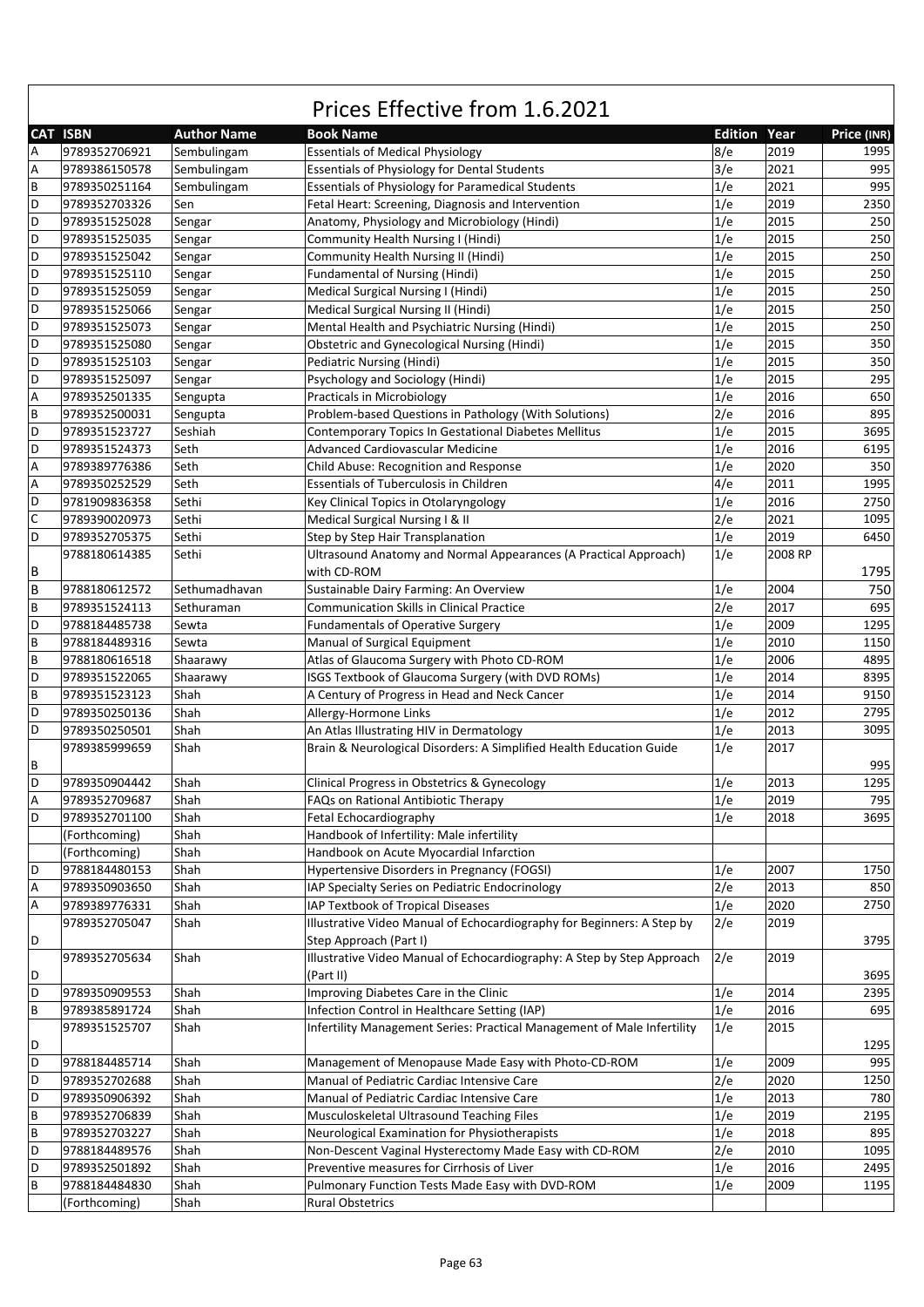|                |                 |                    | Prices Effective from 1.6.2021                                                                                                  |                     |      |             |
|----------------|-----------------|--------------------|---------------------------------------------------------------------------------------------------------------------------------|---------------------|------|-------------|
|                | <b>CAT ISBN</b> | <b>Author Name</b> | <b>Book Name</b>                                                                                                                | <b>Edition Year</b> |      | Price (INR) |
| D              | 9788184485561   | Shah               | Step by Step Active Management of Labor with Interactive DVD-ROM                                                                | 1/e                 | 2009 | 1050        |
| $\, {\sf B}$   | 9788184485936   | Shah               | Step by Step CSF Rhinorrhoea: Endoscopic Nasal Repair with DVD-ROM                                                              | 1/e                 | 2009 | 1295        |
| D              | 9788180617157   | Shah               | Step by Step Gynecological Endoscopy Surgery with 2 CD-ROMs                                                                     | 1/e                 | 2006 | 1050        |
| D              | 9788180619861   | Shah               | Step by Step Infertility Practice with CD-ROM                                                                                   | 1/e                 | 2007 | 1295        |
| D              | 9789350250266   | Shah               | Step by Step Management of Abnormal Uterine Hemorrhage                                                                          | 1/e                 | 2011 | 1050        |
| D              | 9789380704432   | Shah               | Step by Step Sonography of the Shoulder Joint                                                                                   | 1/e                 | 2010 | 1050        |
|                | 9781907816178   | Shah               | Surface Anatomy (Pocket Tutor)                                                                                                  | 1/e                 | 2012 | 1195        |
| D              | 9789350250327   | Shah               | Tips & Tricks in Trauma Management                                                                                              | 1/e                 | 2011 | 850         |
|                |                 |                    |                                                                                                                                 |                     | 2019 |             |
|                | 9789388958448   | Shah               | Video Atlas of Thyroid Cancer Management: Diagnosis, Workup, Surgical<br>Management, Adjuvant Therapies, Follow-up and Outcomes | 1/e                 |      |             |
| D              |                 |                    |                                                                                                                                 |                     |      | 9295        |
| $\sf{B}$       | 9789386322685   | Shah               | Ward Rounds in Dermatology                                                                                                      | 1/e                 | 2017 | 1550        |
| D              | 9788184483529   | Shaikh             | Eleventh Hour: A Quick Revision Guide for PG Entrance Examinations                                                              | 1/e                 | 2008 | 350         |
| $\sf B$        | 9788180611933   | Shaikh             | <b>PLAB Simplified</b>                                                                                                          | 1/e                 | 2004 | 1150        |
| D              | 9789351526377   | Shaji              | <b>Fundamentals of Nursing Clinical Procedure Manual</b>                                                                        | 1/e                 | 2015 | 450         |
| D              | 9789351525158   | Shakur             | <b>Illustrated Textbook of Pediatrics</b>                                                                                       | 2/e                 | 2015 | 2050        |
| D              | 9789354655906   | Sham S             | Manual of Lab Investigations in Rheumatic Diseases                                                                              | 1/e                 | 2022 | 995         |
| $\sf B$        | 9789350902769   | Shankara           | Laboratory Manual for Practical Biochemistry                                                                                    | 2/e                 | 2013 | 450         |
| $\sf B$        | 9788180618697   | Shanmugam          | Diabetes Mellitus                                                                                                               | 1/e                 | 2006 | 695         |
|                | (Forthcoming)   | Shanmugam          | Nano Medicine Concepts and Application                                                                                          |                     |      |             |
| $\mathsf C$    | 9789390595426   | Shantaram          | Applied Biochemistry for BSc Nursing                                                                                            | 2/e                 | 2022 | 495         |
| $\mathsf{C}$   | 9789350251461   | Shantaram          | Biochemistry & Nutrition for B.Sc (Nursing)                                                                                     | 1/e                 | 2011 | 650         |
| D              | 9789351523154   |                    | Neck Pain: A Practical Approach                                                                                                 | 1/e                 | 2014 | 595         |
|                |                 | Shanthini          |                                                                                                                                 |                     |      |             |
| D              | 9789352703470   | Sharad             | Aesthetic Dermatology: Current Perspectives                                                                                     | 1/e                 | 2018 | 3795        |
| D              | 9789350904695   | Sharan             | <b>Basic Science of Spinal Diseases</b>                                                                                         | 1/e                 | 2013 | 8250        |
|                | 9789352700653   | Sharda             | Anatomy & Physiology Nursing for GNM (1st Year): Solved Papers with                                                             | 3/e                 | 2017 |             |
| $\mathsf C$    |                 |                    | Important Theory 2016-2005                                                                                                      |                     |      | 250         |
| $\mathsf{C}$   | 9789386322203   | Sharda             | Community Health Nursing for GNM (1st Year): Solved Papers with<br>Important Theory 2016-2004                                   | 3/e                 | 2017 | 250         |
| $\mathsf C$    | 9789352700820   | Sharda             | Fundamental of Nursing for GNM (1st Year): Solved Papers with<br>Important Theory 2016-2005                                     | 3/e                 | 2017 | 250         |
| D              | 9788184489811   | Sharda             | Nursing Solved Question Papers for General Nursing and Midwifery 1st<br>year (2005-2010) Babafaridkot University                | 1/e                 | 2011 | 450         |
|                | 9789386322210   | Sharda             | Psychology & Sociology Nursing for GNM (1st Year): Solved Papers with                                                           | 3/e                 | 2017 |             |
| $\mathsf{C}$   |                 |                    | Important Theory 2016-2007                                                                                                      |                     |      | 250         |
| $\sf B$        | 9789388958967   | Shariff            | <b>Fundamentals of Surgical Pathology</b>                                                                                       | 2/e                 | 2019 | 3050        |
|                | 9789352500246   | Shariff            | Principles and Interpretation of Laboratory Principles in Surgical                                                              | 1/e                 | 2016 |             |
| B              | 9789385891298   | Sharma             | Pathology<br>A Practical Guide to Third Trimester of Pregnancy and Puerperium                                                   | 1/e                 | 2016 | 850         |
| D              | 9789389776959   | Sharma             | A Rheumatologist's Guide to Interpreting Imaging in Spondyloarthritis                                                           | 1/e                 | 2020 | 6195        |
| D              |                 |                    |                                                                                                                                 |                     |      | 1495        |
| $\, {\sf B}$   | 9789388958509   | Sharma             | Advances Techniques in Physiotherapy and Occupational Therapy                                                                   | 1/e                 | 2019 | 895         |
| $\sf{B}$       | 9789352702527   | Sharma             | Ayurvediy Padarth Vigyan Avam Ayurveda Itihaas                                                                                  | 1/e                 | 2018 | 895         |
| $\sf B$        | 9789352700257   | Sharma             | <b>Basic Pediatric Nutrition</b>                                                                                                | 2/e                 | 2017 | 695         |
| $\mathsf C$    | 9789350251225   | Sharma             | <b>Biophysics in Nursing</b>                                                                                                    | 1/e                 | 2011 | 550         |
|                | 9789350253885   | Sharma             | Clinical Essays in Obstetrics and Gynaecology for MRCOG Part II (And                                                            | 2/e                 | 2011 |             |
| D              |                 |                    | Other Postgraduate Exam)                                                                                                        |                     |      | 795         |
| D              | 9789350252680   | Sharma             | Clinical Focus: Interstitial Lung Diseases                                                                                      | 1/e                 | 2010 | 2595        |
| D              | 9789350252697   | Sharma             | Clinical Focus Series: Hypersensitivity Pneumonitis                                                                             |                     | 2013 | 1450        |
|                |                 |                    | Clinical Focus Series: Lesions of Sarcoidosis-A Problem Solving Approach                                                        | 1/e<br>1/e          | 2014 |             |
| D              | 9789350904237   | Sharma             |                                                                                                                                 |                     |      | 1450        |
| D              | 9789351526650   | Sharma             | Clinical Methods in Cardiology                                                                                                  | 1/e                 | 2015 | 1050        |
| $\mathsf{C}$   | 9789352702565   | Sharma             | Clinical Record Book of Medical Surgical Nursing                                                                                | 2/e                 | 2018 | 650         |
| $\mathsf{C}$   | 9789352703777   | Sharma             | Clinical Record Book of Medical-Surgical Nursing for BSc 2nd Year                                                               | 1/e                 | 2018 | 650         |
| $\overline{C}$ | 9789386150646   | Sharma             | Clinical Record Book of Medical-Surgical Nursing for BSc 3rd year                                                               | 1/e                 | 2017 | 450         |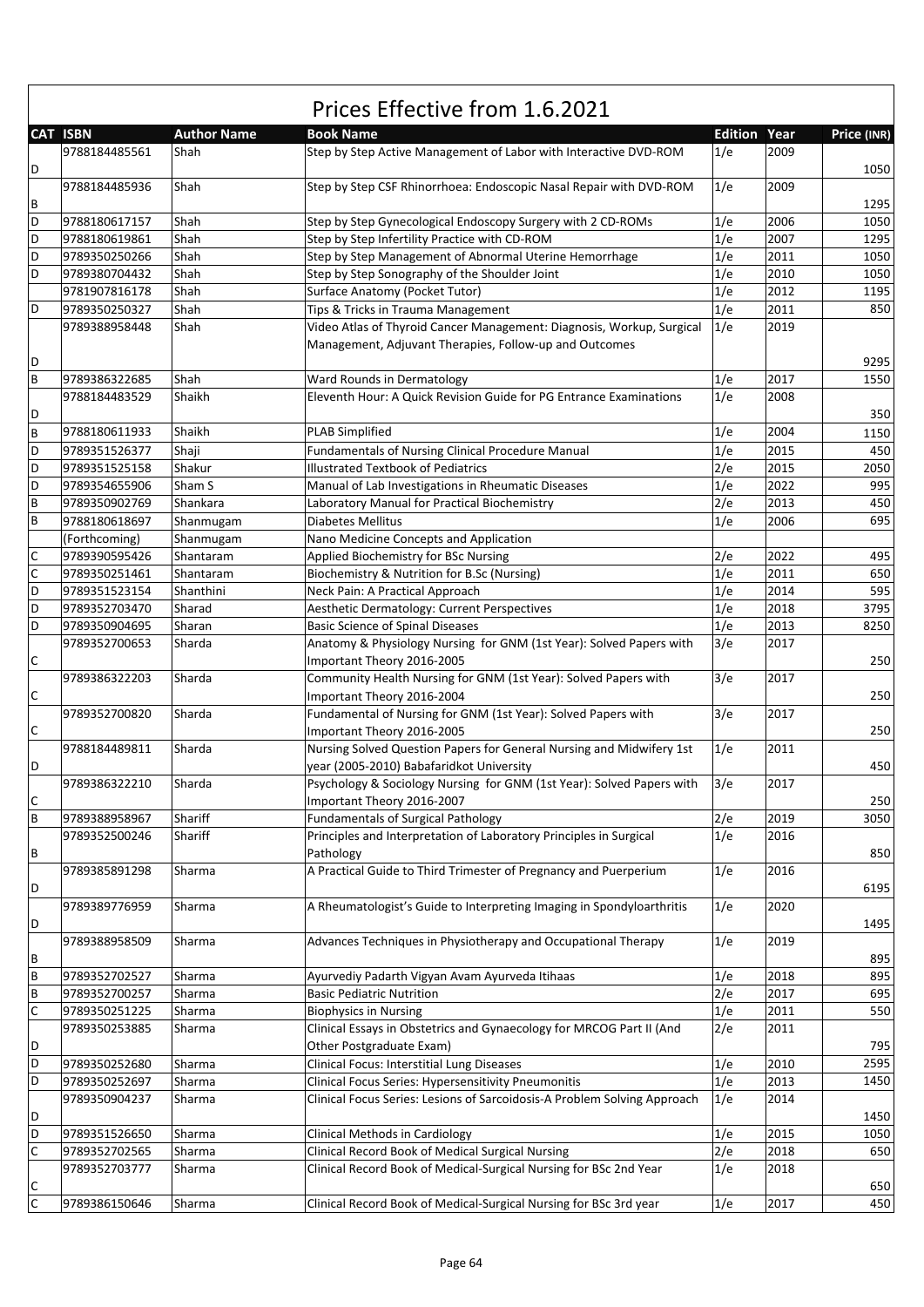|             | <b>CAT ISBN</b> | <b>Author Name</b> | <b>Book Name</b>                                                        | <b>Edition Year</b> |         | Price (INR) |
|-------------|-----------------|--------------------|-------------------------------------------------------------------------|---------------------|---------|-------------|
|             | 9789352700554   | Sharma             | Competency-based Comprehensive Manual of Practical and Clinical         | 2/e                 | 2021    |             |
| Α           |                 |                    | Biochemistry                                                            |                     |         | 550         |
| B           | 9788184482171   | Sharma             | Corneal Ulcer Diagnosis and Management with DVD-ROM                     | 1/e                 | 2008    | 7950        |
| D           | 9788171799527   | Sharma             | Crash Course PG Medical Entrance Examination                            | 2/e                 | 2002    | 550         |
|             | 9788180610783   | Sharma             | Essentials for Hospital Support Services and Physical Infrastructure    | 1/e                 | 2010 RP |             |
| В           |                 |                    |                                                                         |                     |         | 895         |
|             | 9789350902615   | Sharma             | Essentials of Mental Health Nursing (for BSc, Post Basic & MSc Nursing  | 1/e                 | 2013    |             |
| D           |                 |                    | Students) INC                                                           |                     |         | 695         |
| $\mathsf C$ | 9789351526667   | Sharma             | Essentials of Pediatric Nursing (As per revised INC Syllabus)           | 3/e                 | 2021    | 995         |
|             | 9789385999208   | Sharma             | Genetics and Genomics in Nursing (Previously known as Human Genetics    | 3/e                 | 2016    |             |
| С           |                 |                    | in Nursing)                                                             |                     |         | 750         |
| B           | 9789350907337   | Sharma             | <b>Hospital Administration Principles and Practice</b>                  | 1/e                 | 2013    | 1295        |
| B           | 9789386261915   | Sharma             | Hospital Waste Management and Its Monitoring (Hindi)                    | 2/e                 | 2017    | 450         |
| B           | 9789386056788   | Sharma             | Hospital Waste Management and Its Monitoring                            | 2/e                 | 2017    | 695         |
|             | 9788184482072   | Sharma             | Jaypee Gold Standard Mini Atlas Series Dermatology with Photo CD-ROM    | 1/e                 | 2008    |             |
| D           |                 |                    |                                                                         |                     |         | 1095        |
| B           | 9781909836549   | Sharma             | Key Clinical Topics in Cardiology                                       | 1/e                 | 2020    | 2750        |
| А           | 9789390595679   | Sharma             | Kriya Sharir (Sharir Kriya Vigyan) Human Physiology (Hindi)             | 1/e                 | 2022    | 495         |
| D           | 9789350903100   | Sharma             | MCQs in Cardiology with Explanation                                     | 1/e                 | 2013    | 995         |
| B           | 9789350906354   | Sharma             | MCQs in Community Medicine                                              | 1/e                 | 2013    | 695         |
| D           | 9789350252109   | Sharma             | MCQs in ENT with Explanatory Answers                                    | 1/e                 | 2011    | 595         |
|             | 9788180617850   | Sharma             | MCQs in Forensic Medicine and Toxicology (with Explanatory Answers)     | 1/e                 | 2006    |             |
| В           |                 |                    |                                                                         |                     |         | 550         |
| D           | 9789350259047   | Sharma             | MCQs in Objective Pathology With Explanations                           | 2/e                 | 2012    | 395         |
|             |                 |                    |                                                                         | 2/e                 | 2020    |             |
|             | 9789389188882   | Sharma             | Meat and Meat Products Technology Including Poultry Products            |                     |         |             |
| В           |                 |                    | Technology                                                              |                     |         | 650         |
| B           | 9788184483536   | Sharma             | Medical Statistics and Demography Made Easy with CD-ROM                 | 1/e                 | 2008    | 1195        |
| B           | 9788171799121   | Sharma             | Medicina Alternativa                                                    | 1/e                 | 2002    | 1350        |
| D           | 9789350902974   | Sharma             | Mnemonics on Pathology and Microbiology                                 | 1/e                 | 2013    | 250         |
| D           | 9788180610943   | Sharma             | Modern Abattoir Practices & Animal Byproducts Technology                | 1/e                 | 2003    | 595         |
| B           | 9789389587531   | Sharma             | <b>Obstetrics Algorithms in Clinical Practice</b>                       | 1/e                 | 2020    | 1450        |
| D           | 9789386322883   | Sharma             | Ocular Infections: Prophylaxis and Management                           | 1/e                 | 2017    | 4395        |
| D           | 9789350254813   | Sharma             | Outlines of Meat Science and Technology                                 | 1/e                 | 2011    | 795         |
| D           | 9789350903308   | Sharma             | Pediatric Nutrition in Health & Disease                                 | 1/e                 | 2013    | 950         |
| B           | 9789354650659   | Sharma             | Postgraduate Review: MCQs in Hematology                                 | 3/e                 | 2022    | 1295        |
| C           | 9789350253762   | Sharma             | Principles and Practice of Nursing                                      | 2/e                 | 2012    | 750         |
| D           | 9789350906965   | Sharma             | Quality System Implementation in Health Care Establishments             | 1/e                 | 2014    | 450         |
| B           | 9788171795437   | Sharma             | Recent Advances in Respiratory Medicine (Vol 1)                         | 1/e                 | 2005 RP | 2350        |
| B           | 9788180615610   | Sharma             | Recent Advances in Respiratory Medicine (Vol 2)                         | 1/e                 | 2005    | 2350        |
| В           | 9789388958783   | Sharma             | Rachna Shaarir (Ayurvediye Sharir Rachna Vigyan)                        | 1/e                 | 2019    | 650         |
| D           | 9789351520764   | Sharma             | Review in Pedodontia and Pediatric Oral Surgery                         | 1/e                 | 2014    | 550         |
| D           | 9789351520818   | Sharma             | Rheumatic Diseases in Women & Children Current Perspectives             | 1/e                 | 2014    | 950         |
|             | 9788180612152   | Sharma             | RxPG Series Preventive and Social Medicine Buster with High-Yield Facts | 1/e                 | 2004 RP |             |
| D           |                 |                    |                                                                         |                     |         | 395         |
| D           | 9788180613746   | Sharma             | RxPG Series Surgery Buster with High-Yield Facts                        | 1/e                 | 2004    | 395         |
| D           | 9788180616778   | Sharma             | Seminar in Radiology                                                    | 1/e                 | 2006    | 1295        |
|             | 9789352709618   | Sharma             | Simplified Approach to Orthopedic Physiotherapy: Rationale and          | 1/e                 | 2020    |             |
|             |                 |                    | Rehabilitation                                                          |                     |         | 650         |
| В           |                 |                    |                                                                         |                     |         |             |
|             | 9788184488203   | Sharma             | Step by Step Hospital Designing and Planning (Dr Malhotra Series) with  | 2/e                 | 2010    |             |
| D           |                 |                    | Photo CD-ROM                                                            |                     |         | 1050        |
| С           | 9789350907320   | Sharma             | Textbook of Biochemistry & Biophysics for Nurses                        | 1/e                 | 2014    | 650         |
|             | 9789350902622   | Sharma             | Textbook of Nursing Education (Communication and Educational            | 1/e                 | 2013    |             |
|             |                 |                    | Technology) for BSc and Post Basic Nursing Students INC                 |                     |         |             |
| С           |                 |                    |                                                                         |                     |         | 650         |
|             | 9789351526735   | Sharma             | Textbook of Pharmacology, Pathology and Genetics for Nurses<br>(2)      | 1/e                 | 2016    |             |
| С           |                 |                    | Volumes)                                                                |                     |         | 1095        |
| D           | 9789351526520   | Sharma             | Textbook of Systemic Vasculitis                                         | 1/e                 | 2015    | 8250        |
|             | 9789389129212   | Sharma             | Textbook of Tuberculosis & Nontuberculous Mycobacterial Diseases        | 3/e                 | 2019    |             |
| В           |                 |                    |                                                                         |                     |         | 4750        |
| D           | 9789350904503   | Sharma             | The Acutely III Child A Ready Reckoner                                  | 1/e                 | 2013    | 1095        |
| D           | 9789352700783   | Shashikumar        | TATTOO: The Invaluable Compendium for Dermatologists                    | 1/e                 | 2017    | 3550        |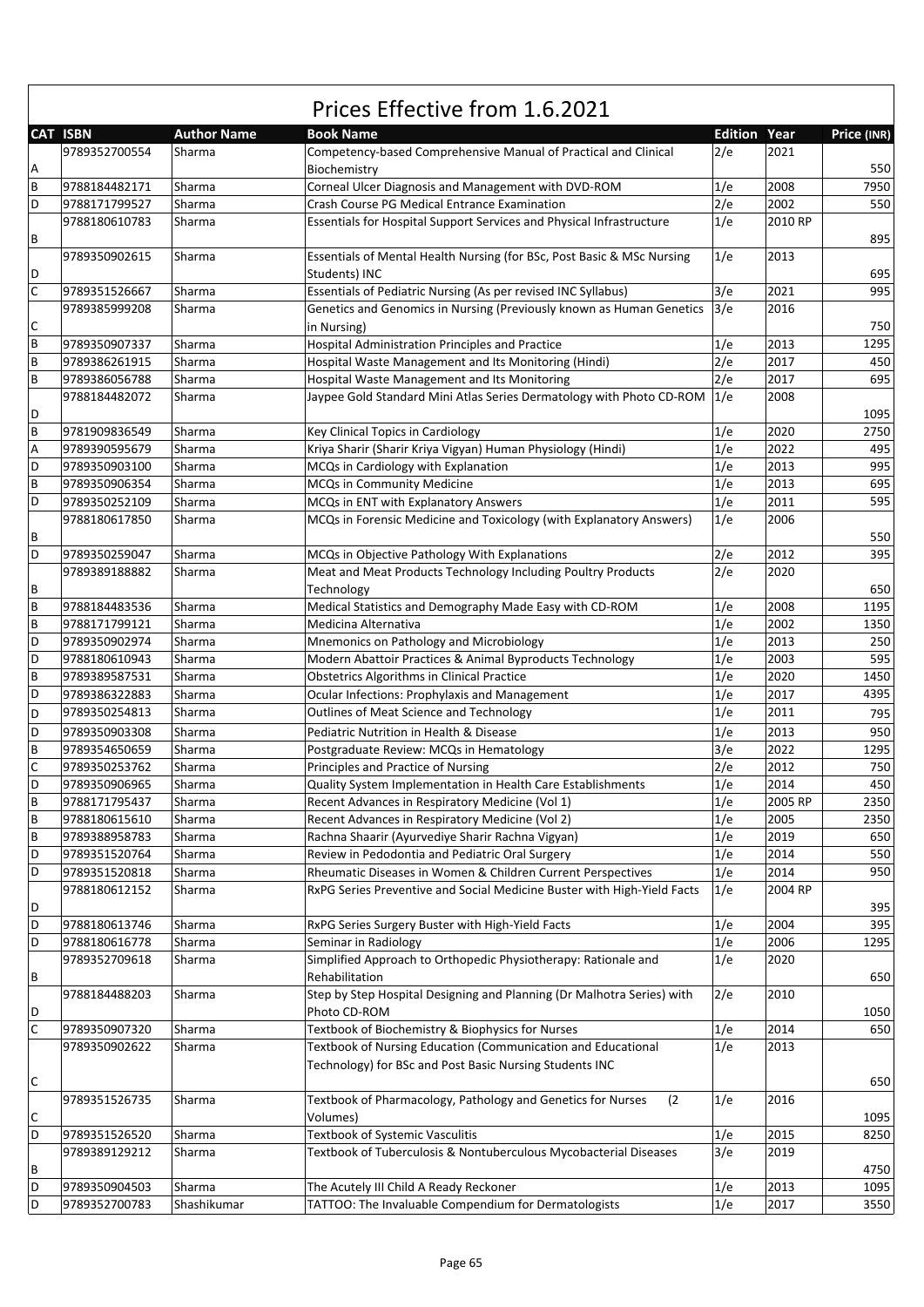|             | <b>CAT ISBN</b>                | <b>Author Name</b> | <b>Book Name</b>                                                                                   | <b>Edition Year</b> |      | Price (INR) |
|-------------|--------------------------------|--------------------|----------------------------------------------------------------------------------------------------|---------------------|------|-------------|
| B           | 9788184482140                  | Shastri            | Diagnostic Radiology and Imaging for Technicians                                                   | 1/e                 | 2008 | 1295        |
| C           | 9789386322968                  | Shastri            | <b>ICU Manual for Nurses</b>                                                                       | 1/e                 | 2017 | 695         |
| D           |                                |                    |                                                                                                    |                     | 2022 | 7995        |
| B           | 9789354657559<br>9789390020706 | Shawki<br>Shenoy   | Mastering the Techniques in Hysteroscopy<br>Clinical Grand Rounds in Pediatric Infectious Diseases | 2/e<br>2/e          | 2022 | 1495        |
| D           | 9789350903605                  |                    |                                                                                                    | 2/e                 | 2013 | 750         |
| B           |                                | Shenoy             | Orthopedics Ready Reckoner                                                                         | 1/e                 | 2004 |             |
|             | 9788180613159                  | Sheriff            | <b>Medical Biochemistry</b>                                                                        |                     |      | 2995        |
| D           | 9788180610189                  | Sheriff            | Ready Reckoner of Pathlab Investigations                                                           | 1/e                 | 2002 | 550         |
| D           | 9789352700172                  | Sheth              | <b>Advanced Vaginal Surgery</b>                                                                    | 1/e                 | 2017 | 3350        |
| B           | 9789351521532                  | Sheth              | Genetics in Clinical Practice Symptoms, Diagnosis and Therapy                                      | 1/e                 | 2014 | 1595        |
| B           | 9789354651410                  | Sheth              | Physiotherapy in Cardiopulmonary Conditions                                                        | 1/e                 | 2022 | 1295        |
| B           | 9789354657023                  | Sheth              | Physiotherapy in General Medical and Surgical Conditions                                           | 1/e                 | 2022 | 995         |
| B           | 9789354653926                  | Sheth              | Physiotherapy in Neurological Conditions                                                           | 1/e                 | 2022 | 995         |
| B           | 9789354654121                  | Sheth              | Physiotherapy in Orthopaedic and Rheumatologic Conditions                                          | 1/e                 | 2022 | 1295        |
| D           | 9789351521792                  | Sheth              | Vaginal Hysterectomy                                                                               | 2/e                 | 2014 | 8250        |
| D           | 9789350904688                  | Shetty             | Atlas of Forensic Pathology                                                                        | 1/e                 | 2014 | 4395        |
|             | 9788184483383                  | Shetty             | Biochemistry for Physiotherapy and Allied Health Sciences Students                                 | 1/e                 | 2008 |             |
| В           |                                |                    |                                                                                                    |                     |      | 995         |
| А           | 9789389188035                  | Shetty             | Histology - Practical Manual                                                                       | 4/e                 | 2019 | 595         |
| D           | 9789386322470                  | Shetty             | ICMR-NIIH Practical Guide to Laboratory Immunohematology                                           | 1/e                 | 2020 | 2695        |
|             | 9788180615443                  | Shetty             | Narayana Nethralaya's Newer Diagnostic Imaging in Ophthalmology                                    | 1/e                 | 2005 |             |
| В           |                                |                    |                                                                                                    |                     |      | 3095        |
| B           | 9781909836891                  | Shiels             | Paediatric Clinical Examination (Pocket Tutor)                                                     | 2/e                 | 2019 | 1350        |
| C           | 9789352701834                  | Shija              | Foundations of Psychiatric Mental Health Nursing                                                   | 1/e                 | 2018 | 650         |
| B           | 9788184484977                  | Shilpa GB          | Management of Diabetes in Obstetrics and Gynecology                                                | 1/e                 | 2009 | 1195        |
| D           | 9788180617140                  | Shobhana M         | Textbook on Complications in Gynecological Surgery (FOGSI)                                         | 1/e                 | 2006 | 6750        |
|             | 9789350253465                  | Sholapurkar        | Publish and Flourish (A Practical guide for Effective Scientific Writing)                          | 1/e                 | 2011 |             |
| D           |                                |                    |                                                                                                    |                     |      | 750         |
|             | 9789351523567                  | Shrivastav         | An Illustrated Textbook Ear, Nose and Throat and Head and Neck Surgery                             | 2/e                 | 2014 |             |
|             |                                |                    |                                                                                                    |                     |      | 1595        |
| D<br>B      |                                |                    |                                                                                                    |                     | 2021 |             |
|             | 9789389776713                  | Shrivastav         | MCQs in Infectious Diseases for DM Students                                                        | 1/e                 |      | 1650        |
| D           | 9788171799367                  | Shukla             | Epidemiology of Ocular Trauma                                                                      | 1/e                 | 2002 | 450         |
| D           | 9789351528975                  | Shukla             | LMR Last Minute Revision: Anatomy                                                                  | 1/e                 | 2015 | 550         |
| D           | 9789351528968                  | Shukla             | <b>LMR Last Minute Revision: Biochemistry</b>                                                      | 1/e                 | 2015 | 550         |
| D           | 9789351528951                  | Shukla             | <b>LMR Last Minute Revision: Physiology</b>                                                        | 1/e                 | 2015 | 695         |
| B           | 9789351528845                  | Shukla             | Management of Refractive Errors and Prescription of Spectacles                                     | 1/e                 | 2015 | 995         |
| D           | 9788184480948                  | Shukla             | Management of Wound Healing                                                                        | 1/e                 | 2007 | 3395        |
| D           | 9789386322739                  | Shukla             | NEW ACROSS: A Complete Review of Short Subjects (3 Vol. Set)                                       | 9/e                 | 2017 | 1595        |
|             | 9789386322357                  | Shukla             | New Across: A Complete Review of Short Subjects (Vol. 4: Anatomy and                               | 8/e                 | 2017 |             |
| D           |                                |                    | Forensic Medicine & Toxicology)                                                                    |                     |      | 1095        |
|             | 9789352701407                  | Shukla             | New Across: A Complete Review of Short Subjects (Vol. 5: Physiology and 8/e                        |                     | 2017 |             |
| D           |                                |                    | Biochemistry)                                                                                      |                     |      | 995         |
|             | 9789351527404                  | Sibal              | Textbook of Pediatric Gastroenterology, Hepatology and Nutrition                                   | 1/e                 | 2015 |             |
| D           |                                |                    |                                                                                                    |                     |      | 6695        |
| D           | 9788180618819                  | Sigamani           | Treatment of Neck and Back Pain                                                                    | 1/e                 | 2007 | 550         |
| B           | 9789351523925                  | Silvia             | Mnemonics in Biochemistry                                                                          | 1/e                 | 2014 | 250         |
| С           | 9789386322043                  | Simon              | <b>Critical Care Nursing Practice Guide</b>                                                        | 1/e                 | 2017 | 650         |
| D           | 9789351521693                  | Simon              | Interventional Spine Procedures: A Case-based Approach                                             | 1/e                 | 2014 | 5195        |
| D           | 9789350251072                  | Sindhu             | Learning Practical Pharmacology for Undergraduates                                                 | 1/e                 | 2014 | 795         |
| D           | 9788184483017                  | Sindhu             | Step by Step Intrauterine Insemination (IUI) with DVD-ROM                                          | 1/e                 | 2008 | 1450        |
| B           | 9789352703623                  | Singal             | Atlas of Infections in Dermatology                                                                 | 1/e                 | 2018 | 1250        |
| D           | 9789351527480                  | Singal             | Comprehensive Approach to Infections in Dermatology                                                | 1/e                 | 2015 | 6095        |
| А           | 9789388958561                  | Singal             | Superficial Fungal Infections of the Skin                                                          | 1/e                 | 2019 | 995         |
| B           | 9789351529699                  | Singh              | Acne & Scars                                                                                       | 1/e                 | 2016 | 1350        |
|             |                                |                    |                                                                                                    |                     |      |             |
| А           | 9789389776560                  | Singh              | Advancing Frontiers of Psychiatric Therapeutics                                                    | 1/e                 | 2020 | 550         |
| С           | 9789389776522                  | Singh              | AIIMS ESSENCE 2019-2018 (Vol. 1 Part A & B)                                                        | 6/e                 | 2020 | 2650        |
| $\mathsf C$ | 9789352709243                  | Singh              | AIIMS Essence (2014-2011) Vol. 2                                                                   | 5/e                 | 2019 | 1595        |
| C           | 9788184483420                  | Singh              | Anatomy and Physiology for Nurses                                                                  | 2/e                 | 2008 | 1350        |
| B           | 9789351528463                  | Singh              | Anatomy and Physiology for Paramedics and Nurses                                                   | 2/e                 | 2015 | 450         |
| D           | 9788180611018                  | Singh              | Anatomy for Dental Students                                                                        | 2/e                 | 2003 | 1395        |
| B           | 9789350251980                  | Singh              | Asthma in Children                                                                                 | 1/e                 | 2011 | 695         |
| D           | 9789351521761                  | Singh              | Atlas of Magnetic Resonance Imaging                                                                | 1/e                 | 2014 | 6695        |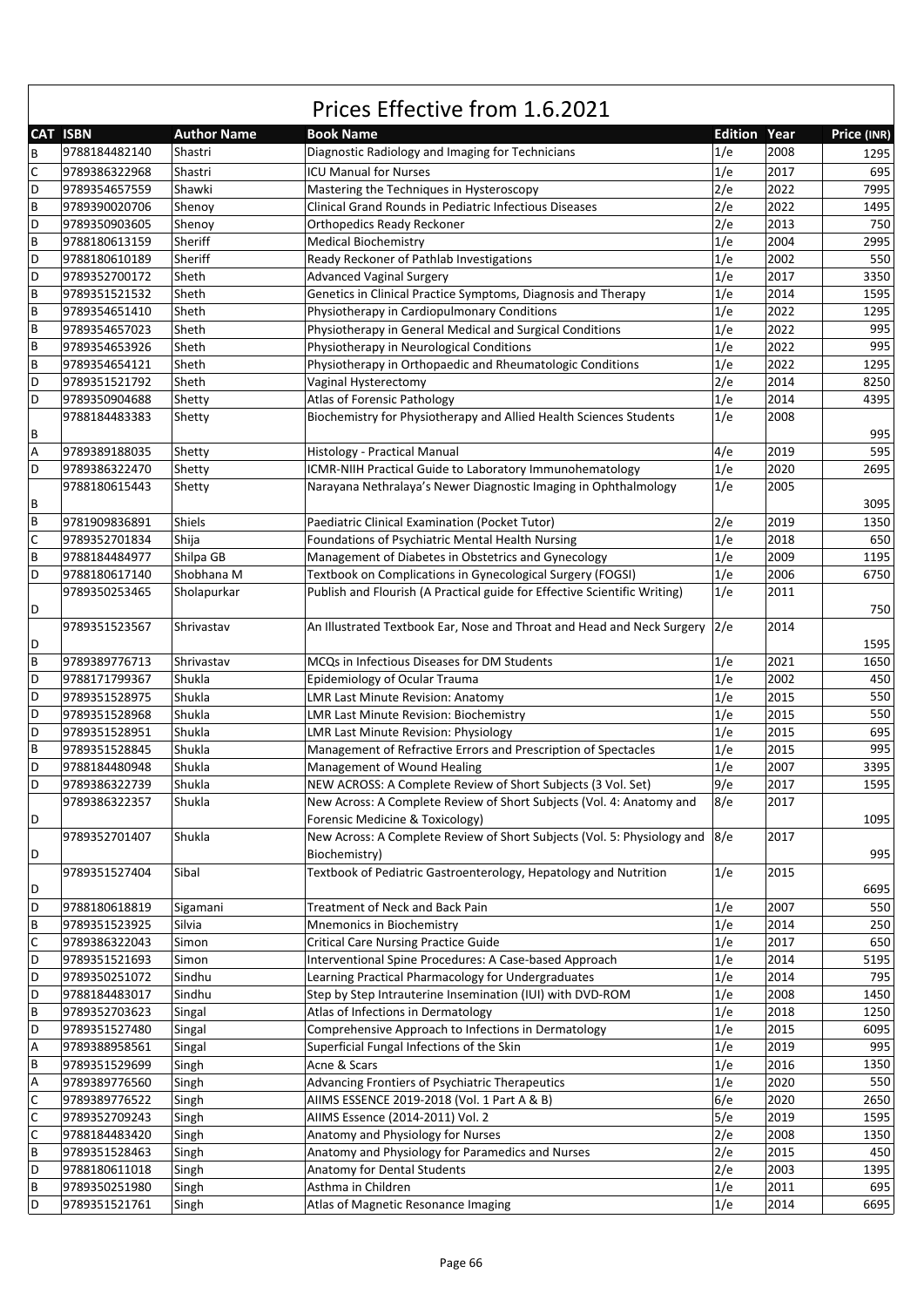|   | <b>CAT ISBN</b> | <b>Author Name</b> | <b>Book Name</b>                                                               | <b>Edition Year</b> |         | Price (INR) |
|---|-----------------|--------------------|--------------------------------------------------------------------------------|---------------------|---------|-------------|
| B | 9789350255544   | Singh              | <b>Biomedical Waste Disposal</b>                                               | 1/e                 | 2012    | 695         |
| D | 9789351521990   | Singh              | <b>Clinics in Obstetrics</b>                                                   | 1/e                 | 2015    | 1450        |
| А | 9789354654169   | Singh              | Competency Based Logbook for 1st Professional MBBS                             | 1/e                 | 2022    | 350         |
| B | 9789354652424   | Singh              | Competency Based Logbook for 2nd Professional MBBS                             | 1/e                 | 2022    | 325         |
| В | 9789354657344   | Singh              | Competency Based Logbook in Community Medicine                                 | 1/e                 | 2022    | 450         |
|   | 9788184480474   | Singh              | Computers for Nurses Made Easy with CD-ROM Containing Brief Tutorials 1/e      |                     | 2007    |             |
| С |                 |                    |                                                                                |                     |         | 450         |
|   | 9789350254004   | Singh              | Dentistry Plus (Comprehensive Review of Clinical Dental Sciences)              | 1/e                 | 2011    |             |
| D |                 |                    |                                                                                |                     |         | 850         |
|   |                 |                    |                                                                                |                     |         |             |
|   | 9788184486728   | Singh              | Diplomate National Board (Question Paper Dec-2007 and June-2008)               | 1/e                 | 2009    | 125         |
| D |                 |                    |                                                                                |                     |         |             |
| D | 9788184484618   | Singh              | <b>Essentials of Anatomy</b>                                                   | 2/e                 | 2009    | 1895        |
| D | 9789351525912   | Singh              | Essentials of Anatomy for Dental Students (With Colour Atlas)                  | 1/e                 | 2015    | 1495        |
| C | 9789352705436   | Singh              | Food & Nutrition for Nurses (BSC Nursing)                                      | 2/e                 | 2020    | 595         |
|   | 9789351525905   | Singh              | Handbook of Anatomy and Physiology for Nurses (For GNM Students)               | 1/e                 | 2015    |             |
| С |                 |                    |                                                                                |                     |         | 950         |
| B | 9789350259061   | Singh              | Hospital Infection Control Guidelines: Principles and Practice                 | 1/e                 | 2012    | 1195        |
|   | 9789352705368   | Singh              | Inderbir Singh's Textbook of Human Osteology with Atlas of Muscle              | 4/e                 | 2019    |             |
| А |                 |                    | Attachments                                                                    |                     |         | 795         |
| С | 9789352702404   | Singh              | INI-CET Essence (November & June 2020)                                         | 1/e                 | 2021    | 1495        |
| А | 9789352704231   | Singh              | IPS Textbook of Undergraduate Psychiatry                                       | 1/e                 | 2020    | 995         |
|   | 9789350250532   | Singh              | Jaypee Gold Standard Mini Atlas Series Computed Tomography with                | 1/e                 | 2010    |             |
| D |                 |                    | Photo CD-ROM                                                                   |                     |         | 1095        |
|   | 9788180619021   | Singh              | Jaypee Gold Standard Mini Atlas Series Histology with Photo CD-ROM             | 1/e                 | 2007    |             |
| D |                 |                    |                                                                                |                     |         | 1095        |
|   | 9788184484649   | Singh              | Jaypee Gold Standard Mini Atlas Series Orthodontics with Photo CD-ROM 1/e      |                     | 2009    |             |
| В |                 |                    |                                                                                |                     |         | 1350        |
|   |                 |                    |                                                                                |                     |         |             |
|   | 9789389776058   | Singh              | Legal Issues in Medical Practice Medicolegal Guidelines for Safe Practice      | 2/e                 | 2020    |             |
| D |                 |                    |                                                                                |                     |         | 850         |
| B | 9789390595990   | Singh              | Manual of Practical Electrotherapy                                             | 2/e                 | 2022    | 1195        |
|   | 9789351524939   | Singh              | Minimally Invasive Spine Surgery: Advanced Surgical Techniques (Includes 1/e   |                     | 2016    |             |
| D |                 |                    | Interactive DVD-ROM)                                                           |                     |         | 5895        |
| D | 9789350904848   | Singh              | Minimally Invasive Spine Surgery: An Algorithmic Approach                      | 1/e                 | 2013    | 4595        |
| В | 9789385891632   | Singh              | Mother and Child Care                                                          | 2/e                 | 2016    | 450         |
| B | 9788171791002   | Singh              | Multiple Choice Questions in Anatomy                                           | 1/e                 | 2006 RP | 450         |
| С | 9789354656118   | Singh              | NEET Essence 2021-2018                                                         | 2/e                 | 2021    | 2495        |
| С | 9789389188691   | Singh              | Nutrition for General Nursing and Midwifery                                    | 1/e                 | 2020    | 350         |
|   | 9789351521884   | Singh              | Optical Coherence Tomography in Current Glaucoma Practice Pearls and           | 1/e                 | 2014    |             |
| D |                 |                    | Pitfalls                                                                       |                     |         | 1895        |
| D | 9788180612091   | Singh              | PG Entrance Success in Your Pocket                                             | 1/e                 | 2004    | 150         |
| D | 9789350257739   | Singh              | Poisoning in Children                                                          | 4/e                 | 2013    | 750         |
| В | 9789385891694   | Singh              | Practitioners Handbook for Obstetricians and Gynecologists                     | 1/e                 | 2016    | 1495        |
| В | 9789352706747   | Singh              | Principles and Practice of Critical Care Toxicology                            | 1/e                 | 2019    | 1595        |
| В | 9789354652479   | Singh              | Principles of Assessment in Medical Education                                  | 2/e                 | 2022    | 1295        |
| А | 9789390281411   | Singh              | Principles of Medical Education                                                | 5/e                 | 2021    | 550         |
| D | 9788184482904   | Singh              | Principles of Thesis Writing                                                   | 1/e                 | 2008    | 495         |
| С | 9789390020874   | Singh              | Quick Review of Surgery                                                        | 1/e                 | 2021    | 1150        |
| D | 9789385891045   | Singh              | Radiology Case Vignettes                                                       | 1/e                 | 2016    | 1295        |
| В |                 |                    | Radiology for Undergraduates and Genral Practitioners                          |                     |         | 1195        |
|   | 9789350257937   | Singh              |                                                                                | 1/e                 | 2012    |             |
| С | 9789352702213   | Singh              | Review of PGI Chandigarh                                                       | 2/e                 | 2018    | 750         |
| D | 9788184489804   | Singh              | Small Incision Cataract Surgery (Manual Phaco)                                 | 2/e                 | 2010    | 2650        |
|   | 9789350905289   | Singh              | Step by Step 3D/4D in Ultrasound in Obstetrics, Gynecology and Infertility 2/e |                     | 2013    |             |
| В |                 |                    | with Photo CD-ROM                                                              |                     |         | 1595        |
|   |                 | Singh              | Step by Step Color Doppler in Obstetrics, Gynecology and Infertility with      | 2/e                 | 2020    | 595 (T)     |
|   |                 |                    | CD-ROM                                                                         |                     |         |             |
|   | 9789352709038   | Singh              | Step by Step Interventional Ultrasound in Obstetrics & Gynaecology             | 2/e                 | 2021    |             |
| В |                 |                    |                                                                                |                     |         | 1095        |
| B | 9788180617416   | Singh              | Step by Step Practical Electrotherapy with Photo CD-ROM                        | 1/e                 | 2006    | 1050        |
|   | 9788180614637   | Singh              | Step by Step Tips and Tricks of Ultrasound in Obstetrics, Gynecology and       | 1/e                 | 2005    |             |
| В |                 |                    | Infertility with Photo CD-ROM                                                  |                     |         | 1595        |
| B | 9789389587425   | Singh              | Step by Step Ultrasound in Gynecology                                          | 3/e                 | 2021    | 1095        |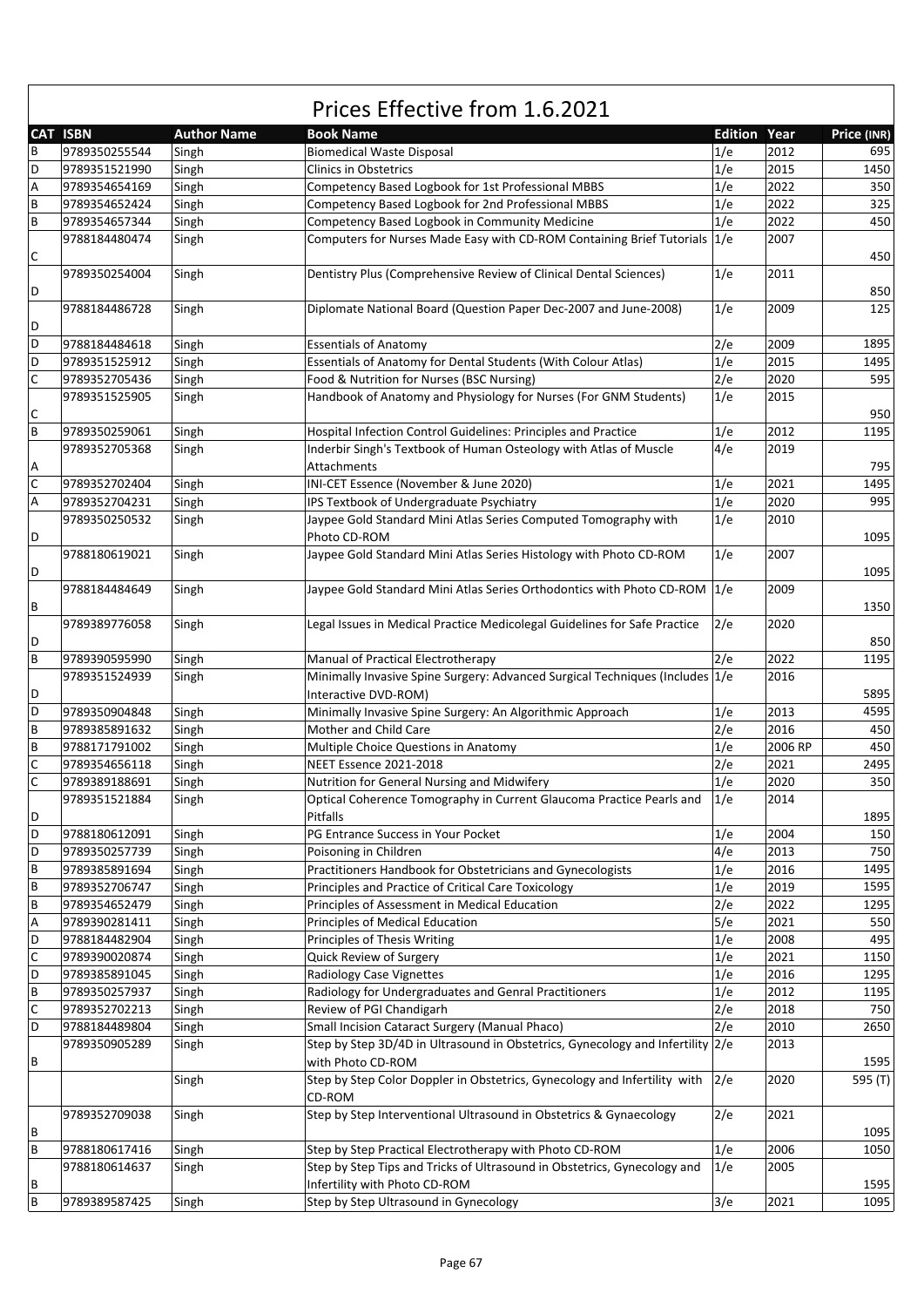|             | <b>CAT ISBN</b> | <b>Author Name</b> | <b>Book Name</b>                                                                  | <b>Edition Year</b> |      | Price (INR) |
|-------------|-----------------|--------------------|-----------------------------------------------------------------------------------|---------------------|------|-------------|
| B           | 9789352709021   | Singh              | Step by Step Ultrasound in Infertility                                            | 2/e                 | 2021 | 1095        |
| B           | 9789352709045   | Singh              | Step by Step Ultrasound in Obstetrics                                             | 3/e                 | 2021 | 1095        |
| B           | 9788180615740   | Singh              | Step by Step Ultrasound of Fetal Anomalies with CD-ROM                            | 1/e                 | 2006 | 1595        |
| $\mathsf C$ |                 |                    |                                                                                   | 9/e                 | 2021 | 1795        |
|             | 9789354656194   | Singh              | <b>Surgery Essence</b>                                                            |                     | 2007 |             |
|             | 9788180618338   | Singh              | Textbook of Anatomy with Colour Atlas (Complete in Single Vol)                    | 4/e                 |      |             |
| D           |                 |                    |                                                                                   |                     |      | 2650        |
| А           | 9789352702107   | Singh              | Textbook of Electrotherapy                                                        | 3/e                 | 2018 | 795         |
| Α           | 9789351524403   | Singh              | Textbook of Orthodontics with DVD-ROM                                             | 3/e                 | 2015 | 1595        |
| D           | 9789350909607   | Singh              | Tips & Tricks in Fetal Echocardiography                                           | 1/e                 | 2014 | 1395        |
| D           | 9788180611483   | Singh              | <b>Tropical Dermatopathology</b>                                                  | 1/e                 | 2003 | 2050        |
| В           | 9788180619359   | Singh              | Ultrasound Imaging of Fetal Anomalies (Dr Kuldeep's Obstetric Sonology<br>Series) | 1/e                 | 2007 | 5050        |
| B           | 9789385999260   | Singh              | Ultrasound Teaching Module: Transvaginal Scan in Gynecology                       | 1/e                 | 2016 | 1495        |
| B           | 9789385891656   |                    |                                                                                   | 1/e                 | 2016 | 1350        |
|             |                 | Singh              | Ward Rounds in Obstetrics and Neonatology                                         |                     |      |             |
| D           | 9789350904626   | Singh Hariqbal     | 101 Chest X-Ray Solutions                                                         | 1/e                 | 2013 | 1450        |
| B           | 9789352501816   | Singh Harigbal     | 101 CT Abdomen Solutions                                                          | 1/e                 | 2016 | 1350        |
| B           | 9789351525530   | Singh Harigbal     | 101 MRI Brain Solutions                                                           | 1/e                 | 2015 | 1895        |
| D           | 9788184489408   | Singh Hariqbal     | Atlas of Human Anatomy on CT Imaging                                              | 1/e                 | 2010 | 1450        |
| B           | 9789386322524   | Singh Harigbal     | Atlas of Human Anatomy on MRI Brain, Chest and Abdomen                            | 1/e                 | 2017 | 2050        |
| D           | 9789350252338   | Singh Hariqbal     | Atlas of Human Anatomy on MRI Spine Extremities Joints                            | 1/e                 | 2011 | 3095        |
| D           | 9789350904329   | Singh Hariqbal     | Atlas on X-Ray & Angiographic Anatomy                                             | 1/e                 | 2013 | 1695        |
| D           | 9789350251959   | Singh Hariqbal     | Cross Sectional Imaging Made Easy                                                 | 1/e                 | 2011 | 1095        |
| D           | 9789350904633   | Singh Harigbal     | Jaypee Gold Standard Mini Atlas Series Chest Radiology                            | 1/e                 | 2013 | 995         |
|             | 9789350251843   | Singh Harigbal     | Jaypee Gold Standard Mini Atlas Series Diagnostic Radiology Pediatric             | 1/e                 | 2011 |             |
| D           |                 |                    | Imaging                                                                           |                     |      | 1095        |
|             | 9789351523741   | Singh Harigbal     | Jaypee Gold Standard Mini Atlas Series Magnetic Resonance Imaging                 | 1/e                 | 2014 |             |
| D           |                 |                    |                                                                                   |                     |      | 1495        |
| D           |                 |                    |                                                                                   |                     | 2010 | 1050        |
|             | 9788184489064   | Singh Harigbal     | Manual of Chest Radiology                                                         | 1/e                 |      |             |
| D           | 9789380704920   | Singh Hariqbal     | Practical Atlas of Computed Tomography                                            | 1/e                 | 2011 | 6695        |
| B           | 9789386322654   | Singh Hariqbal     | Textbook of Radiology: Abdomen and Pelvis                                         | 1/e                 | 2017 | 1495        |
| B           | 9789386056733   | Singh Hariqbal     | Textbook of Radiology: Musculoskeletal Radiology                                  | 1/e                 | 2016 | 1350        |
| B           | 9789385891304   | Singh Hariqbal     | Textbook of Radiology: Physics                                                    | 1/e                 | 2016 | 850         |
|             | 9789352707065   | Singhal            | IAP Specialty Series on Rational Antimicrobial Practice in Pediatrics             | 3/e                 | 2019 |             |
| А           |                 |                    |                                                                                   |                     |      | 1250        |
| B           | 9788171799060   | Singhal            | <b>Medical Ethics and Consumer Protection Act</b>                                 | 1/e                 | 2002 | 450         |
| B           | 9788171794614   | Singhal            | Principles and Practice of Refraction and Optics                                  | 1/e                 | 1996 | 695         |
|             | 9788184487619   | Singi              | Question Bank for 2nd MBBS (The Tamil Nadu Dr Mgr University of Health 1/e        |                     | 2009 |             |
| D           |                 |                    | Sciences)                                                                         |                     |      | 250         |
| D           | 9781907816048   | Sinha              | Abdominal Imaging (Pocket Tutor)                                                  | 1/e                 | 2011 | 1350        |
| D           | 9788184485240   | Sinha              | Aspiration Cytology of the Lymph Node                                             | 1/e                 | 2009 | 2695        |
| D           | 9789351521020   | Sinha              | Intravitreal Injections                                                           | 1/e                 | 2014 | 1895        |
| B           | 9789385891816   | Sinha              | Manual of Neonatal Procedures                                                     | 1/e                 | 2016 | 795         |
|             | 9789350903797   | Sinha              | Minimally Invasive Vitreous Surgery: 20 Gauge to 27 Gauge Including DVD-1/e       |                     | 2013 |             |
| D           |                 |                    | <b>ROM</b>                                                                        |                     |      | 2395        |
|             | 9789386322975   |                    |                                                                                   |                     |      |             |
| B           |                 | Sinha              | Ophthalmic Surgical Instruments                                                   | 1/e                 | 2017 | 850         |
| B           | 9789350258989   | Sinha              | Orthoses Prostheses & Assistive Devices for Phsiotherapists                       | 1/e                 | 2012 | 1050        |
| А           | 9789352700561   | Sinha              | <b>Practical ENT</b>                                                              | 3/e                 | 2017 | 350         |
| D           | 9788180617942   | Sinha              | Practical Obstetrics and Gynecology                                               | 1/e                 | 2006 | 1095        |
| B           | 9789389776898   | Sinha              | Principles and Practice of Therapeutic Massage                                    | 3/e                 | 2021 | 595         |
| B           | 9789386150448   | Sinha              | <b>Textbook of Contact Lenses</b>                                                 | 5/e                 | 2017 | 1350        |
|             | 9781787791619   | Sinjab             | Corneal Tomography in Clinical Practice (Pentacam System): Basics and             | 4/e                 | 2021 | 5000        |
| В           |                 |                    | Clinical Interpretation                                                           |                     |      |             |
|             | 9789350255759   | Sinjab             | Corneal Topography in Clinical Practice (Pentacam System): Basics and             | 2/e                 | 2012 | 1995        |
| В           |                 |                    | Clinical Interpretation                                                           |                     |      |             |
|             | 9789350909874   | Sinjab             | Five Steps to Start Your Refractive Surgery: A Case-Based Systematic              | 1/e                 | 2014 | 2795        |
| D           |                 |                    | Approach                                                                          |                     |      |             |
|             | 9789350259221   | Sinjab             | Keratoconus: When, Why and Why Not A Step by Step Systematic                      | 1/e                 | 2012 | 1795        |
| D           |                 |                    | Approach                                                                          |                     |      |             |
|             | 9781787791299   | Sinjab             | Step by Step Reading Pentacam Topography (Basics and Clinical                     | 3/e                 | 2021 | 1760        |
| В           |                 |                    | Applications)                                                                     |                     |      |             |
| D           | 9788184487398   | Sivakumar          | Diabetic Foot-Surgical Principles and Practices                                   |                     | 2009 | 3695        |
|             |                 |                    |                                                                                   | 1/e                 |      |             |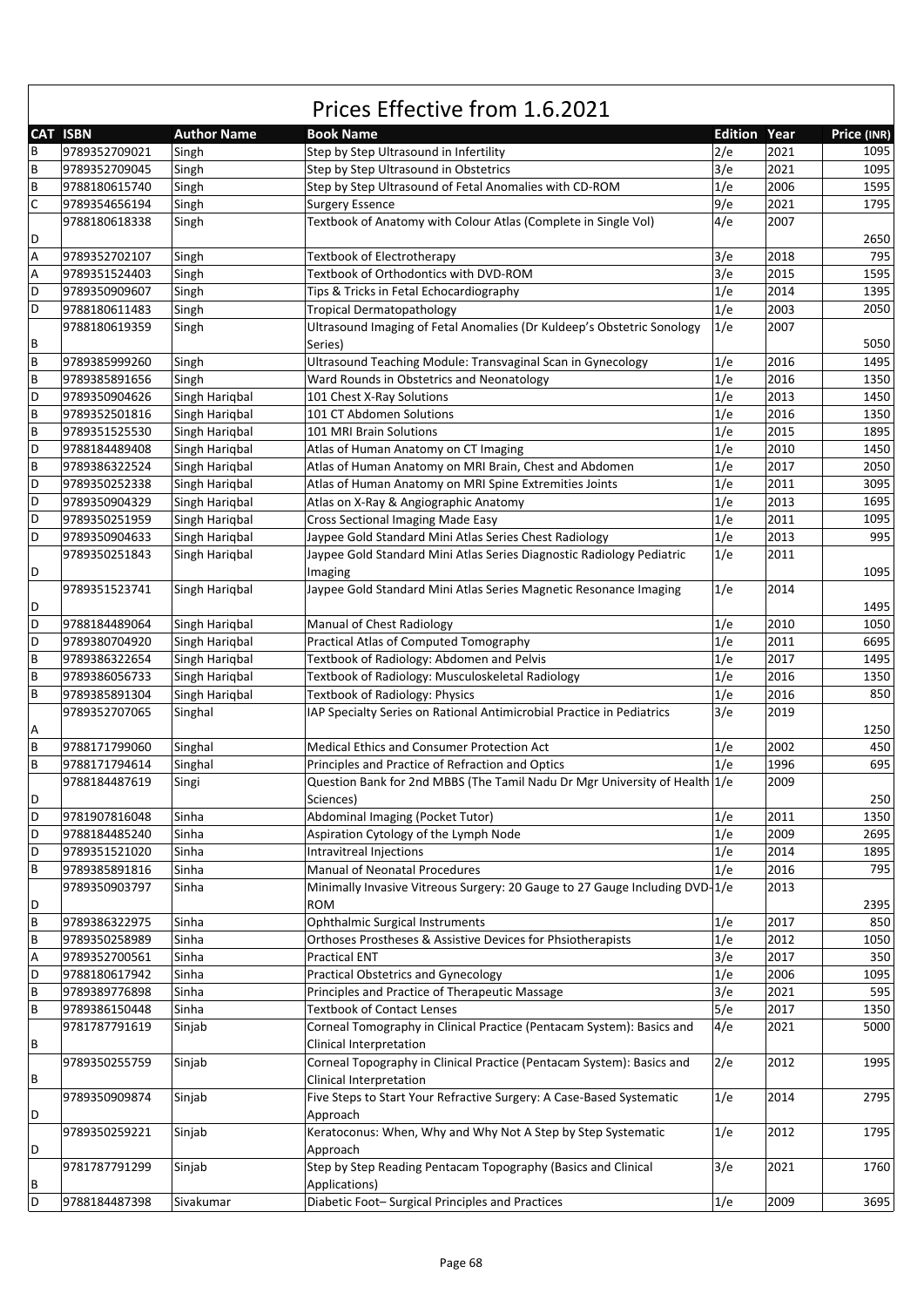|                  | Prices Effective from 1.6.2021 |                    |                                                                                                          |                     |         |             |  |  |
|------------------|--------------------------------|--------------------|----------------------------------------------------------------------------------------------------------|---------------------|---------|-------------|--|--|
|                  | <b>CAT ISBN</b>                | <b>Author Name</b> | <b>Book Name</b>                                                                                         | <b>Edition Year</b> |         | Price (INR) |  |  |
| D                | 9788184489309                  | Sivalingam         | <b>Topics in Colorectal Surgery</b>                                                                      | 1/e                 | 2010    | 1095        |  |  |
| D                | 9789350906958                  | Sivapathasundharam | Manual of Salivary Gland Diseases                                                                        | 1/e                 | 2014    | 1695        |  |  |
| В                | 9789352705672                  | Sivapathasundharam | Textbook of Oral Embryology and Histology                                                                | 1/e                 | 2019    | 1195        |  |  |
| D                | 9789350903292                  | Sivaraj            | <b>Essentials of Orthodontics</b>                                                                        | 1/e                 | 2013    | 1095        |  |  |
| B                | 9788184486162                  | Sivaram            | Principles of Exercises in Physiotherapy                                                                 | 1/e                 | 2009    | 1495        |  |  |
| D                | 9789350903513                  | Skupski            | Twin-to-Twin Transfusion Syndrome                                                                        | 1/e                 | 2013    | 5550        |  |  |
| D                | 9788184487312                  | Slaich             | Cerebral Palsy                                                                                           | 1/e                 | 2009    | 795         |  |  |
| D                | 9789350255520                  | Slaich             | Occupational Therapy and Mental Health                                                                   | 1/e                 | 2012    | 695         |  |  |
| D                | 9788180618727                  | Slaich             | Occupational Therapy and Rehabilitation                                                                  | 1/e                 | 2006    | 795         |  |  |
| A                | 9781909836754                  | Smith              | MRCP SCE in Respiratory Medicine: 300 SBAs                                                               | 1/e                 | 2019    | 3350        |  |  |
| $\mathsf C$      | 9789386150325                  | SnarayanM          | Aim Excellence Series: Dermatology                                                                       | 1/e                 | 2017    | 250         |  |  |
| $\mathsf C$      | 9789386261045                  | SnarayanM          | Aim Excellence Series: Forensic Medicine & Toxicology                                                    | 1/e                 | 2017    | 295         |  |  |
| A                | 9789352709694                  | Soans              | IAP Textbook of Pediatric ICU Protocols                                                                  | 3/e                 | 2019    | 1850        |  |  |
| D                | 9788180618451                  | Soans              | <b>Neonatal Drug Formulary</b>                                                                           | 1/e                 | 2006    | 550         |  |  |
| B                | 9788184488678                  | Soans              | Pediatric Intensive Care Protocol                                                                        | 1/e                 | 2010    | 695         |  |  |
| $\overline{c}$   | 9789390595518                  | Sodhi              | Comprehensive Textbook of Nursing Education                                                              | 2/e                 | 2022    | 795         |  |  |
| $\mathsf C$      | 9789390595372                  | Sodhi              | <b>Educational Technology in Nursing Education</b>                                                       | 1/e                 | 2022    | 595         |  |  |
| D                | 9788180612589                  | Sodhi              | Pharmacology: A Practical Manual for Dental Students                                                     | 2/e                 | 2005 RP | 550         |  |  |
|                  | 9789354655968                  | Sohi               | A Comprehensive Textbook of Applied Nutrition and Dietetics for BSc                                      | 3/e                 | 2022    | 495         |  |  |
| C                |                                |                    | <b>Nursing Students</b>                                                                                  |                     |         |             |  |  |
| B                | 9788171799459                  | Soin               | <b>Dental Examinations Review: Basic Sciences</b>                                                        | 1/e                 | 2002    | 450         |  |  |
| B                | 9788171797929                  | Soin               | <b>Dental Examinations Review: Clinical Sciences</b>                                                     | 2/e                 | 2002 RP | 550         |  |  |
|                  | 9789350250716                  | Solanki            | MCQs in Biomechanics and Occupational Therapy in Orthopedic                                              | 1/e                 | 2010    |             |  |  |
| D                |                                |                    | Conditions                                                                                               |                     |         | 650         |  |  |
| B                | 9789352700738                  | Solomen            | Vascular Rehabilitation                                                                                  | 1/e                 | 2017    | 695         |  |  |
| B                | 9781909836976                  | Somani             | FRCEM Final OSCE: 125 OSCE Stations                                                                      | 3/e                 | 2020    | 3395        |  |  |
| D                | 9781909836440                  | Somani             | MRCEM Part C: 125 OSCE Stations                                                                          | 2/e                 | 2016    | 3195        |  |  |
| B                | 9789352704910                  | Somannavar         | Generic Recipes of Rural North Karnataka with Nutrient Values                                            | 1/e                 | 2018    | 795         |  |  |
| В                | 9788180610042                  | Somvanshi          | An Introduction to Bovine Haematuric & Haemoglobinuric Diseases                                          | 1/e                 | 2002    | 995         |  |  |
| D                | 9789351524243                  | Somvanshi          | Animal Cancers: Trends in Diagnosis, Treatment and Management                                            | 1/e                 | 2015    | 1450        |  |  |
| С                | 9789350907733                  | Sona PS            | Rank File in Nursing (Complete Preparatory Guide for Various<br>Competitive Exams/Interviews in Nursing) | 1/e                 | 2014    | 650         |  |  |
| B                | 9781787791268                  | Song               | Success in the Duke Elder Examination: 180 MCQs                                                          | 1/e                 | 2022    | 2800        |  |  |
|                  |                                |                    |                                                                                                          |                     | 2016    | 1050        |  |  |
| В<br>$\mathsf C$ | 9789385891618                  | Soni               | Clinical Cases in Otolaryngology                                                                         | 1/e                 | 2013    |             |  |  |
|                  | 9789350903315                  | Soni               | <b>Textbook of Advance Nursing Practice</b>                                                              | 1/e                 |         | 850         |  |  |
| D                | 9789350258118                  | Sonopant           | Disaster Management for Health care Professionals                                                        | 1/e                 | 2012    | 550         |  |  |
| B                | 9789354652509                  | Sontakke           | <b>Principles of Clinical Genetics</b>                                                                   | 2/e                 | 2022    | 495         |  |  |
| D                | 9788180619762                  | Sood               | Anaesthesia in Laparoscopic Surgery                                                                      | 1/e                 | 2007    | 8250        |  |  |
| D                | 9789351521396                  | Sood               | Anesthesia for Transplant Surgery                                                                        | 1/e                 | 2014    | 9150        |  |  |
| B                | 9789351523338                  | Sood               | Concise Book of Medical Laboratory Technology (Methods and<br>Interpretations)                           | 2/e                 | 2014    | 1295        |  |  |
| D                | 9789354658563                  | Sood               | Covid-19 Pandemic and The Anesthesiologist                                                               | 1/e                 | 2022    | 995         |  |  |
| D                | 9789350904299                  | Sood               | Electrophoresis & Immunofixation                                                                         | 1/e                 | 2013    | 21695       |  |  |
| $\sf B$          | 9788184489354                  | Sood               | Haematology for Students and Practitioners                                                               | 6/e                 | 2010    | 1295        |  |  |
| $\mathsf C$      | 9789354655746                  | Sood               | Manual of Laboratory Tests for Nurses                                                                    | 1/e                 | 2022    | 295         |  |  |
| $\sf B$          | 9789390281329                  | Sood               | MCQs in Medical Laboratory Technology                                                                    | 2/e                 | 2021    | 350         |  |  |
|                  | 9788184484496                  | Sood               | Medical Laboratory Technology- 2 Vols (Methods and Interpretations)                                      | 6/e                 | 2009    |             |  |  |
| В                |                                |                    |                                                                                                          |                     |         | 2150        |  |  |
| $\sf B$          | 9788180615917                  | Sood               | Textbook of Medical Laboratory Technology                                                                | 1/e                 | 2006    | 2150        |  |  |
| D                | 9788180616976                  | Soratur            | <b>Essentials of Prosthodontics</b>                                                                      | 1/e                 | 2006    | 1050        |  |  |
| D                | 9788180613173                  | Soratur            | Viva in Dental Materials                                                                                 | 1/e                 | 2007 RP | 595         |  |  |
| D                | 9788180613791                  | Soratur            | Viva in Prosthodontics                                                                                   | 1/e                 | 2005    | 595         |  |  |
| D                | 9789386056009                  | Sorino             | Diagnostic Evaluation of the Respiratory System                                                          | 1/e                 | 2017    | 8350        |  |  |
| B                | 9789352702367                  | Sreenivas C        | Jaypee's Video Atlas of Medicolegal Autopsy                                                              | 1/e                 | 2018    | 4850        |  |  |
| $\mathsf C$      | 9789352500475                  | Sreevani           | A Guide to Mental Health & Psychiatric Nursing                                                           | 4/e                 | 2016    | 750         |  |  |
| $\mathsf C$      | 9789354656934                  | Sreevani           | <b>Applied Sociology for Nurses</b>                                                                      | 1/e                 | 2022    | 495         |  |  |

٦

 $\mathsf{f}$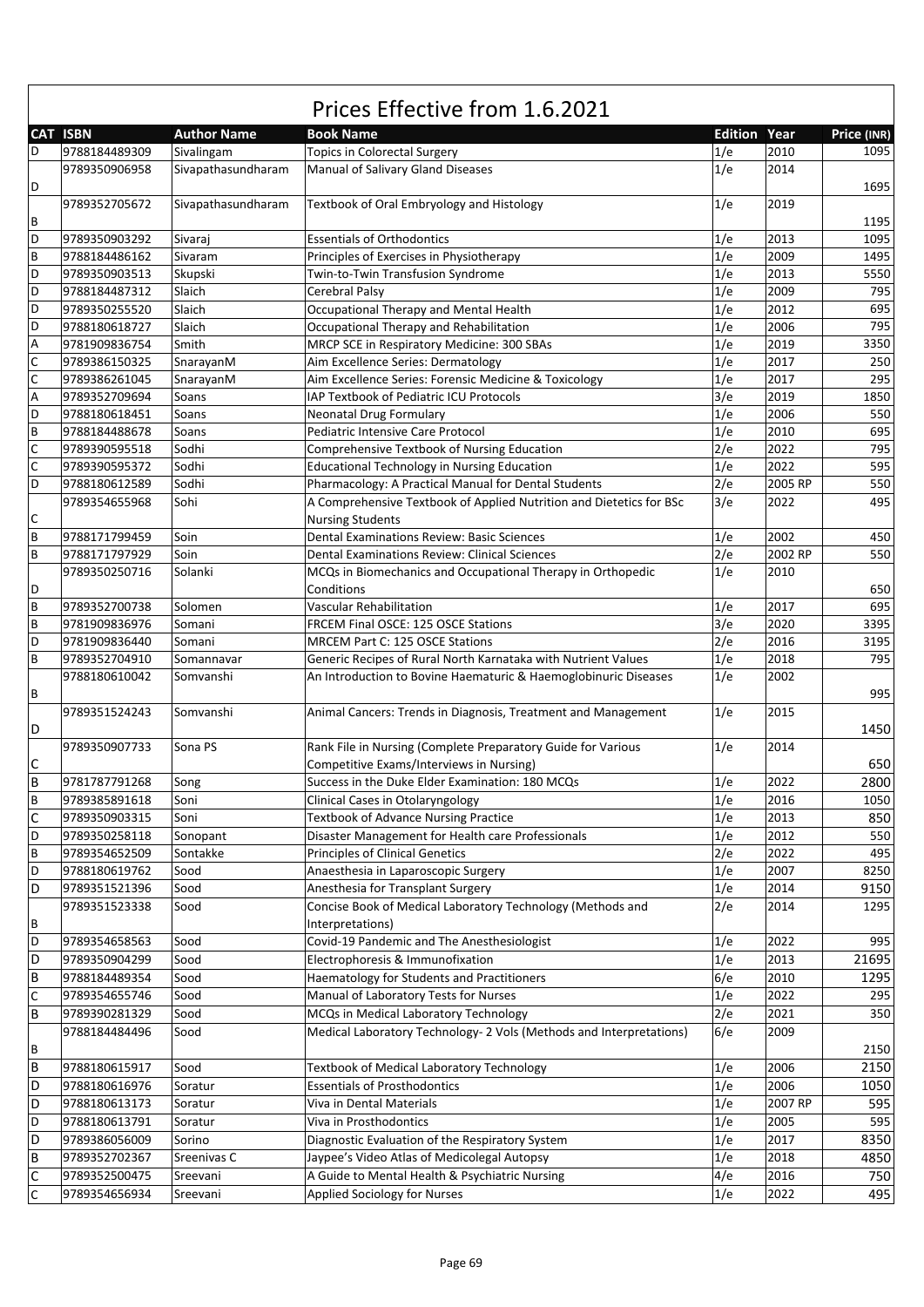|             |                 |                    | Prices Effective from 1.6.2021                                                           |                     |         |             |
|-------------|-----------------|--------------------|------------------------------------------------------------------------------------------|---------------------|---------|-------------|
|             | <b>CAT ISBN</b> | <b>Author Name</b> | <b>Book Name</b>                                                                         | <b>Edition Year</b> |         | Price (INR) |
| С           | 9789354651571   | Sreevani           | Cumulative Record Book for General Nursing and Midwifery Course                          | 2/e                 | 2022    | 195         |
| C           | 9789386322326   | Sreevani           | Mental Health Nursing Practical Record Book for BSc Nursing and PC BSc<br><b>Nursing</b> | 2/e                 | 2017    | 395         |
| $\mathsf C$ | 9789386056818   | Sreevani           | Mental Health Nursing Practical Record Book for GNM                                      | 1/e                 | 2016    | 395         |
| $\mathsf C$ | 9789354654930   | Sreevani           | Applied Psychology for Nurses                                                            | 4/e                 | 2022    | 595         |
| D           | 9788180613340   | Sreevani           | <b>Question Bank Mental Health Nursing</b>                                               | 1/e                 | 2007 RP | 495         |
| B           | 9789351526452   | Sridhar            | Advances in Diabetes: Novel insights                                                     | 1/e                 | 2016    | 1150        |
| D           | 9789351523192   | <b>Srinivas</b>    | Basic Science for Modern Cosmetic Dermatology                                            | 1/e                 | 2015    | 4595        |
| B           | 9789352702510   | Srinivas           | Clinical Neurology Made Easy                                                             | 1/e                 | 2018    | 650         |
| B           | 9789352501311   | <b>Srinivas</b>    | Manual of Epilepsy Medical Management and Social Aspects                                 | 1/e                 | 2016    | 695         |
|             | 9788184487374   |                    | A Rational View on Modern Ophthalmic Operation Theatres with                             | 1/e                 | 2009    |             |
| D           |                 | Srinivasan         | Interactive DVD-ROM                                                                      |                     |         | 1450        |
| А           | 9789390595082   | Srinivasan         | IAP Q & A on Vaccine & Vaccinology                                                       | 1/e                 | 2021    | 1095        |
| B           | 9789352701988   | Srinivasan         | Practice Pearls in Neurology - Series 1                                                  | 1/e                 | 2018    | 1295        |
| B           | 9789352705580   | Srinivasan         | Practice Pearls in Neurology - Series 2                                                  | 1/e                 | 2019    | 1095        |
| D           | 9789389188509   | Srinivasan         | Practice Pearls in Neurology - Series 3                                                  | 1/e                 | 2020    | 1350        |
| D           | 9789350251041   | Srinivasan         | Srimathi's Electrotherapeutic Agents Manual                                              | 1/e                 | 2011    | 995         |
| B           | 9789389587487   | Sripathi           | <b>Essentials of Breast Imaging</b>                                                      | 1/e                 | 2021    | 3850        |
| D           | 9788180616509   | Sriraman           | A Guide to Postmortem Examination of Animals with CD-ROM                                 | 1/e                 | 2006    | 1450        |
| B           | 9788184484267   | Sriraman           | Veterinary Laboratory Diagnosis                                                          | 1/e                 | 2009    | 1350        |
| D           | 9789351525196   | Srivastava         | Atlas of Musculoskeletal Ultrasound                                                      | 1/e                 | 2015    | 15550       |
| D           | 9789386261991   | Srivastava         | Atlas of Small Parts Ultrasound With Color Flow Imaging                                  | 4/e                 | 2017    | 11095       |
| D           | 9789350904497   | Srivastava         | Child Abuse and Neglect Challenges and Opportunities                                     | 1/e                 | 2013    | 1050        |
| D           | 9788184482126   | Srivastava         | <b>Essentials of Oral Medicine</b>                                                       | 1/e                 | 2008    | 1095        |
| D           | 9789350251133   | Srivastava         | Fundamental and Applied Pharmacology for Nurses                                          | 1/e                 | 2011    | 750         |
|             | (Forthcoming)   | Srivastava         | Local and General Anesthesia                                                             |                     |         | <b>TBA</b>  |
| D           | 9789350251898   | Srivastava         | <b>Modern Pediatric Dentistry</b>                                                        | 1/e                 | 2011    | 4050        |
| Α           | 9789385891939   | Srivastava         |                                                                                          | 6/e                 | 2016    | 1450        |
| B           |                 |                    | Pediatric Nephrology<br>Step by Step Ophthalmic Ultrasound with Photo CD-ROM             | 1/e                 | 2007    | 1295        |
| D           | 9788180619571   | Srivastava         |                                                                                          |                     | 2011    | 1050        |
|             | 9789350250853   | Srivastava         | Step by Step Oral Radiology                                                              | 1/e<br>1/e          | 2015    | 4895        |
| D           | 9781907816697   | Stafford           | Manual of Head and Neck Surgical Oncology                                                |                     |         |             |
| D           | 9789352705870   | Steele             | Systemic & Ophthalmic Management of Diabetes Mellitus                                    | 1/e                 | 2019    | 3795        |
| B           | 9789385999055   | Stefano            | Understanding Benign Paroxysmal Positional Vertigo                                       | 1/e                 | 2017    | 2450        |
| D           | 9789350253656   | Stein              | Ophthalmic Dictionary and Vocubulary Builder for Eye Care Professionals                  | 4/e                 | 2012    | 2295        |
|             | 9789386056955   | Steinmetz          | AO Spine Textbook: Comprehensive Overview on Surgical Management                         | 1/e                 | 2020    |             |
| D           |                 |                    | of the Spine                                                                             |                     |         | 5495        |
| B           | 9788180610691   | Subbarao           | Diagnostic Radiology and Imaging (3 Vols)                                                | 2/e                 | 2003    | 20550       |
| D           | 9788184488517   | Subbarao           | Footprints in Radiology: A Treatise on Disorders of Foot                                 | 1/e                 | 2010    | 1895        |
| D           | 9788184484243   | Subramaniam        | A Primer of Anesthesia                                                                   | 1/e                 | 2008    | 950         |
| B           | 9788194709046   | Subramaniam        | Comprehensive Management of Head and Neck Cancer                                         | 1/e                 | 2021    | 3295        |
| B           | 9788184484380   | Subramanian        | Clinical Physiology of Endocrine Disorders                                               | 1/e                 | 2008    | 1195        |
| B           | 9789351526605   | Subramanian        | <b>ECG for Beginners</b>                                                                 | 1/e                 | 2015    | 495         |
| B           | 9789350259238   | Subramanian        | Handbook of Community Medicine                                                           | 1/e                 | 2012    | 1150        |
| $\mathsf C$ | 9789389776942   | Sudha              | Nursing Education: Principles and Concepts                                               | 2/e                 | 2021    | 750         |
| $\mathsf C$ | 9789386150974   | Sudha              | Research and Biostatistics for Nurses                                                    | 1/e                 | 2017    | 795         |
|             | 9789385999949   | Sudhakar           | A Clinical Diary of Child Health Nursing for MSc, BSc, PB.BSc and GNM                    | 1/e                 | 2016    |             |
| С           |                 |                    | Students                                                                                 |                     |         | 650         |
| $\mathsf C$ | 9789385999215   | Sudhakar           | <b>Essentials of Pediatric Nursing</b>                                                   | 1/e                 | 2017    | 1395        |
| $\mathsf C$ | 9788184489149   | Sudhakar           | <b>Pharmacology for Nurses</b>                                                           | 1/e                 | 2010    | 450         |
|             | 9789385891151   | Sudhakar           | Practical Casebook: Child Health Nursing for GNM and Post Basic BSc                      | 1/e                 | 2016    |             |
|             |                 |                    |                                                                                          |                     |         |             |
| С           |                 |                    | <b>Nursing Students</b>                                                                  |                     |         | 450         |
| D           | 9781907816895   | Sudhoff            | Recent Advances in Otolaryngology (Vol. 9)                                               | 1/e                 | 2015    | 2050        |
| В           | 9789352705719   | Suganthi           | Uniquest Series: Physiology                                                              | 1/e                 | 2019    | 650         |
| B           | 9789352501137   | Sujatha            | <b>ENT Practicals Made Easy</b>                                                          | 1/e                 | 2016    | 450         |
| D           | 9789350255964   | Sujatha Kiran      | <b>Dissection Manual for Dental Students</b>                                             | 1/e                 | 2012    | 550         |
| D           | 9789350904398   | Sukhadiya          | Gold Standard Technique of Total Laparoscopic Hysterectomy                               | 1/e                 | 2014    | 2795        |
| В           | 9789350909416   | Sukumaran          | Management of Childhood Bronchial Asthma                                                 | 2/e                 | 2014    | 550         |
| B           | 9788184483734   | Sukumaran          | Pediatric Companion                                                                      | 2/e                 | 2008    | 995         |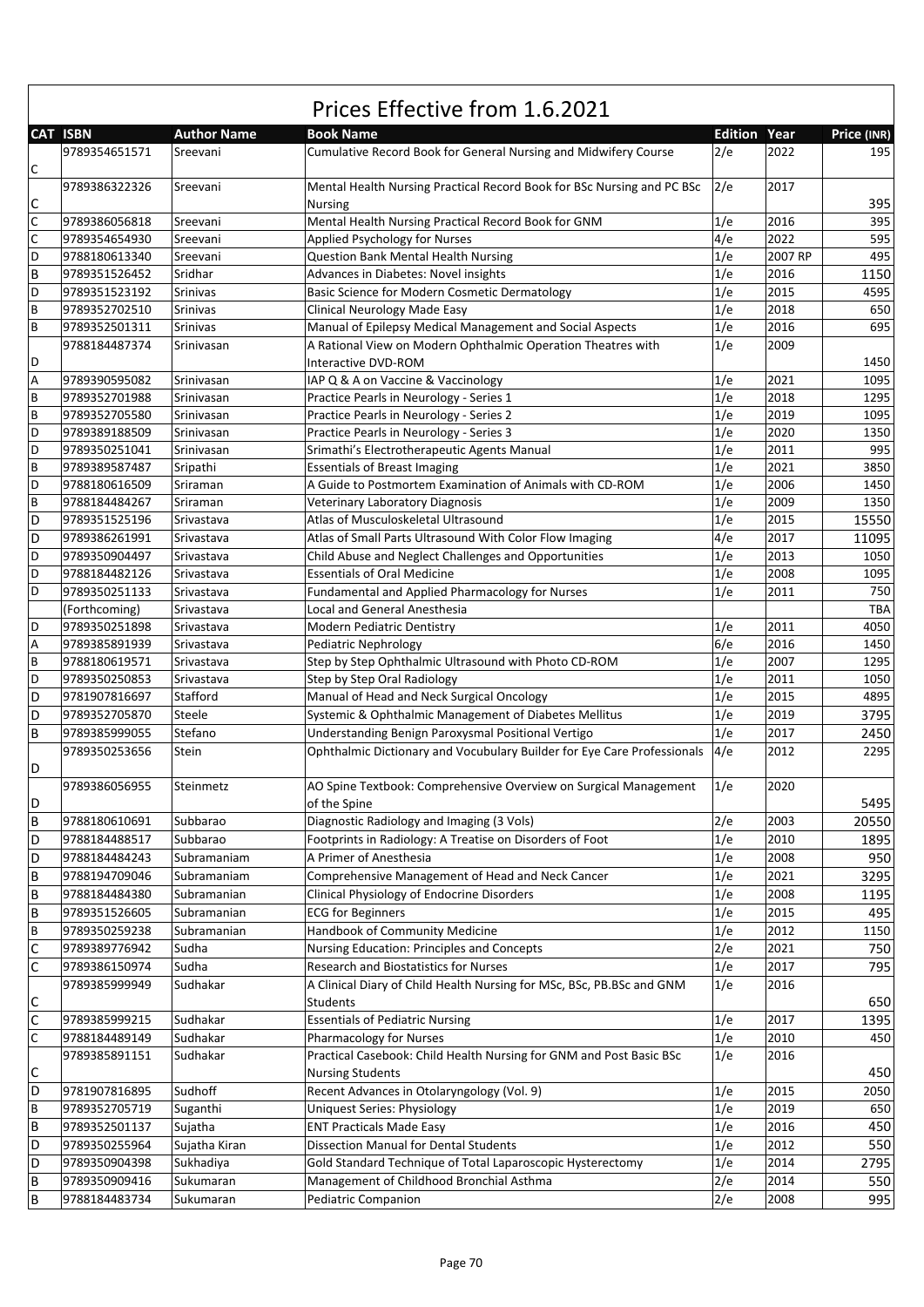|             | <b>CAT ISBN</b>                | <b>Author Name</b>             | <b>Book Name</b>                                                                                                         | <b>Edition Year</b> |         | Price (INR) |
|-------------|--------------------------------|--------------------------------|--------------------------------------------------------------------------------------------------------------------------|---------------------|---------|-------------|
| С           | 9789389587524                  | Suma HY                        | Exam Preparatory Manual for Nurses Anatomy & Physiology                                                                  | 1/e                 | 2022    | 595         |
| B           | 9788180615931                  | Sunanda                        | Step by Step Approach to Arterial Blood Gases with CD-ROM                                                                | 1/e                 | 2006    | 1050        |
| D           | 9789354654787                  | Sunavala                       | Essentials of Critical Care Medicine for the Physicians                                                                  | 1/e                 | 2022    | 1595        |
| B           | 9789351525226                  | Sundaramurthy                  | Clinical Surgical Case Manual                                                                                            | 2/e                 | 2016    | 2350        |
|             |                                |                                |                                                                                                                          |                     |         |             |
| D           | (Forthcoming)<br>9788180619076 | Sundaramurthy<br>Sundaramurthy | MRCS Viva Preparing to Face the Examination<br>Quick Reference Points in General Surgery: For Theory, Clinicals and Viva | 1/e                 | 2007    | 595         |
| D           | 9781907816017                  | Sundaramurthy                  | Revision notes for the MRCS Viva                                                                                         | 1/e                 | 2010    | 2450        |
|             |                                | Sundaramurthy                  |                                                                                                                          | 1/e                 | 2010 RP |             |
| D           | 9788184482645                  |                                | The Postgraduate Surgical Examination                                                                                    |                     |         | 850         |
|             | (Forthcoming)                  | Sundararajan                   | <b>Complications in Manual Phaco Made Easy</b>                                                                           |                     |         |             |
| D           | 9788184486056                  | Sundararajan                   | Manual of Practical Cataract Surgery                                                                                     | 1/e                 | 2009    | 550         |
| B           | 9789354654893                  | Sunder                         | MCQs in Rehabiliation and Medicine                                                                                       | 2/e                 | 2022    | 395         |
| B           | 9789389188707                  | Sunder                         | <b>Textbook of Rehabilitation</b>                                                                                        | 4/e                 | 2020    | 850         |
| D           | 9789388958592                  | Suneja                         | Handbook of Pediatric Drug Therapy and Immunization                                                                      | 3/e                 | 2019    | 1350        |
| C           | 9789386150332                  | Supriya                        | <b>Clinical Nutrition and Dietetics Manual for Nurses</b>                                                                | 1/e                 | 2017    | 650         |
| Α           | 9789354651250                  | Suryakantha                    | Community Medicine with Recent Advances                                                                                  | 6/e                 | 2022    | 1595        |
| B           | 9789352706143                  | Sushamabai                     | Handbook of Pediatric & Neonatal Emergencies                                                                             | 1/e                 | 2020    | 1850        |
|             | 9789350904862                  | Suthar                         | Health Center Management (As per the Latest Syllabus of INC) (Punjabi)                                                   | 1/e                 | 2013    |             |
| D           |                                |                                |                                                                                                                          |                     |         | 250         |
| С           | 9789352700714                  | Suthar                         | Health Promotion for ANM (As per the Latest Syllabus of INC) (Punjabi)                                                   | 2/e                 | 2020    | 395         |
| С           | 9789386150486                  | Suthar                         | Practical Record Book of Auxiliary Nurse Midwifery (ANM) (2 Years<br>Course) (as Per Inc Syllabus)                       | 1/e                 | 2018    | 150         |
|             |                                |                                |                                                                                                                          |                     |         |             |
|             | 9789350904855                  | Suthar                         | Primary Health Care for ANM (As per the Latest Syllabus of INC) (Punjabi)                                                | 1/e                 | 2013    |             |
| D           |                                |                                |                                                                                                                          |                     |         | 395         |
| C           | 9789390595921                  | Swain                          | Exam Preparatory Manual for Nurses Obstetrics & Gynecology                                                               | 1/e                 | 2021    | 595         |
| B           | 9789352500291                  | Swain                          | Management of Vertigo Made Easy                                                                                          | 1/e                 | 2016    | 795         |
| D           | 9789380704098                  | Swain                          | Most Common Points in ENT and Head & Neck Surgery                                                                        | 1/e                 | 2010    | 450         |
| C           | 9789386150776                  | Swain                          | <b>Obstetrics Nursing Procedure Manual</b>                                                                               | 1/e                 | 2017    | 550         |
| B           | 9789351524526                  | Swain                          | Snapshot in ENT and Head & Neck Surgery                                                                                  | 1/e                 | 2016    | 1495        |
| $\mathsf C$ | 9789390595396                  | Swaminathan                    | Pathology & Genetics for Nurses                                                                                          | 3/e                 | 2021    | 795         |
|             | 9788184488692                  | Syngle                         | Rheumatology Principles and Practice with Interactive DVD-ROM                                                            | 1/e                 | 2010    |             |
| D           |                                |                                |                                                                                                                          |                     |         | 7350        |
| В           | 9789390595815                  | Tabish                         | Hospital and Nursing Homes Planning, Organizations and Management                                                        | 2/e                 | 2022    | 2995        |
| C           | 9789386150394                  | Tak                            | Dictionary of Nurses (English-Hindi)                                                                                     | 1/e                 | 2018    | 550         |
| D           | 9789351521419                  | Taksande                       | Practical Aspects of Pediatrics and Neonatology for Nurses                                                               | 1/e                 | 2014    | 450         |
| B           | 9788180611452                  | Talley                         | Clinical Examination: A Systematic Guide to Physical Diagnosis                                                           | 4/e                 | 2003    | 1150        |
| D           | 9789351528685                  | Talwalkar                      | <b>Practical Diabetes Mellitus</b>                                                                                       | 6/e                 | 2015    | 1650        |
|             | 9789350907719                  | Talwar                         | Jaypee's Video Atlas of Assisted Reproductive Technologies and Clinical                                                  | 1/e                 | 2014    |             |
| В           |                                |                                | Embryology with 20 DVD-ROMs                                                                                              |                     |         | 38995       |
|             | 9789350255063                  | Talwar                         | Manual of Assisted Reproductive Technologies and Clinical Embryology                                                     | 1/e                 | 2012    |             |
| В           |                                |                                | with 4 DVD-ROMs                                                                                                          |                     |         | 29650       |
| D           | 9789350909928                  |                                | Manual of Cytogenetics in Reproductive Biology                                                                           | 1/e                 | 2014    | 12795       |
| D           | 9789350257654                  | Talwar                         |                                                                                                                          |                     |         | 1795        |
|             |                                | Talwar                         | Step by Step Protocols in Clinical Embroyology and ART                                                                   | 1/e                 | 2012    |             |
| А           | 9788194709053                  | Tamilmani K                    | Practical Guide for Forensic Medicine and Toxicology                                                                     | 2/e                 | 2021    | 795         |
| D           | 9789350908617                  | Tamrakar                       | Textbook of Gynecology for Nurses                                                                                        | 1/e                 | 2014    | 950         |
| B           | 9788184487206                  | Tandon                         | <b>Essentials of Human Anatomy</b>                                                                                       | 2/e                 | 2009    | 1350        |
| D           | 9789351521921                  | Tandon                         | Ramamurthi & Tandon's Manual of Neurosurgery (2 Vol Set)                                                                 | 1/e                 | 2014    | 3695        |
| D           | 9789350250723                  | Tandon                         | Ramamurthi & Tandon's Textbook of Neurosurgery (3 Vol Set)                                                               | 3/e                 | 2011    | 26395       |
| D           | 9788171795901                  | Tandon                         | Synopsis of Human Physiology: Basic and Apllied (Vol 2)                                                                  | 2/e                 | 2007 RP | 550         |
| D           | 9788184483987                  | Tandulwadkar                   | Endoscopy Simplified Practical Tips by Experts                                                                           | 1/e                 | 2008    | 1895        |
| B           | 9789389587975                  | Tandulwadkar                   | FOGSI Focus Use of Adjuvants in Infertility                                                                              | 1/e                 | 2021    | 895         |
| D           | 9788184489194                  | Tandulwadkar                   | Optimizing IUI Results A Guide to Gynecologists                                                                          | 1/e                 | 2010    | 2050        |
| D           | 9789351525875                  | Tandulwadkar                   | Practical Endoscopy: Tips by Experts                                                                                     | 2/e                 | 2015    | 6395        |
| D           | 9789351524755                  | Tandulwadkar                   | The Art and Science of Assisted Reproductive Technology                                                                  | 1/e                 | 2015    | 10050       |
| D           | 9789351528586                  | Tang                           | The Surgical Manual of Common Otological Implants                                                                        | 1/e                 | 2015    | 3395        |
| B           | 9789354655739                  | Tangri                         | Competency Based Logbook in Respiratory Medicine, DVL and Psychiatry                                                     | 1/e                 | 2022    | 495         |
|             |                                |                                | for MBBS Students                                                                                                        |                     |         |             |
| D           | 9788171799343                  | Tank                           | <b>FOGSI-RCH Training Manual</b>                                                                                         | 1/e                 | 2002    | 395         |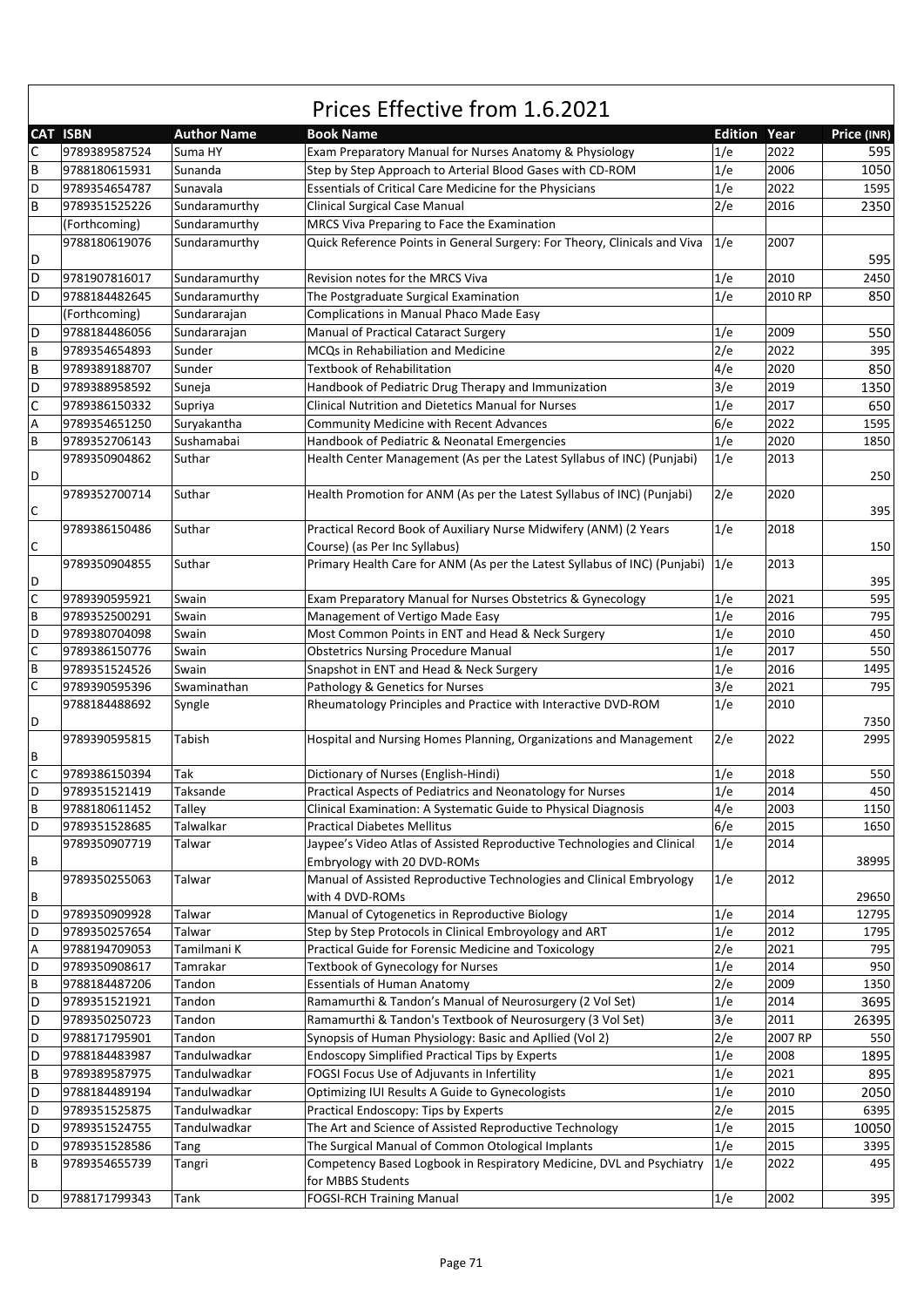|                | <b>CAT ISBN</b> | <b>Author Name</b> | <b>Book Name</b>                                                         | <b>Edition Year</b> |         | Price (INR) |
|----------------|-----------------|--------------------|--------------------------------------------------------------------------|---------------------|---------|-------------|
| B              | 9788171796403   | Tank               | Frontiers in Obstetrics and Gynecology                                   | 2/e                 | 1999    | 750         |
| B              | 9788180619694   | Tanna              | <b>Orthopaedics Titbits</b>                                              | 1/e                 | 2007    | 600         |
| $\sf B$        | 9789389188448   | Tanna              | <b>Orthopedic Secrets</b>                                                | 2/e                 | 2020    | 895         |
| D              | 9789352500604   | Tanna              | Tanna's Interlocking Nailing                                             | 4/e                 | 2016    | 3895        |
|                | 9789352701674   | Tannous            | Comprehensive Textbook of Cosmetic Dermatology, Laser & Energy-          | 1/e                 | 2022    | 3495        |
| D              |                 |                    | based Therapies                                                          |                     |         |             |
| B              | 9789354650871   | Tanwani            | The Skills of History Taking                                             | 3/e                 | 2021    | 395         |
|                | 9789385999857   | Tanwar             | Pharmaceutical Dosage Form Design                                        | 1/e                 | 2016    |             |
| В              |                 |                    |                                                                          |                     |         | 1350        |
| D              |                 |                    |                                                                          | 1/e                 | 2019    |             |
|                | 9789389034684   | Tapasvi            | Knee Arthroscopy: A Case Repository                                      |                     |         | 3095        |
| D              | 9789385999666   | Tapasvi            | Patellofemoral Instability                                               | 1/e                 | 2016    | 3550        |
| D              | 9789352700363   | Tapasvi            | Techniques in ACL Surgery                                                | 1/e                 | 2017    | 5995        |
| D              | 9789350907757   | Tawfik             | Atlas of Gynecologic Cytology                                            | 1/e                 | 2014    | 4595        |
|                | 9788180617423   | Tawfik             | Gynecologic Pathology: An Atlas of Essential Pathology for Gynecologists | 1/e                 | 2006    |             |
| D              |                 |                    |                                                                          |                     |         | 6450        |
| D              | 9789350253557   | Taylor             | Recent Advances in Surgery (Vol-34)                                      | 1/e                 | 2011    | 1695        |
| $\sf B$        | 9789351521464   | Taylor             | Recent Advances in Surgery (Vol-36)                                      | 1/e                 | 2014    | 2095        |
| $\sf B$        | 9789351527947   | Tekchandani        | Study of Clinical Cosmetology - 1: A Hands-on Guide                      | 1/e                 | 2015    | 3450        |
| D              | 9788180619540   | Telang             | Atlas of Human Assisted Reproductive Technologies                        | 1/e                 | 2007    | 6450        |
|                | 9788184484373   | Tempe              | Current Concepts in Contraception and Women's Health                     | 1/e                 | 2008    |             |
| В              |                 |                    |                                                                          |                     |         | 1350        |
| D              | 9789350251577   | Tendolkar          | Handbook of Nursing Research and Biostatistics                           | 1/e                 | 2011    | 450         |
| D              | 9788180611407   | Tewari             | Fluorescein Angiography: A Users' Manual                                 | 2/e                 | 2003    | 3395        |
|                | 9788180616877   | Tewari             | Step by Step Anaesthesia in Obstetrics and Gynaecology with Photo CD-    | 1/e                 | 2006    |             |
| D              |                 |                    | <b>ROM</b>                                                               |                     |         | 1295        |
| D              | 9788180611766   | Thacker            | <b>Computers for Doctors</b>                                             | 1/e                 | 2007 RP | 995         |
|                | 9789386150851   | Thacker            | <b>Computers for Nurses</b>                                              | 2/e                 | 2017    |             |
| C              |                 |                    |                                                                          |                     |         | 550         |
| B              | 9789385891946   | Thacker            | <b>Immunization in Clinical Practice</b>                                 | 2/e                 | 2016    | 850         |
|                |                 |                    |                                                                          |                     |         |             |
| B              | 9789352709847   | Thakre             | Atlas & Synopsis of Neonatology (IAP)                                    | 2/e                 | 2019    | 1250        |
| A              | 9789389188486   | Thakre             | Protocols in Neonatology                                                 | 2/e                 | 2020    | 1250        |
| D              | 9789350905111   | Thakur             | Multiple Choice Questions In Midwifery and Obstetrical Nursing           | 1/e                 | 2013    | 450         |
| B              | 9781907816284   | Thaller            | Cosmetic Surgery after Massive Weight Loss                               | 1/e                 | 2013    | 8595        |
| D              | 9789350252390   | Thamburaj          | Textbook of Contemporary Neruosurgery (2 Vol Set)                        | 1/e                 | 2012    | 34695       |
| D              | 9789352708963   | Thankappan         | Basic Concepts in Head & Neck Surgery and Oncology                       | 2/e                 | 2019    | 2350        |
| $\sf B$        | 9789385891779   | Thanveer           | Exam Preparatory Manual for Undergraduates: Microbiology                 | 2/e                 | 2016    | 750         |
| D              | 9789351523475   | Thapa              | Gastrointestinal Surgery Series: Colorectal Surgery                      | 1/e                 | 2014    | 595         |
|                | 9789352702602   | Thapa              | Gastrointestinal Surgery Series: Pancreas and Hepatobiliary Surgery      | 1/e                 | 2018    |             |
| B              |                 |                    |                                                                          |                     |         | 1350        |
| $\overline{D}$ | 9789350903469   | Thapa              | Leadership & Management for Nurses                                       | 1/e                 | 2013    | 495         |
|                | 9789354655890   | Thapa              | Gastrointestinal Surgery Series: Minimal Invasive Hepatobiliary and      | 1/e                 | 2022    |             |
| D              |                 |                    | Pancreas Surgery                                                         |                     |         | 795         |
| B              | 9788184485585   | Thappa             | <b>Essentials in Dermatology</b>                                         | 2/e                 | 2009    | 2095        |
| B              | 9789352700486   | Thayalan           | <b>Basic Radiological Physics</b>                                        | 2/e                 | 2017    | 695         |
| D              | 9788180619908   | Thayalan           | <b>Bio-medical Physics for Nurses</b>                                    | 1/e                 | 2007    | 450         |
| B              | 9789389587920   | Thayalan           | Medical X-Ray Film Processing                                            | 2/e                 | 2021    | 450         |
| B              | 9788184488869   | Thayalan           | <b>Textbook of Radiological Safety</b>                                   | 1/e                 | 2010    | 895         |
| $\sf B$        | 9789351521716   | Thayalan           | The Physics of Radiology and Imaging                                     | 1/e                 | 2014    | 695         |
| D              | 9789350258705   | Thienpont          | Improving Accuracy in Knee Arthoplasty                                   | 1/e                 | 2012    | 8250        |
| $\sf B$        |                 | Thillai            | Understanding ABGs & Lung Function Tests (Pocket Tutor)                  | 2/e                 | 2019    |             |
|                | 9781909836853   |                    |                                                                          |                     |         | 1350        |
| D              | 9789350904060   | Thirunavukarasu    | <b>Clinical Surgery Made Easy</b>                                        | 1/e                 | 2013    | 750         |
| D              | 9789352701650   | Thomas             | A Practical Guide to Diabetes Mellitus                                   | 8/e                 | 2018    | 2450        |
|                | 9789389587302   | Thomas             | Clinical Atlas in Endocrinology & Diabetes: A Case-Based Compendium      | 2/e                 | 2022    |             |
| В              |                 |                    |                                                                          |                     |         | 3995        |
| B              | 9789350904558   | Thomas             | <b>Clinical Pediatric Dermatology</b>                                    | 1/e                 | 2013    | 2195        |
| D              | 9789389188387   | Thomas             | Color Atlas of Fungal Infections                                         | 1/e                 | 2020    | 2195        |
| B              | 9789352500123   | Thomas             | <b>Genital Dermatoses</b>                                                | 1/e                 | 2016    | 1350        |
| $\mathsf C$    | 9789352703074   | Thomas             | Internship Textbook for GNM                                              | 1/e                 | 2018    | 595         |
| $\mathsf C$    | 9789352701827   | Thomas             | Medical-Surgical Nursing (2 Vol. Set)                                    | 1/e                 | 2018    | 1795        |
| D              | 9788184480146   | Thomas             | Pediatric Dermatology Ward Rounds                                        | 1/e                 | 2007    | 2595        |
| D              | 9789351521235   | Thomas             | Psoriasis: A Closer Look                                                 | 1/e                 | 2013    | 1295        |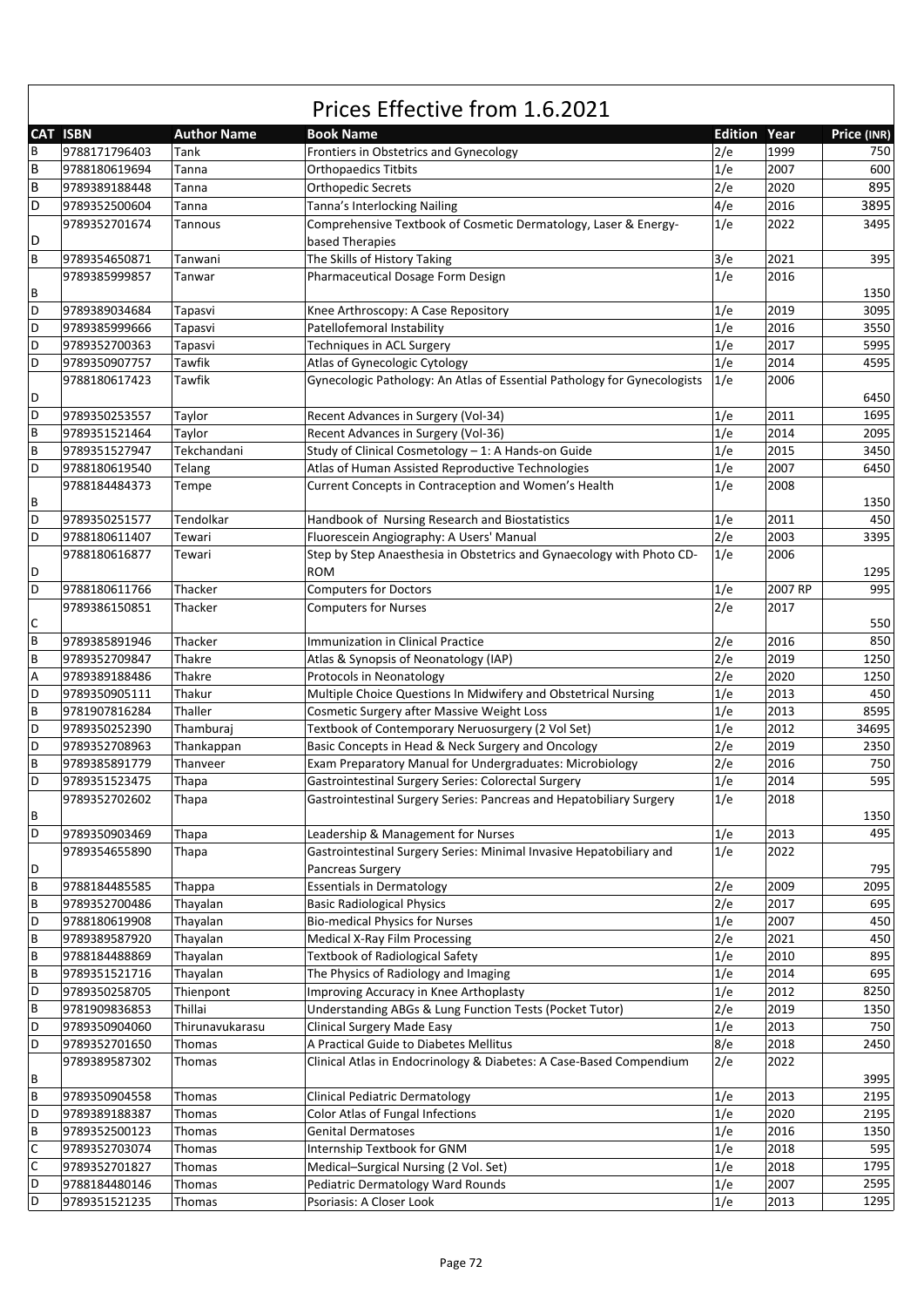|                           | <b>CAT ISBN</b> | <b>Author Name</b> | <b>Book Name</b>                                                        | <b>Edition Year</b> |         | Price (INR) |
|---------------------------|-----------------|--------------------|-------------------------------------------------------------------------|---------------------|---------|-------------|
| В                         | 9789352501656   | Thomas             | Textbook of Psoriasis                                                   | 1/e                 | 2016    | 2095        |
| B                         | 9789352703579   | Thomas             | The Acnes                                                               | 1/e                 | 2018    | 1395        |
| B                         | 9789352703562   | Thomas             | The Alopecias                                                           | 1/e                 | 2018    | 2195        |
| $\sf B$                   | 9789352705931   | Thomas             | Year Book of Dermatology-2018: Psoriasis                                | 1/e                 | 2019    | 1650        |
| B                         | 9789352709724   | Thomas             | Year Book of Dermatology-2019: Fungal Infections                        | 1/e                 | 2019    | 1250        |
| D                         | 9781909836051   | Thompson           | Management of the Difficult Airway: A Handbook for Surgeons             | 1/e                 | 2015    | 4895        |
| B                         | 9789351521341   | Thora              | Epilepsy in Children                                                    | 1/e                 | 2014    | 695         |
| $\mathsf C$               | 9788171799190   | Thresyamma         | A Guide to Midwifery Students                                           | 1/e                 | 2008 RP | 495         |
| $\mathsf C$               | 9788171799664   | Thresyamma         | Fundamentals of Nursing Procedure Manual for General Nursing            | 1/e                 | 2011 RP | 795         |
|                           | 9788184488371   | Thresyamma         | Operating Room Technique & Anesthesia for General Nursing Course        | 3/e                 | 2010    |             |
| С                         |                 |                    |                                                                         |                     |         | 495         |
| D                         | 9789380704395   | Thresyamma         | Procedures and Theories of Community Health Nursing                     | 1/e                 | 2010    | 695         |
| B                         | 9788180611391   | Tilakraj           | <b>Essentials of Pedodontics</b>                                        | 1/e                 | 2003    | 1050        |
| D                         | 9781907816376   | Tingerides         | First FRCR Anatomy: Practice Cases                                      | 1/e                 | 2013    | 2595        |
| B                         | 9789354652134   | Titiyal            | <b>Current Concepts in Refractive Surgery</b>                           | 1/e                 | 2022    | 2695        |
|                           | 9789352702145   | Titiyal            | Small Incision Lenticule Extraction (SMILE): Surgical Technique and     | 1/e                 | 2018    |             |
| D                         |                 |                    |                                                                         |                     |         |             |
| B                         |                 |                    | Challenges (Comprehensive Text and Video Guide)                         | 1/e                 | 2009    | 6195<br>695 |
|                           | 9788184486391   | Tiwari             | Epidemiology Made Easy with CD-ROM                                      |                     |         |             |
| B                         | 9789352701469   | Tiwari             | Methods in Drug Evaluation                                              | 1/e                 | 2018    | 650         |
|                           | 9789352705153   | Tiwari             | Textbook of Medicolegal Issues: Related to Various Medical Specialities | 2/e                 | 2019    |             |
| В                         |                 |                    |                                                                         |                     |         | 1250        |
| B                         | 9789354656521   | Todi               | Critical Care Update 2022 (ISCCM)                                       | 4/e                 | 2022    | 1795        |
| D                         | 9789354654138   | Toshniwal          | Phaco Machines and its Applications                                     | 1/e                 | 2022    | 1195        |
| B                         | 9789350904428   | Toshniwal          | Simplified Phacoemulsification                                          | 1/e                 | 2013    | 1795        |
| D                         | 9789389188615   | Toshniwal          | Text & Atlas - Do's & Dont's in Phaco Surgery                           | 1/e                 | 2020    | 1695        |
|                           | 9789351523840   | Toshniwal          | Text and Atlas Slit Lamp Biomicroscopy for Assessment in Cataract       | 1/e                 | 2014    |             |
| В                         |                 |                    | Surgery                                                                 |                     |         | 2050        |
| B                         | 9789351529477   | Toskala            | <b>ENT Essentials</b>                                                   | 1/e                 | 2020    | 2695        |
| А                         | 9789389776690   | Townsend           | Psychiatric Mental Health Nursing (FA Davis/JPB)                        | 9/e                 | 2020    | 2495        |
| B                         | 9789352700431   | Trikha             | Monitoring in Anesthesia and Critical Care                              | 1/e                 | 2018    | 1350        |
|                           | 9788171798896   | Tripathi           | Common Clinical Problems in Obstetrics & Gynaecology: A Practical       | 1/e                 | 2004 RP |             |
| D                         |                 |                    | Approach                                                                |                     |         | 1095        |
| Α                         | 9789352704996   | Tripathi           | <b>Essentials of Medical Pharmacology</b>                               | 8/e                 | 2019    | 1695        |
| B                         | 9789354651267   | Tripathi           | <b>Essentials of Medicine for Dental Students</b>                       | 4/e                 | 2022    | 895         |
| A                         | 9789350904206   | Tripathi           | <b>Essentials of Pharmacology for Dentistry</b>                         | 4/e                 | 2021    | 995         |
| B                         | 9789352501519   | Tripathi           | <b>Fundamentals of Diabetes</b>                                         | 1/e                 | 2016    | 1495        |
| B                         | 9789352501526   | Tripathi           | Handbook of Forensic Odontology and Medical Jurisprudence               | 1/e                 | 2016    | 695         |
| B                         | 9789350258071   | Tripathi           | Introduction to pharmaceutics (Theory & Practice)                       | 1/e                 | 2012    | 895         |
|                           | 9789352706891   | Tripathi           | Pharmacological Classification of Drugs with Doses and Preparations     | 6/e                 | 2019    | 450         |
| A                         |                 |                    |                                                                         |                     |         |             |
|                           | 9789354655821   | Tripathi           | Review of Psychiatry                                                    | 6/e                 | 2021    |             |
| C                         |                 |                    |                                                                         |                     |         | 495         |
| B                         | 9789352700325   | Tripathi           | Sadikot's International Textbook of Diabetes                            | 1/e                 | 2019    | 3495        |
| D                         | 9789352703753   | Tripathy           | Manual of 3D Laparoscopy and Operative Oncology                         | 1/e                 | 2018    | 1095        |
| B                         | 9789352703739   |                    | Manual of Clinical Dilemma in Mature Women                              | 1/e                 | 2018    | 1050        |
|                           |                 | Tripathy           |                                                                         |                     |         | 1050        |
| B                         | 9789352703746   | Tripathy           | Manual of Genetics, Fetal Medicine and Color Doppler                    | 1/e                 | 2018    |             |
| B                         | 9789352703692   | Tripathy           | Manual of Hysteroscopy                                                  | 1/e                 | 2018    | 1050        |
| B                         | 9789352703715   | Tripathy           | Manual of Infertility                                                   | 1/e                 | 2018    | 1050        |
| B                         | 9789352703708   | Tripathy           | Manual of Postpartum Hemorrhage and High-Risk Pregnancy                 | 1/e                 | 2018    | 1050        |
| B                         | 9789352703722   | Tripathy           | Manual of Urogynecology                                                 | 1/e                 | 2018    | 1050        |
| B                         | 9789352703685   | Tripathy           | Manual of Vaginal Hysterectomy                                          | 1/e                 | 2018    | 1050        |
| D                         | 9789352702091   | Tripathy           | The Cervix                                                              | 1/e                 | 2018    | 4395        |
| D                         | 9788184485905   | Tripathy           | The Uterus Manual                                                       | 1/e                 | 2009    | 5550        |
| D                         | 9789351527671   | Tripathy           | Tuberculosis Manual for Obstetricians and Gynecologists                 | 1/e                 | 2015    | 2795        |
| B                         | 9788184482997   | Trivedi            | Anemia in Pregnancy                                                     | 1/e                 | 2008    | 650         |
| $\boldsymbol{\mathsf{A}}$ | 9789352500277   | Trivedi            | Kapur & Suri's Basic Human Genetics                                     | 3/e                 | 2015    | 350         |
| B                         | 9789354651298   | Trivedi            | Management of High-Risk Pregnancy: A Practical Approach                 | 3/e                 | 2022    | 2195        |
|                           | 9789350255834   | Trivedi            | Safe and Effective: Gynecological Endoscopic Minimal Access Surgery     | 1/e                 | 2012    |             |
| D                         |                 |                    |                                                                         |                     |         | 1450        |
| $\sf B$                   | 9788180613241   | Trivedi            | The Heart and Soul of ART is in the Laboratory The Inside Story         | 1/e                 | 2004    | 11395       |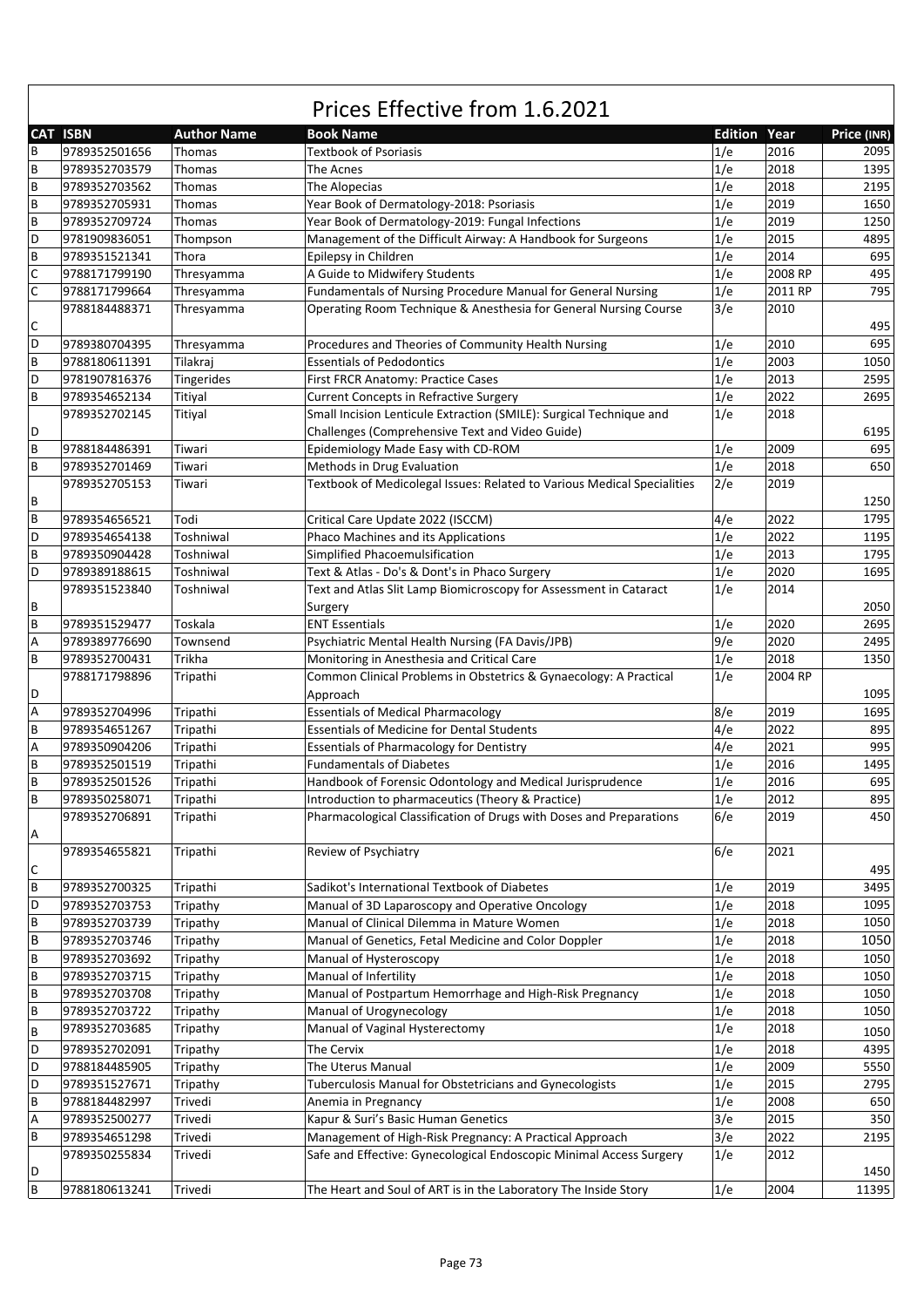|             | <b>CAT ISBN</b> | <b>Author Name</b> | <b>Book Name</b>                                                      | <b>Edition Year</b> |         | Price (INR) |
|-------------|-----------------|--------------------|-----------------------------------------------------------------------|---------------------|---------|-------------|
|             | 9789350907344   | Trivedi            | Understanding Female Urinary Incontinence and Master Management       | 1/e                 | 2014    |             |
| D           |                 |                    |                                                                       |                     |         | 1095        |
| B           | 9788184483208   | Trivedi            | Your Infertility Dilemma's: The Expert's Final Verdict                | 1/e                 | 2008    | 1350        |
| D           | 9781909836433   | Trompeter          | Key Clinical Topics in Orthopaedic Trauma                             | 1/e                 | 2018    | 2750        |
| B           | 9789352705856   | Tsai               | <b>Clinical Problems in Gastroenterology</b>                          | 1/e                 | 2019    | 2195        |
| B           | 9781787791282   | Tsai               |                                                                       | 1/e                 | 2021    | 3400        |
|             |                 | Tuli               | Recent Advances in Gastroenterology 14                                |                     | 2022    | 495         |
| А           | 9789354656200   |                    | Guidelines for Ageing with Health, Grace and Dignity                  | 2/e                 |         |             |
|             | 9789385999154   | Tuli               | Illustrative Practice Manual of Surface and Radiological Anatomy      | 1/e                 | 2017    |             |
| А           |                 |                    |                                                                       |                     |         | 750         |
|             | 9789389188547   | Tuli               | Practical Orthopedics-Biological Options and Simpler Techniques for   | 2/e                 | 2020    |             |
| В           |                 |                    | <b>Common Conditions</b>                                              |                     |         | 995         |
|             |                 | Tuli               | Textbook of Ear, Nose and Throat                                      | 3/e                 | 2020    | 1195 (T)    |
|             | 9788194709022   | Tuli               | Tuberculosis of the Skeletal System (Bones, Joints, Spine and Bursal  | 6/e                 | 2021    |             |
| В           |                 |                    | Sheaths)                                                              |                     |         | 1450        |
| B           | 9781909836822   | Tunstall           | Surface Anatomy (Pocket Tutor)                                        | 2/e                 | 2020    | 1350        |
| B           | 9789352704279   | Turner             | Clinical Guide to Oral Implantology: Step by Step Procedures          | 3/e                 | 2018    | 1350        |
| C           | 9789354655098   | Tyagi              | Applied Sociology & Psychology for Nurses                             | 1/e                 | 2022    | 595         |
| D           | 9788184481525   | Tyagi              | Decision Making in Surgical Oncology                                  | 1/e                 | 2008 RP | 3395        |
| D           | 9788184480726   | Tyagi              | <b>Medicine For PGMEE</b>                                             | 1/e                 | 2007    | 550         |
| B           | 9788180610592   | Tyagi, Vidyarthi   | <b>RxPG Series: Biostatistics Buster</b>                              | 1/e                 | 2005 RP | 295         |
| А           | 9789352709380   | Udani              | IAP Specialty Series on Pediatric Intensive Care                      | 3/e                 | 2019    | 1595        |
| B           | 9789352702275   | Udare              | <b>Atopic Dermatitis</b>                                              | 1/e                 | 2019    | 950         |
| B           | 9789352709083   | Udaykumar          | Exam Preparatory Manual for Undergraduates: Pharmacology              | 1/e                 | 2020    | 795         |
| Α           | 9789386056856   | Udaykumar          | Pharmacology for Dental & Allied Health Sciences                      | 4/e                 | 2017    | 950         |
| $\mathsf C$ | 9789354655944   | Udaykumar          | Pharmacology for Nurses                                               | 5/e                 | 2022    | 795         |
| B           | 9789352700400   | Udaykumar          | Pharmacology for Physiotherapy Students                               | 3/e                 | 2017    | 750         |
| D           | 9789350908495   | Uddin              | Manual of Dermatology in General Practice                             | 1/e                 | 2021    | 1750        |
| B           | 9789351522355   | Udwadia            | <b>Principles of Critical Care</b>                                    | 3/e                 | 2014    | 4095        |
| B           | 9789388958585   | Udwadia            | Principles of Respiratory Medicine                                    | 2/e                 | 2020    | 3050        |
| B           | 9789352705665   | Umamageswari       | <b>Uniquest Series: Pharmacology</b>                                  | 1/e                 | 2019    | 650         |
| D           | 9788184484076   | Underwood          | Recent Advances in Histopathology: 22                                 | 1/e                 | 2008    | 1695        |
| D           | 9789351529033   | Unnikrishnan       |                                                                       | 1/e                 | 2015    | 1495        |
|             |                 |                    | Advances in Diabetes Management: A Case Compendium                    |                     |         |             |
|             | (Forthcoming)   | Uppal              | MCQs in Periodontology                                                |                     |         |             |
| D           | 9789351520849   | Usha               | Manual of Immunopathological Techniques                               | 1/e                 | 2014    | 1895        |
| B           | 9788171797981   | <b>Utpal Kant</b>  | <b>Infectious Diseases and Immunization</b>                           | 1/e                 | 2002 RP | 550         |
| D           | 9789385999475   | Vaccaro            | Differential Diagnosis in Spine Surgery                               | 1/e                 | 2016    | 4395        |
| D           | 9789352709809   | Vaccaro            | <b>Expert Techniques in Spine Surgery</b>                             | 1/e                 | 2019    | 3350        |
| B           | 9789386322708   | Vaccaro            | Surgical Atlas of Spinal Operations (POD)                             | 2/e                 | 2020    | 9695        |
| В           | 9789350903261   | Vaccaro            | Surgical Atlas of Spinal Operations                                   | 1/e                 | 2013    | 7920        |
| D           | 9789351524946   | Vaccaro            | The Spine: Medical & Surgical Management (2 Vols.)                    | 1/e                 | 2019    | 18495       |
| С           | 9789386322159   | Vaidyanathan       | MCQs 3-in-1 Basic Health Nursing                                      | 2/e                 | 2018    | 350         |
| D           | 9789350256336   | Vaidyanathan       | Overview of Nursing Research including Biostatistics                  | 1/e                 | 2012    | 450         |
| D           | 9789350903520   | Vaishnavi          | Infections of the Gastrointestinal System                             | 1/e                 | 2013    | 7350        |
| D           | 9789351529286   | Vaishnavi          | Surrogacy: Medicolegal Issues                                         | 1/e                 | 2015    | 3695        |
| D           | 9788184488593   | Vajpayee           | <b>Corneal Transplantation</b>                                        | 2/e                 | 2010    | 5250        |
| D           | 9788180615160   | Vajpayee           | Phacoemulsification Surgery with CD-ROM                               | 1/e                 | 2005    | 4595        |
| D           | 9788171795390   | Vallachira         | Veterinary Materia Medica                                             | 1/e                 | 1998    | 550         |
| B           | 9789351523574   | Vallachira         | Veterinary Pharmacology                                               | 1/e                 | 2014    | 1795        |
| B           | 9789351523635   | Vandana            | Case Based Reviews in Pediatric Endocrinology                         | 1/e                 | 2015    | 2295        |
|             | 9788194802815   | Varambally         | The Science and Art of Yoga in Mental and Neurological Healthcare     | 1/e                 | 2021    | 2195        |
| В           |                 |                    |                                                                       |                     |         |             |
| D           | 9788184482430   | Varghese           | A Practical Guide to Hospital Dentistry                               | 1/e                 | 2008    | 1895        |
|             | 9789350905166   | Varghese           | A Practical Guide to Setting Upand IVF Lab embryo Culture System and  | 1/e                 | 2013    |             |
| D           |                 |                    | Running the Unit                                                      |                     |         | 3350        |
| D           | 9788184488784   | Varghese           | A Practical Guide to the Management of Impacted Teeth                 | 1/e                 | 2010    | 6450        |
| С           | 9789351525660   | Varghese           | <b>Textbook of Pediatric Nursing</b>                                  | 1/e                 | 2015    | 1095        |
| D           | 9788184488791   | Varghese Mani      | <b>Surgical Correction of Facial Deformities</b>                      | 1/e                 | 2010    | 6450        |
|             | 9788184485363   | Varma              | Culture, Personality and Mental Illness: A Perspective of Traditional | 1/e                 | 2009    |             |
| В           |                 |                    | Societies                                                             |                     |         | 1350        |
|             | 9788184482362   | Varma              | Psychotherapy in a Traditional Society: Context, Concept and Practice | 1/e                 | 2008    |             |
| В           |                 |                    |                                                                       |                     |         | 1595        |
|             |                 |                    |                                                                       |                     |         |             |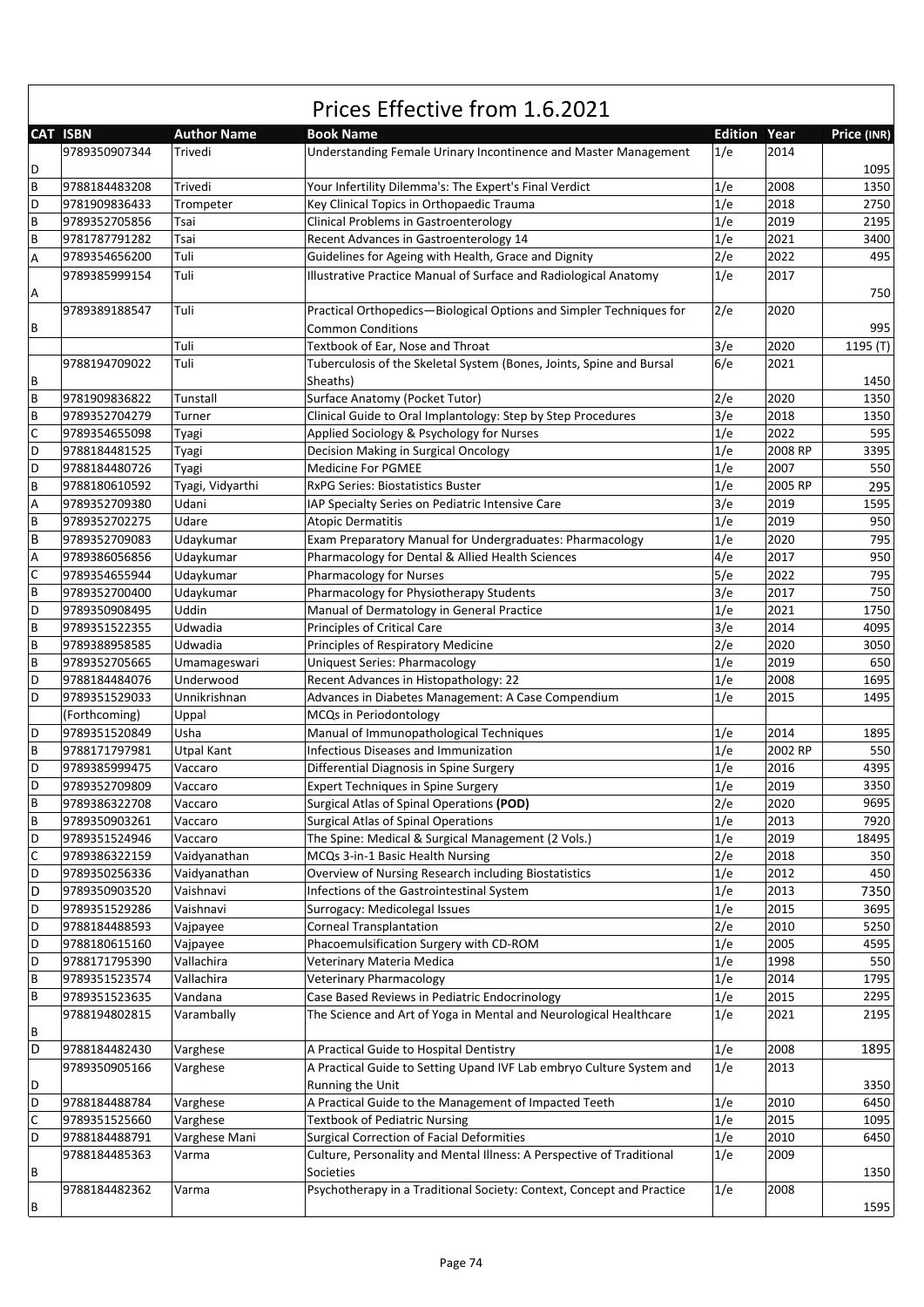|                  | <b>CAT ISBN</b> | <b>Author Name</b> | <b>Book Name</b>                                                      | <b>Edition Year</b> |      | Price (INR) |
|------------------|-----------------|--------------------|-----------------------------------------------------------------------|---------------------|------|-------------|
| В                | 9789354651052   | Varshney           | Essential Orthopedics: Principles and Practice (2 Volume Set)         | 3/e                 | 2022 | 7995        |
| А                | 9789352705320   | Varshney           | Ghai's A Textbook of Practical Physiology                             | 9/e                 | 2019 | 895         |
| B                | 9789354654862   | Varshney           | Postgraduate Orthopedics: An Exam Preparatory Manual                  | 2/e                 | 2022 | 995         |
| B                | 9789389188998   | Varshney           | Practical Orthopedic Examination Made Easy                            | 3/e                 | 2020 | 995         |
| B                | 9789389188325   | Varshney           | Practical Physiology: A Student's Workbook                            | 1/e                 | 2019 | 795         |
|                  | 9789351529019   | Vasan              | Robotic Surgery in Otolaryngology-Head and Neck Surgery (with DVD-    | 1/e                 | 2015 |             |
| D                |                 |                    | ROM)                                                                  |                     |      | 6195        |
| B                | 9781907816291   | Vasavada           | Expert Opinions in Female Pelvic Medicine and Reconstructive Surgery  | 1/e                 | 2013 | 8195        |
|                  |                 |                    |                                                                       |                     |      |             |
|                  | 9788184483154   | Vashishta          | Essentials of Management of Pregnancy in HIV-infected Women: A        | 1/e                 | 2008 |             |
| В                |                 |                    | Handbook for Obstetricians & Gynecologists                            |                     |      | 1195        |
| B                | 9789352702077   | Vashishtha         | <b>Clinic Consult Pediatrics: Dengue</b>                              | 1/e                 | 2018 | 795         |
| B                | 9789390020607   | Vashishtha         | FAQs on Vaccines and Immunization Practices                           | 3/e                 | 2021 | 1895        |
|                  |                 |                    |                                                                       |                     |      |             |
| Α                | 9789352709892   | Vashishtha         | IAP Textbook of Vaccines                                              | 2/e                 | 2020 | 1995        |
| B                | 9789351521600   | Vasudev            | Algorithms in Pediatrics                                              | 1/e                 | 2017 | 2150        |
| А                | 9789386322258   | Vasudev            | IAP Speciality Series on Pediatric Nephrology                         | 3/e                 | 2019 | 1095        |
| D                | 9789380704906   | Vasudevan          | <b>Clinical Chemistry Made Easy</b>                                   | 1/e                 | 2011 | 950         |
| B                | 9789386322661   | Vasudevan          | Clinical Correlation with Diagnostic Implications in Dermatology      | 1/e                 | 2017 | 3995        |
| B                | 9789390281343   | Vasudevan          | Concise Textbook of Biochemistry for Paramedical Students             | 2/e                 | 2021 | 550         |
| B                | 9789385891212   | Vasudevan          | IADVL Color Atlas of Dermatology                                      | 1/e                 | 2016 | 2950        |
|                  | 9788184481334   | Vasudevan          | Jaypee Gold Standard Mini Atlas Series Biochemistry with Photo CD-ROM | 1/e                 | 2007 |             |
| В                |                 |                    |                                                                       |                     |      | 1350        |
| B                | 9789352705146   | Vasudevan          | Practical Textbook of Biochemistry for Medical Students               | 3/e                 | 2020 | 495         |
| B                | 9789354657733   | Vasudevan          | Textbook of Biochemistry for Dental Students                          | 4/e                 | 2022 | 795         |
| А                | 9789389034981   | Vasudevan          | Textbook of Biochemistry for Medical Students                         | 9/e                 | 2019 | 1695        |
| $\mathsf{C}$     | 9789390595099   | Vati               | <b>Communication &amp; Education Technology</b>                       | 1/e                 | 2022 | 395         |
|                  | 9789390595174   | Vati               | Nursing Foundation: Concepts and Perspectives (For Post Basic BSc     | 2/e                 | 2022 | 695         |
| $\mathsf C$      |                 |                    | Nursing)                                                              |                     |      |             |
|                  | 9789390020010   | Vati               | Principle and Practice of Nursing Management and Administration: For  | 2/e                 | 2020 |             |
| С                |                 |                    | <b>BSc and MSc Nursing</b>                                            |                     |      | 895         |
| C                | 9789352501700   | Veerabhadrappa     | The Short Textbook of Community Health Nursing (2 Vols.)              | 1/e                 | 2016 | 1395        |
| D                | 9789350253908   | Veerabhadrappa     | The Short Textbook of Nursing Education                               | 1/e                 | 2011 | 495         |
| B                | 9788184486087   | Velayutham         | <b>Basic Sciences in Ophthalmology</b>                                | 1/e                 | 2009 | 2050        |
|                  | 9789350905371   | Vemuganti          | Role of Cytology in Orbital Lesions                                   | 1/e                 | 2020 | <b>TBA</b>  |
| D                | 9789352700332   | Venkataram         | ACS(I) Textbook on Cutaneous & Aesthetic Surgery                      | 2/e                 | 2017 | 8250        |
|                  | 9788184484717   | Venkataswami       | Surgery of the Injured Hand Toward Functional Restoration with 2      | 1/e                 | 2009 |             |
|                  |                 |                    | Interactive DVD-ROMs                                                  |                     |      |             |
| D<br>$\mathsf C$ |                 |                    |                                                                       |                     |      | 12795       |
| D                | 9789386150523   | Venkatesan         | <b>Textbook of Cardiothoracic Nursing</b>                             | 1/e                 | 2017 | 895         |
|                  | 9788184481891   | Venkatesh          | Retinal Imaging with Photo DVD-ROM                                    | 1/e                 | 2008 | 9150        |
|                  | 9788184480870   | Venkatesh          | Step by Step Fundus Fluorescein and Indocyanine Green Angiography     | 1/e                 | 2007 |             |
| D                |                 |                    | with Photo CD-ROM                                                     |                     |      | 1295        |
| B                | 9789352500444   | Venkatramani       | Holistic Motherhood                                                   | 1/e                 | 2016 | 1095        |
|                  | 9789386261595   | Venketaraman       | Newer Trends in Management of Nursing Services and Education          | 1/e                 | 2017 |             |
| С                |                 |                    |                                                                       |                     |      | 695         |
|                  | (Forthcoming)   | Venu               | Radiological Signs in Respiratory Disease                             |                     |      |             |
| D                | 9788184484809   | Vergote            | Atlas of Gynaecological Cancer Surgery                                | 1/e                 | 2009 | 7350        |
| B                | 9789352701704   | Verma              | Airway Management                                                     | 1/e                 | 2019 | 950         |
| А                | 9789352709793   | Verma              | IAP Textbook of Pediatric Neurology                                   | 2/e                 | 2019 | 1850        |
| B                | 9789390595891   | Verma              | PAI Textbook of Pediatrics                                            | 1/e                 | 2022 | 1695        |
| D                | 9789350257753   | Verma              | Pediatric Secrets with DVD-ROM                                        | 1/e                 | 2012 | 1650        |
| B                | 9788184482492   | Verma              | Spotters in Pediatrics                                                | 1/e                 | 2008 | 1895        |
|                  | 9789350905036   | Verma              | Stop Female Feticide: The Preconception and Prenatal Diagnostic       | 1/e                 | 2013 |             |
| D                |                 |                    | Techniques                                                            |                     |      | 750         |
| C                | 9789352702930   | Vig                | Environmental Hygiene for Nursing Students                            | 1/e                 | 2018 | 295         |
| D                | 9788184483611   | Vignesvaram        | Alternative Therapies for Medical Professionals                       | 1/e                 | 2008 | 1295        |
| B                | 9789352700387   | Vigneswaran        | Decision Making in Thoracic Surgery: An Algorithmic Approach          | 1/e                 | 2018 | 1950        |
| D                | 9789351526223   | Vij                | Anatomy, Physiology and Biochemistry Made Easy for Nurses             | 1/e                 | 2015 | 650         |
| В                | 9788180613487   | Vij                | Basics of DNA and Evidentiary Issues                                  | 1/e                 | 2004 | 5695        |
|                  | 9789386261243   | Vij                | Exam Preparatory Manual in Anatomy, Physiology & Biochemistry for     | 1/e                 | 2017 |             |
| В                |                 |                    | <b>Homeopathy Students</b>                                            |                     |      | 750         |
| B                | 9789351525998   | Vij                | Viva in Anatomy, Physiology and Biochemistry                          | 2/e                 | 2015 | 795         |
|                  |                 |                    |                                                                       |                     |      |             |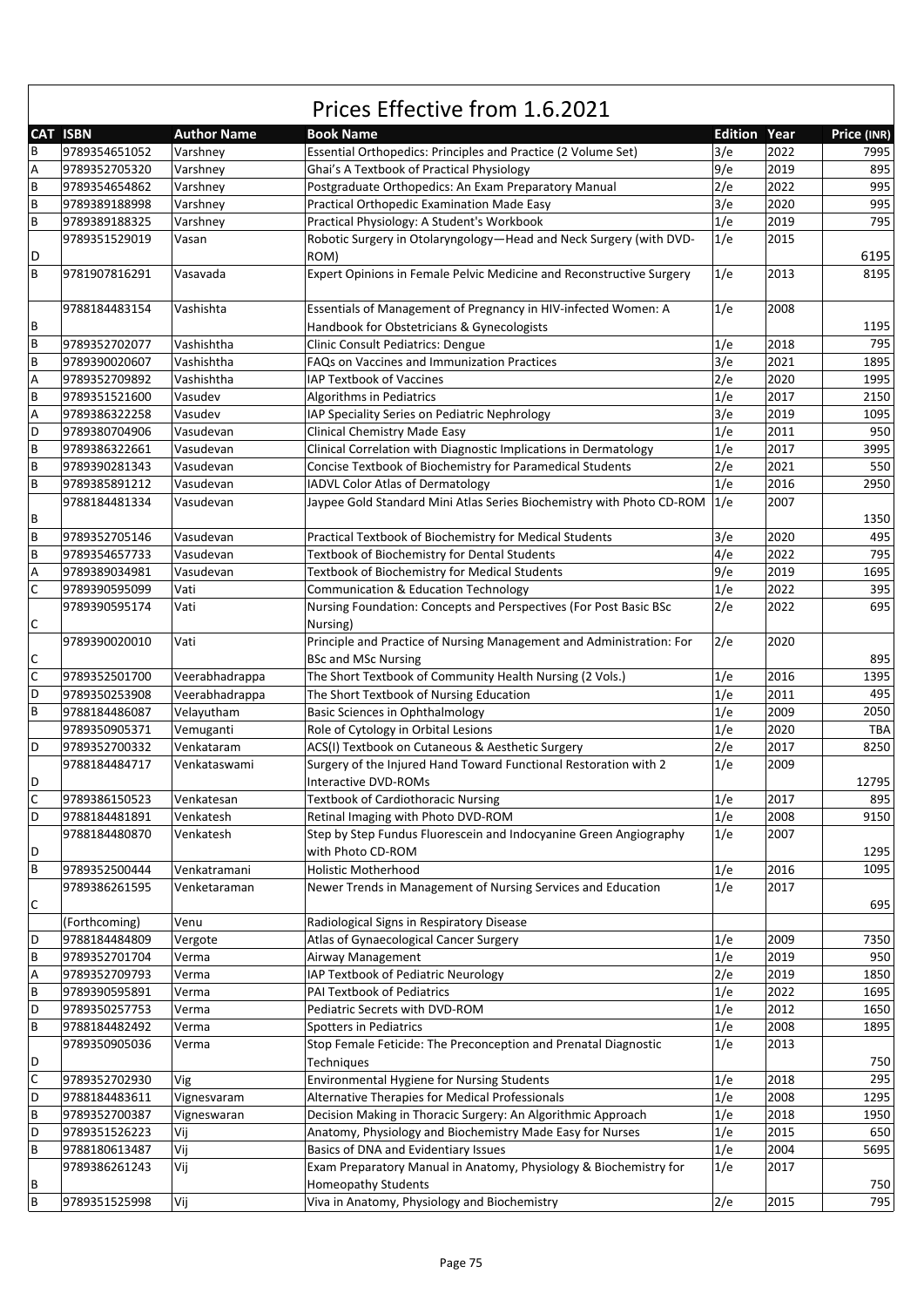|   | CAT ISBN      | <b>Author Name</b> | <b>Book Name</b>                                                        | <b>Edition</b> | Year    | Price (INR) |
|---|---------------|--------------------|-------------------------------------------------------------------------|----------------|---------|-------------|
| Α | 9789354653483 | Vijay              | MCQs in Sports Physiotherapy (With Explanatory Answers)                 | 2/e            | 2022    | 495         |
| B | 9789350258897 | Vijayakumar        | Principles and Practice of Pediatric Nephrology                         | 2/e            | 2013    | 1595        |
| D | 9789352701957 | Vijayalakshmi      | A Comprehensive Approach to Congenital Heart Diseases                   | 2/e            | 2019    | 15750       |
|   | 9789350252574 | Vijayalakshmi      | Acute Rheumatic Fever & Chronic Rheumatic Heart Disease with DVD-       | 1/e            | 2011    |             |
| В |               |                    | <b>ROM</b>                                                              |                |         | 2850        |
|   | 9789351528661 | Vijayalakshmi      | Cardiac Catheterization and Imaging (From Pediatrics to Geriatrics)     | 1/e            | 2015    |             |
| D |               |                    |                                                                         |                |         | 19395       |
| D | 9788180615825 | Vijayalakshmi      | MCQs in Orthodontics                                                    | 1/e            | 2006    | 550         |
|   | 9788180618567 | Vijayalakshmi      | Medical Surgical Nursing (Solved Questions for Undergraduate Nurses)    | 1/e            | 2010 RP |             |
| D |               |                    |                                                                         |                |         | 395         |
| D | 9788184488395 | Vijayalakshmi      | Removable Orthodontic Appliances                                        | 1/e            | 2010    | 550         |
| D | 9788180614491 | Vimal              | <b>Civil Services for Doctors</b>                                       | 1/e            | 2005    | 550         |
| B | 9788180610257 | Vimal              | MBBS Made Easy (Part II): Planner for Final MBBS Examination            | 2/e            | 2003    | 695         |
| D | 9788184481020 | Vimal              | MBBS Made Easy First MBBS Examination                                   | 2/e            | 2007    | 550         |
|   | 9788184486230 | Vimal              | MBBS Made Easy, 2nd MBBS Examination: Pharmacology, Microbiology,       | 2/e            | 2009    |             |
| D |               |                    | Pathology, Forensic Medicine                                            |                |         | 595         |
|   | 9789351521938 | Vimala             | Fluid, Electrolyte, Metabolic and Respiratory Acid-Base Management      | 1/e            | 2014    |             |
| D |               |                    |                                                                         |                |         | 795         |
|   |               |                    |                                                                         |                |         |             |
| D | 9788171799862 | Vinod A            | Holistic Pre-PG Textbook (Part-1& II)                                   | 1/e            | 2002    | 295         |
|   | 9789386107015 | Visanth VS         | A Concise Textbook of Psychiatric Mental Health Nursing (As Per INC     | 1/e            | 2017    |             |
| С |               |                    | Syllabus)                                                               |                |         | 695         |
| B | 9789352701094 | Vishwakarma        | Techniques in Histopathology and Cytopathology                          | 1/e            | 2017    | 1050        |
| B | 9789389776751 | Vohra              | MCQs in Reproductive Endocrinology and Infertility                      | 1/e            | 2020    | 895         |
| B | 9789385999901 | Vora               | Hospital Management from service Sector prespective                     | 1/e            | 2016    | 695         |
| B | 9789386261359 | Vucinic            | Clinical Focus Series: Tuberculosis Selected Problems (POD)             | 1/e            | 2020    | 1595        |
| B | 9788184484274 | Vyas               | Clinical Photography in Dentistry                                       | 1/e            | 2008    | 2995        |
| D | 9789350250525 | Vyas               | Comprehensive Textbook of Surgery                                       | 1/e            | 2012    | 1295        |
| B | 9789389776799 | Vyas               | Principles and Practice of Physical Rehabilitation                      | 1/e            | 2020    | 1995        |
| D | 9789351529101 | Vyas               | Textbook of Postgraduate Psychiatry (2 Vols)                            | 3/e            | 2015    | 6595        |
| D | 9789350903018 | Vykuntaraju KN     | Cerebral Palsy and Early Stimulation                                    | 1/e            | 2014    | 950         |
| D | 9789350252642 | Wadhwa             | Measurements in Radiology Made Easy                                     | 1/e            | 2011    | 1250        |
| B | 9789380704975 | Wakode             | Clinical Methods in ENT                                                 | 2/e            | 2013    | 895         |
|   | 9789351522034 | Walia              | Exercise Book of Nursing Research (For MSc, BSc and Post Basic BSc      | 1/e            | 2014    |             |
| D |               |                    | Students)                                                               |                |         | 595         |
| B | 9789350259634 | Walia              | Manual of Operating Room Discipline & Protocol                          | 1/e            | 2012    | 995         |
| D | 9789350251966 | Walimbe            | Step by Step squint surgery                                             | 1/e            | 2011    | 1295        |
|   | 9789389587593 | Wander             | Interesting Cases in Hypertension: Useful Lessons on Management         | 1/e            | 2020    |             |
| В |               |                    |                                                                         |                |         | 995         |
| B | 9789390595464 | Wander             | Postgraduate Medicine (3 Vol. Set)                                      | 1/e            | 2022    | 3995        |
| В | 9789352705115 | Wander             | Year Book of Medicine 2018                                              | 1/e            | 2018    | 1850        |
| В | 9789389188738 | Wander             | Year Book of Medicine 2019                                              | 1/e            | 2019    | 1850        |
| D | 9789390020683 | Wander             | Year Book of Medicine 2020                                              | 1/e            | 2020    | 1750        |
| B | 9789350902097 | Wang               | Atlas of Electrocardiography                                            | 1/e            | 2013    | 2095        |
| B | 9789350909966 | Wang               | <b>ECG Self-Study Book</b>                                              | 1/e            | 2014    | 2350        |
| B | 9789386056252 | Wangnoo            | Principles and Practices of Thyroid Gland Disorders                     | 1/e            | 2017    | 2095        |
|   | 9788184482089 | Wankhede           | Jaypee Gold Standard Mini Atlas Series Forensic Medicine with Photo CD- | 1/e            | 2008    |             |
| D |               |                    | <b>ROM</b>                                                              |                |         | 1095        |
|   | 9789350252215 | Warnakulasuriya    | Oral Medicine and Pathology: A Guide to Diagnosis and Management        | 1/e            | 2014    |             |
| D |               |                    |                                                                         |                |         | 3195        |
| D | 9788171797592 | Warsi              | MCQs in Oral and Maxillofacial Pathology                                | 1/e            | 2000    | 695         |
|   | 9789351529200 |                    | Donald School Textbook of PowerPoint Presentation on Advanced           | 1/e            | 2015    |             |
|   |               | Wataganara         |                                                                         |                |         |             |
|   |               |                    | Ultrasound in Obstetrics & Gynecology (includes CD-ROM)                 |                |         |             |
| D |               |                    |                                                                         |                |         | 10095       |
| B | 9781907816079 | Watson             | The Sclera and Systemic Disorders                                       | 3/e            | 2012    | 8195        |
| B | 9789386107022 | Webster            | Childbirth and Obstetric Techniques                                     | 3/e            | 2018    | 2495        |
| D | 9781907816482 | White              | Final FRCR Part B Viva: 100 Cases and Revision Notes                    | 1/e            | 2013    | 3195        |
| B | 9788184481280 | Williams           | Short Review of HIV/AIDS: Save This Child: Groom Bride                  | 1/e            | 2007    | 995         |
| D | 9781909836693 | Wilson             | FRCS General Surgery Section 1: 500 SBAs and EMIs                       | 2/e            | 2018    | 2795        |
| А | 9781909836815 | Winspur            | The Musician's Hand                                                     | 2/e            | 2018    | 4495        |
|   | 9789351526018 | Wong               | Diabetes and Cardiovascular Disease: Evaluation, Prevention, and        | 1/e            | 2015    |             |
| D |               |                    | Management                                                              |                |         | 3695        |